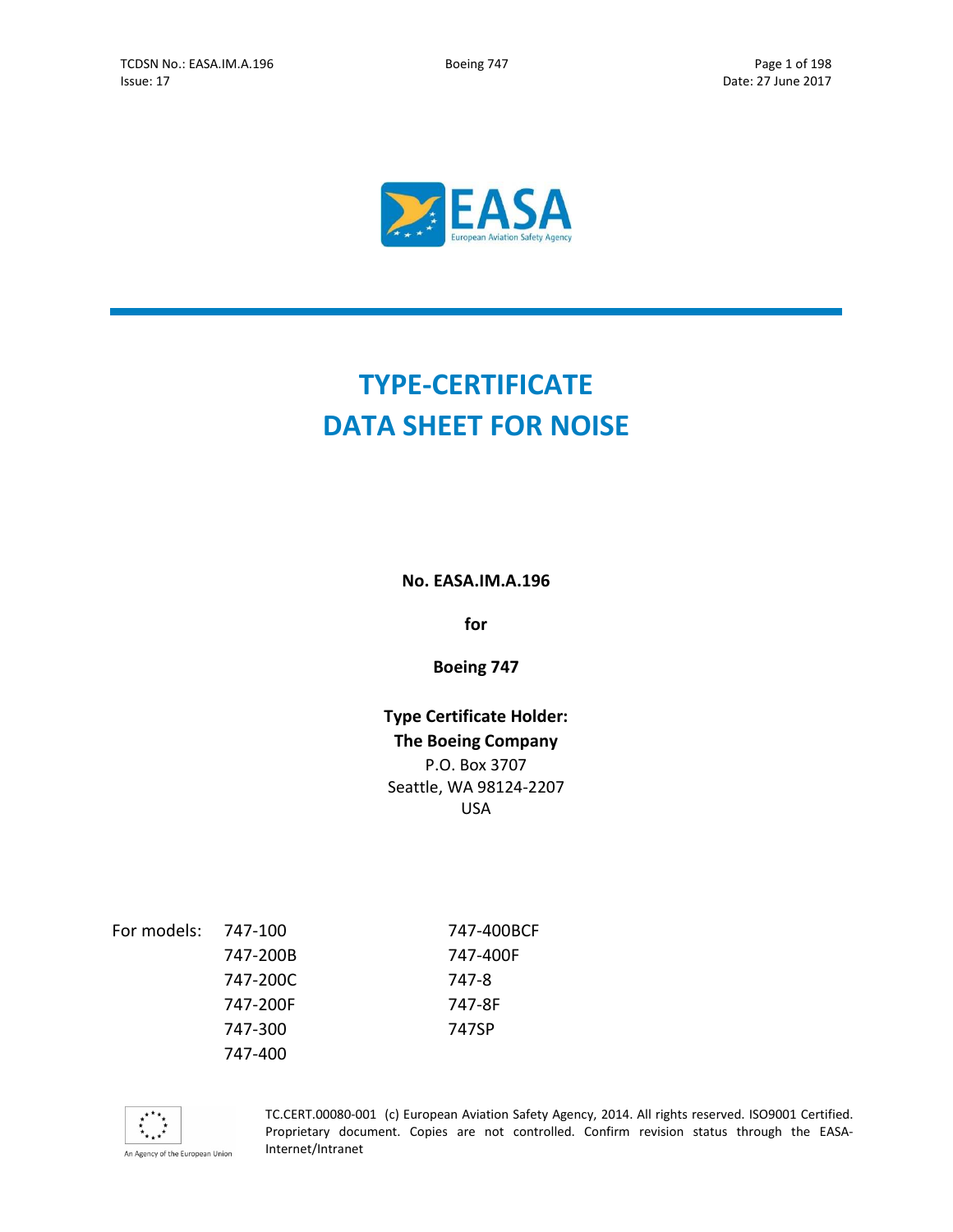## INTENTIONALLY LEFT BLANK

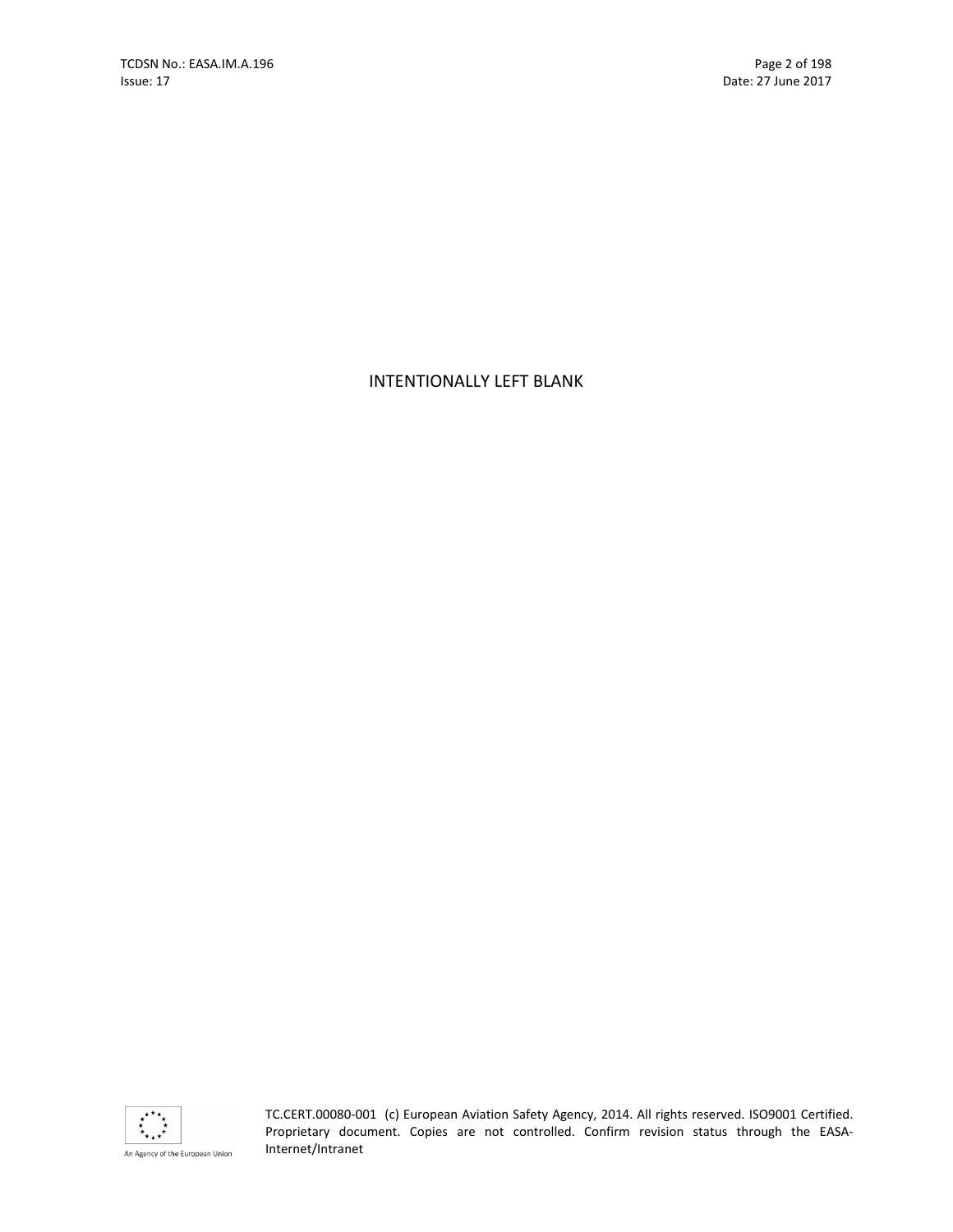| Type Certificate Holder   | The Boeing Company                                                                  |                     | Aircraft Type Designation      | 747-100 |              |
|---------------------------|-------------------------------------------------------------------------------------|---------------------|--------------------------------|---------|--------------|
| Engine Manufacturer       | <b>Pratt &amp; Whitney</b>                                                          |                     | <b>Engine Type Designation</b> | JT9D-3  |              |
| certificated noise levels | Additional modifications essential to meet the requirements or needed to attain the |                     | <b>None</b>                    |         |              |
| Noise Certification Basis | <b>ICAO Annex 16, Volume I</b>                                                      | Edition / Amendment |                                | Chapter | $\mathbf{2}$ |

| EASA       | <b>Maximum Mass</b> |                 | Lateral EPNL |       | <b>Flyover EPNL</b> |       | Approach EPNL |       | See         |
|------------|---------------------|-----------------|--------------|-------|---------------------|-------|---------------|-------|-------------|
| Record No. | Take-off<br>(kg)    | Landing<br>(kg) | ∟evel        | Limit | Level               | Limit | Level         | Limit | <b>Note</b> |
| A14009     | 333 400             | 265 351         |              |       |                     |       |               |       |             |

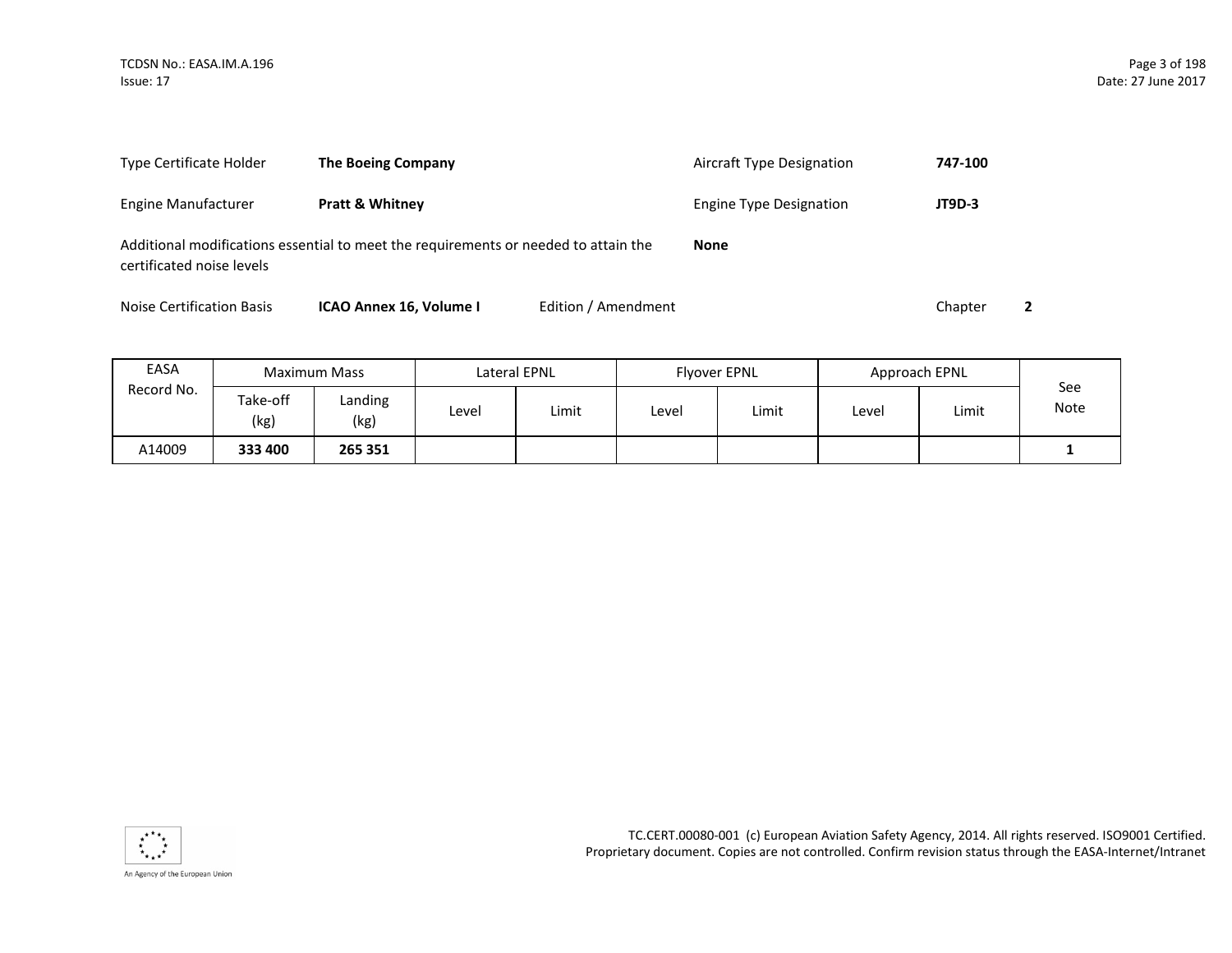TCDSN No.: EASA.IM.A.196 Page 4 of 198 Issue: 17 Date: 27 June 2017

| <b>Type Certificate Holder</b> | <b>The Boeing Company</b>                                                           |                     | Aircraft Type Designation      | 747-100 |              |
|--------------------------------|-------------------------------------------------------------------------------------|---------------------|--------------------------------|---------|--------------|
| Engine Manufacturer            | <b>Pratt &amp; Whitney</b>                                                          |                     | <b>Engine Type Designation</b> | JT9D-3A |              |
| certificated noise levels      | Additional modifications essential to meet the requirements or needed to attain the |                     | None                           |         |              |
| Noise Certification Basis      | <b>ICAO Annex 16, Volume I</b>                                                      | Edition / Amendment |                                | Chapter | $\mathbf{2}$ |

| EASA       | <b>Maximum Mass</b> |                 | Lateral EPNL |       | Flyover EPNL |       | Approach EPNL |       |                    |
|------------|---------------------|-----------------|--------------|-------|--------------|-------|---------------|-------|--------------------|
| Record No. | Take-off<br>(kg)    | Landing<br>(kg) | Level        | Limit | Level        | Limit | Level         | Limit | See<br><b>Note</b> |
| A14010     | 333 400             | 265 351         |              |       |              |       |               |       |                    |

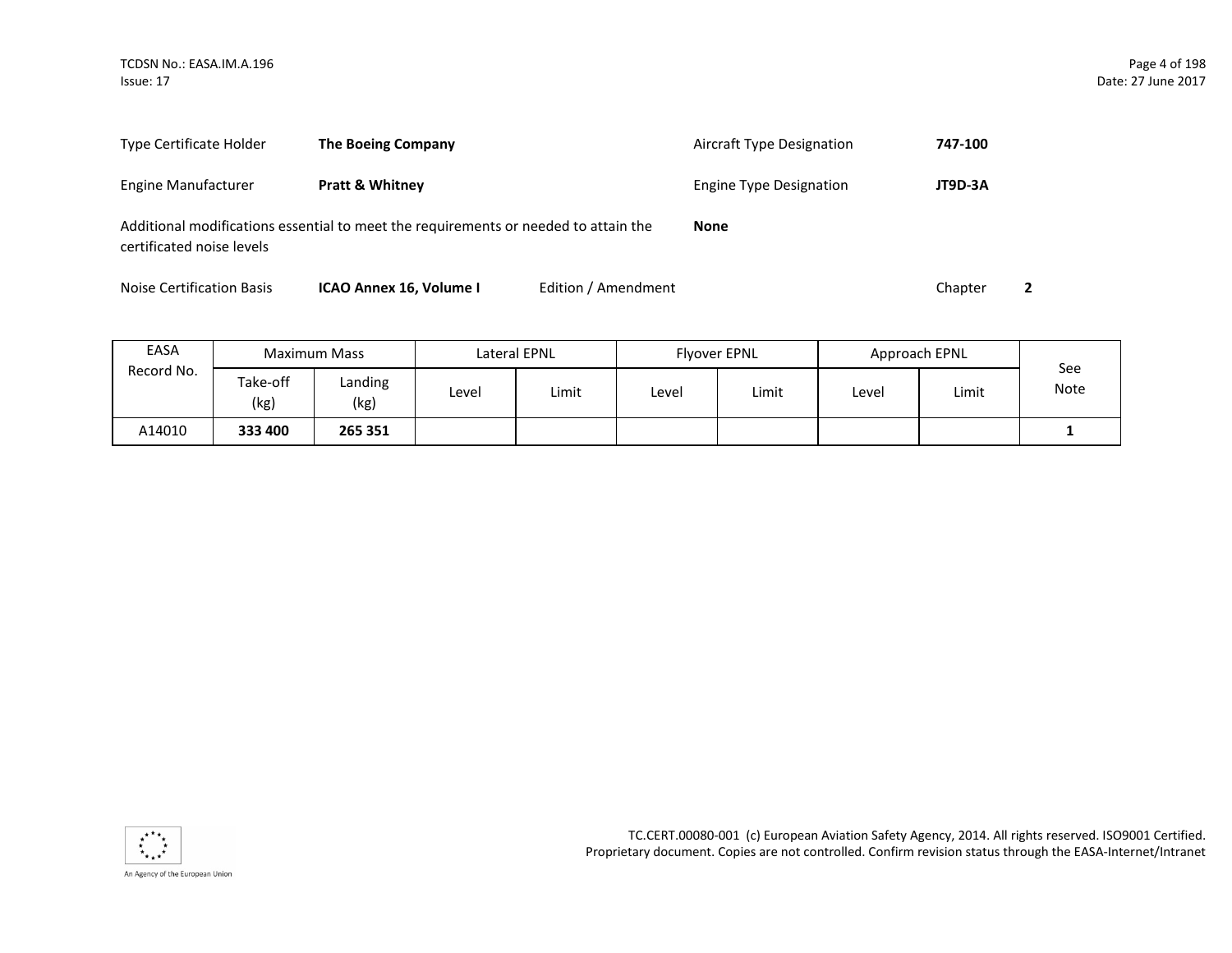TCDSN No.: EASA.IM.A.196 Page 5 of 198 Issue: 17 Date: 27 June 2017

| Type Certificate Holder <sup>1</sup>   | <b>The Boeing Company</b>                                                           |                     | Aircraft Type Designation <sup>1</sup> | 747-100              |                          |
|----------------------------------------|-------------------------------------------------------------------------------------|---------------------|----------------------------------------|----------------------|--------------------------|
| Engine Manufacturer <sup>1</sup>       | <b>Pratt &amp; Whitney</b>                                                          |                     | Engine Type Designation <sup>1</sup>   | <b>JT9D-7</b>        |                          |
| certificated noise levels <sup>1</sup> | Additional modifications essential to meet the requirements or needed to attain the |                     | -100 "CN" nacelles                     |                      |                          |
| Noise Certification Basis              | <b>ICAO Annex 16, Volume I</b>                                                      | Edition / Amendment |                                        | Chapter <sup>1</sup> | $\overline{\phantom{a}}$ |

| EASA       | <b>Maximum Mass</b>   |                              | Lateral EPNL     |       | <b>Flyover EPNL</b> |       | Approach EPNL      |       |                    |
|------------|-----------------------|------------------------------|------------------|-------|---------------------|-------|--------------------|-------|--------------------|
| Record No. | Take-off $^1$<br>(kg) | Landing <sup>1</sup><br>(kg) | Level $^{\rm 1}$ | Limit | Level $^{\rm 1}$    | Limit | Level <sup>1</sup> | Limit | See<br><b>Note</b> |
| A14013     | 333 400               | 265 351                      | 100,6            | 108,0 | 108,6               | 108,0 | 107,2              | 108,0 |                    |

 $1$  See Note 1.

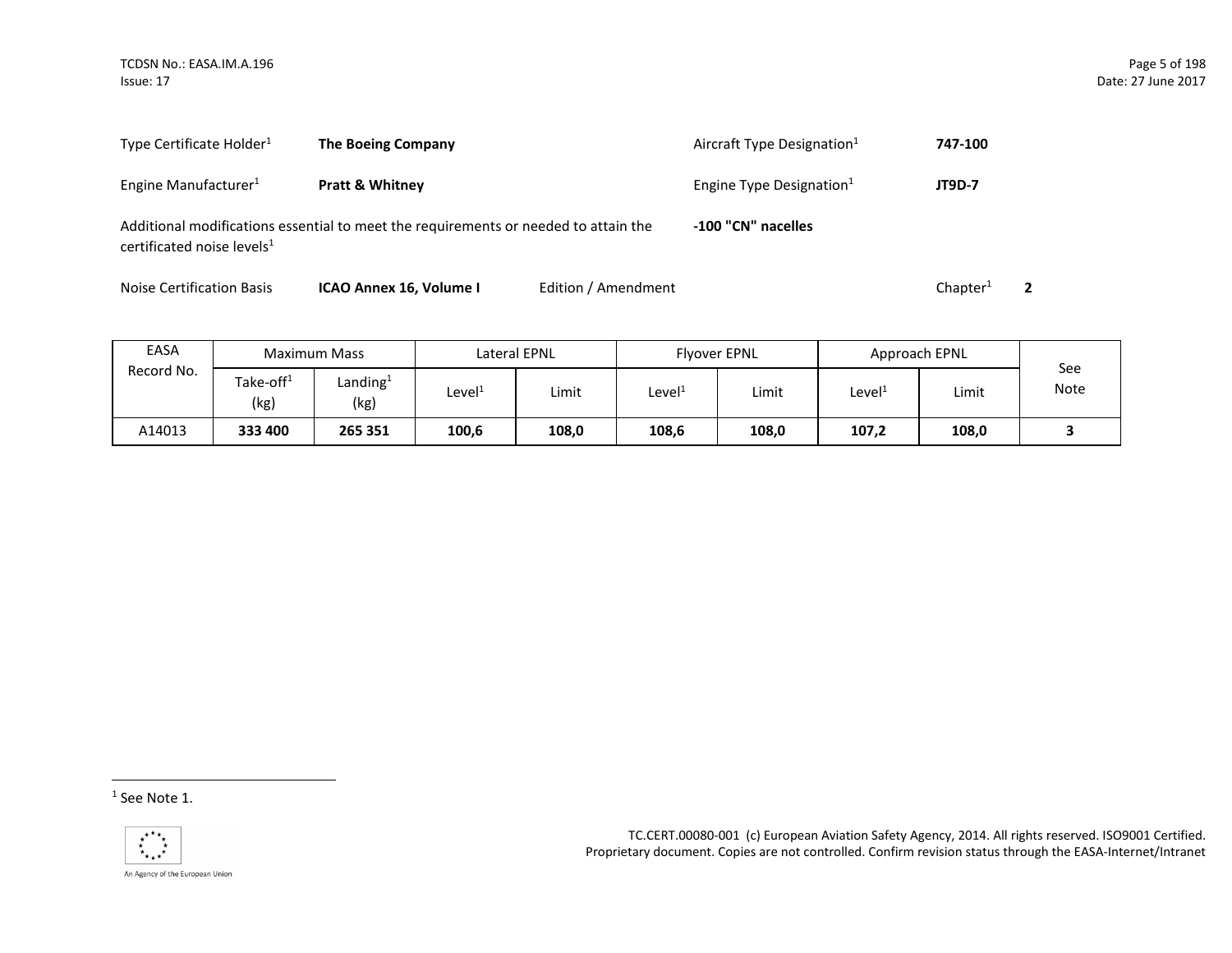TCDSN No.: EASA.IM.A.196 Page 6 of 198 Issue: 17 Date: 27 June 2017

| Type Certificate Holder <sup>1</sup>   | <b>The Boeing Company</b>                                                           |                     | Aircraft Type Designation <sup>1</sup> | 747-100              |                          |
|----------------------------------------|-------------------------------------------------------------------------------------|---------------------|----------------------------------------|----------------------|--------------------------|
| Engine Manufacturer <sup>1</sup>       | <b>Pratt &amp; Whitney</b>                                                          |                     | Engine Type Designation <sup>1</sup>   | JT9D-7A              |                          |
| certificated noise levels <sup>1</sup> | Additional modifications essential to meet the requirements or needed to attain the |                     | -100 "CN" nacelles                     |                      |                          |
| Noise Certification Basis              | <b>ICAO Annex 16, Volume I</b>                                                      | Edition / Amendment |                                        | Chapter <sup>1</sup> | $\overline{\phantom{a}}$ |

| EASA       | <b>Maximum Mass</b>   |                              | Lateral EPNL     |       | <b>Flyover EPNL</b> |       | Approach EPNL      |       |                    |
|------------|-----------------------|------------------------------|------------------|-------|---------------------|-------|--------------------|-------|--------------------|
| Record No. | Take-off $^1$<br>(kg) | Landing <sup>1</sup><br>(kg) | Level $^{\rm 1}$ | Limit | Level $^{\rm 1}$    | Limit | Level <sup>1</sup> | Limit | See<br><b>Note</b> |
| A14014     | 333 400               | 265 351                      | 100,6            | 108,0 | 108,6               | 108,0 | 107,2              | 108,0 |                    |

 $1$  See Note 1.

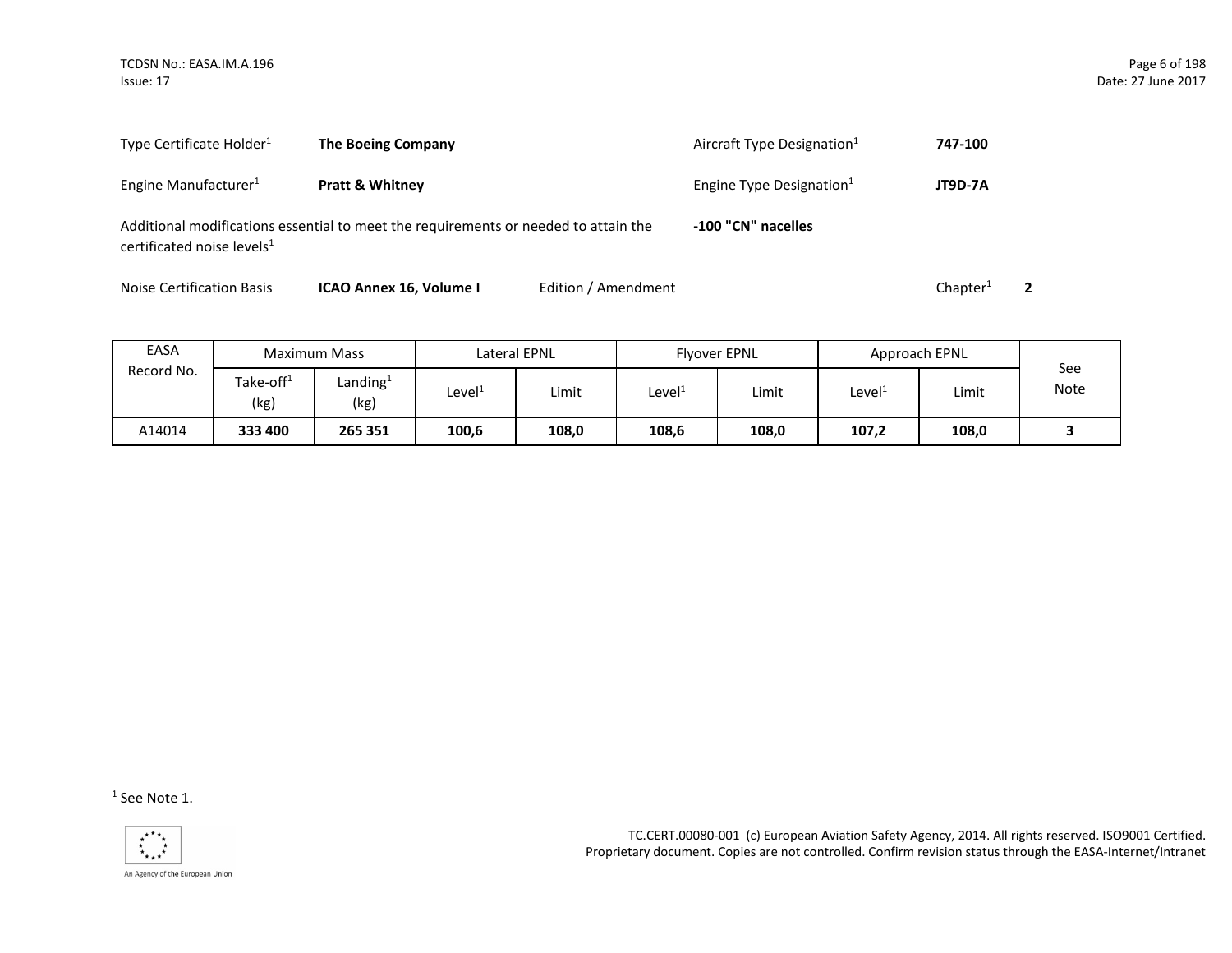TCDSN No.: EASA.IM.A.196 Page 7 of 198 Issue: 17 Date: 27 June 2017

| Type Certificate Holder   | <b>The Boeing Company</b>                                                           |                     | Aircraft Type Designation      | 747-100 |              |
|---------------------------|-------------------------------------------------------------------------------------|---------------------|--------------------------------|---------|--------------|
| Engine Manufacturer       | <b>Pratt &amp; Whitney</b>                                                          |                     | <b>Engine Type Designation</b> | JT9D-7F |              |
| certificated noise levels | Additional modifications essential to meet the requirements or needed to attain the |                     | <b>None</b>                    |         |              |
| Noise Certification Basis | <b>ICAO Annex 16, Volume I</b>                                                      | Edition / Amendment |                                | Chapter | $\mathbf{2}$ |

| EASA       | <b>Maximum Mass</b> |                 | Lateral EPNL |       | Flyover EPNL |       | Approach EPNL |       |                    |
|------------|---------------------|-----------------|--------------|-------|--------------|-------|---------------|-------|--------------------|
| Record No. | Take-off<br>(kg)    | Landing<br>(kg) | Level        | Limit | Level        | Limit | Level         | Limit | See<br><b>Note</b> |
| A14011     | 333 400             | 265 351         |              |       |              |       |               |       |                    |

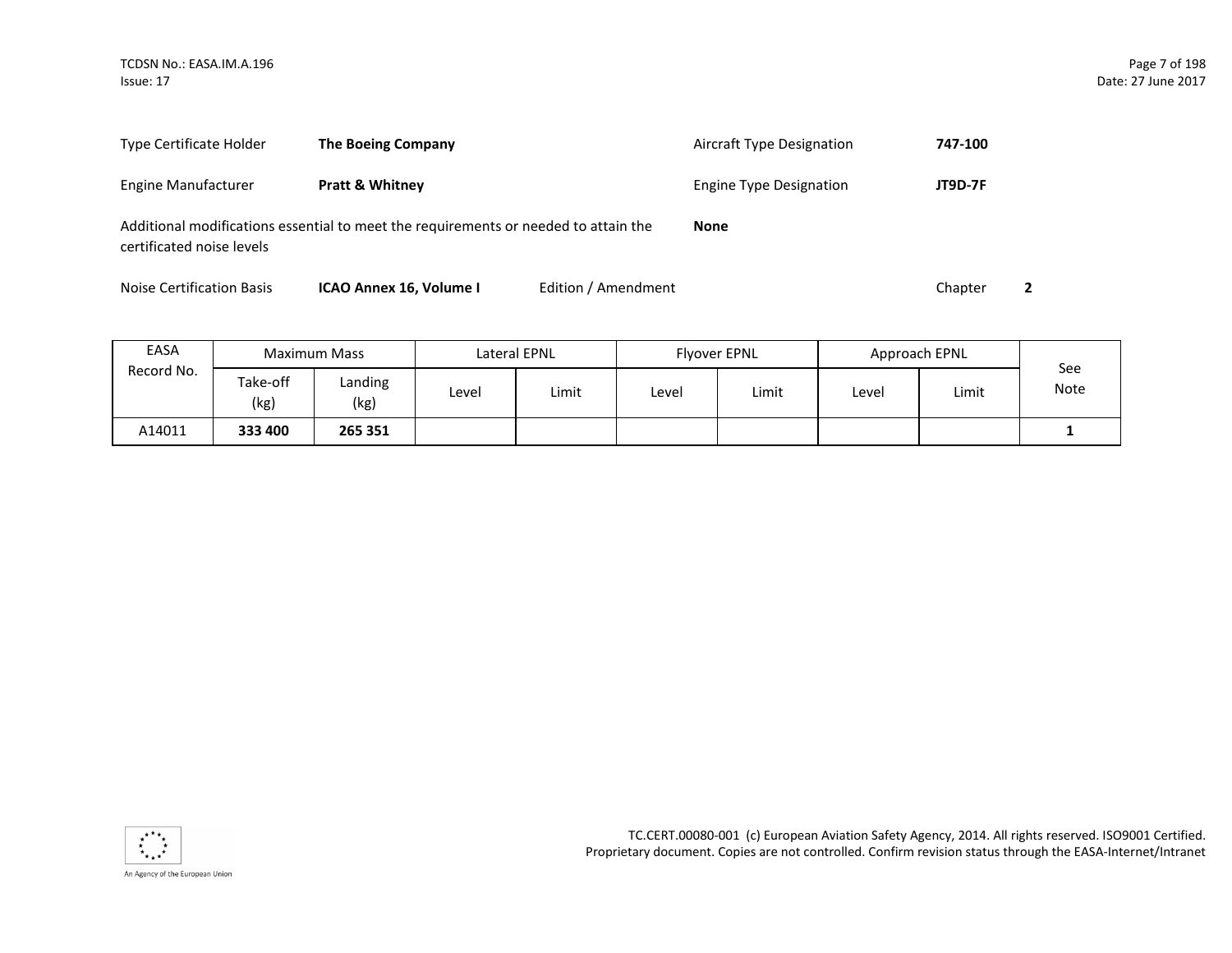TCDSN No.: EASA.IM.A.196 Page 8 of 198 Issue: 17 Date: 27 June 2017

| Type Certificate Holder   | <b>The Boeing Company</b>                                                           |                     | Aircraft Type Designation | 747-100        |              |
|---------------------------|-------------------------------------------------------------------------------------|---------------------|---------------------------|----------------|--------------|
| Engine Manufacturer       | <b>Pratt &amp; Whitney</b>                                                          |                     | Engine Type Designation   | <b>JT9D-7J</b> |              |
| certificated noise levels | Additional modifications essential to meet the requirements or needed to attain the |                     | <b>None</b>               |                |              |
| Noise Certification Basis | ICAO Annex 16, Volume I                                                             | Edition / Amendment |                           | Chapter        | $\mathbf{2}$ |

| EASA       | <b>Maximum Mass</b> |                 | Lateral EPNL |       | <b>Flyover EPNL</b> |       | Approach EPNL |       |                    |
|------------|---------------------|-----------------|--------------|-------|---------------------|-------|---------------|-------|--------------------|
| Record No. | Take-off<br>(kg)    | Landing<br>(kg) | Level        | Limit | Level               | Limit | Level         | Limit | See<br><b>Note</b> |
| A14012     | 333 400             | 265 351         |              |       |                     |       |               |       |                    |

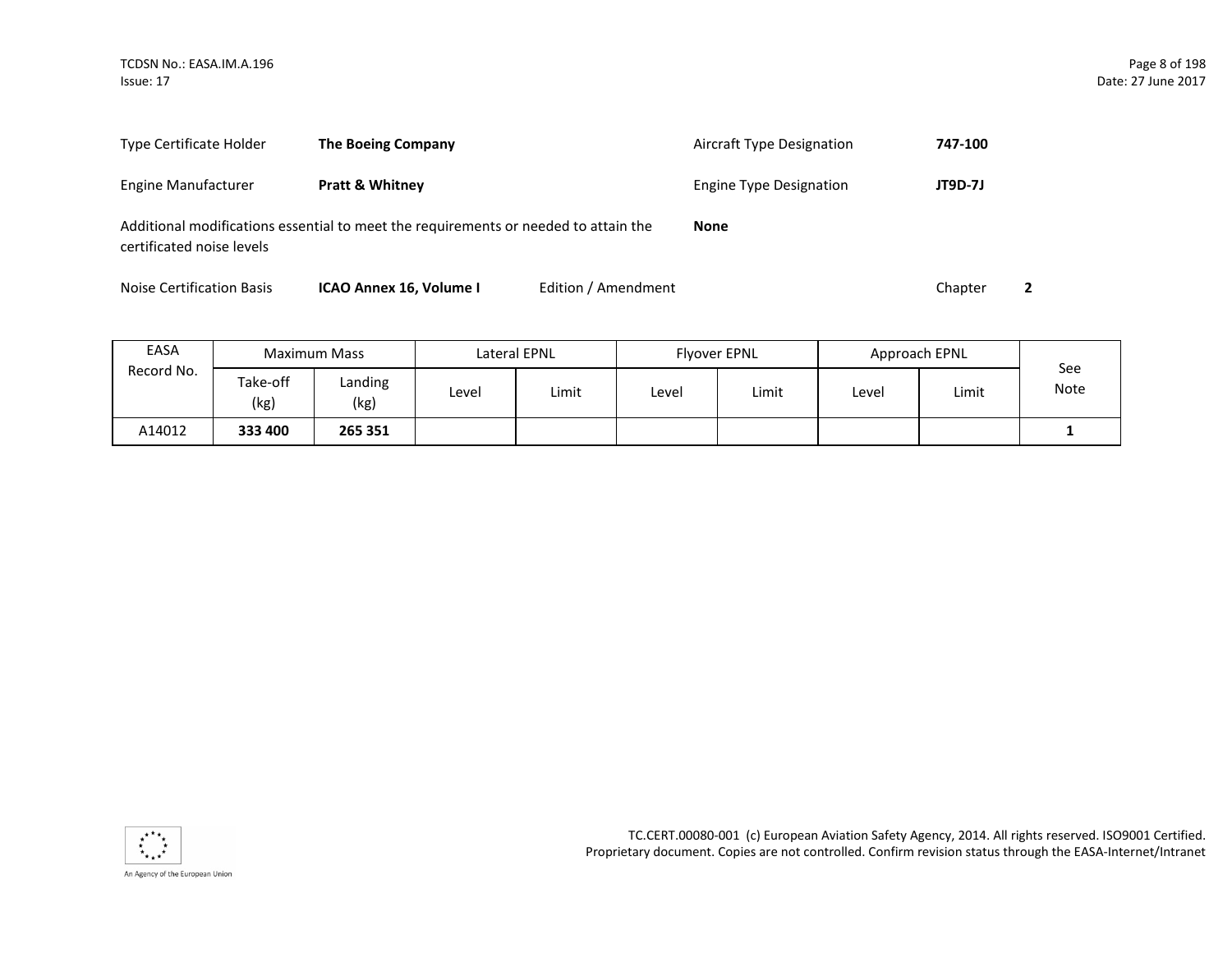TCDSN No.: EASA.IM.A.196 Page 9 of 198 Issue: 17 Date: 27 June 2017

| Type Certificate Holder <sup>1</sup>   | <b>The Boeing Company</b>                                                           |                     | Aircraft Type Designation <sup>1</sup> | 747-200B             |   |
|----------------------------------------|-------------------------------------------------------------------------------------|---------------------|----------------------------------------|----------------------|---|
| Engine Manufacturer <sup>1</sup>       | <b>General Electric</b>                                                             |                     | Engine Type Designation <sup>1</sup>   | <b>CF6-50E</b>       |   |
| certificated noise levels <sup>1</sup> | Additional modifications essential to meet the requirements or needed to attain the | -200 "GB" nacelle   |                                        |                      |   |
| Noise Certification Basis              | <b>ICAO Annex 16, Volume I</b>                                                      | Edition / Amendment |                                        | Chapter <sup>1</sup> | 3 |

| EASA       | <b>Maximum Mass</b>  |                              | Lateral EPNL |       | Flyover EPNL |       | Approach EPNL |       |                    |
|------------|----------------------|------------------------------|--------------|-------|--------------|-------|---------------|-------|--------------------|
| Record No. | Take-off $1$<br>(kg) | Landing <sup>1</sup><br>(kg) | Level'       | Limit | Level $^1$   | Limit | Level'        | Limit | See<br><b>Note</b> |
| A14025     | 377842               | 285 763                      | 100,9        | 102,8 | 102,9        | 105,9 | 107,0         | 105,0 |                    |

 $1$  See Note 1.

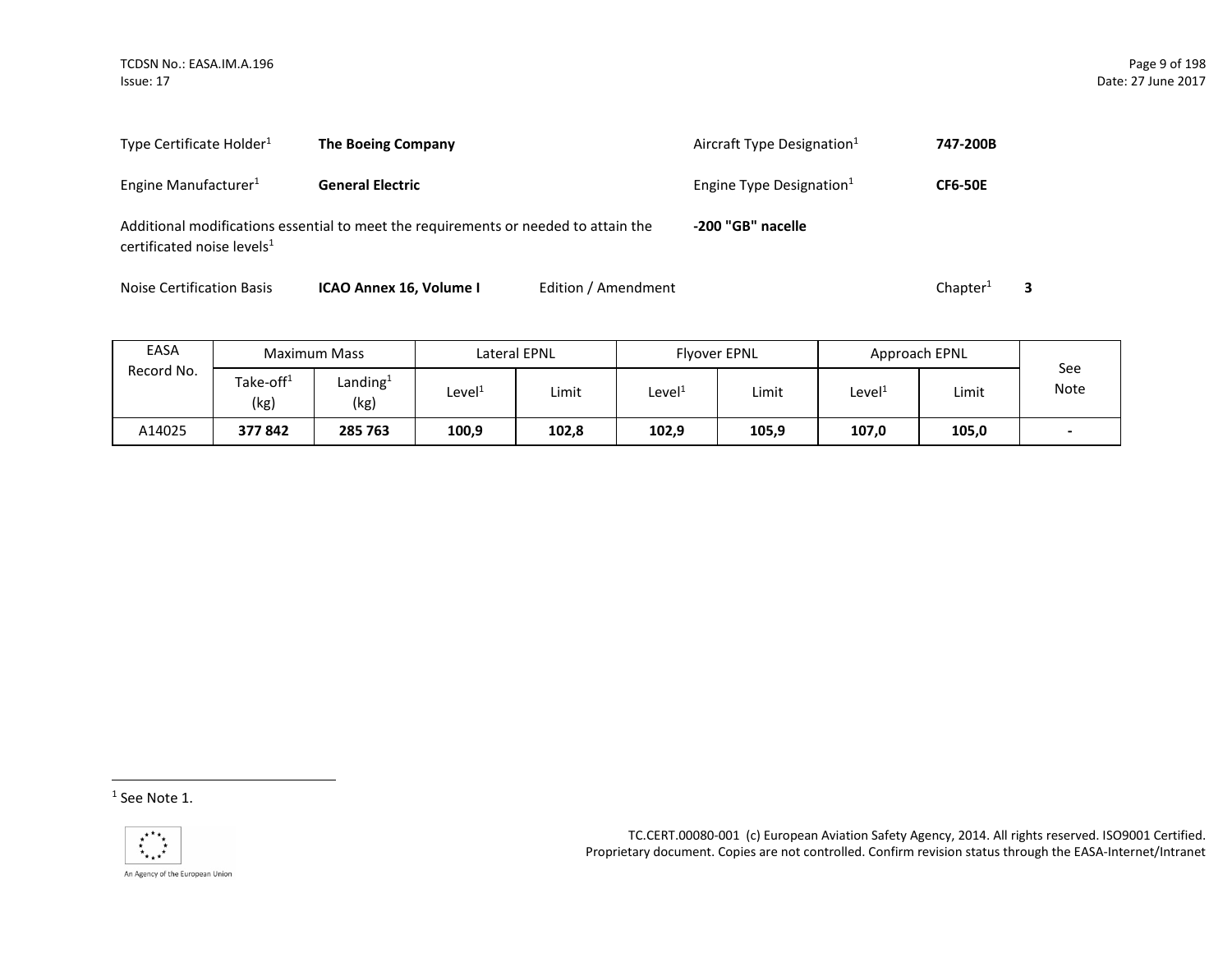TCDSN No.: EASA.IM.A.196 Page 10 of 198 Issue: 17 Date: 27 June 2017

| Type Certificate Holder <sup>1</sup>   | <b>The Boeing Company</b>                                                           |                     | Aircraft Type Designation <sup>1</sup> | 747-200B             |   |
|----------------------------------------|-------------------------------------------------------------------------------------|---------------------|----------------------------------------|----------------------|---|
| Engine Manufacturer <sup>1</sup>       | <b>General Electric</b>                                                             |                     | Engine Type Designation <sup>1</sup>   | <b>CF6-50E1</b>      |   |
| certificated noise levels <sup>1</sup> | Additional modifications essential to meet the requirements or needed to attain the |                     | -200 "GB" nacelle                      |                      |   |
| Noise Certification Basis              | <b>ICAO Annex 16, Volume I</b>                                                      | Edition / Amendment |                                        | Chapter <sup>1</sup> | 3 |

| EASA       | <b>Maximum Mass</b>  |                              | Lateral EPNL |       | Flyover EPNL |       | Approach EPNL |       |                    |
|------------|----------------------|------------------------------|--------------|-------|--------------|-------|---------------|-------|--------------------|
| Record No. | Take-off $1$<br>(kg) | Landing <sup>1</sup><br>(kg) | Level'       | Limit | Level $^1$   | Limit | Level'        | Limit | See<br><b>Note</b> |
| A14026     | 377842               | 285 763                      | 100,9        | 102,8 | 102,9        | 105,9 | 107,0         | 105,0 |                    |

 $1$  See Note 1.

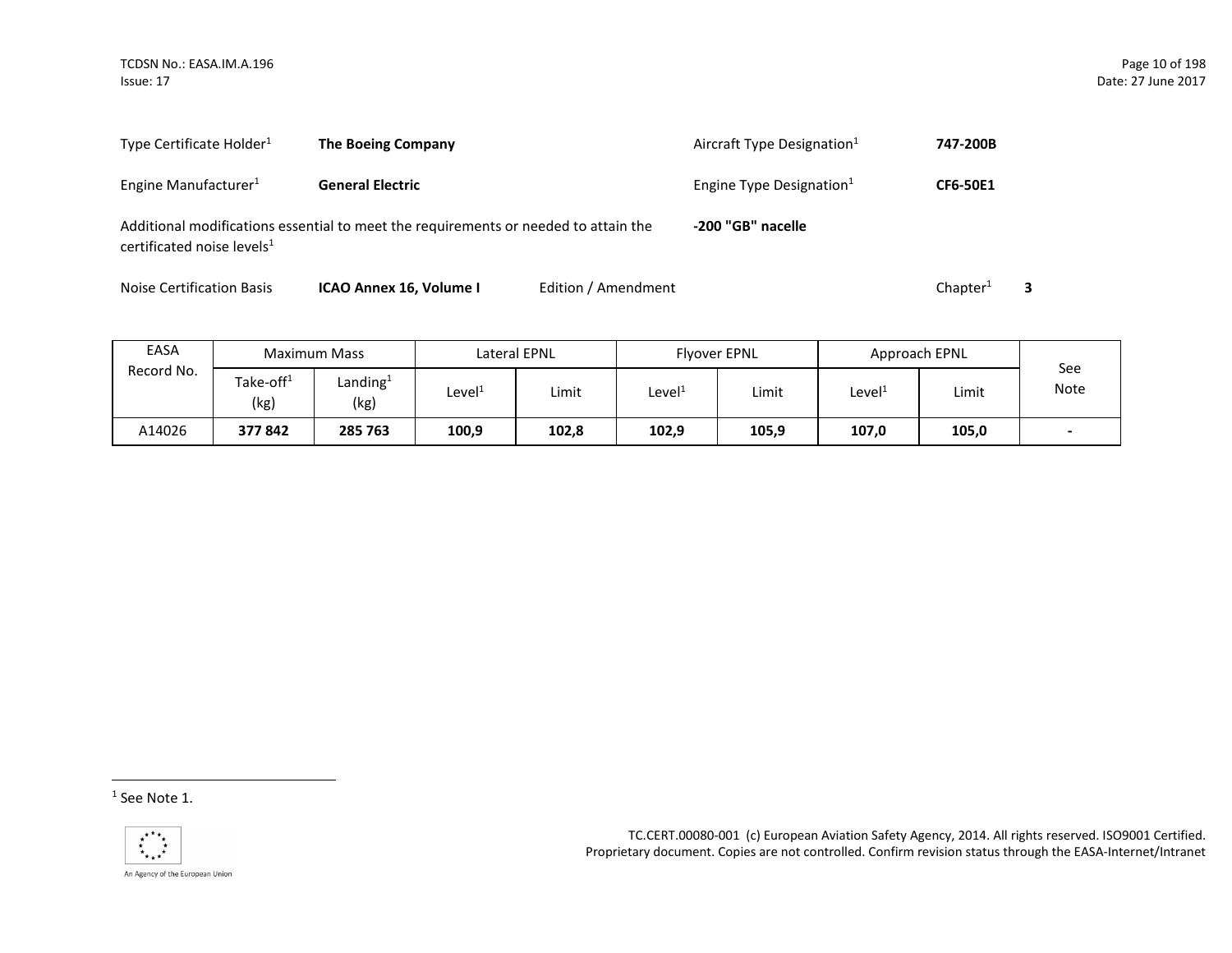TCDSN No.: EASA.IM.A.196 Page 11 of 198 Issue: 17 Date: 27 June 2017

| Type Certificate Holder <sup>1</sup>   | <b>The Boeing Company</b>                                                           | Aircraft Type Designation <sup>1</sup> | 747-200B        |
|----------------------------------------|-------------------------------------------------------------------------------------|----------------------------------------|-----------------|
| Engine Manufacturer <sup>1</sup>       | <b>General Electric</b>                                                             | Engine Type Designation <sup>1</sup>   | <b>CF6-50E2</b> |
| certificated noise levels <sup>1</sup> | Additional modifications essential to meet the requirements or needed to attain the | -200 "GB" nacelle                      |                 |

| <b>Noise Certification Basis</b><br><b>ICAO Annex 16. Volume I</b> |  | Edition / Amendment | Chapter <sup>1</sup> |  |
|--------------------------------------------------------------------|--|---------------------|----------------------|--|
|--------------------------------------------------------------------|--|---------------------|----------------------|--|

| EASA       | <b>Maximum Mass</b>           |                              | Lateral EPNL       |       | <b>Flyover EPNL</b> |       | Approach EPNL |       |             |
|------------|-------------------------------|------------------------------|--------------------|-------|---------------------|-------|---------------|-------|-------------|
| Record No. | Take-off <sup>1</sup><br>(kg) | Landing <sup>1</sup><br>(kg) | Level <sup>1</sup> | Limit | Level <sup>1</sup>  | Limit | Level $^1$    | Limit | See<br>Note |
| A14188     | 377842                        | 285 763                      | 101,7              | 102,8 | 102,6               | 105,9 | 106,5         | 105,0 |             |
| A6341      | 377 842                       | 265 351                      | 101,7              | 102,8 | 102,6               | 105,9 | 105,7         | 105,0 |             |
| A6295      | 377842                        | 255 826                      | 101,7              | 102,8 | 102,6               | 105,9 | 105,4         | 105,0 |             |

 $1$  See Note 1.



TC.CERT.00080-001 (c) European Aviation Safety Agency, 2014. All rights reserved. ISO9001 Certified. Proprietary document. Copies are not controlled. Confirm revision status through the EASA-Internet/Intranet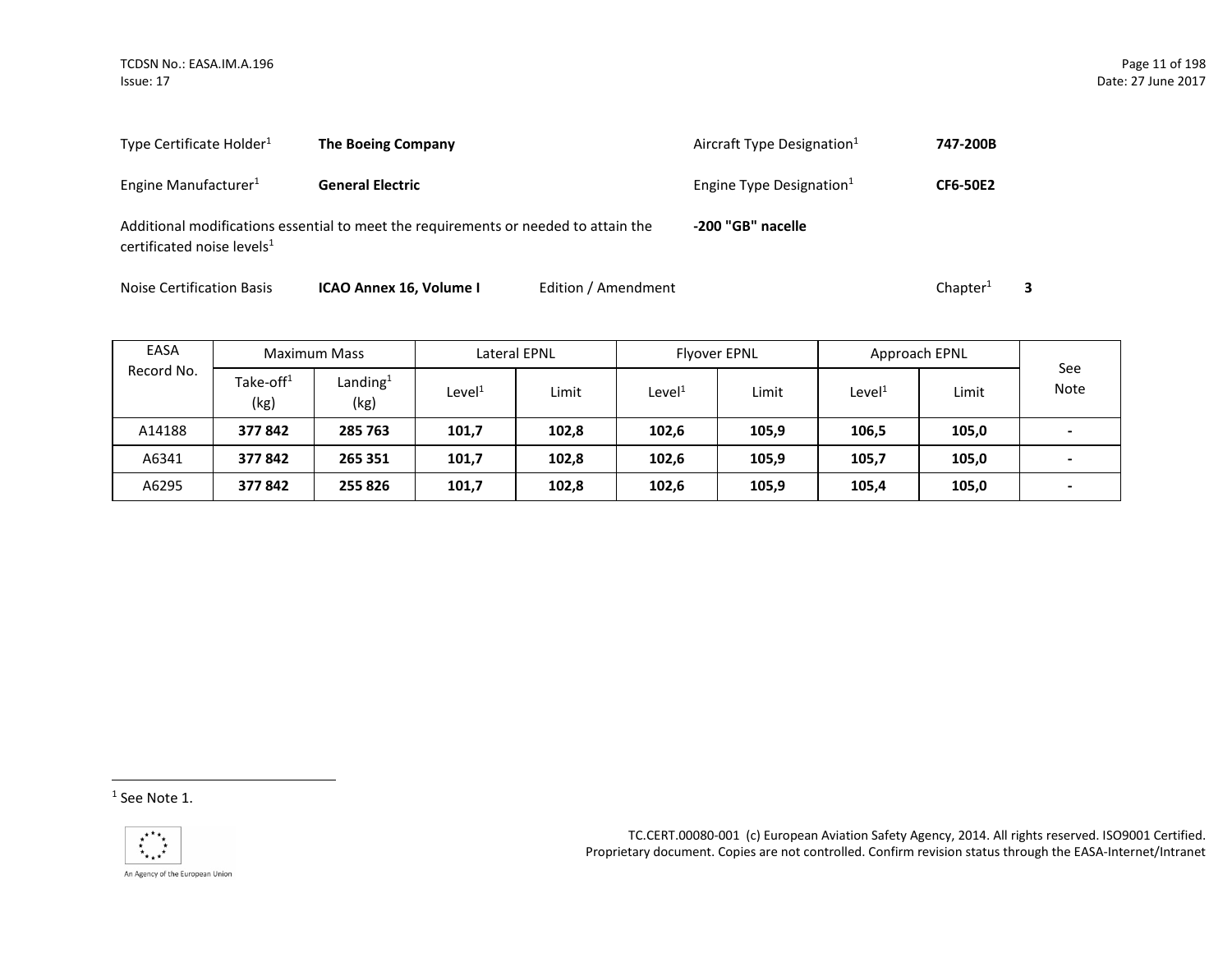TCDSN No.: EASA.IM.A.196 Page 12 of 198 Issue: 17 Date: 27 June 2017

| Type Certificate Holder <sup>1</sup>   | <b>The Boeing Company</b>                                                           |                     | Aircraft Type Designation <sup>1</sup>                                                  | 747-200B                                       |  |  |  |
|----------------------------------------|-------------------------------------------------------------------------------------|---------------------|-----------------------------------------------------------------------------------------|------------------------------------------------|--|--|--|
| Engine Manufacturer <sup>1</sup>       | <b>General Electric</b>                                                             |                     |                                                                                         | Engine Type Designation $1$<br><b>CF6-50E2</b> |  |  |  |
| certificated noise levels <sup>1</sup> | Additional modifications essential to meet the requirements or needed to attain the |                     | -200 "GB" nacelle, Service Bulletin 747-27-2426 (Landing flap limited to 25<br>degrees) |                                                |  |  |  |
| Noise Certification Basis              | <b>ICAO Annex 16, Volume I</b>                                                      | Edition / Amendment |                                                                                         | Chapter <sup>1</sup>                           |  |  |  |

| EASA       | <b>Maximum Mass</b>           |                     | Lateral EPNL       |       | <b>Flyover EPNL</b> |       | Approach EPNL      |       |                    |  |
|------------|-------------------------------|---------------------|--------------------|-------|---------------------|-------|--------------------|-------|--------------------|--|
| Record No. | Take-off <sup>1</sup><br>(kg) | Landing $1$<br>(kg) | Level <sup>1</sup> | Limit | Level <sup>1</sup>  | Limit | Level <sup>1</sup> | Limit | See<br><b>Note</b> |  |
| A10037     | 377 842                       | 285 763             | 101,7              | 102,8 | 102,6               | 105,9 | 104,5              | 105,0 |                    |  |
| A10038     | 377842                        | 278 959             | 101,7              | 102,8 | 102,6               | 105,9 | 104,3              | 105,0 |                    |  |
| A15888     | 377842                        | 265 351             | 101,7              | 102,8 | 102,6               | 105,9 | 104,1              | 105,0 |                    |  |
| A15889     | 377842                        | 255 826             | 101,7              | 102,8 | 102,6               | 105,9 | 103,9              | 105,0 |                    |  |
| A10039     | 371945                        | 285 763             | 101,7              | 102,7 | 102,1               | 105,8 | 104,5              | 105,0 |                    |  |

 $1$  See Note 1.

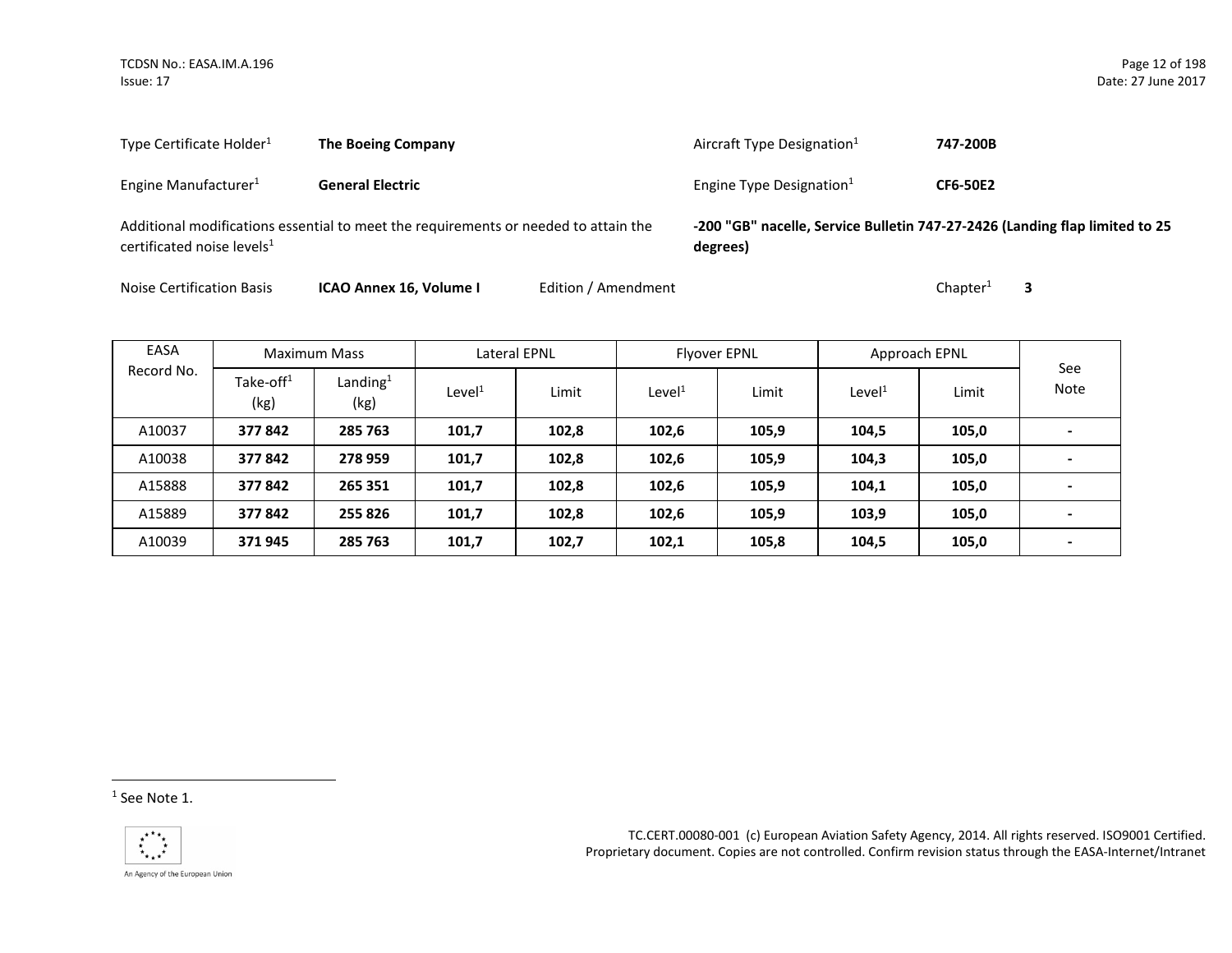TCDSN No.: EASA.IM.A.196 Page 13 of 198 Issue: 17 Date: 27 June 2017

| Type Certificate Holder <sup>1</sup>   | <b>The Boeing Company</b>                                                           |                     | Aircraft Type Designation <sup>1</sup> | 747-200B             |  |
|----------------------------------------|-------------------------------------------------------------------------------------|---------------------|----------------------------------------|----------------------|--|
| Engine Manufacturer <sup>1</sup>       | <b>General Electric</b>                                                             |                     | Engine Type Designation $1$            | <b>CF6-80C2B1</b>    |  |
| certificated noise levels <sup>1</sup> | Additional modifications essential to meet the requirements or needed to attain the | <b>None</b>         |                                        |                      |  |
| Noise Certification Basis              | <b>ICAO Annex 16, Volume I</b>                                                      | Edition / Amendment |                                        | Chapter <sup>1</sup> |  |

| EASA       | <b>Maximum Mass</b>  |                     | Lateral EPNL     |       | <b>Flyover EPNL</b> |       | Approach EPNL |       |                    |
|------------|----------------------|---------------------|------------------|-------|---------------------|-------|---------------|-------|--------------------|
| Record No. | Take-off $1$<br>(kg) | Landing $1$<br>(kg) | Level $^{\rm 1}$ | Limit | Level $^1$          | Limit | Level'        | Limit | See<br><b>Note</b> |
| A14027     | 377842               | 285 763             | 98,2             | 102,8 | 99,0                | 105,9 | 104,3         | 105,0 |                    |

<sup>1</sup> See Note 1.

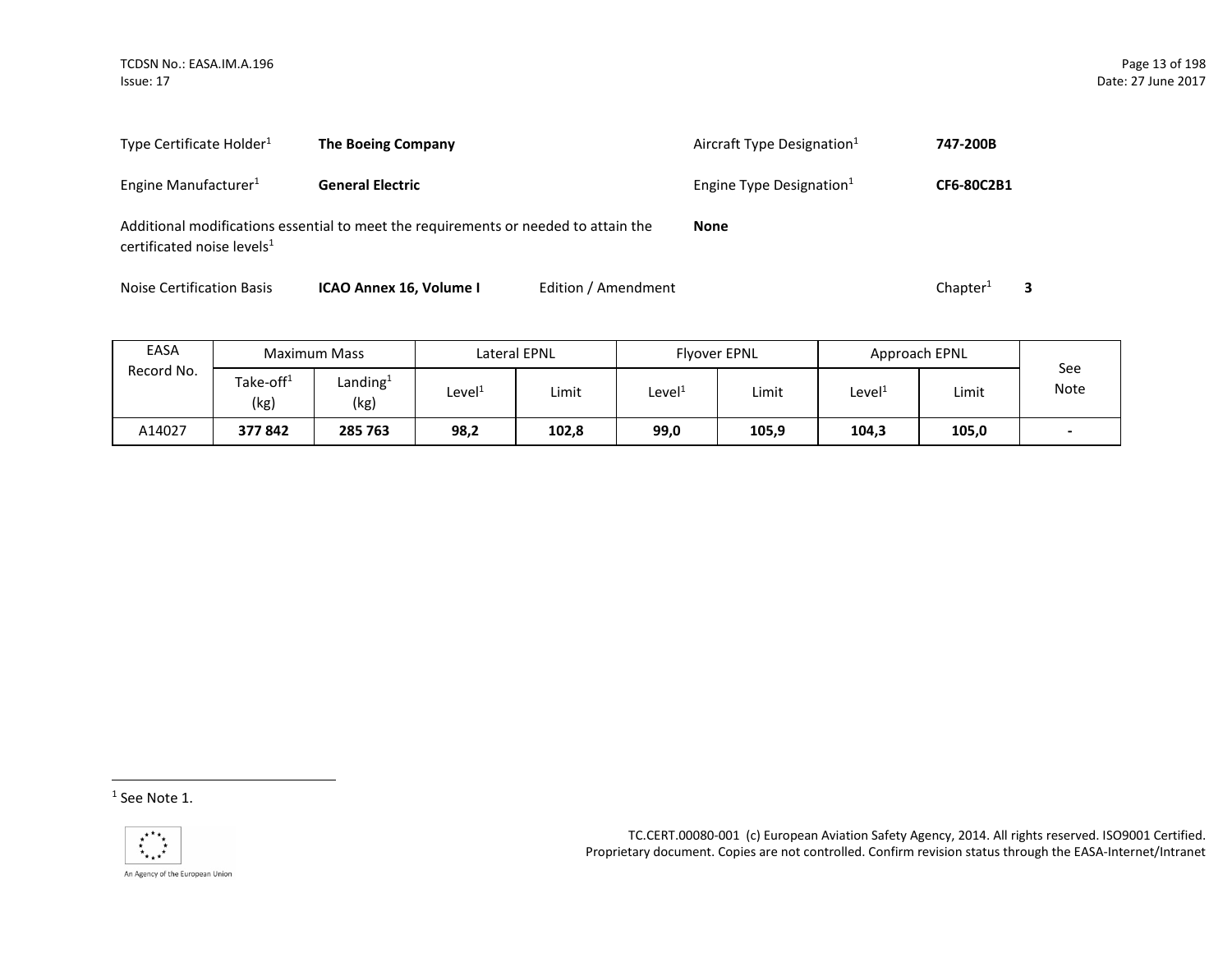TCDSN No.: EASA.IM.A.196 Page 14 of 198 Issue: 17 Date: 27 June 2017

| Type Certificate Holder   | <b>The Boeing Company</b>                                                           |                     | Aircraft Type Designation      | 747-200B |  |
|---------------------------|-------------------------------------------------------------------------------------|---------------------|--------------------------------|----------|--|
| Engine Manufacturer       | <b>Pratt &amp; Whitney</b>                                                          |                     | <b>Engine Type Designation</b> | JT9D-3A  |  |
| certificated noise levels | Additional modifications essential to meet the requirements or needed to attain the | <b>None</b>         |                                |          |  |
| Noise Certification Basis | <b>ICAO Annex 16, Volume I</b>                                                      | Edition / Amendment |                                | Chapter  |  |

| EASA       | <b>Maximum Mass</b> |                 | Lateral EPNL |       | <b>Flyover EPNL</b> |       | Approach EPNL |       | See         |
|------------|---------------------|-----------------|--------------|-------|---------------------|-------|---------------|-------|-------------|
| Record No. | Take-off<br>(kg)    | Landing<br>(kg) | Level        | Limit | Level               | Limit | Level         | Limit | <b>Note</b> |
| A14018     | 377842              | 285 763         |              |       |                     |       |               |       |             |

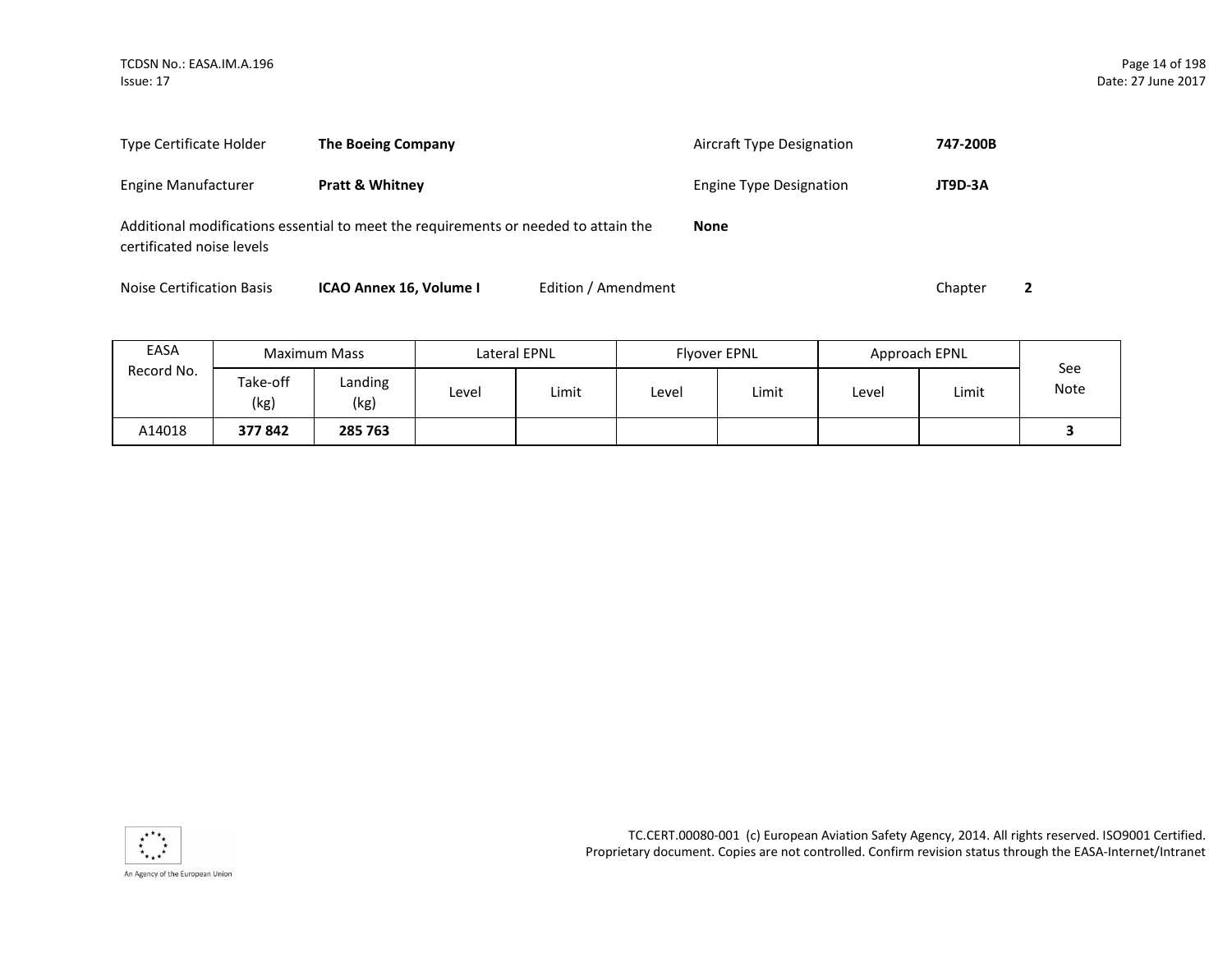TCDSN No.: EASA.IM.A.196 Page 15 of 198 Issue: 17 Date: 27 June 2017

| Type Certificate Holder   | <b>The Boeing Company</b>                                                           |                     | Aircraft Type Designation      | 747-200B      |  |
|---------------------------|-------------------------------------------------------------------------------------|---------------------|--------------------------------|---------------|--|
| Engine Manufacturer       | <b>Pratt &amp; Whitney</b>                                                          |                     | <b>Engine Type Designation</b> | <b>JT9D-7</b> |  |
| certificated noise levels | Additional modifications essential to meet the requirements or needed to attain the |                     | <b>None</b>                    |               |  |
| Noise Certification Basis | <b>ICAO Annex 16, Volume I</b>                                                      | Edition / Amendment |                                | Chapter       |  |

| EASA       | <b>Maximum Mass</b> |                 | Lateral EPNL |       | Flyover EPNL |       | Approach EPNL |       |                    |
|------------|---------------------|-----------------|--------------|-------|--------------|-------|---------------|-------|--------------------|
| Record No. | Take-off<br>(kg)    | Landing<br>(kg) | Level        | Limit | Level        | Limit | Level         | Limit | See<br><b>Note</b> |
| A14019     | 377842              | 285 763         |              |       |              |       |               |       |                    |

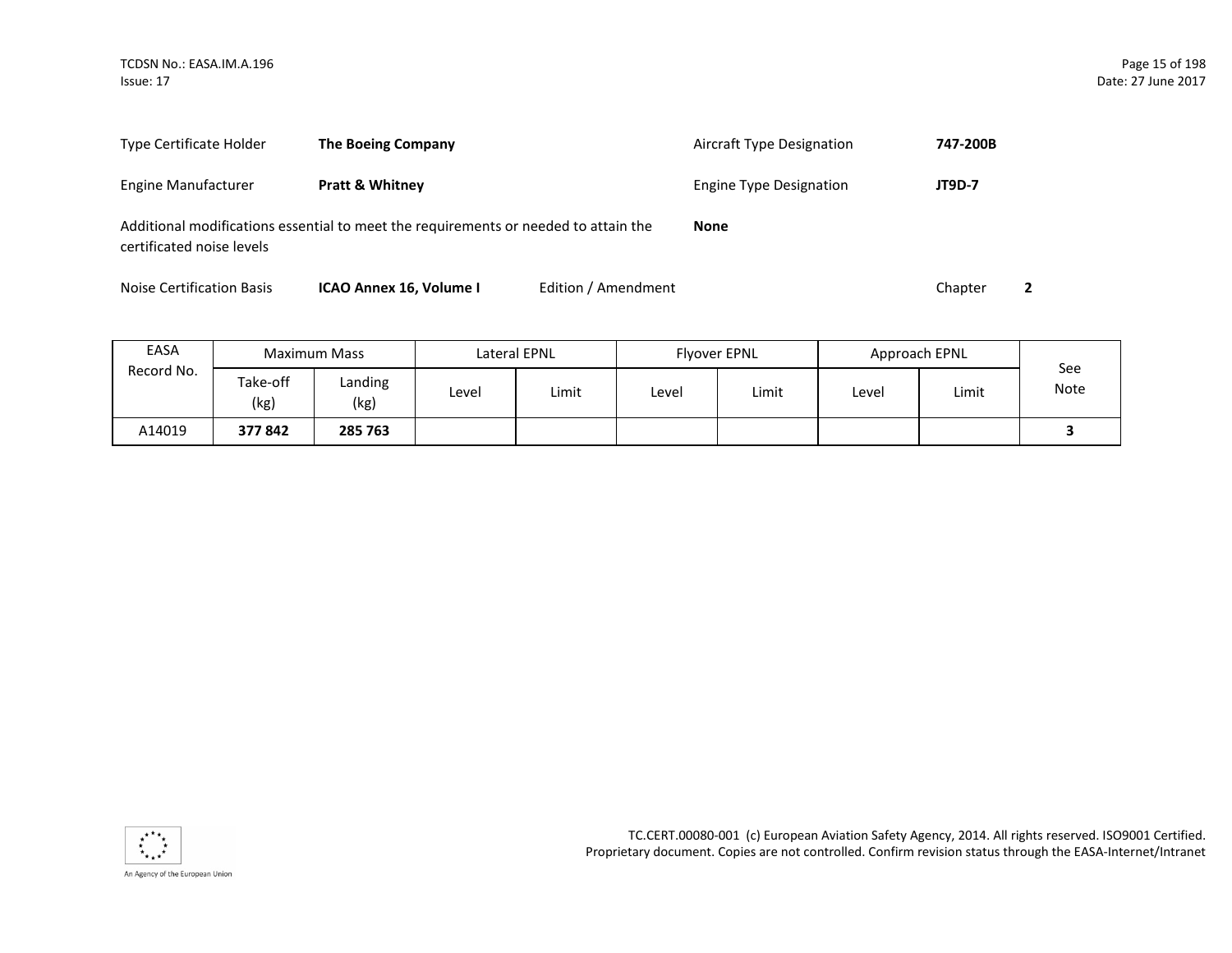TCDSN No.: EASA.IM.A.196 Page 16 of 198 Issue: 17 Date: 27 June 2017

| Type Certificate Holder <sup>1</sup>   | <b>The Boeing Company</b>                                                           | Aircraft Type Designation <sup>1</sup> | 747-200B        |
|----------------------------------------|-------------------------------------------------------------------------------------|----------------------------------------|-----------------|
| Engine Manufacturer <sup>1</sup>       | <b>Pratt &amp; Whitney</b>                                                          | Engine Type Designation <sup>1</sup>   | <b>JT9D-70A</b> |
| certificated noise levels <sup>1</sup> | Additional modifications essential to meet the requirements or needed to attain the | "RSN" nacelle                          |                 |

Noise Certification Basis **ICAO Annex 16, Volume I Edition / Amendment** Chapter<sup>1</sup> **3** 

| EASA<br><b>Maximum Mass</b> |                               | Lateral EPNL                 |            | Flyover EPNL |                    | Approach EPNL |            |       |                    |
|-----------------------------|-------------------------------|------------------------------|------------|--------------|--------------------|---------------|------------|-------|--------------------|
| Record No.                  | Take-off <sup>1</sup><br>(kg) | Landing <sup>1</sup><br>(kg) | Level $^1$ | Limit        | Level <sup>1</sup> | Limit         | Level $^1$ | Limit | See<br><b>Note</b> |
| A14017                      | 377842                        | 285 763                      |            |              |                    |               |            |       |                    |
| A14023                      | 371945                        | 285 763                      | 98,5       | 102,7        | 101,1              | 105,8         | 106,0      | 105,0 |                    |

 $1$  See Note 1.

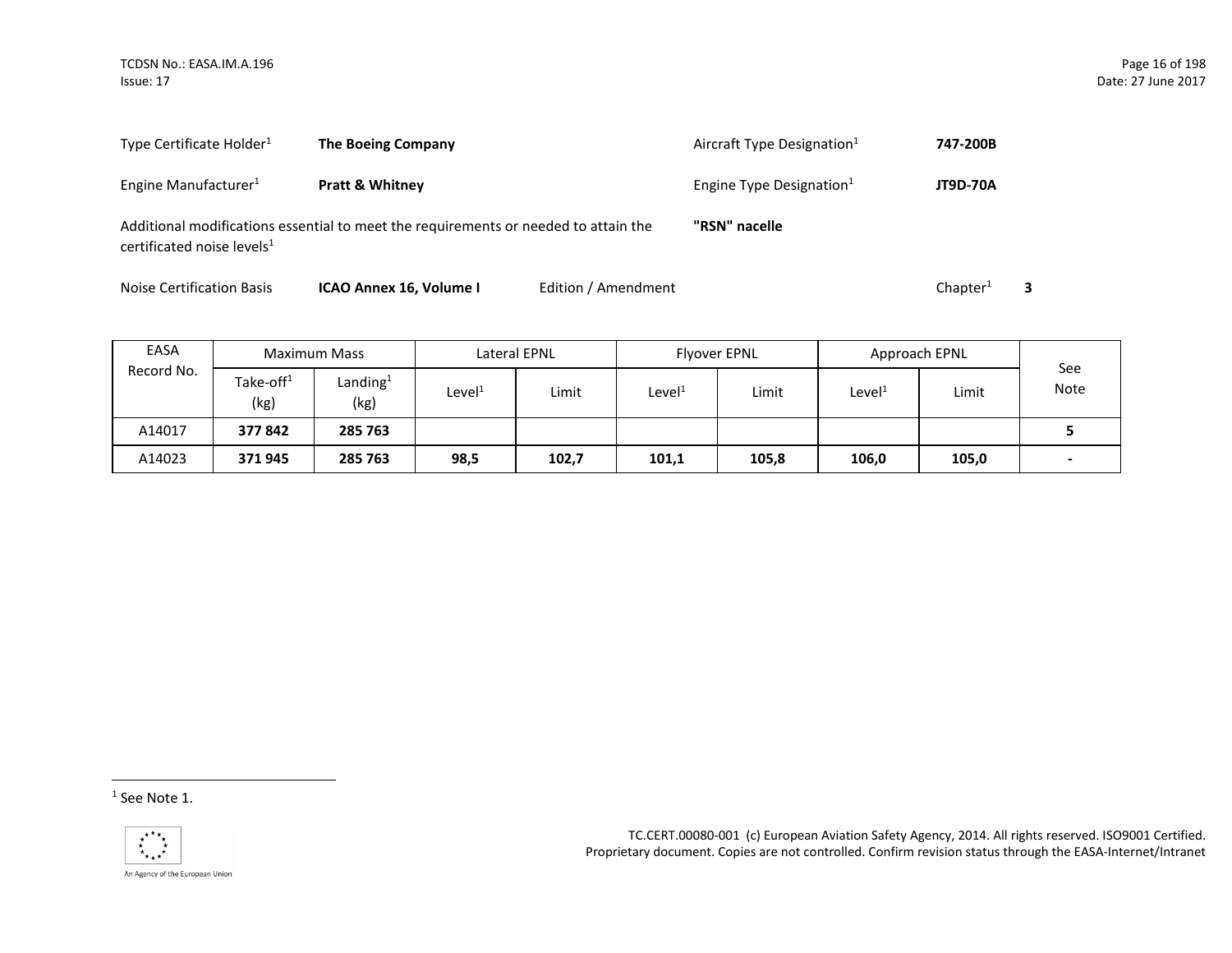TCDSN No.: EASA.IM.A.196 Page 17 of 198 Issue: 17 Date: 27 June 2017

| Type Certificate Holder   | <b>The Boeing Company</b>                                                           |                     | <b>Aircraft Type Designation</b> | 747-200B |  |
|---------------------------|-------------------------------------------------------------------------------------|---------------------|----------------------------------|----------|--|
| Engine Manufacturer       | <b>Pratt &amp; Whitney</b>                                                          |                     | Engine Type Designation          | JT9D-7A  |  |
| certificated noise levels | Additional modifications essential to meet the requirements or needed to attain the |                     | None                             |          |  |
| Noise Certification Basis | <b>ICAO Annex 16, Volume I</b>                                                      | Edition / Amendment |                                  | Chapter  |  |

| EASA       | <b>Maximum Mass</b> |                 | Lateral EPNL |       | <b>Flyover EPNL</b> |       | Approach EPNL |       | See         |
|------------|---------------------|-----------------|--------------|-------|---------------------|-------|---------------|-------|-------------|
| Record No. | Take-off<br>(kg)    | Landing<br>(kg) | Level        | Limit | Level               | Limit | Level         | Limit | <b>Note</b> |
| A14020     | 377842              | 285 763         |              |       |                     |       |               |       |             |

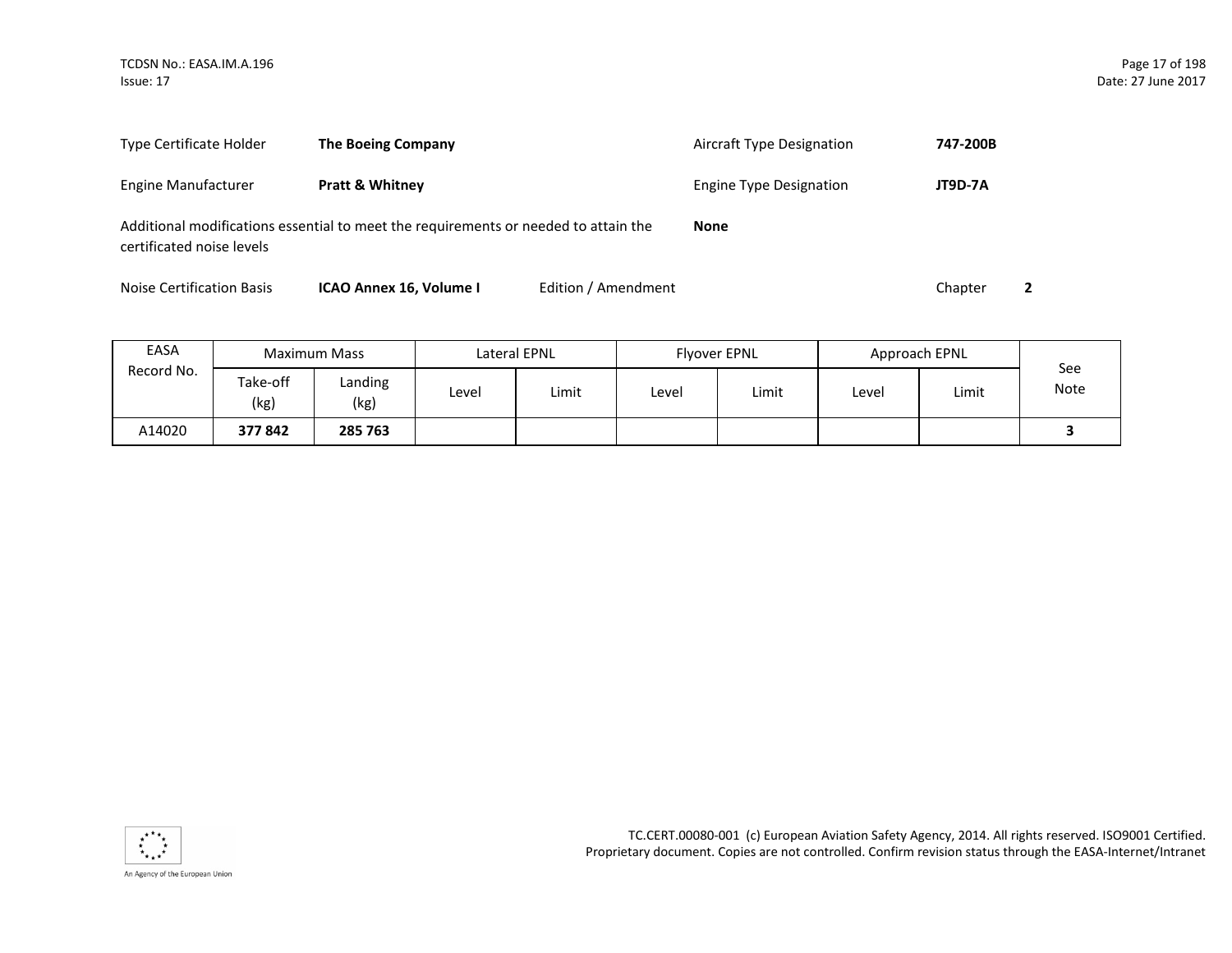TCDSN No.: EASA.IM.A.196 Page 18 of 198 Issue: 17 Date: 27 June 2017

| Type Certificate Holder   | The Boeing Company                                                                  |                     | Aircraft Type Designation | 747-200B |  |
|---------------------------|-------------------------------------------------------------------------------------|---------------------|---------------------------|----------|--|
| Engine Manufacturer       | <b>Pratt &amp; Whitney</b>                                                          |                     | Engine Type Designation   | JT9D-7F  |  |
| certificated noise levels | Additional modifications essential to meet the requirements or needed to attain the |                     | <b>None</b>               |          |  |
| Noise Certification Basis | <b>ICAO Annex 16, Volume I</b>                                                      | Edition / Amendment |                           | Chapter  |  |

| EASA       | <b>Maximum Mass</b> |                 | Lateral EPNL |       | Flyover EPNL |       | Approach EPNL |       |                    |
|------------|---------------------|-----------------|--------------|-------|--------------|-------|---------------|-------|--------------------|
| Record No. | Take-off<br>(kg)    | Landing<br>(kg) | Level        | Limit | Level        | Limit | Level         | Limit | See<br><b>Note</b> |
| A14021     | 377842              | 285 763         |              |       |              |       |               |       |                    |

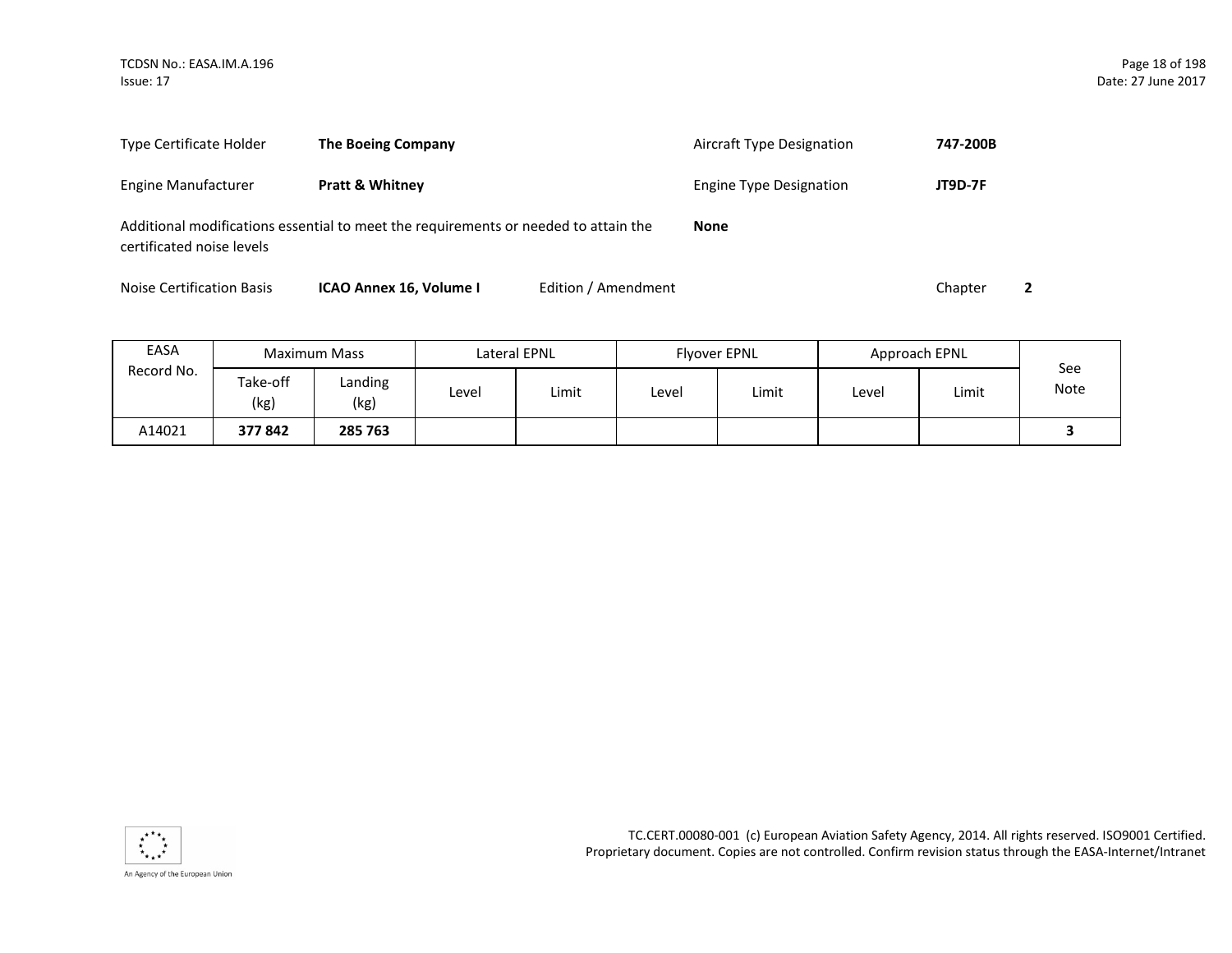TCDSN No.: EASA.IM.A.196 Page 19 of 198 Issue: 17 Date: 27 June 2017

| Type Certificate Holder   | <b>The Boeing Company</b>                                                           |                     | <b>Aircraft Type Designation</b> | 747-200B |  |
|---------------------------|-------------------------------------------------------------------------------------|---------------------|----------------------------------|----------|--|
| Engine Manufacturer       | <b>Pratt &amp; Whitney</b>                                                          |                     | Engine Type Designation          | JT9D-7J  |  |
| certificated noise levels | Additional modifications essential to meet the requirements or needed to attain the |                     | None                             |          |  |
| Noise Certification Basis | <b>ICAO Annex 16, Volume I</b>                                                      | Edition / Amendment |                                  | Chapter  |  |

| EASA       | <b>Maximum Mass</b> |                 | Lateral EPNL |       | <b>Flyover EPNL</b> |       | Approach EPNL |       |             |
|------------|---------------------|-----------------|--------------|-------|---------------------|-------|---------------|-------|-------------|
| Record No. | Take-off<br>(kg)    | Landing<br>(kg) | Level        | Limit | Level               | Limit | Level         | Limit | See<br>Note |
| A14022     | 377842              | 285 763         |              |       |                     |       |               |       |             |

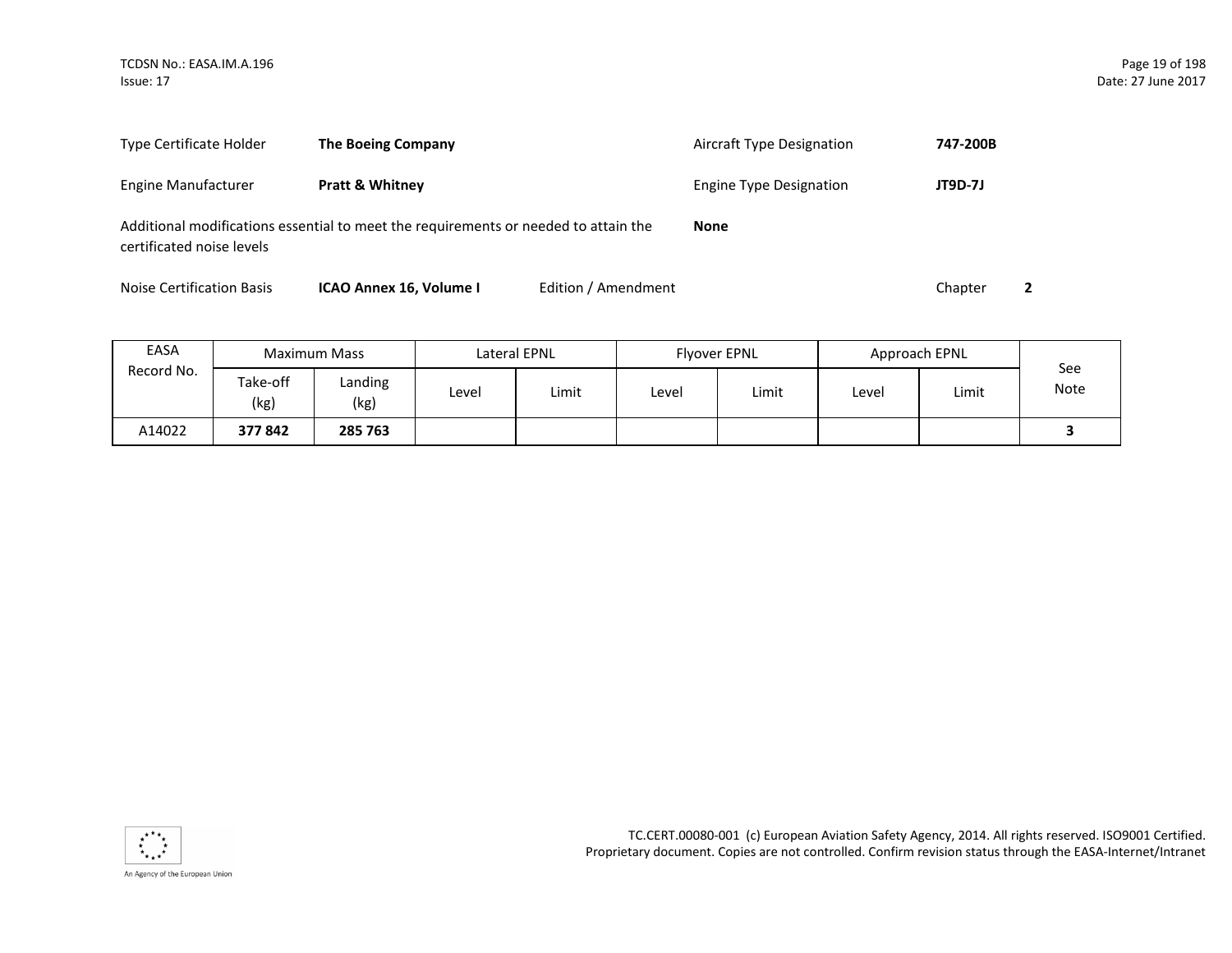TCDSN No.: EASA.IM.A.196 Page 20 of 198 Issue: 17 Date: 27 June 2017

| Type Certificate Holder <sup>1</sup>   | <b>The Boeing Company</b>                                                           |                     | Aircraft Type Designation <sup>1</sup>                                                 | 747-200B             |  |
|----------------------------------------|-------------------------------------------------------------------------------------|---------------------|----------------------------------------------------------------------------------------|----------------------|--|
| Engine Manufacturer <sup>1</sup>       | <b>Pratt &amp; Whitney</b>                                                          |                     | Engine Type Designation <sup>1</sup>                                                   | JT9D-7Q              |  |
| certificated noise levels <sup>1</sup> | Additional modifications essential to meet the requirements or needed to attain the |                     | -200 "Q" nacelle, Service Bulletin 747-27-2426 (Landing flap limited to 25<br>degrees) |                      |  |
| Noise Certification Basis              | <b>ICAO Annex 16, Volume I</b>                                                      | Edition / Amendment |                                                                                        | Chapter <sup>1</sup> |  |

| EASA       | <b>Maximum Mass</b>           |                     | Lateral EPNL     |       | <b>Flyover EPNL</b> |       | Approach EPNL |       |                    |
|------------|-------------------------------|---------------------|------------------|-------|---------------------|-------|---------------|-------|--------------------|
| Record No. | Take-off <sup>1</sup><br>(kg) | Landing $1$<br>(kg) | Level $^{\rm 1}$ | Limit | Level <sup>1</sup>  | Limit | Level'        | Limit | See<br><b>Note</b> |
| A14015     | 377 842                       | 285 763             | 103,5            | 102,8 | 103,1               | 105,9 | 104,4         | 105,0 |                    |

 $1$  See Note 1.



TC.CERT.00080-001 (c) European Aviation Safety Agency, 2014. All rights reserved. ISO9001 Certified. Proprietary document. Copies are not controlled. Confirm revision status through the EASA-Internet/Intranet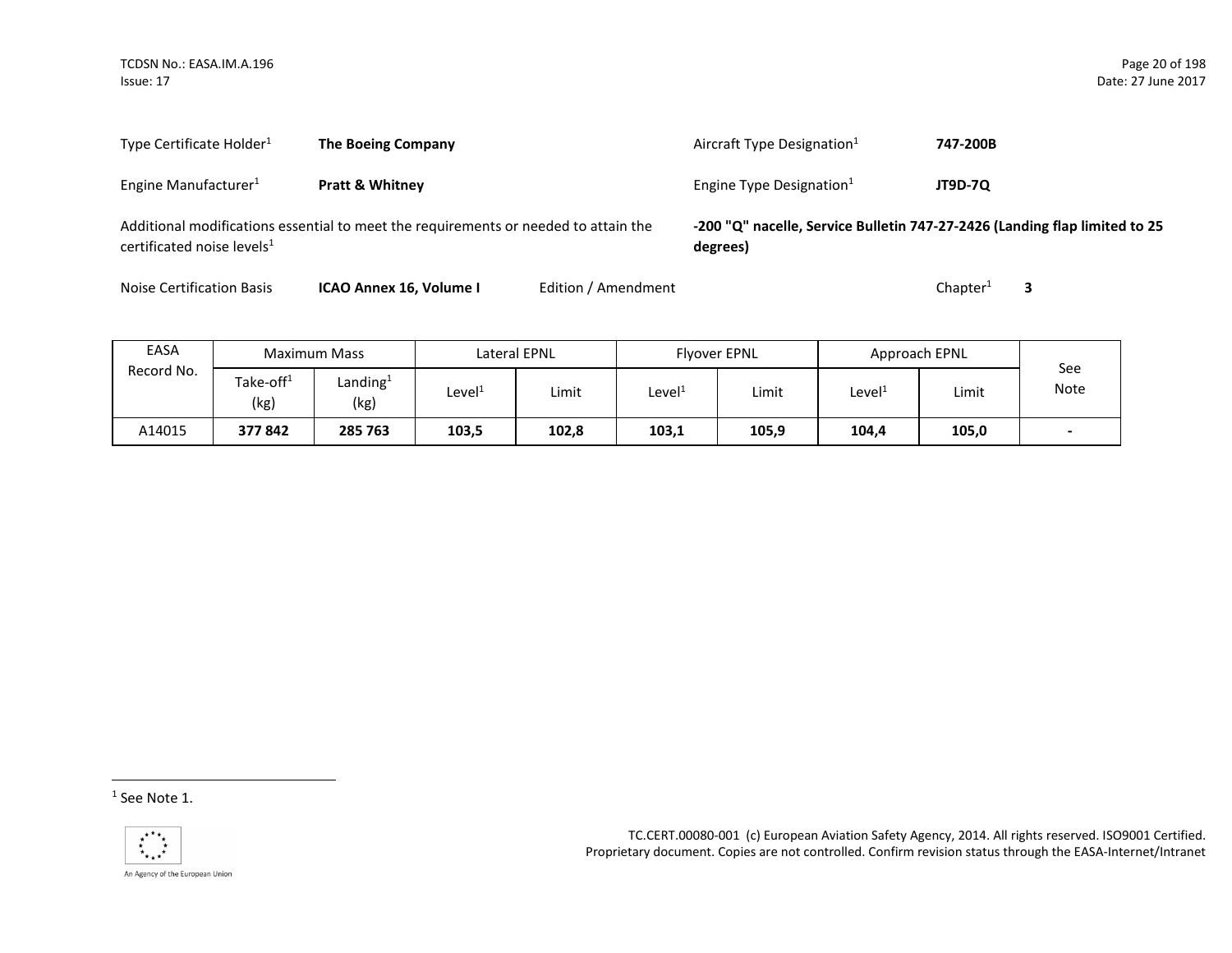TCDSN No.: EASA.IM.A.196 Page 21 of 198 Issue: 17 Date: 27 June 2017

| Type Certificate Holder <sup>1</sup><br><b>The Boeing Company</b> |                                                                                     |                                                  | Aircraft Type Designation <sup>1</sup>                                                 | 747-200B             |  |
|-------------------------------------------------------------------|-------------------------------------------------------------------------------------|--------------------------------------------------|----------------------------------------------------------------------------------------|----------------------|--|
| Engine Manufacturer <sup>1</sup>                                  | <b>Pratt &amp; Whitney</b>                                                          | Engine Type Designation <sup>1</sup><br>JT9D-7Q3 |                                                                                        |                      |  |
| certificated noise levels <sup>1</sup>                            | Additional modifications essential to meet the requirements or needed to attain the |                                                  | -200 "Q" nacelle, Service Bulletin 747-27-2426 (Landing flap limited to 25<br>degrees) |                      |  |
| Noise Certification Basis                                         | <b>ICAO Annex 16, Volume I</b>                                                      | Edition / Amendment                              |                                                                                        | Chapter <sup>1</sup> |  |

| EASA       | <b>Maximum Mass</b>           |                     | Lateral EPNL     |       | Flyover EPNL |       | Approach EPNL      |       |                    |
|------------|-------------------------------|---------------------|------------------|-------|--------------|-------|--------------------|-------|--------------------|
| Record No. | Take-off <sup>1</sup><br>(kg) | Landing $1$<br>(kg) | Level $^{\rm 1}$ | Limit | Level $^1$   | Limit | Level <sup>1</sup> | Limit | See<br><b>Note</b> |
| A14016     | 377842                        | 285 763             | 103,5            | 102,8 | 103,1        | 105,9 | 104,4              | 105,0 |                    |

 $1$  See Note 1.



TC.CERT.00080-001 (c) European Aviation Safety Agency, 2014. All rights reserved. ISO9001 Certified. Proprietary document. Copies are not controlled. Confirm revision status through the EASA-Internet/Intranet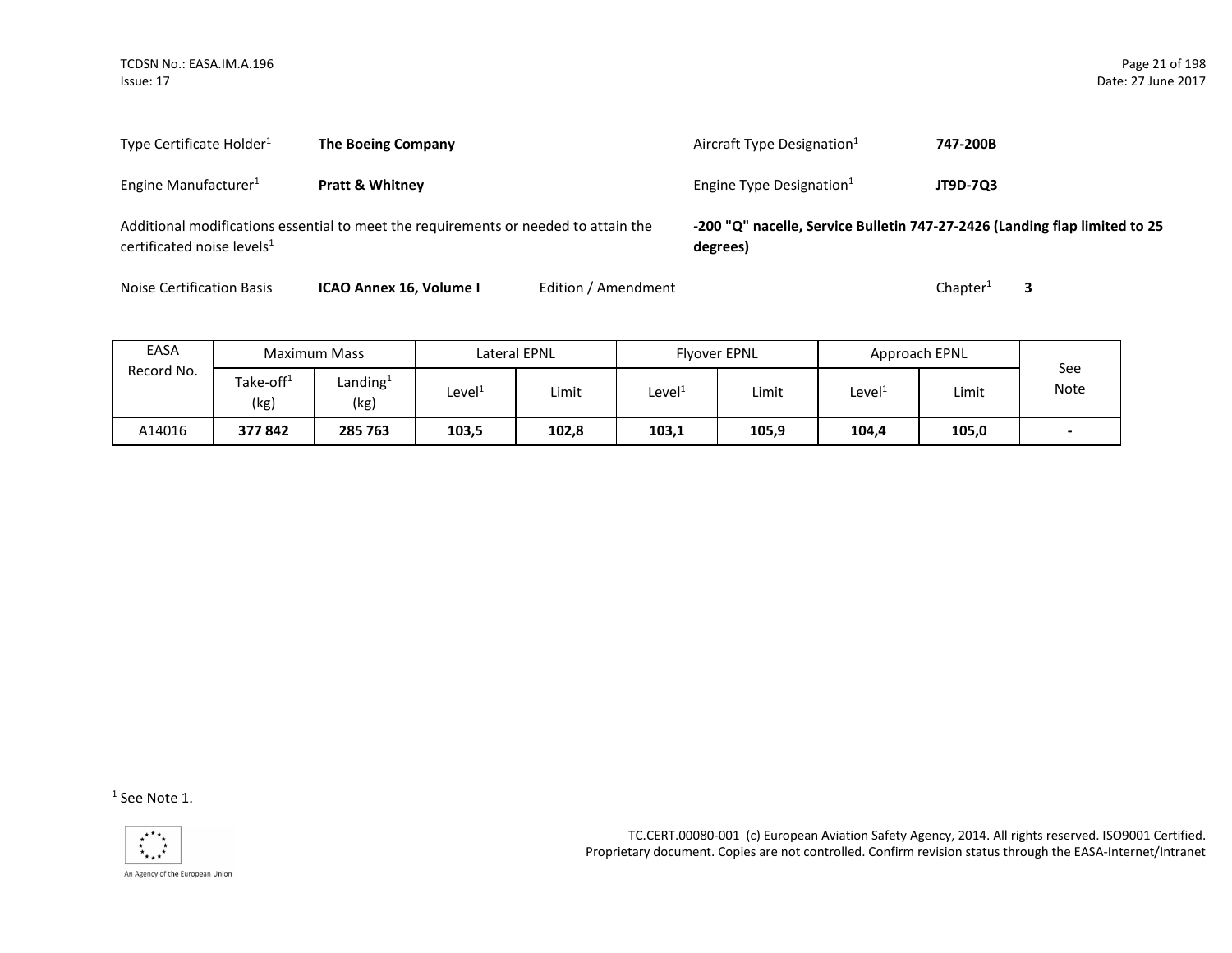TCDSN No.: EASA.IM.A.196 Page 22 of 198 Issue: 17 Date: 27 June 2017

| Type Certificate Holder <sup>1</sup>   | <b>The Boeing Company</b>                                                           |                     | Aircraft Type Designation <sup>1</sup> | 747-200B             |  |
|----------------------------------------|-------------------------------------------------------------------------------------|---------------------|----------------------------------------|----------------------|--|
| Engine Manufacturer <sup>1</sup>       | <b>Pratt &amp; Whitney</b>                                                          |                     | Engine Type Designation $1$            | <b>JT9D-7R4G2</b>    |  |
| certificated noise levels <sup>1</sup> | Additional modifications essential to meet the requirements or needed to attain the |                     | -300 "R" nacelle                       |                      |  |
| Noise Certification Basis              | <b>ICAO Annex 16, Volume I</b>                                                      | Edition / Amendment |                                        | Chapter <sup>1</sup> |  |

| EASA       | <b>Maximum Mass</b>  |                              | Lateral EPNL |       | Flyover EPNL |       | Approach EPNL |       |                    |
|------------|----------------------|------------------------------|--------------|-------|--------------|-------|---------------|-------|--------------------|
| Record No. | Take-off $1$<br>(kg) | Landing <sup>1</sup><br>(kg) | Level'       | Limit | Level $^1$   | Limit | Level'        | Limit | See<br><b>Note</b> |
| A14024     | 377842               | 285 763                      | 101,3        | 102,8 | 102,4        | 105,9 | 106,6         | 105,0 |                    |

 $1$  See Note 1.

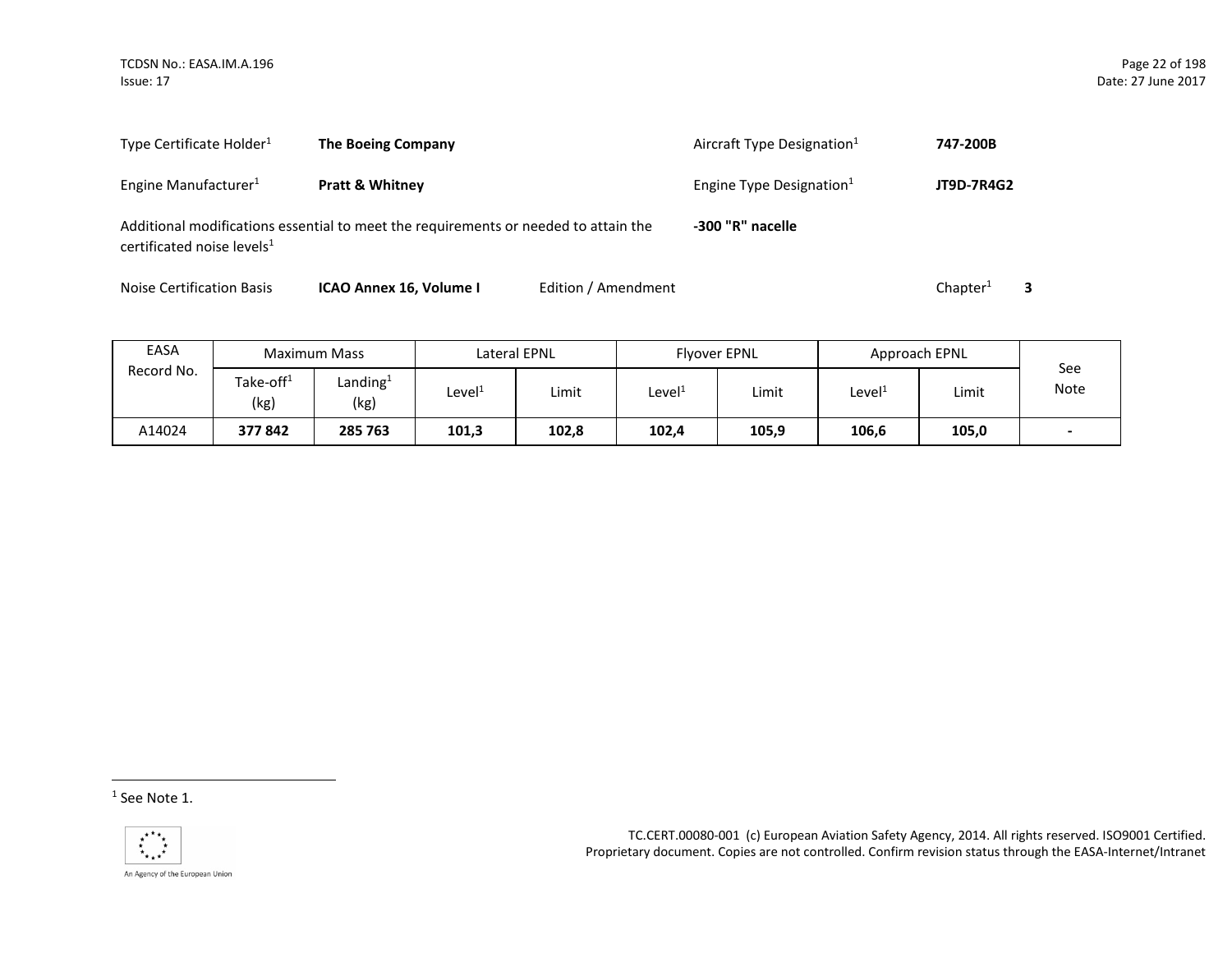TCDSN No.: EASA.IM.A.196 Page 23 of 198 Issue: 17 Date: 27 June 2017

| Type Certificate Holder <sup>1</sup>   | The Boeing Company                                                                  |                             | Aircraft Type Designation <sup>1</sup> | 747-200B             |
|----------------------------------------|-------------------------------------------------------------------------------------|-----------------------------|----------------------------------------|----------------------|
| Engine Manufacturer <sup>1</sup>       | <b>Rolls-Royce</b>                                                                  | Engine Type Designation $1$ | RB211-524B2-19                         |                      |
| certificated noise levels <sup>1</sup> | Additional modifications essential to meet the requirements or needed to attain the |                             | <b>Fixed lip nacelle</b>               |                      |
| Noise Certification Basis              | <b>ICAO Annex 16, Volume I</b>                                                      | Edition / Amendment         |                                        | Chapter <sup>1</sup> |

| EASA       | <b>Maximum Mass</b>  |                              | Lateral EPNL     |       | Flyover EPNL       |       | Approach EPNL |       |                    |
|------------|----------------------|------------------------------|------------------|-------|--------------------|-------|---------------|-------|--------------------|
| Record No. | Take-off $1$<br>(kg) | Landing <sup>1</sup><br>(kg) | Level $^{\rm 1}$ | Limit | Level <sup>1</sup> | Limit | Level'        | Limit | See<br><b>Note</b> |
| A14028     | 377842               | 285 763                      | 96,1             | 108,0 | 107,0              | 108,0 | 107,7         | 108,0 |                    |

 $1$  See Note 1.

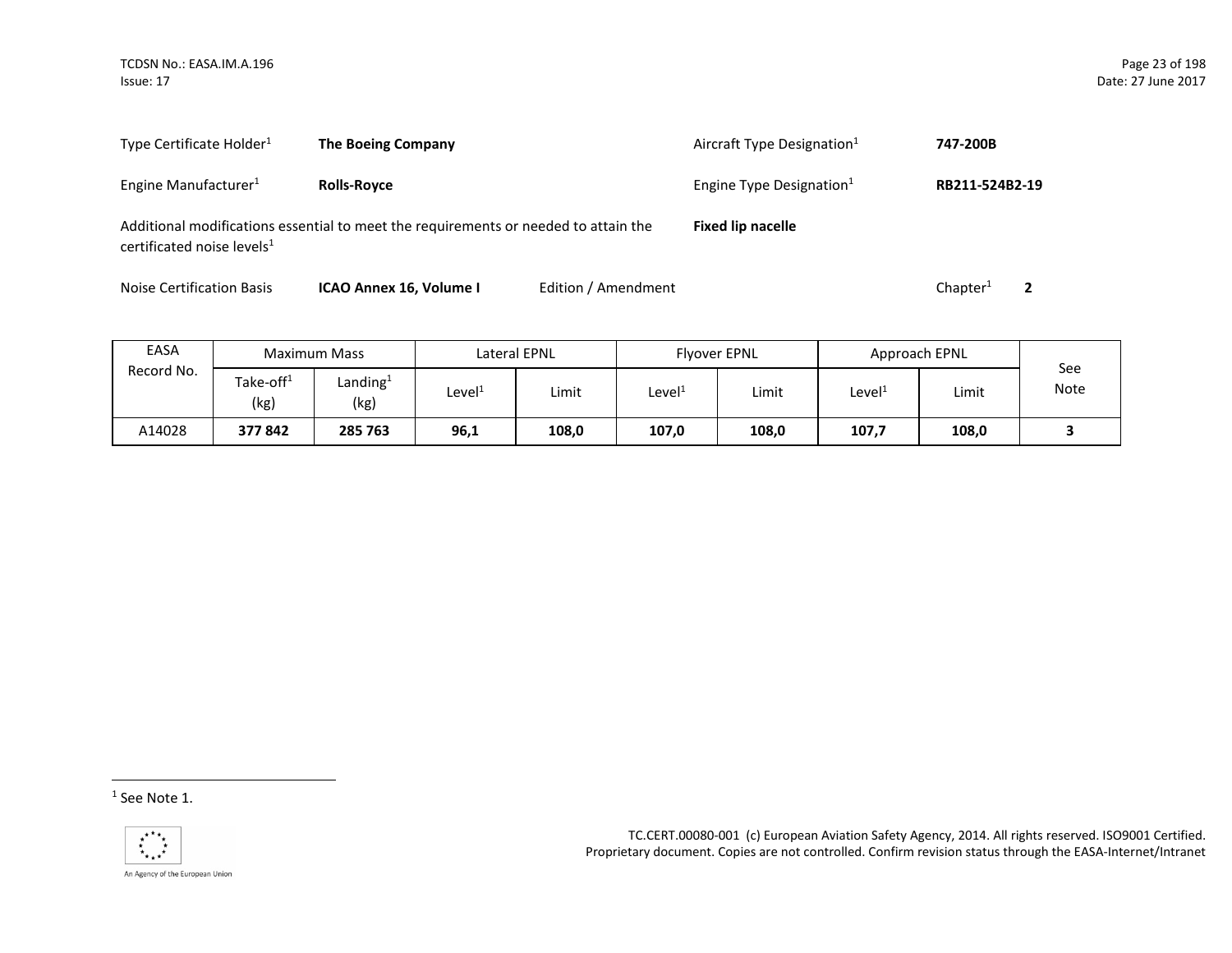TCDSN No.: EASA.IM.A.196 Page 24 of 198 Issue: 17 Date: 27 June 2017

| Type Certificate Holder <sup>1</sup>   | The Boeing Company                                                                  |                                      | Aircraft Type Designation <sup>1</sup> | 747-200B             |  |
|----------------------------------------|-------------------------------------------------------------------------------------|--------------------------------------|----------------------------------------|----------------------|--|
| Engine Manufacturer <sup>1</sup>       | <b>Rolls-Royce</b>                                                                  | Engine Type Designation <sup>1</sup> | RB211-524C2-19                         |                      |  |
| certificated noise levels <sup>1</sup> | Additional modifications essential to meet the requirements or needed to attain the |                                      | <b>Fixed lip nacelle</b>               |                      |  |
| Noise Certification Basis              | <b>ICAO Annex 16, Volume I</b>                                                      | Edition / Amendment                  |                                        | Chapter <sup>1</sup> |  |

| EASA       | <b>Maximum Mass</b>           |                              | Lateral EPNL |       | Flyover EPNL                    |       | Approach EPNL    |       |                    |
|------------|-------------------------------|------------------------------|--------------|-------|---------------------------------|-------|------------------|-------|--------------------|
| Record No. | Take-off <sup>1</sup><br>(kg) | Landing <sup>1</sup><br>(kg) | Level'       | Limit | Level $^{\scriptscriptstyle 1}$ | Limit | Level $^{\rm l}$ | Limit | See<br><b>Note</b> |
| A14029     | 377842                        | 285 763                      | 96,6         | 108,0 | 106,5                           | 108,0 | 107,3            | 108,0 |                    |

 $1$  See Note 1.

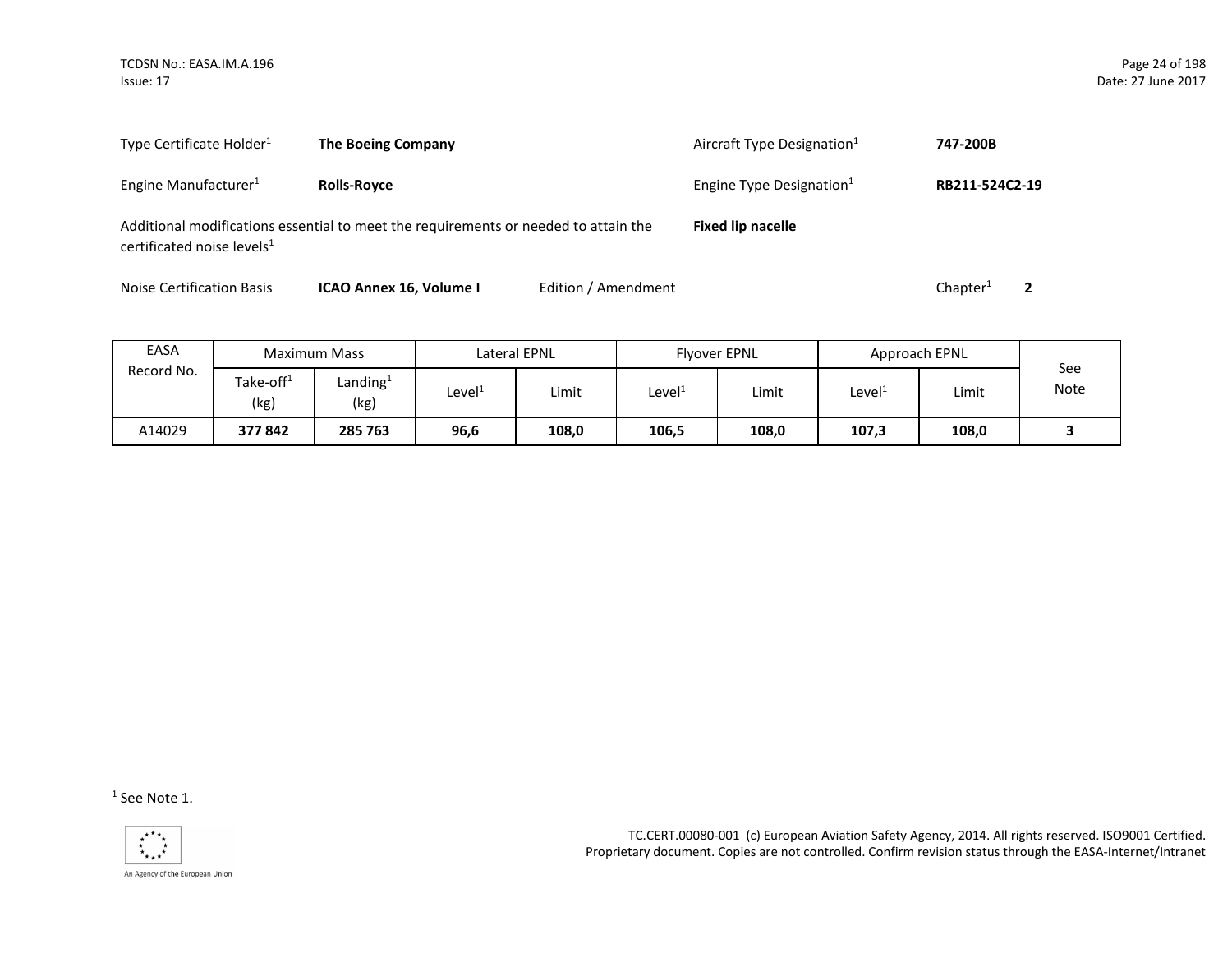TCDSN No.: EASA.IM.A.196 Page 25 of 198 Issue: 17 Date: 27 June 2017

| Type Certificate Holder <sup>1</sup>   | The Boeing Company                                                                  | Aircraft Type Designation <sup>1</sup> | 747-200B       |
|----------------------------------------|-------------------------------------------------------------------------------------|----------------------------------------|----------------|
| Engine Manufacturer <sup>1</sup>       | <b>Rolls-Royce</b>                                                                  | Engine Type Designation <sup>1</sup>   | RB211-524D4-19 |
| certificated noise levels <sup>1</sup> | Additional modifications essential to meet the requirements or needed to attain the | "RRN" nacelle                          |                |

Noise Certification Basis **ICAO Annex 16, Volume I Edition / Amendment** Chapter<sup>1</sup> **3** 

| EASA       | Maximum Mass                  |                              | Lateral EPNL     |       | <b>Flyover EPNL</b> |       | Approach EPNL |       |                    |
|------------|-------------------------------|------------------------------|------------------|-------|---------------------|-------|---------------|-------|--------------------|
| Record No. | Take-off <sup>1</sup><br>(kg) | Landing <sup>1</sup><br>(kg) | Level $^{\rm 1}$ | Limit | Level <sup>1</sup>  | Limit | Level $^1$    | Limit | See<br><b>Note</b> |
| A14030     | 377842                        | 285 763                      | 99,7             | 102,8 | 104,1               | 105,9 | 104,9         | 105,0 |                    |
| A14357     | 371945                        | 285 763                      | 99,7             | 102,7 | 103,4               | 105,8 | 104,9         | 105,0 |                    |

 $1$  See Note 1.



TC.CERT.00080-001 (c) European Aviation Safety Agency, 2014. All rights reserved. ISO9001 Certified. Proprietary document. Copies are not controlled. Confirm revision status through the EASA-Internet/Intranet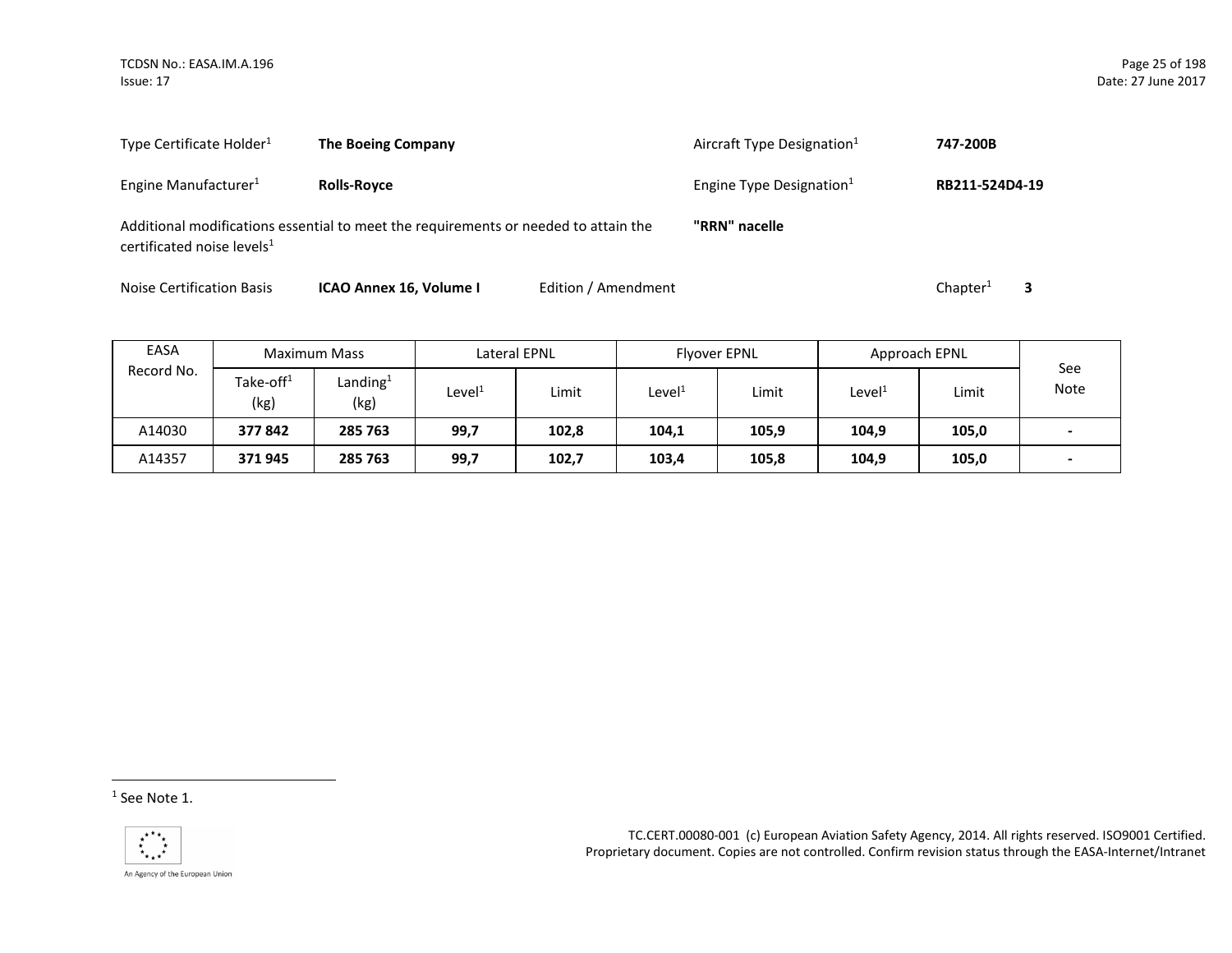TCDSN No.: EASA.IM.A.196 Page 26 of 198 Issue: 17 Date: 27 June 2017

| Type Certificate Holder <sup>1</sup><br><b>The Boeing Company</b> |                                                                                     |                     | Aircraft Type Designation <sup>1</sup>                                              | 747-200B             |  |
|-------------------------------------------------------------------|-------------------------------------------------------------------------------------|---------------------|-------------------------------------------------------------------------------------|----------------------|--|
| Engine Manufacturer <sup>1</sup>                                  | <b>Rolls-Rovce</b>                                                                  |                     | Engine Type Designation $1$                                                         | RB211-524D4-19       |  |
| certificated noise levels <sup>1</sup>                            | Additional modifications essential to meet the requirements or needed to attain the |                     | "RRN" nacelle, Service Bulletin 747-27-2426 (Landing flap limited to 25<br>degrees) |                      |  |
| Noise Certification Basis                                         | <b>ICAO Annex 16, Volume I</b>                                                      | Edition / Amendment |                                                                                     | Chapter <sup>1</sup> |  |

| EASA       | <b>Maximum Mass</b>  |                     | Lateral EPNL |       | <b>Flyover EPNL</b> |       | Approach EPNL |       |                    |
|------------|----------------------|---------------------|--------------|-------|---------------------|-------|---------------|-------|--------------------|
| Record No. | Take-off $1$<br>(kg) | Landing $1$<br>(kg) | Level $1$    | Limit | Level <sup>1</sup>  | Limit | Level $1$     | Limit | See<br><b>Note</b> |
| A14366     | 377842               | 285 763             | 99,7         | 102,8 | 104,1               | 105,9 | 102,8         | 105,0 |                    |
| A14368     | 371945               | 285 763             | 99,7         | 102,7 | 103,4               | 105,8 | 102,8         | 105,0 |                    |

<sup>1</sup> See Note 1.



TC.CERT.00080-001 (c) European Aviation Safety Agency, 2014. All rights reserved. ISO9001 Certified. Proprietary document. Copies are not controlled. Confirm revision status through the EASA-Internet/Intranet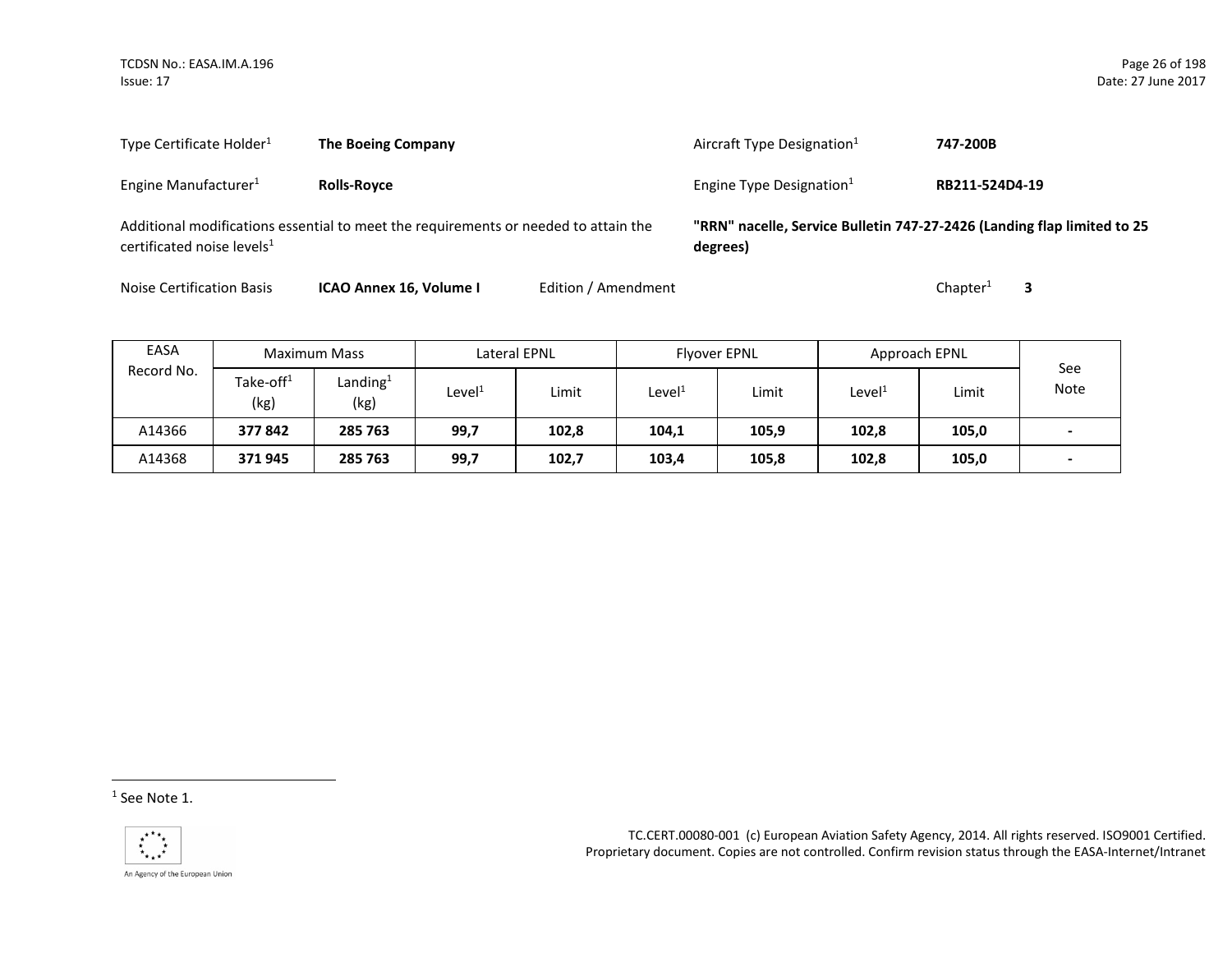TCDSN No.: EASA.IM.A.196 Page 27 of 198 Issue: 17 Date: 27 June 2017

| Type Certificate Holder <sup>1</sup>   | The Boeing Company                                                                  | Aircraft Type Designation <sup>1</sup> | 747-200B       |
|----------------------------------------|-------------------------------------------------------------------------------------|----------------------------------------|----------------|
| Engine Manufacturer <sup>1</sup>       | <b>Rolls-Royce</b>                                                                  | Engine Type Designation <sup>1</sup>   | RB211-524D4-39 |
| certificated noise levels <sup>1</sup> | Additional modifications essential to meet the requirements or needed to attain the | "RRN" nacelle                          |                |

Noise Certification Basis **ICAO Annex 16, Volume I Edition / Amendment** Chapter<sup>1</sup> **3** 

| EASA       | Maximum Mass                  |                              | Lateral EPNL |       | <b>Flyover EPNL</b> |       | Approach EPNL |       |                    |
|------------|-------------------------------|------------------------------|--------------|-------|---------------------|-------|---------------|-------|--------------------|
| Record No. | Take-off <sup>1</sup><br>(kg) | Landing <sup>1</sup><br>(kg) | Level $1$    | Limit | Level <sup>1</sup>  | Limit | Level $^1$    | Limit | See<br><b>Note</b> |
| A14032     | 377842                        | 285 763                      | 99,7         | 102,8 | 104,1               | 105,9 | 104,9         | 105,0 |                    |
| A14361     | 371945                        | 285 763                      | 99,7         | 102,7 | 103,4               | 105,8 | 104,9         | 105,0 |                    |

 $1$  See Note 1.



TC.CERT.00080-001 (c) European Aviation Safety Agency, 2014. All rights reserved. ISO9001 Certified. Proprietary document. Copies are not controlled. Confirm revision status through the EASA-Internet/Intranet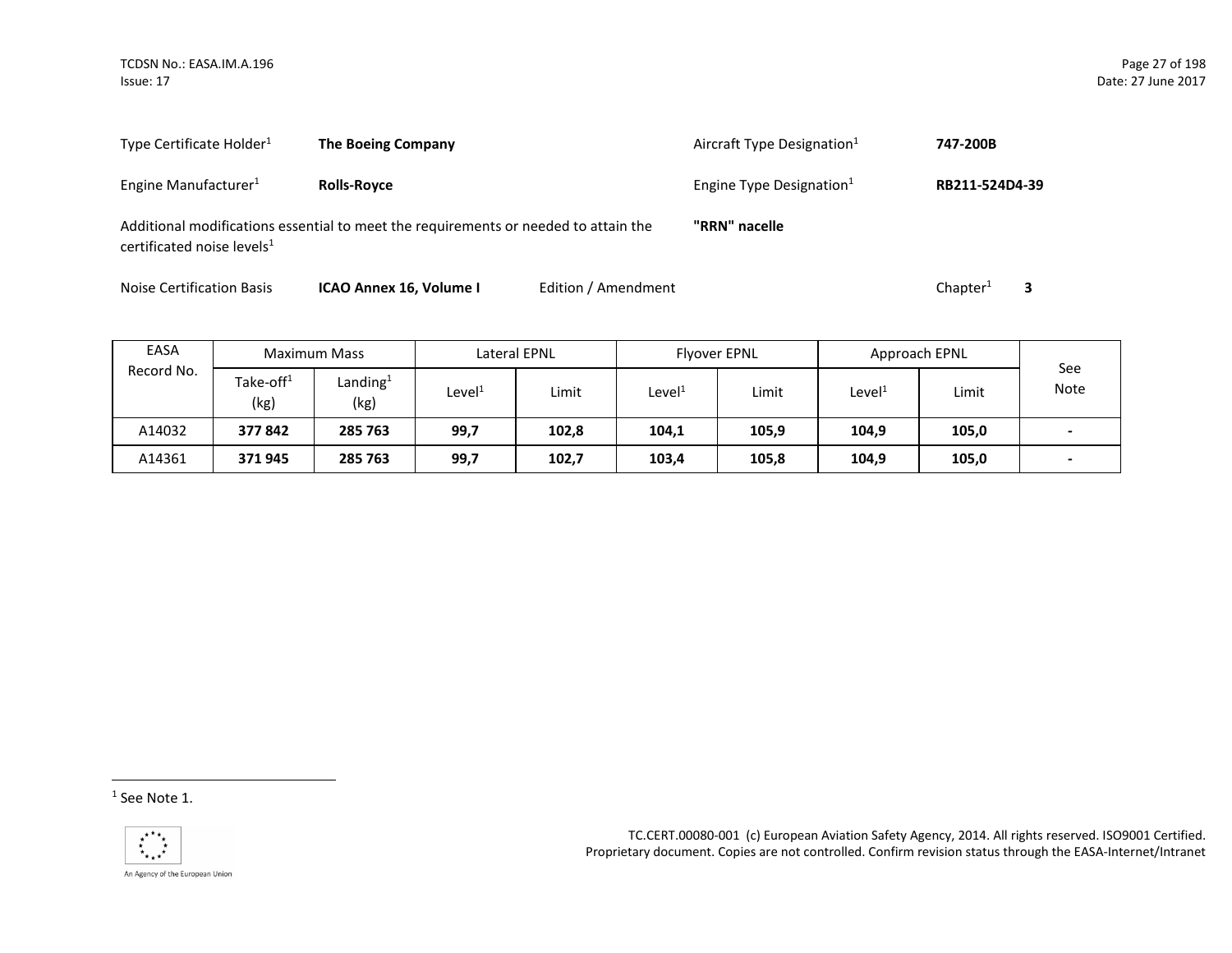TCDSN No.: EASA.IM.A.196 Page 28 of 198 Issue: 17 Date: 27 June 2017

| Type Certificate Holder <sup>1</sup>   | <b>The Boeing Company</b>                                                           |                     | Aircraft Type Designation <sup>1</sup>                                              | 747-200B             |  |
|----------------------------------------|-------------------------------------------------------------------------------------|---------------------|-------------------------------------------------------------------------------------|----------------------|--|
| Engine Manufacturer <sup>1</sup>       | <b>Rolls-Rovce</b>                                                                  |                     | Engine Type Designation $1$                                                         | RB211-524D4-39       |  |
| certificated noise levels <sup>1</sup> | Additional modifications essential to meet the requirements or needed to attain the |                     | "RRN" nacelle, Service Bulletin 747-27-2426 (Landing flap limited to 25<br>degrees) |                      |  |
| Noise Certification Basis              | <b>ICAO Annex 16, Volume I</b>                                                      | Edition / Amendment |                                                                                     | Chapter <sup>1</sup> |  |

| EASA<br>Record No. | <b>Maximum Mass</b>           |                              | Lateral EPNL |       | <b>Flyover EPNL</b> |       | Approach EPNL |       |                    |
|--------------------|-------------------------------|------------------------------|--------------|-------|---------------------|-------|---------------|-------|--------------------|
|                    | Take-off <sup>1</sup><br>(kg) | Landing <sup>1</sup><br>(kg) | Level $^1$   | Limit | Level <sup>1</sup>  | Limit | Level $^1$    | Limit | See<br><b>Note</b> |
| A14367             | 377842                        | 285 763                      | 99,7         | 102,8 | 104,1               | 105,9 | 102,8         | 105,0 |                    |
| A14369             | 371945                        | 285 763                      | 99,7         | 102,7 | 103,4               | 105,8 | 102,8         | 105,0 |                    |

<sup>1</sup> See Note 1.

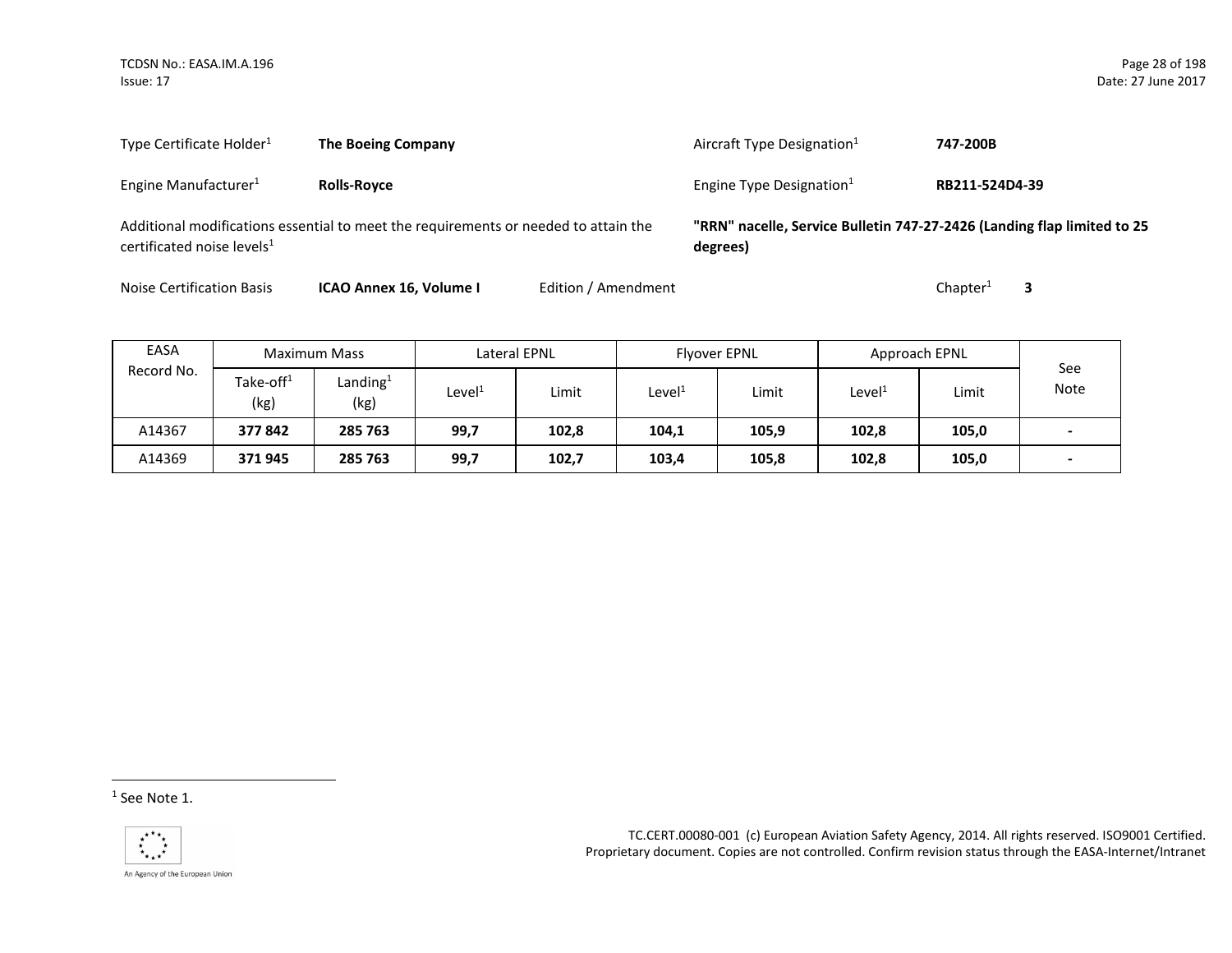TCDSN No.: EASA.IM.A.196 Page 29 of 198 Issue: 17 Date: 27 June 2017

| Type Certificate Holder <sup>1</sup>   | The Boeing Company                                                                  | Aircraft Type Designation <sup>1</sup> | 747-200B        |
|----------------------------------------|-------------------------------------------------------------------------------------|----------------------------------------|-----------------|
| Engine Manufacturer <sup>1</sup>       | <b>Rolls-Royce</b>                                                                  | Engine Type Designation $1$            | RB211-524D4X-19 |
| certificated noise levels <sup>1</sup> | Additional modifications essential to meet the requirements or needed to attain the | "RRN" nacelle                          |                 |

Noise Certification Basis **ICAO Annex 16, Volume I Edition / Amendment** Chapter<sup>1</sup> **3** 

| EASA       | Maximum Mass                  |                              | Lateral EPNL |       | <b>Flyover EPNL</b> |       | Approach EPNL |       |                    |
|------------|-------------------------------|------------------------------|--------------|-------|---------------------|-------|---------------|-------|--------------------|
| Record No. | Take-off <sup>1</sup><br>(kg) | Landing <sup>1</sup><br>(kg) | Level $1$    | Limit | Level <sup>1</sup>  | Limit | Level $^1$    | Limit | See<br><b>Note</b> |
| A14031     | 377842                        | 285 763                      | 99,9         | 102,8 | 103,9               | 105,9 | 104,9         | 105,0 |                    |
| A14382     | 371945                        | 285 763                      | 100,0        | 102,7 | 103,3               | 105,8 | 104,9         | 105,0 |                    |

 $1$  See Note 1.



TC.CERT.00080-001 (c) European Aviation Safety Agency, 2014. All rights reserved. ISO9001 Certified. Proprietary document. Copies are not controlled. Confirm revision status through the EASA-Internet/Intranet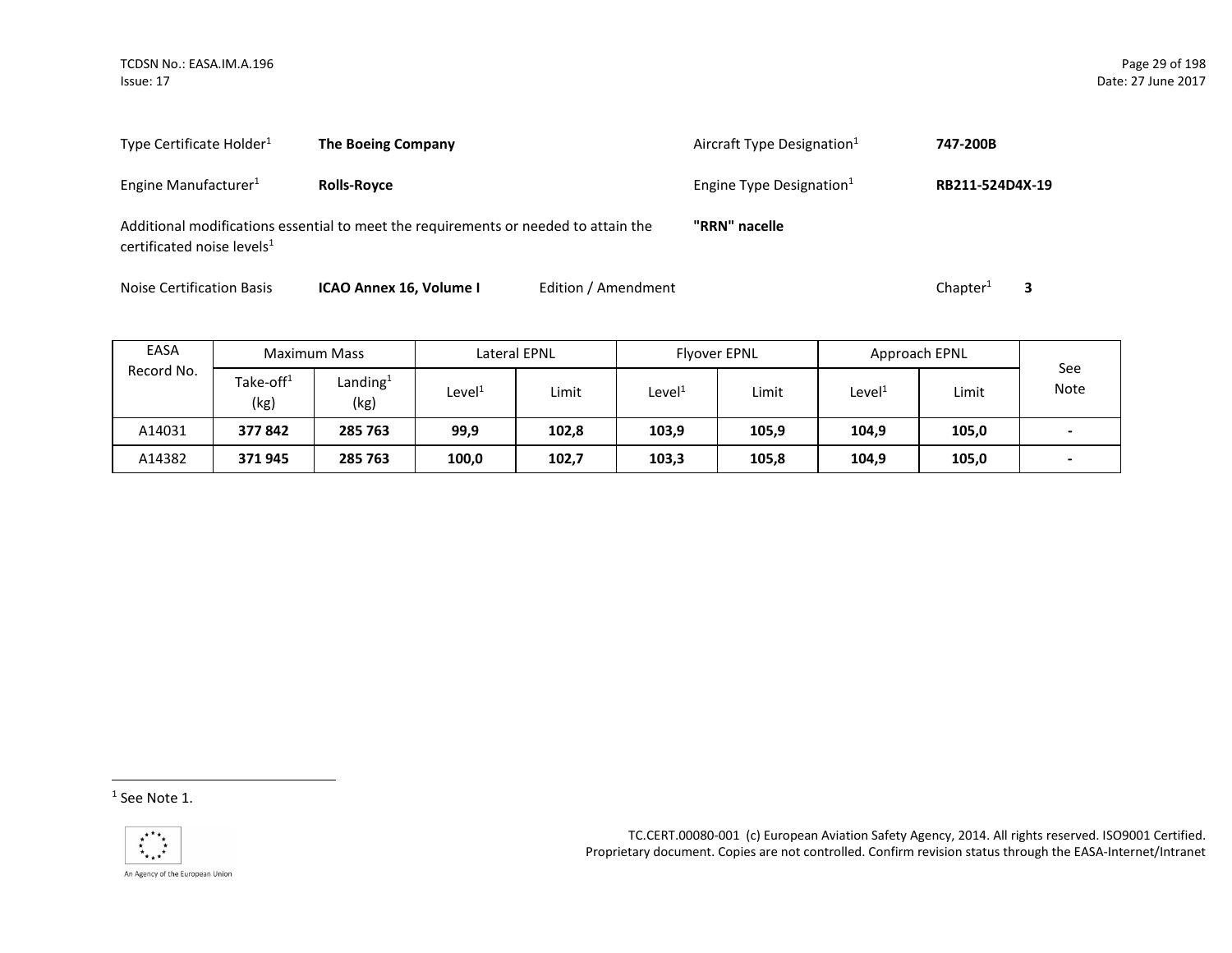TCDSN No.: EASA.IM.A.196 Page 30 of 198 Issue: 17 Date: 27 June 2017

| Type Certificate Holder <sup>1</sup>   | <b>The Boeing Company</b>                                                           |                     | Aircraft Type Designation <sup>1</sup>                                              | 747-200B             |  |
|----------------------------------------|-------------------------------------------------------------------------------------|---------------------|-------------------------------------------------------------------------------------|----------------------|--|
| Engine Manufacturer <sup>1</sup>       | <b>Rolls-Rovce</b>                                                                  |                     | Engine Type Designation $1$                                                         | RB211-524D4X-19      |  |
| certificated noise levels <sup>1</sup> | Additional modifications essential to meet the requirements or needed to attain the |                     | "RRN" nacelle, Service Bulletin 747-27-2426 (Landing flap limited to 25<br>degrees) |                      |  |
| Noise Certification Basis              | <b>ICAO Annex 16, Volume I</b>                                                      | Edition / Amendment |                                                                                     | Chapter <sup>1</sup> |  |

| EASA       | <b>Maximum Mass</b>           |                     | Lateral EPNL |       | <b>Flyover EPNL</b> |       | Approach EPNL |       |                    |
|------------|-------------------------------|---------------------|--------------|-------|---------------------|-------|---------------|-------|--------------------|
| Record No. | Take-off <sup>1</sup><br>(kg) | Landing $1$<br>(kg) | Level $1$    | Limit | Level <sup>1</sup>  | Limit | Level $1$     | Limit | See<br><b>Note</b> |
| A14388     | 377842                        | 285 763             | 99,9         | 102,8 | 103,9               | 105,9 | 102,8         | 105,0 |                    |
| A14389     | 371945                        | 285 763             | 100,0        | 102,7 | 103,3               | 105,8 | 102,8         | 105,0 |                    |

 $1$  See Note 1.

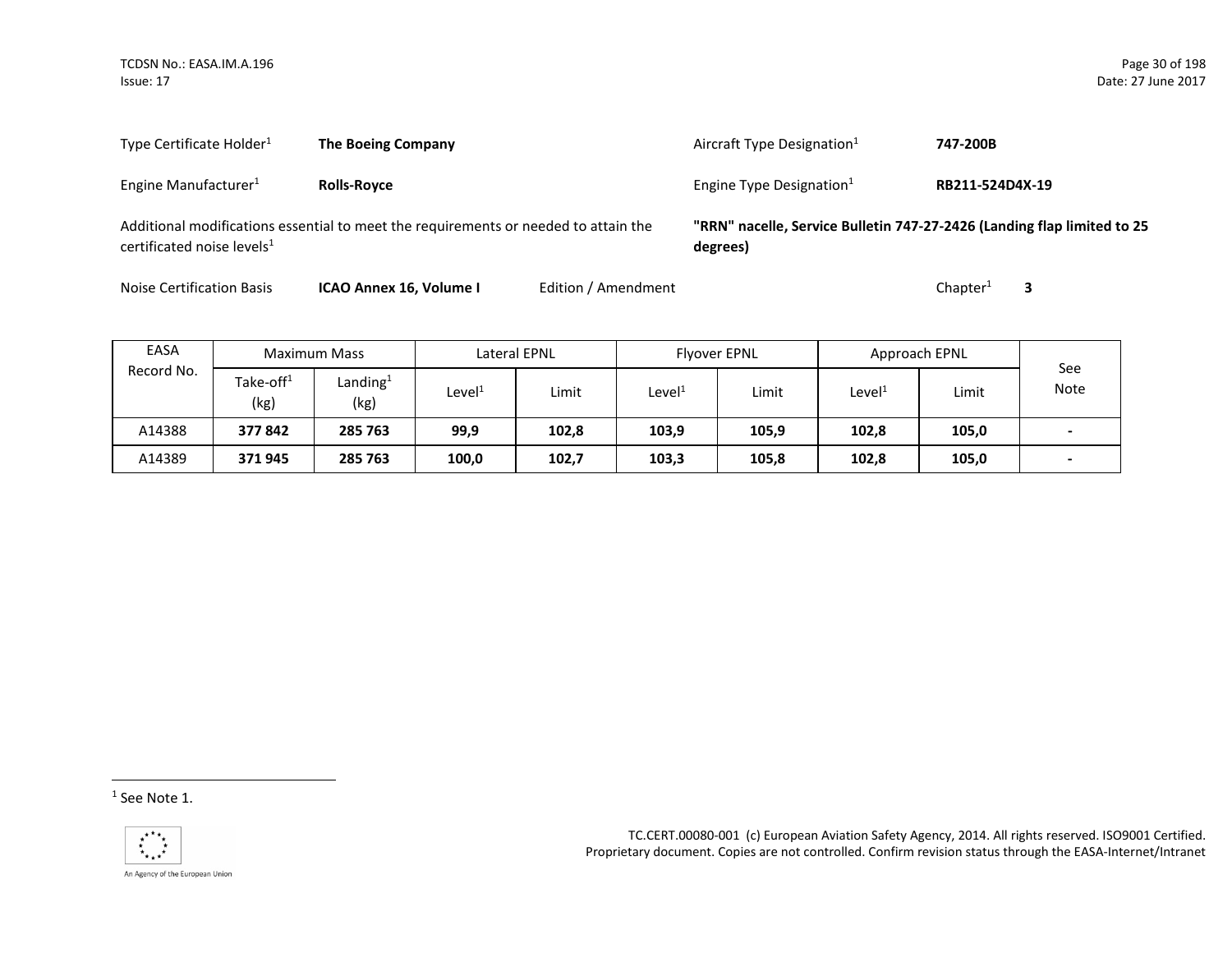TCDSN No.: EASA.IM.A.196 Page 31 of 198 Issue: 17 Date: 27 June 2017

| Type Certificate Holder <sup>1</sup>   | <b>The Boeing Company</b>                                                           | Aircraft Type Designation <sup>1</sup> | 747-200B        |
|----------------------------------------|-------------------------------------------------------------------------------------|----------------------------------------|-----------------|
| Engine Manufacturer <sup>1</sup>       | <b>Rolls-Royce</b>                                                                  | Engine Type Designation <sup>1</sup>   | RB211-524D4X-39 |
| certificated noise levels <sup>1</sup> | Additional modifications essential to meet the requirements or needed to attain the | "RRN" nacelle                          |                 |

Noise Certification Basis **ICAO Annex 16, Volume I Edition / Amendment** Chapter<sup>1</sup> **3** 

| EASA       | Maximum Mass                  |                     | Lateral EPNL |       | <b>Flyover EPNL</b> |       | Approach EPNL    |       |                    |
|------------|-------------------------------|---------------------|--------------|-------|---------------------|-------|------------------|-------|--------------------|
| Record No. | Take-off <sup>1</sup><br>(kg) | Landing $1$<br>(kg) | Level $^1$   | Limit | Level <sup>1</sup>  | Limit | Level $^{\rm 1}$ | Limit | See<br><b>Note</b> |
| A14365     | 377842                        | 285 763             | 99,9         | 102,8 | 103,9               | 105,9 | 104,9            | 105,0 |                    |
| A14383     | 371945                        | 285 763             | 100,0        | 102,7 | 103,3               | 105,8 | 104,9            | 105,0 |                    |

 $1$  See Note 1.



TC.CERT.00080-001 (c) European Aviation Safety Agency, 2014. All rights reserved. ISO9001 Certified. Proprietary document. Copies are not controlled. Confirm revision status through the EASA-Internet/Intranet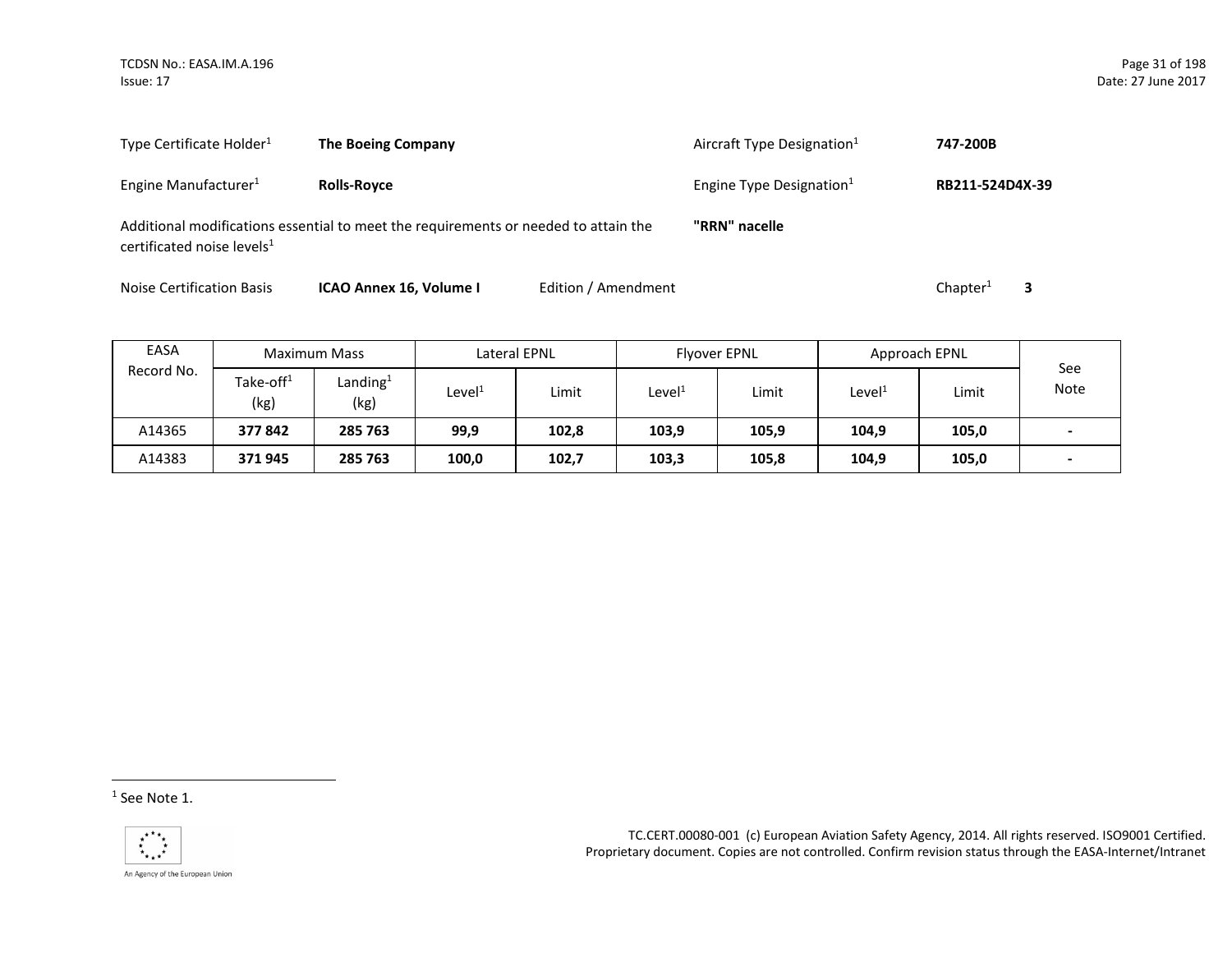TCDSN No.: EASA.IM.A.196 Page 32 of 198 Issue: 17 Date: 27 June 2017

| Type Certificate Holder <sup>1</sup>   | <b>The Boeing Company</b>                                                           |                     | Aircraft Type Designation <sup>1</sup>                                              | 747-200B             |  |
|----------------------------------------|-------------------------------------------------------------------------------------|---------------------|-------------------------------------------------------------------------------------|----------------------|--|
| Engine Manufacturer <sup>1</sup>       | <b>Rolls-Rovce</b>                                                                  |                     | Engine Type Designation $1$                                                         | RB211-524D4X-39      |  |
| certificated noise levels <sup>1</sup> | Additional modifications essential to meet the requirements or needed to attain the |                     | "RRN" nacelle, Service Bulletin 747-27-2426 (Landing flap limited to 25<br>degrees) |                      |  |
| Noise Certification Basis              | <b>ICAO Annex 16, Volume I</b>                                                      | Edition / Amendment |                                                                                     | Chapter <sup>1</sup> |  |

| EASA       | <b>Maximum Mass</b>  |                     | Lateral EPNL |       | <b>Flyover EPNL</b> |       | Approach EPNL    |       |                    |  |
|------------|----------------------|---------------------|--------------|-------|---------------------|-------|------------------|-------|--------------------|--|
| Record No. | Take-off $1$<br>(kg) | Landing $1$<br>(kg) | Level $^1$   | Limit | Level <sup>1</sup>  | Limit | Level $^{\rm 1}$ | Limit | See<br><b>Note</b> |  |
| A14390     | 377842               | 285 763             | 99,9         | 102,8 | 103,9               | 105,9 | 102,8            | 105,0 |                    |  |
| A14391     | 371945               | 285 763             | 100,0        | 102,7 | 103,3               | 105,8 | 102,8            | 105,0 |                    |  |

 $1$  See Note 1.

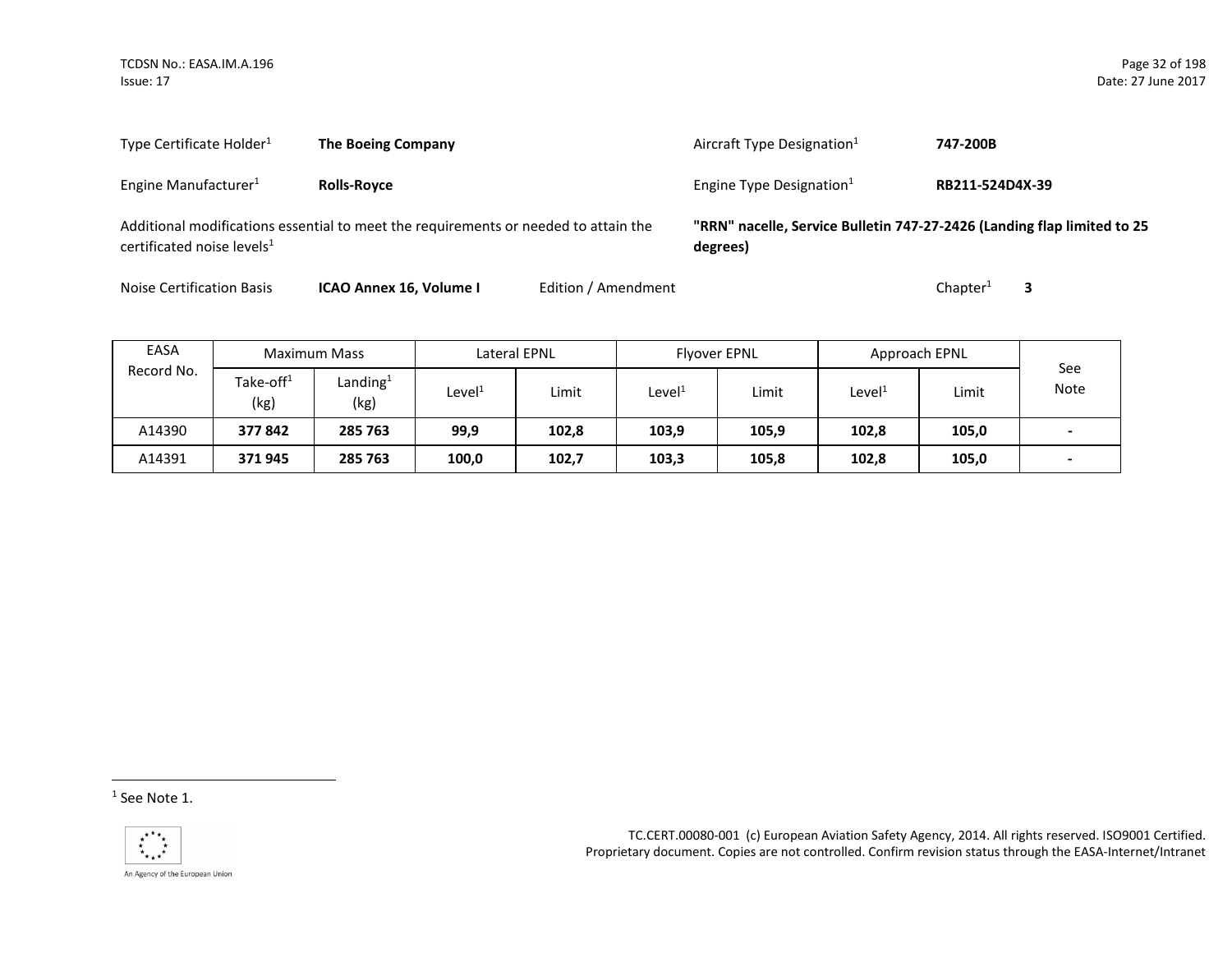TCDSN No.: EASA.IM.A.196 Page 33 of 198 Issue: 17 Date: 27 June 2017

| Type Certificate Holder <sup>1</sup>   | <b>The Boeing Company</b>                                                           |                                                        | Aircraft Type Designation <sup>1</sup> | 747-200C             |   |
|----------------------------------------|-------------------------------------------------------------------------------------|--------------------------------------------------------|----------------------------------------|----------------------|---|
| Engine Manufacturer <sup>1</sup>       | <b>General Electric</b>                                                             | Engine Type Designation <sup>1</sup><br><b>CF6-50E</b> |                                        |                      |   |
| certificated noise levels <sup>1</sup> | Additional modifications essential to meet the requirements or needed to attain the |                                                        | -200 "GB" nacelle                      |                      |   |
| Noise Certification Basis              | <b>ICAO Annex 16, Volume I</b>                                                      | Edition / Amendment                                    |                                        | Chapter <sup>1</sup> | 3 |

| EASA       |                               | <b>Maximum Mass</b> |           | Lateral EPNL | Flyover EPNL       |       |                    | Approach EPNL |                    |
|------------|-------------------------------|---------------------|-----------|--------------|--------------------|-------|--------------------|---------------|--------------------|
| Record No. | Take-off <sup>1</sup><br>(kg) | Landing $1$<br>(kg) | Level $1$ | Limit        | Level <sup>1</sup> | Limit | Level <sup>1</sup> | Limit         | See<br><b>Note</b> |
| A14043     | 377842                        | 285 763             | 100,9     | 102,8        | 102,9              | 105,9 | 107,0              | 105,0         |                    |

 $1$  See Note 1.

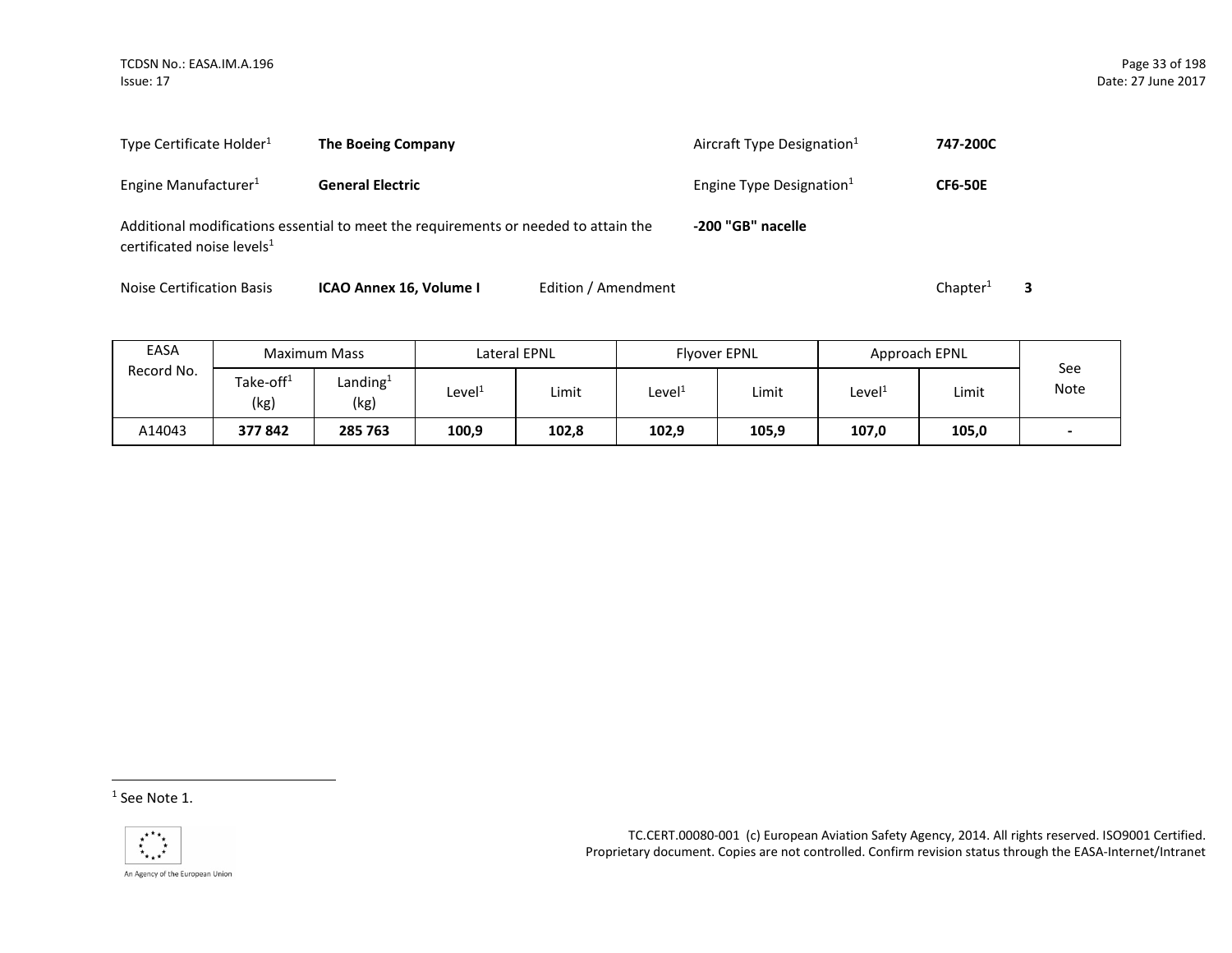TCDSN No.: EASA.IM.A.196 Page 34 of 198 Issue: 17 Date: 27 June 2017

| Type Certificate Holder <sup>1</sup>   | <b>The Boeing Company</b>                                                           |                     | Aircraft Type Designation <sup>1</sup> | 747-200C             |   |
|----------------------------------------|-------------------------------------------------------------------------------------|---------------------|----------------------------------------|----------------------|---|
| Engine Manufacturer <sup>1</sup>       | <b>General Electric</b>                                                             |                     | Engine Type Designation <sup>1</sup>   | <b>CF6-50E1</b>      |   |
| certificated noise levels <sup>1</sup> | Additional modifications essential to meet the requirements or needed to attain the |                     | -200 "GB" nacelle                      |                      |   |
| Noise Certification Basis              | <b>ICAO Annex 16, Volume I</b>                                                      | Edition / Amendment |                                        | Chapter <sup>1</sup> | 3 |

| EASA       | <b>Maximum Mass</b>  |                              | Lateral EPNL |       | Flyover EPNL |       | Approach EPNL |       |                    |  |
|------------|----------------------|------------------------------|--------------|-------|--------------|-------|---------------|-------|--------------------|--|
| Record No. | Take-off $1$<br>(kg) | Landing <sup>1</sup><br>(kg) | Level'       | Limit | Level $^1$   | Limit | Level'        | Limit | See<br><b>Note</b> |  |
| A14044     | 377842               | 285 763                      | 100,9        | 102,8 | 102,9        | 105,9 | 107,0         | 105,0 |                    |  |

 $1$  See Note 1.

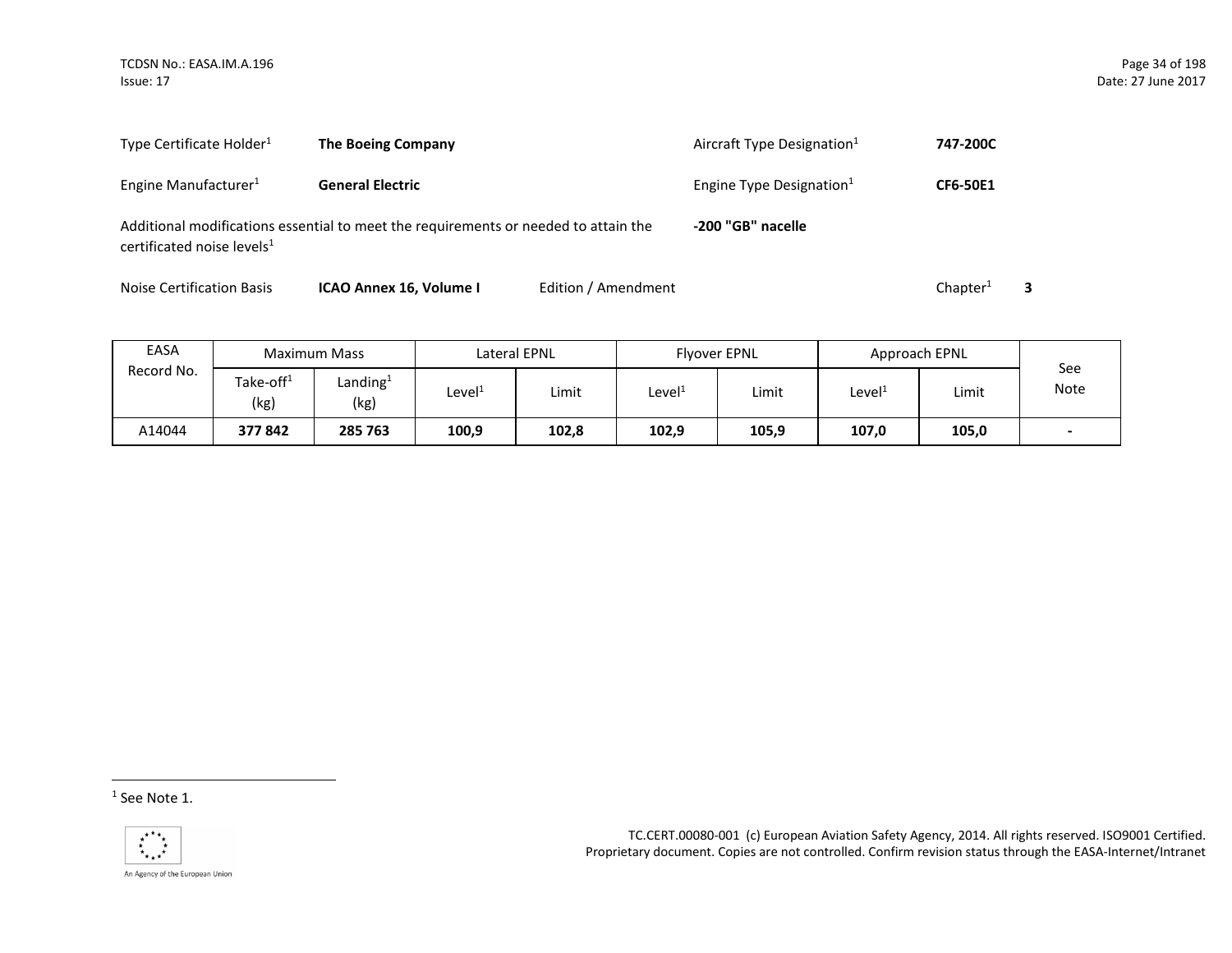TCDSN No.: EASA.IM.A.196 Page 35 of 198 Issue: 17 Date: 27 June 2017

| Type Certificate Holder <sup>1</sup>   | <b>The Boeing Company</b>                                                           |                     | Aircraft Type Designation <sup>1</sup> | 747-200C             |   |
|----------------------------------------|-------------------------------------------------------------------------------------|---------------------|----------------------------------------|----------------------|---|
| Engine Manufacturer <sup>1</sup>       | <b>General Electric</b>                                                             |                     | Engine Type Designation <sup>1</sup>   | <b>CF6-50E2</b>      |   |
| certificated noise levels <sup>1</sup> | Additional modifications essential to meet the requirements or needed to attain the |                     | -200 "GB" nacelle                      |                      |   |
| Noise Certification Basis              | <b>ICAO Annex 16, Volume I</b>                                                      | Edition / Amendment |                                        | Chapter <sup>1</sup> | 3 |

| EASA       |                      | <b>Maximum Mass</b> |                  | Lateral EPNL |            | <b>Flyover EPNL</b> |        | Approach EPNL |                    |
|------------|----------------------|---------------------|------------------|--------------|------------|---------------------|--------|---------------|--------------------|
| Record No. | Take-off $1$<br>(kg) | Landing $1$<br>(kg) | Level $^{\rm 1}$ | Limit        | Level $^1$ | Limit               | Level' | Limit         | See<br><b>Note</b> |
| A14045     | 377842               | 285 763             | 101,7            | 102,8        | 102,6      | 105,9               | 106,5  | 105,0         |                    |

 $1$  See Note 1.

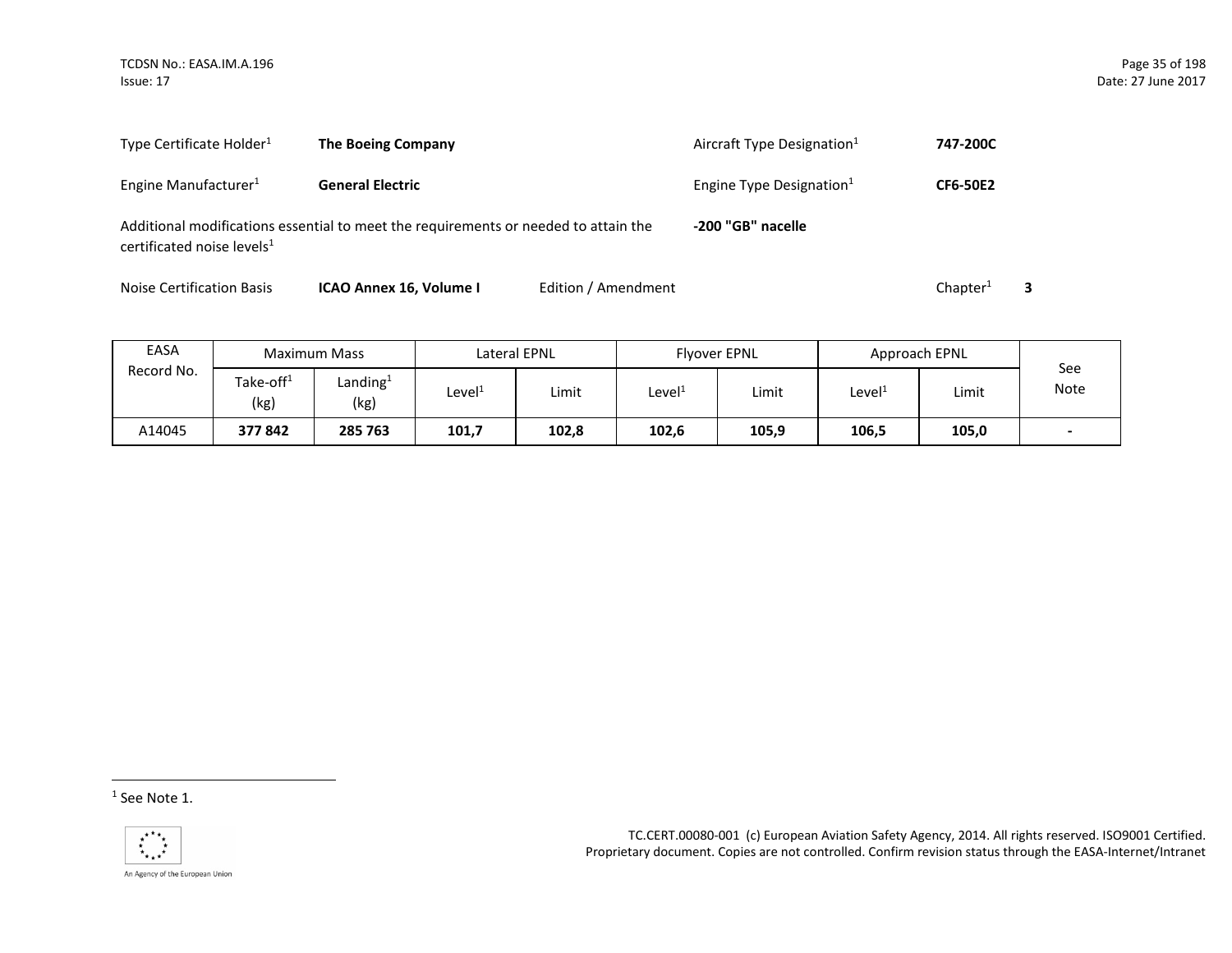TCDSN No.: EASA.IM.A.196 Page 36 of 198 Issue: 17 Date: 27 June 2017

| Type Certificate Holder   | <b>The Boeing Company</b>                                                           |                     | <b>Aircraft Type Designation</b> | 747-200C |  |
|---------------------------|-------------------------------------------------------------------------------------|---------------------|----------------------------------|----------|--|
| Engine Manufacturer       | <b>Pratt &amp; Whitney</b>                                                          |                     | Engine Type Designation          | JT9D-3A  |  |
| certificated noise levels | Additional modifications essential to meet the requirements or needed to attain the |                     | None                             |          |  |
| Noise Certification Basis | <b>ICAO Annex 16, Volume I</b>                                                      | Edition / Amendment |                                  | Chapter  |  |

| EASA       | <b>Maximum Mass</b> |                 |       | Lateral EPNL |       | <b>Flyover EPNL</b> |       | Approach EPNL |             |
|------------|---------------------|-----------------|-------|--------------|-------|---------------------|-------|---------------|-------------|
| Record No. | Take-off<br>(kg)    | Landing<br>(kg) | Level | Limit        | Level | Limit               | Level | Limit         | See<br>Note |
| A14036     | 377842              | 285 763         |       |              |       |                     |       |               |             |

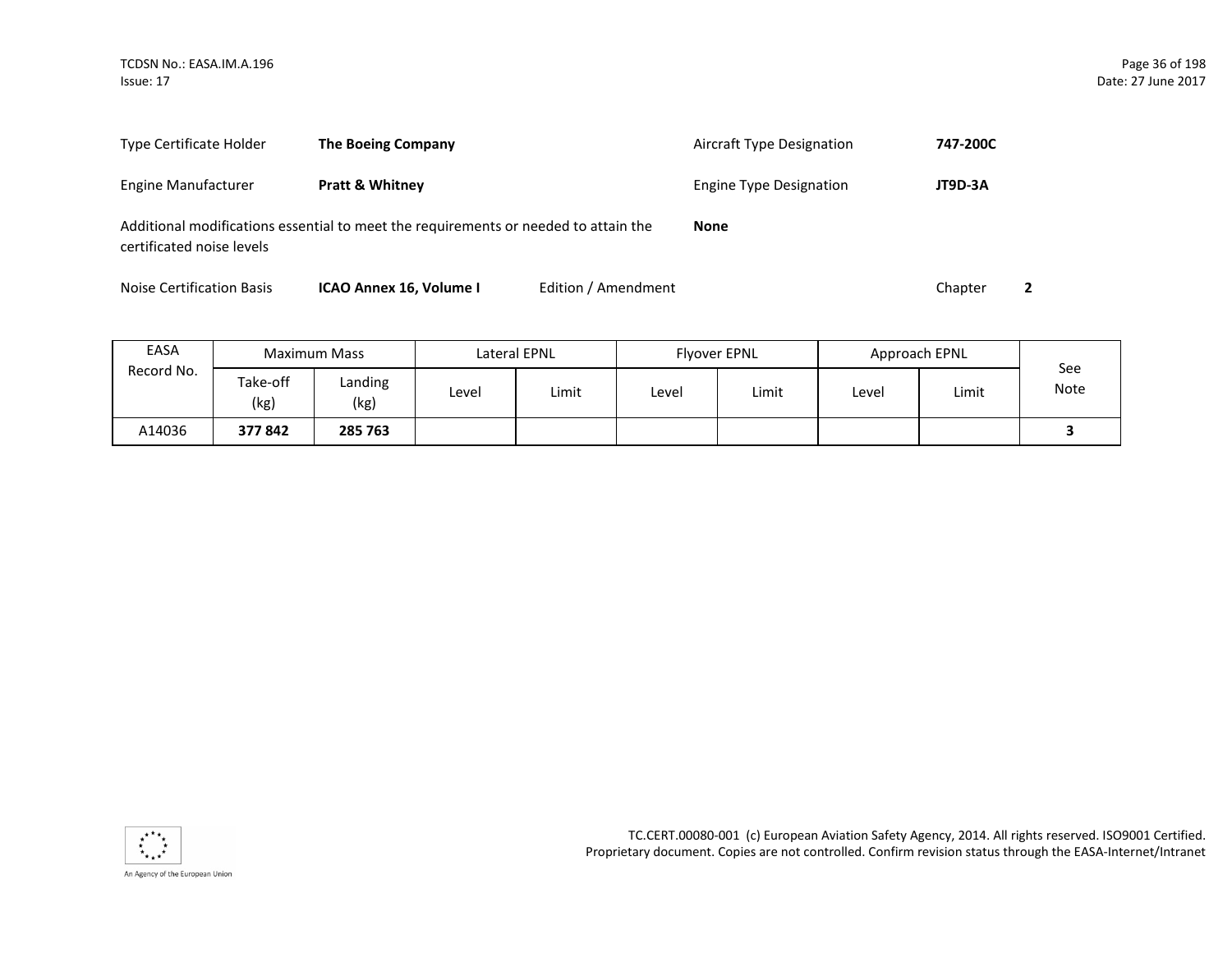TCDSN No.: EASA.IM.A.196 Page 37 of 198 Issue: 17 Date: 27 June 2017

| Type Certificate Holder   | <b>The Boeing Company</b>                                                           |                     | Aircraft Type Designation | 747-200C      |  |
|---------------------------|-------------------------------------------------------------------------------------|---------------------|---------------------------|---------------|--|
| Engine Manufacturer       | <b>Pratt &amp; Whitney</b>                                                          |                     | Engine Type Designation   | <b>JT9D-7</b> |  |
| certificated noise levels | Additional modifications essential to meet the requirements or needed to attain the |                     | <b>None</b>               |               |  |
| Noise Certification Basis | <b>ICAO Annex 16, Volume I</b>                                                      | Edition / Amendment |                           | Chapter       |  |

| EASA       | <b>Maximum Mass</b> |                 |       | Lateral EPNL |       | <b>Flyover EPNL</b> |       | Approach EPNL |                    |
|------------|---------------------|-----------------|-------|--------------|-------|---------------------|-------|---------------|--------------------|
| Record No. | Take-off<br>(kg)    | Landing<br>(kg) | Level | Limit        | Level | Limit               | Level | Limit         | See<br><b>Note</b> |
| A14037     | 377842              | 285 763         |       |              |       |                     |       |               |                    |

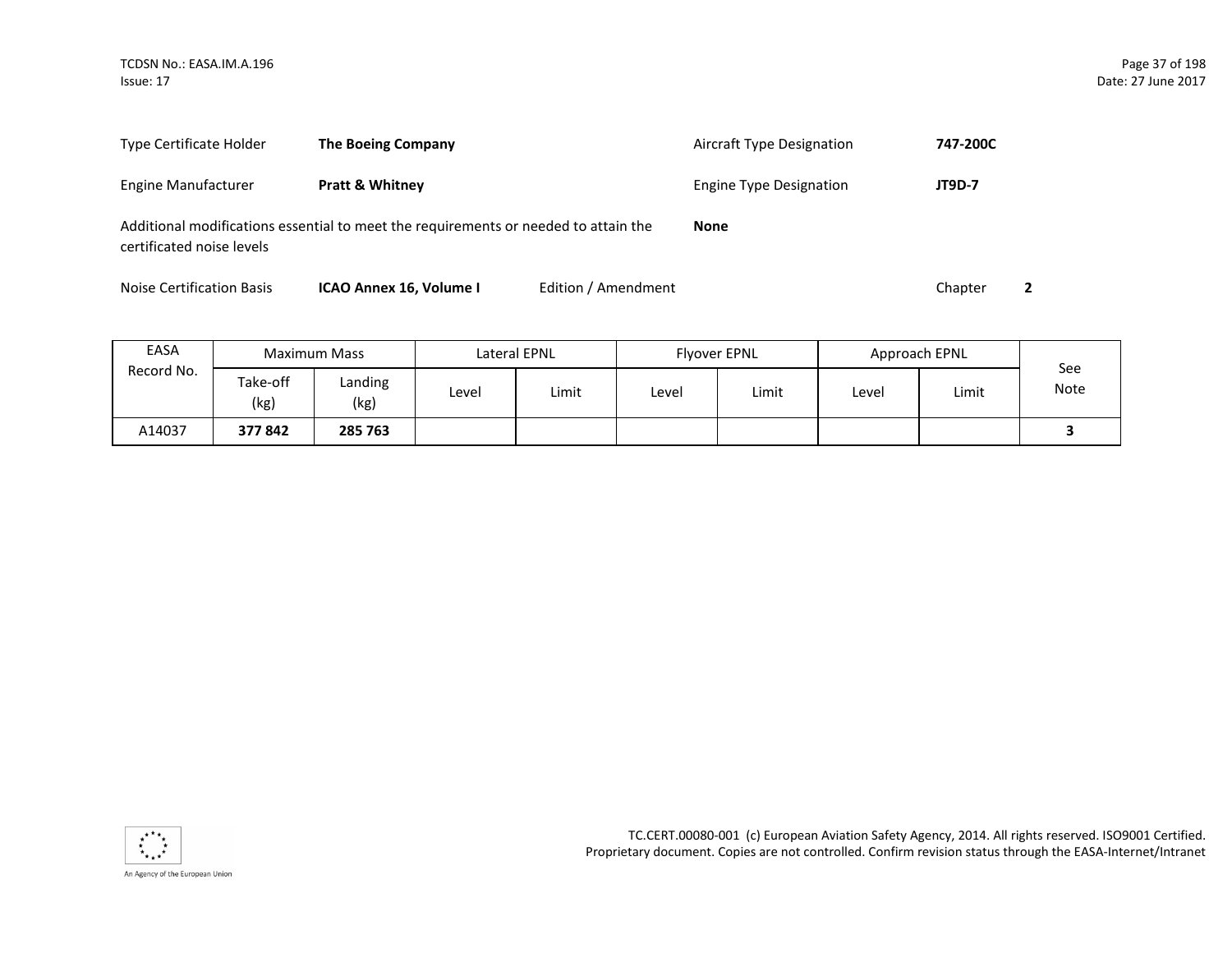TCDSN No.: EASA.IM.A.196 Page 38 of 198 Issue: 17 Date: 27 June 2017

| Type Certificate Holder <sup>1</sup>   | The Boeing Company                                                                  | Aircraft Type Designation $1$        | 747-200C        |
|----------------------------------------|-------------------------------------------------------------------------------------|--------------------------------------|-----------------|
| Engine Manufacturer <sup>1</sup>       | <b>Pratt &amp; Whitney</b>                                                          | Engine Type Designation <sup>1</sup> | <b>JT9D-70A</b> |
| certificated noise levels <sup>1</sup> | Additional modifications essential to meet the requirements or needed to attain the | "RSN" nacelle                        |                 |

Noise Certification Basis **ICAO Annex 16, Volume I Edition / Amendment** Chapter<sup>1</sup> **3** 

| EASA       |                               | Maximum Mass        |            | Lateral EPNL |            | Flyover EPNL |            | Approach EPNL |                    |
|------------|-------------------------------|---------------------|------------|--------------|------------|--------------|------------|---------------|--------------------|
| Record No. | Take-off <sup>1</sup><br>(kg) | Landing $1$<br>(kg) | Level $^1$ | Limit        | Level $^1$ | Limit        | Level $^1$ | Limit         | See<br><b>Note</b> |
| A14035     | 377842                        | 285 763             |            |              |            |              |            |               |                    |
| A14041     | 371945                        | 285 763             | 98,5       | 102,7        | 101,1      | 105,8        | 106,0      | 105,0         |                    |

 $1$  See Note 1.

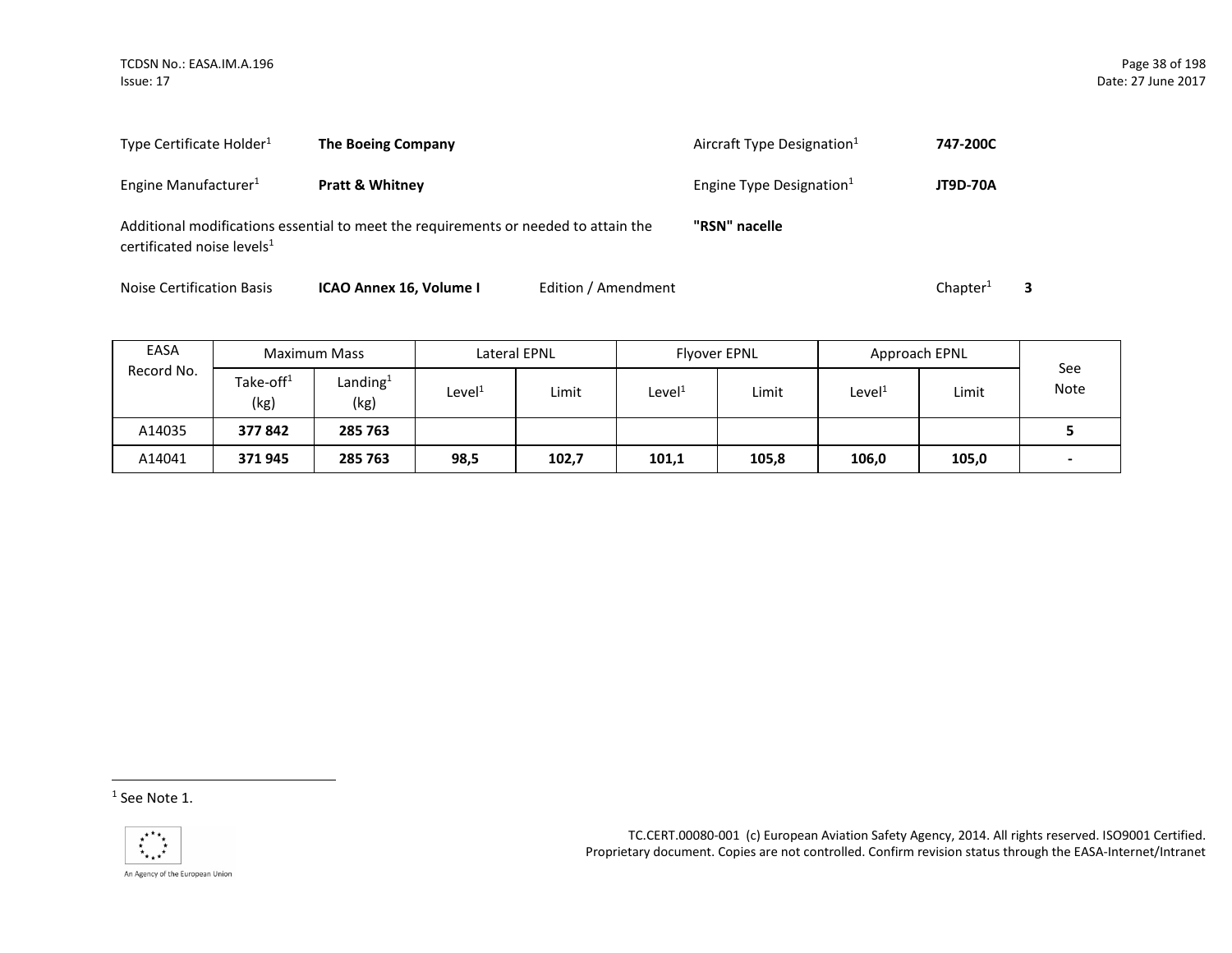TCDSN No.: EASA.IM.A.196 Page 39 of 198 Issue: 17 Date: 27 June 2017

| Type Certificate Holder   | <b>The Boeing Company</b>                                                           |                     | <b>Aircraft Type Designation</b> | 747-200C |  |
|---------------------------|-------------------------------------------------------------------------------------|---------------------|----------------------------------|----------|--|
| Engine Manufacturer       | <b>Pratt &amp; Whitney</b>                                                          |                     | Engine Type Designation          | JT9D-7A  |  |
| certificated noise levels | Additional modifications essential to meet the requirements or needed to attain the |                     | None                             |          |  |
| Noise Certification Basis | <b>ICAO Annex 16, Volume I</b>                                                      | Edition / Amendment |                                  | Chapter  |  |

| EASA       | Maximum Mass     |                 |       | Lateral EPNL | <b>Flyover EPNL</b> |       | Approach EPNL |       | See         |
|------------|------------------|-----------------|-------|--------------|---------------------|-------|---------------|-------|-------------|
| Record No. | Take-off<br>(kg) | Landing<br>(kg) | Level | Limit        | Level               | Limit | Level         | Limit | <b>Note</b> |
| A14038     | 377842           | 285 763         |       |              |                     |       |               |       |             |

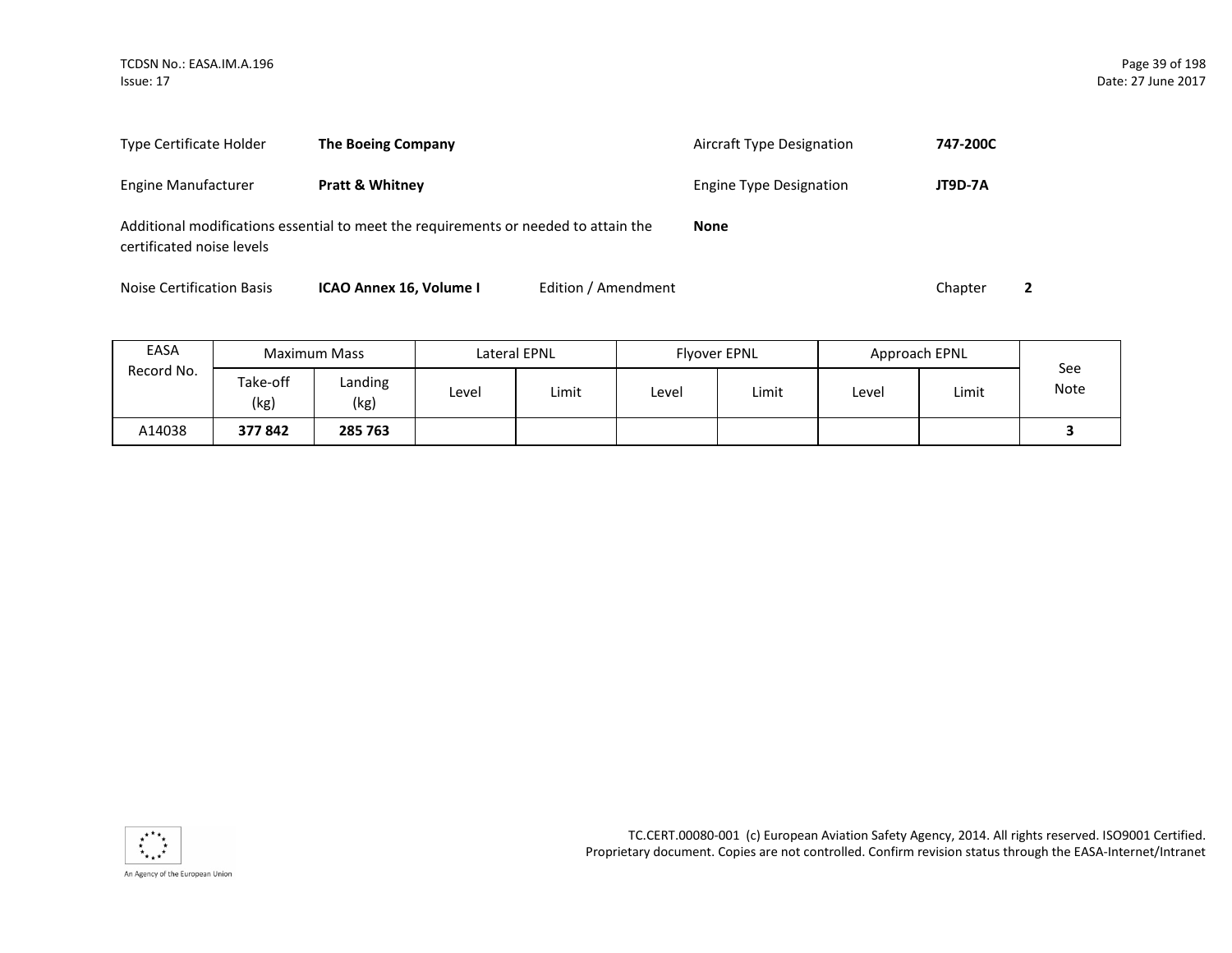TCDSN No.: EASA.IM.A.196 Page 40 of 198 Issue: 17 Date: 27 June 2017

| Type Certificate Holder   | <b>The Boeing Company</b>                                                           |                     | Aircraft Type Designation      | 747-200C |  |
|---------------------------|-------------------------------------------------------------------------------------|---------------------|--------------------------------|----------|--|
| Engine Manufacturer       | <b>Pratt &amp; Whitney</b>                                                          |                     | <b>Engine Type Designation</b> | JT9D-7F  |  |
| certificated noise levels | Additional modifications essential to meet the requirements or needed to attain the |                     | <b>None</b>                    |          |  |
| Noise Certification Basis | <b>ICAO Annex 16, Volume I</b>                                                      | Edition / Amendment |                                | Chapter  |  |

| EASA       | <b>Maximum Mass</b> |                 |       | Lateral EPNL | <b>Flyover EPNL</b> |       | Approach EPNL |       |                    |
|------------|---------------------|-----------------|-------|--------------|---------------------|-------|---------------|-------|--------------------|
| Record No. | Take-off<br>(kg)    | Landing<br>(kg) | Level | Limit        | Level               | Limit | Level         | Limit | See<br><b>Note</b> |
| A14039     | 377842              | 285 763         |       |              |                     |       |               |       |                    |

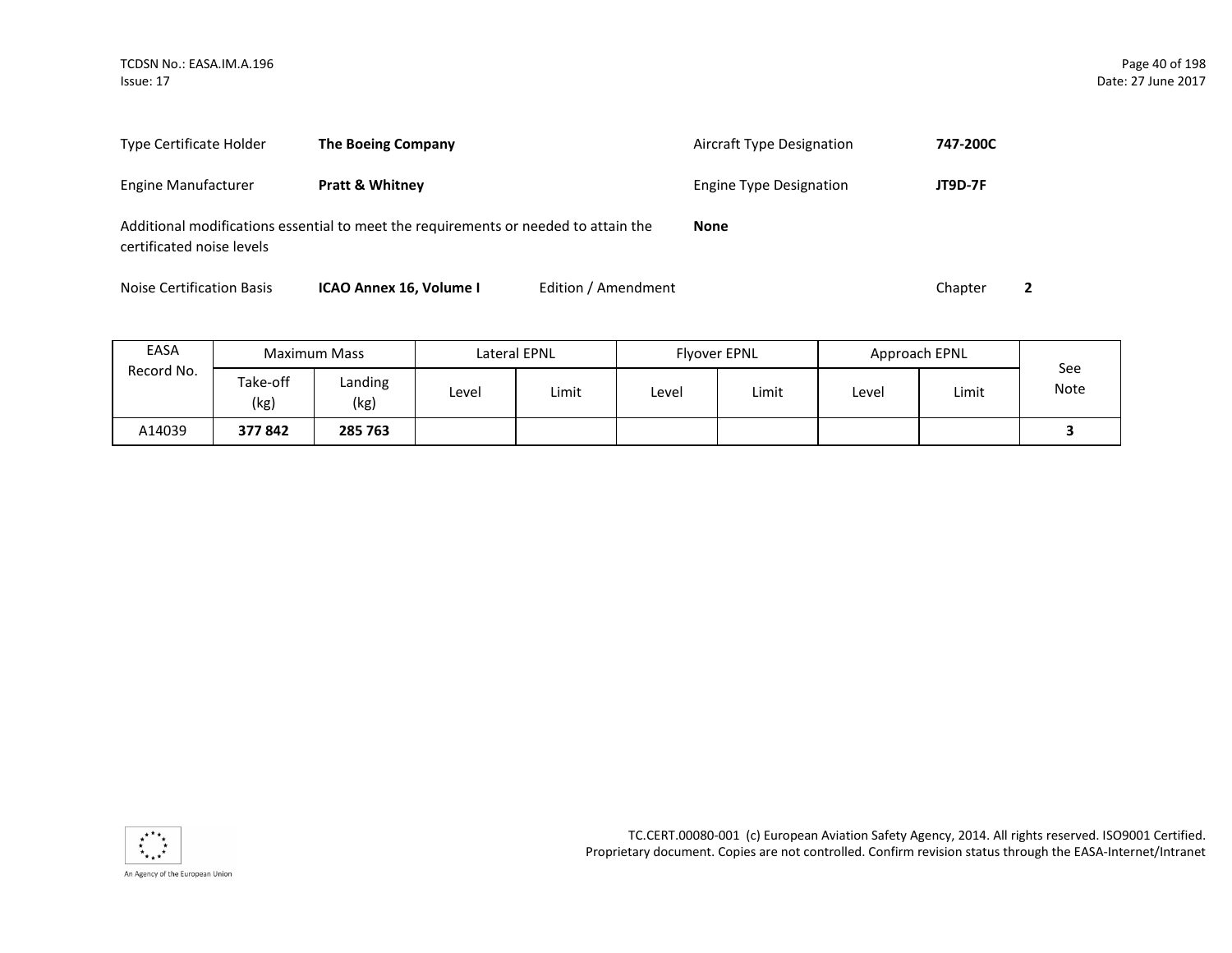TCDSN No.: EASA.IM.A.196 Page 41 of 198 Issue: 17 Date: 27 June 2017

| Type Certificate Holder   | <b>The Boeing Company</b>                                                           |                     | Aircraft Type Designation      | 747-200C |  |
|---------------------------|-------------------------------------------------------------------------------------|---------------------|--------------------------------|----------|--|
| Engine Manufacturer       | <b>Pratt &amp; Whitney</b>                                                          |                     | <b>Engine Type Designation</b> | JT9D-7J  |  |
| certificated noise levels | Additional modifications essential to meet the requirements or needed to attain the |                     | <b>None</b>                    |          |  |
| Noise Certification Basis | <b>ICAO Annex 16, Volume I</b>                                                      | Edition / Amendment |                                | Chapter  |  |

| EASA       | <b>Maximum Mass</b> |                 |       | Lateral EPNL | <b>Flyover EPNL</b> |       | Approach EPNL |       | See         |
|------------|---------------------|-----------------|-------|--------------|---------------------|-------|---------------|-------|-------------|
| Record No. | Take-off<br>(kg)    | Landing<br>(kg) | Level | Limit        | Level               | Limit | Level         | Limit | <b>Note</b> |
| A14040     | 377842              | 285 763         |       |              |                     |       |               |       |             |

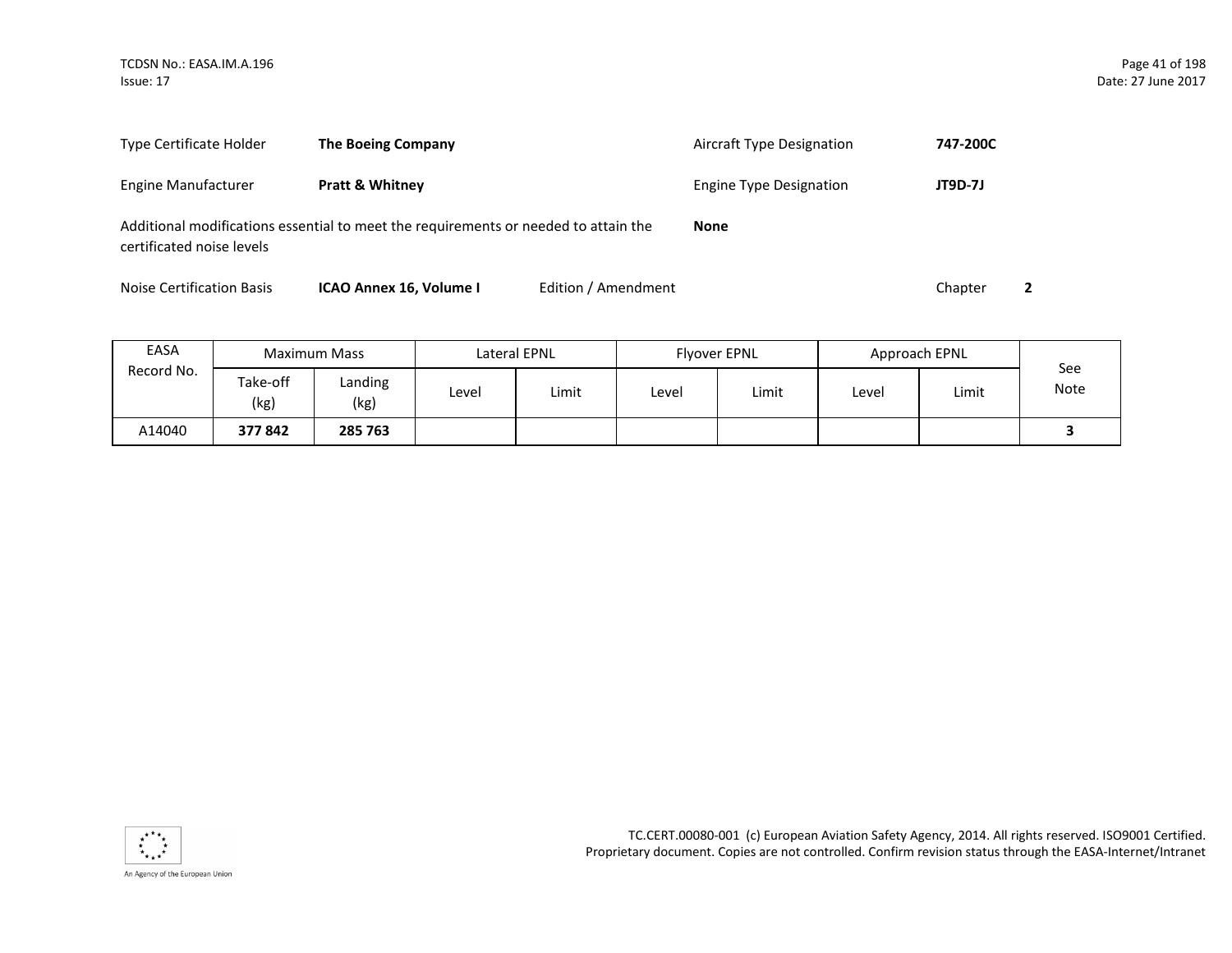TCDSN No.: EASA.IM.A.196 Page 42 of 198 Issue: 17 Date: 27 June 2017

| Type Certificate Holder <sup>1</sup>   | <b>The Boeing Company</b>                                                           |                     | Aircraft Type Designation <sup>1</sup>                                                 | 747-200C             |  |
|----------------------------------------|-------------------------------------------------------------------------------------|---------------------|----------------------------------------------------------------------------------------|----------------------|--|
| Engine Manufacturer <sup>1</sup>       | <b>Pratt &amp; Whitney</b>                                                          |                     | Engine Type Designation $1$                                                            | JT9D-7Q              |  |
| certificated noise levels <sup>1</sup> | Additional modifications essential to meet the requirements or needed to attain the |                     | -200 "Q" nacelle, Service Bulletin 747-27-2426 (Landing flap limited to 25<br>degrees) |                      |  |
| Noise Certification Basis              | <b>ICAO Annex 16, Volume I</b>                                                      | Edition / Amendment |                                                                                        | Chapter <sup>1</sup> |  |

| EASA       |                      | <b>Maximum Mass</b>             | Lateral EPNL     |       | Flyover EPNL |       | Approach EPNL |       |                    |
|------------|----------------------|---------------------------------|------------------|-------|--------------|-------|---------------|-------|--------------------|
| Record No. | Take-off $1$<br>(kg) | $L$ anding <sup>1</sup><br>(kg) | Level $^{\rm 1}$ | Limit | Level $^1$   | Limit | Level $^1$    | Limit | See<br><b>Note</b> |
| A14033     | 377842               | 285 763                         | 103,5            | 102,8 | 103,1        | 105,9 | 104,4         | 105,0 |                    |

 $1$  See Note 1.

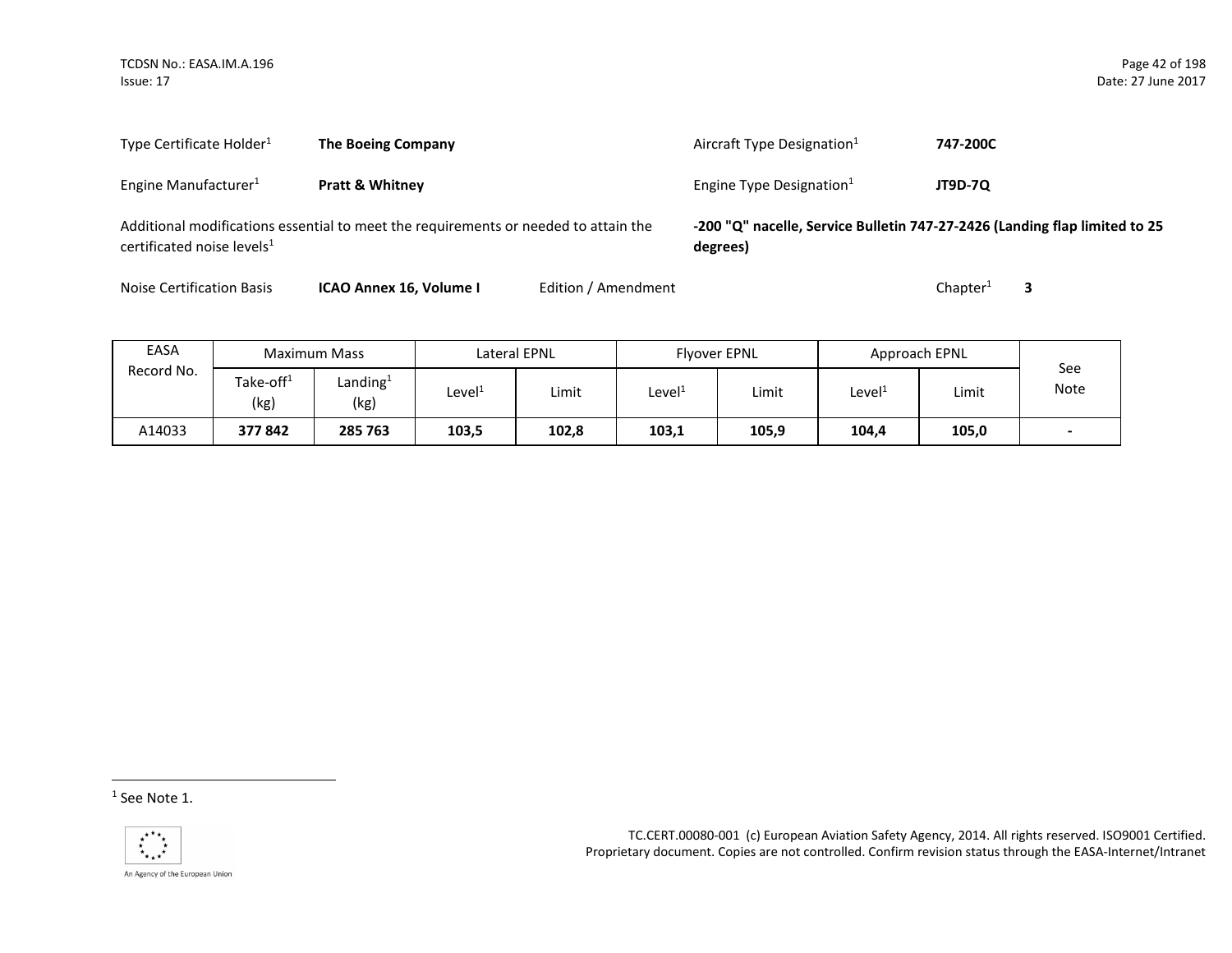TCDSN No.: EASA.IM.A.196 Page 43 of 198 Issue: 17 Date: 27 June 2017

| Type Certificate Holder <sup>1</sup>   | <b>The Boeing Company</b>                                                           |                     | Aircraft Type Designation <sup>1</sup>                                                 | 747-200C             |  |  |
|----------------------------------------|-------------------------------------------------------------------------------------|---------------------|----------------------------------------------------------------------------------------|----------------------|--|--|
| Engine Manufacturer <sup>1</sup>       | <b>Pratt &amp; Whitney</b>                                                          |                     | Engine Type Designation <sup>1</sup>                                                   | JT9D-7Q3             |  |  |
| certificated noise levels <sup>1</sup> | Additional modifications essential to meet the requirements or needed to attain the |                     | -200 "Q" nacelle, Service Bulletin 747-27-2426 (Landing flap limited to 25<br>degrees) |                      |  |  |
| Noise Certification Basis              | <b>ICAO Annex 16, Volume I</b>                                                      | Edition / Amendment |                                                                                        | Chapter <sup>1</sup> |  |  |

| EASA       | <b>Maximum Mass</b>           |                     | Lateral EPNL     |       | Flyover EPNL |       | Approach EPNL      |       |                    |
|------------|-------------------------------|---------------------|------------------|-------|--------------|-------|--------------------|-------|--------------------|
| Record No. | Take-off <sup>1</sup><br>(kg) | Landing $1$<br>(kg) | Level $^{\rm 1}$ | Limit | Level $^1$   | Limit | Level <sup>1</sup> | Limit | See<br><b>Note</b> |
| A14034     | 377842                        | 285 763             | 103,5            | 102,8 | 103,1        | 105,9 | 104,4              | 105,0 |                    |

 $1$  See Note 1.

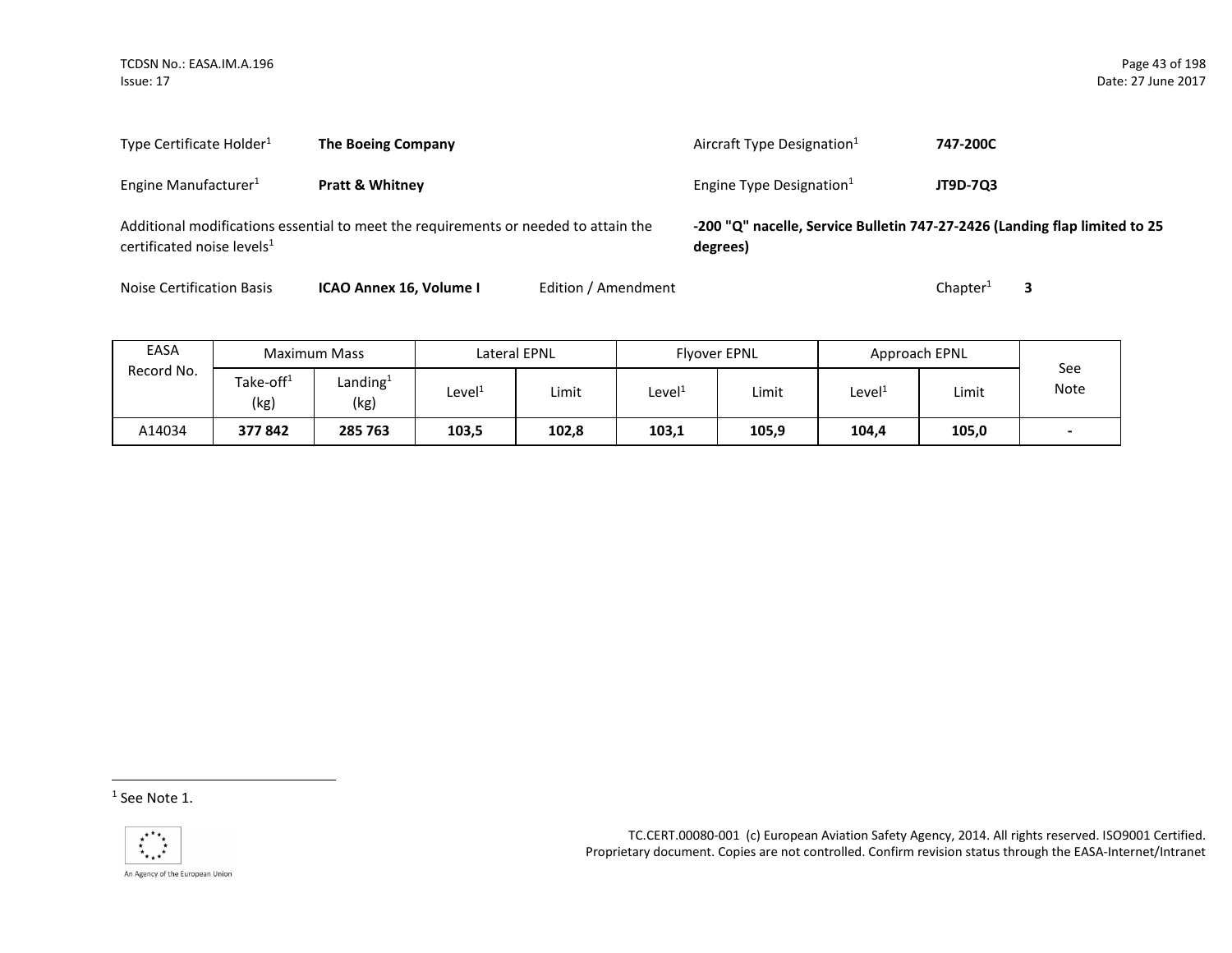TCDSN No.: EASA.IM.A.196 Page 44 of 198 Issue: 17 Date: 27 June 2017

| Type Certificate Holder <sup>1</sup>   | The Boeing Company                                                                  |                     | Aircraft Type Designation <sup>1</sup> | 747-200C             |                   |  |
|----------------------------------------|-------------------------------------------------------------------------------------|---------------------|----------------------------------------|----------------------|-------------------|--|
| Engine Manufacturer <sup>1</sup>       | <b>Pratt &amp; Whitney</b>                                                          |                     | Engine Type Designation $1$            |                      | <b>JT9D-7R4G2</b> |  |
| certificated noise levels <sup>1</sup> | Additional modifications essential to meet the requirements or needed to attain the |                     | -300 "R" nacelle                       |                      |                   |  |
| Noise Certification Basis              | <b>ICAO Annex 16, Volume I</b>                                                      | Edition / Amendment |                                        | Chapter <sup>1</sup> |                   |  |

| EASA       | <b>Maximum Mass</b>  |                              | Lateral EPNL |       | Flyover EPNL |       | Approach EPNL |       |                    |
|------------|----------------------|------------------------------|--------------|-------|--------------|-------|---------------|-------|--------------------|
| Record No. | Take-off $1$<br>(kg) | Landing <sup>1</sup><br>(kg) | Level'       | Limit | Level $^1$   | Limit | Level'        | Limit | See<br><b>Note</b> |
| A14042     | 377842               | 285 763                      | 101,3        | 102,8 | 102,4        | 105,9 | 106,6         | 105,0 |                    |

 $1$  See Note 1.

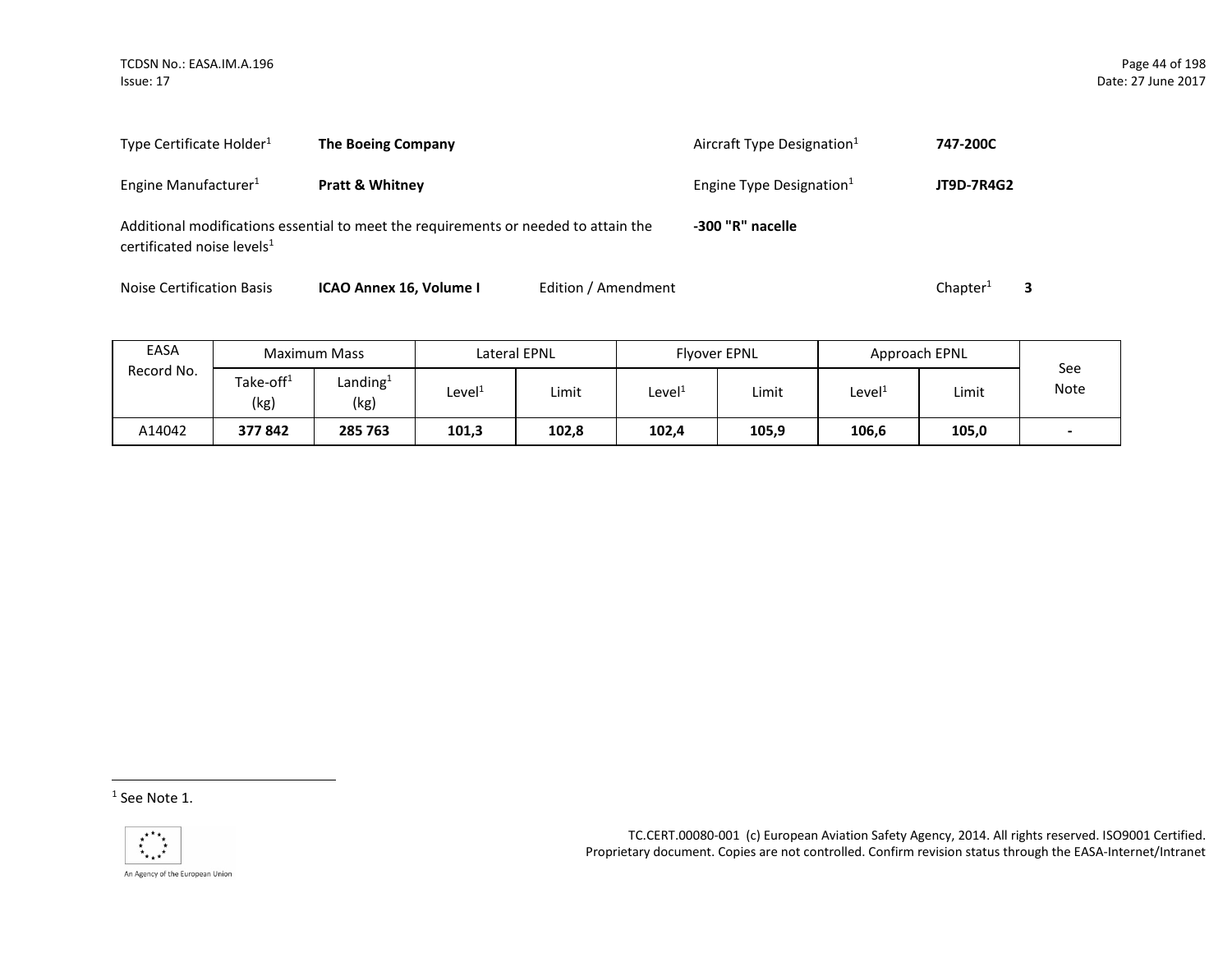TCDSN No.: EASA.IM.A.196 Page 45 of 198 Issue: 17 Date: 27 June 2017

| Type Certificate Holder <sup>1</sup>   | The Boeing Company                                                                  |                     | Aircraft Type Designation <sup>1</sup> | 747-200C             |
|----------------------------------------|-------------------------------------------------------------------------------------|---------------------|----------------------------------------|----------------------|
| Engine Manufacturer <sup>1</sup>       | <b>Rolls-Royce</b>                                                                  |                     | Engine Type Designation $1$            | RB211-524B2-19       |
| certificated noise levels <sup>1</sup> | Additional modifications essential to meet the requirements or needed to attain the |                     | <b>Fixed lip nacelle</b>               |                      |
| Noise Certification Basis              | <b>ICAO Annex 16, Volume I</b>                                                      | Edition / Amendment |                                        | Chapter <sup>1</sup> |

| EASA       | <b>Maximum Mass</b>           |                      | Lateral EPNL       |       | Flyover EPNL |       | Approach EPNL |       |                    |
|------------|-------------------------------|----------------------|--------------------|-------|--------------|-------|---------------|-------|--------------------|
| Record No. | Take-off <sup>1</sup><br>(kg) | Landing $^1$<br>(kg) | Level <del>'</del> | Limit | Level $^1$   | Limit | Level'        | Limit | See<br><b>Note</b> |
| A14046     | 377842                        | 285 763              | 96,1               | 108,0 | 107,0        | 108,0 | 107,7         | 108,0 |                    |

 $1$  See Note 1.

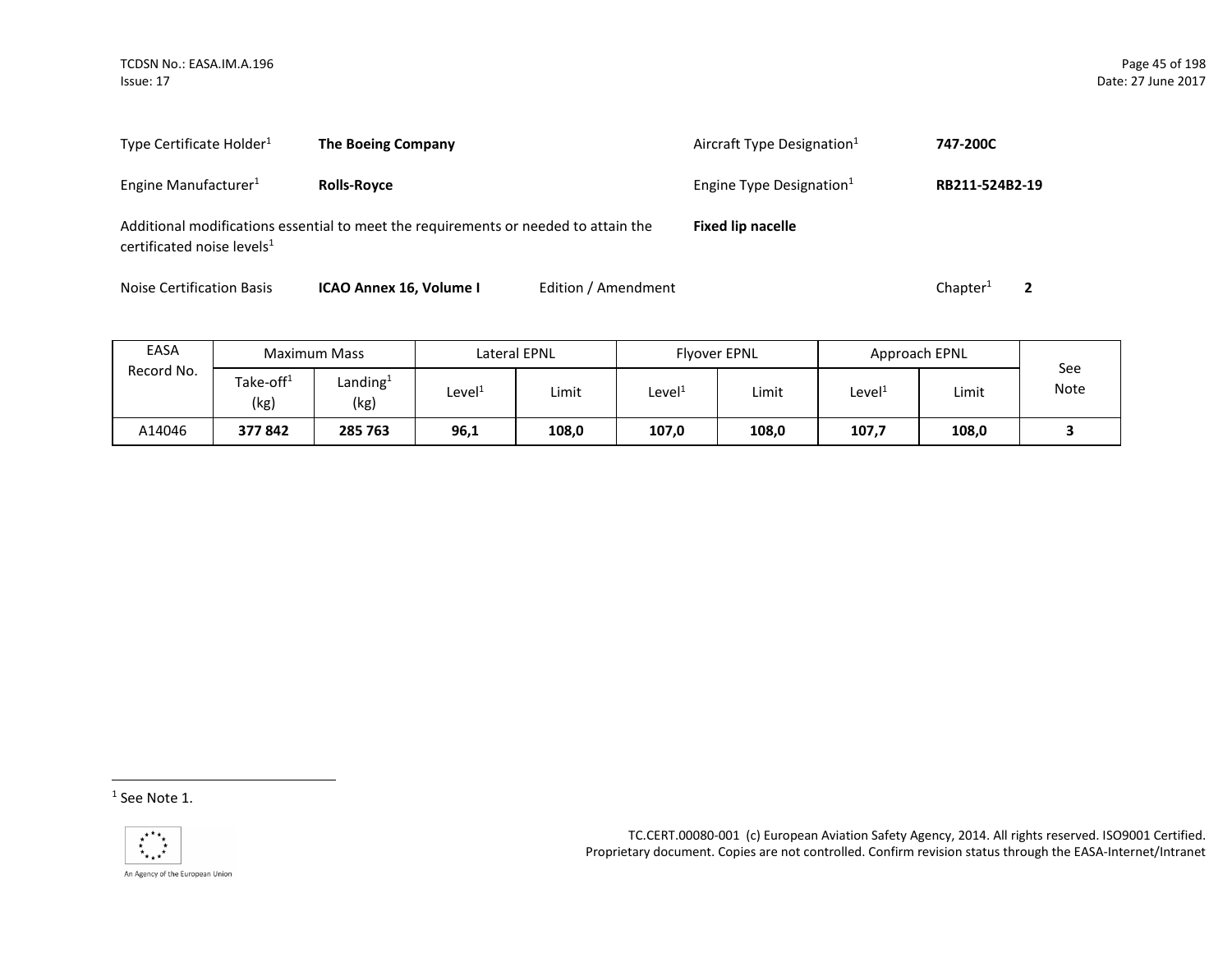TCDSN No.: EASA.IM.A.196 Page 46 of 198 Issue: 17 Date: 27 June 2017

| Type Certificate Holder <sup>1</sup>   | The Boeing Company                                                                  |                             | Aircraft Type Designation <sup>1</sup> | 747-200C             |
|----------------------------------------|-------------------------------------------------------------------------------------|-----------------------------|----------------------------------------|----------------------|
| Engine Manufacturer <sup>1</sup>       | <b>Rolls-Royce</b>                                                                  | Engine Type Designation $1$ | RB211-524C2-19                         |                      |
| certificated noise levels <sup>1</sup> | Additional modifications essential to meet the requirements or needed to attain the |                             | <b>Fixed lip nacelle</b>               |                      |
| Noise Certification Basis              | <b>ICAO Annex 16, Volume I</b>                                                      | Edition / Amendment         |                                        | Chapter <sup>1</sup> |

| EASA       | <b>Maximum Mass</b>  |                              | Lateral EPNL     |       | Flyover EPNL       |       | Approach EPNL |       |                    |
|------------|----------------------|------------------------------|------------------|-------|--------------------|-------|---------------|-------|--------------------|
| Record No. | Take-off $1$<br>(kg) | Landing <sup>1</sup><br>(kg) | Level $^{\rm 1}$ | Limit | Level <sup>1</sup> | Limit | Level'        | Limit | See<br><b>Note</b> |
| A14047     | 377842               | 285 763                      | 96,6             | 108,0 | 106,5              | 108,0 | 107,3         | 108,0 |                    |

 $1$  See Note 1.

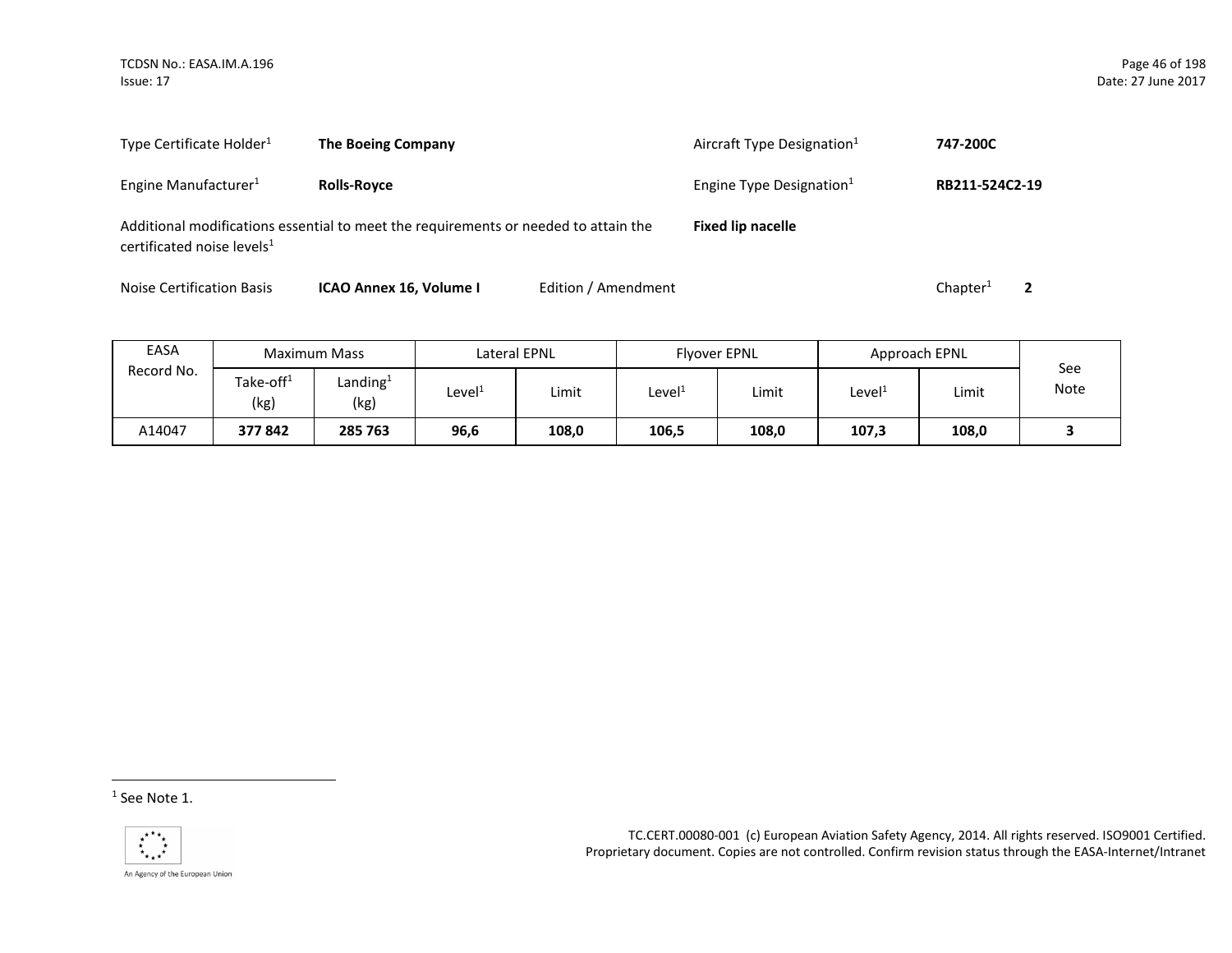TCDSN No.: EASA.IM.A.196 Page 47 of 198 Issue: 17 Date: 27 June 2017

| Type Certificate Holder <sup>1</sup>   | The Boeing Company                                                                  | Aircraft Type Designation <sup>1</sup> | 747-200C       |
|----------------------------------------|-------------------------------------------------------------------------------------|----------------------------------------|----------------|
| Engine Manufacturer <sup>1</sup>       | <b>Rolls-Royce</b>                                                                  | Engine Type Designation <sup>1</sup>   | RB211-524D4-19 |
| certificated noise levels <sup>1</sup> | Additional modifications essential to meet the requirements or needed to attain the | "RRN" nacelle                          |                |

Noise Certification Basis **ICAO Annex 16, Volume I Edition / Amendment** Chapter<sup>1</sup> **3** 

| EASA       | Maximum Mass                  |                     | Lateral EPNL |       | <b>Flyover EPNL</b> |       | Approach EPNL |       |                    |
|------------|-------------------------------|---------------------|--------------|-------|---------------------|-------|---------------|-------|--------------------|
| Record No. | Take-off <sup>1</sup><br>(kg) | Landing $1$<br>(kg) | Level $^1$   | Limit | Level $^1$          | Limit | Level $^1$    | Limit | See<br><b>Note</b> |
| A14048     | 377842                        | 285 763             | 99,7         | 102,8 | 104,1               | 105,9 | 104,9         | 105,0 |                    |
| A14359     | 371945                        | 285 763             | 99,7         | 102,7 | 103,4               | 105,8 | 104,9         | 105,0 |                    |

 $1$  See Note 1.

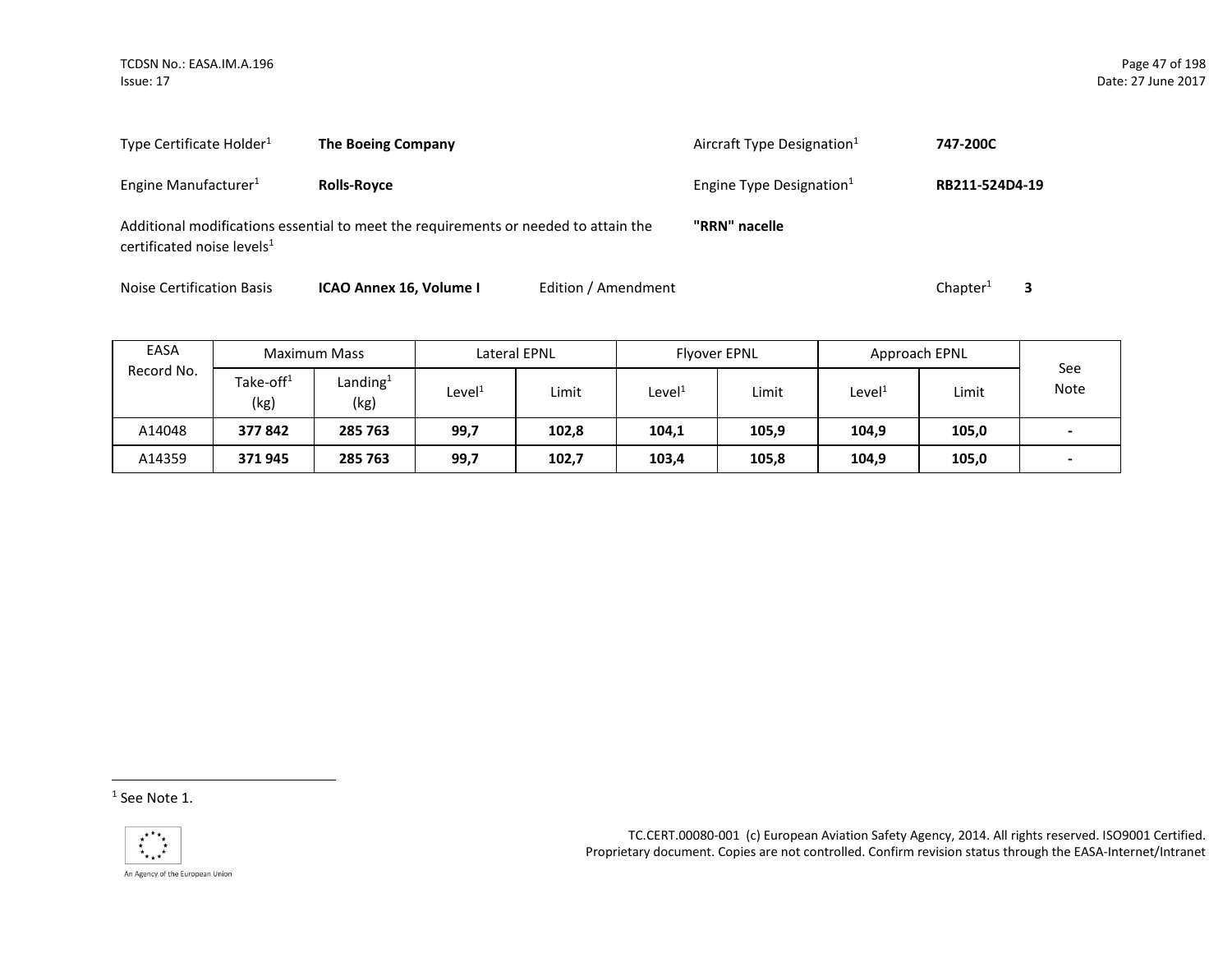TCDSN No.: EASA.IM.A.196 Page 48 of 198 Issue: 17 Date: 27 June 2017

| Type Certificate Holder <sup>1</sup><br><b>The Boeing Company</b> |                                                                                     |                     | Aircraft Type Designation <sup>1</sup>                                              | 747-200C             |  |  |
|-------------------------------------------------------------------|-------------------------------------------------------------------------------------|---------------------|-------------------------------------------------------------------------------------|----------------------|--|--|
| Engine Manufacturer <sup>1</sup>                                  | <b>Rolls-Rovce</b>                                                                  |                     | Engine Type Designation $1$                                                         | RB211-524D4-19       |  |  |
| certificated noise levels <sup>1</sup>                            | Additional modifications essential to meet the requirements or needed to attain the |                     | "RRN" nacelle, Service Bulletin 747-27-2426 (Landing flap limited to 25<br>degrees) |                      |  |  |
| Noise Certification Basis                                         | <b>ICAO Annex 16, Volume I</b>                                                      | Edition / Amendment |                                                                                     | Chapter <sup>1</sup> |  |  |

| EASA       |                               | <b>Maximum Mass</b>          |            | Lateral EPNL |                    | <b>Flyover EPNL</b> |            | Approach EPNL |                    |
|------------|-------------------------------|------------------------------|------------|--------------|--------------------|---------------------|------------|---------------|--------------------|
| Record No. | Take-off <sup>1</sup><br>(kg) | Landing <sup>1</sup><br>(kg) | Level $^1$ | Limit        | Level <sup>1</sup> | Limit               | Level $^1$ | Limit         | See<br><b>Note</b> |
| A14372     | 377842                        | 285 763                      | 99,7       | 102,8        | 104,1              | 105,9               | 102,8      | 105,0         |                    |
| A14370     | 371945                        | 285 763                      | 99,7       | 102,7        | 103,4              | 105,8               | 102,8      | 105,0         |                    |

<sup>1</sup> See Note 1.

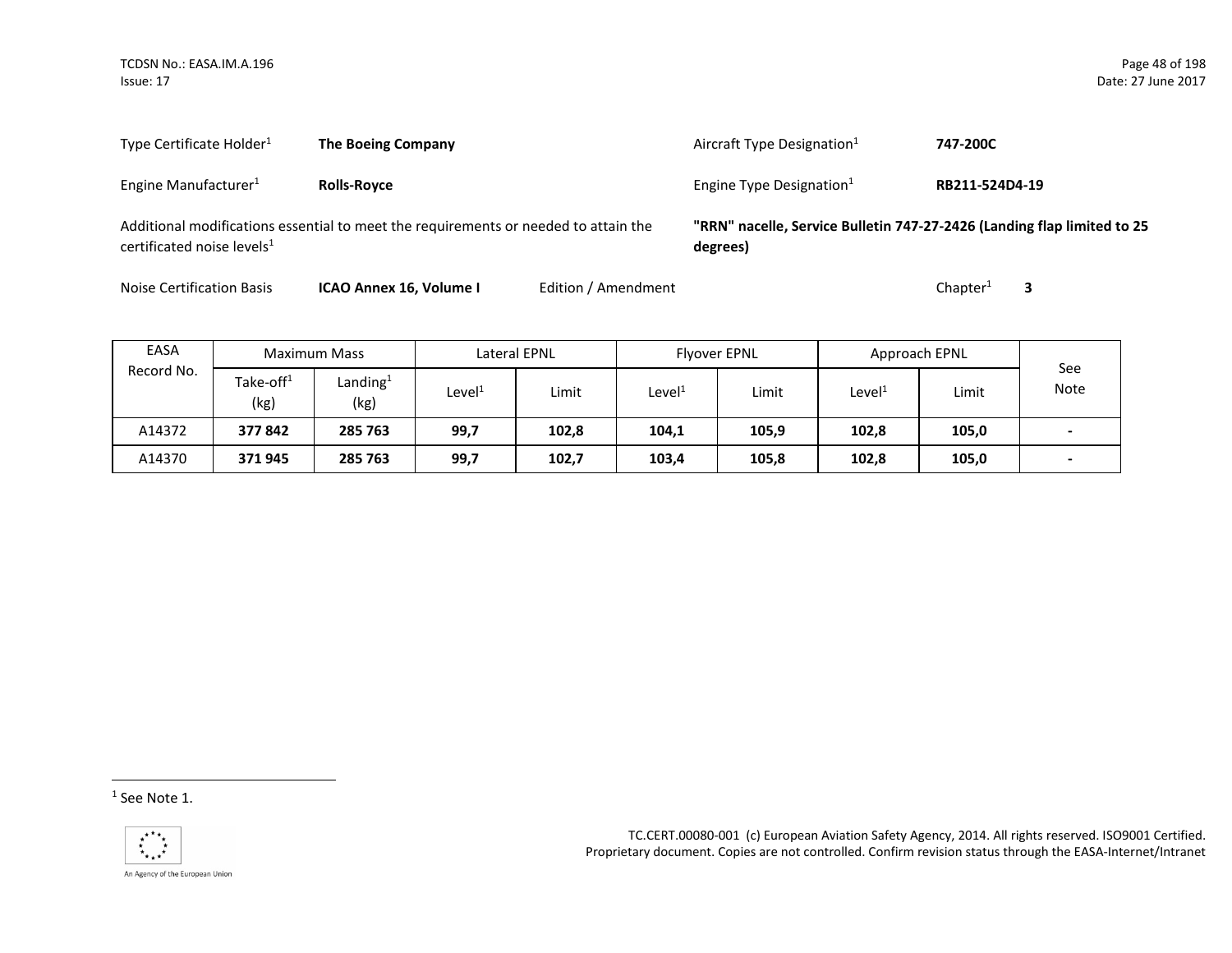TCDSN No.: EASA.IM.A.196 Page 49 of 198 Issue: 17 Date: 27 June 2017

| Type Certificate Holder <sup>1</sup>   | The Boeing Company                                                                  | Aircraft Type Designation <sup>1</sup> | 747-200C       |
|----------------------------------------|-------------------------------------------------------------------------------------|----------------------------------------|----------------|
| Engine Manufacturer <sup>1</sup>       | <b>Rolls-Royce</b>                                                                  | Engine Type Designation <sup>1</sup>   | RB211-524D4-39 |
| certificated noise levels <sup>1</sup> | Additional modifications essential to meet the requirements or needed to attain the | "RRN" nacelle                          |                |

Noise Certification Basis **ICAO Annex 16, Volume I Edition / Amendment** Chapter<sup>1</sup> **3** 

| EASA       | Maximum Mass                  |                              | Lateral EPNL |       | <b>Flyover EPNL</b> |       | Approach EPNL |       |                    |
|------------|-------------------------------|------------------------------|--------------|-------|---------------------|-------|---------------|-------|--------------------|
| Record No. | Take-off <sup>1</sup><br>(kg) | Landing <sup>1</sup><br>(kg) | Level $1$    | Limit | Level <sup>1</sup>  | Limit | Level $^1$    | Limit | See<br><b>Note</b> |
| A14364     | 377842                        | 285 763                      | 99,7         | 102,8 | 104,1               | 105,9 | 104,9         | 105,0 |                    |
| A14362     | 371945                        | 285 763                      | 99,7         | 102,7 | 103,4               | 105,8 | 104,9         | 105,0 |                    |

 $1$  See Note 1.



TC.CERT.00080-001 (c) European Aviation Safety Agency, 2014. All rights reserved. ISO9001 Certified. Proprietary document. Copies are not controlled. Confirm revision status through the EASA-Internet/Intranet

An Agency of the European Union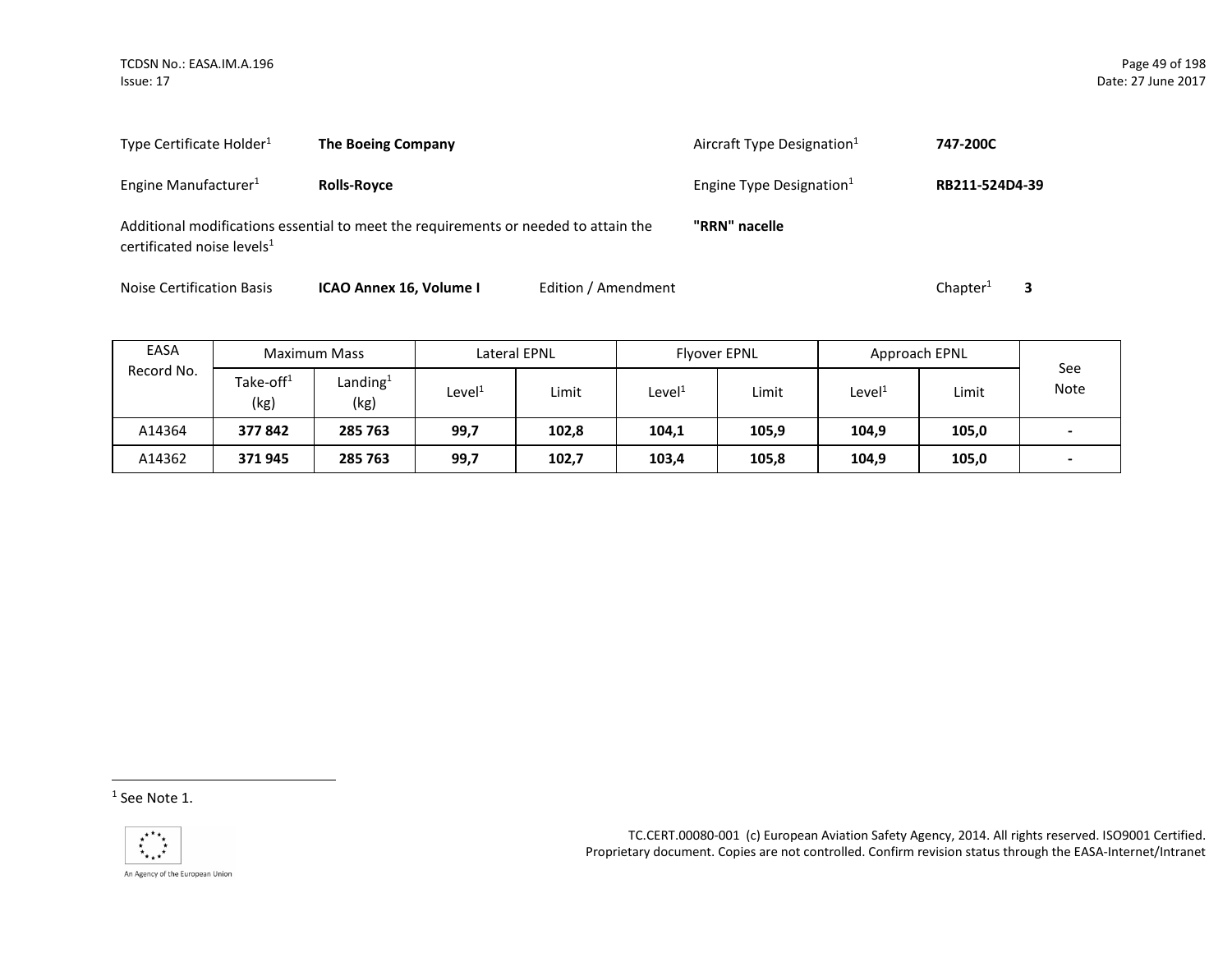TCDSN No.: EASA.IM.A.196 Page 50 of 198 Issue: 17 Date: 27 June 2017

| Type Certificate Holder <sup>1</sup><br><b>The Boeing Company</b> |                                                                                     |                     | Aircraft Type Designation <sup>1</sup><br>747-200C                                  |                      |  |
|-------------------------------------------------------------------|-------------------------------------------------------------------------------------|---------------------|-------------------------------------------------------------------------------------|----------------------|--|
| Engine Manufacturer <sup>1</sup>                                  | <b>Rolls-Rovce</b>                                                                  |                     | Engine Type Designation $1$                                                         | RB211-524D4-39       |  |
| certificated noise levels <sup>1</sup>                            | Additional modifications essential to meet the requirements or needed to attain the |                     | "RRN" nacelle, Service Bulletin 747-27-2426 (Landing flap limited to 25<br>degrees) |                      |  |
| Noise Certification Basis                                         | <b>ICAO Annex 16, Volume I</b>                                                      | Edition / Amendment |                                                                                     | Chapter <sup>1</sup> |  |

| EASA       |                      | <b>Maximum Mass</b> |           | Lateral EPNL<br><b>Flyover EPNL</b> |                    |       | Approach EPNL |       |                    |
|------------|----------------------|---------------------|-----------|-------------------------------------|--------------------|-------|---------------|-------|--------------------|
| Record No. | Take-off $1$<br>(kg) | Landing $1$<br>(kg) | Level $1$ | Limit                               | Level <sup>1</sup> | Limit | Level $1$     | Limit | See<br><b>Note</b> |
| A14373     | 377842               | 285 763             | 99,7      | 102,8                               | 104,1              | 105,9 | 102,8         | 105,0 |                    |
| A14371     | 371945               | 285 763             | 99,7      | 102,7                               | 103,4              | 105,8 | 102,8         | 105,0 |                    |

<sup>1</sup> See Note 1.

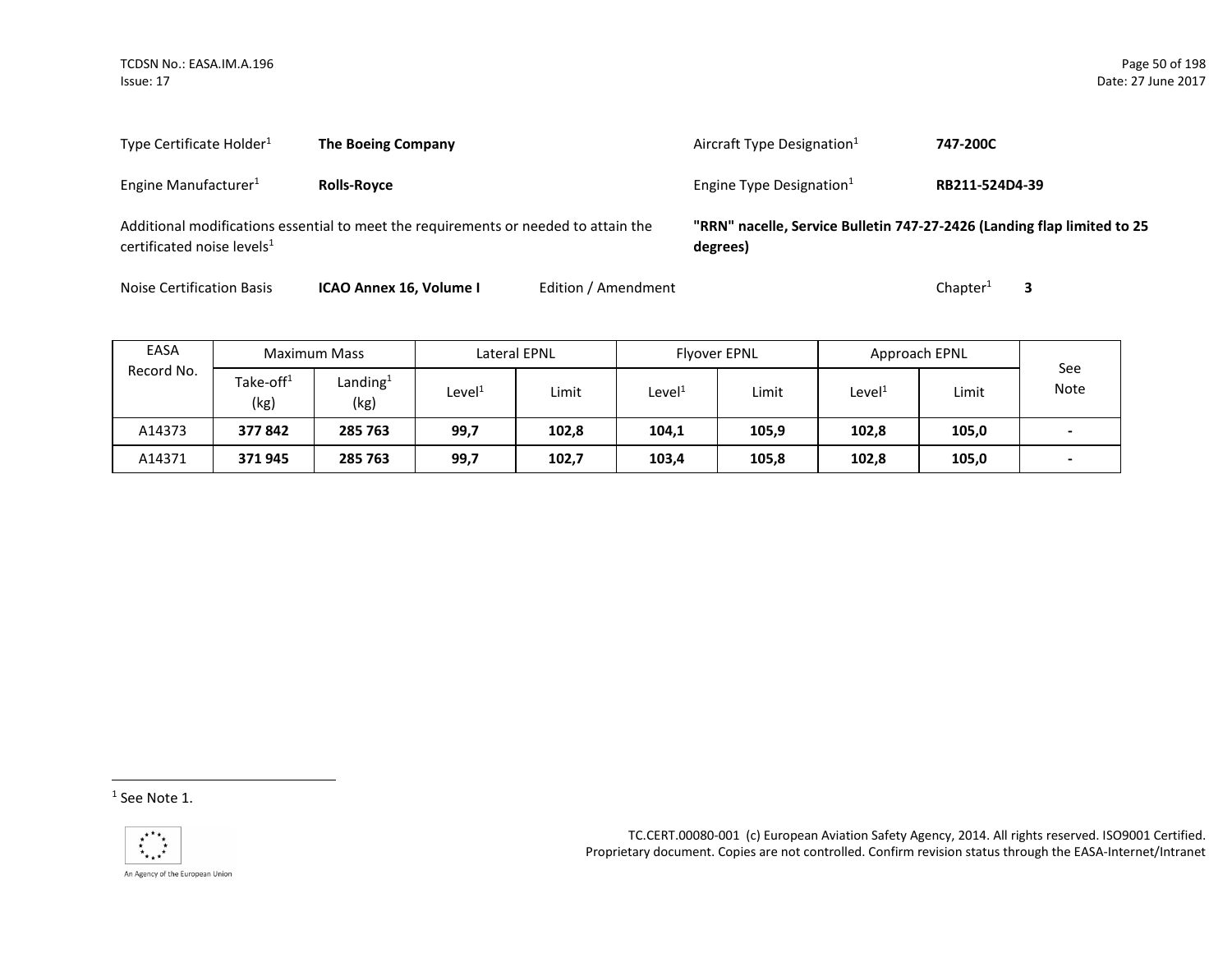TCDSN No.: EASA.IM.A.196 Page 51 of 198 Issue: 17 Date: 27 June 2017

| Type Certificate Holder <sup>1</sup>   | The Boeing Company                                                                  | Aircraft Type Designation <sup>1</sup> | 747-200C        |
|----------------------------------------|-------------------------------------------------------------------------------------|----------------------------------------|-----------------|
| Engine Manufacturer <sup>1</sup>       | <b>Rolls-Royce</b>                                                                  | Engine Type Designation <sup>1</sup>   | RB211-524D4X-19 |
| certificated noise levels <sup>1</sup> | Additional modifications essential to meet the requirements or needed to attain the | "RRN" nacelle                          |                 |

Noise Certification Basis **ICAO Annex 16, Volume I Edition / Amendment** Chapter<sup>1</sup> **3** 

| EASA<br>Maximum Mass |                               |                              | Lateral EPNL     |       | <b>Flyover EPNL</b> |       | Approach EPNL |       |                    |
|----------------------|-------------------------------|------------------------------|------------------|-------|---------------------|-------|---------------|-------|--------------------|
| Record No.           | Take-off <sup>1</sup><br>(kg) | Landing <sup>1</sup><br>(kg) | Level $^{\rm 1}$ | Limit | Level <sup>1</sup>  | Limit | Level $^1$    | Limit | See<br><b>Note</b> |
| A14378               | 377842                        | 285 763                      | 99,9             | 102,8 | 103,9               | 105,9 | 104,9         | 105,0 |                    |
| A14384               | 371945                        | 285 763                      | 100,0            | 102,7 | 103,3               | 105,8 | 104,9         | 105,0 |                    |

 $1$  See Note 1.

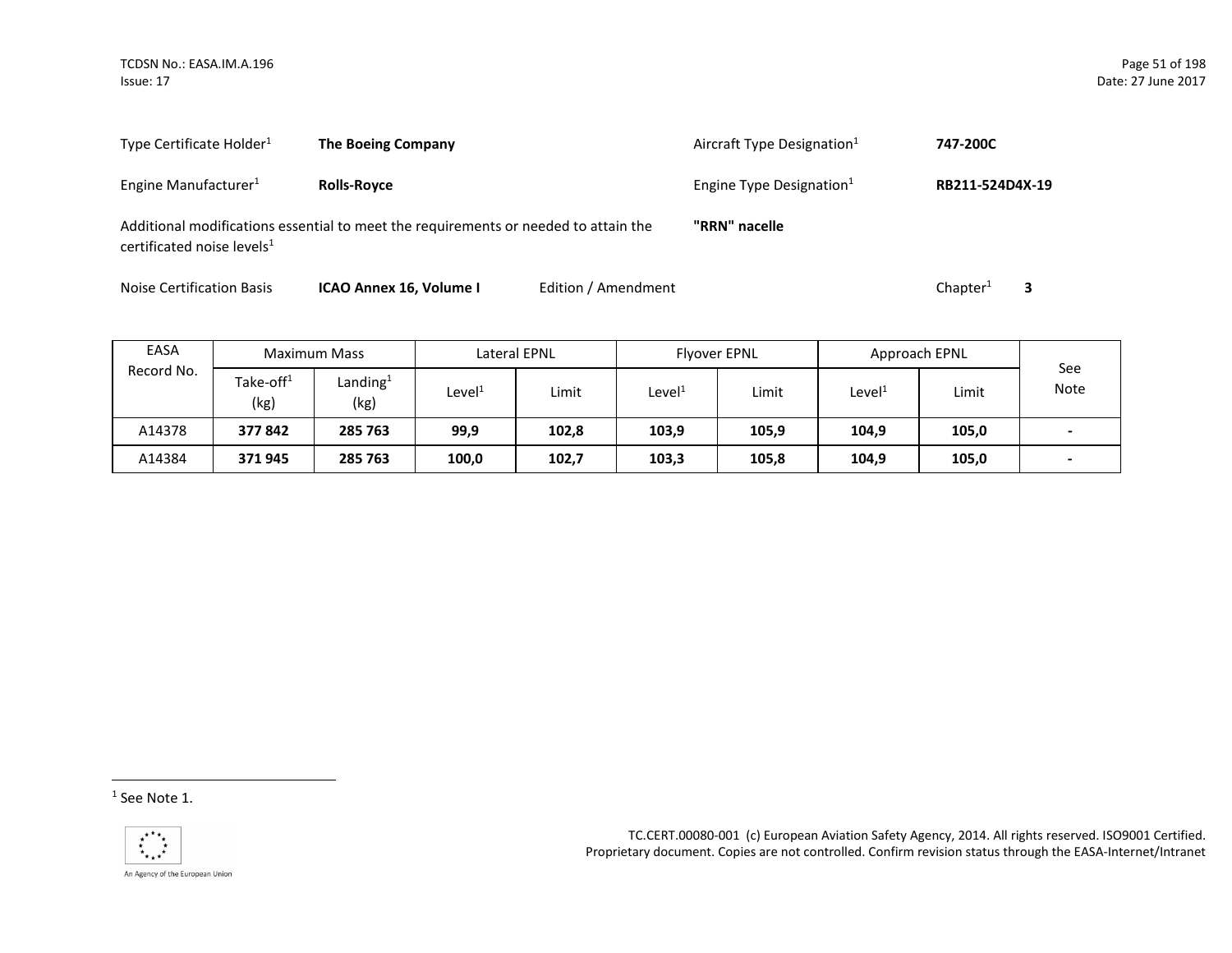TCDSN No.: EASA.IM.A.196 Page 52 of 198 Issue: 17 Date: 27 June 2017

| Type Certificate Holder <sup>1</sup><br><b>The Boeing Company</b> |                                                                                     |                     | Aircraft Type Designation <sup>1</sup><br>747-200C                                  |                      |  |
|-------------------------------------------------------------------|-------------------------------------------------------------------------------------|---------------------|-------------------------------------------------------------------------------------|----------------------|--|
| Engine Manufacturer <sup>1</sup>                                  | <b>Rolls-Rovce</b>                                                                  |                     | Engine Type Designation $1$                                                         | RB211-524D4X-19      |  |
| certificated noise levels <sup>1</sup>                            | Additional modifications essential to meet the requirements or needed to attain the |                     | "RRN" nacelle, Service Bulletin 747-27-2426 (Landing flap limited to 25<br>degrees) |                      |  |
| Noise Certification Basis                                         | <b>ICAO Annex 16, Volume I</b>                                                      | Edition / Amendment |                                                                                     | Chapter <sup>1</sup> |  |

| EASA       |                      | <b>Maximum Mass</b> |            | Lateral EPNL<br><b>Flyover EPNL</b> |                    |       |                  | Approach EPNL |                    |
|------------|----------------------|---------------------|------------|-------------------------------------|--------------------|-------|------------------|---------------|--------------------|
| Record No. | Take-off $1$<br>(kg) | Landing $1$<br>(kg) | Level $^1$ | Limit                               | Level <sup>1</sup> | Limit | Level $^{\rm 1}$ | Limit         | See<br><b>Note</b> |
| A14392     | 377842               | 285 763             | 99,9       | 102,8                               | 103,9              | 105,9 | 102,8            | 105,0         |                    |
| A14393     | 371945               | 285 763             | 100,0      | 102,7                               | 103,3              | 105,8 | 102,8            | 105,0         |                    |

 $1$  See Note 1.

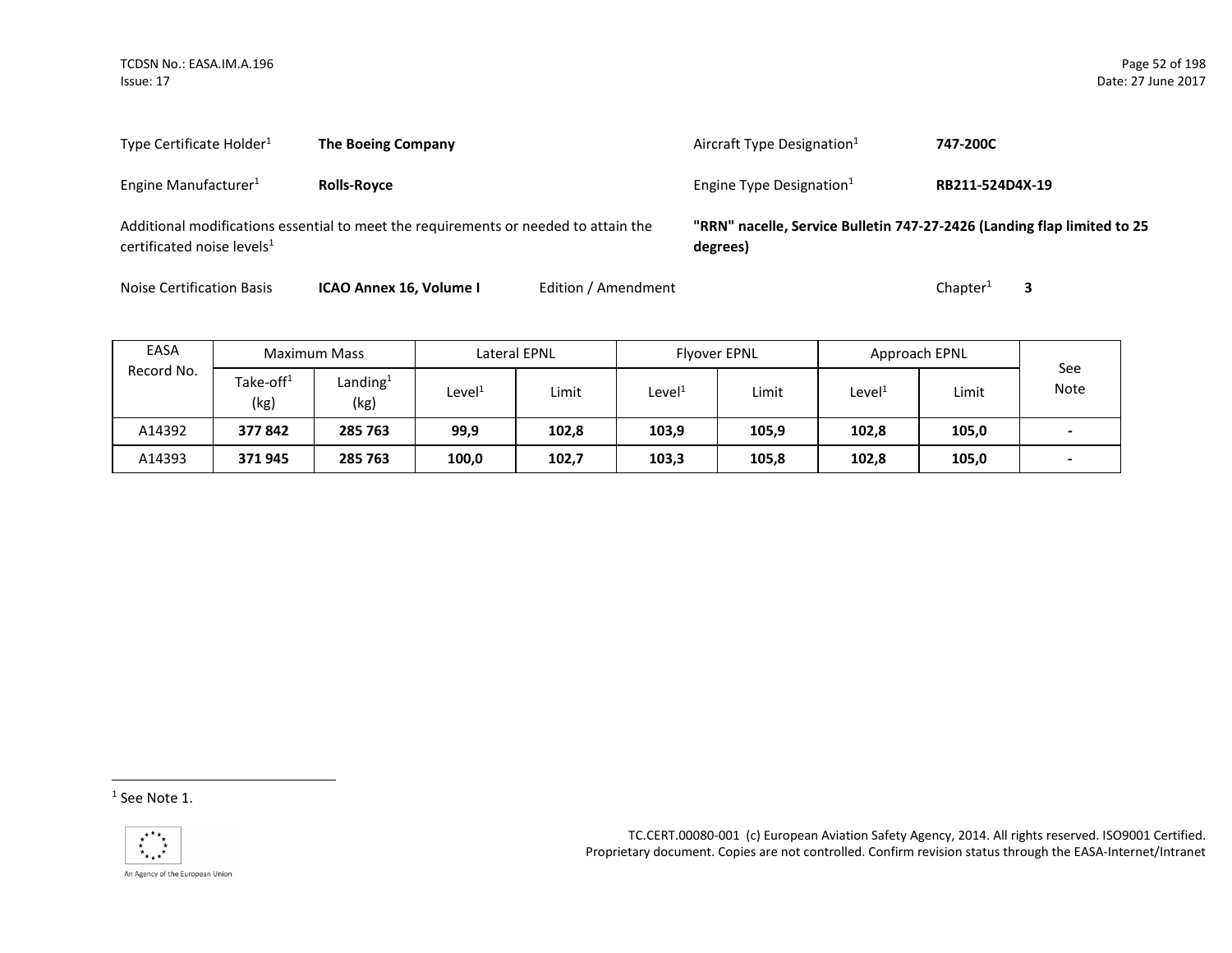TCDSN No.: EASA.IM.A.196 Page 53 of 198 Issue: 17 Date: 27 June 2017

| Type Certificate Holder <sup>1</sup>   | The Boeing Company                                                                  | Aircraft Type Designation <sup>1</sup> | 747-200C        |
|----------------------------------------|-------------------------------------------------------------------------------------|----------------------------------------|-----------------|
| Engine Manufacturer <sup>1</sup>       | <b>Rolls-Royce</b>                                                                  | Engine Type Designation <sup>1</sup>   | RB211-524D4X-39 |
| certificated noise levels <sup>1</sup> | Additional modifications essential to meet the requirements or needed to attain the | "RRN" nacelle                          |                 |

Noise Certification Basis **ICAO Annex 16, Volume I Edition / Amendment** Chapter<sup>1</sup> **3** 

| EASA<br>Maximum Mass |                               |                              | Lateral EPNL     |       | <b>Flyover EPNL</b> |       | Approach EPNL |       |                    |
|----------------------|-------------------------------|------------------------------|------------------|-------|---------------------|-------|---------------|-------|--------------------|
| Record No.           | Take-off <sup>1</sup><br>(kg) | Landing <sup>1</sup><br>(kg) | Level $^{\rm 1}$ | Limit | Level <sup>1</sup>  | Limit | Level $^1$    | Limit | See<br><b>Note</b> |
| A14379               | 377842                        | 285 763                      | 99,9             | 102,8 | 103,9               | 105,9 | 104,9         | 105,0 |                    |
| A14385               | 371945                        | 285 763                      | 100,0            | 102,7 | 103,3               | 105,8 | 104,9         | 105,0 |                    |

 $1$  See Note 1.



TC.CERT.00080-001 (c) European Aviation Safety Agency, 2014. All rights reserved. ISO9001 Certified. Proprietary document. Copies are not controlled. Confirm revision status through the EASA-Internet/Intranet

An Agency of the European Union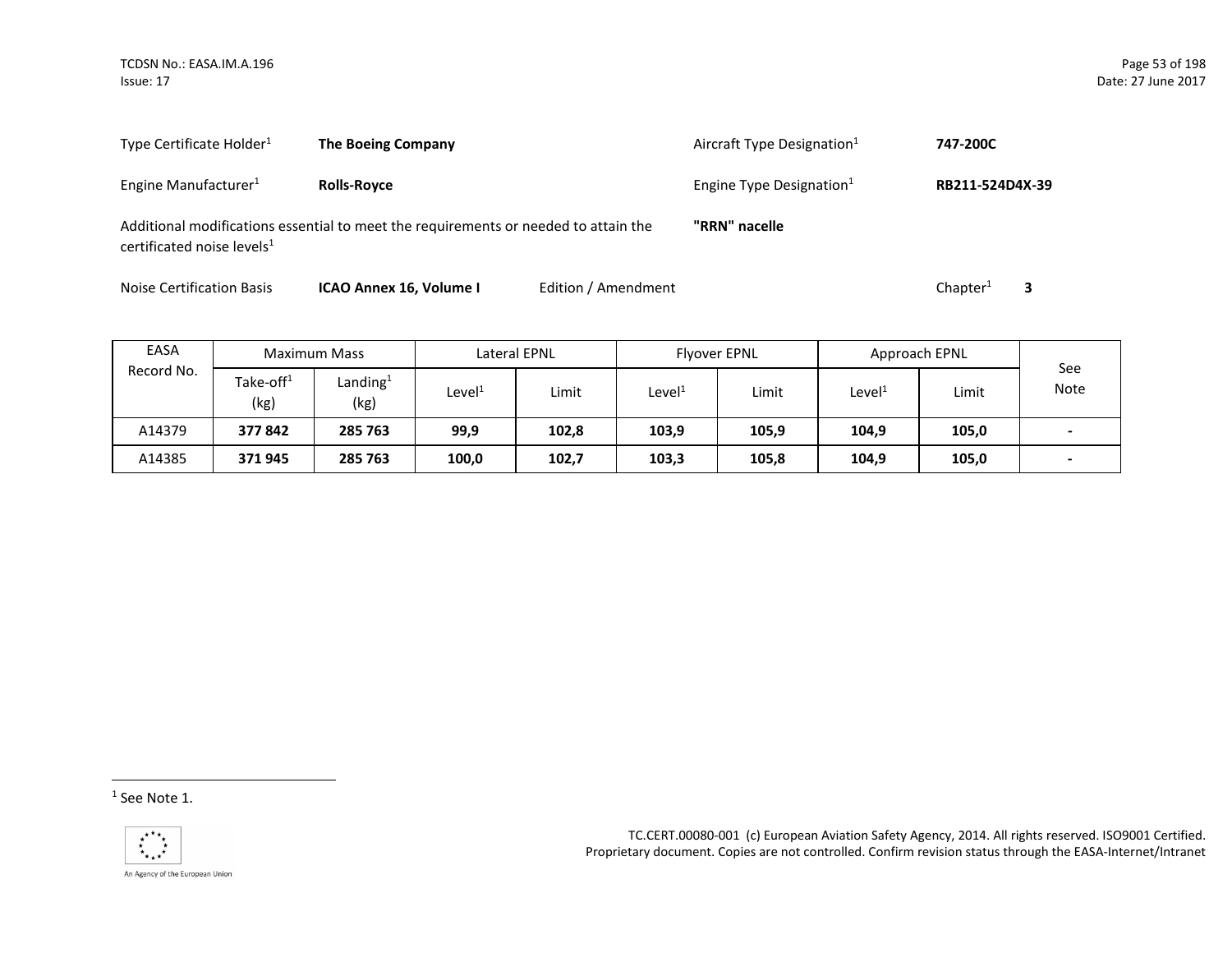TCDSN No.: EASA.IM.A.196 Page 54 of 198 Issue: 17 Date: 27 June 2017

| Type Certificate Holder <sup>1</sup><br><b>The Boeing Company</b> |                                                                                     |                     | Aircraft Type Designation <sup>1</sup><br>747-200C                                  |                      |  |
|-------------------------------------------------------------------|-------------------------------------------------------------------------------------|---------------------|-------------------------------------------------------------------------------------|----------------------|--|
| Engine Manufacturer <sup>1</sup>                                  | <b>Rolls-Rovce</b>                                                                  |                     | Engine Type Designation $1$                                                         | RB211-524D4X-39      |  |
| certificated noise levels <sup>1</sup>                            | Additional modifications essential to meet the requirements or needed to attain the |                     | "RRN" nacelle, Service Bulletin 747-27-2426 (Landing flap limited to 25<br>degrees) |                      |  |
| Noise Certification Basis                                         | <b>ICAO Annex 16, Volume I</b>                                                      | Edition / Amendment |                                                                                     | Chapter <sup>1</sup> |  |

| EASA       | <b>Maximum Mass</b>  |                     | Lateral EPNL |       | <b>Flyover EPNL</b> |       | Approach EPNL    |       |                    |
|------------|----------------------|---------------------|--------------|-------|---------------------|-------|------------------|-------|--------------------|
| Record No. | Take-off $1$<br>(kg) | Landing $1$<br>(kg) | Level $^1$   | Limit | Level <sup>1</sup>  | Limit | Level $^{\rm 1}$ | Limit | See<br><b>Note</b> |
| A14394     | 377842               | 285 763             | 99,9         | 102,8 | 103,9               | 105,9 | 102,8            | 105,0 |                    |
| A14395     | 371945               | 285 763             | 100,0        | 102,7 | 103,3               | 105,8 | 102,8            | 105,0 |                    |

 $1$  See Note 1.

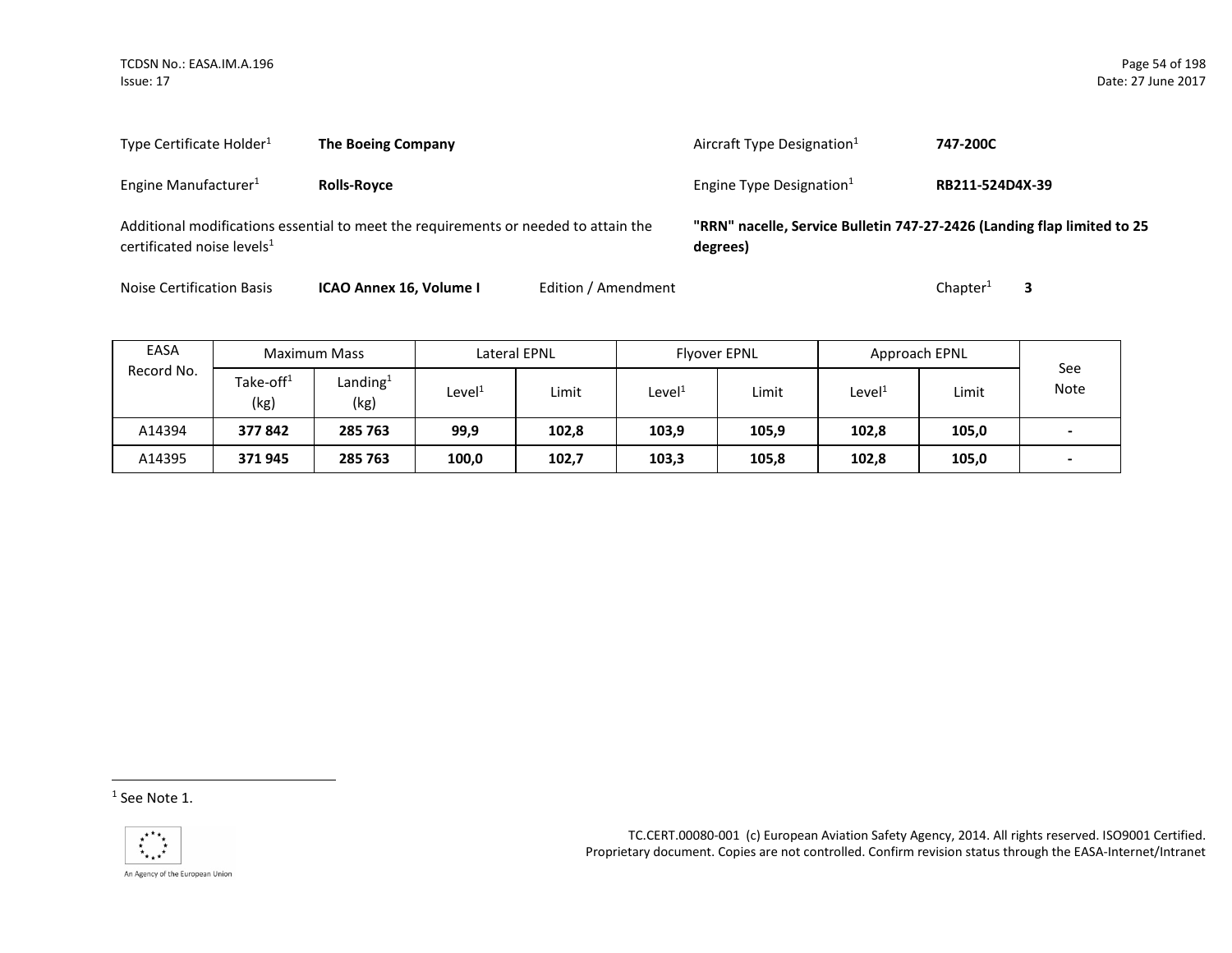TCDSN No.: EASA.IM.A.196 Page 55 of 198 Issue: 17 Date: 27 June 2017

| Type Certificate Holder <sup>1</sup>   | <b>The Boeing Company</b>                                                           |                     | Aircraft Type Designation <sup>1</sup> | 747-200F             |   |
|----------------------------------------|-------------------------------------------------------------------------------------|---------------------|----------------------------------------|----------------------|---|
| Engine Manufacturer <sup>1</sup>       | <b>General Electric</b>                                                             |                     | Engine Type Designation <sup>1</sup>   | <b>CF6-50E</b>       |   |
| certificated noise levels <sup>1</sup> | Additional modifications essential to meet the requirements or needed to attain the |                     | -200 "GB" nacelle                      |                      |   |
| Noise Certification Basis              | <b>ICAO Annex 16, Volume I</b>                                                      | Edition / Amendment |                                        | Chapter <sup>1</sup> | 3 |

| EASA       |                               | <b>Maximum Mass</b> | Lateral EPNL |       | Flyover EPNL       |       | Approach EPNL      |       |                    |
|------------|-------------------------------|---------------------|--------------|-------|--------------------|-------|--------------------|-------|--------------------|
| Record No. | Take-off <sup>1</sup><br>(kg) | Landing $1$<br>(kg) | Level $1$    | Limit | Level <sup>1</sup> | Limit | Level <sup>1</sup> | Limit | See<br><b>Note</b> |
| A14058     | 377842                        | 285 763             | 100,9        | 102,8 | 102,9              | 105,9 | 107,0              | 105,0 |                    |

 $1$  See Note 1.

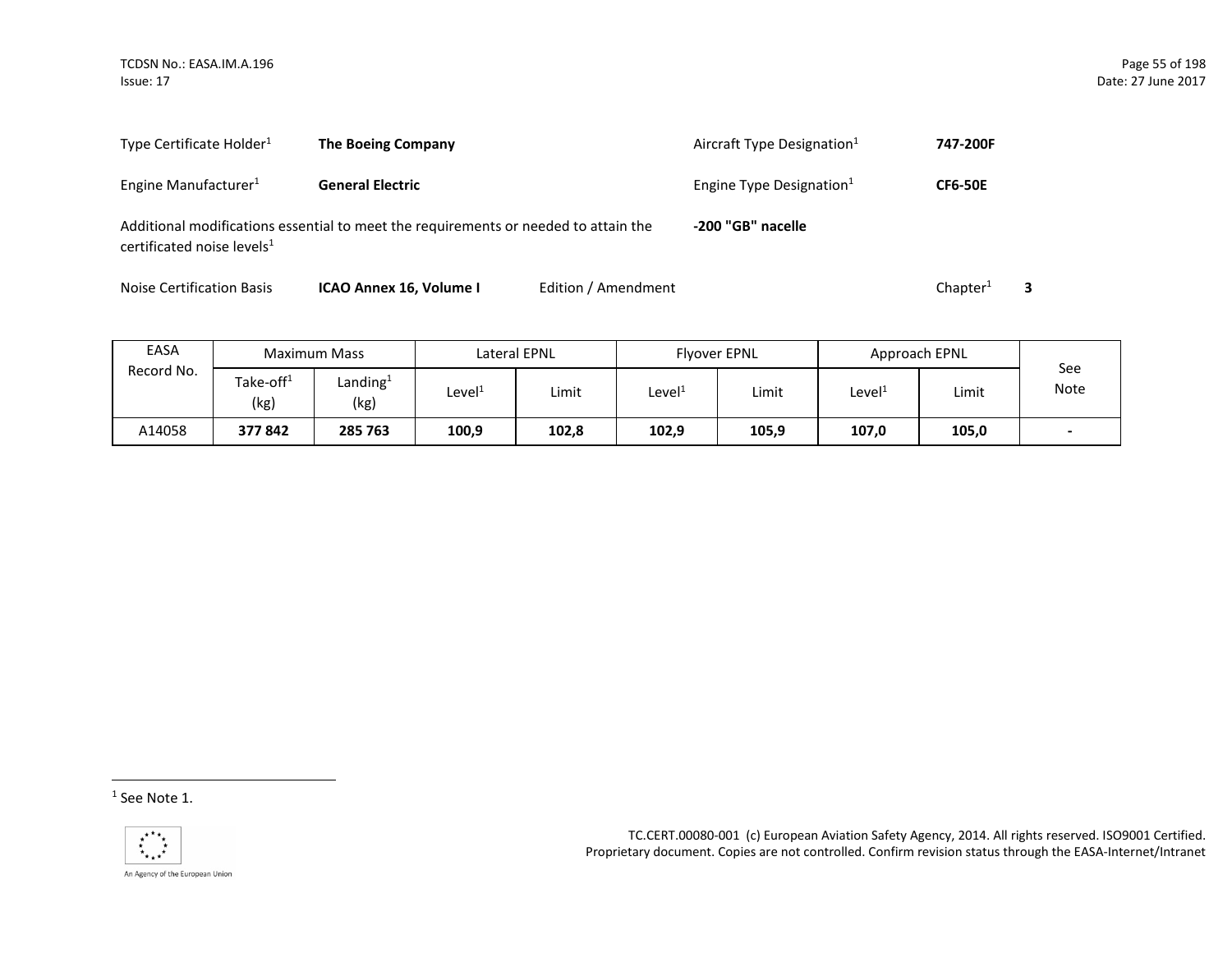TCDSN No.: EASA.IM.A.196 Page 56 of 198 Issue: 17 Date: 27 June 2017

| Type Certificate Holder <sup>1</sup>   | <b>The Boeing Company</b>                                                           |                     | Aircraft Type Designation <sup>1</sup> | 747-200F             |   |
|----------------------------------------|-------------------------------------------------------------------------------------|---------------------|----------------------------------------|----------------------|---|
| Engine Manufacturer <sup>1</sup>       | <b>General Electric</b>                                                             |                     | Engine Type Designation <sup>1</sup>   | <b>CF6-50E1</b>      |   |
| certificated noise levels <sup>1</sup> | Additional modifications essential to meet the requirements or needed to attain the |                     | -200 "GB" nacelle                      |                      |   |
| Noise Certification Basis              | <b>ICAO Annex 16, Volume I</b>                                                      | Edition / Amendment |                                        | Chapter <sup>1</sup> | 3 |

| EASA       |                      | <b>Maximum Mass</b>          |        | Lateral EPNL |            | Flyover EPNL |        | Approach EPNL |                    |
|------------|----------------------|------------------------------|--------|--------------|------------|--------------|--------|---------------|--------------------|
| Record No. | Take-off $1$<br>(kg) | Landing <sup>1</sup><br>(kg) | Level' | Limit        | Level $^1$ | Limit        | Level' | Limit         | See<br><b>Note</b> |
| A14059     | 377842               | 285 763                      | 100,9  | 102,8        | 102,9      | 105,9        | 107,0  | 105,0         |                    |

 $1$  See Note 1.

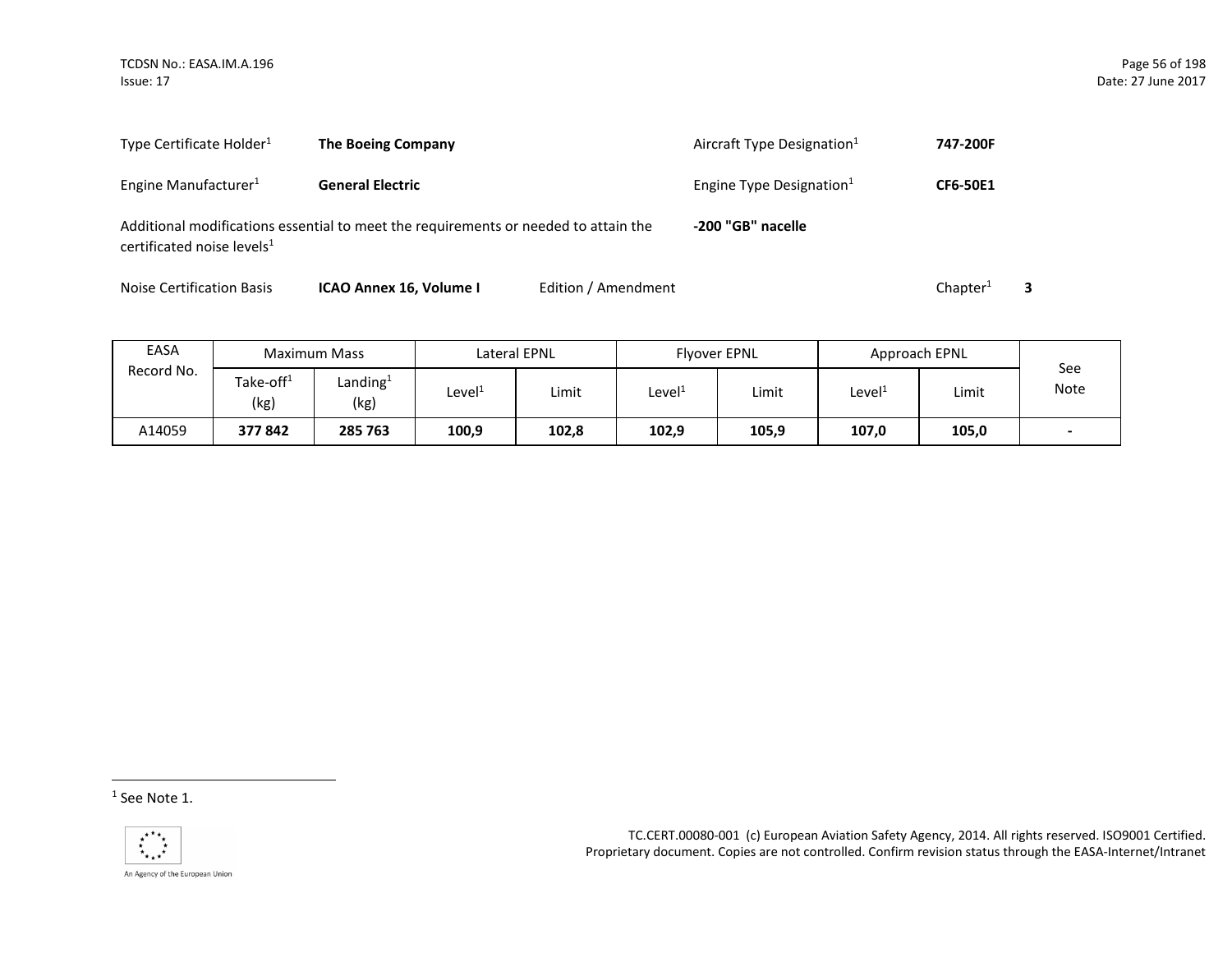TCDSN No.: EASA.IM.A.196 Page 57 of 198 Issue: 17 Date: 27 June 2017

| Type Certificate Holder <sup>1</sup>   | <b>The Boeing Company</b>                                                           |                     | Aircraft Type Designation <sup>1</sup> | 747-200F             |   |
|----------------------------------------|-------------------------------------------------------------------------------------|---------------------|----------------------------------------|----------------------|---|
| Engine Manufacturer <sup>1</sup>       | <b>General Electric</b>                                                             |                     | Engine Type Designation <sup>1</sup>   | <b>CF6-50E2</b>      |   |
| certificated noise levels <sup>1</sup> | Additional modifications essential to meet the requirements or needed to attain the |                     | -200 "GB" nacelle                      |                      |   |
| Noise Certification Basis              | <b>ICAO Annex 16, Volume I</b>                                                      | Edition / Amendment |                                        | Chapter <sup>1</sup> | 3 |

| EASA       |                      | <b>Maximum Mass</b>          |        | Lateral EPNL |            | Flyover EPNL | Approach EPNL |       |                    |
|------------|----------------------|------------------------------|--------|--------------|------------|--------------|---------------|-------|--------------------|
| Record No. | Take-off $1$<br>(kg) | Landing <sup>1</sup><br>(kg) | Level' | Limit        | Level $^1$ | Limit        | Level'        | Limit | See<br><b>Note</b> |
| A14060     | 377842               | 285 763                      | 101,7  | 102,8        | 102,6      | 105,9        | 106,5         | 105,0 |                    |

 $1$  See Note 1.

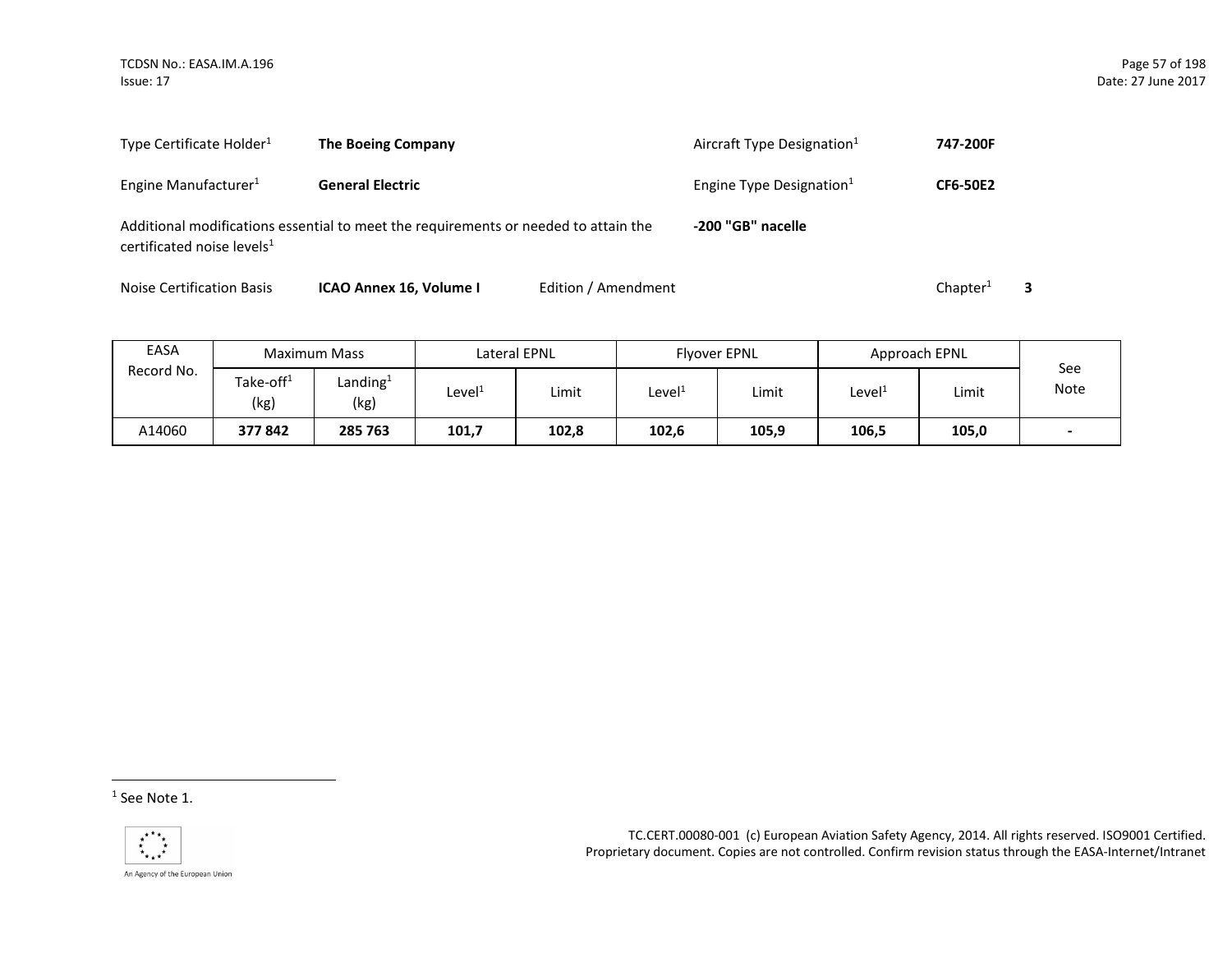TCDSN No.: EASA.IM.A.196 Page 58 of 198 Issue: 17 Date: 27 June 2017

| Type Certificate Holder   | <b>The Boeing Company</b>                                                           |                     | Aircraft Type Designation      | 747-200F |  |
|---------------------------|-------------------------------------------------------------------------------------|---------------------|--------------------------------|----------|--|
| Engine Manufacturer       | <b>Pratt &amp; Whitney</b>                                                          |                     | <b>Engine Type Designation</b> | JT9D-3A  |  |
| certificated noise levels | Additional modifications essential to meet the requirements or needed to attain the |                     | <b>None</b>                    |          |  |
| Noise Certification Basis | <b>ICAO Annex 16, Volume I</b>                                                      | Edition / Amendment |                                | Chapter  |  |

| EASA       | Maximum Mass     |                 | Lateral EPNL |       | <b>Flyover EPNL</b> |       | Approach EPNL |       | See         |
|------------|------------------|-----------------|--------------|-------|---------------------|-------|---------------|-------|-------------|
| Record No. | Take-off<br>(kg) | Landing<br>(kg) | Level        | Limit | Level               | Limit | Level         | Limit | <b>Note</b> |
| A14052     | 377842           | 285 763         |              |       |                     |       |               |       |             |

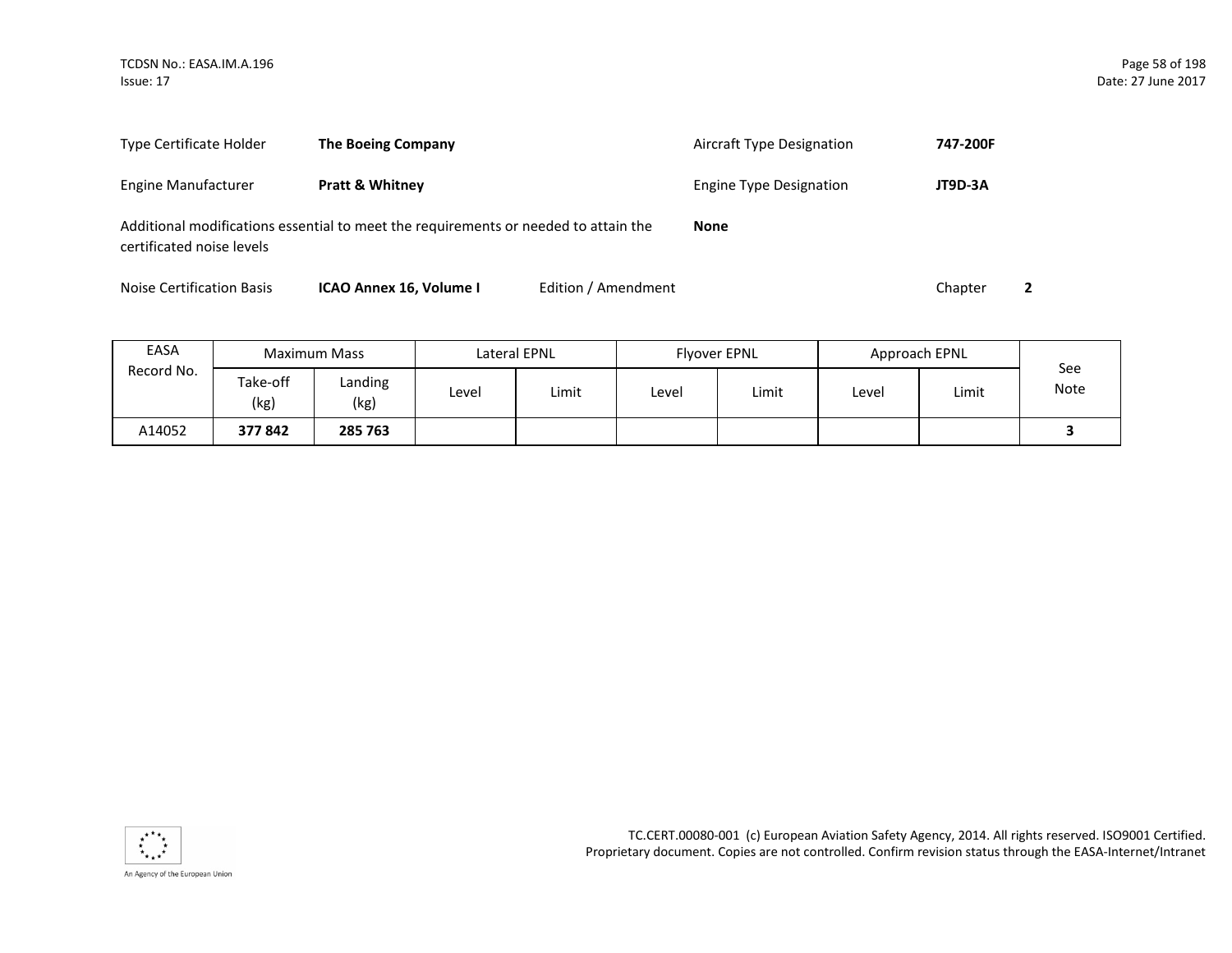TCDSN No.: EASA.IM.A.196 Page 59 of 198 Issue: 17 Date: 27 June 2017

| Type Certificate Holder   | <b>The Boeing Company</b>                                                           |                     | Aircraft Type Designation      | 747-200F      |  |
|---------------------------|-------------------------------------------------------------------------------------|---------------------|--------------------------------|---------------|--|
| Engine Manufacturer       | <b>Pratt &amp; Whitney</b>                                                          |                     | <b>Engine Type Designation</b> | <b>JT9D-7</b> |  |
| certificated noise levels | Additional modifications essential to meet the requirements or needed to attain the |                     | <b>None</b>                    |               |  |
| Noise Certification Basis | ICAO Annex 16, Volume I                                                             | Edition / Amendment |                                | Chapter       |  |

| EASA       |                  | <b>Maximum Mass</b> |       | Lateral EPNL |       | <b>Flyover EPNL</b> |       | Approach EPNL |                    |
|------------|------------------|---------------------|-------|--------------|-------|---------------------|-------|---------------|--------------------|
| Record No. | Take-off<br>(kg) | Landing<br>(kg)     | Level | Limit        | Level | Limit               | Level | Limit         | See<br><b>Note</b> |
| A14053     | 377842           | 285 763             |       |              |       |                     |       |               |                    |

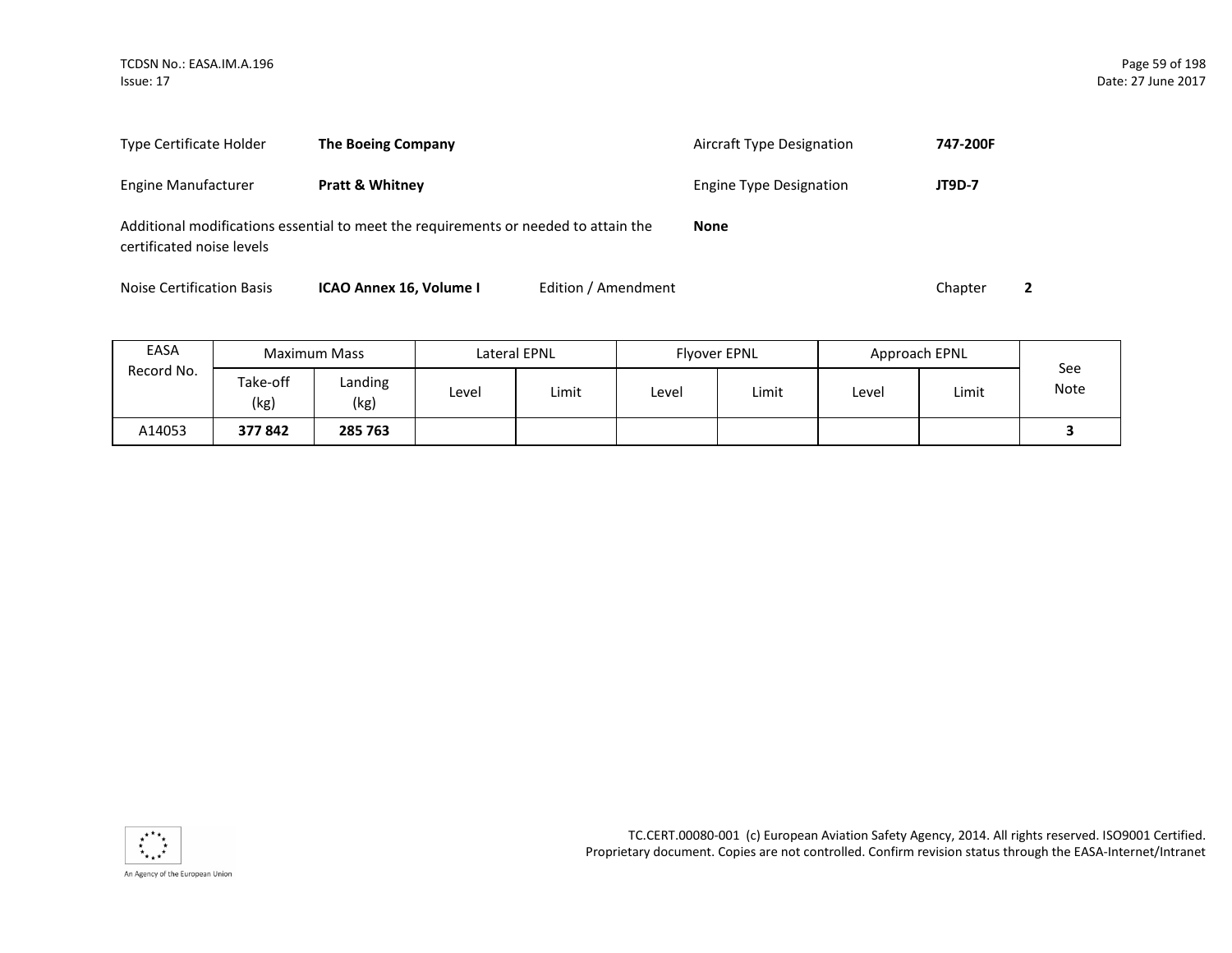TCDSN No.: EASA.IM.A.196 Page 60 of 198 Issue: 17 Date: 27 June 2017

| Type Certificate Holder <sup>1</sup>   | The Boeing Company                                                                  | Aircraft Type Designation <sup>1</sup> | 747-200F        |
|----------------------------------------|-------------------------------------------------------------------------------------|----------------------------------------|-----------------|
| Engine Manufacturer <sup>1</sup>       | <b>Pratt &amp; Whitney</b>                                                          | Engine Type Designation <sup>1</sup>   | <b>JT9D-70A</b> |
| certificated noise levels <sup>1</sup> | Additional modifications essential to meet the requirements or needed to attain the | "RSN" nacelle                          |                 |

Noise Certification Basis **ICAO Annex 16, Volume I Edition / Amendment** Chapter<sup>1</sup> **3** 

| EASA       |                               | Maximum Mass                 | Lateral EPNL |       | Flyover EPNL |       | Approach EPNL    |       |                    |
|------------|-------------------------------|------------------------------|--------------|-------|--------------|-------|------------------|-------|--------------------|
| Record No. | Take-off <sup>1</sup><br>(kg) | Landing <sup>1</sup><br>(kg) | Level $^1$   | Limit | Level $^1$   | Limit | Level $^{\rm 1}$ | Limit | See<br><b>Note</b> |
| A14051     | 377842                        | 285 763                      |              |       |              |       |                  |       |                    |
| A6592      | 371945                        | 285 763                      | 98,5         | 102,7 | 101,1        | 105,8 | 106,0            | 105,0 |                    |

 $1$  See Note 1.

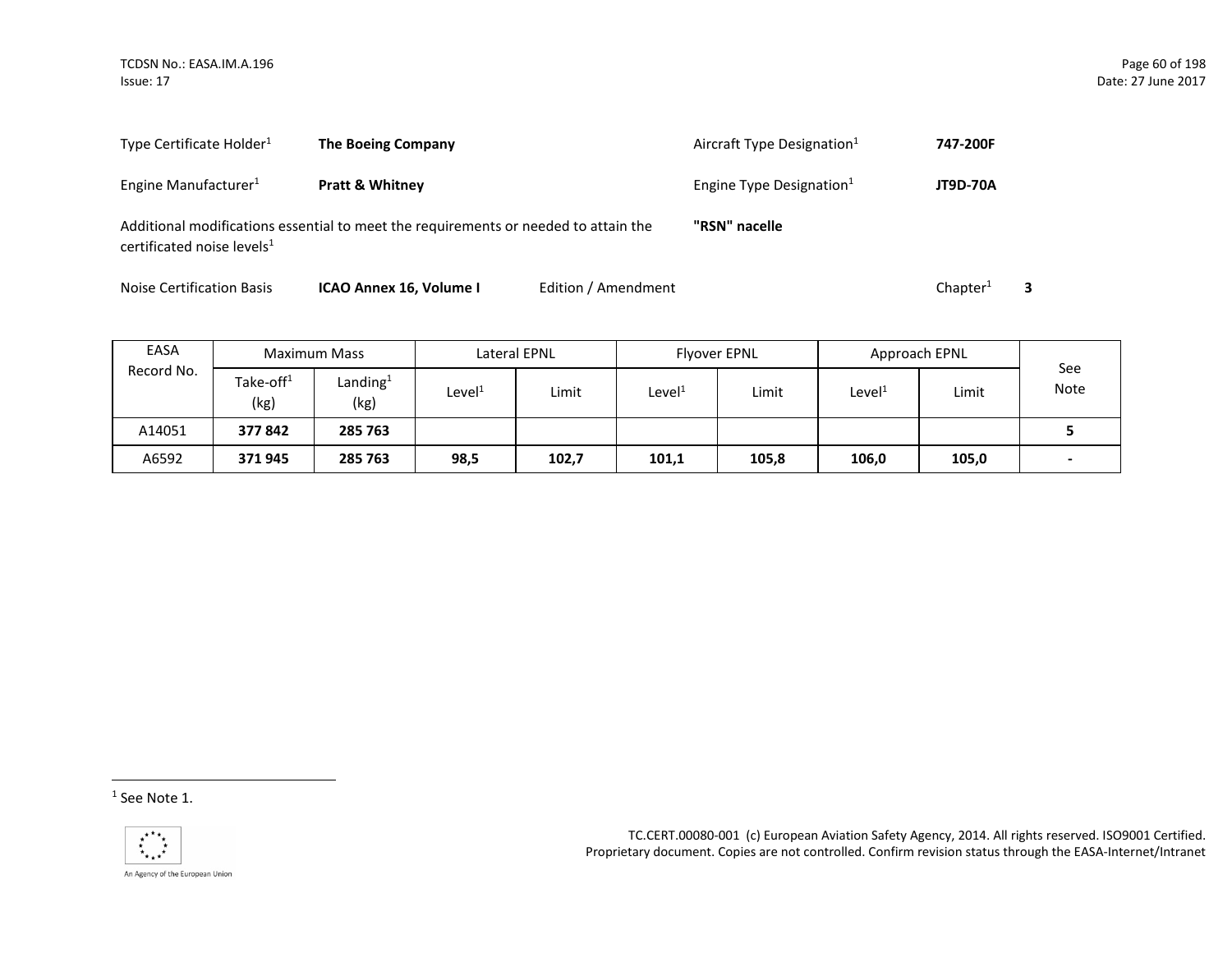TCDSN No.: EASA.IM.A.196 Page 61 of 198 Issue: 17 Date: 27 June 2017

| Type Certificate Holder   | The Boeing Company                                                                  |                     | Aircraft Type Designation      | 747-200F |  |
|---------------------------|-------------------------------------------------------------------------------------|---------------------|--------------------------------|----------|--|
| Engine Manufacturer       | <b>Pratt &amp; Whitney</b>                                                          |                     | <b>Engine Type Designation</b> | JT9D-7A  |  |
| certificated noise levels | Additional modifications essential to meet the requirements or needed to attain the |                     | <b>None</b>                    |          |  |
| Noise Certification Basis | <b>ICAO Annex 16, Volume I</b>                                                      | Edition / Amendment |                                | Chapter  |  |

| EASA       | <b>Maximum Mass</b> |                 | Lateral EPNL |       | <b>Flyover EPNL</b> |       | Approach EPNL |       | See         |
|------------|---------------------|-----------------|--------------|-------|---------------------|-------|---------------|-------|-------------|
| Record No. | Take-off<br>(kg)    | Landing<br>(kg) | Level        | Limit | Level               | Limit | Level         | Limit | <b>Note</b> |
| A14054     | 377842              | 285 763         |              |       |                     |       |               |       |             |

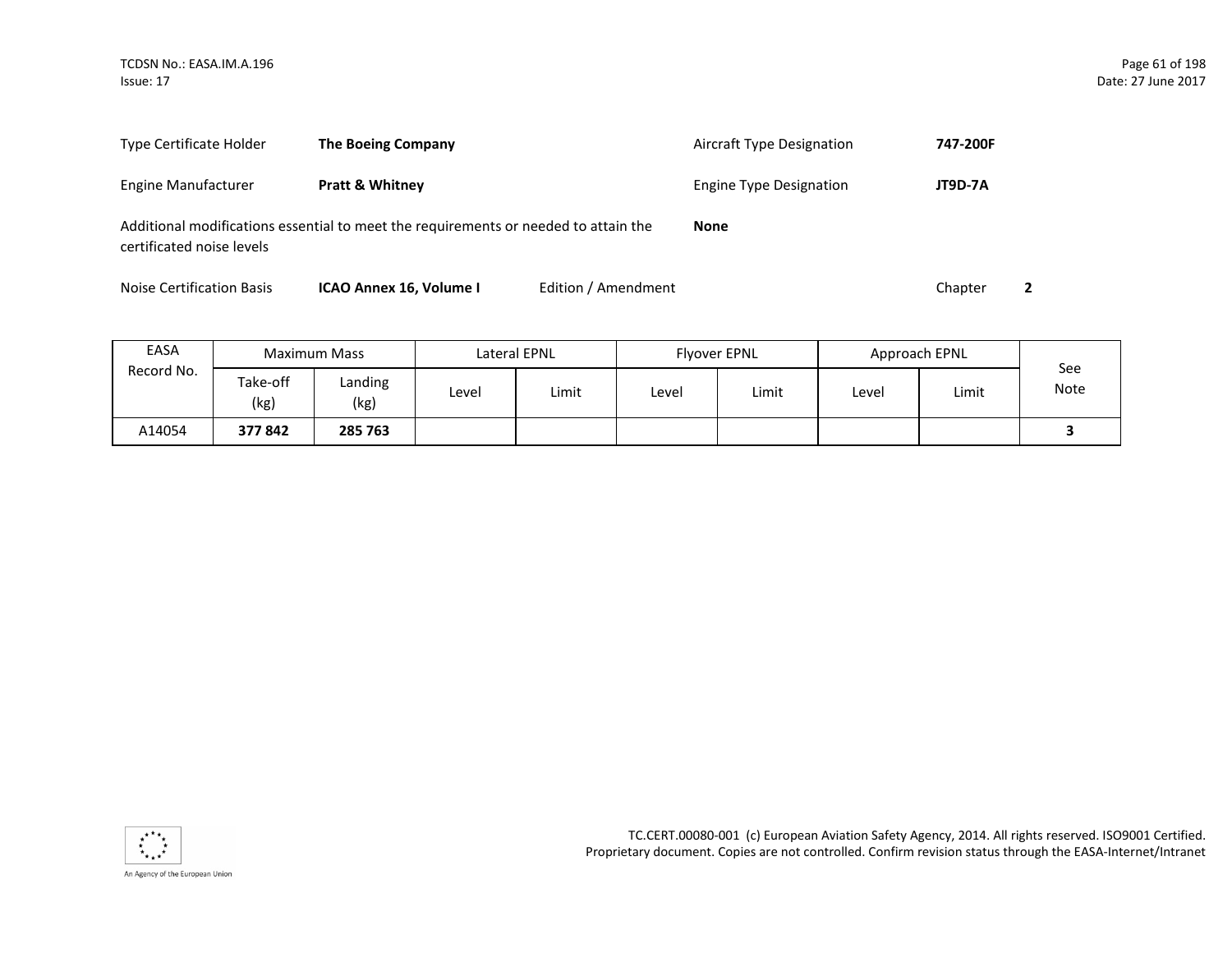TCDSN No.: EASA.IM.A.196 Page 62 of 198 Issue: 17 Date: 27 June 2017

| Type Certificate Holder   | The Boeing Company                                                                  |                     | Aircraft Type Designation | 747-200F |  |
|---------------------------|-------------------------------------------------------------------------------------|---------------------|---------------------------|----------|--|
| Engine Manufacturer       | <b>Pratt &amp; Whitney</b>                                                          |                     | Engine Type Designation   | JT9D-7F  |  |
| certificated noise levels | Additional modifications essential to meet the requirements or needed to attain the |                     | <b>None</b>               |          |  |
| Noise Certification Basis | <b>ICAO Annex 16, Volume I</b>                                                      | Edition / Amendment |                           | Chapter  |  |

| EASA       | <b>Maximum Mass</b> |                 | Lateral EPNL |       | Flyover EPNL |       | Approach EPNL |       |                    |
|------------|---------------------|-----------------|--------------|-------|--------------|-------|---------------|-------|--------------------|
| Record No. | Take-off<br>(kg)    | Landing<br>(kg) | Level        | Limit | Level        | Limit | Level         | Limit | See<br><b>Note</b> |
| A14055     | 377842              | 285 763         |              |       |              |       |               |       |                    |

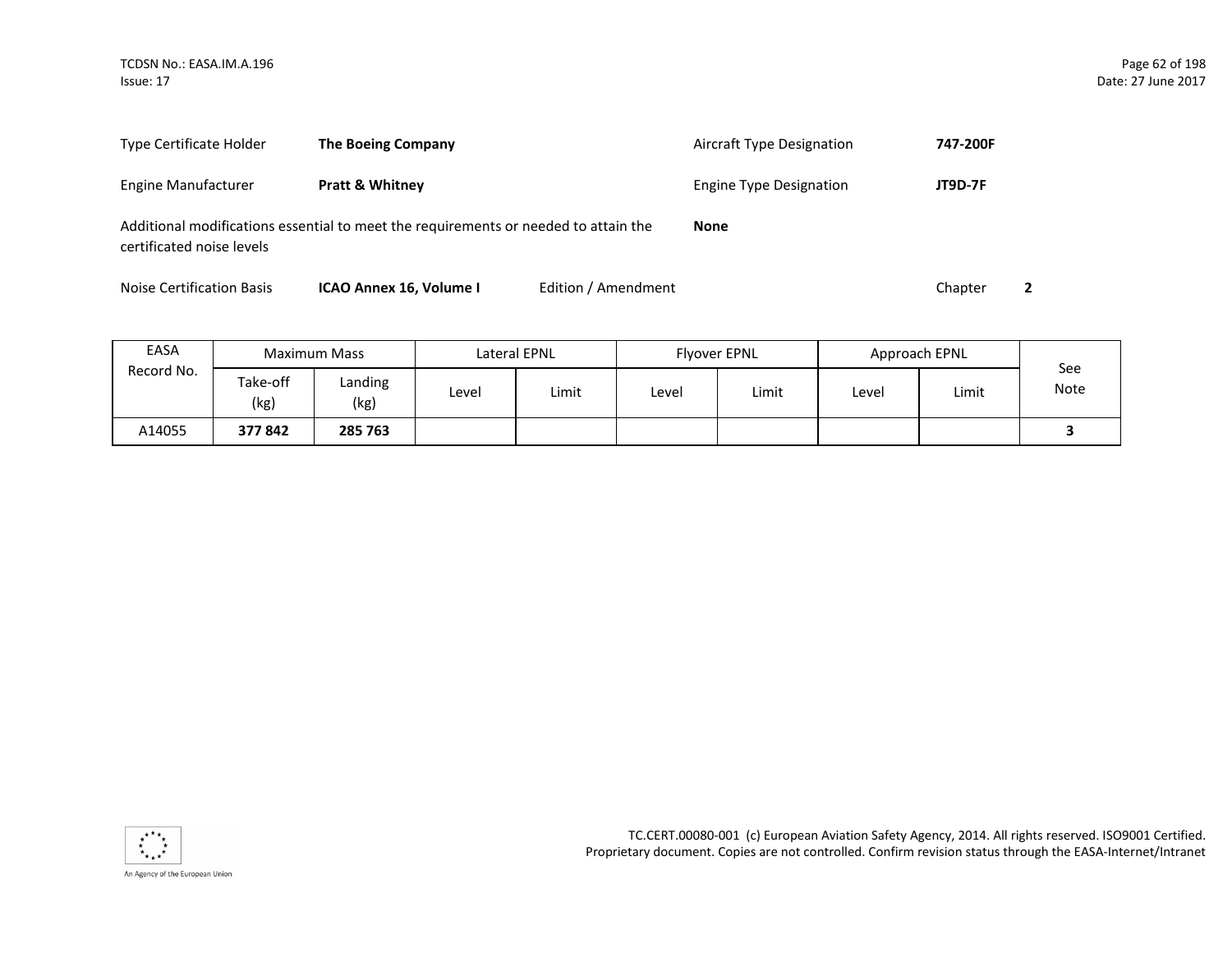TCDSN No.: EASA.IM.A.196 Page 63 of 198 Issue: 17 Date: 27 June 2017

| Type Certificate Holder   | <b>The Boeing Company</b>                                                           |                     | <b>Aircraft Type Designation</b> | 747-200F |  |
|---------------------------|-------------------------------------------------------------------------------------|---------------------|----------------------------------|----------|--|
| Engine Manufacturer       | <b>Pratt &amp; Whitney</b>                                                          |                     | Engine Type Designation          | JT9D-7J  |  |
| certificated noise levels | Additional modifications essential to meet the requirements or needed to attain the |                     | None                             |          |  |
| Noise Certification Basis | <b>ICAO Annex 16, Volume I</b>                                                      | Edition / Amendment |                                  | Chapter  |  |

| EASA       | <b>Maximum Mass</b> |                 | Lateral EPNL |       | <b>Flyover EPNL</b> |       | Approach EPNL |       |             |
|------------|---------------------|-----------------|--------------|-------|---------------------|-------|---------------|-------|-------------|
| Record No. | Take-off<br>(kg)    | Landing<br>(kg) | Level        | Limit | Level               | Limit | Level         | Limit | See<br>Note |
| A14056     | 377 842             | 285 763         |              |       |                     |       |               |       |             |

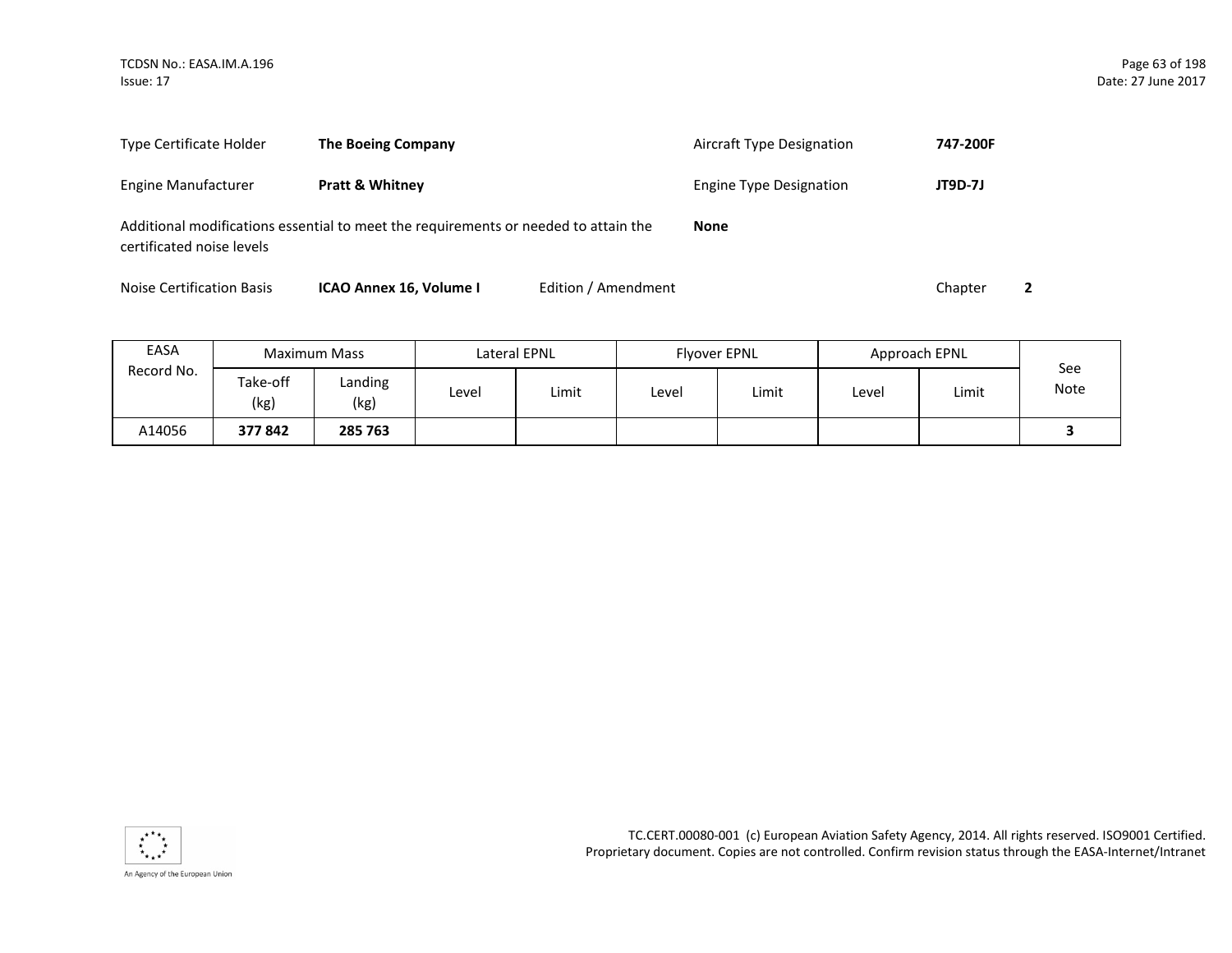TCDSN No.: EASA.IM.A.196 Page 64 of 198 Issue: 17 Date: 27 June 2017

| Type Certificate Holder <sup>1</sup>   | <b>The Boeing Company</b>                                                           |                     | Aircraft Type Designation <sup>1</sup>                                                 | 747-200F             |  |
|----------------------------------------|-------------------------------------------------------------------------------------|---------------------|----------------------------------------------------------------------------------------|----------------------|--|
| Engine Manufacturer <sup>1</sup>       | <b>Pratt &amp; Whitney</b>                                                          |                     | Engine Type Designation $1$                                                            | JT9D-7Q              |  |
| certificated noise levels <sup>1</sup> | Additional modifications essential to meet the requirements or needed to attain the |                     | -200 "Q" nacelle, Service Bulletin 747-27-2426 (Landing flap limited to 25<br>degrees) |                      |  |
| Noise Certification Basis              | <b>ICAO Annex 16, Volume I</b>                                                      | Edition / Amendment |                                                                                        | Chapter <sup>1</sup> |  |

| EASA       | <b>Maximum Mass</b>   |                                 | Lateral EPNL     |       | Flyover EPNL |       | Approach EPNL |       |                    |
|------------|-----------------------|---------------------------------|------------------|-------|--------------|-------|---------------|-------|--------------------|
| Record No. | Take-off $^1$<br>(kg) | $L$ anding <sup>1</sup><br>(kg) | Level $^{\rm 1}$ | Limit | Level $^1$   | Limit | Level $^1$    | Limit | See<br><b>Note</b> |
| A14049     | 377842                | 285 763                         | 103,5            | 102,8 | 103,1        | 105,9 | 104,4         | 105,0 |                    |

 $1$  See Note 1.

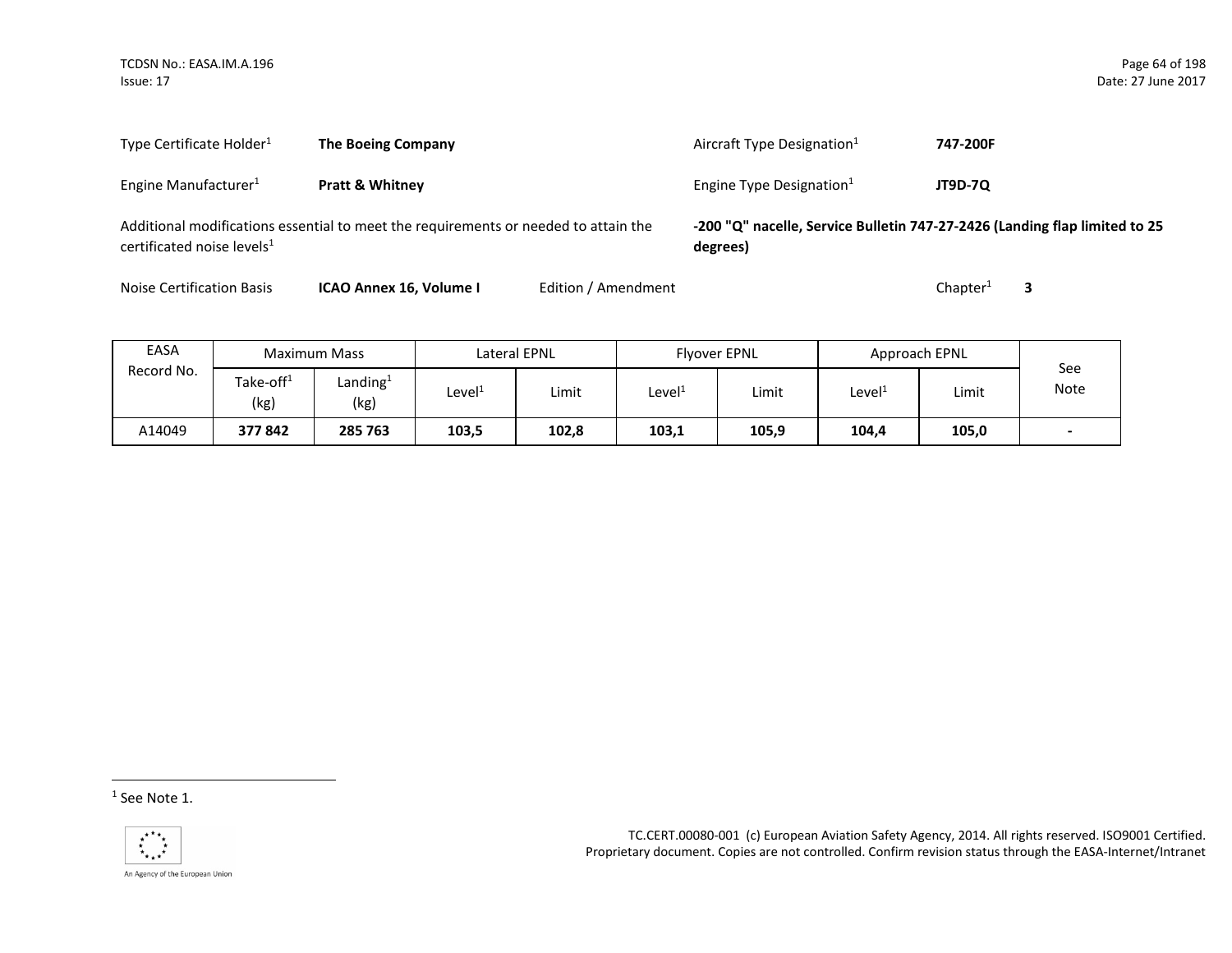TCDSN No.: EASA.IM.A.196 Page 65 of 198 Issue: 17 Date: 27 June 2017

| Type Certificate Holder <sup>1</sup>   | <b>The Boeing Company</b>                                                           |                     | Aircraft Type Designation <sup>1</sup>                                                 | 747-200F             |  |
|----------------------------------------|-------------------------------------------------------------------------------------|---------------------|----------------------------------------------------------------------------------------|----------------------|--|
| Engine Manufacturer <sup>1</sup>       | <b>Pratt &amp; Whitney</b>                                                          |                     | Engine Type Designation <sup>1</sup>                                                   | JT9D-7Q3             |  |
| certificated noise levels <sup>1</sup> | Additional modifications essential to meet the requirements or needed to attain the |                     | -200 "Q" nacelle, Service Bulletin 747-27-2426 (Landing flap limited to 25<br>degrees) |                      |  |
| Noise Certification Basis              | <b>ICAO Annex 16, Volume I</b>                                                      | Edition / Amendment |                                                                                        | Chapter <sup>1</sup> |  |

| EASA       | <b>Maximum Mass</b>           |                     | Lateral EPNL     |       | Flyover EPNL |       | Approach EPNL      |       |                    |
|------------|-------------------------------|---------------------|------------------|-------|--------------|-------|--------------------|-------|--------------------|
| Record No. | Take-off <sup>1</sup><br>(kg) | Landing $1$<br>(kg) | Level $^{\rm 1}$ | Limit | Level $^1$   | Limit | Level <sup>1</sup> | Limit | See<br><b>Note</b> |
| A14050     | 377842                        | 285 763             | 103,5            | 102,8 | 103,1        | 105,9 | 104,4              | 105,0 |                    |

 $1$  See Note 1.



TC.CERT.00080-001 (c) European Aviation Safety Agency, 2014. All rights reserved. ISO9001 Certified. Proprietary document. Copies are not controlled. Confirm revision status through the EASA-Internet/Intranet

An Agency of the European Union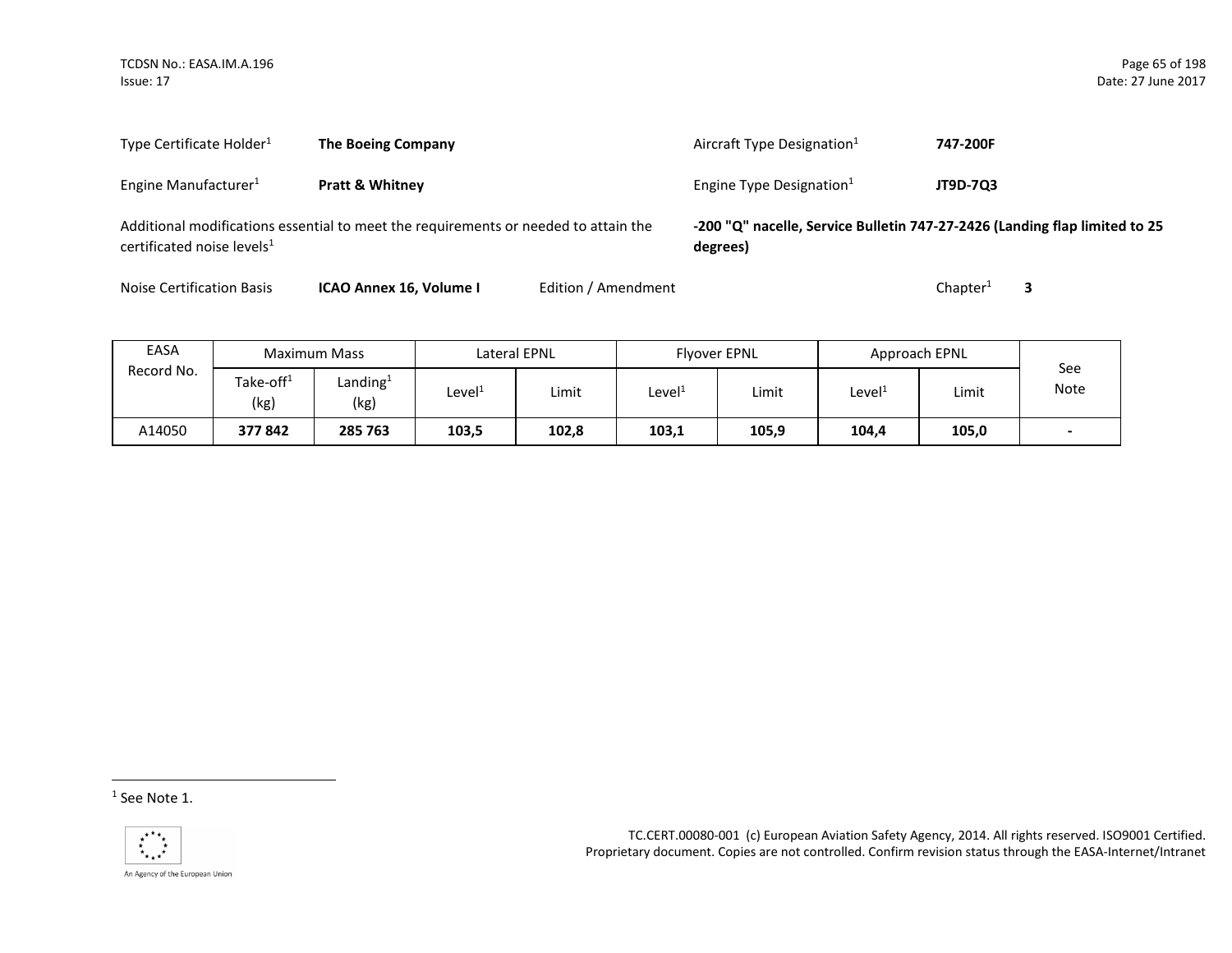TCDSN No.: EASA.IM.A.196 Page 66 of 198 Issue: 17 Date: 27 June 2017

| Type Certificate Holder <sup>1</sup>   | <b>The Boeing Company</b>                                                           |                     | Aircraft Type Designation <sup>1</sup> | 747-200F             |  |
|----------------------------------------|-------------------------------------------------------------------------------------|---------------------|----------------------------------------|----------------------|--|
| Engine Manufacturer <sup>1</sup>       | <b>Pratt &amp; Whitney</b>                                                          |                     | Engine Type Designation $1$            | <b>JT9D-7R4G2</b>    |  |
| certificated noise levels <sup>1</sup> | Additional modifications essential to meet the requirements or needed to attain the |                     | -300 "R" nacelle                       |                      |  |
| Noise Certification Basis              | <b>ICAO Annex 16, Volume I</b>                                                      | Edition / Amendment |                                        | Chapter <sup>1</sup> |  |

| EASA       | <b>Maximum Mass</b>           |                              | Lateral EPNL       |       | <b>Flyover EPNL</b> |       | Approach EPNL                   |       | See         |
|------------|-------------------------------|------------------------------|--------------------|-------|---------------------|-------|---------------------------------|-------|-------------|
| Record No. | Take-off <sup>1</sup><br>(kg) | Landing <sup>1</sup><br>(kg) | Level <sup>1</sup> | Limit | Level $^1$          | Limit | Level $^{\scriptscriptstyle 1}$ | Limit | <b>Note</b> |
| A14057     | 377842                        | 285 763                      | 101,3              | 102,8 | 102,4               | 105,9 | 106,6                           | 105,0 |             |

 $1$  See Note 1.

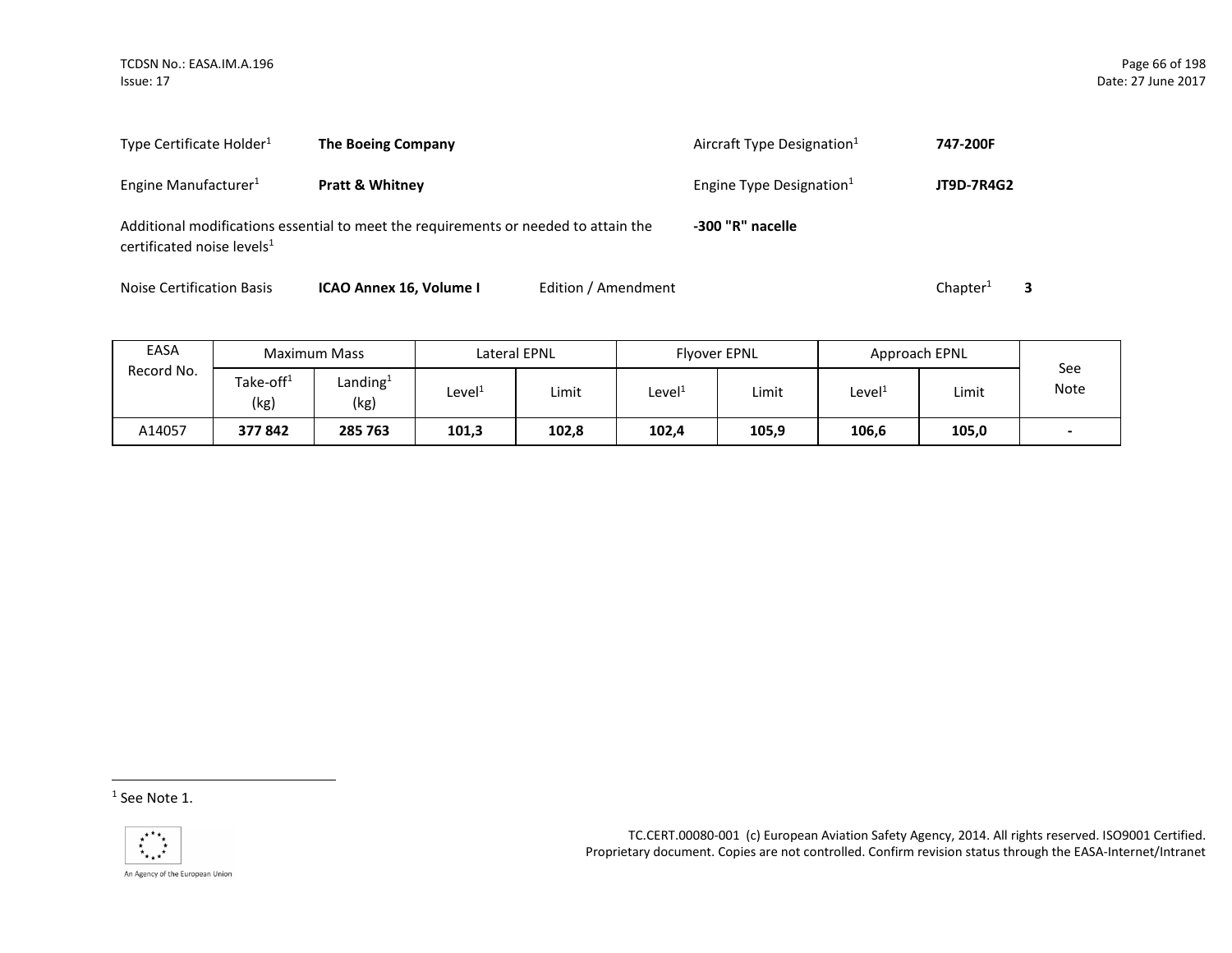TCDSN No.: EASA.IM.A.196 Page 67 of 198 Issue: 17 Date: 27 June 2017

| Type Certificate Holder <sup>1</sup>                   | The Boeing Company                                                                  |                     | Aircraft Type Designation <sup>1</sup> | 747-200F             |
|--------------------------------------------------------|-------------------------------------------------------------------------------------|---------------------|----------------------------------------|----------------------|
| Engine Manufacturer <sup>1</sup><br><b>Rolls-Royce</b> |                                                                                     |                     | Engine Type Designation <sup>1</sup>   | RB211-524B2-19       |
| certificated noise levels <sup>1</sup>                 | Additional modifications essential to meet the requirements or needed to attain the |                     | <b>Fixed lip nacelle</b>               |                      |
| Noise Certification Basis                              | <b>ICAO Annex 16, Volume I</b>                                                      | Edition / Amendment |                                        | Chapter <sup>1</sup> |

| EASA       | <b>Maximum Mass</b>  |                              | Lateral EPNL |       | Flyover EPNL       |       | Approach EPNL |       |                    |
|------------|----------------------|------------------------------|--------------|-------|--------------------|-------|---------------|-------|--------------------|
| Record No. | Take-off $1$<br>(kg) | Landing <sup>1</sup><br>(kg) | Level'       | Limit | Level <del>'</del> | Limit | Level'        | Limit | See<br><b>Note</b> |
| A14061     | 377842               | 285 763                      | 96,1         | 108,0 | 107,0              | 108,0 | 107,7         | 108,0 |                    |

 $1$  See Note 1.

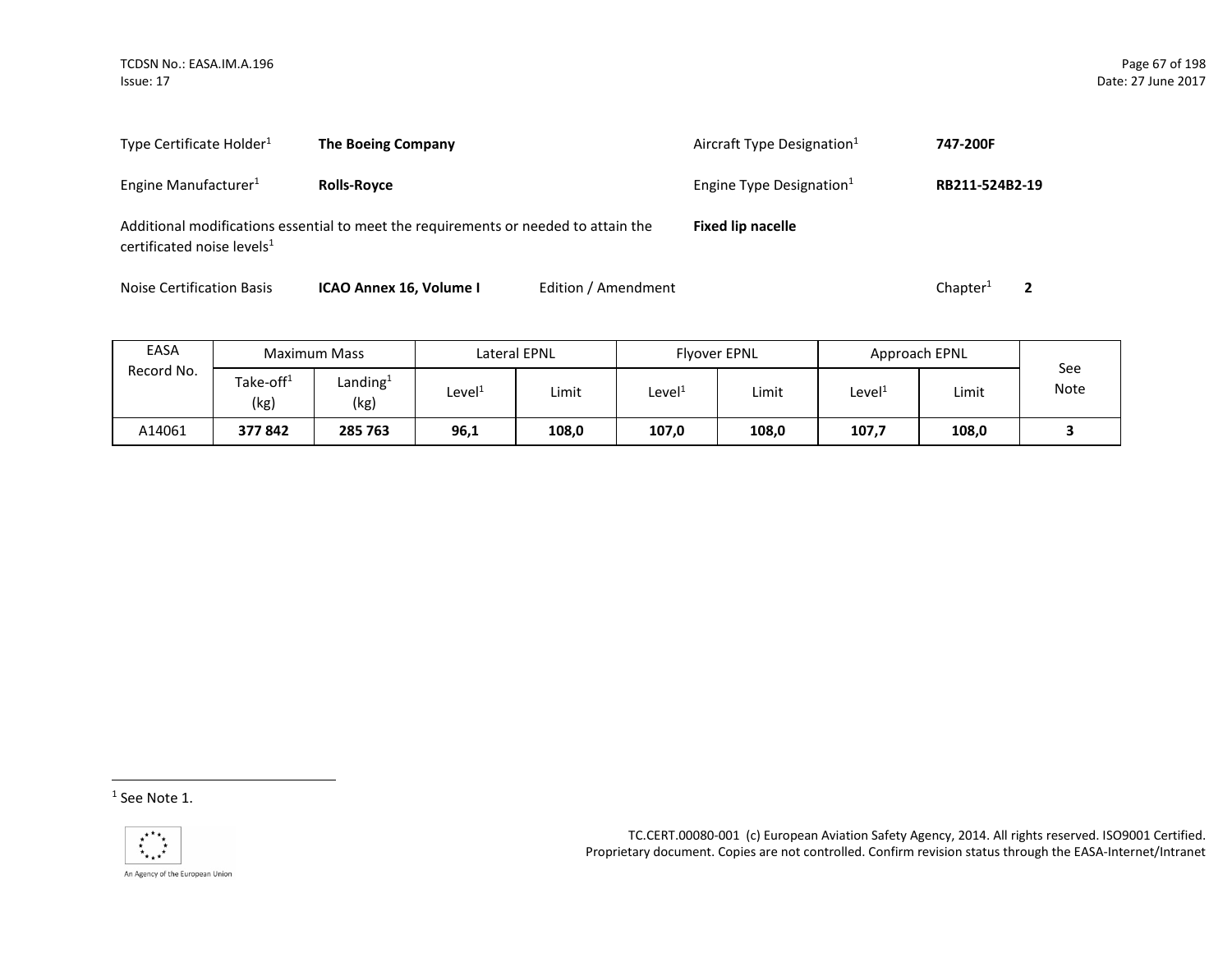TCDSN No.: EASA.IM.A.196 Page 68 of 198 Issue: 17 Date: 27 June 2017

| Type Certificate Holder <sup>1</sup>   | The Boeing Company                                                                  |                     | Aircraft Type Designation <sup>1</sup> | 747-200F             |  |
|----------------------------------------|-------------------------------------------------------------------------------------|---------------------|----------------------------------------|----------------------|--|
| Engine Manufacturer <sup>1</sup>       | <b>Rolls-Royce</b>                                                                  |                     | Engine Type Designation <sup>1</sup>   | RB211-524C2-19       |  |
| certificated noise levels <sup>1</sup> | Additional modifications essential to meet the requirements or needed to attain the |                     | <b>Fixed lip nacelle</b>               |                      |  |
| Noise Certification Basis              | <b>ICAO Annex 16, Volume I</b>                                                      | Edition / Amendment |                                        | Chapter <sup>1</sup> |  |

| EASA       | <b>Maximum Mass</b>  |                              | Lateral EPNL |       | Flyover EPNL       |       | Approach EPNL |       |                    |
|------------|----------------------|------------------------------|--------------|-------|--------------------|-------|---------------|-------|--------------------|
| Record No. | Take-off $1$<br>(kg) | Landing <sup>1</sup><br>(kg) | Level'       | Limit | Level <del>'</del> | Limit | Level'        | Limit | See<br><b>Note</b> |
| A14062     | 377842               | 285 763                      | 96,6         | 108,0 | 106,5              | 108,0 | 107,3         | 108,0 |                    |

 $1$  See Note 1.

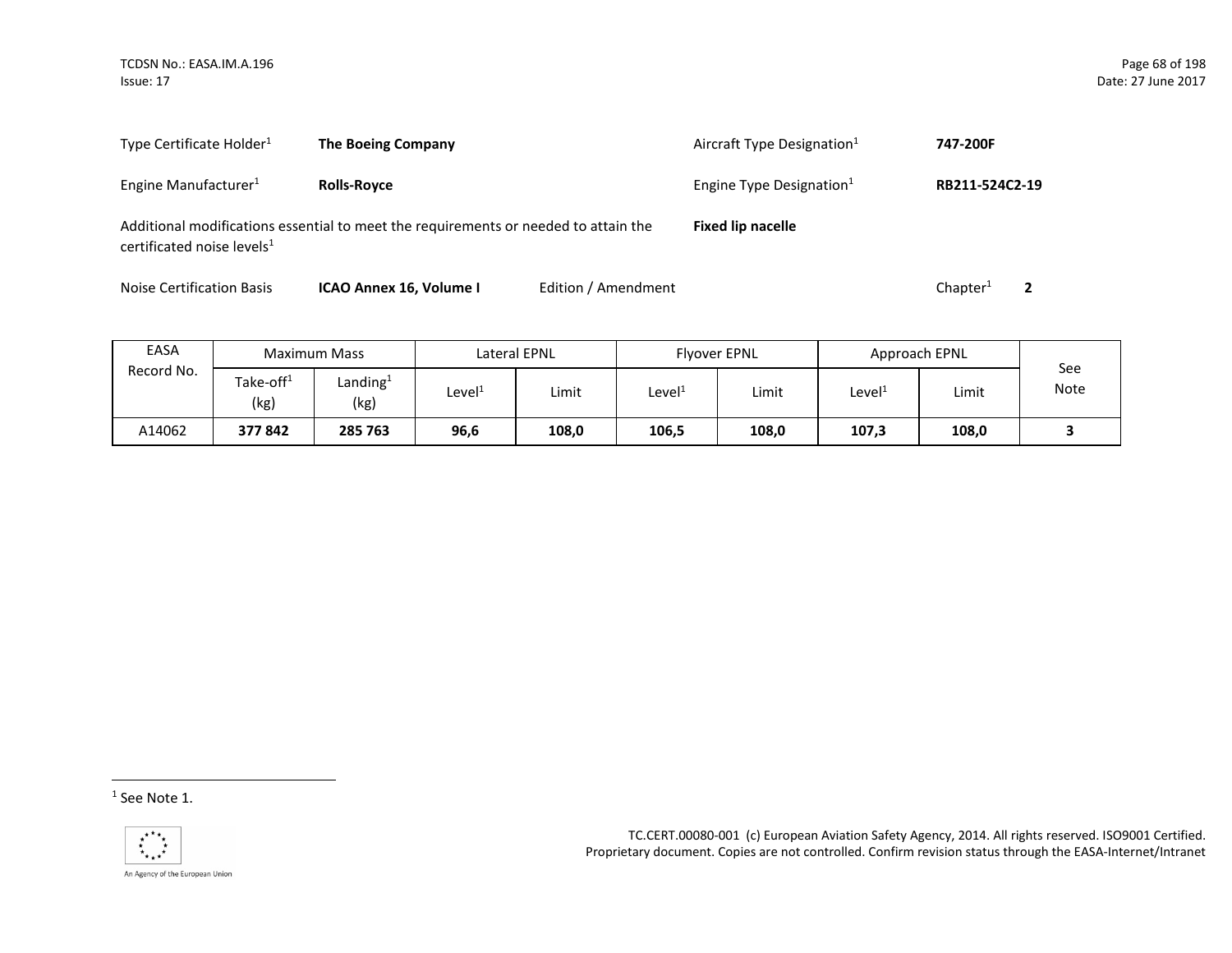TCDSN No.: EASA.IM.A.196 Page 69 of 198 Issue: 17 Date: 27 June 2017

| Type Certificate Holder <sup>1</sup>   | The Boeing Company                                                                  | Aircraft Type Designation <sup>1</sup> | 747-200F       |
|----------------------------------------|-------------------------------------------------------------------------------------|----------------------------------------|----------------|
| Engine Manufacturer <sup>1</sup>       | <b>Rolls-Royce</b>                                                                  | Engine Type Designation <sup>1</sup>   | RB211-524D4-19 |
| certificated noise levels <sup>1</sup> | Additional modifications essential to meet the requirements or needed to attain the | "RRN" nacelle                          |                |

Noise Certification Basis **ICAO Annex 16, Volume I Edition / Amendment** Chapter<sup>1</sup> **3** 

| EASA       |                               | Maximum Mass                 |           | Lateral EPNL | <b>Flyover EPNL</b> |       | Approach EPNL |       |                    |
|------------|-------------------------------|------------------------------|-----------|--------------|---------------------|-------|---------------|-------|--------------------|
| Record No. | Take-off <sup>1</sup><br>(kg) | Landing <sup>1</sup><br>(kg) | Level $1$ | Limit        | Level <sup>1</sup>  | Limit | Level $^1$    | Limit | See<br><b>Note</b> |
| A14063     | 377842                        | 285 763                      | 99,7      | 102,8        | 104,1               | 105,9 | 104,9         | 105,0 |                    |
| A14360     | 371945                        | 285 763                      | 99,7      | 102,7        | 103,4               | 105,8 | 104,9         | 105,0 |                    |

 $1$  See Note 1.



TC.CERT.00080-001 (c) European Aviation Safety Agency, 2014. All rights reserved. ISO9001 Certified. Proprietary document. Copies are not controlled. Confirm revision status through the EASA-Internet/Intranet

An Agency of the European Union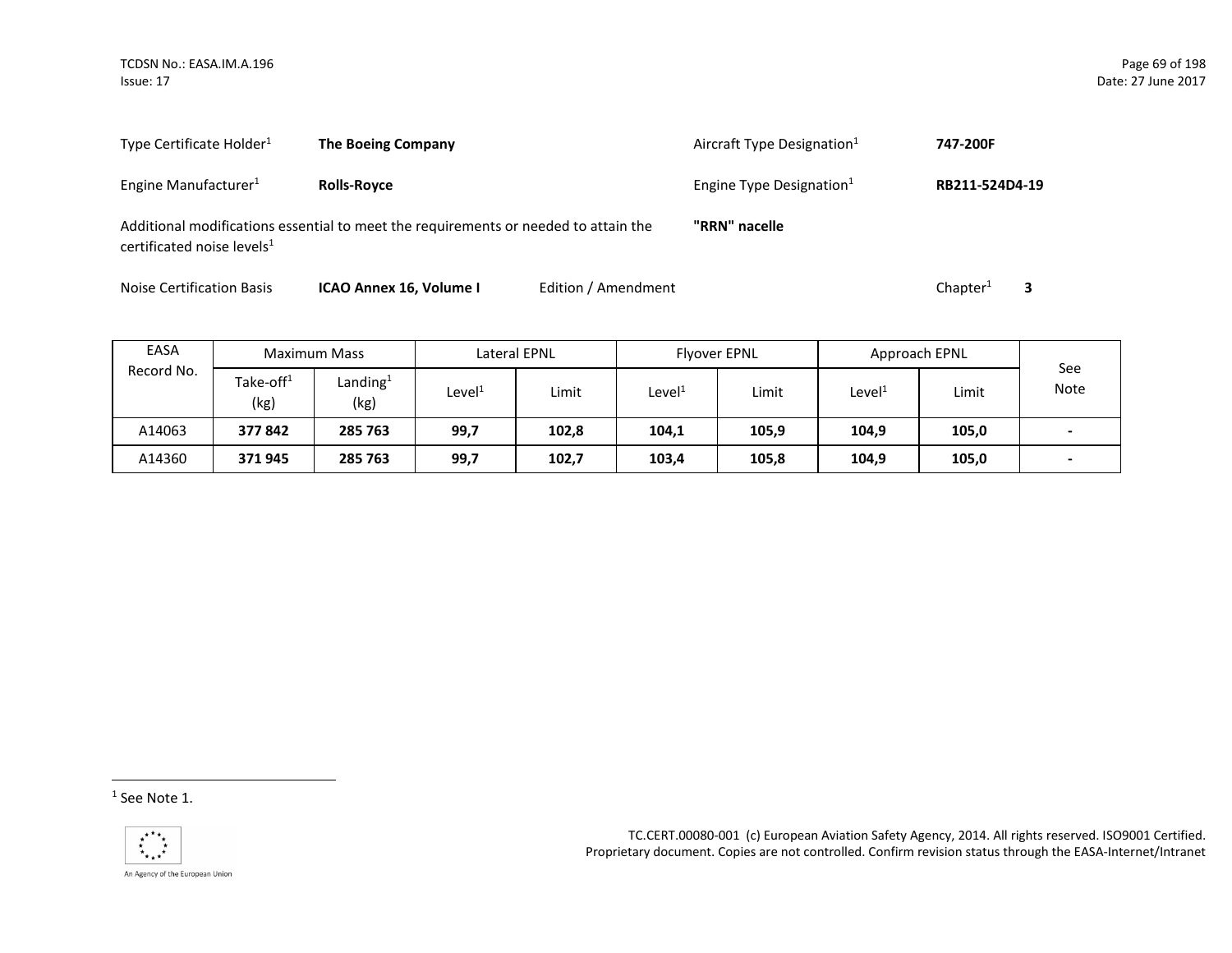TCDSN No.: EASA.IM.A.196 Page 70 of 198 Issue: 17 Date: 27 June 2017

| Type Certificate Holder <sup>1</sup><br><b>The Boeing Company</b> |                                                                                     |                     | Aircraft Type Designation <sup>1</sup><br>747-200F                                  |                      |  |
|-------------------------------------------------------------------|-------------------------------------------------------------------------------------|---------------------|-------------------------------------------------------------------------------------|----------------------|--|
| Engine Manufacturer <sup>1</sup>                                  | <b>Rolls-Royce</b>                                                                  |                     | Engine Type Designation $1$                                                         | RB211-524D4-19       |  |
| certificated noise levels <sup>1</sup>                            | Additional modifications essential to meet the requirements or needed to attain the |                     | "RRN" nacelle, Service Bulletin 747-27-2426 (Landing flap limited to 25<br>degrees) |                      |  |
| Noise Certification Basis                                         | <b>ICAO Annex 16, Volume I</b>                                                      | Edition / Amendment |                                                                                     | Chapter <sup>1</sup> |  |

| EASA       |                      | <b>Maximum Mass</b> |                    | Lateral EPNL | <b>Flyover EPNL</b> |       | Approach EPNL    |       |                    |
|------------|----------------------|---------------------|--------------------|--------------|---------------------|-------|------------------|-------|--------------------|
| Record No. | Take-off $1$<br>(kg) | Landing $1$<br>(kg) | Level <sup>1</sup> | Limit        | Level <sup>1</sup>  | Limit | Level $^{\rm 1}$ | Limit | See<br><b>Note</b> |
| A14376     | 377842               | 285 763             | 99,7               | 102,8        | 104,1               | 105,9 | 102,8            | 105,0 |                    |
| A14374     | 371945               | 285 763             | 99,7               | 102,7        | 103,4               | 105,8 | 102,8            | 105,0 |                    |

<sup>1</sup> See Note 1.

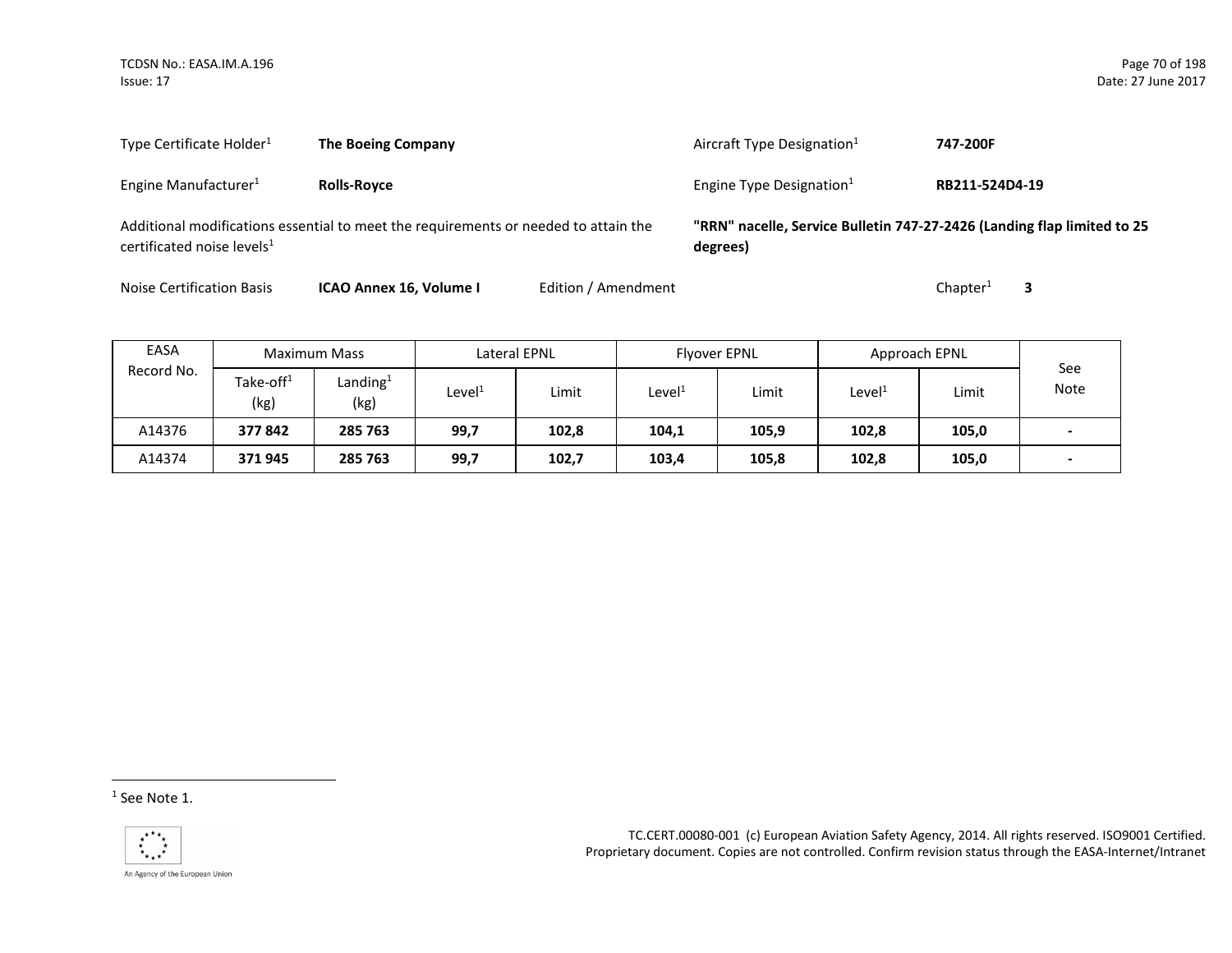TCDSN No.: EASA.IM.A.196 Page 71 of 198 Issue: 17 Date: 27 June 2017

| Type Certificate Holder <sup>1</sup>   | The Boeing Company                                                                  | Aircraft Type Designation <sup>1</sup> | 747-200F       |
|----------------------------------------|-------------------------------------------------------------------------------------|----------------------------------------|----------------|
| Engine Manufacturer <sup>1</sup>       | <b>Rolls-Royce</b>                                                                  | Engine Type Designation <sup>1</sup>   | RB211-524D4-39 |
| certificated noise levels <sup>1</sup> | Additional modifications essential to meet the requirements or needed to attain the | "RRN" nacelle                          |                |

Noise Certification Basis **ICAO Annex 16, Volume I Edition / Amendment** Chapter<sup>1</sup> **3** 

| EASA       |                               | Maximum Mass                 |           | Lateral EPNL | <b>Flyover EPNL</b> |       | Approach EPNL |       |                    |
|------------|-------------------------------|------------------------------|-----------|--------------|---------------------|-------|---------------|-------|--------------------|
| Record No. | Take-off <sup>1</sup><br>(kg) | Landing <sup>1</sup><br>(kg) | Level $1$ | Limit        | Level <sup>1</sup>  | Limit | Level $^1$    | Limit | See<br><b>Note</b> |
| A14064     | 377842                        | 285 763                      | 99,7      | 102,8        | 104,1               | 105,9 | 104,9         | 105,0 |                    |
| A14363     | 371945                        | 285 763                      | 99,7      | 102,7        | 103,4               | 105,8 | 104,9         | 105,0 |                    |

 $1$  See Note 1.



An Agency of the European Union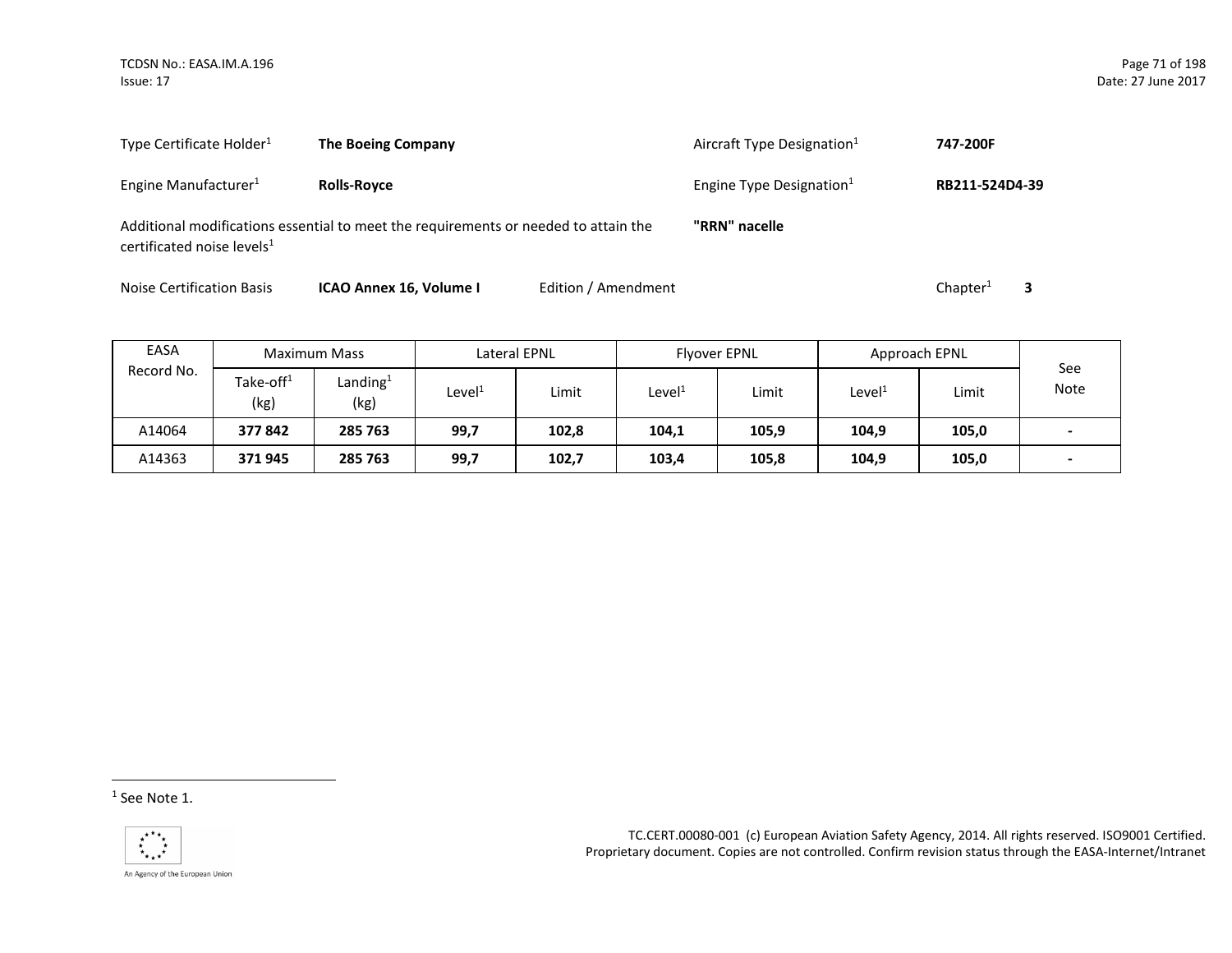TCDSN No.: EASA.IM.A.196 Page 72 of 198 Issue: 17 Date: 27 June 2017

| Type Certificate Holder <sup>1</sup><br><b>The Boeing Company</b> |                                                                                     |                     | Aircraft Type Designation <sup>1</sup>                                              | 747-200F             |  |
|-------------------------------------------------------------------|-------------------------------------------------------------------------------------|---------------------|-------------------------------------------------------------------------------------|----------------------|--|
| Engine Manufacturer <sup>1</sup>                                  | <b>Rolls-Royce</b>                                                                  |                     | Engine Type Designation $1$                                                         | RB211-524D4-39       |  |
| certificated noise levels <sup>1</sup>                            | Additional modifications essential to meet the requirements or needed to attain the |                     | "RRN" nacelle, Service Bulletin 747-27-2426 (Landing flap limited to 25<br>degrees) |                      |  |
| Noise Certification Basis                                         | <b>ICAO Annex 16, Volume I</b>                                                      | Edition / Amendment |                                                                                     | Chapter <sup>1</sup> |  |

| EASA       |                       | Maximum Mass        |           | Lateral EPNL | <b>Flyover EPNL</b> |       | Approach EPNL |       |                    |
|------------|-----------------------|---------------------|-----------|--------------|---------------------|-------|---------------|-------|--------------------|
| Record No. | Take-off $^1$<br>(kg) | Landing $1$<br>(kg) | Level $1$ | Limit        | Level <sup>1</sup>  | Limit | Level $^1$    | Limit | See<br><b>Note</b> |
| A14377     | 377842                | 285 763             | 99,7      | 102,8        | 104,1               | 105,9 | 102,8         | 105,0 |                    |
| A14375     | 371945                | 285 763             | 99,7      | 102,7        | 103,4               | 105,8 | 102,8         | 105,0 |                    |

<sup>1</sup> See Note 1.

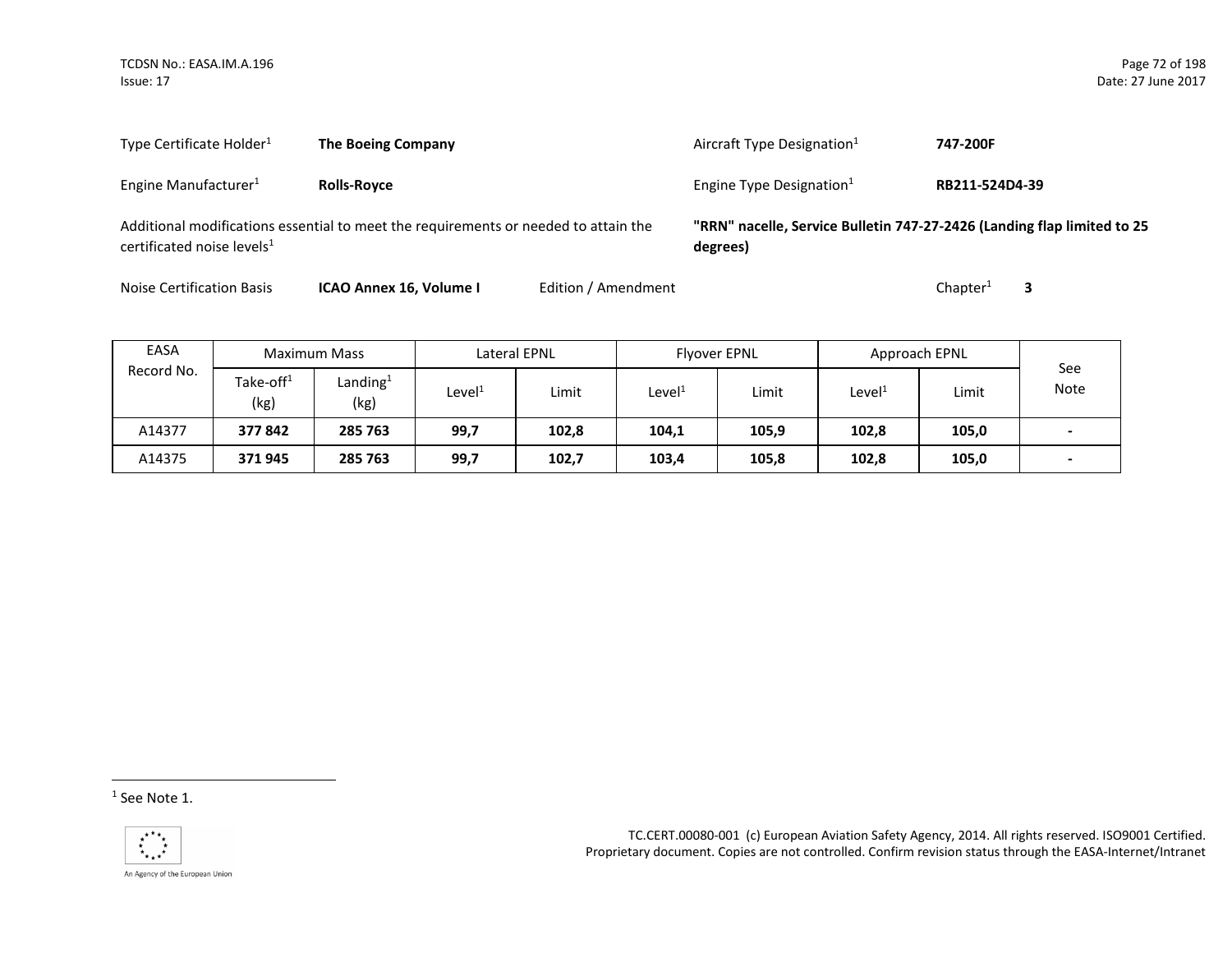TCDSN No.: EASA.IM.A.196 Page 73 of 198 Issue: 17 Date: 27 June 2017

| Type Certificate Holder <sup>1</sup>   | <b>The Boeing Company</b>                                                           | Aircraft Type Designation <sup>1</sup> | 747-200F        |
|----------------------------------------|-------------------------------------------------------------------------------------|----------------------------------------|-----------------|
| Engine Manufacturer <sup>1</sup>       | <b>Rolls-Royce</b>                                                                  | Engine Type Designation $1$            | RB211-524D4X-19 |
| certificated noise levels <sup>1</sup> | Additional modifications essential to meet the requirements or needed to attain the | "RRN" nacelle                          |                 |

Noise Certification Basis **ICAO Annex 16, Volume I Edition / Amendment** Chapter<sup>1</sup> **3** 

| EASA       | Maximum Mass                  |                              | Lateral EPNL     |       | <b>Flyover EPNL</b> |       | Approach EPNL |       |                    |
|------------|-------------------------------|------------------------------|------------------|-------|---------------------|-------|---------------|-------|--------------------|
| Record No. | Take-off <sup>1</sup><br>(kg) | Landing <sup>1</sup><br>(kg) | Level $^{\rm 1}$ | Limit | Level <sup>1</sup>  | Limit | Level $^1$    | Limit | See<br><b>Note</b> |
| A14380     | 377842                        | 285 763                      | 99,9             | 102,8 | 103,9               | 105,9 | 104,9         | 105,0 |                    |
| A14386     | 371945                        | 285 763                      | 100,0            | 102,7 | 103,3               | 105,8 | 104,9         | 105,0 |                    |

 $1$  See Note 1.



TC.CERT.00080-001 (c) European Aviation Safety Agency, 2014. All rights reserved. ISO9001 Certified. Proprietary document. Copies are not controlled. Confirm revision status through the EASA-Internet/Intranet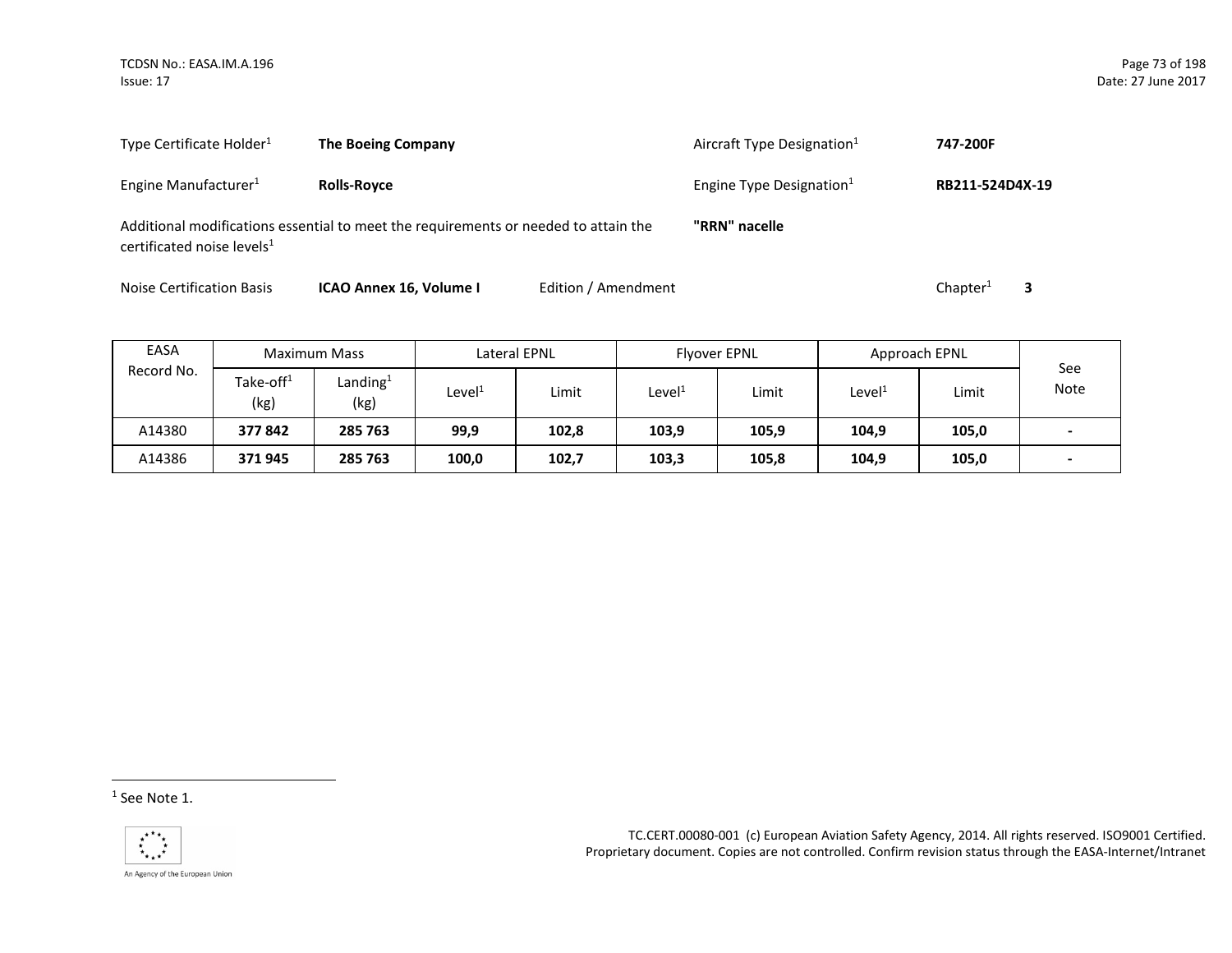TCDSN No.: EASA.IM.A.196 Page 74 of 198 Issue: 17 Date: 27 June 2017

| Type Certificate Holder <sup>1</sup><br><b>The Boeing Company</b> |                                                                                     |                     | Aircraft Type Designation <sup>1</sup>                                              | 747-200F             |
|-------------------------------------------------------------------|-------------------------------------------------------------------------------------|---------------------|-------------------------------------------------------------------------------------|----------------------|
| Engine Manufacturer <sup>1</sup>                                  | <b>Rolls-Rovce</b>                                                                  |                     | Engine Type Designation $1$                                                         | RB211-524D4X-19      |
| certificated noise levels <sup>1</sup>                            | Additional modifications essential to meet the requirements or needed to attain the |                     | "RRN" nacelle, Service Bulletin 747-27-2426 (Landing flap limited to 25<br>degrees) |                      |
| Noise Certification Basis                                         | <b>ICAO Annex 16, Volume I</b>                                                      | Edition / Amendment |                                                                                     | Chapter <sup>1</sup> |

| EASA       | <b>Maximum Mass</b>           |                              | Lateral EPNL |       | <b>Flyover EPNL</b> |       | Approach EPNL |       |                    |
|------------|-------------------------------|------------------------------|--------------|-------|---------------------|-------|---------------|-------|--------------------|
| Record No. | Take-off <sup>1</sup><br>(kg) | Landing <sup>1</sup><br>(kg) | Level $^1$   | Limit | Level <sup>1</sup>  | Limit | Level $^1$    | Limit | See<br><b>Note</b> |
| A14398     | 377842                        | 285 763                      | 99,9         | 102,8 | 103,9               | 105,9 | 102,8         | 105,0 |                    |
| A14399     | 371945                        | 285 763                      | 100,0        | 102,7 | 103,3               | 105,8 | 102,8         | 105,0 |                    |

<sup>1</sup> See Note 1.

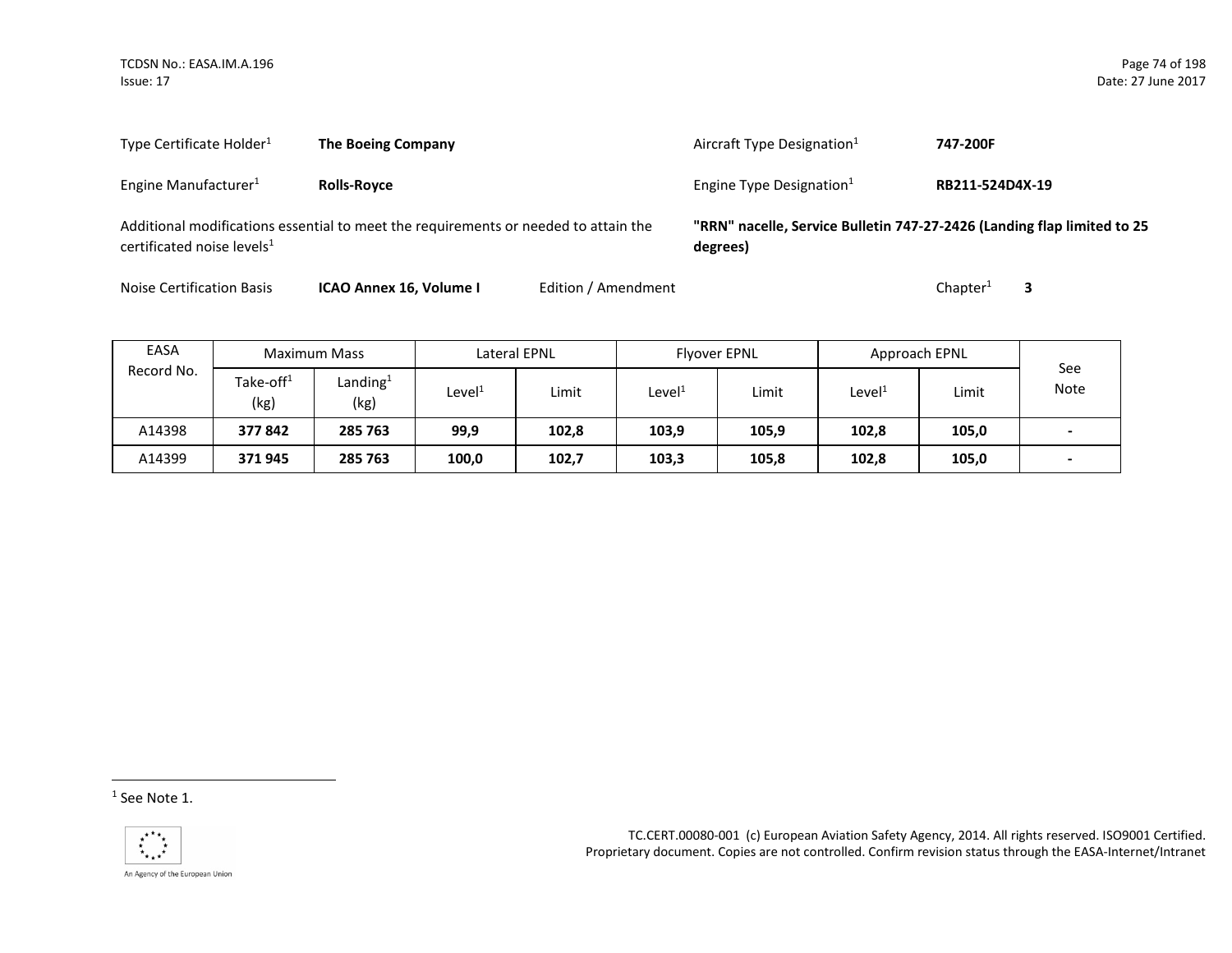TCDSN No.: EASA.IM.A.196 Page 75 of 198 Issue: 17 Date: 27 June 2017

| Type Certificate Holder <sup>1</sup>   | <b>The Boeing Company</b>                                                           | Aircraft Type Designation <sup>1</sup> | 747-200F        |
|----------------------------------------|-------------------------------------------------------------------------------------|----------------------------------------|-----------------|
| Engine Manufacturer <sup>1</sup>       | <b>Rolls-Royce</b>                                                                  | Engine Type Designation <sup>1</sup>   | RB211-524D4X-39 |
| certificated noise levels <sup>1</sup> | Additional modifications essential to meet the requirements or needed to attain the | "RRN" nacelle                          |                 |

Noise Certification Basis **ICAO Annex 16, Volume I Edition / Amendment** Chapter<sup>1</sup> **3** 

| EASA       | Maximum Mass                  |                              | Lateral EPNL     |       | <b>Flyover EPNL</b> |       | Approach EPNL |       |                    |
|------------|-------------------------------|------------------------------|------------------|-------|---------------------|-------|---------------|-------|--------------------|
| Record No. | Take-off <sup>1</sup><br>(kg) | Landing <sup>1</sup><br>(kg) | Level $^{\rm 1}$ | Limit | Level <sup>1</sup>  | Limit | Level $^1$    | Limit | See<br><b>Note</b> |
| A14381     | 377842                        | 285 763                      | 99,9             | 102,8 | 103,9               | 105,9 | 104,9         | 105,0 |                    |
| A14387     | 371945                        | 285 763                      | 100,0            | 102,7 | 103,3               | 105,8 | 104,9         | 105,0 |                    |

 $1$  See Note 1.



TC.CERT.00080-001 (c) European Aviation Safety Agency, 2014. All rights reserved. ISO9001 Certified. Proprietary document. Copies are not controlled. Confirm revision status through the EASA-Internet/Intranet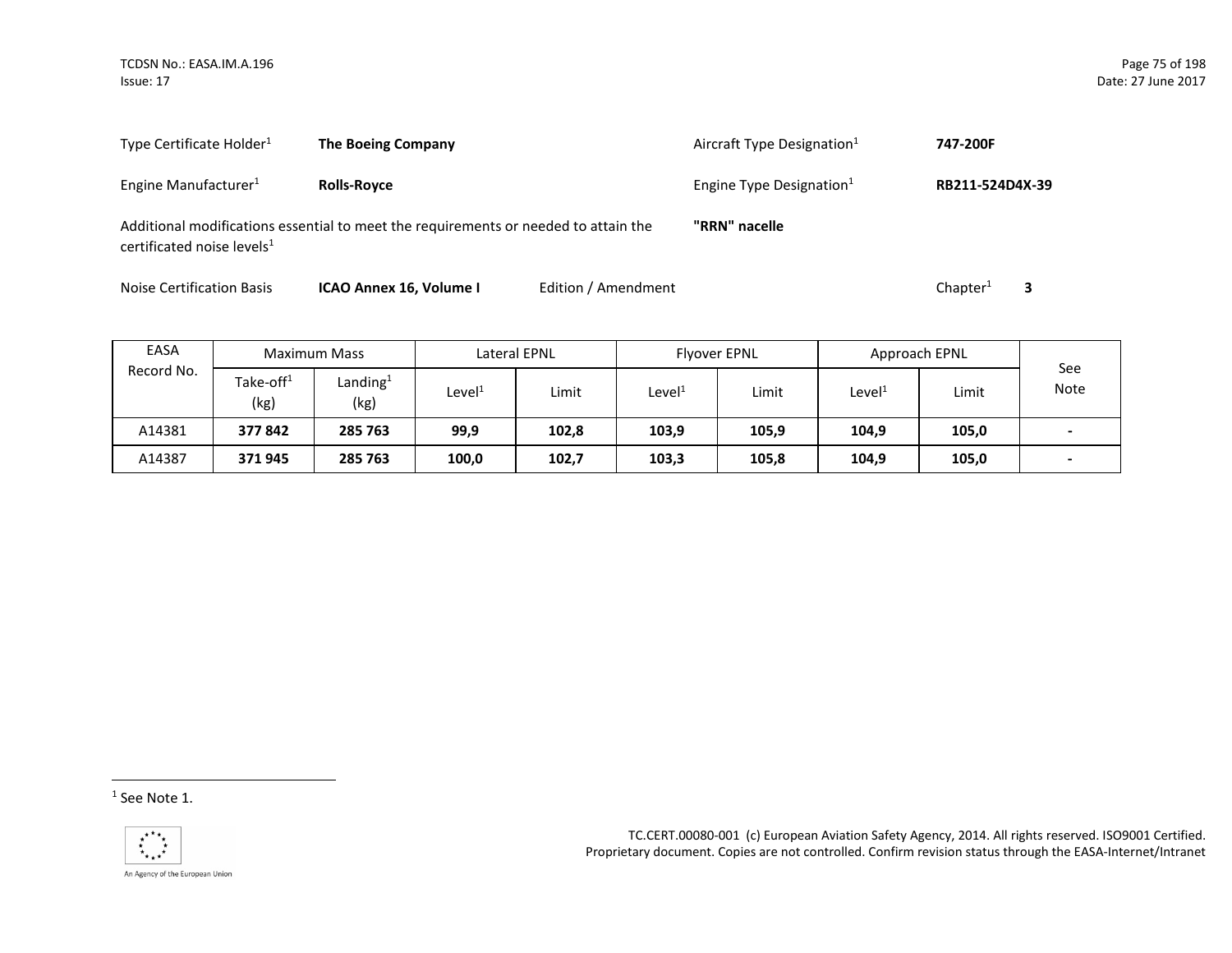TCDSN No.: EASA.IM.A.196 Page 76 of 198 Issue: 17 Date: 27 June 2017

| Type Certificate Holder <sup>1</sup><br><b>The Boeing Company</b> |                                                                                     |                     | Aircraft Type Designation <sup>1</sup>                                              | 747-200F             |  |
|-------------------------------------------------------------------|-------------------------------------------------------------------------------------|---------------------|-------------------------------------------------------------------------------------|----------------------|--|
| Engine Manufacturer <sup>1</sup>                                  | <b>Rolls-Rovce</b>                                                                  |                     | Engine Type Designation $1$                                                         | RB211-524D4X-39      |  |
| certificated noise levels <sup>1</sup>                            | Additional modifications essential to meet the requirements or needed to attain the |                     | "RRN" nacelle, Service Bulletin 747-27-2426 (Landing flap limited to 25<br>degrees) |                      |  |
| Noise Certification Basis                                         | <b>ICAO Annex 16, Volume I</b>                                                      | Edition / Amendment |                                                                                     | Chapter <sup>1</sup> |  |

| EASA       | <b>Maximum Mass</b>  |                     | Lateral EPNL |       | <b>Flyover EPNL</b> |       | Approach EPNL    |       |                    |
|------------|----------------------|---------------------|--------------|-------|---------------------|-------|------------------|-------|--------------------|
| Record No. | Take-off $1$<br>(kg) | Landing $1$<br>(kg) | Level $^1$   | Limit | Level <sup>1</sup>  | Limit | Level $^{\rm 1}$ | Limit | See<br><b>Note</b> |
| A14396     | 377842               | 285 763             | 99,9         | 102,8 | 103,9               | 105,9 | 102,8            | 105,0 |                    |
| A14397     | 371945               | 285 763             | 100,0        | 102,7 | 103,3               | 105,8 | 102,8            | 105,0 |                    |

<sup>1</sup> See Note 1.

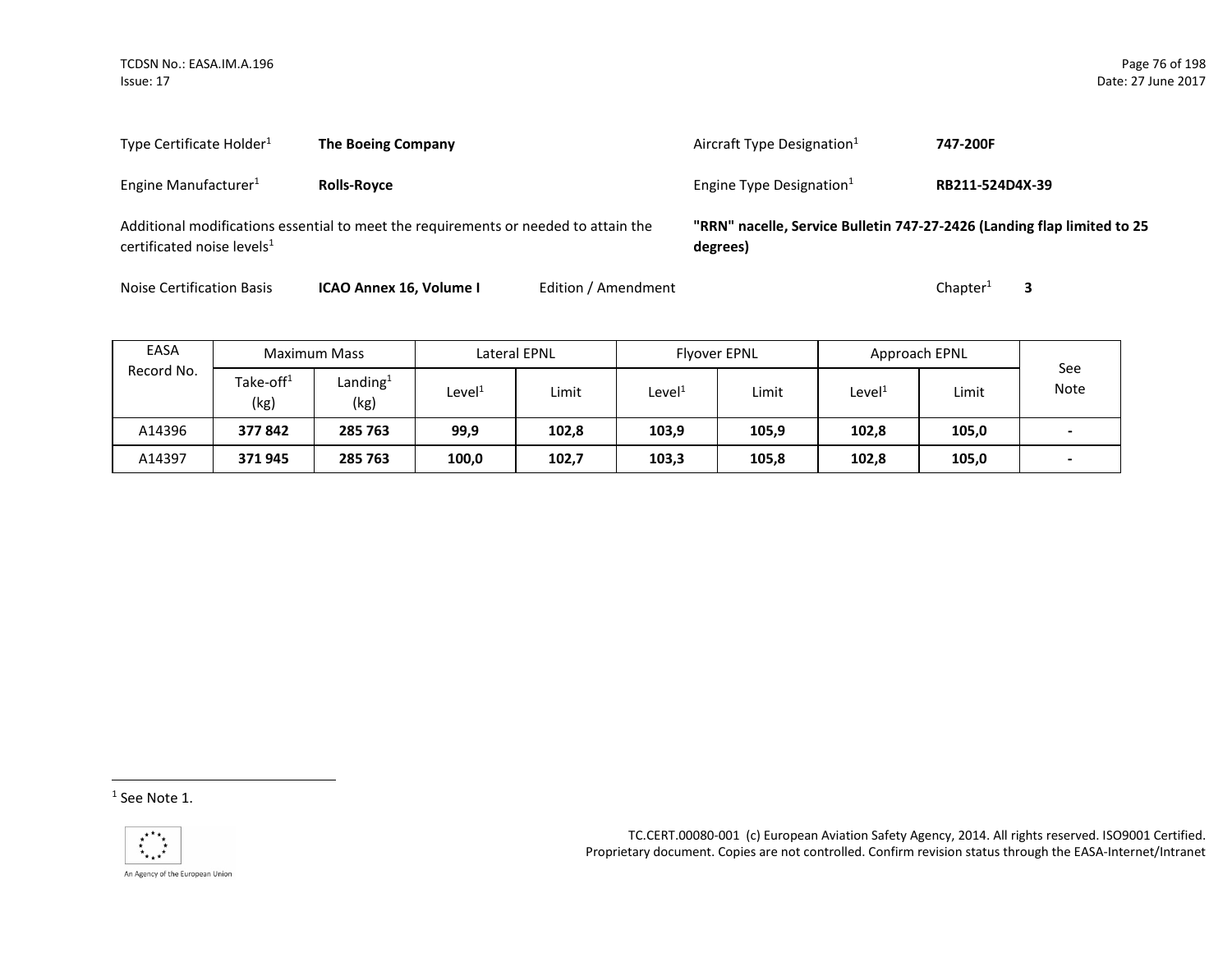TCDSN No.: EASA.IM.A.196 Page 77 of 198 Issue: 17 Date: 27 June 2017

| Type Certificate Holder <sup>1</sup>   | <b>The Boeing Company</b>                                                           |                     | Aircraft Type Designation <sup>1</sup> | 747-300              |   |
|----------------------------------------|-------------------------------------------------------------------------------------|---------------------|----------------------------------------|----------------------|---|
| Engine Manufacturer <sup>1</sup>       | <b>General Electric</b>                                                             |                     | Engine Type Designation <sup>1</sup>   | <b>CF6-50E2</b>      |   |
| certificated noise levels <sup>1</sup> | Additional modifications essential to meet the requirements or needed to attain the |                     | -200 "GB" nacelle                      |                      |   |
| Noise Certification Basis              | <b>ICAO Annex 16, Volume I</b>                                                      | Edition / Amendment |                                        | Chapter <sup>1</sup> | 3 |

| EASA       | <b>Maximum Mass</b>           |                              | Lateral EPNL     |       | Flyover EPNL     |       | Approach EPNL |       |                    |
|------------|-------------------------------|------------------------------|------------------|-------|------------------|-------|---------------|-------|--------------------|
| Record No. | Take-off <sup>1</sup><br>(kg) | Landing <sup>1</sup><br>(kg) | Level $^{\rm 1}$ | Limit | Level $^{\rm 1}$ | Limit | Level'        | Limit | See<br><b>Note</b> |
| A14066     | 377 842                       | 285 763                      | 101,7            | 102,8 | 102,6            | 105,9 | 106,5         | 105,0 |                    |

 $1$  See Note 1.

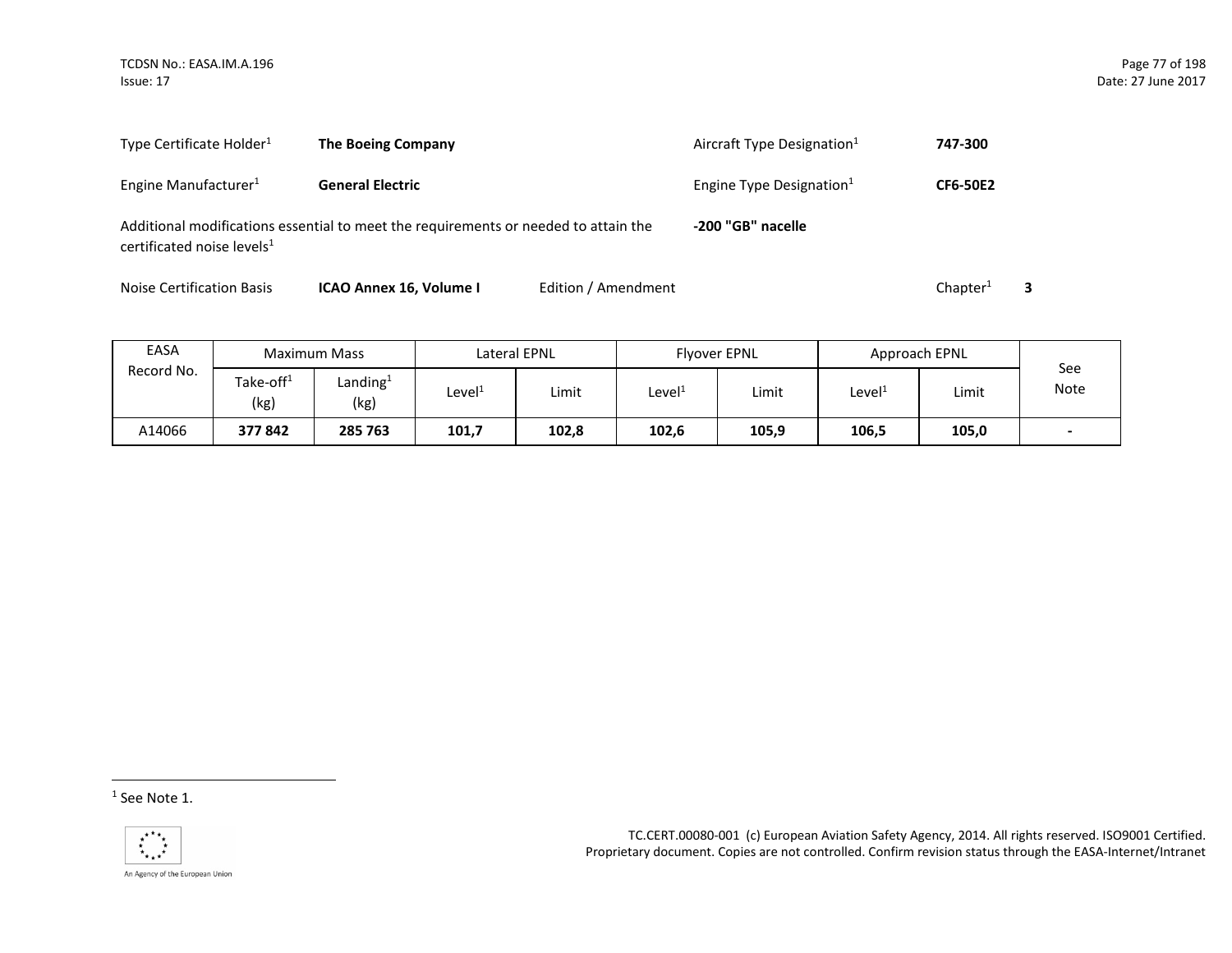TCDSN No.: EASA.IM.A.196 Page 78 of 198 Issue: 17 Date: 27 June 2017

| Type Certificate Holder <sup>1</sup><br>The Boeing Company |                                                                                     |                     | Aircraft Type Designation <sup>1</sup>                                                  |                      |  |
|------------------------------------------------------------|-------------------------------------------------------------------------------------|---------------------|-----------------------------------------------------------------------------------------|----------------------|--|
| Engine Manufacturer <sup>1</sup>                           | <b>General Electric</b>                                                             |                     | Engine Type Designation $1$                                                             | <b>CF6-50E2</b>      |  |
| certificated noise levels <sup>1</sup>                     | Additional modifications essential to meet the requirements or needed to attain the |                     | -200 "GB" nacelle, Service Bulletin 747-27-2426 (Landing flap limited to 25<br>degrees) |                      |  |
| Noise Certification Basis                                  | ICAO Annex 16, Volume I                                                             | Edition / Amendment |                                                                                         | Chapter <sup>1</sup> |  |

| EASA       | <b>Maximum Mass</b>  |                     | Lateral EPNL       |       | Flyover EPNL |       | Approach EPNL |       |                    |
|------------|----------------------|---------------------|--------------------|-------|--------------|-------|---------------|-------|--------------------|
| Record No. | Take-off $1$<br>(kg) | Landing $1$<br>(kg) | Level <sup>1</sup> | Limit | Level $^1$   | Limit | Level'        | Limit | See<br><b>Note</b> |
| A14065     | 377842               | 285 763             | 101,7              | 102,8 | 102,6        | 105,9 | 104,5         | 105,0 |                    |

 $1$  See Note 1.

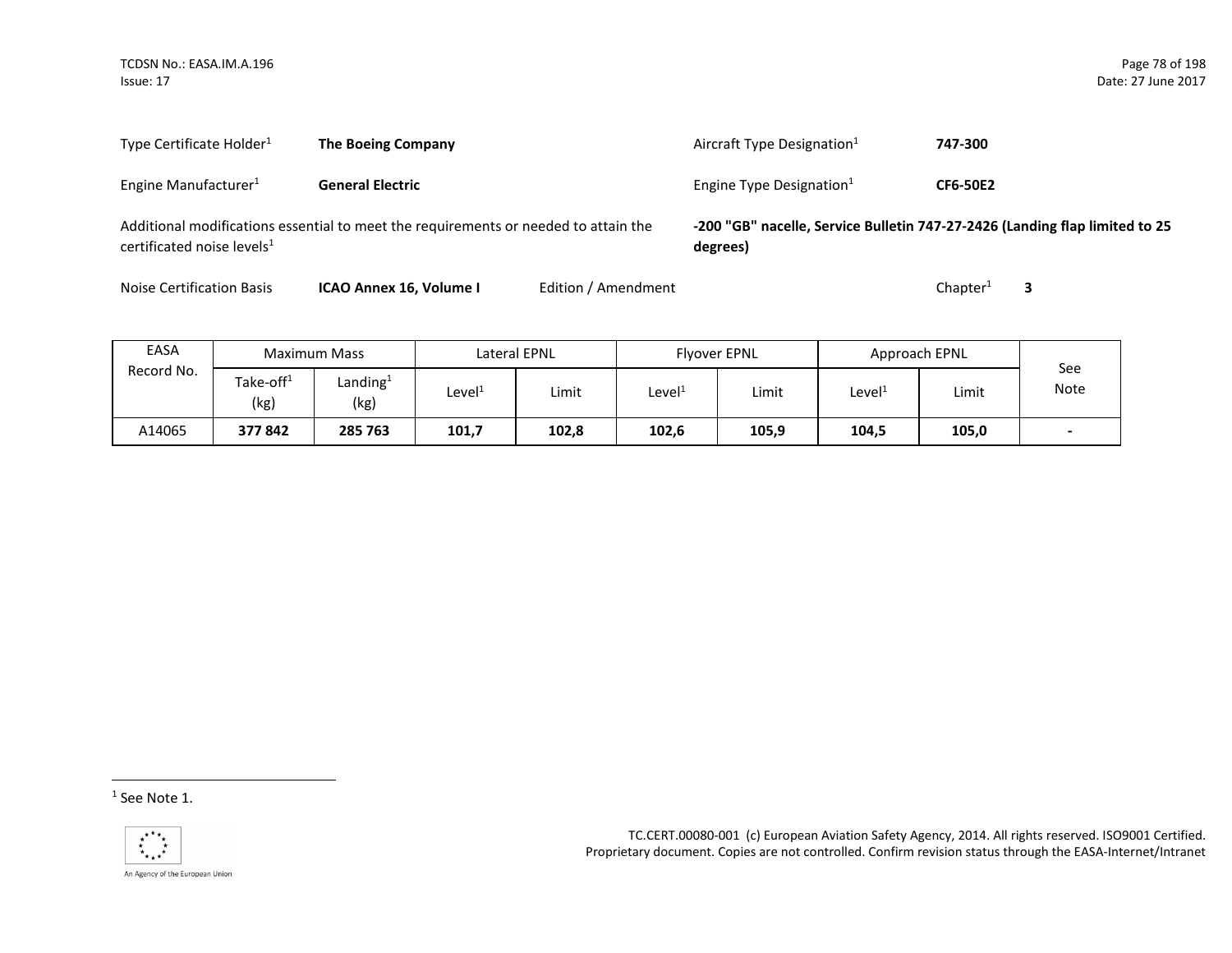TCDSN No.: EASA.IM.A.196 Page 79 of 198 Issue: 17 Date: 27 June 2017

| Type Certificate Holder <sup>1</sup>   | <b>The Boeing Company</b>                                                           |                     | Aircraft Type Designation <sup>1</sup> | 747-300              |  |
|----------------------------------------|-------------------------------------------------------------------------------------|---------------------|----------------------------------------|----------------------|--|
| Engine Manufacturer <sup>1</sup>       | <b>General Electric</b>                                                             |                     | Engine Type Designation $1$            | CF6-80C2B1           |  |
| certificated noise levels <sup>1</sup> | Additional modifications essential to meet the requirements or needed to attain the |                     | <b>None</b>                            |                      |  |
| Noise Certification Basis              | <b>ICAO Annex 16, Volume I</b>                                                      | Edition / Amendment |                                        | Chapter <sup>1</sup> |  |

| EASA       |                               | <b>Maximum Mass</b> | Lateral EPNL     |       | Flyover EPNL |       | Approach EPNL |       |                    |
|------------|-------------------------------|---------------------|------------------|-------|--------------|-------|---------------|-------|--------------------|
| Record No. | Take-off <sup>1</sup><br>(kg) | Landing $1$<br>(kg) | Level $^{\rm 1}$ | Limit | Level $^1$   | Limit | Level'        | Limit | See<br><b>Note</b> |
| A10195     | 377842                        | 285 763             | 98,2             | 102,8 | 99,0         | 105,9 | 104,3         | 105,0 |                    |

<sup>1</sup> See Note 1.

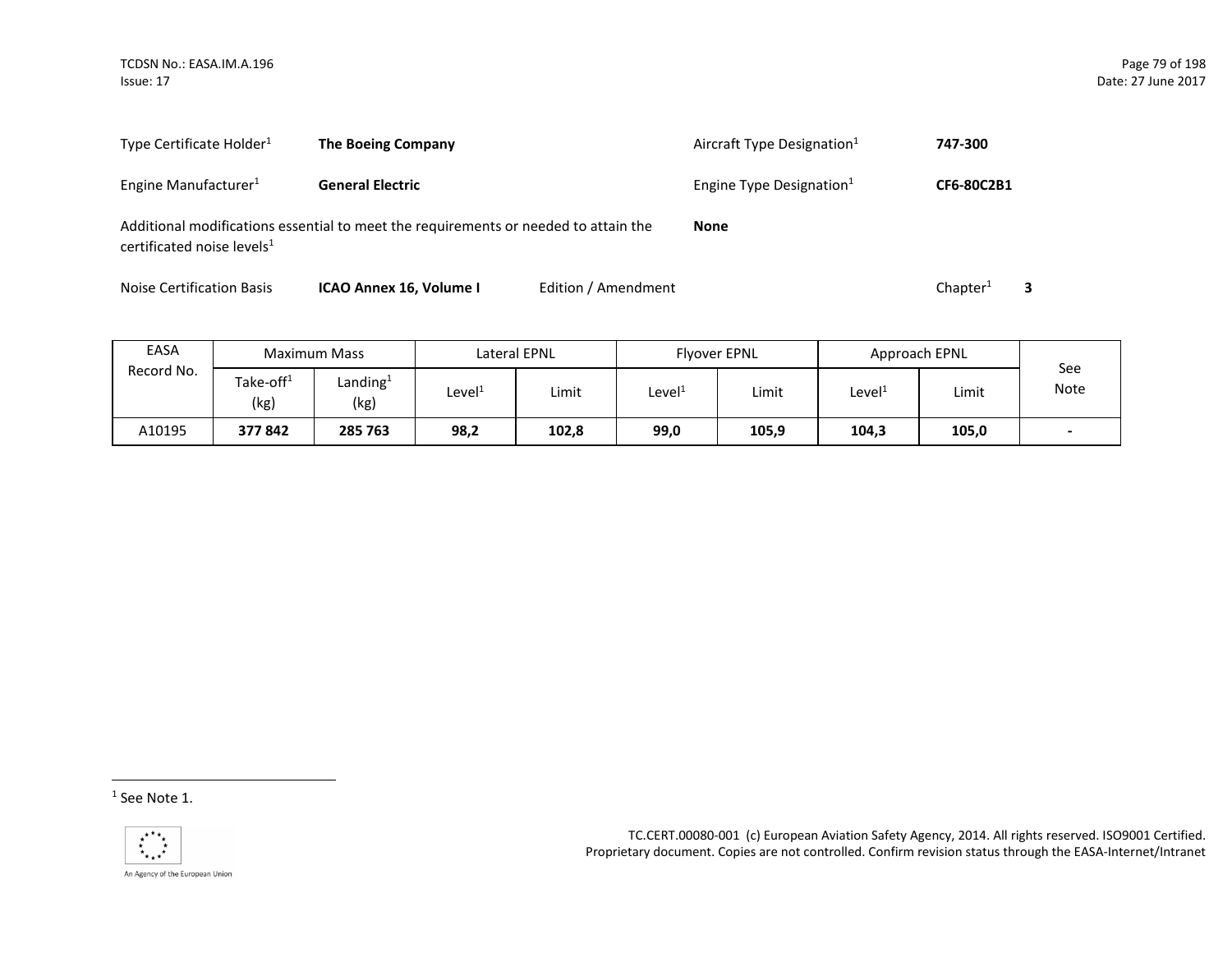TCDSN No.: EASA.IM.A.196 Page 80 of 198 Issue: 17 Date: 27 June 2017

| Type Certificate Holder <sup>1</sup>   | The Boeing Company                                                                  |                     | Aircraft Type Designation <sup>1</sup> | 747-300              |  |
|----------------------------------------|-------------------------------------------------------------------------------------|---------------------|----------------------------------------|----------------------|--|
| Engine Manufacturer <sup>1</sup>       | <b>Pratt &amp; Whitney</b>                                                          |                     | Engine Type Designation <sup>1</sup>   | <b>JT9D-7R4G2</b>    |  |
| certificated noise levels <sup>1</sup> | Additional modifications essential to meet the requirements or needed to attain the |                     | -300 "R" nacelle                       |                      |  |
| Noise Certification Basis              | <b>ICAO Annex 16, Volume I</b>                                                      | Edition / Amendment |                                        | Chapter <sup>1</sup> |  |

| EASA       |                      | <b>Maximum Mass</b>          |        | Lateral EPNL<br>Flyover EPNL |            | Approach EPNL |        |       |                    |
|------------|----------------------|------------------------------|--------|------------------------------|------------|---------------|--------|-------|--------------------|
| Record No. | Take-off $1$<br>(kg) | Landing <sup>1</sup><br>(kg) | Level' | Limit                        | Level $^1$ | Limit         | Level' | Limit | See<br><b>Note</b> |
| A6591      | 377842               | 285 763                      | 101,3  | 102,8                        | 102,4      | 105,9         | 106,6  | 105,0 |                    |

 $1$  See Note 1.

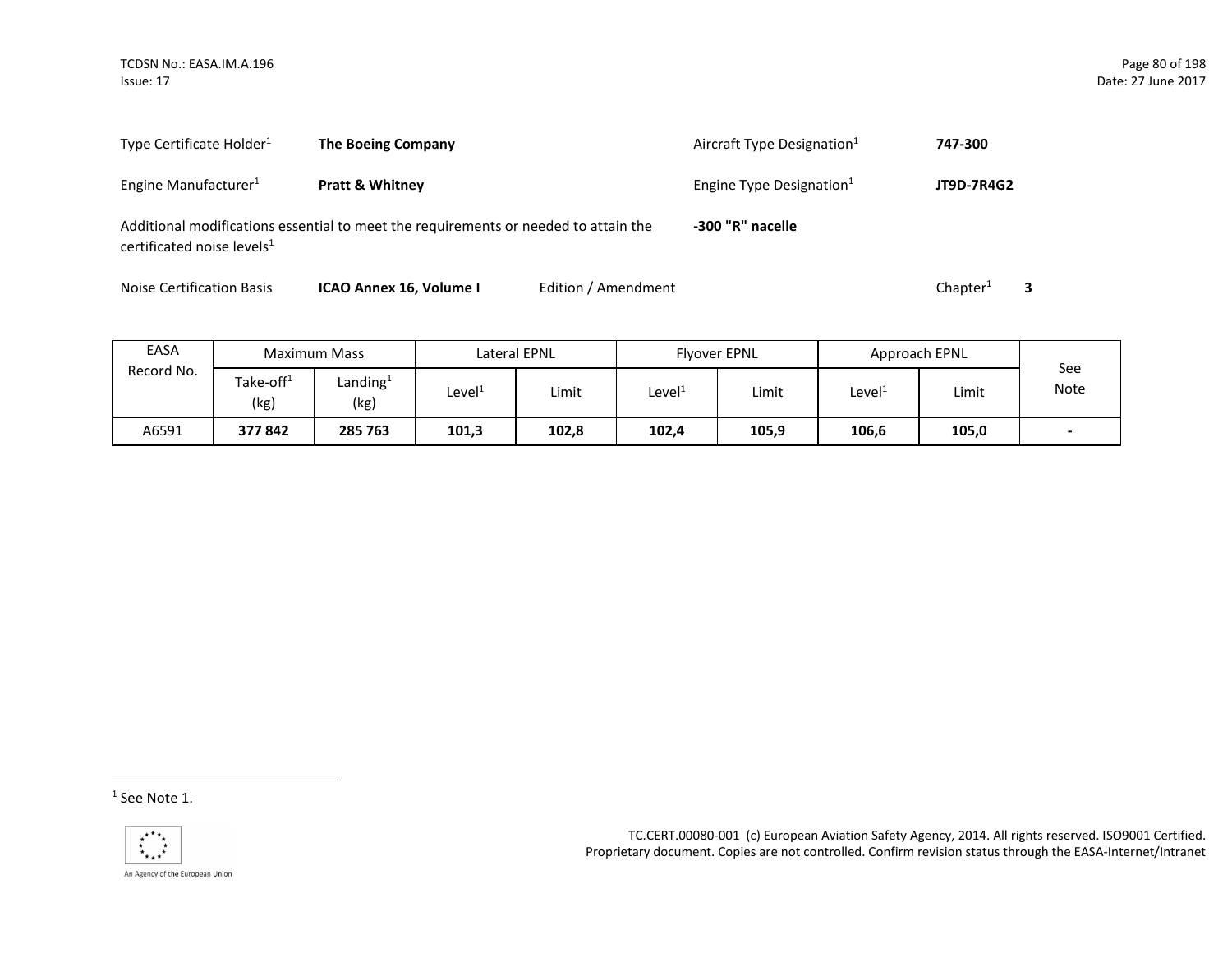TCDSN No.: EASA.IM.A.196 Page 81 of 198 Issue: 17 Date: 27 June 2017

| Type Certificate Holder <sup>1</sup>   | The Boeing Company                                                                  |                             | Aircraft Type Designation <sup>1</sup> | 747-300              |  |
|----------------------------------------|-------------------------------------------------------------------------------------|-----------------------------|----------------------------------------|----------------------|--|
| Engine Manufacturer <sup>1</sup>       | <b>Rolls-Royce</b>                                                                  | Engine Type Designation $1$ |                                        | RB211-524B2-19       |  |
| certificated noise levels <sup>1</sup> | Additional modifications essential to meet the requirements or needed to attain the |                             | <b>Fixed lip nacelle</b>               |                      |  |
| Noise Certification Basis              | <b>ICAO Annex 16, Volume I</b>                                                      | Edition / Amendment         |                                        | Chapter <sup>1</sup> |  |

| EASA       | <b>Maximum Mass</b>   |                              |                    | Lateral EPNL |            | Flyover EPNL | Approach EPNL                   |       | See         |
|------------|-----------------------|------------------------------|--------------------|--------------|------------|--------------|---------------------------------|-------|-------------|
| Record No. | Take-off $^1$<br>(kg) | Landing <sup>1</sup><br>(kg) | Level <del>'</del> | Limit        | Level $^1$ | Limit        | Level $^{\scriptscriptstyle 1}$ | Limit | <b>Note</b> |
| A14067     | 377842                | 285 763                      | 96,1               | 108,0        | 107,0      | 108,0        | 107,7                           | 108,0 |             |

 $1$  See Note 1.

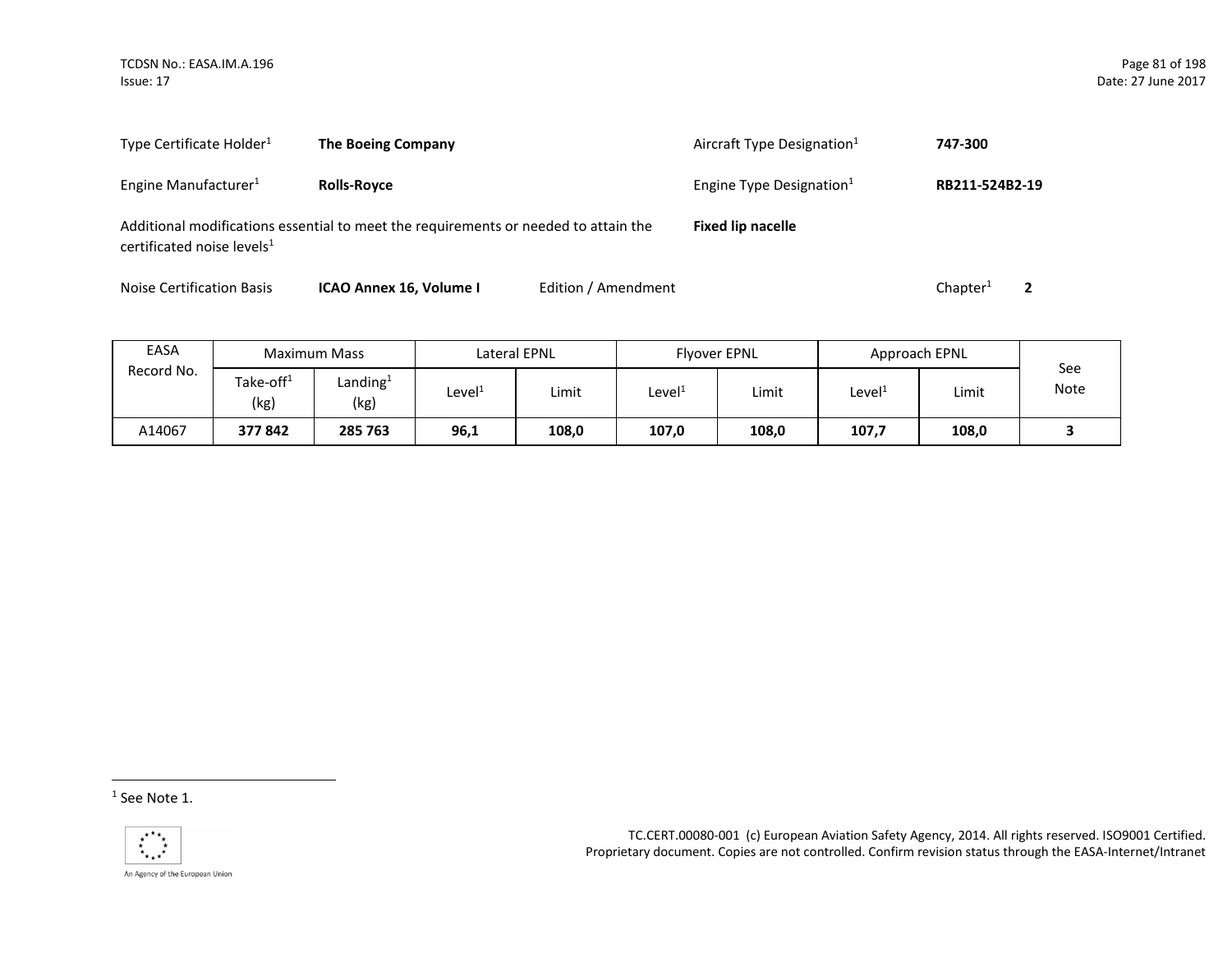TCDSN No.: EASA.IM.A.196 Page 82 of 198 Issue: 17 Date: 27 June 2017

| Type Certificate Holder <sup>1</sup>   | The Boeing Company                                                                  |                             | Aircraft Type Designation <sup>1</sup> | 747-300              |  |
|----------------------------------------|-------------------------------------------------------------------------------------|-----------------------------|----------------------------------------|----------------------|--|
| Engine Manufacturer <sup>1</sup>       | <b>Rolls-Royce</b>                                                                  | Engine Type Designation $1$ |                                        | RB211-524C2-19       |  |
| certificated noise levels <sup>1</sup> | Additional modifications essential to meet the requirements or needed to attain the |                             | <b>Fixed lip nacelle</b>               |                      |  |
| Noise Certification Basis              | <b>ICAO Annex 16, Volume I</b>                                                      | Edition / Amendment         |                                        | Chapter <sup>1</sup> |  |

| EASA       |                               | <b>Maximum Mass</b>          | Lateral EPNL     |       | <b>Flyover EPNL</b> |       | Approach EPNL |       | See         |
|------------|-------------------------------|------------------------------|------------------|-------|---------------------|-------|---------------|-------|-------------|
| Record No. | Take-off <sup>1</sup><br>(kg) | Landing <sup>1</sup><br>(kg) | Level $^{\rm 1}$ | Limit | Level <sup>1</sup>  | Limit | Level'        | Limit | <b>Note</b> |
| A14068     | 377842                        | 285 763                      | 96,6             | 108,0 | 106,5               | 108,0 | 107,3         | 108,0 |             |

 $1$  See Note 1.

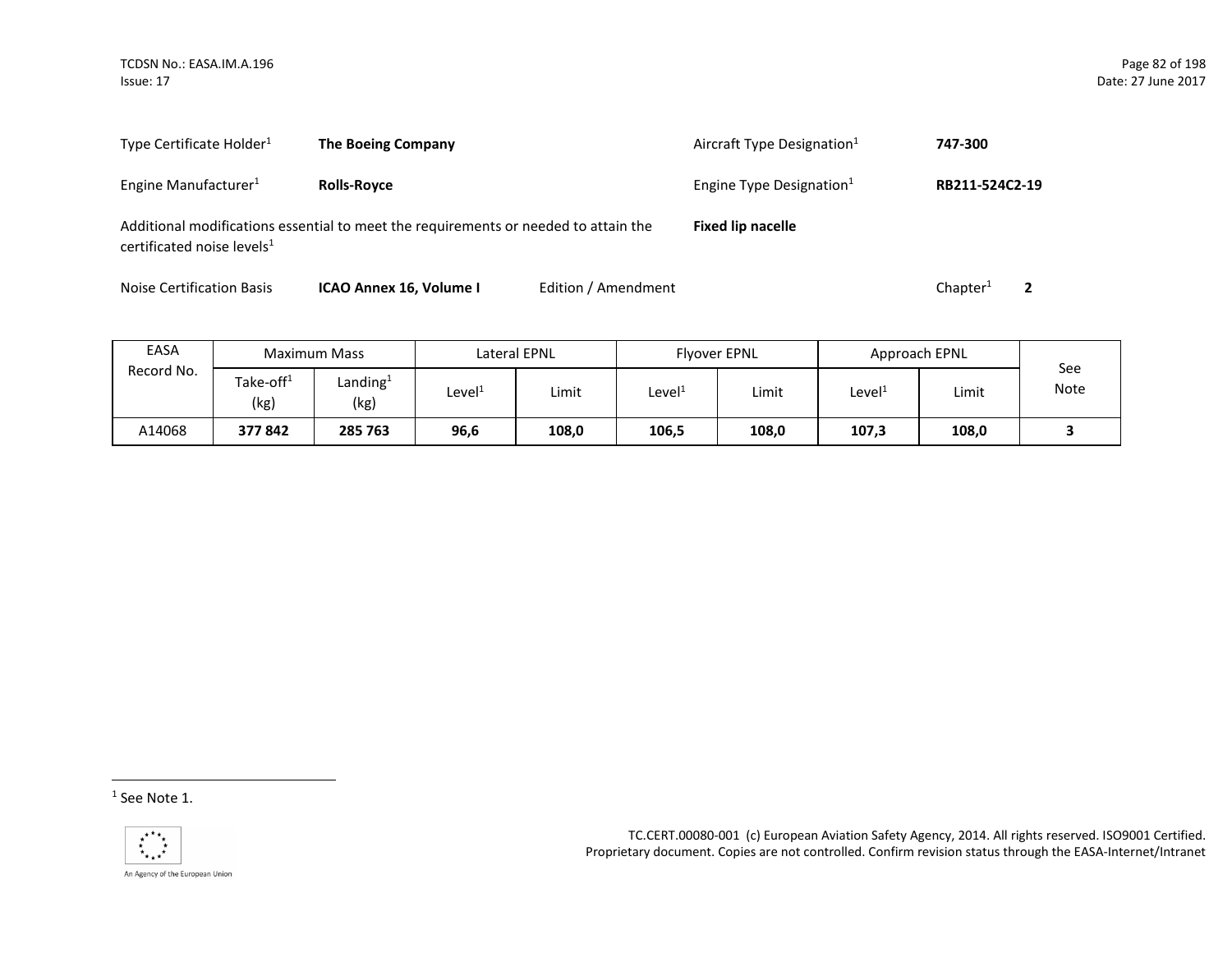TCDSN No.: EASA.IM.A.196 Page 83 of 198 Issue: 17 Date: 27 June 2017

| Type Certificate Holder <sup>1</sup>   | The Boeing Company                                                                  |                     | Aircraft Type Designation <sup>1</sup> | 747-300              |
|----------------------------------------|-------------------------------------------------------------------------------------|---------------------|----------------------------------------|----------------------|
| Engine Manufacturer <sup>1</sup>       | Engine Type Designation $1$<br><b>Rolls-Royce</b>                                   |                     |                                        | RB211-524D4-19       |
| certificated noise levels <sup>1</sup> | Additional modifications essential to meet the requirements or needed to attain the |                     | "RRN" nacelle                          |                      |
| <b>Noise Certification Basis</b>       | <b>ICAO Annex 16, Volume I</b>                                                      | Edition / Amendment |                                        | Chapter <sup>1</sup> |

| EASA       |                               | <b>Maximum Mass</b>  |                  | Lateral EPNL<br><b>Flyover EPNL</b> |            | Approach EPNL |                  | See   |             |
|------------|-------------------------------|----------------------|------------------|-------------------------------------|------------|---------------|------------------|-------|-------------|
| Record No. | Take-off <sup>1</sup><br>(kg) | Landing $^1$<br>(kg) | Level $^{\rm l}$ | Limit                               | Level $^1$ | Limit         | Level $^{\rm 1}$ | Limit | <b>Note</b> |
| A14069     | 377842                        | 285 763              | 99,7             | 102,8                               | 104,1      | 105,9         | 104,9            | 105,0 | -           |

 $1$  See Note 1.

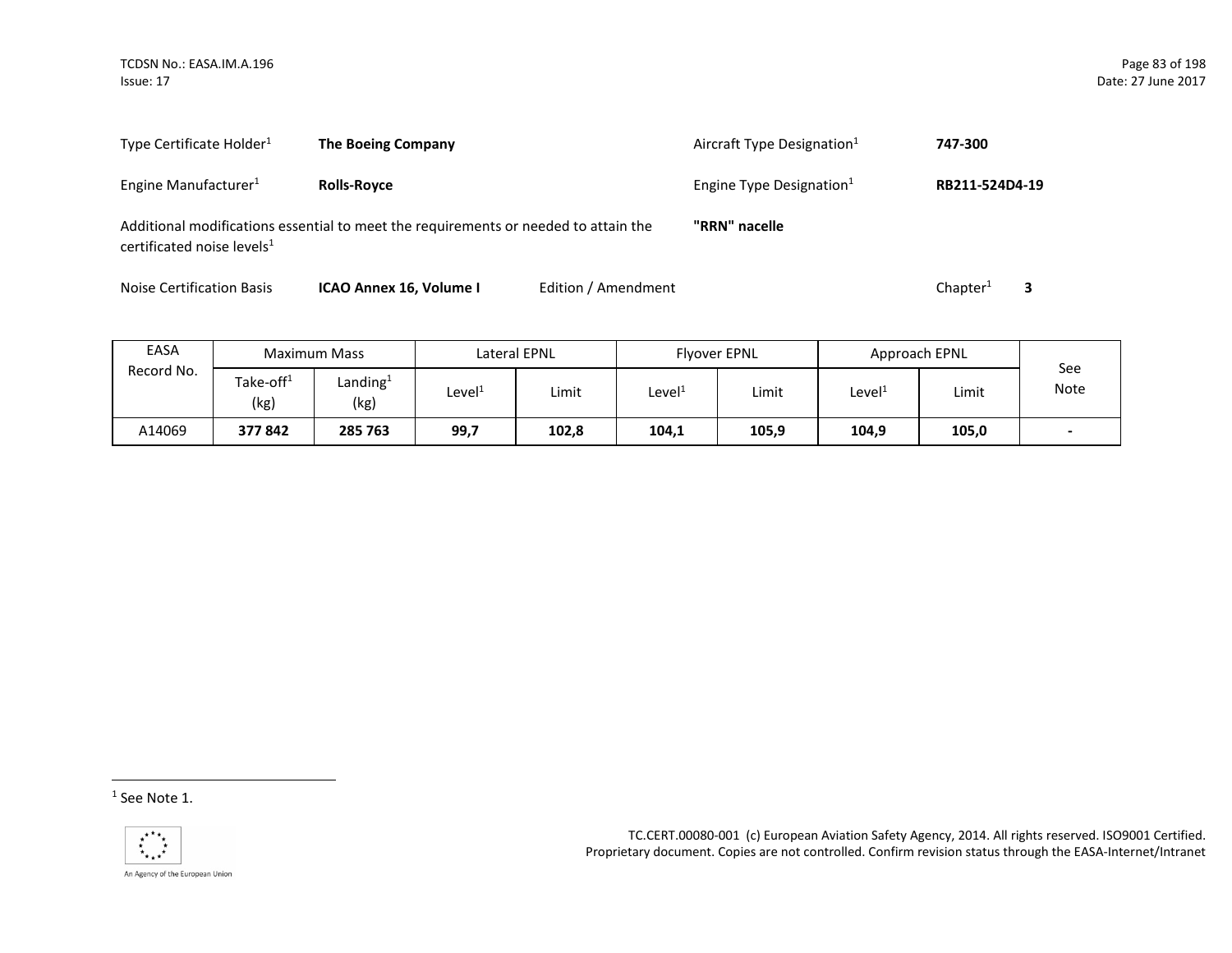TCDSN No.: EASA.IM.A.196 Page 84 of 198 Issue: 17 Date: 27 June 2017

| Type Certificate Holder <sup>1</sup>   | The Boeing Company                                                                  |                             | Aircraft Type Designation <sup>1</sup> | 747-300              |
|----------------------------------------|-------------------------------------------------------------------------------------|-----------------------------|----------------------------------------|----------------------|
| Engine Manufacturer <sup>1</sup>       | <b>Rolls-Royce</b>                                                                  | Engine Type Designation $1$ | RB211-524D4-39                         |                      |
| certificated noise levels <sup>1</sup> | Additional modifications essential to meet the requirements or needed to attain the |                             | "RRN" nacelle                          |                      |
| <b>Noise Certification Basis</b>       | ICAO Annex 16, Volume I                                                             | Edition / Amendment         |                                        | Chapter <sup>1</sup> |

| EASA       |                      | <b>Maximum Mass</b> |                  | Lateral EPNL<br><b>Flyover EPNL</b> |            | Approach EPNL |        |       |                    |
|------------|----------------------|---------------------|------------------|-------------------------------------|------------|---------------|--------|-------|--------------------|
| Record No. | Take-off $1$<br>(kg) | Landing $1$<br>(kg) | Level $^{\rm 1}$ | Limit                               | Level $^1$ | Limit         | Level' | Limit | See<br><b>Note</b> |
| A14070     | 377842               | 285 763             | 99,7             | 102,8                               | 104,1      | 105,9         | 104,9  | 105,0 |                    |

 $1$  See Note 1.

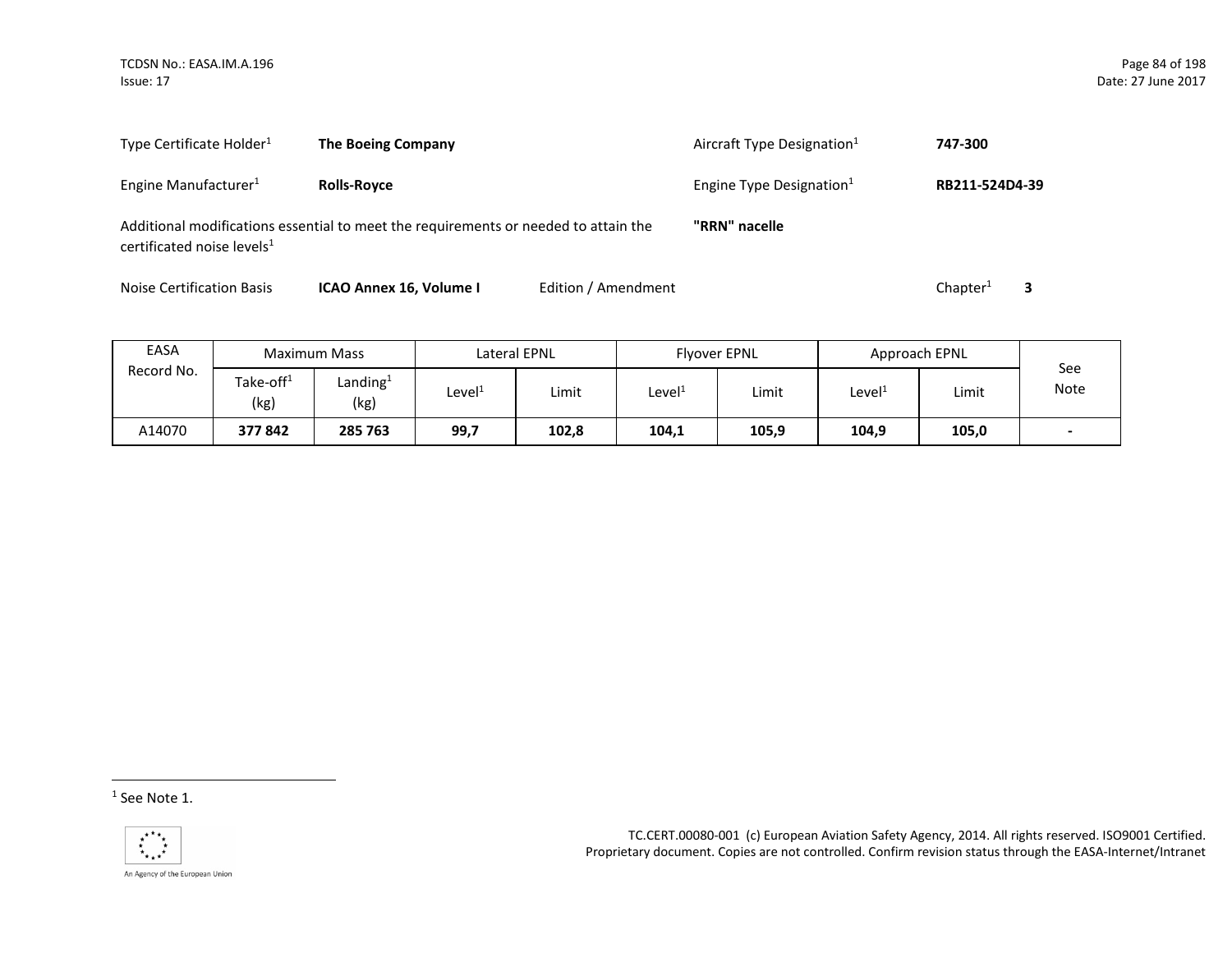TCDSN No.: EASA.IM.A.196 Page 85 of 198 Issue: 17 Date: 27 June 2017

| Type Certificate Holder <sup>1</sup>   | <b>The Boeing Company</b>                                                           | Aircraft Type Designation <sup>1</sup> | 747-400            |
|----------------------------------------|-------------------------------------------------------------------------------------|----------------------------------------|--------------------|
| Engine Manufacturer <sup>1</sup>       | <b>General Electric</b>                                                             | Engine Type Designation <sup>1</sup>   | <b>CF6-80C2B1F</b> |
| certificated noise levels <sup>1</sup> | Additional modifications essential to meet the requirements or needed to attain the | With N1 modifier                       |                    |

Noise Certification Basis **ICAO Annex 16, Volume I Edition / Amendment** Chapter<sup>1</sup> **3** 

| EASA       | <b>Maximum Mass</b>           |                     | Lateral EPNL |       | <b>Flyover EPNL</b> |       | Approach EPNL |       |             |
|------------|-------------------------------|---------------------|--------------|-------|---------------------|-------|---------------|-------|-------------|
| Record No. | Take-off <sup>1</sup><br>(kg) | Landing $1$<br>(kg) | Level $1$    | Limit | Level <sup>1</sup>  | Limit | Level $1$     | Limit | See<br>Note |
| A4495      | 396 893                       | 285 763             | 97,9         | 103,0 | 99,9                | 106,0 | 103,3         | 105,0 |             |
| A4494      | 396 893                       | 265 351             | 97,9         | 103,0 | 99,9                | 106,0 | 102,2         | 105,0 |             |
| A4493      | 396 893                       | 255 826             | 97,9         | 103,0 | 99,9                | 106,0 | 101,7         | 105,0 |             |
| A4490      | 394 625                       | 285 763             | 97,9         | 103,0 | 99,7                | 106,0 | 103,3         | 105,0 | 6           |
| A15163     | 394 625                       | 285 700             | 97,9         | 103,0 | 99,7                | 106,0 | 103,3         | 105,0 |             |
| A15212     | 394 625                       | 274 423             | 97,9         | 103,0 | 99,7                | 106,0 | 102,7         | 105,0 |             |
| A4489      | 394 625                       | 265 351             | 97,9         | 103,0 | 99,7                | 106,0 | 102,2         | 105,0 | 6           |
| A4488      | 394 625                       | 255 826             | 97,9         | 103,0 | 99,7                | 106,0 | 101,7         | 105,0 | 6           |
| A121201    | 390 089                       | 285 763             | 97,9         | 102,9 | 99,4                | 106,0 | 103,3         | 105,0 |             |
| A15459     | 386 914                       | 285 763             | 98,0         | 102,9 | 99,1                | 106,0 | 103,3         | 105,0 |             |

 $1$  See Note 1.  $/$ continued over

page

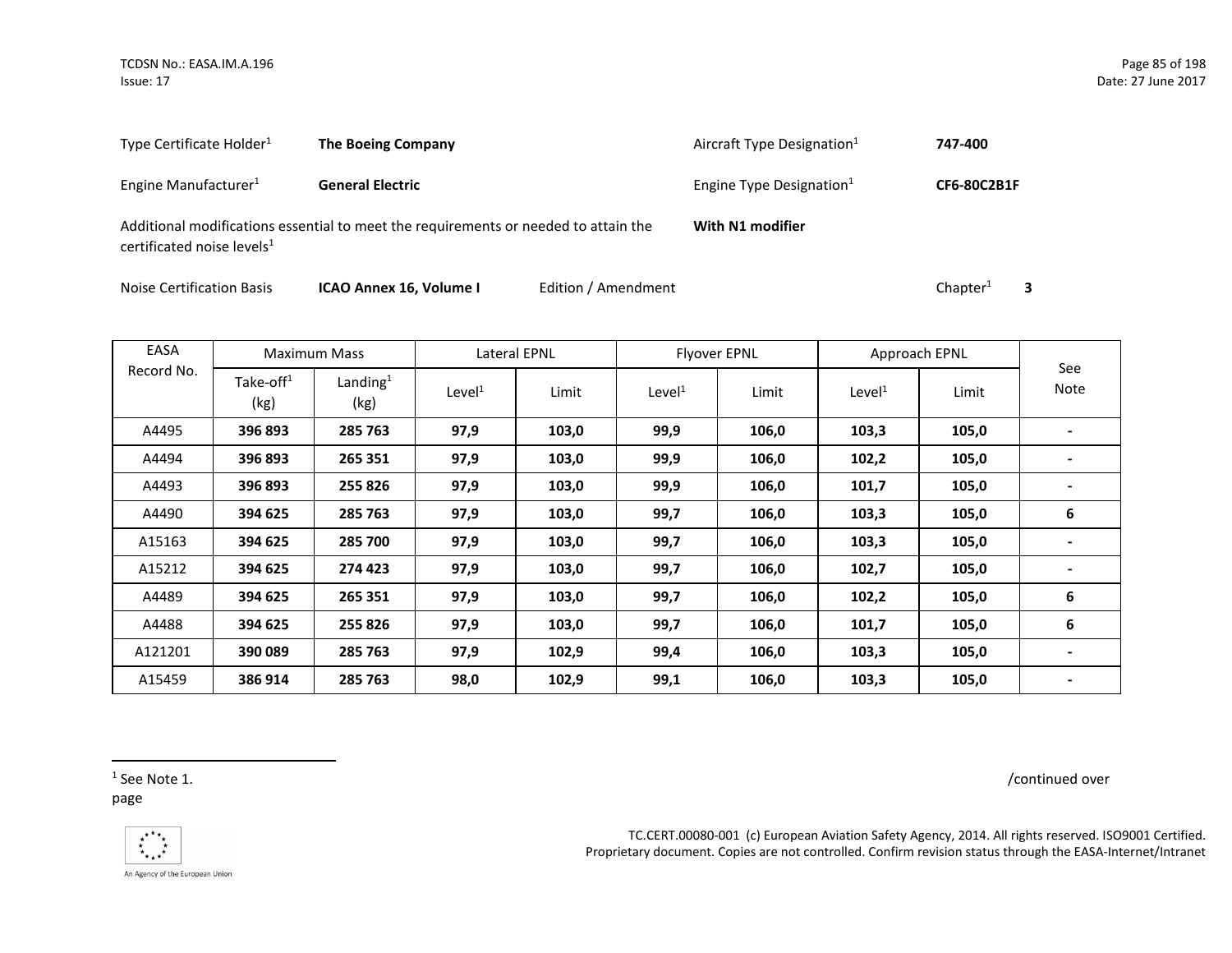TCDSN No.: EASA.IM.A.196 Page 86 of 198 Issue: 17 Date: 27 June 2017

| Type Certificate Holder <sup>1</sup>   | <b>The Boeing Company</b>                                                           | Aircraft Type Designation <sup>1</sup> | 747-400            |
|----------------------------------------|-------------------------------------------------------------------------------------|----------------------------------------|--------------------|
| Engine Manufacturer <sup>1</sup>       | <b>General Electric</b>                                                             | Engine Type Designation <sup>1</sup>   | <b>CF6-80C2B1F</b> |
| certificated noise levels <sup>1</sup> | Additional modifications essential to meet the requirements or needed to attain the | With N1 modifier                       |                    |

Noise Certification Basis **ICAO Annex 16, Volume I Edition / Amendment** Chapter<sup>1</sup> **3** 

| EASA       | <b>Maximum Mass</b>           |                     | <b>Lateral EPNL</b> |       | <b>Flyover EPNL</b> |       | Approach EPNL      |       |                    |
|------------|-------------------------------|---------------------|---------------------|-------|---------------------|-------|--------------------|-------|--------------------|
| Record No. | Take-off <sup>1</sup><br>(kg) | Landing $1$<br>(kg) | Level <sup>1</sup>  | Limit | Level <sup>1</sup>  | Limit | Level <sup>1</sup> | Limit | See<br><b>Note</b> |
| A4485      | 385 553                       | 285 763             | 98,0                | 102,9 | 99,0                | 106,0 | 103,3              | 105,0 | 6                  |
| A15164     | 385 553                       | 274 423             | 98,0                | 102,9 | 99,0                | 106,0 | 102,7              | 105,0 |                    |
| A4484      | 385 553                       | 265 351             | 98,0                | 102,9 | 99,0                | 106,0 | 102,2              | 105,0 | 6                  |
| A4483      | 385 553                       | 255 826             | 98,0                | 102,9 | 99,0                | 106,0 | 101,7              | 105,0 | 6                  |
| A17899     | 384 000                       | 285 763             | 98,0                | 102,9 | 98,9                | 106,0 | 103,3              | 105,0 |                    |
| A15165     | 384 000                       | 274 400             | 98,0                | 102,9 | 98,9                | 106,0 | 102,7              | 105,0 |                    |
| A16610     | 383 000                       | 285 763             | 98,0                | 102,9 | 98,8                | 106,0 | 103,3              | 105,0 |                    |
| A16611     | 383 000                       | 274 423             | 98,0                | 102,9 | 98,8                | 106,0 | 102,7              | 105,0 |                    |
| A16612     | 383 000                       | 265 351             | 98,0                | 102,9 | 98,8                | 106,0 | 102,2              | 105,0 |                    |
| A15166     | 380 455                       | 265 351             | 98,0                | 102,8 | 98,6                | 105,9 | 102,2              | 105,0 | -                  |

 $1$  See Note 1.  $/$ continued over

page

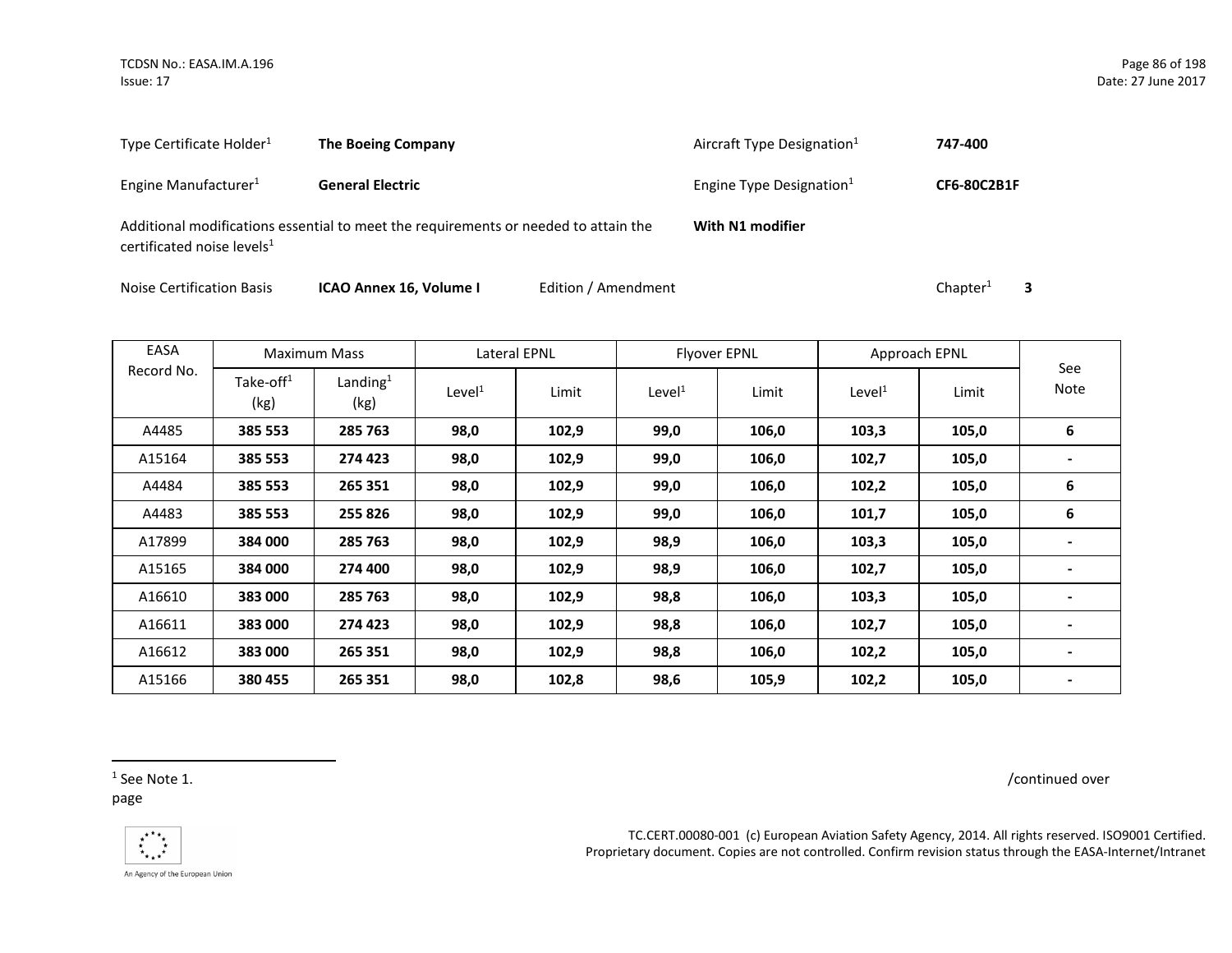TCDSN No.: EASA.IM.A.196 Page 87 of 198 Issue: 17 Date: 27 June 2017

| Type Certificate Holder <sup>1</sup>   | <b>The Boeing Company</b>                                                           | Aircraft Type Designation <sup>1</sup> | 747-400            |
|----------------------------------------|-------------------------------------------------------------------------------------|----------------------------------------|--------------------|
| Engine Manufacturer <sup>1</sup>       | <b>General Electric</b>                                                             | Engine Type Designation $1$            | <b>CF6-80C2B1F</b> |
| certificated noise levels <sup>1</sup> | Additional modifications essential to meet the requirements or needed to attain the | With N1 modifier                       |                    |

Noise Certification Basis **ICAO Annex 16, Volume I Edition / Amendment** Chapter Chapter<sup>1</sup> 3

EASA Record No. Maximum Mass **Lateral EPNL** Flyover EPNL Approach EPNL See Note Take-off<sup>1</sup> (kg) Landing $1$  $(kg)$  Level<sup>1</sup> Limit Level<sup>1</sup> Limit Limit Level<sup>1</sup> Limit A4480 **377 842 285 763 98,0 102,8 98,4 105,9 103,3 105,0 6**A4479 **377 842 265 351 98,0 102,8 98,4 105,9 102,2 105,0 6**A4478 **377 842 255 826 98,0 102,8 98,4 105,9 101,7 105,0 6**A4475 **376 481 285 763 98,0 102,8 98,3 105,9 103,3 105,0 6**A4474 **376 481 265 351 98,0 102,8 98,3 105,9 102,2 105,0 6**A4473 **376 481 255 826 98,0 102,8 98,3 105,9 101,7 105,0 6**A4470 | **371 945 | 285 763 | 98,0 | 102,7 | 97,9 | 105,8 | 103,3 | 105,0 | 6** A4469 **371 945 265 351 98,0 102,7 97,9 105,8 102,2 105,0 6**A15167 **371 945 265 300 98,0 102,7 97,9 105,8 102,2 105,0 -**A4468 **371 945 255 826 98,0 102,7 97,9 105,8 101,7 105,0 6**

### $\frac{1}{2}$  See Note 1.  $\frac{1}{2}$  /continued over

page

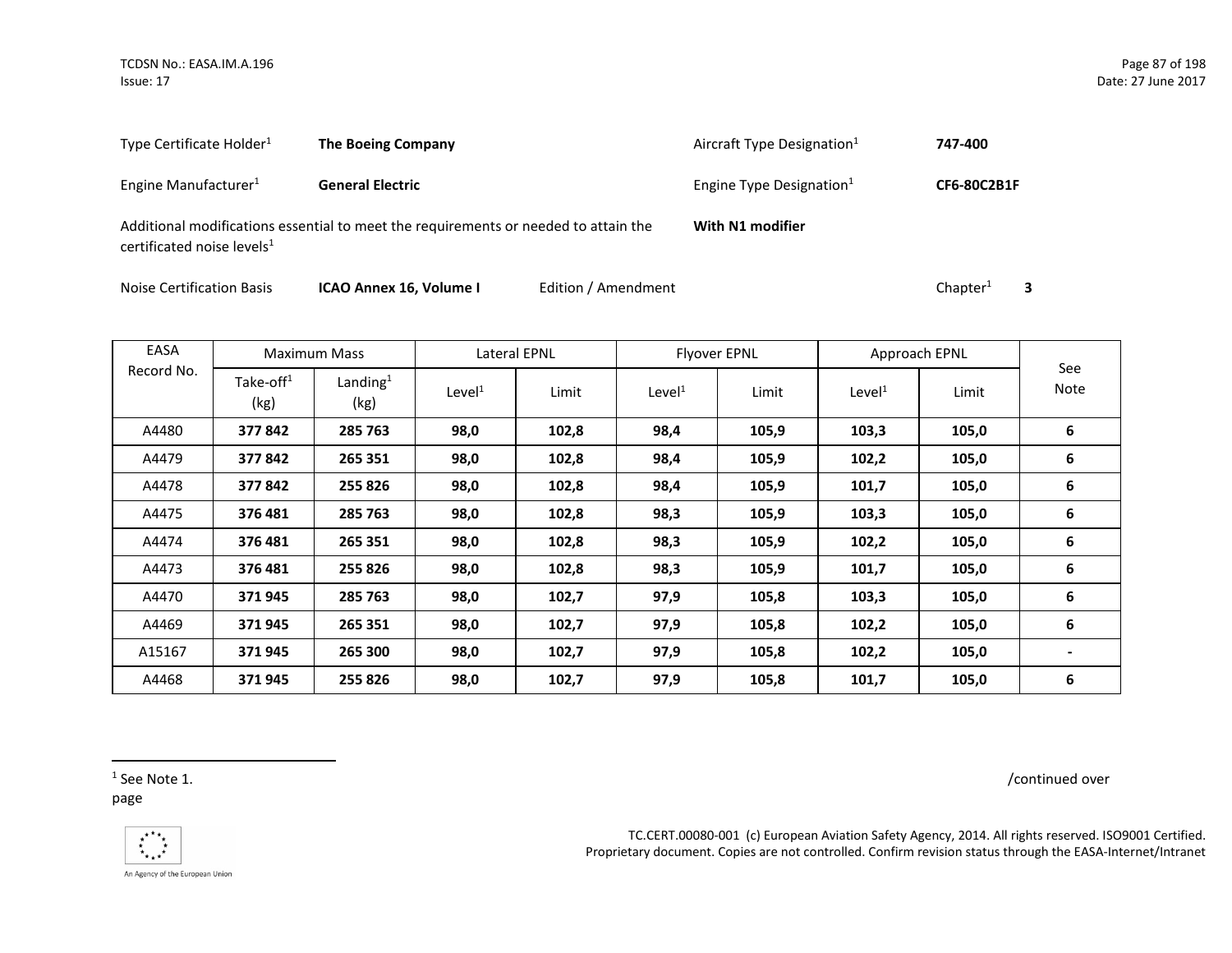TCDSN No.: EASA.IM.A.196 Page 88 of 198 Issue: 17 Date: 27 June 2017

| Type Certificate Holder <sup>1</sup>   | <b>The Boeing Company</b>                                                           | Aircraft Type Designation <sup>1</sup> | 747-400            |
|----------------------------------------|-------------------------------------------------------------------------------------|----------------------------------------|--------------------|
| Engine Manufacturer <sup>1</sup>       | <b>General Electric</b>                                                             | Engine Type Designation <sup>1</sup>   | <b>CF6-80C2B1F</b> |
| certificated noise levels <sup>1</sup> | Additional modifications essential to meet the requirements or needed to attain the | With N1 modifier                       |                    |

Noise Certification Basis **ICAO Annex 16, Volume I Edition / Amendment** Chapter Chapter<sup>1</sup> 3

EASA Record No. Maximum Mass **Lateral EPNL** Flyover EPNL Approach EPNL See Note Take-off<sup>1</sup> (kg) Landing<sup>1</sup>  $(kg)$  Level<sup>1</sup> Limit Level<sup>1</sup> Limit Limit Level<sup>1</sup> Limit A4465 **362 873 285 763 98,1 102,7 97,1 105,7 103,3 105,0 6**A4464 **362 873 265 351 98,1 102,7 97,1 105,7 102,2 105,0 6**A4463 **362 873 255 826 98,1 102,7 97,1 105,7 101,7 105,0 6**A120319 | **340 000 | 285 763 | 98,3 | 102,4 | 95,2 | 105,3 | 103,3 | 105,0 | 6** A4462 **317 514 285 763 98,5 102,2 93,3 104,9 103,3 105,0 6**A4461 **317 514 265 351 98,5 102,2 93,3 104,9 102,2 105,0 6**A4460 **317 514 255 826 98,5 102,2 93,3 104,9 101,7 105,0 6**A4459 **272 155 265 351 98,8 101,6 89,6 104,0 102,2 104,9 6**A4458 **272 155 255 826 98,8 101,6 89,6 104,0 101,7 104,9 6**

<sup>1</sup> See Note 1.

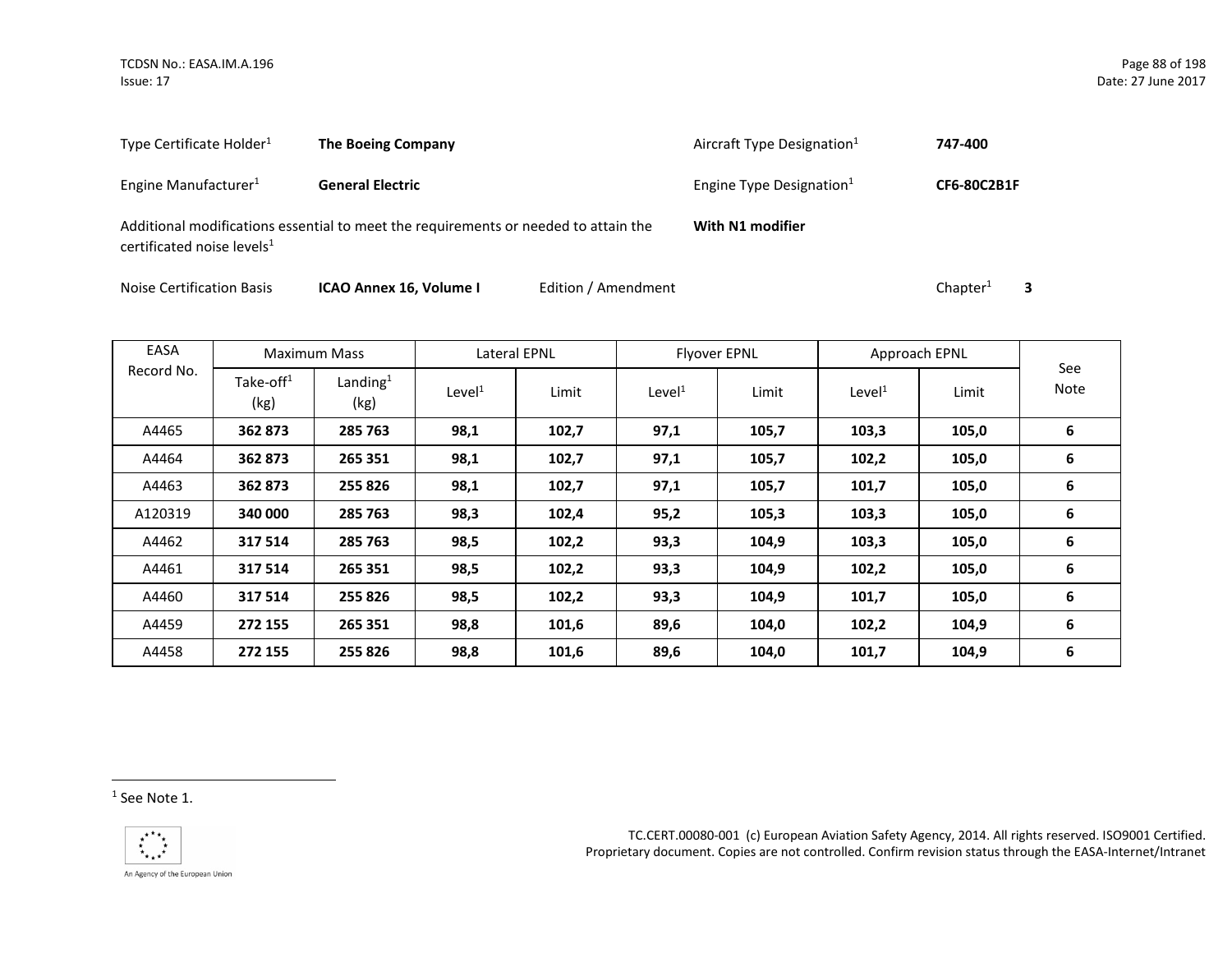TCDSN No.: EASA.IM.A.196 Page 89 of 198 Issue: 17 Date: 27 June 2017

| Type Certificate Holder <sup>1</sup>   | The Boeing Company                                                                  | Aircraft Type Designation <sup>1</sup> | 747-400            |
|----------------------------------------|-------------------------------------------------------------------------------------|----------------------------------------|--------------------|
| Engine Manufacturer <sup>1</sup>       | <b>General Electric</b>                                                             | Engine Type Designation <sup>1</sup>   | <b>CF6-80C2B1F</b> |
| certificated noise levels <sup>1</sup> | Additional modifications essential to meet the requirements or needed to attain the | <b>Without N1 modifier</b>             |                    |

Noise Certification Basis **ICAO Annex 16, Volume I Edition / Amendment** Chapter<sup>1</sup> **3** 

| EASA       | <b>Maximum Mass</b>           |                     | <b>Lateral EPNL</b> |       | <b>Flyover EPNL</b> |       | Approach EPNL      |       |             |
|------------|-------------------------------|---------------------|---------------------|-------|---------------------|-------|--------------------|-------|-------------|
| Record No. | Take-off <sup>1</sup><br>(kg) | Landing $1$<br>(kg) | Level $1$           | Limit | Level <sup>1</sup>  | Limit | Level <sup>1</sup> | Limit | See<br>Note |
| A4531      | 396 893                       | 285 763             | 98,2                | 103,0 | 99,8                | 106,0 | 103,3              | 105,0 |             |
| A4530      | 396 893                       | 265 351             | 98,2                | 103,0 | 99,8                | 106,0 | 102,2              | 105,0 |             |
| A4529      | 396 893                       | 255 826             | 98,2                | 103,0 | 99,8                | 106,0 | 101,7              | 105,0 |             |
| A4526      | 394 625                       | 285 763             | 98,3                | 103,0 | 99,7                | 106,0 | 103,3              | 105,0 | 6           |
| A4525      | 394 625                       | 265 351             | 98,3                | 103,0 | 99,7                | 106,0 | 102,2              | 105,0 | 6           |
| A4524      | 394 625                       | 255 826             | 98,3                | 103,0 | 99,7                | 106,0 | 101,7              | 105,0 | 6           |
| A15460     | 386 914                       | 285 763             | 98,3                | 102,9 | 99,1                | 106,0 | 103,3              | 105,0 |             |
| A4521      | 385 553                       | 285 763             | 98,3                | 102,9 | 99,0                | 106,0 | 103,3              | 105,0 | 6           |
| A4520      | 385 553                       | 265 351             | 98,3                | 102,9 | 99,0                | 106,0 | 102,2              | 105,0 | 6           |
| A4519      | 385 553                       | 255 826             | 98,3                | 102,9 | 99,0                | 106,0 | 101,7              | 105,0 | 6           |

# $1$  See Note 1.  $/$ continued over

page

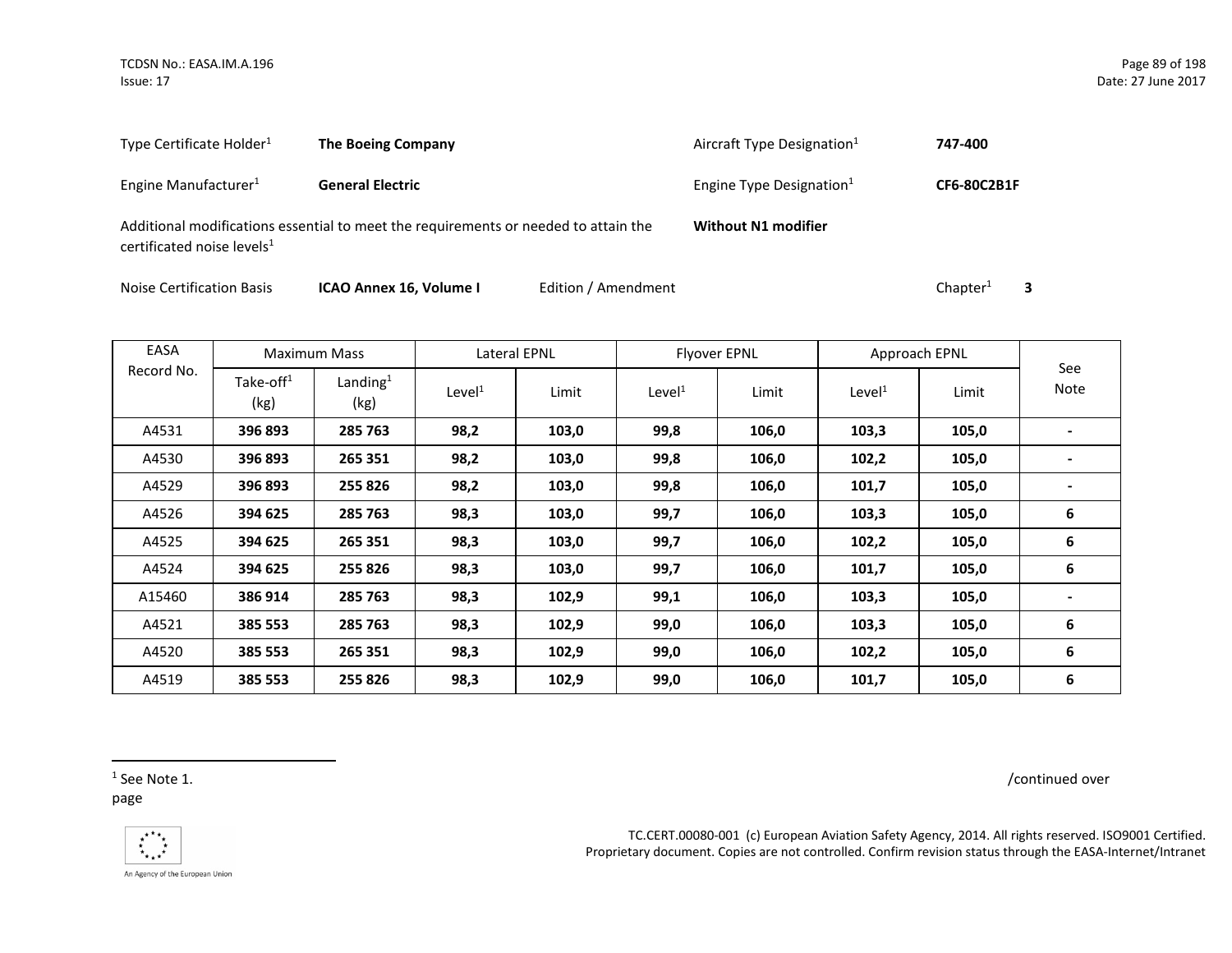TCDSN No.: EASA.IM.A.196 Page 90 of 198 Issue: 17 Date: 27 June 2017

| Type Certificate Holder <sup>1</sup>   | <b>The Boeing Company</b>                                                           | Aircraft Type Designation <sup>1</sup> | 747-400            |
|----------------------------------------|-------------------------------------------------------------------------------------|----------------------------------------|--------------------|
| Engine Manufacturer <sup>1</sup>       | <b>General Electric</b>                                                             | Engine Type Designation <sup>1</sup>   | <b>CF6-80C2B1F</b> |
| certificated noise levels <sup>1</sup> | Additional modifications essential to meet the requirements or needed to attain the | <b>Without N1 modifier</b>             |                    |

Noise Certification Basis **ICAO Annex 16, Volume I Edition / Amendment** Chapter Chapter<sup>1</sup> 3

EASA Record No. Maximum Mass **Lateral EPNL** Flyover EPNL Approach EPNL See Note Take-off<sup>1</sup> (kg) Landing $1$  $(kg)$  Level<sup>1</sup> Limit Level<sup>1</sup> Limit Limit Level<sup>1</sup> Limit A4516 **377 842 285 763 98,3 102,8 98,3 105,9 103,3 105,0 6**A4515 **377 842 265 351 98,3 102,8 98,3 105,9 102,2 105,0 6**A4514 **377 842 255 826 98,3 102,8 98,3 105,9 101,7 105,0 6**A14746 **376 481 285 763 98,3 102,8 98,2 105,9 103,3 105,0 6**A14747 **376 481 265 351 98,3 102,8 98,2 105,9 102,2 105,0 6**A14748 **376 481 255 826 98,3 102,8 98,2 105,9 101,7 105,0 6**A4511 **371 945 285 763 98,4 102,7 97,9 105,8 103,3 105,0 6**A4510 **371 945 265 351 98,4 102,7 97,9 105,8 102,2 105,0 6**A4509 **371 945 255 826 98,4 102,7 97,9 105,8 101,7 105,0 6**A4506 **362 873 285 763 98,4 102,7 97,1 105,7 103,3 105,0 6**

page

An Agency of the European Union

TC.CERT.00080-001 (c) European Aviation Safety Agency, 2014. All rights reserved. ISO9001 Certified. Proprietary document. Copies are not controlled. Confirm revision status through the EASA-Internet/Intranet

 $\frac{1}{2}$  See Note 1.  $\frac{1}{2}$  /continued over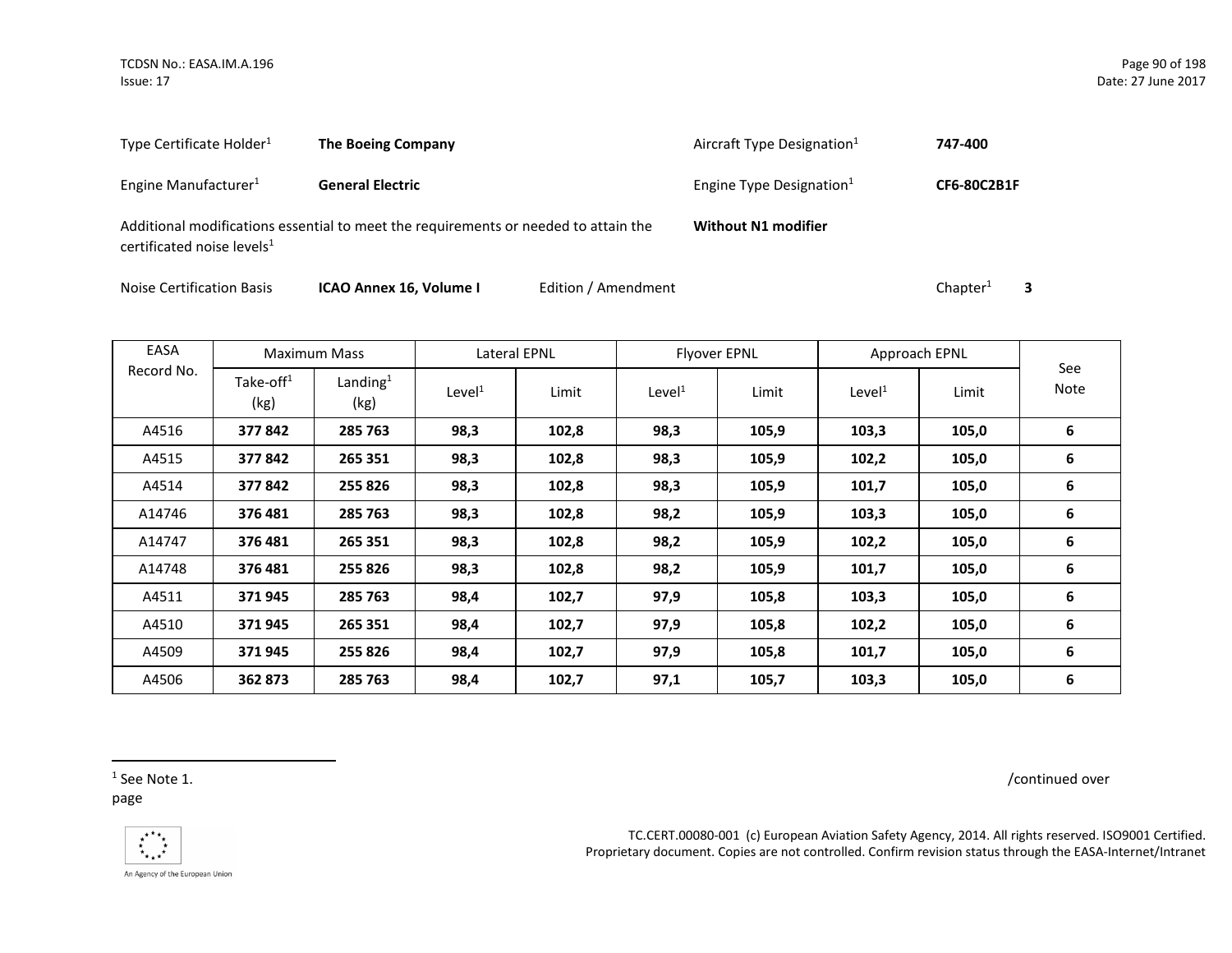TCDSN No.: EASA.IM.A.196 Page 91 of 198 Issue: 17 Date: 27 June 2017

| Type Certificate Holder <sup>1</sup>   | The Boeing Company                                                                  | Aircraft Type Designation <sup>1</sup> | 747-400            |
|----------------------------------------|-------------------------------------------------------------------------------------|----------------------------------------|--------------------|
| Engine Manufacturer <sup>1</sup>       | <b>General Electric</b>                                                             | Engine Type Designation <sup>1</sup>   | <b>CF6-80C2B1F</b> |
| certificated noise levels <sup>1</sup> | Additional modifications essential to meet the requirements or needed to attain the | <b>Without N1 modifier</b>             |                    |

Noise Certification Basis **ICAO Annex 16, Volume I Edition / Amendment** Chapter<sup>1</sup> **3** 

| EASA<br>Record No. | <b>Maximum Mass</b>           |                     | Lateral EPNL       |       | <b>Flyover EPNL</b> |       | Approach EPNL      |       |                    |
|--------------------|-------------------------------|---------------------|--------------------|-------|---------------------|-------|--------------------|-------|--------------------|
|                    | Take-off <sup>1</sup><br>(kg) | Landing $1$<br>(kg) | Level <sup>1</sup> | Limit | Level <sup>1</sup>  | Limit | Level <sup>1</sup> | Limit | See<br><b>Note</b> |
| A4505              | 362 873                       | 265 351             | 98,4               | 102,7 | 97,1                | 105,7 | 102,2              | 105,0 | 6                  |
| A4504              | 362 873                       | 255 826             | 98,4               | 102,7 | 97,1                | 105,7 | 101,7              | 105,0 | 6                  |
| A120320            | 340 000                       | 285 763             | 98,6               | 102,4 | 95,1                | 105,3 | 103,3              | 105,0 | 6                  |
| A4502              | 317 514                       | 265 351             | 98,8               | 102,2 | 93,2                | 104,9 | 102,2              | 105,0 | 6                  |
| A4500              | 272 155                       | 265 351             | 99,1               | 101,6 | 89,6                | 104,0 | 102,2              | 104,9 | 6                  |

 $1$  See Note 1.



TC.CERT.00080-001 (c) European Aviation Safety Agency, 2014. All rights reserved. ISO9001 Certified. Proprietary document. Copies are not controlled. Confirm revision status through the EASA-Internet/Intranet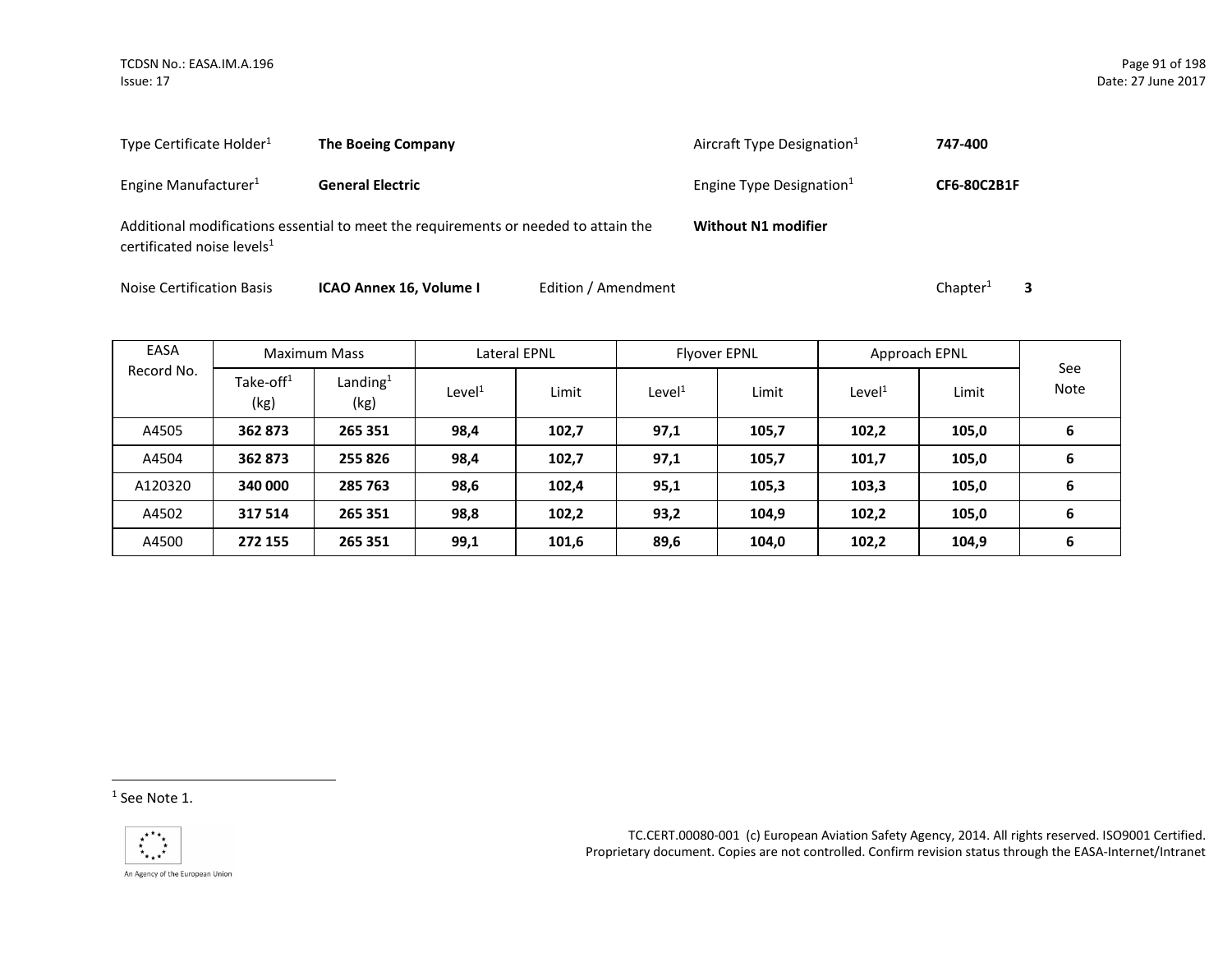TCDSN No.: EASA.IM.A.196 Page 92 of 198 Issue: 17 Date: 27 June 2017

| Type Certificate Holder <sup>1</sup>   | The Boeing Company                                                                  | Aircraft Type Designation <sup>1</sup> | 747-400            |
|----------------------------------------|-------------------------------------------------------------------------------------|----------------------------------------|--------------------|
| Engine Manufacturer <sup>1</sup>       | <b>General Electric</b>                                                             | Engine Type Designation <sup>1</sup>   | <b>CF6-80C2B5F</b> |
| certificated noise levels <sup>1</sup> | Additional modifications essential to meet the requirements or needed to attain the | With N1 modifier                       |                    |

Noise Certification Basis **ICAO Annex 16, Volume I Edition / Amendment** Chapter<sup>1</sup> **3** 

| EASA       | <b>Maximum Mass</b>           |                              | Lateral EPNL       |       | <b>Flyover EPNL</b> |       | Approach EPNL      |       |             |
|------------|-------------------------------|------------------------------|--------------------|-------|---------------------|-------|--------------------|-------|-------------|
| Record No. | Take-off <sup>1</sup><br>(kg) | Landing <sup>1</sup><br>(kg) | Level <sup>1</sup> | Limit | Level <sup>1</sup>  | Limit | Level <sup>1</sup> | Limit | See<br>Note |
| A14711     | 396 893                       | 285 763                      | 100,2              | 103,0 | 96,6                | 106,0 | 103,3              | 105,0 |             |
| A14712     | 396 893                       | 274 423                      | 100,2              | 103,0 | 96,6                | 106,0 | 102,7              | 105,0 |             |
| A4558      | 396 893                       | 265 351                      | 100,2              | 103,0 | 96,6                | 106,0 | 102,2              | 105,0 |             |
| A14713     | 396 893                       | 260 362                      | 100,2              | 103,0 | 96,6                | 106,0 | 102,0              | 105,0 |             |
| A4554      | 394 625                       | 285 763                      | 100,2              | 103,0 | 96,4                | 106,0 | 103,3              | 105,0 | 6           |
| A14714     | 394 625                       | 274 423                      | 100,2              | 103,0 | 96,4                | 106,0 | 102,7              | 105,0 | 6           |
| A14715     | 394 625                       | 265 351                      | 100,2              | 103,0 | 96,4                | 106,0 | 102,2              | 105,0 | 6           |
| A14716     | 394 625                       | 260 362                      | 100,2              | 103,0 | 96,4                | 106,0 | 102,0              | 105,0 | 6           |
| A4552      | 394 625                       | 255 826                      | 100,2              | 103,0 | 96,4                | 106,0 | 101,7              | 105,0 | 6           |
| A14719     | 385 553                       | 285 763                      | 100,3              | 102,9 | 95,7                | 106,0 | 103,3              | 105,0 | 6           |

 $1$  See Note 1.  $/$ continued over

page

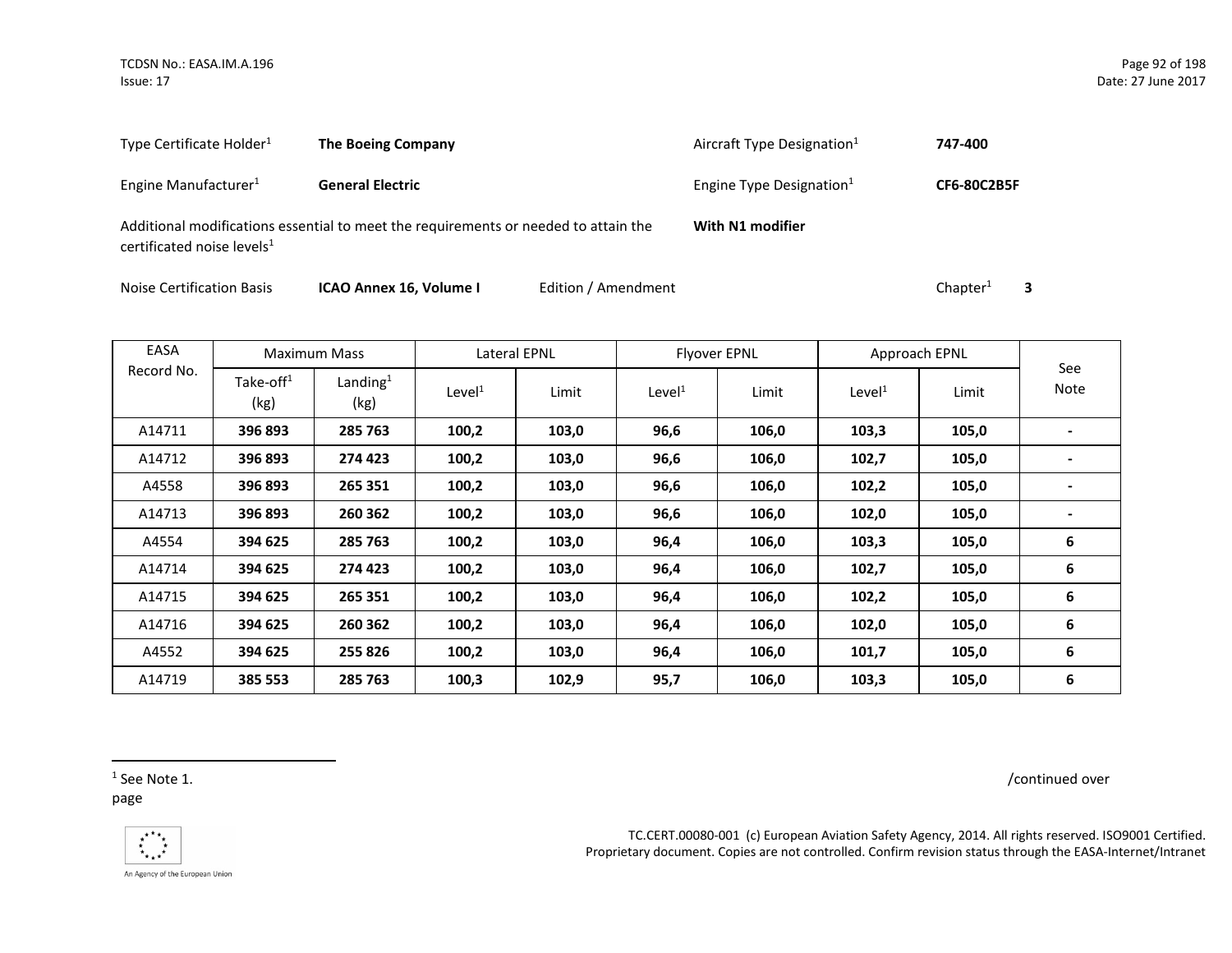TCDSN No.: EASA.IM.A.196 Page 93 of 198 Issue: 17 Date: 27 June 2017

| Type Certificate Holder <sup>1</sup>   | <b>The Boeing Company</b>                                                           | Aircraft Type Designation <sup>1</sup> | 747-400            |
|----------------------------------------|-------------------------------------------------------------------------------------|----------------------------------------|--------------------|
| Engine Manufacturer <sup>1</sup>       | <b>General Electric</b>                                                             | Engine Type Designation $1$            | <b>CF6-80C2B5F</b> |
| certificated noise levels <sup>1</sup> | Additional modifications essential to meet the requirements or needed to attain the | With N1 modifier                       |                    |

Noise Certification Basis **ICAO Annex 16, Volume I Edition / Amendment** Chapter<sup>1</sup> **3** 

| EASA       | <b>Maximum Mass</b>           |                              | Lateral EPNL       |       | <b>Flyover EPNL</b> |       | Approach EPNL      |       |                    |
|------------|-------------------------------|------------------------------|--------------------|-------|---------------------|-------|--------------------|-------|--------------------|
| Record No. | Take-off <sup>1</sup><br>(kg) | Landing <sup>1</sup><br>(kg) | Level <sup>1</sup> | Limit | Level <sup>1</sup>  | Limit | Level <sup>1</sup> | Limit | See<br><b>Note</b> |
| A14720     | 385 553                       | 274 423                      | 100,3              | 102,9 | 95,7                | 106,0 | 102,7              | 105,0 | 6                  |
| A4548      | 385 553                       | 265 351                      | 100,3              | 102,9 | 95,7                | 106,0 | 102,2              | 105,0 | 6                  |
| A14721     | 385 553                       | 260 362                      | 100,3              | 102,9 | 95,7                | 106,0 | 102,0              | 105,0 | 6                  |
| A4544      | 377 842                       | 285 763                      | 100,3              | 102,8 | 95,1                | 105,9 | 103,3              | 105,0 | 6                  |
| A14723     | 377842                        | 274 423                      | 100,3              | 102,8 | 95,1                | 105,9 | 102,7              | 105,0 | 6                  |
| A14724     | 377842                        | 265 351                      | 100,3              | 102,8 | 95,1                | 105,9 | 102,2              | 105,0 | 6                  |
| A14725     | 377842                        | 260 362                      | 100,3              | 102,8 | 95,1                | 105,9 | 102,0              | 105,0 | 6                  |
| A4542      | 377 842                       | 255 826                      | 100,3              | 102,8 | 95,1                | 105,9 | 101,7              | 105,0 | 6                  |
| A14727     | 376 481                       | 285 763                      | 100,3              | 102,8 | 95,0                | 105,9 | 103,3              | 105,0 | 6                  |
| A14728     | 376 481                       | 274 423                      | 100,3              | 102,8 | 95,0                | 105,9 | 102,7              | 105,0 | 6                  |

 $1$  See Note 1.  $/$ continued over

page

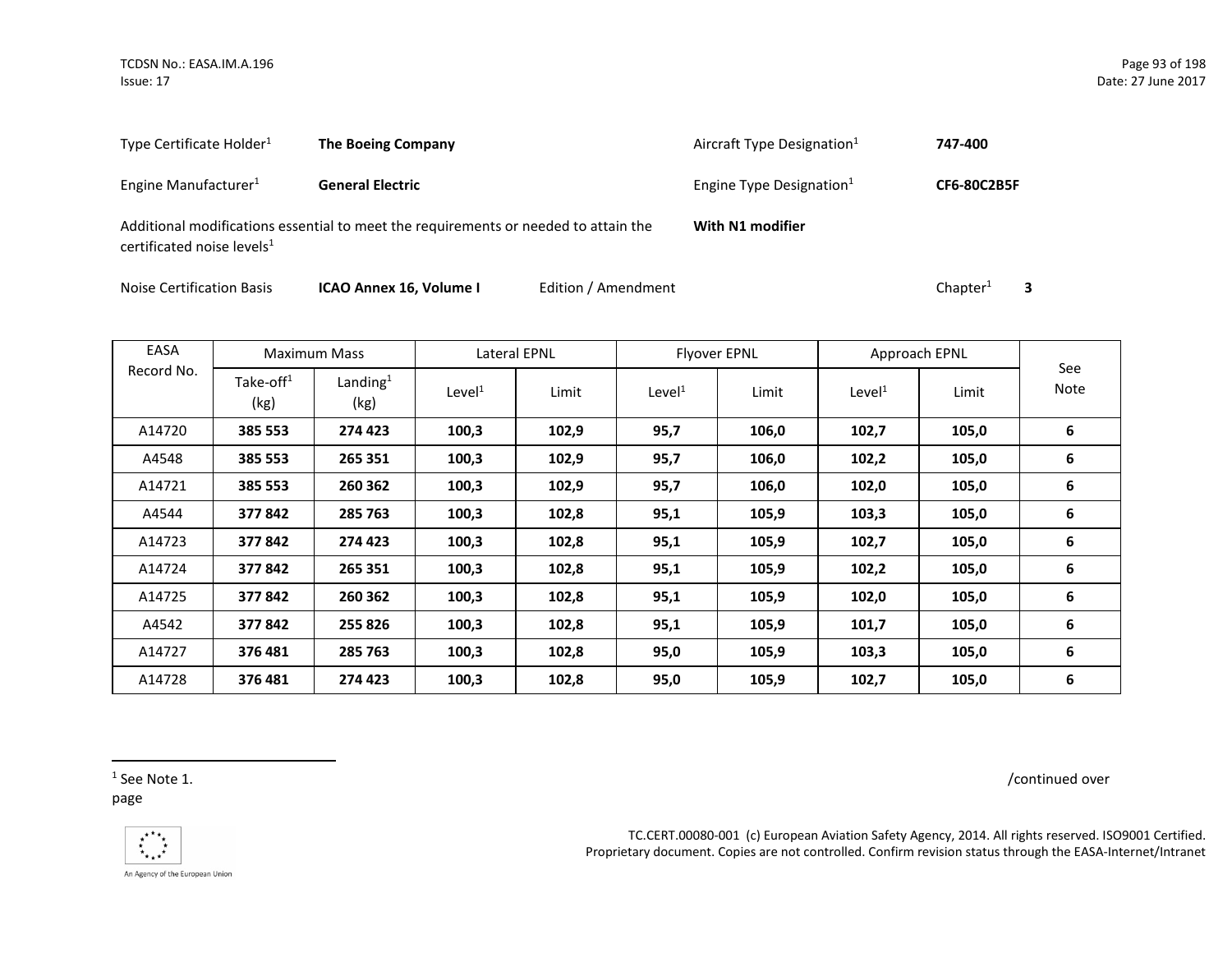TCDSN No.: EASA.IM.A.196 Page 94 of 198 Issue: 17 Date: 27 June 2017

| Type Certificate Holder <sup>1</sup>   | The Boeing Company                                                                  | Aircraft Type Designation <sup>1</sup> | 747-400            |
|----------------------------------------|-------------------------------------------------------------------------------------|----------------------------------------|--------------------|
| Engine Manufacturer <sup>1</sup>       | <b>General Electric</b>                                                             | Engine Type Designation <sup>1</sup>   | <b>CF6-80C2B5F</b> |
| certificated noise levels <sup>1</sup> | Additional modifications essential to meet the requirements or needed to attain the | With N1 modifier                       |                    |

| Noise Certification Basis<br><b>ICAO Annex 16. Volume I</b> | Edition / Amendment | Chapter $1$ |
|-------------------------------------------------------------|---------------------|-------------|
|-------------------------------------------------------------|---------------------|-------------|

| EASA       | <b>Maximum Mass</b>           |                              | Lateral EPNL       |       | <b>Flyover EPNL</b> |       | Approach EPNL |       |                    |
|------------|-------------------------------|------------------------------|--------------------|-------|---------------------|-------|---------------|-------|--------------------|
| Record No. | Take-off <sup>1</sup><br>(kg) | Landing <sup>1</sup><br>(kg) | Level <sup>1</sup> | Limit | Level <sup>1</sup>  | Limit | Level $^1$    | Limit | See<br><b>Note</b> |
| A4538      | 376 481                       | 265 351                      | 100,3              | 102,8 | 95,0                | 105,9 | 102,2         | 105,0 |                    |
| A14729     | 376 481                       | 260 362                      | 100,3              | 102,8 | 95,0                | 105,9 | 102,0         | 105,0 |                    |

 $1$  See Note 1.



An Agency of the European Union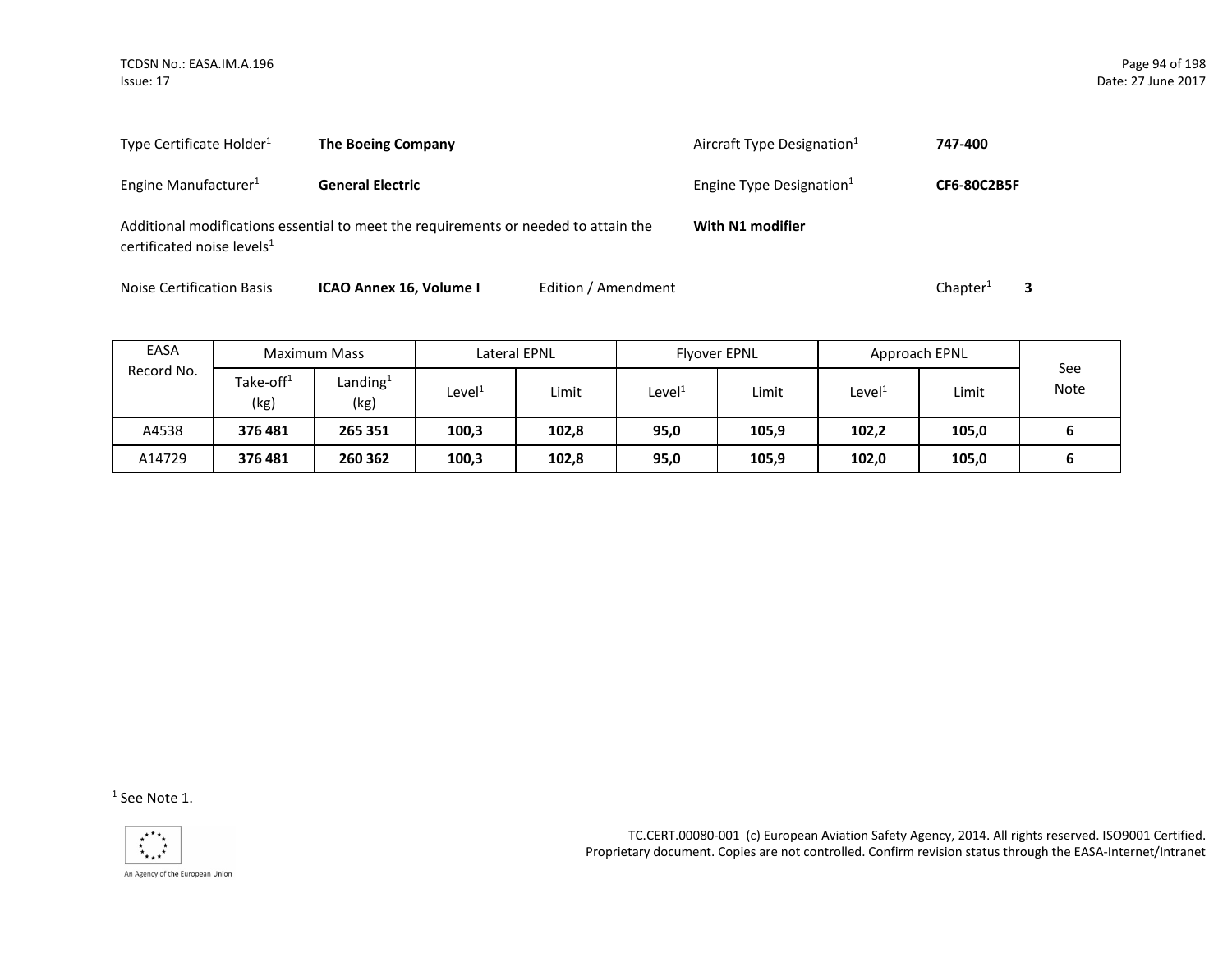| Type Certificate Holder <sup>1</sup>   | <b>The Boeing Company</b>                                                           | Aircraft Type Designation <sup>1</sup> | 747-400       |
|----------------------------------------|-------------------------------------------------------------------------------------|----------------------------------------|---------------|
| Engine Manufacturer <sup>1</sup>       | <b>Pratt &amp; Whitney</b>                                                          | Engine Type Designation <sup>1</sup>   | <b>PW4056</b> |
| certificated noise levels <sup>1</sup> | Additional modifications essential to meet the requirements or needed to attain the | <b>FB2T</b> fan blades                 |               |

Noise Certification Basis **ICAO Annex 16, Volume I Edition / Amendment** Chapter Chapter<sup>1</sup> 3

EASA Record No. Maximum Mass **Lateral EPNL** Flyover EPNL Approach EPNL See Note Take-off<sup>1</sup> (kg) Landing $1$  $(kg)$  Level<sup>1</sup> Limit Level<sup>1</sup> Limit Limit Level<sup>1</sup> Limit A14889 | **396 893 | 285 763 | 99,7 | 103,0 | 101,6 | 106,0 | 104,3 | 105,0 | -**A4599 **396 893 265 351 99,7 103,0 101,6 106,0 103,5 105,0 -** A14890 **396 893 255 826 99,7 103,0 101,6 106,0 103,1 105,0 -** A4595 | **395 532 | 285 763 | 99,7 | 103,0 | 101,6 | 106,0 | 104,3 | 105,0 | -**A14893 **395 532 265 351 99,7 103,0 101,6 106,0 103,5 105,0 -** A4593 **395 532 255 826 99,7 103,0 101,6 106,0 103,1 105,0 -** A14896 **394 625 285 763 99,7 103,0 101,5 106,0 104,3 105,0 6** A4589 | **394 625 | 265 351 | 99,7 | 103,0 | 101,5 | 106,0 | 103,5 | 105,0 | 6** A14897 **394 625 255 826 99,7 103,0 101,5 106,0 103,1 105,0 6** A4585 **385 553 285 763 99,7 102,9 100,9 106,0 104,3 105,0 6** 

## $\frac{1}{2}$  See Note 1.  $\frac{1}{2}$  /continued over

page

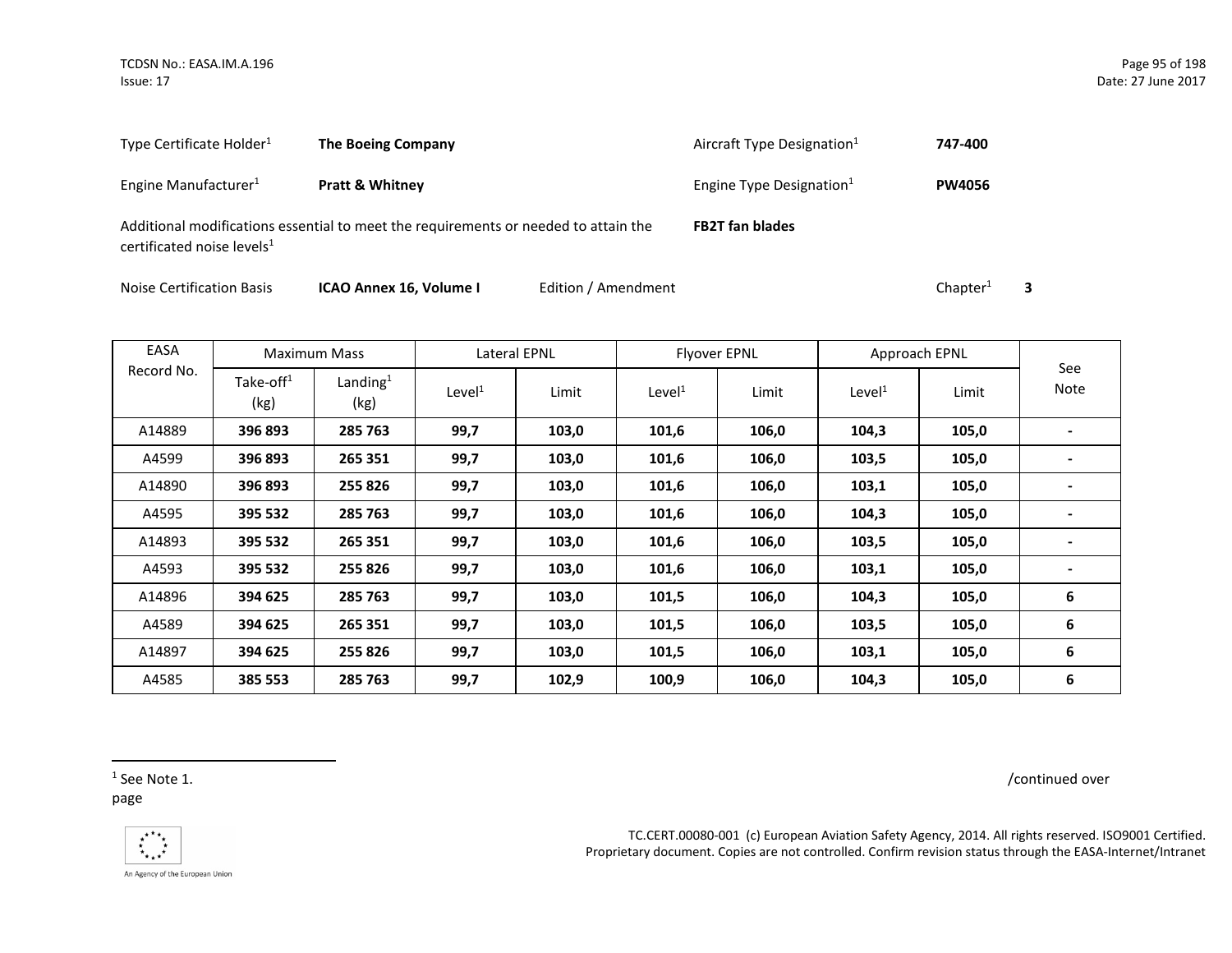TCDSN No.: EASA.IM.A.196 Page 96 of 198 Issue: 17 Date: 27 June 2017

| Type Certificate Holder <sup>1</sup>   | <b>The Boeing Company</b>                                                           | Aircraft Type Designation <sup>1</sup> | 747-400       |
|----------------------------------------|-------------------------------------------------------------------------------------|----------------------------------------|---------------|
| Engine Manufacturer <sup>1</sup>       | <b>Pratt &amp; Whitney</b>                                                          | Engine Type Designation <sup>1</sup>   | <b>PW4056</b> |
| certificated noise levels <sup>1</sup> | Additional modifications essential to meet the requirements or needed to attain the | <b>FB2T</b> fan blades                 |               |

Noise Certification Basis **ICAO Annex 16, Volume I Edition / Amendment** Chapter Chapter<sup>1</sup> 3

EASA Record No. Maximum Mass **Lateral EPNL** Flyover EPNL Approach EPNL See Note Take-off<sup>1</sup> (kg) Landing $1$  $(kg)$  Level<sup>1</sup> Limit Level<sup>1</sup> Limit Limit Level<sup>1</sup> Limit A14900 **385 553 265 351 99,7 102,9 100,9 106,0 103,5 105,0 6** A14901 **385 553 255 826 99,7 102,9 100,9 106,0 103,1 105,0 6** A14904 **377 842 285 763 99,8 102,8 100,1 105,9 104,3 105,0 6** A4579 | **377 842** | **265 351 | 99,8 | 102,8 | 100,1 | 105,9 | 103,5 | 105,0 | 6** A14905 **377 842 255 826 99,8 102,8 100,1 105,9 103,1 105,0 6** A4575 **371 945 285 763 99,8 102,7 99,5 105,8 104,3 105,0 6**A14908 | **371 945 | 265 351 | 99,8 | 102,7 | 99,5 | 105,8 | 103,5 | 105,0 | 6** A4573 **371 945 255 826 99,8 102,7 99,5 105,8 103,1 105,0 6**A14911 **362 873 285 763 99,9 102,7 98,6 105,7 104,3 105,0 6**A4569 **362 873 265 351 99,9 102,7 98,6 105,7 103,5 105,0 6**

 $\frac{1}{2}$  See Note 1.  $\frac{1}{2}$  /continued over

page

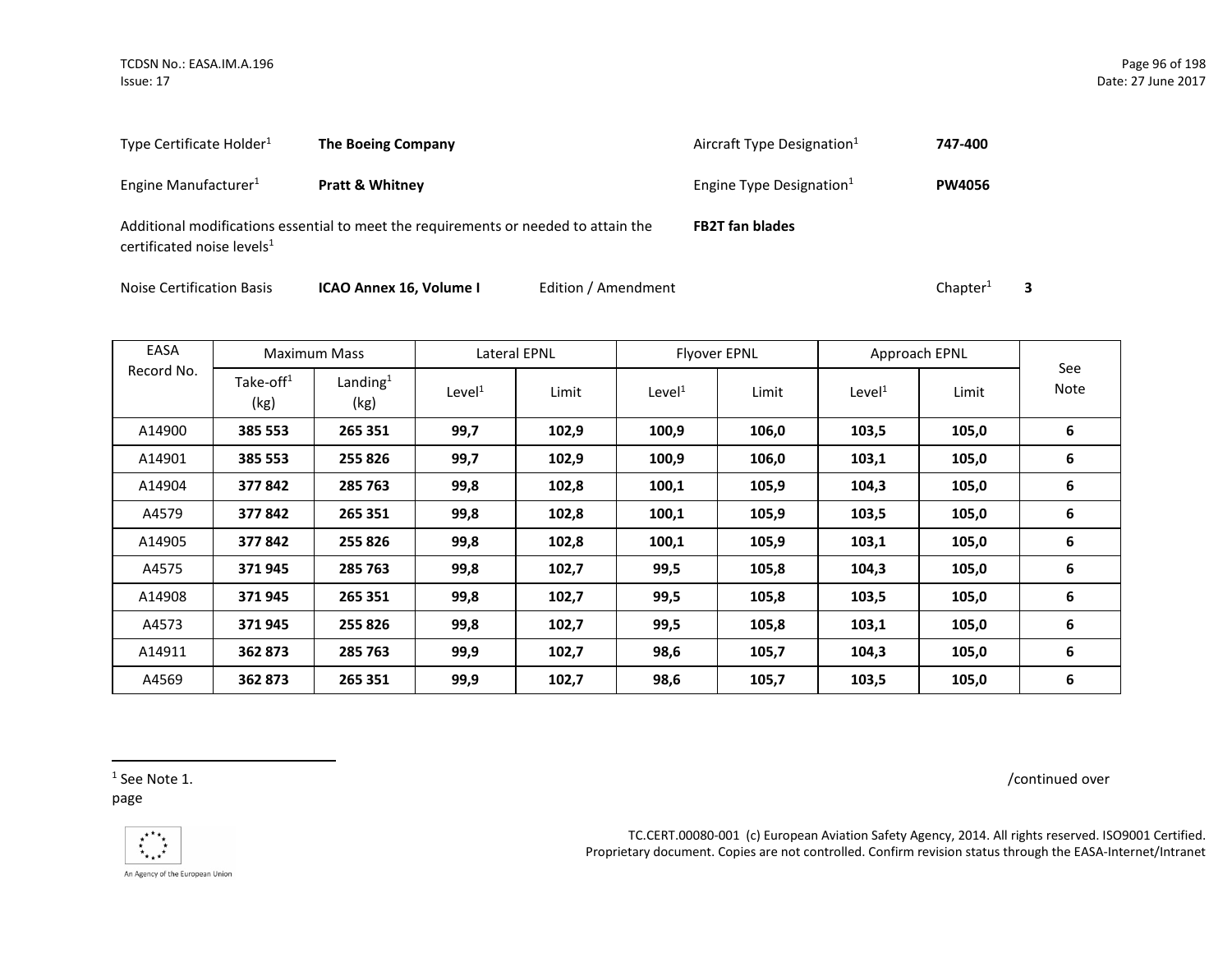TCDSN No.: EASA.IM.A.196 Page 97 of 198 Issue: 17 Date: 27 June 2017

| Type Certificate Holder <sup>1</sup>   | The Boeing Company                                                                  | Aircraft Type Designation <sup>1</sup> | 747-400       |
|----------------------------------------|-------------------------------------------------------------------------------------|----------------------------------------|---------------|
| Engine Manufacturer <sup>1</sup>       | <b>Pratt &amp; Whitney</b>                                                          | Engine Type Designation <sup>1</sup>   | <b>PW4056</b> |
| certificated noise levels <sup>1</sup> | Additional modifications essential to meet the requirements or needed to attain the | <b>FB2T</b> fan blades                 |               |

Noise Certification Basis **ICAO Annex 16, Volume I Edition / Amendment** Chapter<sup>1</sup> **3** 

| EASA       |                               | <b>Maximum Mass</b> |                    | <b>Lateral EPNL</b> | <b>Flyover EPNL</b> |       |                    | Approach EPNL |                    |
|------------|-------------------------------|---------------------|--------------------|---------------------|---------------------|-------|--------------------|---------------|--------------------|
| Record No. | Take-off <sup>1</sup><br>(kg) | Landing $1$<br>(kg) | Level <sup>1</sup> | Limit               | Level <sup>1</sup>  | Limit | Level <sup>1</sup> | Limit         | See<br><b>Note</b> |
| A14944     | 362 873                       | 255 826             | 99,9               | 102,7               | 98,6                | 105,7 | 103,1              | 105,0         | 6                  |
| A4567      | 317 514                       | 285 763             | 100,3              | 102,2               | 93,9                | 104,9 | 104,3              | 105,0         | 6                  |
| A4566      | 317 514                       | 265 351             | 100,3              | 102,2               | 93,9                | 104,9 | 103,5              | 105,0         | 6                  |
| A4565      | 317 514                       | 255 826             | 100,3              | 102,2               | 93,9                | 104,9 | 103,1              | 105,0         | 6                  |
| A4564      | 272 155                       | 265 351             | 100,7              | 101,6               | 89,5                | 104,0 | 103,5              | 104,9         | 6                  |
| A4563      | 272 155                       | 255 826             | 100,7              | 101,6               | 89,5                | 104,0 | 103,1              | 104,9         | 6                  |

 $1$  See Note 1.



TC.CERT.00080-001 (c) European Aviation Safety Agency, 2014. All rights reserved. ISO9001 Certified. Proprietary document. Copies are not controlled. Confirm revision status through the EASA-Internet/Intranet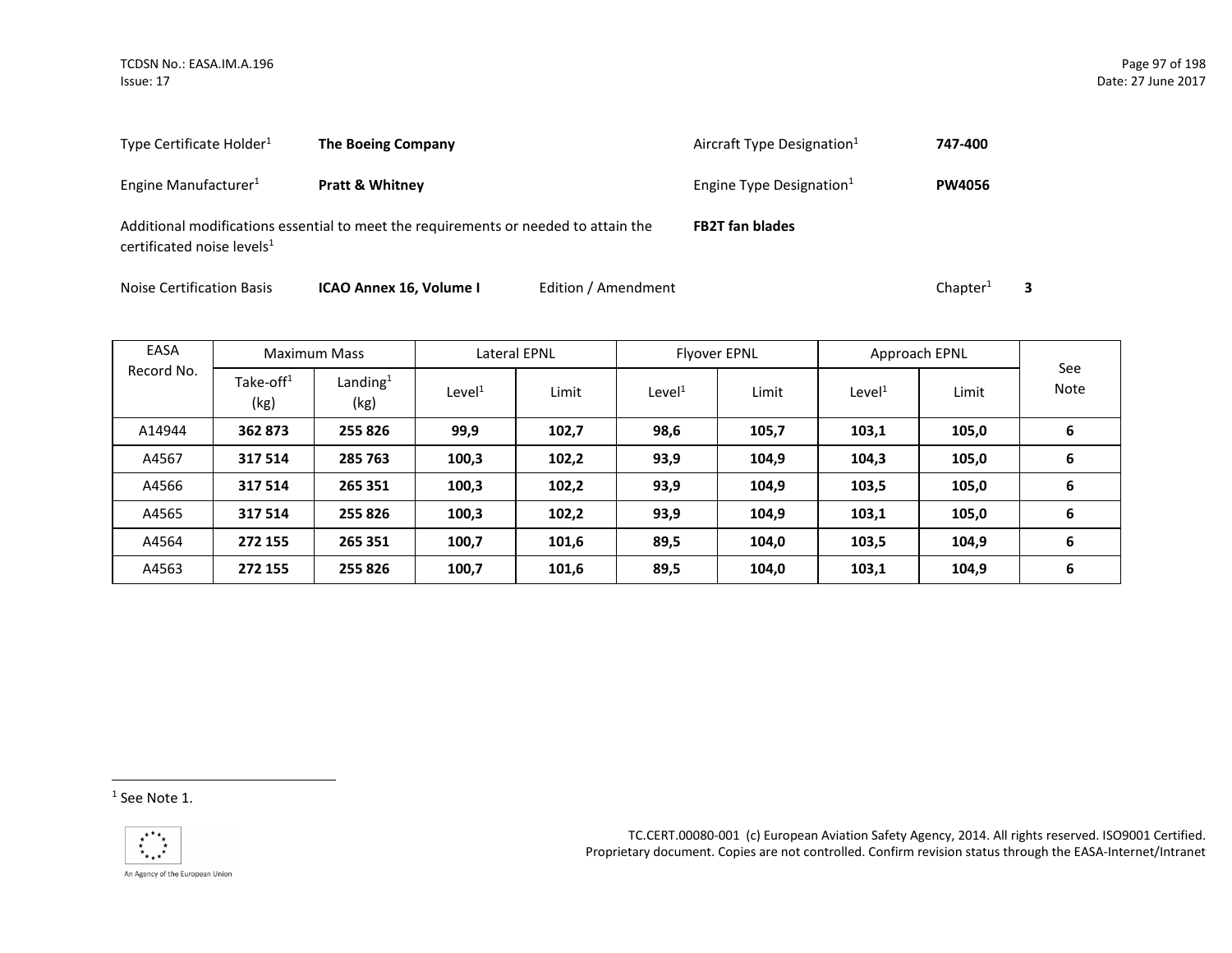| Type Certificate Holder <sup>1</sup>   | The Boeing Company                                                                  | Aircraft Type Designation <sup>1</sup>                                  | 747-400                                                                 |
|----------------------------------------|-------------------------------------------------------------------------------------|-------------------------------------------------------------------------|-------------------------------------------------------------------------|
| Engine Manufacturer <sup>1</sup>       | <b>Pratt &amp; Whitney</b>                                                          | Engine Type Designation <sup>1</sup>                                    | <b>PW4056</b>                                                           |
| certificated noise levels <sup>1</sup> | Additional modifications essential to meet the requirements or needed to attain the | Optimised fan exit guide vanes, Circumferential groove rub strip (CG))) | SB PW4ENG72-132, SB PW4ENG72-262 (Package B / Phase I (FB2B fan blades, |

EASA Record No. Maximum Mass **Lateral EPNL** Flyover EPNL Approach EPNL See Note Take-off<sup>1</sup> (kg) Landing $1$  $(kg)$  Level<sup>1</sup> Limit Level<sup>1</sup> Limit Limit Level<sup>1</sup> Limit A14914 **396 893 285 763 98,5 103,0 99,3 106,0 103,0 105,0 -**A1458 **396 893 265 351 98,5 103,0 99,3 106,0 102,5 105,0 -**A14915 **396 893 255 826 98,5 103,0 99,3 106,0 102,3 105,0 -**A1454 **395 532 285 763 98,5 103,0 99,1 106,0 103,0 105,0 -**A14918 **395 532 265 351 98,5 103,0 99,1 106,0 102,5 105,0 -**A1452 **395 532 255 826 98,5 103,0 99,1 106,0 102,3 105,0 -**A14921 | **394 625 | 285 763 | 98,5 | 103,0 | 99,1 | 106,0 | 103,0 | 105,0 | 6** A1448 | **394 625 | 265 351 | 98,5 | 103,0 | 99,1 | 106,0 | 102,5 | 105,0 | 6** A14922 **394 625 255 826 98,5 103,0 99,1 106,0 102,3 105,0 6**A1444 **385 553 285 763 98,5 102,9 98,2 106,0 103,0 105,0 6**

Noise Certification Basis **ICAO Annex 16, Volume I** Edition / Amendment **Edition 3 / Amendment 7** Chapter<sup>1</sup> **<sup>3</sup>**

 $\frac{1}{2}$  See Note 1.  $\frac{1}{2}$  /continued over

page

An Agency of the European Union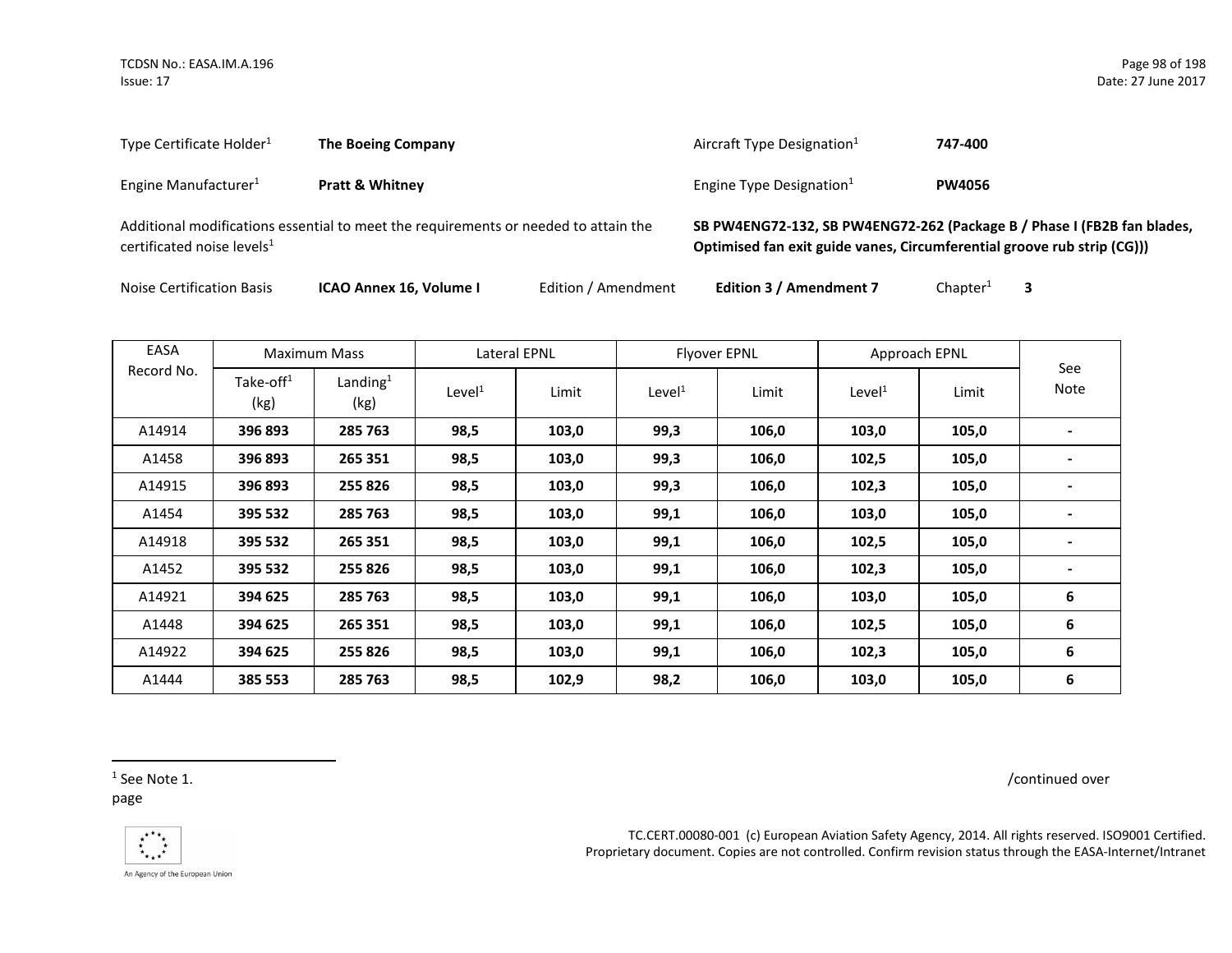| Type Certificate Holder <sup>1</sup>   | The Boeing Company                                                                  | Aircraft Type Designation <sup>1</sup>                                  | 747-400                                                                 |
|----------------------------------------|-------------------------------------------------------------------------------------|-------------------------------------------------------------------------|-------------------------------------------------------------------------|
| Engine Manufacturer <sup>1</sup>       | <b>Pratt &amp; Whitney</b>                                                          | Engine Type Designation <sup>1</sup>                                    | <b>PW4056</b>                                                           |
| certificated noise levels <sup>1</sup> | Additional modifications essential to meet the requirements or needed to attain the | Optimised fan exit guide vanes, Circumferential groove rub strip (CG))) | SB PW4ENG72-132, SB PW4ENG72-262 (Package B / Phase I (FB2B fan blades, |

EASA Record No. Maximum Mass **Lateral EPNL** Flyover EPNL Approach EPNL See Note Take-off<sup>1</sup> (kg) Landing $1$  $(kg)$  Level<sup>1</sup> Limit Level<sup>1</sup> Limit Limit Level<sup>1</sup> Limit A14925 | **385 553 | 265 351 | 98,5 | 102,9 | 98,2 | 106,0 | 102,5 | 105,0 | 6** A1442 **385 553 255 826 98,5 102,9 98,2 106,0 102,3 105,0 6**A14933 **377 842 285 763 98,6 102,8 97,4 105,9 103,0 105,0 6**A1438 **377 842 265 351 98,6 102,8 97,4 105,9 102,5 105,0 6**A14934 **377 842 255 826 98,6 102,8 97,4 105,9 102,3 105,0 6**A1434 **371 945 285 763 98,6 102,7 96,8 105,8 103,0 105,0 6**A14937 | **371** 945 | 265 351 | 98,6 | 102,7 | 96,8 | 105,8 | 102,5 | 105,0 | 6 A1432 **371 945 255 826 98,6 102,7 96,8 105,8 102,3 105,0 6**A14940 **362 873 285 763 98,7 102,7 95,9 105,7 103,0 105,0 6**A1428 **362 873 265 351 98,7 102,7 95,9 105,7 102,5 105,0 6**

Noise Certification Basis **ICAO Annex 16, Volume I** Edition / Amendment **Edition 3 / Amendment 7** Chapter<sup>1</sup> **<sup>3</sup>**

 $\frac{1}{2}$  See Note 1.  $\frac{1}{2}$  /continued over

page

An Agency of the European Union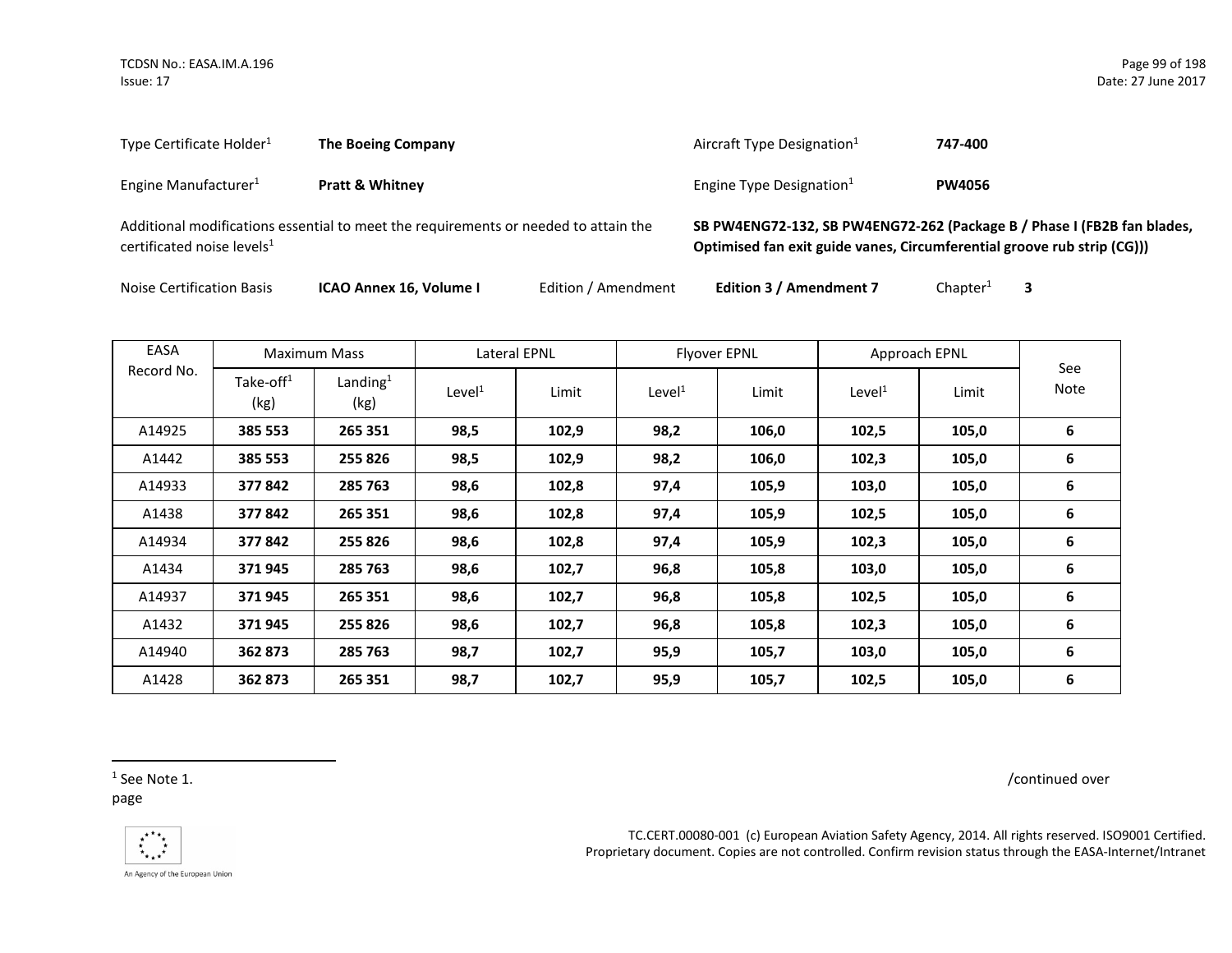TCDSN No.: EASA.IM.A.196 Page 100 of 198 Issue: 17 Date: 27 June 2017

| Type Certificate Holder <sup>1</sup>   | The Boeing Company                                                                  | Aircraft Type Designation <sup>1</sup>                                  | 747-400                                                                 |
|----------------------------------------|-------------------------------------------------------------------------------------|-------------------------------------------------------------------------|-------------------------------------------------------------------------|
| Engine Manufacturer <sup>1</sup>       | <b>Pratt &amp; Whitney</b>                                                          | Engine Type Designation <sup>1</sup>                                    | <b>PW4056</b>                                                           |
| certificated noise levels <sup>1</sup> | Additional modifications essential to meet the requirements or needed to attain the | Optimised fan exit guide vanes, Circumferential groove rub strip (CG))) | SB PW4ENG72-132, SB PW4ENG72-262 (Package B / Phase I (FB2B fan blades, |

EASA Record No. Maximum Mass  $\overline{L}$  Lateral EPNL Flyover EPNL Approach EPNL See Note Take-off<sup>1</sup> (kg) Landing<sup>1</sup>  $(kg)$  Level<sup>1</sup> Limit Level<sup>1</sup> Limit Limit Level<sup>1</sup> Limit A14941 **362 873 255 826 98,7 102,7 95,9 105,7 102,3 105,0 6**A1426 **317 514 285 763 99,0 102,2 91,2 104,9 103,0 105,0 6**A14942 **317 514 265 351 99,0 102,2 91,2 104,9 102,5 105,0 6**A1424 **317 514 255 826 99,0 102,2 91,2 104,9 102,3 105,0 6**A14943 **272 155 265 351 99,5 101,6 87,2 104,0 102,5 104,9 6**A1422 **272 155 255 826 99,5 101,6 87,2 104,0 102,3 104,9 6**

Noise Certification Basis **ICAO Annex 16, Volume I** Edition / Amendment **Edition 3 / Amendment 7** Chapter<sup>1</sup> **<sup>3</sup>**

<sup>1</sup> See Note 1.



TC.CERT.00080-001 (c) European Aviation Safety Agency, 2014. All rights reserved. ISO9001 Certified. Proprietary document. Copies are not controlled. Confirm revision status through the EASA-Internet/Intranet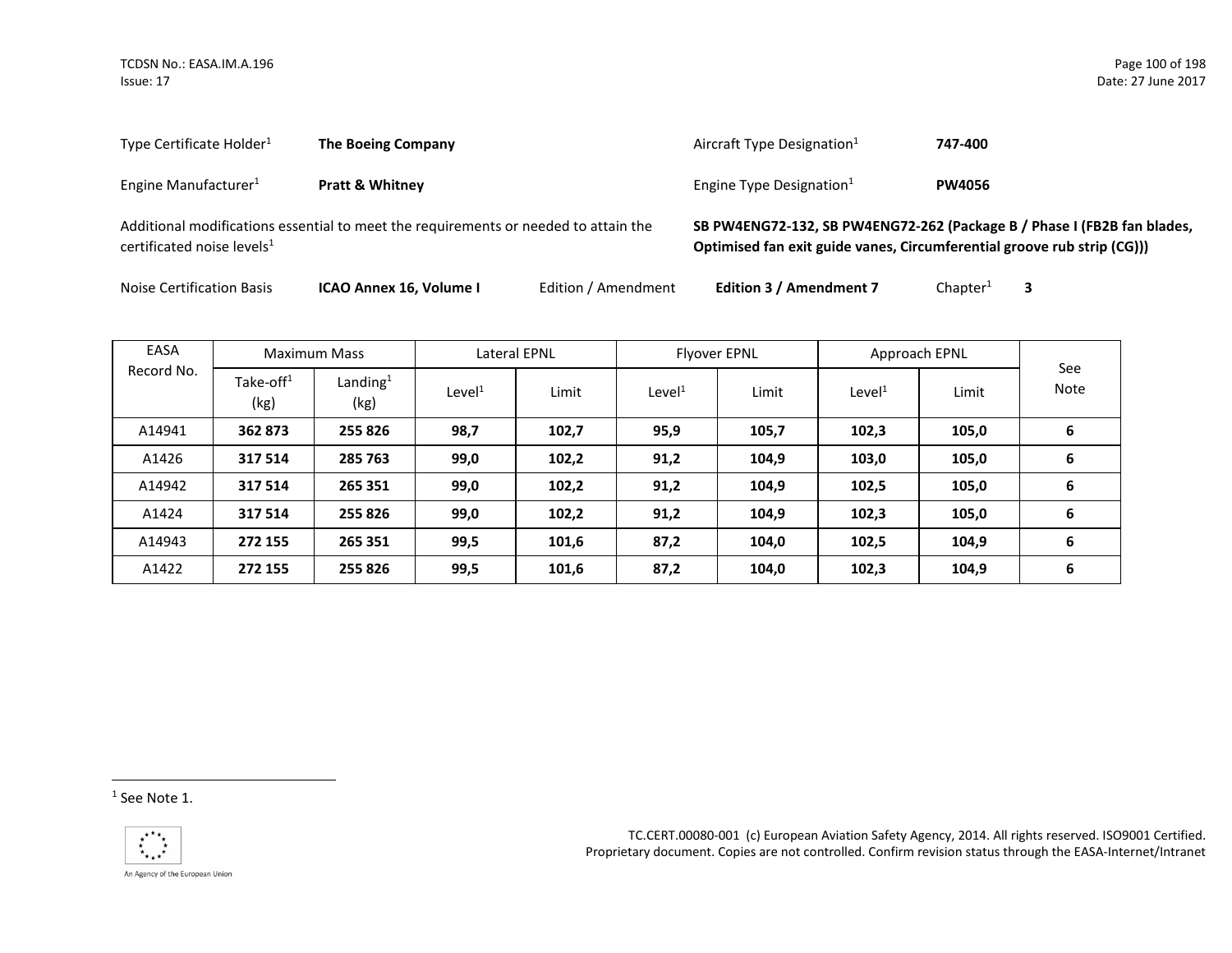| Type Certificate Holder <sup>1</sup>   | The Boeing Company                                                                  | Aircraft Type Designation <sup>1</sup>               | 747-400                                                                      |
|----------------------------------------|-------------------------------------------------------------------------------------|------------------------------------------------------|------------------------------------------------------------------------------|
| Engine Manufacturer <sup>1</sup>       | <b>Pratt &amp; Whitney</b>                                                          | Engine Type Designation <sup>1</sup>                 | PW4056-3                                                                     |
| certificated noise levels <sup>1</sup> | Additional modifications essential to meet the requirements or needed to attain the | Interrupted circumferential groove rub strip (ICG))) | SB PW4ENG72-262 (Phase III (FB2C fan blades, Optimised fan exit guide vanes, |

EASA Record No. Maximum Mass **Lateral EPNL** Flyover EPNL Approach EPNL See Note Take-off<sup>1</sup> (kg) Landing $1$  $(kg)$  Level<sup>1</sup> Limit Level<sup>1</sup> Limit Limit Level<sup>1</sup> Limit A14144 **396 893 285 763 98,4 103,0 98,6 106,0 102,8 105,0 -**A14145 **396 893 265 351 98,4 103,0 98,6 106,0 102,3 105,0 -**A14146 **396 893 255 826 98,4 103,0 98,6 106,0 102,2 105,0 -**A14147 **395 532 285 763 98,4 103,0 98,5 106,0 102,8 105,0 -**A14148 **395 532 265 351 98,4 103,0 98,5 106,0 102,3 105,0 -**A14149 **395 532 255 826 98,4 103,0 98,5 106,0 102,2 105,0 -**A14150 | **394 625 | 285 763 | 98,5 | 103,0 | 98,4 | 106,0 | 102,8 | 105,0 | 6** A14151 | **394 625 | 265 351 | 98,5 | 103,0 | 98,4 | 106,0 | 102,3 | 105,0 | 6** A14152 **394 625 255 826 98,5 103,0 98,4 106,0 102,2 105,0 6**A14153 **385 553 285 763 98,5 102,9 97,6 106,0 102,8 105,0 6**

Noise Certification Basis **ICAO Annex 16, Volume I** Edition / Amendment **Edition 3 / Amendment 7** Chapter<sup>1</sup> **<sup>3</sup>**

 $\frac{1}{2}$  See Note 1.  $\frac{1}{2}$  /continued over

page

An Agency of the European Union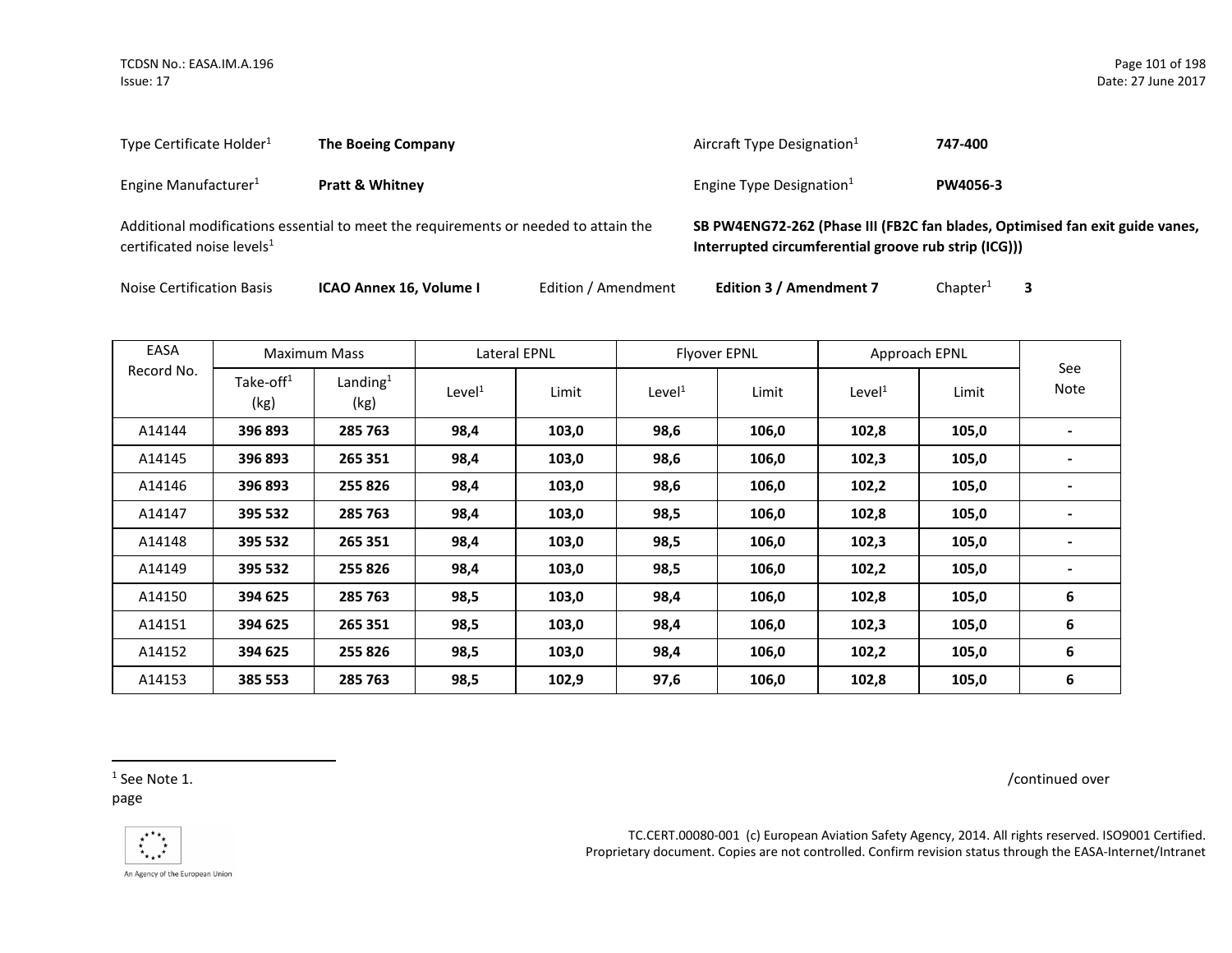| Type Certificate Holder <sup>1</sup>   | The Boeing Company                                                                  | Aircraft Type Designation <sup>1</sup>               | 747-400                                                                      |
|----------------------------------------|-------------------------------------------------------------------------------------|------------------------------------------------------|------------------------------------------------------------------------------|
| Engine Manufacturer <sup>1</sup>       | <b>Pratt &amp; Whitney</b>                                                          | Engine Type Designation <sup>1</sup>                 | PW4056-3                                                                     |
| certificated noise levels <sup>1</sup> | Additional modifications essential to meet the requirements or needed to attain the | Interrupted circumferential groove rub strip (ICG))) | SB PW4ENG72-262 (Phase III (FB2C fan blades, Optimised fan exit guide vanes, |

EASA Record No. Maximum Mass **Lateral EPNL** Flyover EPNL Approach EPNL See Note Take-off<sup>1</sup> (kg) Landing $1$  $(kg)$  Level<sup>1</sup> Limit Level<sup>1</sup> Limit Limit Level<sup>1</sup> Limit A14154 | **385 553 | 265 351 | 98,5 | 102,9 | 97,6 | 106,0 | 102,3 | 105,0 | 6** A14155 **385 553 255 826 98,5 102,9 97,6 106,0 102,2 105,0 6**A14156 **377 842 285 763 98,5 102,8 96,8 105,9 102,8 105,0 6**A14157 | **377 842** | **265 351 | 98,5 | 102,8 | 96,8 | 105,9 | 102,3 | 105,0 | 6** A14158 **377 842 255 826 98,5 102,8 96,8 105,9 102,2 105,0 6**A14159 **371 945 285 763 98,6 102,7 96,2 105,8 102,8 105,0 6**A14160 | **371** 945 | 265 351 | 98,6 | 102,7 | 96,2 | 105,8 | 102,3 | 105,0 | 6 A14161 **371 945 255 826 98,6 102,7 96,2 105,8 102,2 105,0 6**A14162 **362 873 285 763 98,6 102,7 95,2 105,7 102,8 105,0 6**A14163 **362 873 265 351 98,6 102,7 95,2 105,7 102,3 105,0 6**

Noise Certification Basis **ICAO Annex 16, Volume I** Edition / Amendment **Edition 3 / Amendment 7** Chapter<sup>1</sup> **<sup>3</sup>**

 $\frac{1}{2}$  See Note 1.  $\frac{1}{2}$  /continued over

page

An Agency of the European Union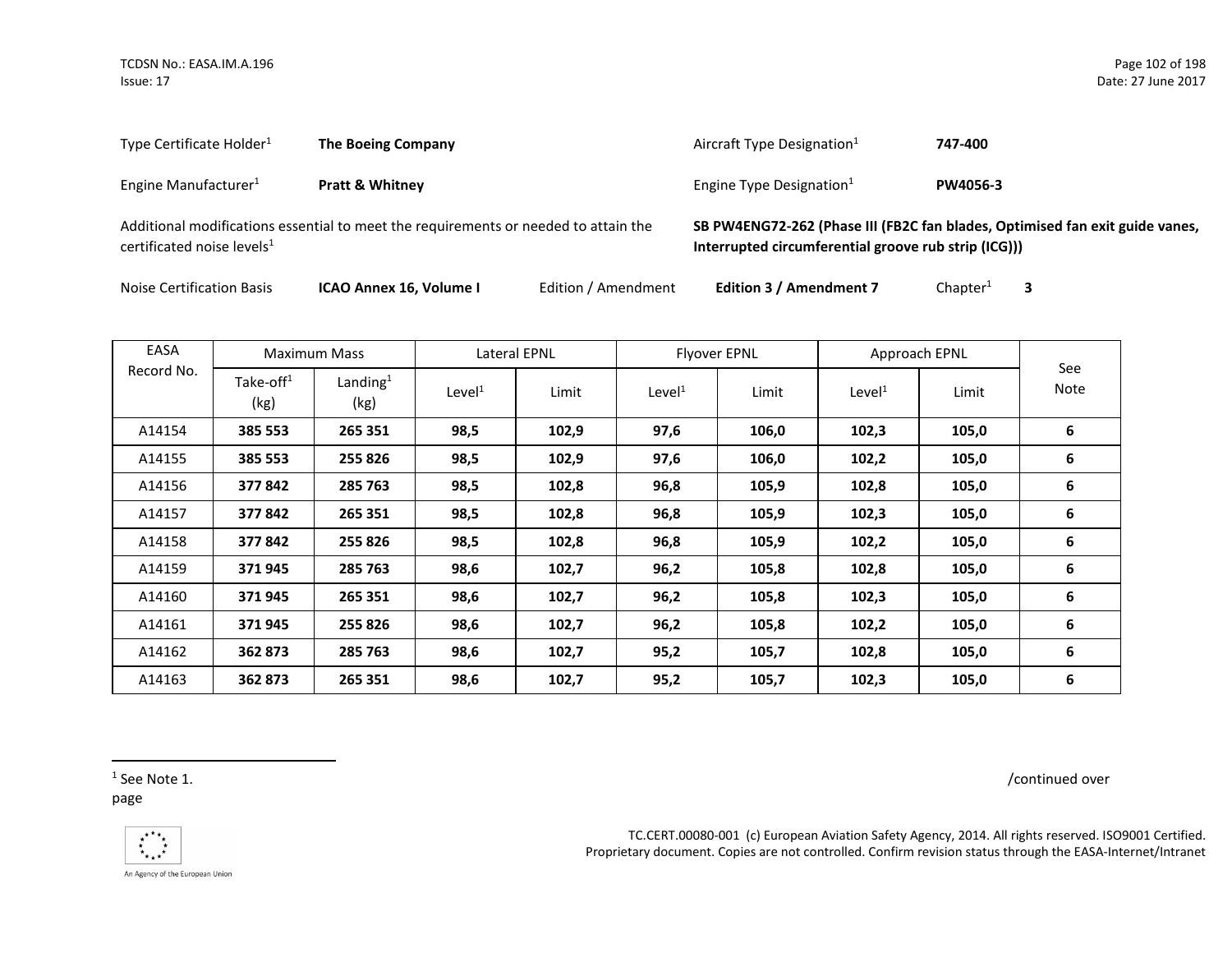TCDSN No.: EASA.IM.A.196 Page 103 of 198 Issue: 17 Date: 27 June 2017

| Type Certificate Holder <sup>1</sup>   | The Boeing Company                                                                  | Aircraft Type Designation $1$                       | 747-400                                                                      |
|----------------------------------------|-------------------------------------------------------------------------------------|-----------------------------------------------------|------------------------------------------------------------------------------|
| Engine Manufacturer <sup>1</sup>       | <b>Pratt &amp; Whitney</b>                                                          | Engine Type Designation <sup>1</sup>                | PW4056-3                                                                     |
| certificated noise levels <sup>1</sup> | Additional modifications essential to meet the requirements or needed to attain the | Interrupted circumferential groove rub strip (ICG)) | SB PW4ENG72-262 (Phase III (FB2C fan blades, Optimised fan exit guide vanes, |

EASA Record No. Maximum Mass  $\overline{L}$  Lateral EPNL Flyover EPNL Approach EPNL See Note Take-off<sup>1</sup> (kg) Landing<sup>1</sup>  $(kg)$  Level<sup>1</sup> Limit Level<sup>1</sup> Limit Limit Level<sup>1</sup> Limit A14164 **362 873 255 826 98,6 102,7 95,2 105,7 102,2 105,0 6**A14165 | **317 514 | 285 763 | 98,9 | 102,2 | 90,6 | 104,9 | 102,8 | 105,0 | 6** A14166 **317 514 265 351 98,9 102,2 90,6 104,9 102,3 105,0 6**A14167 | **317 514 | 255 826 | 98,9 | 102,2 | 90,6 | 104,9 | 102,2 | 105,0 | 6** A14168 | **272** 155 | 265 351 | 99,3 | 101,6 | 86,6 | 104,0 | 102,3 | 104,9 | 6 A14169 **272 155 255 826 99,3 101,6 86,6 104,0 102,2 104,9 6**

Noise Certification Basis **ICAO Annex 16, Volume I** Edition / Amendment **Edition 3 / Amendment 7** Chapter<sup>1</sup> **<sup>3</sup>**

<sup>1</sup> See Note 1.



TC.CERT.00080-001 (c) European Aviation Safety Agency, 2014. All rights reserved. ISO9001 Certified. Proprietary document. Copies are not controlled. Confirm revision status through the EASA-Internet/Intranet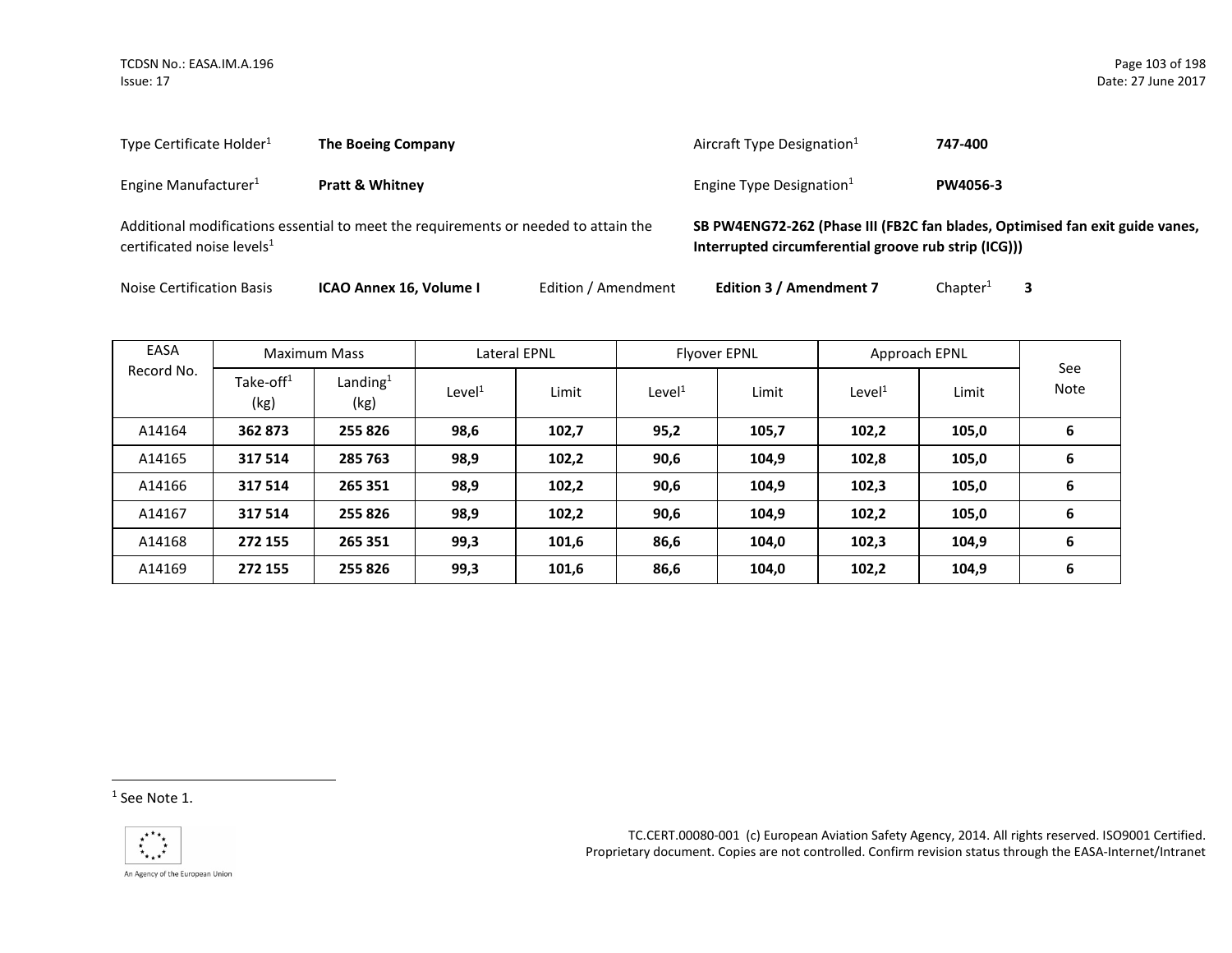| Type Certificate Holder <sup>1</sup>   | <b>The Boeing Company</b>                                                           |                     | Aircraft Type Designation <sup>1</sup>  | 747-400                                                                                                                                                  |  |  |  |
|----------------------------------------|-------------------------------------------------------------------------------------|---------------------|-----------------------------------------|----------------------------------------------------------------------------------------------------------------------------------------------------------|--|--|--|
| Engine Manufacturer <sup>1</sup>       | <b>Pratt &amp; Whitney</b>                                                          |                     | Engine Type Designation $1$<br>PW4056-3 |                                                                                                                                                          |  |  |  |
| certificated noise levels <sup>1</sup> | Additional modifications essential to meet the requirements or needed to attain the |                     | reduction inlet (NRI)))                 | SB PW4ENG72-262, PRR 80451-105 (Phase III (FB2C fan blades, Optimised fan<br>exit guide vanes, Interrupted circumferential groove rub strip (ICG), Noise |  |  |  |
| Noise Certification Basis              | <b>ICAO Annex 16, Volume I</b>                                                      | Edition / Amendment | Edition 3 / Amendment 7                 | Chapter <sup>1</sup>                                                                                                                                     |  |  |  |

| EASA       | <b>Maximum Mass</b>   |                     |                    | Lateral EPNL | <b>Flyover EPNL</b> |       | Approach EPNL      |       |             |
|------------|-----------------------|---------------------|--------------------|--------------|---------------------|-------|--------------------|-------|-------------|
| Record No. | Take-off $^1$<br>(kg) | Landing $1$<br>(kg) | Level <sup>1</sup> | Limit        | Level <sup>1</sup>  | Limit | Level <sup>1</sup> | Limit | See<br>Note |
| A14651     | 396 893               | 285 763             | 98,1               | 103,0        | 97,4                | 106,0 | 101,8              | 105,0 |             |
| A14652     | 396 893               | 265 351             | 98,1               | 103,0        | 97,4                | 106,0 | 101,1              | 105,0 |             |
| A14653     | 396 893               | 255 826             | 98,1               | 103,0        | 97,4                | 106,0 | 100,8              | 105,0 |             |
| A14654     | 394 625               | 285 763             | 98,2               | 103,0        | 97,2                | 106,0 | 101,8              | 105,0 | 6           |
| A14655     | 394 625               | 265 351             | 98,2               | 103,0        | 97,2                | 106,0 | 101,1              | 105,0 | 6           |
| A14656     | 394 625               | 255 826             | 98,2               | 103,0        | 97,2                | 106,0 | 100,8              | 105,0 | 6           |
| A14657     | 385 553               | 285 763             | 98,2               | 102,9        | 96,5                | 106,0 | 101,8              | 105,0 | 6           |
| A14658     | 385 553               | 265 351             | 98,2               | 102,9        | 96,5                | 106,0 | 101,1              | 105,0 | 6           |
| A14689     | 385 553               | 255 826             | 98,2               | 102,9        | 96,5                | 106,0 | 100,8              | 105,0 | 6           |
| A14690     | 377842                | 285 763             | 98,3               | 102,8        | 95,7                | 105,9 | 101,8              | 105,0 | 6           |

# $1$  See Note 1.  $/$ continued over

page

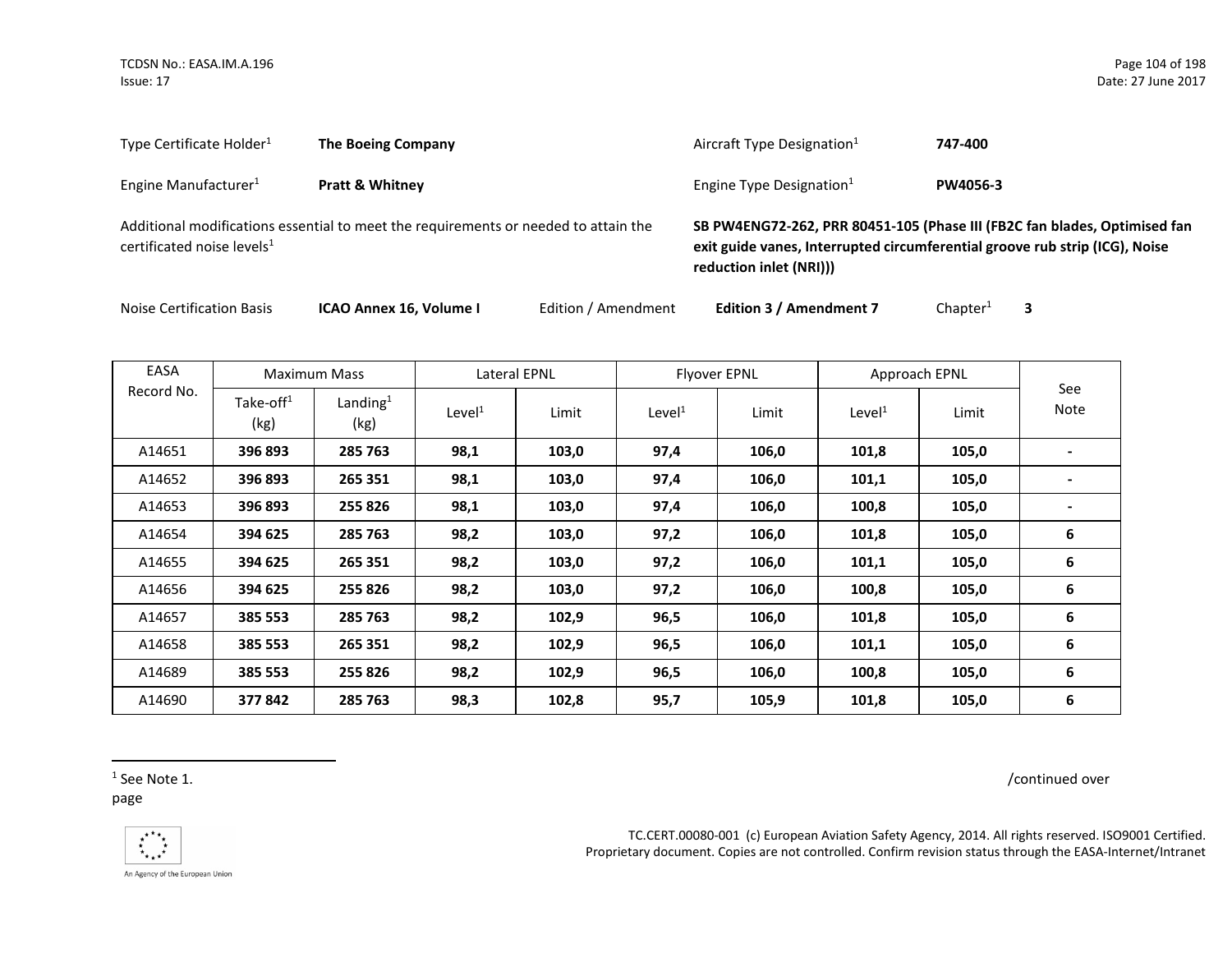| Type Certificate Holder <sup>1</sup>   | The Boeing Company                                                                  |                     | Aircraft Type Designation <sup>1</sup> | 747-400                                                                                                                                                  |  |  |
|----------------------------------------|-------------------------------------------------------------------------------------|---------------------|----------------------------------------|----------------------------------------------------------------------------------------------------------------------------------------------------------|--|--|
| Engine Manufacturer <sup>1</sup>       | <b>Pratt &amp; Whitney</b>                                                          |                     | Engine Type Designation $1$            |                                                                                                                                                          |  |  |
| certificated noise levels <sup>1</sup> | Additional modifications essential to meet the requirements or needed to attain the |                     | reduction inlet (NRI)))                | SB PW4ENG72-262, PRR 80451-105 (Phase III (FB2C fan blades, Optimised fan<br>exit guide vanes, Interrupted circumferential groove rub strip (ICG), Noise |  |  |
| Noise Certification Basis              | <b>ICAO Annex 16, Volume I</b>                                                      | Edition / Amendment | Edition 3 / Amendment 7                | Chapter <sup>1</sup>                                                                                                                                     |  |  |

| EASA       |                      | <b>Maximum Mass</b> |                    | <b>Lateral EPNL</b> |                    | <b>Flyover EPNL</b> | Approach EPNL      |       |                    |
|------------|----------------------|---------------------|--------------------|---------------------|--------------------|---------------------|--------------------|-------|--------------------|
| Record No. | Take-off $1$<br>(kg) | Landing $1$<br>(kg) | Level <sup>1</sup> | Limit               | Level <sup>1</sup> | Limit               | Level <sup>1</sup> | Limit | See<br><b>Note</b> |
| A14691     | 377842               | 265 351             | 98,3               | 102,8               | 95,7               | 105,9               | 101,1              | 105,0 | 6                  |
| A14692     | 377842               | 255 826             | 98,3               | 102,8               | 95,7               | 105,9               | 100,8              | 105,0 | 6                  |
| A14693     | 371945               | 285 763             | 98,3               | 102,7               | 95,2               | 105,8               | 101,8              | 105,0 | 6                  |
| A14694     | 371945               | 265 351             | 98,3               | 102,7               | 95,2               | 105,8               | 101,1              | 105,0 | 6                  |
| A14695     | 371945               | 255 826             | 98,3               | 102,7               | 95,2               | 105,8               | 100,8              | 105,0 | 6                  |
| A14696     | 362 873              | 285 763             | 98,3               | 102,7               | 94,3               | 105,7               | 101,8              | 105,0 | 6                  |
| A14697     | 362 873              | 265 351             | 98,3               | 102,7               | 94,3               | 105,7               | 101,1              | 105,0 | 6                  |
| A14698     | 362 873              | 255 826             | 98,3               | 102,7               | 94,3               | 105,7               | 100,8              | 105,0 | 6                  |

<sup>1</sup> See Note 1.



TC.CERT.00080-001 (c) European Aviation Safety Agency, 2014. All rights reserved. ISO9001 Certified. Proprietary document. Copies are not controlled. Confirm revision status through the EASA-Internet/Intranet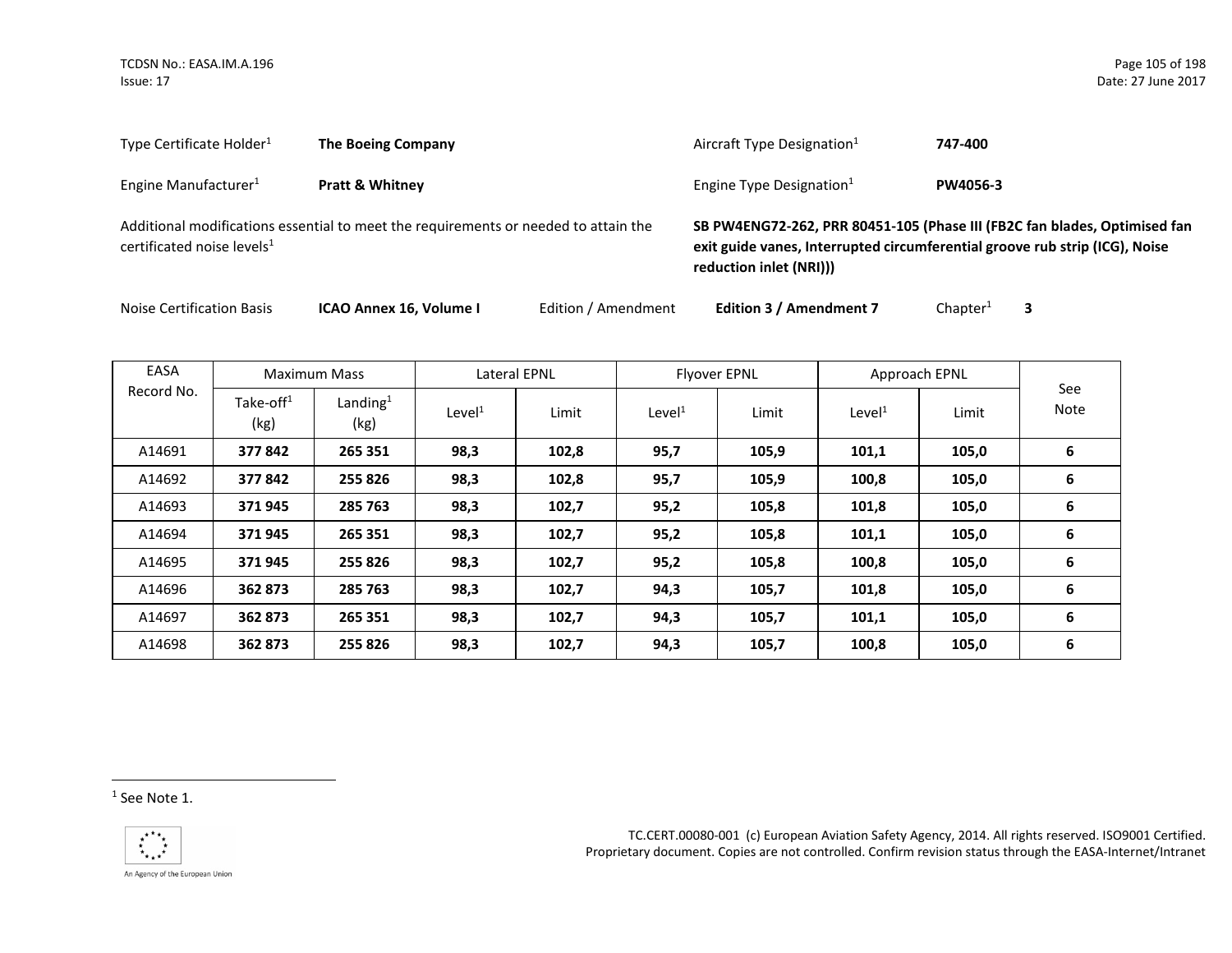| Type Certificate Holder <sup>1</sup>   | The Boeing Company                                                                  | Aircraft Type Designation <sup>1</sup>                                     | 747-400                                                                 |
|----------------------------------------|-------------------------------------------------------------------------------------|----------------------------------------------------------------------------|-------------------------------------------------------------------------|
| Engine Manufacturer <sup>1</sup>       | <b>Pratt &amp; Whitney</b>                                                          | Engine Type Designation <sup>1</sup>                                       | <b>PW4056-3B</b>                                                        |
| certificated noise levels <sup>1</sup> | Additional modifications essential to meet the requirements or needed to attain the | fan exit guide vanes, Interrupted circumferential groove rub strip (ICG))) | SB PW4ENG72-132, SB PW4ENG72-262 (Phase III (FB2B fan blades, Optimised |

Noise Certification Basis **ICAO Annex 16, Volume I** Edition / Amendment **Edition 3 / Amendment 7** Chapter<sup>1</sup> **<sup>3</sup>**

| EASA       |                               | <b>Maximum Mass</b> | Lateral EPNL<br><b>Flyover EPNL</b> |       | Approach EPNL      |       | See                |       |             |
|------------|-------------------------------|---------------------|-------------------------------------|-------|--------------------|-------|--------------------|-------|-------------|
| Record No. | Take-off <sup>1</sup><br>(kg) | Landing $1$<br>(kg) | Level <sup>1</sup>                  | Limit | Level <sup>1</sup> | Limit | Level <sup>1</sup> | Limit | <b>Note</b> |
| A14928     | 396 893                       | 285 763             | 98,6                                | 103,0 | 99,7               | 106,0 | 103,2              | 105,0 | 6           |
| A1418      | 396 893                       | 265 351             | 98,6                                | 103,0 | 99,7               | 106,0 | 102,8              | 105,0 | 6           |
| A14929     | 396 893                       | 255 826             | 98,6                                | 103,0 | 99,7               | 106,0 | 102,6              | 105,0 | 6           |
| A1414      | 395 532                       | 285 763             | 98,6                                | 103,0 | 99,5               | 106,0 | 103,2              | 105,0 | 6           |
| A14946     | 395 532                       | 265 351             | 98,6                                | 103,0 | 99,5               | 106,0 | 102,8              | 105,0 | 6           |
| A1412      | 395 532                       | 255 826             | 98,6                                | 103,0 | 99,5               | 106,0 | 102,6              | 105,0 | 6           |
| A14949     | 394 625                       | 285 763             | 98,6                                | 103,0 | 99,5               | 106,0 | 103,2              | 105,0 | 6           |
| A1408      | 394 625                       | 265 351             | 98,6                                | 103,0 | 99,5               | 106,0 | 102,8              | 105,0 | 6           |
| A14950     | 394 625                       | 255 826             | 98,6                                | 103,0 | 99,5               | 106,0 | 102,6              | 105,0 | 6           |
| A1404      | 385 553                       | 285 763             | 98,6                                | 102,9 | 98,6               | 106,0 | 103,2              | 105,0 | 6           |

 $1$  See Note 1.  $/$ continued over

page

 $\stackrel{\star}{\tilde{K}}\stackrel{\star}{\tilde{K}}\stackrel{\star}{\tilde{K}}$ An Agency of the European Union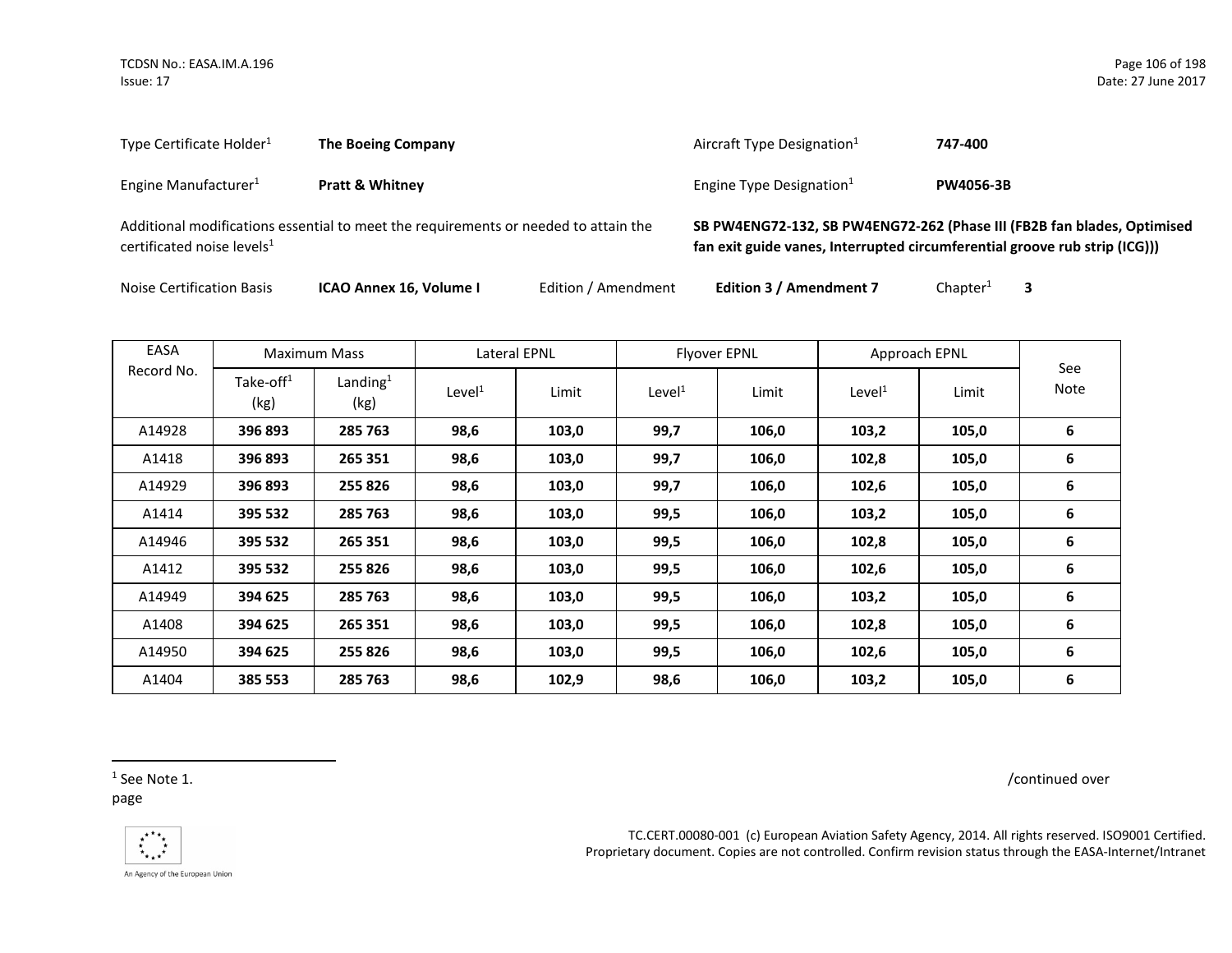| certificated noise levels <sup>1</sup> | Additional modifications essential to meet the requirements or needed to attain the | fan exit guide vanes, Interrupted circumferential groove rub strip (ICG))) | SB PW4ENG72-132, SB PW4ENG72-262 (Phase III (FB2B fan blades, Optimised |
|----------------------------------------|-------------------------------------------------------------------------------------|----------------------------------------------------------------------------|-------------------------------------------------------------------------|
| Engine Manufacturer <sup>1</sup>       | <b>Pratt &amp; Whitney</b>                                                          | Engine Type Designation <sup>1</sup>                                       | <b>PW4056-3B</b>                                                        |
| Type Certificate Holder <sup>1</sup>   | The Boeing Company                                                                  | Aircraft Type Designation <sup>1</sup>                                     | 747-400                                                                 |

Noise Certification Basis **ICAO Annex 16, Volume I** Edition / Amendment **Edition 3 / Amendment 7** Chapter<sup>1</sup> **<sup>3</sup>**

| EASA       |                               | <b>Maximum Mass</b> |                    | <b>Lateral EPNL</b> | <b>Flyover EPNL</b> |       | Approach EPNL      |       | See  |
|------------|-------------------------------|---------------------|--------------------|---------------------|---------------------|-------|--------------------|-------|------|
| Record No. | Take-off <sup>1</sup><br>(kg) | Landing $1$<br>(kg) | Level <sup>1</sup> | Limit               | Level <sup>1</sup>  | Limit | Level <sup>1</sup> | Limit | Note |
| A14953     | 385 553                       | 265 351             | 98,6               | 102,9               | 98,6                | 106,0 | 102,8              | 105,0 | 6    |
| A1402      | 385 553                       | 255 826             | 98,6               | 102,9               | 98,6                | 106,0 | 102,6              | 105,0 | 6    |
| A1399      | 377842                        | 285 763             | 98,7               | 102,8               | 97,8                | 105,9 | 103,2              | 105,0 | 6    |
| A1398      | 377 842                       | 265 351             | 98,7               | 102,8               | 97,8                | 105,9 | 102,8              | 105,0 | 6    |
| A1397      | 377842                        | 255 826             | 98,7               | 102,8               | 97,8                | 105,9 | 102,6              | 105,0 | 6    |
| A1394      | 371945                        | 285 763             | 98,7               | 102,7               | 97,2                | 105,8 | 103,2              | 105,0 | 6    |
| A1393      | 371945                        | 265 351             | 98,7               | 102,7               | 97,2                | 105,8 | 102,8              | 105,0 | 6    |
| A1392      | 371945                        | 255 826             | 98,7               | 102,7               | 97,2                | 105,8 | 102,6              | 105,0 | 6    |
| A1389      | 362 873                       | 285 763             | 98,8               | 102,7               | 96,3                | 105,7 | 103,2              | 105,0 | 6    |
| A1388      | 362 873                       | 265 351             | 98,8               | 102,7               | 96,3                | 105,7 | 102,8              | 105,0 | 6    |

# $1$  See Note 1.  $/$ continued over

page

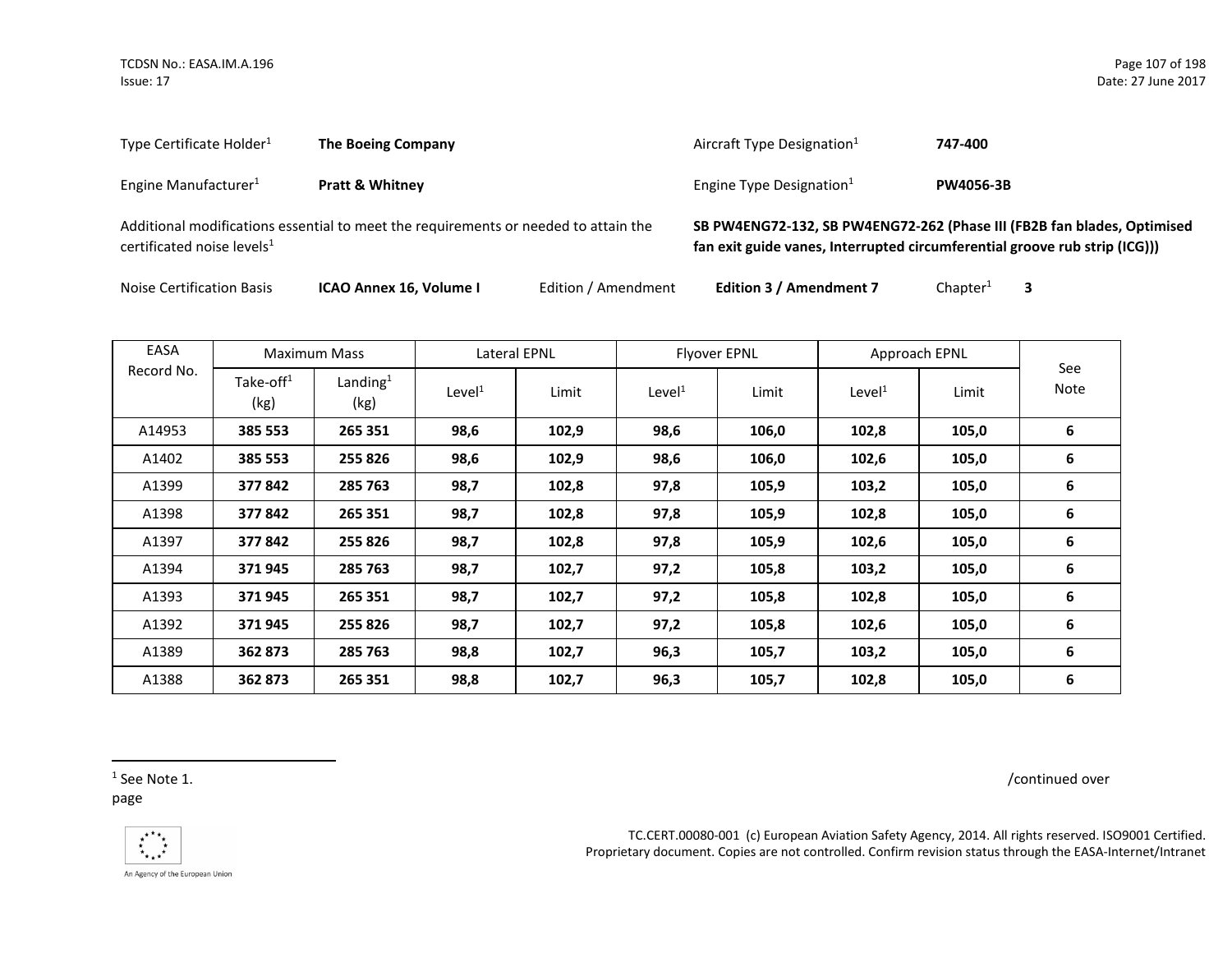TCDSN No.: EASA.IM.A.196 Page 108 of 198 Issue: 17 Date: 27 June 2017

| Type Certificate Holder <sup>1</sup>   | The Boeing Company                                                                  | Aircraft Type Designation <sup>1</sup>                                                                                                               | 747-400          |  |  |
|----------------------------------------|-------------------------------------------------------------------------------------|------------------------------------------------------------------------------------------------------------------------------------------------------|------------------|--|--|
| Engine Manufacturer <sup>1</sup>       | <b>Pratt &amp; Whitney</b>                                                          | Engine Type Designation <sup>1</sup>                                                                                                                 | <b>PW4056-3B</b> |  |  |
| certificated noise levels <sup>1</sup> | Additional modifications essential to meet the requirements or needed to attain the | SB PW4ENG72-132, SB PW4ENG72-262 (Phase III (FB2B fan blades, Optimised<br>fan exit guide vanes, Interrupted circumferential groove rub strip (ICG)) |                  |  |  |

Noise Certification Basis **ICAO Annex 16, Volume I** Edition / Amendment **Edition 3 / Amendment 7** Chapter<sup>1</sup> **<sup>3</sup>**

| EASA<br>Record No. | <b>Maximum Mass</b>           |                     | Lateral EPNL       |       | <b>Flyover EPNL</b> |       | Approach EPNL      |       |                    |
|--------------------|-------------------------------|---------------------|--------------------|-------|---------------------|-------|--------------------|-------|--------------------|
|                    | Take-off <sup>1</sup><br>(kg) | Landing $1$<br>(kg) | Level <sup>1</sup> | Limit | Level <sup>1</sup>  | Limit | Level <sup>1</sup> | Limit | See<br><b>Note</b> |
| A1387              | 362 873                       | 255 826             | 98,8               | 102,7 | 96,3                | 105,7 | 102,6              | 105,0 | 6                  |
| A1386              | 317 514                       | 285 763             | 99,2               | 102,2 | 91,5                | 104,9 | 103,2              | 105,0 | 6                  |
| A1385              | 317 514                       | 265 351             | 99,2               | 102,2 | 91,5                | 104,9 | 102,6              | 105,0 | 6                  |
| A1384              | 317 514                       | 255 826             | 99,2               | 102,2 | 91,5                | 104.9 | 102,3              | 105,0 | 6                  |
| A1383              | 272 155                       | 265 351             | 99,6               | 101,6 | 87,2                | 104,0 | 102,6              | 104,9 | 6                  |
| A1382              | 272 155                       | 255 826             | 99,6               | 101,6 | 87,2                | 104,0 | 102,3              | 104,9 | 6                  |

 $1$  See Note 1.



TC.CERT.00080-001 (c) European Aviation Safety Agency, 2014. All rights reserved. ISO9001 Certified. Proprietary document. Copies are not controlled. Confirm revision status through the EASA-Internet/Intranet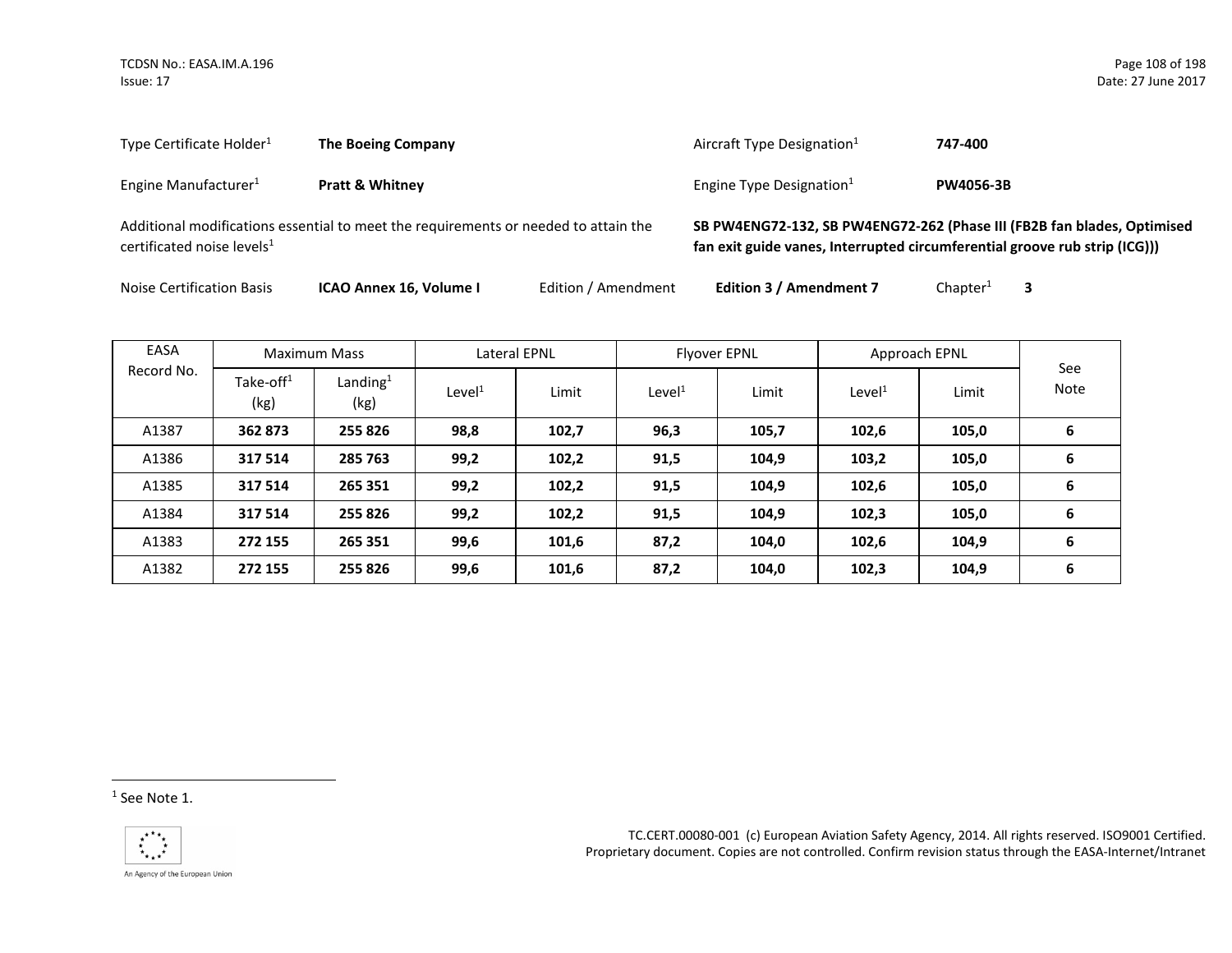TCDSN No.: EASA.IM.A.196 Page 109 of 198 Issue: 17 Date: 27 June 2017

| Type Certificate Holder <sup>1</sup>                                                                                          | <b>The Boeing Company</b> | Aircraft Type Designation <sup>1</sup> | 747-400        |
|-------------------------------------------------------------------------------------------------------------------------------|---------------------------|----------------------------------------|----------------|
| Engine Manufacturer <sup>1</sup>                                                                                              | <b>Rolls-Royce</b>        | Engine Type Designation <sup>1</sup>   | RB211-524G2-19 |
| Additional modifications essential to meet the requirements or needed to attain the<br>certificated noise levels <sup>1</sup> |                           | <b>None</b>                            |                |

Noise Certification Basis **ICAO Annex 16, Volume I Edition / Amendment** Chapter Chapter<sup>1</sup> 3

EASA Record No. Maximum Mass **Lateral EPNL** Flyover EPNL Approach EPNL See Note Take-off<sup>1</sup> (kg) Landing $1$  $(kg)$  Level<sup>1</sup> Limit Level<sup>1</sup> Limit Limit Level<sup>1</sup> Limit A4670 **396 893 285 763 98,0 103,0 99,2 106,0 103,4 105,0 -**A4669 **396 893 265 351 98,0 103,0 99,2 106,0 102,7 105,0 -**A4668 **396 893 255 826 98,0 103,0 99,2 106,0 102,4 105,0 -**A4665 **394 625 285 763 98,1 103,0 99,0 106,0 103,4 105,0 6**A4664 **394 625 265 351 98,1 103,0 99,0 106,0 102,7 105,0 6**A4663 **394 625 255 826 98,1 103,0 99,0 106,0 102,4 105,0 6**A4660 **385 553 285 763 98,1 102,9 98,3 106,0 103,4 105,0 6**A4659 **385 553 265 351 98,1 102,9 98,3 106,0 102,7 105,0 6**A4658 **385 553 255 826 98,1 102,9 98,3 106,0 102,4 105,0 6**A8955 **381 017 285 763 98,1 102,8 98,0 106,0 103,4 105,0 6**

 $\frac{1}{2}$  See Note 1.  $\frac{1}{2}$  /continued over

page

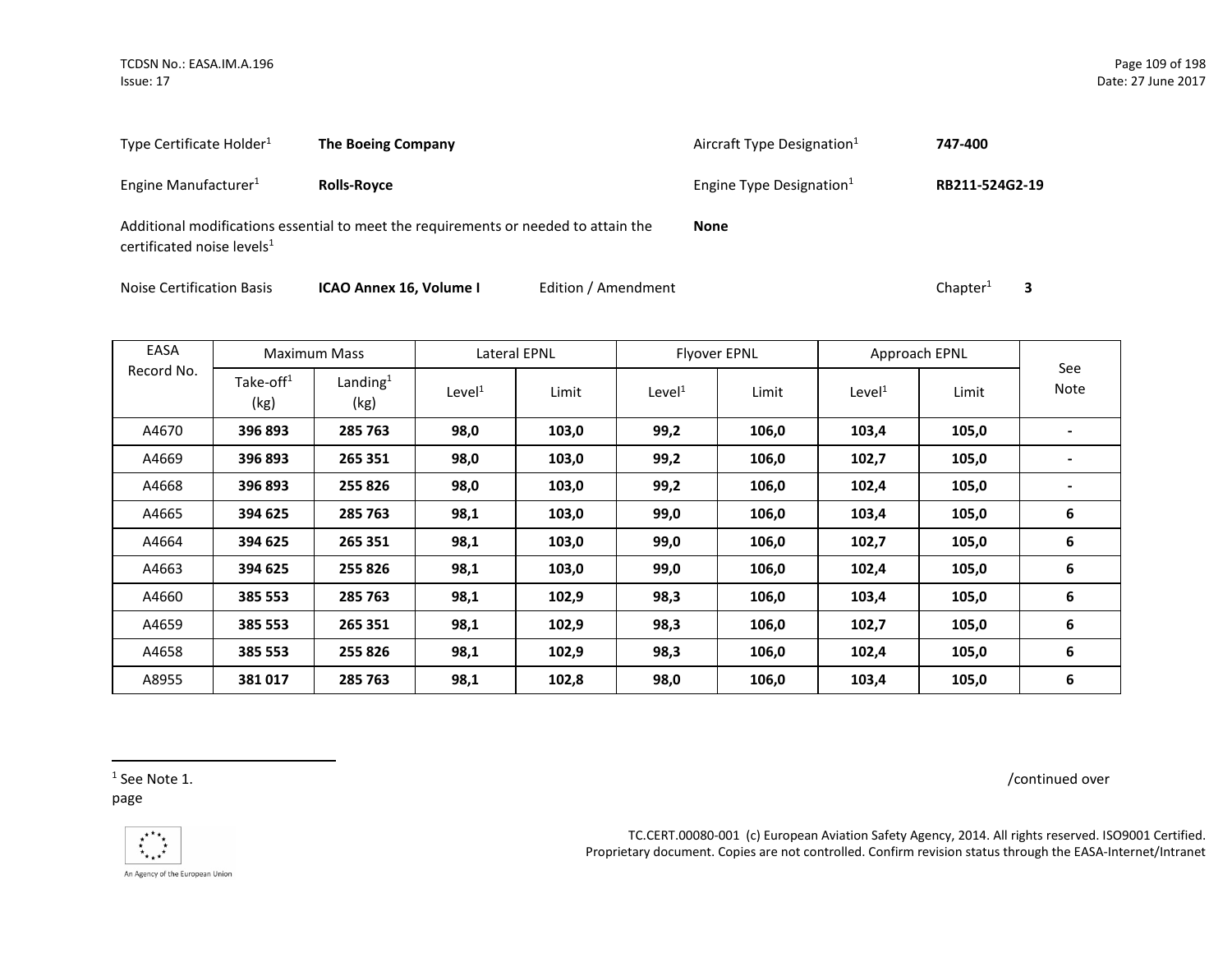TCDSN No.: EASA.IM.A.196 Page 110 of 198 Issue: 17 Date: 27 June 2017

| Type Certificate Holder <sup>1</sup>                                                                                          | <b>The Boeing Company</b> | Aircraft Type Designation <sup>1</sup> | 747-400        |
|-------------------------------------------------------------------------------------------------------------------------------|---------------------------|----------------------------------------|----------------|
| Engine Manufacturer <sup>1</sup>                                                                                              | <b>Rolls-Royce</b>        | Engine Type Designation <sup>1</sup>   | RB211-524G2-19 |
| Additional modifications essential to meet the requirements or needed to attain the<br>certificated noise levels <sup>1</sup> |                           | <b>None</b>                            |                |

Noise Certification Basis **ICAO Annex 16, Volume I Edition / Amendment** Chapter<sup>1</sup> **3** 

| EASA       | <b>Maximum Mass</b>           |                              | Lateral EPNL |       | <b>Flyover EPNL</b> |       | Approach EPNL      |       | See         |
|------------|-------------------------------|------------------------------|--------------|-------|---------------------|-------|--------------------|-------|-------------|
| Record No. | Take-off <sup>1</sup><br>(kg) | Landing <sup>1</sup><br>(kg) | Level $1$    | Limit | Level <sup>1</sup>  | Limit | Level <sup>1</sup> | Limit | <b>Note</b> |
| A121630    | 381 000                       | 263 000                      | 98,1         | 102,8 | 98,0                | 106,0 | 102,6              | 105,0 | 6           |
| A121631    | 378 000                       | 269 000                      | 98,1         | 102,8 | 97,8                | 105,9 | 102,8              | 105,0 | 6           |
| A4655      | 377842                        | 285 763                      | 98,1         | 102,8 | 97,8                | 105,9 | 103,4              | 105,0 | 6           |
| A4654      | 377842                        | 265 351                      | 98,1         | 102,8 | 97,8                | 105,9 | 102,7              | 105,0 | 6           |
| A4653      | 377842                        | 255 826                      | 98,1         | 102,8 | 97,8                | 105,9 | 102,4              | 105,0 | 6           |
| A4650      | 371945                        | 285 763                      | 98,2         | 102,7 | 97,4                | 105,8 | 103,4              | 105,0 | 6           |
| A4649      | 371945                        | 265 351                      | 98,2         | 102,7 | 97,4                | 105,8 | 102,7              | 105,0 | 6           |
| A4648      | 371945                        | 255 826                      | 98,2         | 102,7 | 97,4                | 105,8 | 102,4              | 105,0 | 6           |
| A121247    | 364 000                       | 285 763                      | 98,2         | 102,7 | 96,8                | 105,7 | 103,4              | 105,0 | 6           |
| A4645      | 362 873                       | 285 763                      | 98,2         | 102,7 | 96,7                | 105,7 | 103,4              | 105,0 | 6           |

 $1$  See Note 1.  $/$ continued over

page

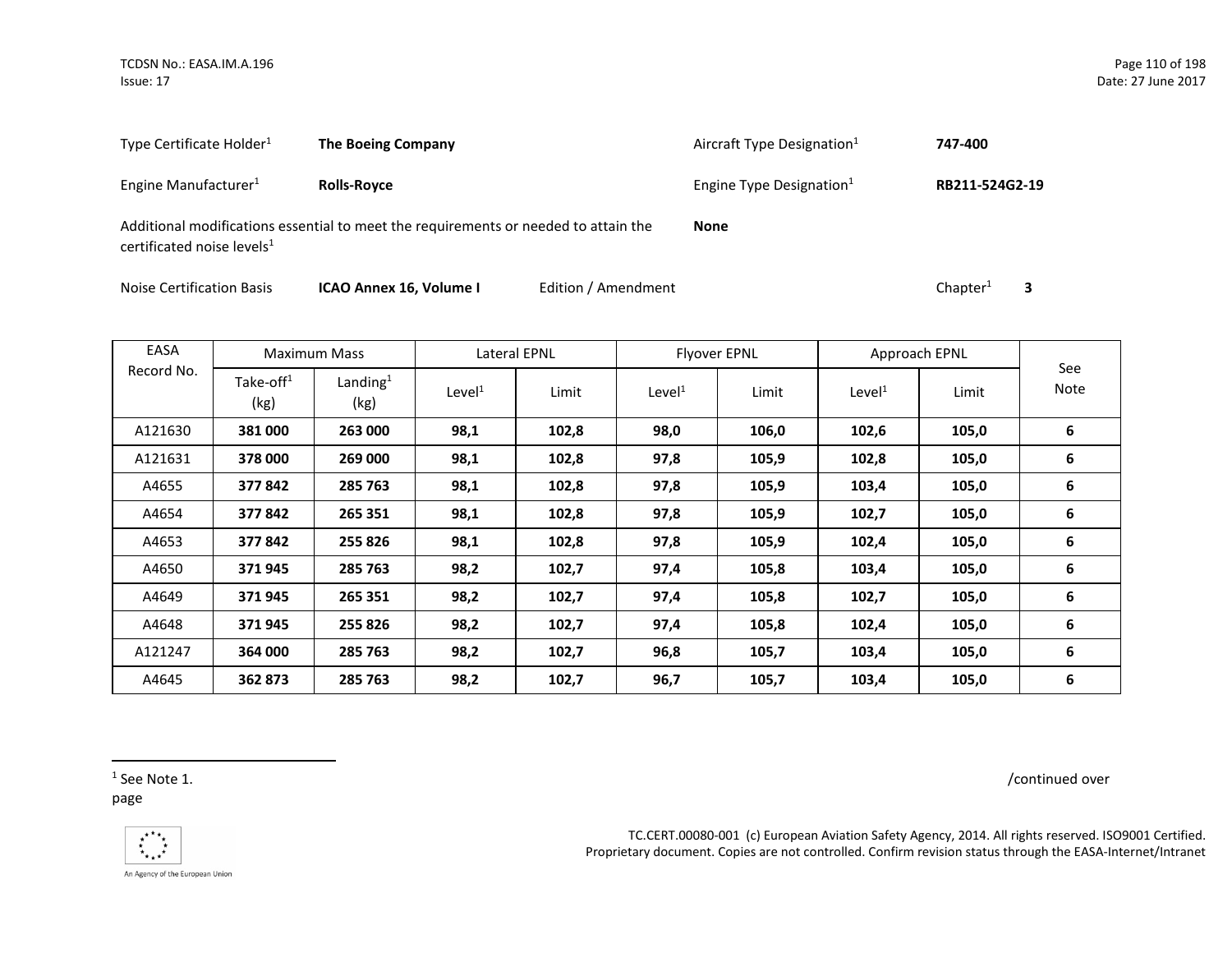TCDSN No.: EASA.IM.A.196 Page 111 of 198 Issue: 17 Date: 27 June 2017

| Type Certificate Holder <sup>1</sup>   | <b>The Boeing Company</b>                                                           | Aircraft Type Designation <sup>1</sup> | 747-400        |
|----------------------------------------|-------------------------------------------------------------------------------------|----------------------------------------|----------------|
| Engine Manufacturer <sup>1</sup>       | <b>Rolls-Royce</b>                                                                  | Engine Type Designation <sup>1</sup>   | RB211-524G2-19 |
| certificated noise levels <sup>1</sup> | Additional modifications essential to meet the requirements or needed to attain the | <b>None</b>                            |                |

Noise Certification Basis **ICAO Annex 16, Volume I Edition / Amendment** Chapter<sup>1</sup> **3** 

| EASA       | <b>Maximum Mass</b>           |                     | <b>Lateral EPNL</b> |       | <b>Flyover EPNL</b> |       | Approach EPNL      |       |             |
|------------|-------------------------------|---------------------|---------------------|-------|---------------------|-------|--------------------|-------|-------------|
| Record No. | Take-off <sup>1</sup><br>(kg) | Landing $1$<br>(kg) | Level <sup>1</sup>  | Limit | Level <sup>1</sup>  | Limit | Level <sup>1</sup> | Limit | See<br>Note |
| A4644      | 362 873                       | 265 351             | 98,2                | 102,7 | 96,7                | 105,7 | 102,7              | 105,0 | 6           |
| A4643      | 362 873                       | 255 826             | 98,2                | 102,7 | 96,7                | 105,7 | 102,4              | 105,0 | 6           |
| A121619    | 362 552                       | 285 763             | 98,2                | 102,7 | 96,7                | 105,7 | 103,4              | 105,0 | 6           |
| A4642      | 317 514                       | 285 763             | 98,6                | 102,2 | 92,8                | 104,9 | 103,4              | 105,0 | 6           |
| A4641      | 317 514                       | 265 351             | 98,6                | 102,2 | 92,8                | 104,9 | 102,7              | 105,0 | 6           |
| A4640      | 317 514                       | 255 826             | 98,6                | 102,2 | 92,8                | 104,9 | 102,4              | 105,0 | 6           |
| A4639      | 272 155                       | 265 351             | 98,9                | 101,6 | 89,1                | 104,0 | 102,7              | 104,9 | 6           |
| A4638      | 272 155                       | 255 826             | 98,9                | 101,6 | 89,1                | 104,0 | 102,4              | 104,9 | 6           |

 $1$  See Note 1.



TC.CERT.00080-001 (c) European Aviation Safety Agency, 2014. All rights reserved. ISO9001 Certified. Proprietary document. Copies are not controlled. Confirm revision status through the EASA-Internet/Intranet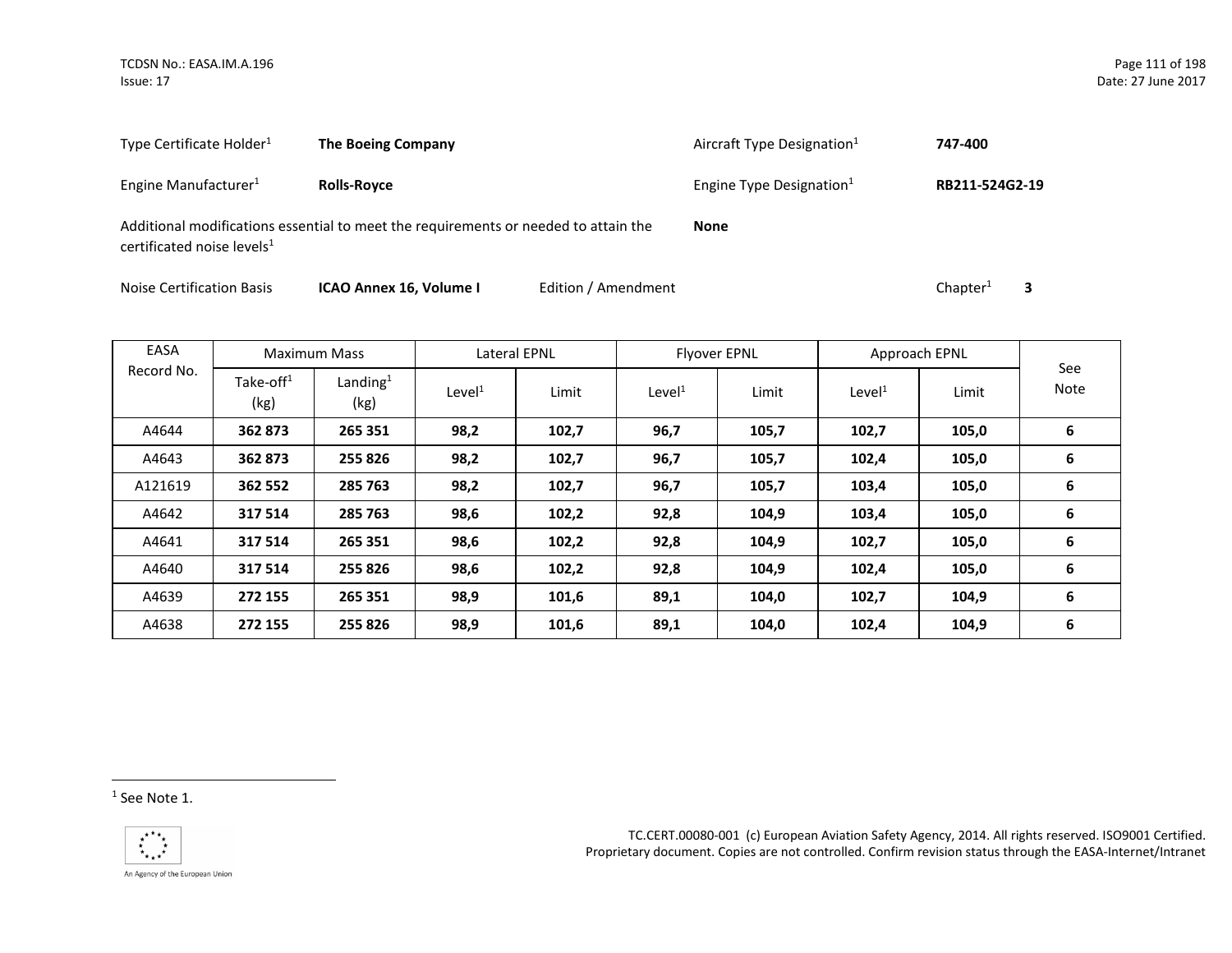TCDSN No.: EASA.IM.A.196 Page 112 of 198 Issue: 17 Date: 27 June 2017

| Type Certificate Holder <sup>1</sup>   | The Boeing Company                                                                  | Aircraft Type Designation <sup>1</sup> | 747-400                          |
|----------------------------------------|-------------------------------------------------------------------------------------|----------------------------------------|----------------------------------|
| Engine Manufacturer <sup>1</sup>       | <b>Rolls-Royce</b>                                                                  | Engine Type Designation $1$            | RB211-524G2-19, RB211-524G2-T-19 |
| certificated noise levels <sup>1</sup> | Additional modifications essential to meet the requirements or needed to attain the | <b>Engine intermix</b>                 |                                  |

Noise Certification Basis **ICAO Annex 16, Volume I Edition / Amendment** Chapter<sup>1</sup> **3** 

| EASA<br>Record No. | <b>Maximum Mass</b>           |                     | Lateral EPNL       |       | <b>Flyover EPNL</b> |       | Approach EPNL      |       | See  |
|--------------------|-------------------------------|---------------------|--------------------|-------|---------------------|-------|--------------------|-------|------|
|                    | Take-off <sup>1</sup><br>(kg) | Landing $1$<br>(kg) | Level <sup>1</sup> | Limit | Level <sup>1</sup>  | Limit | Level <sup>1</sup> | Limit | Note |
| A121454            | 396 893                       | 285 763             | 98,0               | 103,0 | 99,2                | 106,0 | 103,4              | 105,0 |      |
| A121534            | 381 017                       | 285 763             | 98,1               | 102,8 | 98,0                | 106,0 | 103,4              | 105,0 | 6    |
| A121627            | 381 000                       | 263 000             | 98,1               | 102,8 | 98,0                | 106,0 | 102,6              | 105,0 | 6    |
| A121638            | 378 000                       | 269 000             | 98,1               | 102,8 | 97,8                | 105.9 | 102,8              | 105,0 | 6    |
| A121615            | 364 000                       | 285 763             | 98,2               | 102,7 | 96,8                | 105,7 | 103,4              | 105,0 | 6    |
| A121621            | 362 552                       | 285 763             | 98,2               | 102,7 | 96,7                | 105,7 | 103,4              | 105,0 | 6    |

 $1$  See Note 1.



TC.CERT.00080-001 (c) European Aviation Safety Agency, 2014. All rights reserved. ISO9001 Certified. Proprietary document. Copies are not controlled. Confirm revision status through the EASA-Internet/Intranet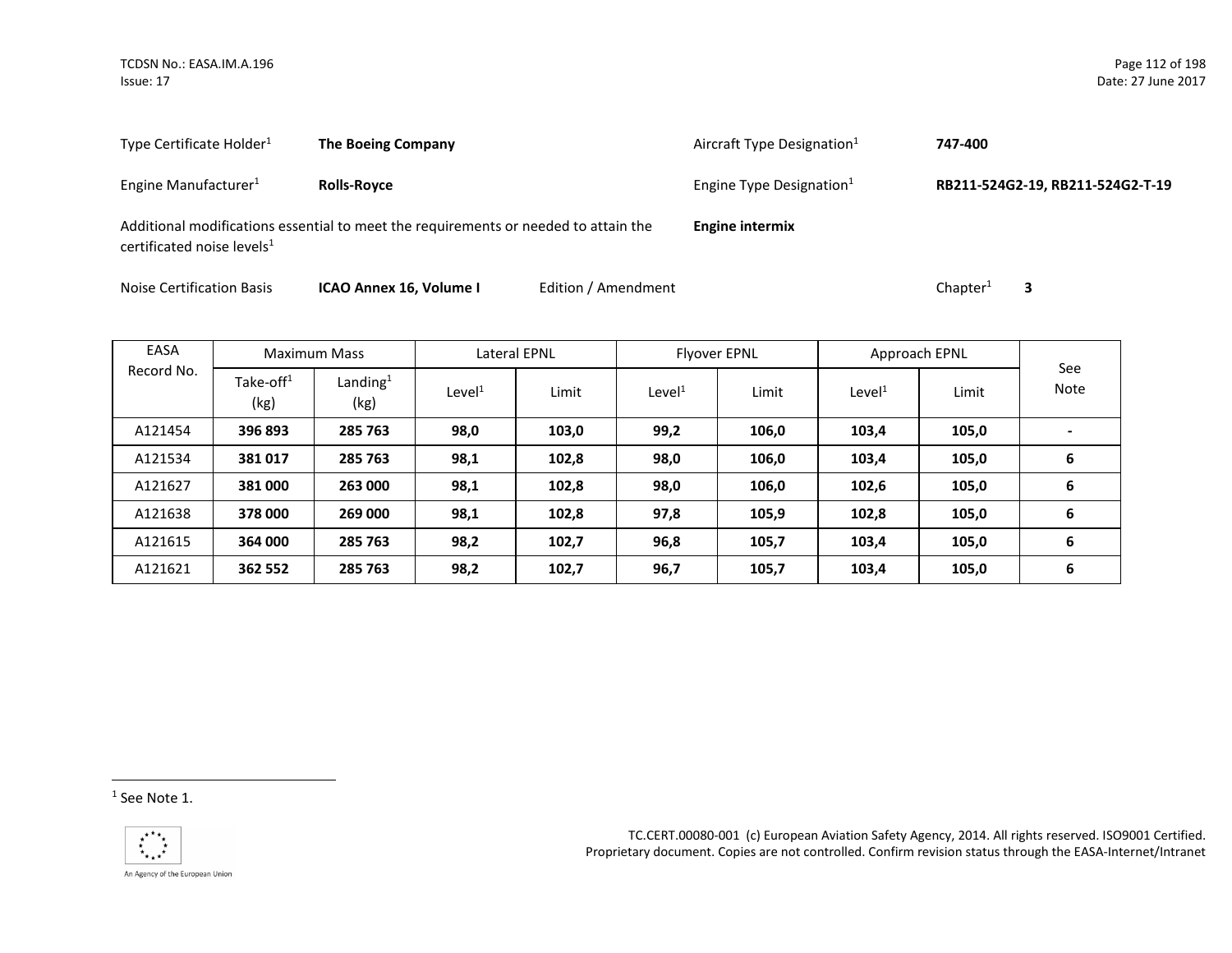TCDSN No.: EASA.IM.A.196 Page 113 of 198 Issue: 17 Date: 27 June 2017

| Type Certificate Holder <sup>1</sup>   | The Boeing Company                                                                  | Aircraft Type Designation <sup>1</sup> | 747-400          |
|----------------------------------------|-------------------------------------------------------------------------------------|----------------------------------------|------------------|
| Engine Manufacturer <sup>1</sup>       | <b>Rolls-Royce</b>                                                                  | Engine Type Designation <sup>1</sup>   | RB211-524G2-T-19 |
| certificated noise levels <sup>1</sup> | Additional modifications essential to meet the requirements or needed to attain the | <b>None</b>                            |                  |

Noise Certification Basis **ICAO Annex 16, Volume I Edition / Amendment** Chapter Chapter<sup>1</sup> 3

EASA Record No. Maximum Mass **Lateral EPNL** Flyover EPNL Approach EPNL See Note Take-off<sup>1</sup> (kg) Landing $1$  $(kg)$  Level<sup>1</sup> Limit Level<sup>1</sup> Limit Limit Level<sup>1</sup> Limit A8176 **396 893 285 763 98,0 103,0 99,2 106,0 103,4 105,0 -**A8178 **396 893 265 351 98,0 103,0 99,2 106,0 102,7 105,0 -**A8180 **396 893 255 826 98,0 103,0 99,2 106,0 102,4 105,0 -**A8186 **394 625 285 763 98,1 103,0 99,0 106,0 103,4 105,0 6**A8188 **394 625 265 351 98,1 103,0 99,0 106,0 102,7 105,0 6**A8190 **394 625 255 826 98,1 103,0 99,0 106,0 102,4 105,0 6**A8196 **385 553 285 763 98,1 102,9 98,3 106,0 103,4 105,0 6**A8198 **385 553 265 351 98,1 102,9 98,3 106,0 102,7 105,0 6**A8200 **385 553 255 826 98,1 102,9 98,3 106,0 102,4 105,0 6**A8956 **381 017 285 763 98,1 102,8 98,0 106,0 103,4 105,0 6**

# $\frac{1}{2}$  See Note 1.  $\frac{1}{2}$  /continued over

page

An Agency of the European Union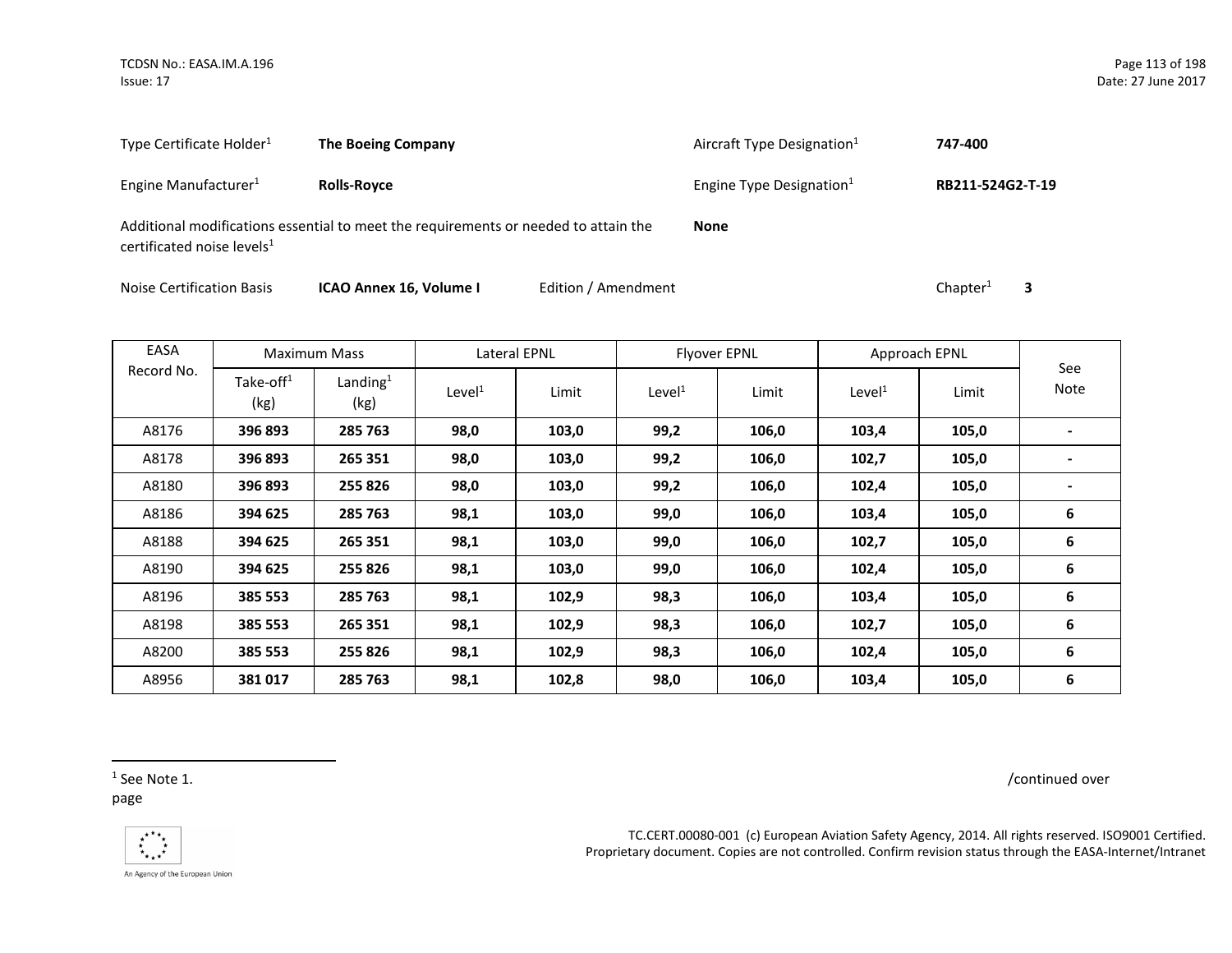TCDSN No.: EASA.IM.A.196 Page 114 of 198 Issue: 17 Date: 27 June 2017

| Type Certificate Holder <sup>1</sup>   | The Boeing Company                                                                  | Aircraft Type Designation <sup>1</sup> | 747-400          |
|----------------------------------------|-------------------------------------------------------------------------------------|----------------------------------------|------------------|
| Engine Manufacturer <sup>1</sup>       | <b>Rolls-Royce</b>                                                                  | Engine Type Designation <sup>1</sup>   | RB211-524G2-T-19 |
| certificated noise levels <sup>1</sup> | Additional modifications essential to meet the requirements or needed to attain the | <b>None</b>                            |                  |

Noise Certification Basis **ICAO Annex 16, Volume I Edition / Amendment** Chapter<sup>1</sup> **3** 

| EASA       | <b>Maximum Mass</b>           |                              | <b>Lateral EPNL</b> |       | <b>Flyover EPNL</b> |       | Approach EPNL      |       | See         |
|------------|-------------------------------|------------------------------|---------------------|-------|---------------------|-------|--------------------|-------|-------------|
| Record No. | Take-off <sup>1</sup><br>(kg) | Landing <sup>1</sup><br>(kg) | Level <sup>1</sup>  | Limit | Level $1$           | Limit | Level <sup>1</sup> | Limit | <b>Note</b> |
| A121632    | 381 000                       | 263 000                      | 98,1                | 102,8 | 98,0                | 106,0 | 102,6              | 105,0 | 6           |
| A121633    | 378 000                       | 269 000                      | 98,1                | 102,8 | 97,8                | 105,9 | 102,8              | 105,0 | 6           |
| A8206      | 377842                        | 285 763                      | 98,1                | 102,8 | 97,8                | 105,9 | 103,4              | 105,0 | 6           |
| A8208      | 377 842                       | 265 351                      | 98,1                | 102,8 | 97,8                | 105,9 | 102,7              | 105,0 | 6           |
| A8210      | 377842                        | 255 826                      | 98,1                | 102,8 | 97,8                | 105,9 | 102,4              | 105,0 | 6           |
| A8216      | 371 945                       | 285 763                      | 98,2                | 102,7 | 97,4                | 105,8 | 103,4              | 105,0 | 6           |
| A8218      | 371945                        | 265 351                      | 98,2                | 102,7 | 97,4                | 105,8 | 102,7              | 105,0 | 6           |
| A8220      | 371945                        | 255 826                      | 98,2                | 102,7 | 97,4                | 105,8 | 102,4              | 105,0 | 6           |
| A121248    | 364 000                       | 285 763                      | 98,2                | 102,7 | 96,8                | 105,7 | 103,4              | 105,0 | 6           |
| A8226      | 362 873                       | 285 763                      | 98,2                | 102,7 | 96,7                | 105,7 | 103,4              | 105,0 | 6           |

page

 $1$  See Note 1.  $/$ continued over

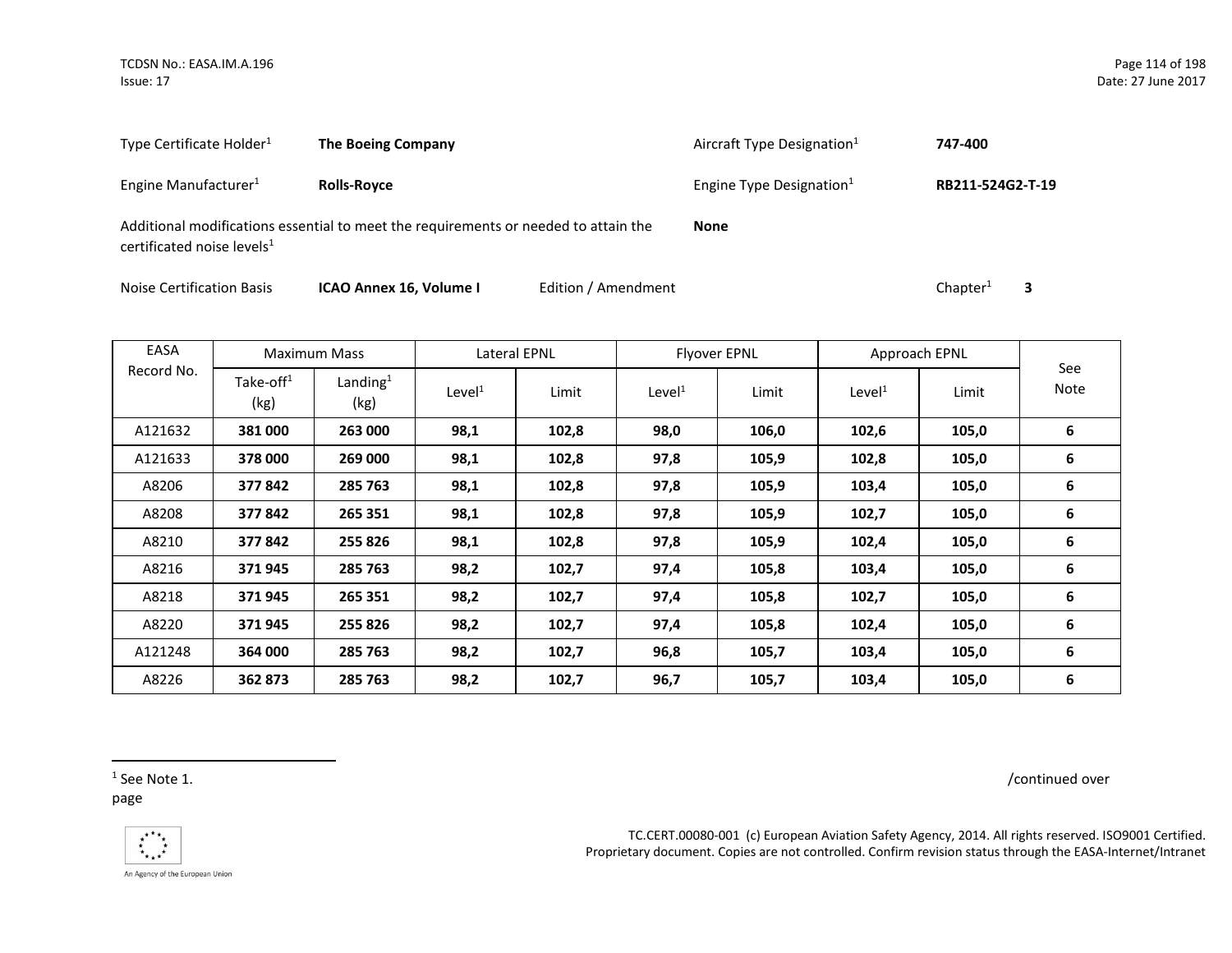TCDSN No.: EASA.IM.A.196 Page 115 of 198 Issue: 17 Date: 27 June 2017

| Type Certificate Holder <sup>1</sup>   | <b>The Boeing Company</b>                                                           | Aircraft Type Designation <sup>1</sup> | 747-400          |
|----------------------------------------|-------------------------------------------------------------------------------------|----------------------------------------|------------------|
| Engine Manufacturer <sup>1</sup>       | <b>Rolls-Royce</b>                                                                  | Engine Type Designation <sup>1</sup>   | RB211-524G2-T-19 |
| certificated noise levels <sup>1</sup> | Additional modifications essential to meet the requirements or needed to attain the | <b>None</b>                            |                  |

Noise Certification Basis **ICAO Annex 16, Volume I Edition / Amendment** Chapter **Chapter**<sup>1</sup> **3** 

EASA Record No. Maximum Mass  $\overline{R}$  Lateral EPNL Flyover EPNL Approach EPNL See Note Take-off<sup>1</sup> (kg) Landing<sup>1</sup>  $(kg)$  Level<sup>1</sup> Limit Level<sup>1</sup> Limit Limit Level<sup>1</sup> Limit A8228 **362 873 265 351 98,2 102,7 96,7 105,7 102,7 105,0 6**A8230 **362 873 255 826 98,2 102,7 96,7 105,7 102,4 105,0 6**A121620 **362 552 285 763 98,2 102,7 96,7 105,7 103,4 105,0 6**A8232 **317 514 285 763 98,6 102,2 92,8 104,9 103,4 105,0 6**A8234 **317 514 265 351 98,6 102,2 92,8 104,9 102,7 105,0 6**A8236 **317 514 255 826 98,6 102,2 92,8 104,9 102,4 105,0 6**A8238 **272 155 265 351 98,9 101,6 89,1 104,0 102,7 104,9 6**A8240 **272 155 255 826 98,9 101,6 89,1 104,0 102,4 104,9 6**

<sup>1</sup> See Note 1.



TC.CERT.00080-001 (c) European Aviation Safety Agency, 2014. All rights reserved. ISO9001 Certified. Proprietary document. Copies are not controlled. Confirm revision status through the EASA-Internet/Intranet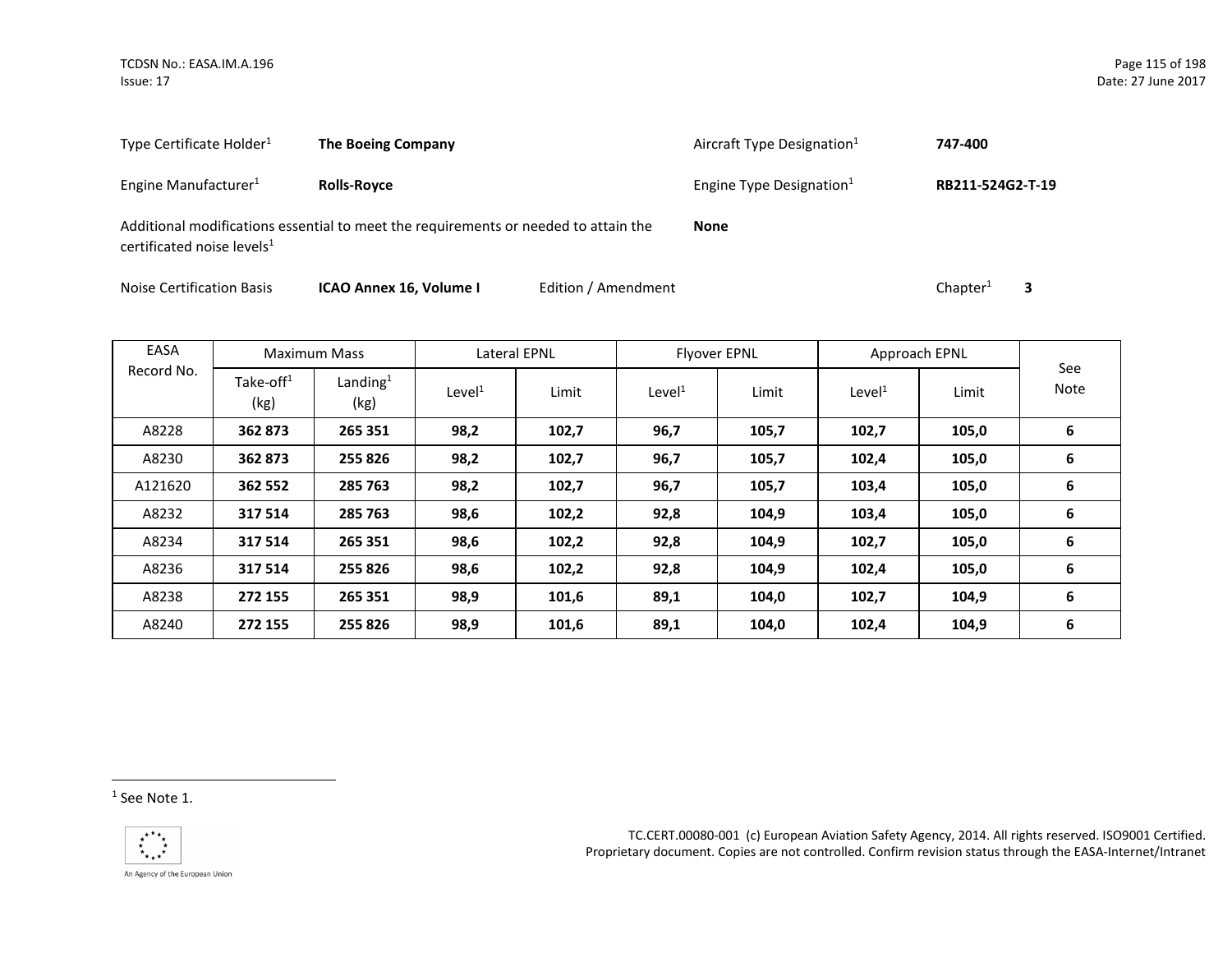TCDSN No.: EASA.IM.A.196 Page 116 of 198 Issue: 17 Date: 27 June 2017

| Type Certificate Holder <sup>1</sup>                                                                                          | <b>The Boeing Company</b> | Aircraft Type Designation <sup>1</sup> | 747-400        |
|-------------------------------------------------------------------------------------------------------------------------------|---------------------------|----------------------------------------|----------------|
| Engine Manufacturer <sup>1</sup>                                                                                              | <b>Rolls-Royce</b>        | Engine Type Designation <sup>1</sup>   | RB211-524G3-19 |
| Additional modifications essential to meet the requirements or needed to attain the<br>certificated noise levels <sup>1</sup> |                           | <b>None</b>                            |                |

Noise Certification Basis **ICAO Annex 16, Volume I Edition / Amendment** Chapter Chapter<sup>1</sup> 3

EASA Record No. Maximum Mass  $Lateral EPNL$  Flyover EPNL Approach EPNL See Note Take-off<sup>1</sup> (kg) Landing $1$  $(kg)$  Level<sup>1</sup> Limit Level<sup>1</sup> Limit Limit Level<sup>1</sup> Limit A14103 **396 893 285 763 98,0 103,0 99,2 106,0 103,4 105,0 -**A14087 **396 893 265 351 98,0 103,0 99,2 106,0 102,7 105,0 -**A14071 **396 893 255 826 98,0 103,0 99,2 106,0 102,4 105,0 -**A14105 **394 625 285 763 98,1 103,0 99,0 106,0 103,4 105,0 6**A14089 **394 625 265 351 98,1 103,0 99,0 106,0 102,7 105,0 6**A14073 **394 625 255 826 98,1 103,0 99,0 106,0 102,4 105,0 6**A14107 | **385 553 | 285 763 | 98,1 | 102,9 | 98,3 | 106,0 | 103,4 | 105,0 | 6** A14091 **385 553 265 351 98,1 102,9 98,3 106,0 102,7 105,0 6**A14075 | **385 553 | 255 826 | 98,1 | 102,9 | 98,3 | 106,0 | 102,4 | 105,0 | 6** A121634 **381 000 263 000 98,1 102,8 98,0 106,0 102,6 105,0 6**

page

 $\frac{1}{2}$  See Note 1.  $\frac{1}{2}$  /continued over

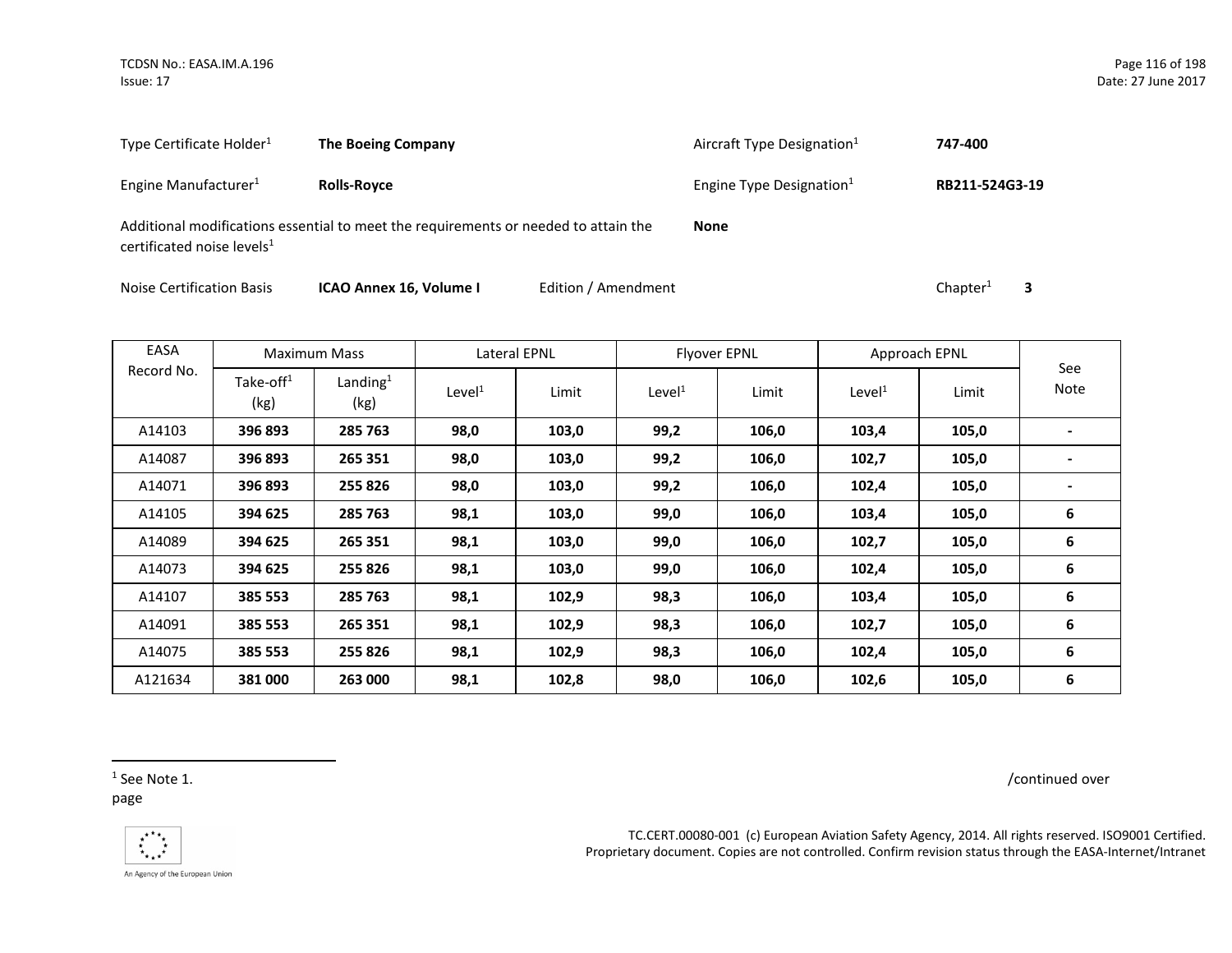TCDSN No.: EASA.IM.A.196 Page 117 of 198 Issue: 17 Date: 27 June 2017

| Type Certificate Holder <sup>1</sup>   | <b>The Boeing Company</b>                                                           | Aircraft Type Designation <sup>1</sup> | 747-400        |
|----------------------------------------|-------------------------------------------------------------------------------------|----------------------------------------|----------------|
| Engine Manufacturer <sup>1</sup>       | <b>Rolls-Royce</b>                                                                  | Engine Type Designation <sup>1</sup>   | RB211-524G3-19 |
| certificated noise levels <sup>1</sup> | Additional modifications essential to meet the requirements or needed to attain the | <b>None</b>                            |                |

Noise Certification Basis **ICAO Annex 16, Volume I Edition / Amendment** Chapter<sup>1</sup> **3** 

| EASA       | <b>Maximum Mass</b>           |                     | <b>Lateral EPNL</b> |       | <b>Flyover EPNL</b> |       | Approach EPNL      |       |                    |
|------------|-------------------------------|---------------------|---------------------|-------|---------------------|-------|--------------------|-------|--------------------|
| Record No. | Take-off <sup>1</sup><br>(kg) | Landing $1$<br>(kg) | Level $1$           | Limit | Level <sup>1</sup>  | Limit | Level <sup>1</sup> | Limit | See<br><b>Note</b> |
| A121635    | 378 000                       | 269 000             | 98,1                | 102,8 | 97,8                | 105,9 | 102,8              | 105,0 | 6                  |
| A14109     | 377842                        | 285 763             | 98,1                | 102,8 | 97,8                | 105,9 | 103,4              | 105,0 | 6                  |
| A14093     | 377842                        | 265 351             | 98,1                | 102,8 | 97,8                | 105,9 | 102,7              | 105,0 | 6                  |
| A14077     | 377842                        | 255 826             | 98,1                | 102,8 | 97,8                | 105,9 | 102,4              | 105,0 | 6                  |
| A14111     | 371945                        | 285 763             | 98,2                | 102,7 | 97,4                | 105,8 | 103,4              | 105,0 | 6                  |
| A14095     | 371945                        | 265 351             | 98,2                | 102,7 | 97,4                | 105,8 | 102,7              | 105,0 | 6                  |
| A14079     | 371945                        | 255 826             | 98,2                | 102,7 | 97,4                | 105,8 | 102,4              | 105,0 | 6                  |
| A121249    | 364 000                       | 285 763             | 98,2                | 102,7 | 96,8                | 105,7 | 103,4              | 105,0 | 6                  |
| A14113     | 362 873                       | 285 763             | 98,2                | 102,7 | 96,7                | 105,7 | 103,4              | 105,0 | 6                  |
| A14097     | 362 873                       | 265 351             | 98,2                | 102,7 | 96,7                | 105,7 | 102,7              | 105,0 | 6                  |

# $1$  See Note 1.  $/$ continued over

page

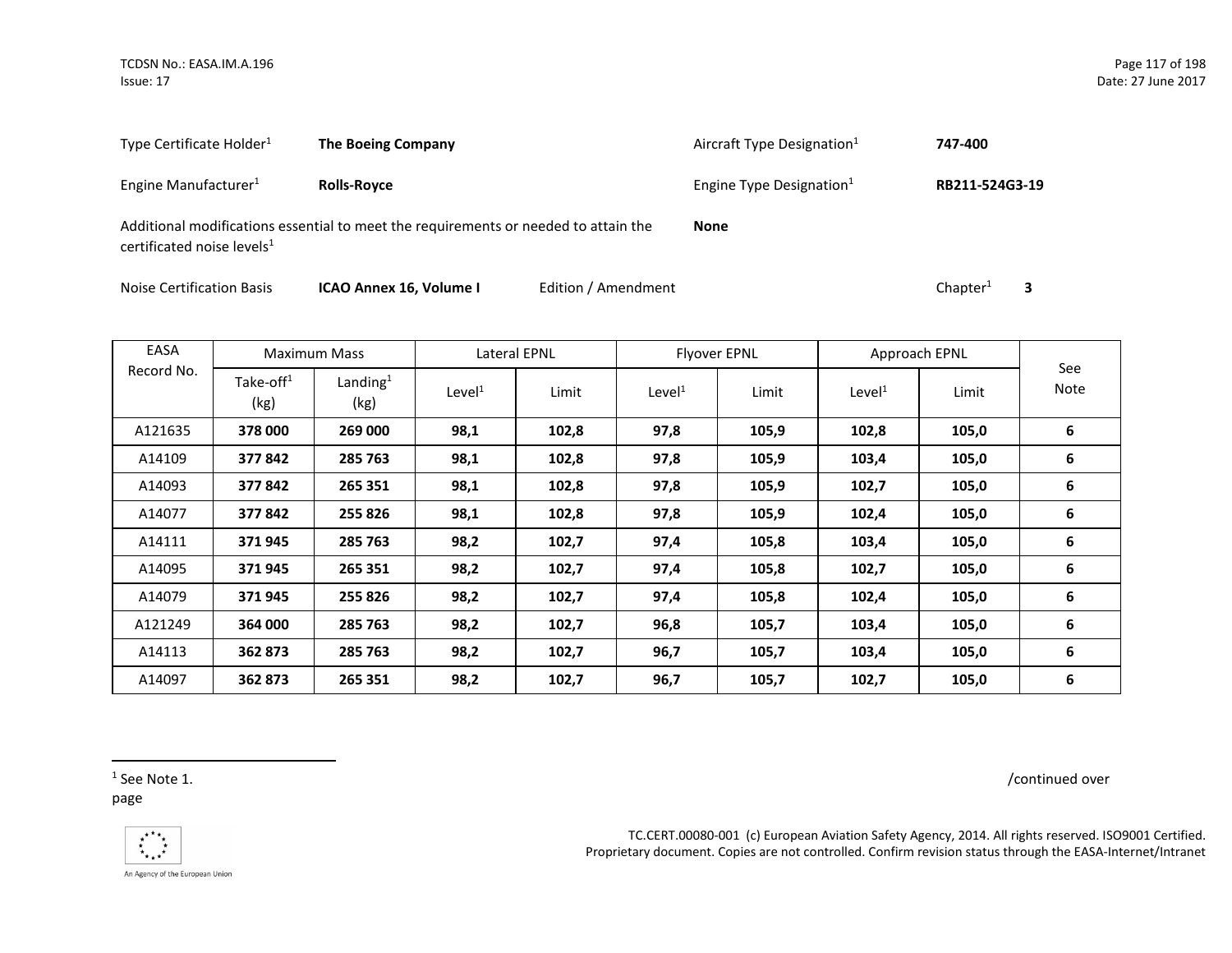TCDSN No.: EASA.IM.A.196 Page 118 of 198 Issue: 17 Date: 27 June 2017

| Type Certificate Holder <sup>1</sup>   | The Boeing Company                                                                  | Aircraft Type Designation <sup>1</sup> | 747-400        |
|----------------------------------------|-------------------------------------------------------------------------------------|----------------------------------------|----------------|
| Engine Manufacturer <sup>1</sup>       | <b>Rolls-Royce</b>                                                                  | Engine Type Designation <sup>1</sup>   | RB211-524G3-19 |
| certificated noise levels <sup>1</sup> | Additional modifications essential to meet the requirements or needed to attain the | <b>None</b>                            |                |

Noise Certification Basis **ICAO Annex 16, Volume I Edition / Amendment** Chapter **Chapter**<sup>1</sup> **3** 

EASA Record No. Maximum Mass  $Lateral EPNL$  Flyover EPNL Approach EPNL See Note Take-off<sup>1</sup> (kg) Landing<sup>1</sup>  $(kg)$  Level<sup>1</sup> Limit Level<sup>1</sup> Limit Limit Level<sup>1</sup> Limit A14081 **362 873 255 826 98,2 102,7 96,7 105,7 102,4 105,0 6**A121623 **362 552 285 763 98,2 102,7 96,7 105,7 103,4 105,0 6**A14115 **317 514 285 763 98,6 102,2 92,8 104,9 103,4 105,0 6**A14099 **317 514 265 351 98,6 102,2 92,8 104,9 102,7 105,0 6**A14083 **317 514 255 826 98,6 102,2 92,8 104,9 102,4 105,0 6**A14101 **272 155 265 351 98,9 101,6 89,1 104,0 102,7 104,9 6**A14085 **272 155 255 826 98,9 101,6 89,1 104,0 102,4 104,9 6**

<sup>1</sup> See Note 1.



TC.CERT.00080-001 (c) European Aviation Safety Agency, 2014. All rights reserved. ISO9001 Certified. Proprietary document. Copies are not controlled. Confirm revision status through the EASA-Internet/Intranet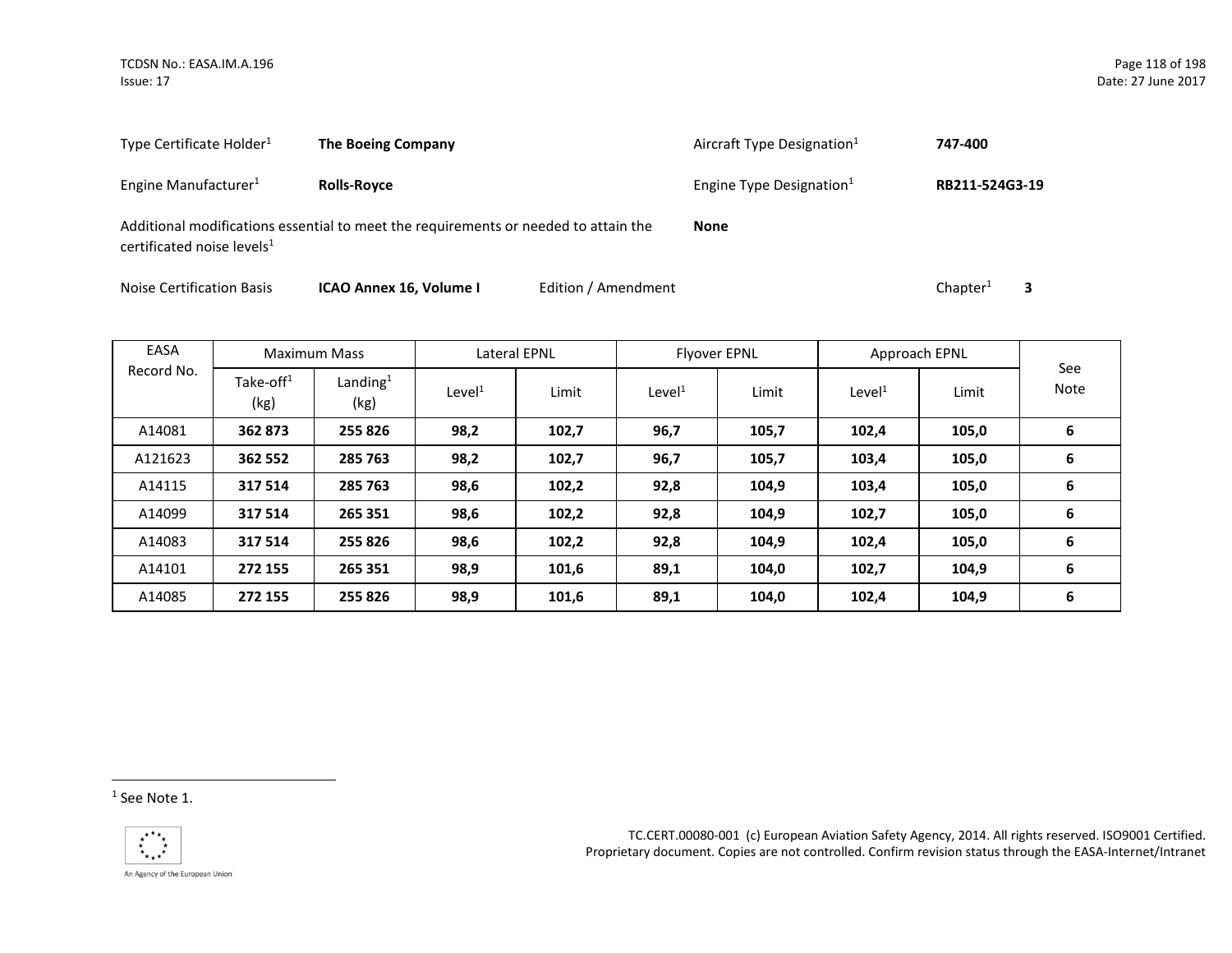TCDSN No.: EASA.IM.A.196 Page 119 of 198 Issue: 17 Date: 27 June 2017

| Type Certificate Holder <sup>1</sup>   | The Boeing Company                                                                  | Aircraft Type Designation <sup>1</sup> | 747-400                          |
|----------------------------------------|-------------------------------------------------------------------------------------|----------------------------------------|----------------------------------|
| Engine Manufacturer <sup>1</sup>       | <b>Rolls-Royce</b>                                                                  | Engine Type Designation <sup>1</sup>   | RB211-524G3-19, RB211-524G3-T-19 |
| certificated noise levels <sup>1</sup> | Additional modifications essential to meet the requirements or needed to attain the | <b>Engine intermix</b>                 |                                  |

Noise Certification Basis **ICAO Annex 16, Volume I Edition / Amendment** Chapter **Chapter**<sup>1</sup> **3** 

EASA Record No. Maximum Mass  $Lateral EPNL$  Flyover EPNL Approach EPNL See Note Take-off<sup>1</sup> (kg) Landing<sup>1</sup>  $(kg)$  Level<sup>1</sup> Limit Level<sup>1</sup> Limit Limit Level<sup>1</sup> Limit A121639 | **381 000 | 263 000 | 98,1 | 102,8 | 98,0 | 106,0 | 102,6 | 105,0 | 6** A121628 **378 000 269 000 98,1 102,8 87,8 105,9 102,8 105,0 6**A121616 **364 000 285 763 98,2 102,7 96,8 105,7 103,4 105,0 6**A121625 **362 552 285 763 98,2 102,7 96,7 105,7 103,4 105,0 6**

<sup>1</sup> See Note 1.



TC.CERT.00080-001 (c) European Aviation Safety Agency, 2014. All rights reserved. ISO9001 Certified. Proprietary document. Copies are not controlled. Confirm revision status through the EASA-Internet/Intranet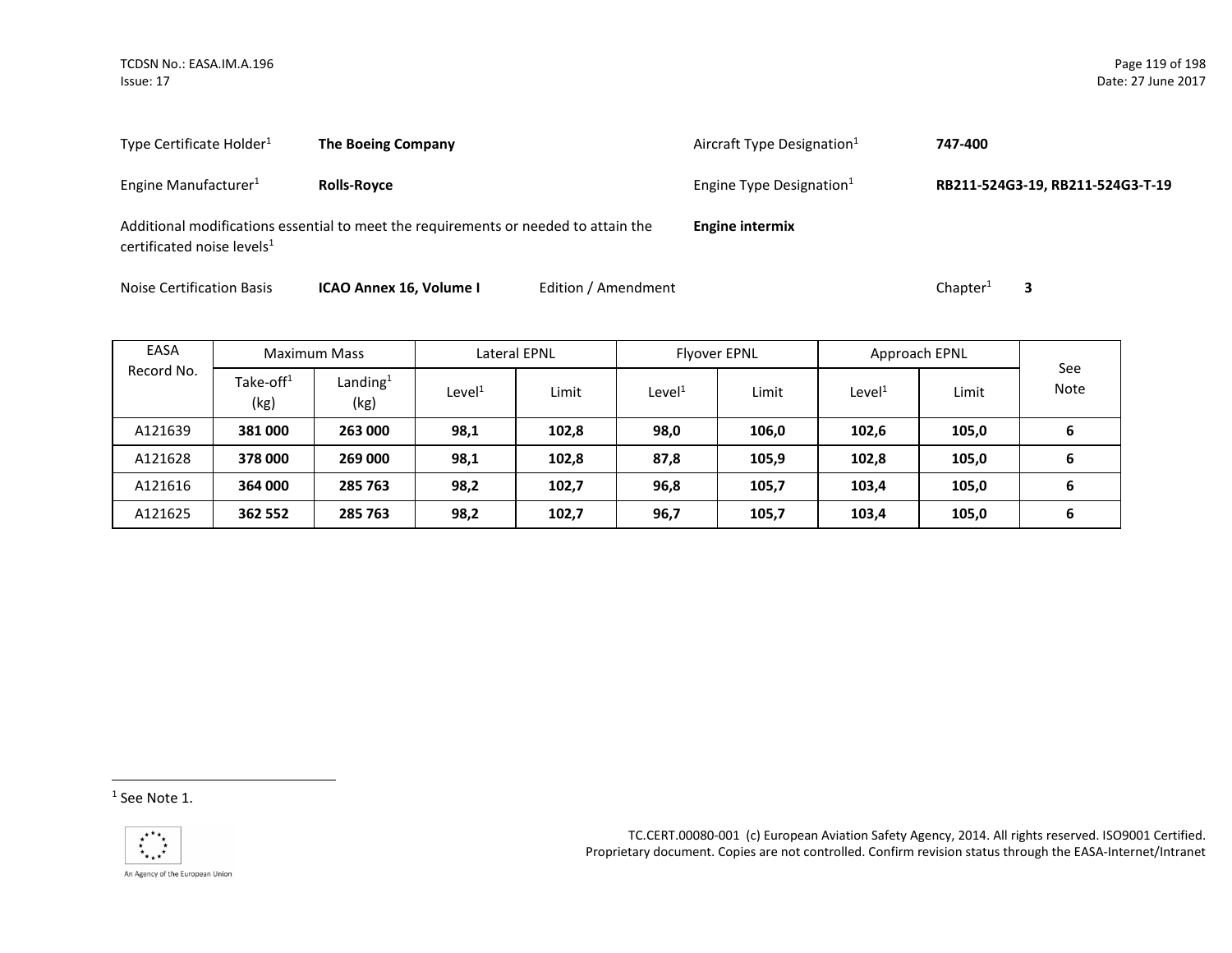TCDSN No.: EASA.IM.A.196 Page 120 of 198 Issue: 17 Date: 27 June 2017

| Type Certificate Holder <sup>1</sup>   | The Boeing Company                                                                  | Aircraft Type Designation $1$        | 747-400          |
|----------------------------------------|-------------------------------------------------------------------------------------|--------------------------------------|------------------|
| Engine Manufacturer <sup>1</sup>       | <b>Rolls-Royce</b>                                                                  | Engine Type Designation <sup>1</sup> | RB211-524G3-T-19 |
| certificated noise levels <sup>1</sup> | Additional modifications essential to meet the requirements or needed to attain the | <b>None</b>                          |                  |

Noise Certification Basis **ICAO Annex 16, Volume I Edition / Amendment** Chapter Chapter<sup>1</sup> 3

EASA Record No. Maximum Mass **Lateral EPNL** Flyover EPNL Approach EPNL See Note Take-off<sup>1</sup> (kg) Landing $1$  $(kg)$  Level<sup>1</sup> Limit Level<sup>1</sup> Limit Limit Level<sup>1</sup> Limit A14104 **396 893 285 763 98,0 103,0 99,2 106,0 103,4 105,0 -**A14088 **396 893 265 351 98,0 103,0 99,2 106,0 102,7 105,0 -**A14072 **396 893 255 826 98,0 103,0 99,2 106,0 102,4 105,0 -**A14106 **394 625 285 763 98,1 103,0 99,0 106,0 103,4 105,0 6**A14090 **394 625 265 351 98,1 103,0 99,0 106,0 102,7 105,0 6**A14074 **394 625 255 826 98,1 103,0 99,0 106,0 102,4 105,0 6**A14108 | **385 553 | 285 763 | 98,1 | 102,9 | 98,3 | 106,0 | 103,4 | 105,0 | 6** A14092 **385 553 265 351 98,1 102,9 98,3 106,0 102,7 105,0 6**A14076 | **385 553 | 255 826 | 98,1 | 102,9 | 98,3 | 106,0 | 102,4 | 105,0 | 6** A121636 **381 000 263 000 98,1 102,8 98,0 106,0 102,6 105,0 6**

 $\frac{1}{2}$  See Note 1.  $\frac{1}{2}$  /continued over

page

An Agency of the European Union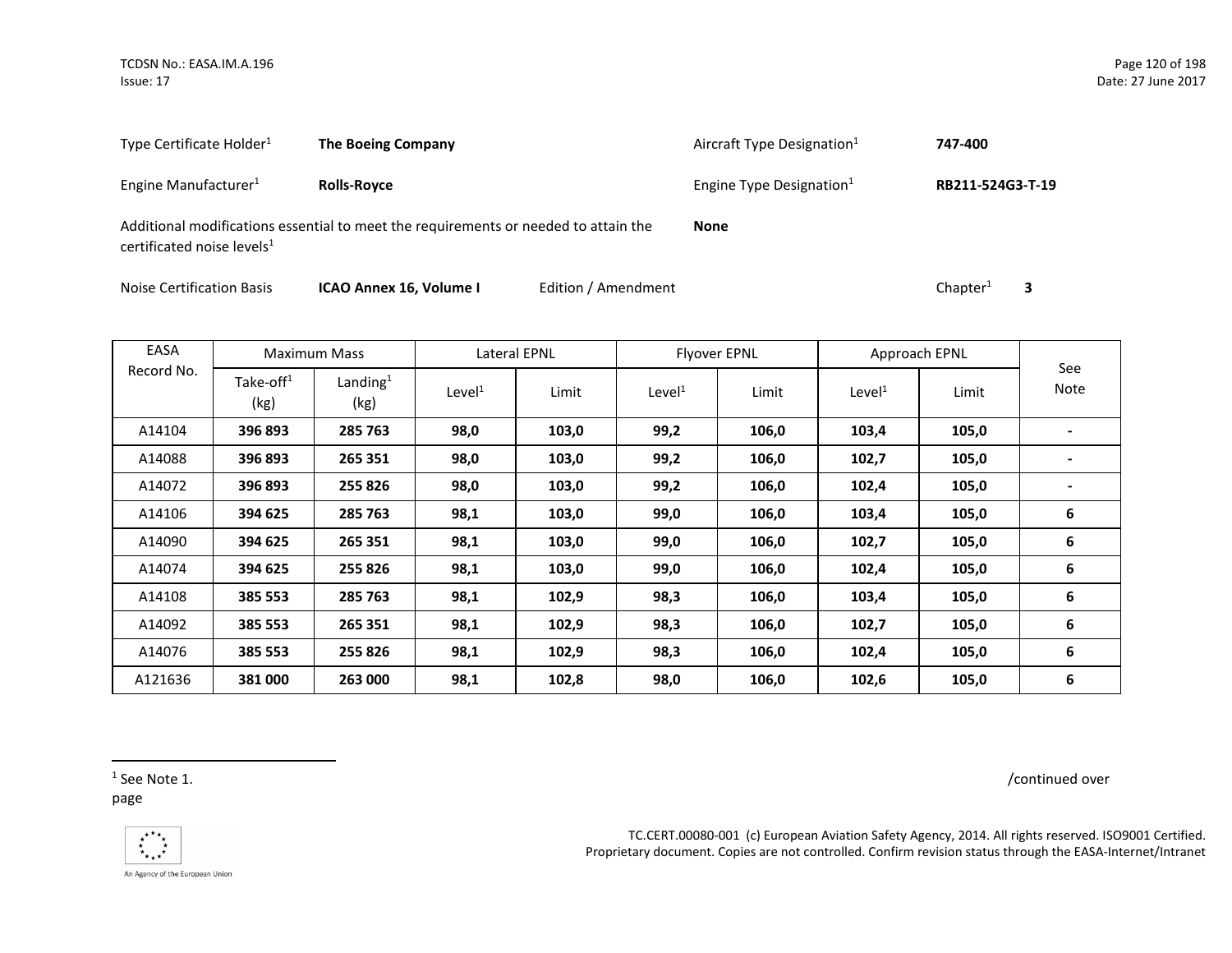TCDSN No.: EASA.IM.A.196 Page 121 of 198 Issue: 17 Date: 27 June 2017

| Type Certificate Holder <sup>1</sup>   | The Boeing Company                                                                  | Aircraft Type Designation <sup>1</sup> | 747-400          |
|----------------------------------------|-------------------------------------------------------------------------------------|----------------------------------------|------------------|
| Engine Manufacturer <sup>1</sup>       | <b>Rolls-Royce</b>                                                                  | Engine Type Designation <sup>1</sup>   | RB211-524G3-T-19 |
| certificated noise levels <sup>1</sup> | Additional modifications essential to meet the requirements or needed to attain the | <b>None</b>                            |                  |

Noise Certification Basis **ICAO Annex 16, Volume I Edition / Amendment** Chapter<sup>1</sup> **3** 

| EASA       | <b>Maximum Mass</b>           |                     | Lateral EPNL       |       | <b>Flyover EPNL</b> |       | Approach EPNL      |       |                    |
|------------|-------------------------------|---------------------|--------------------|-------|---------------------|-------|--------------------|-------|--------------------|
| Record No. | Take-off <sup>1</sup><br>(kg) | Landing $1$<br>(kg) | Level <sup>1</sup> | Limit | Level <sup>1</sup>  | Limit | Level <sup>1</sup> | Limit | See<br><b>Note</b> |
| A121637    | 378 000                       | 269 000             | 98,1               | 102,8 | 97,8                | 105,9 | 102,8              | 105,0 | 6                  |
| A14110     | 377842                        | 285 763             | 98,1               | 102,8 | 97,8                | 105,9 | 103,4              | 105,0 | 6                  |
| A14094     | 377 842                       | 265 351             | 98,1               | 102,8 | 97,8                | 105,9 | 102,7              | 105,0 | 6                  |
| A14078     | 377 842                       | 255 826             | 98,1               | 102,8 | 97,8                | 105,9 | 102,4              | 105,0 | 6                  |
| A14112     | 371945                        | 285 763             | 98,2               | 102,7 | 97,4                | 105,8 | 103,4              | 105,0 | 6                  |
| A14096     | 371945                        | 265 351             | 98,2               | 102,7 | 97,4                | 105,8 | 102,7              | 105,0 | 6                  |
| A14080     | 371945                        | 255 826             | 98,2               | 102,7 | 97,4                | 105,8 | 102,4              | 105,0 | 6                  |
| A121250    | 364 000                       | 285 763             | 98,2               | 102,7 | 96,8                | 105,7 | 103,4              | 105,0 | 6                  |
| A14114     | 362 873                       | 285 763             | 98,2               | 102,7 | 96,7                | 105,7 | 103,4              | 105,0 | 6                  |
| A14098     | 362 873                       | 265 351             | 98,2               | 102,7 | 96,7                | 105,7 | 102,7              | 105,0 | 6                  |

page

 $1$  See Note 1.  $/$ continued over

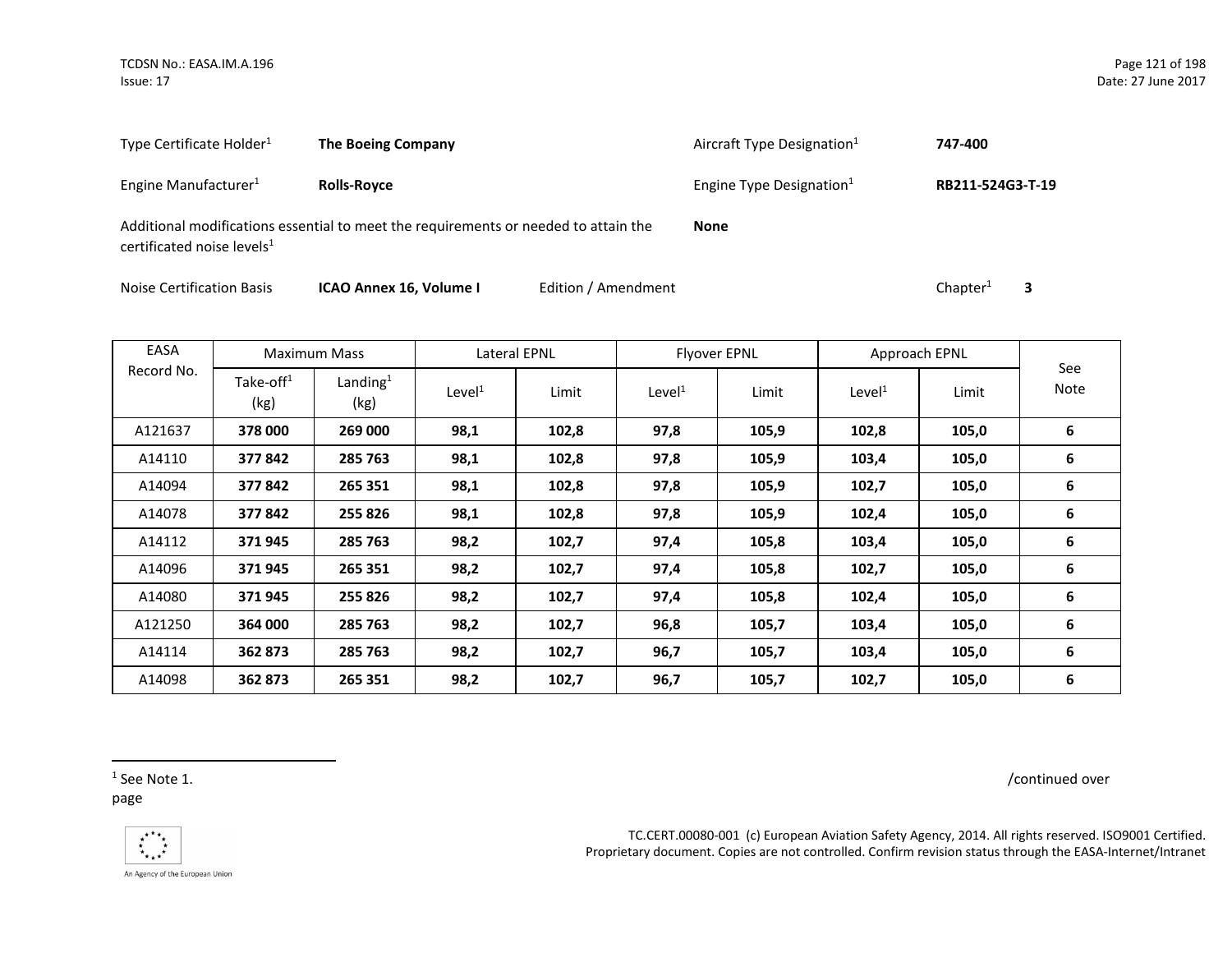TCDSN No.: EASA.IM.A.196 Page 122 of 198 Issue: 17 Date: 27 June 2017

| Type Certificate Holder <sup>1</sup>   | <b>The Boeing Company</b>                                                           | Aircraft Type Designation <sup>1</sup> | 747-400          |
|----------------------------------------|-------------------------------------------------------------------------------------|----------------------------------------|------------------|
| Engine Manufacturer <sup>1</sup>       | <b>Rolls-Royce</b>                                                                  | Engine Type Designation <sup>1</sup>   | RB211-524G3-T-19 |
| certificated noise levels <sup>1</sup> | Additional modifications essential to meet the requirements or needed to attain the | <b>None</b>                            |                  |

Noise Certification Basis **ICAO Annex 16, Volume I Edition / Amendment** Chapter **Chapter**<sup>1</sup> **3** 

EASA Record No. Maximum Mass  $Lateral EPNL$  Flyover EPNL Approach EPNL See Note Take-off<sup>1</sup> (kg) Landing<sup>1</sup>  $(kg)$  Level<sup>1</sup> Limit Level<sup>1</sup> Limit Limit Level<sup>1</sup> Limit A14082 **362 873 255 826 98,2 102,7 96,7 105,7 102,4 105,0 6**A121624 **362 552 285 763 98,2 102,7 96,7 105,7 103,4 105,0 6**A14116 **317 514 285 763 98,6 102,2 92,8 104,9 103,4 105,0 6**A14100 **317 514 265 351 98,6 102,2 92,8 104,9 102,7 105,0 6**A14084 **317 514 255 826 98,6 102,2 92,8 104,9 102,4 105,0 6**A14102 **272 155 265 351 98,9 101,6 89,1 104,0 102,7 104,9 6**A14086 **272 155 255 826 98,9 101,6 89,1 104,0 102,4 104,9 6**

<sup>1</sup> See Note 1.



TC.CERT.00080-001 (c) European Aviation Safety Agency, 2014. All rights reserved. ISO9001 Certified. Proprietary document. Copies are not controlled. Confirm revision status through the EASA-Internet/Intranet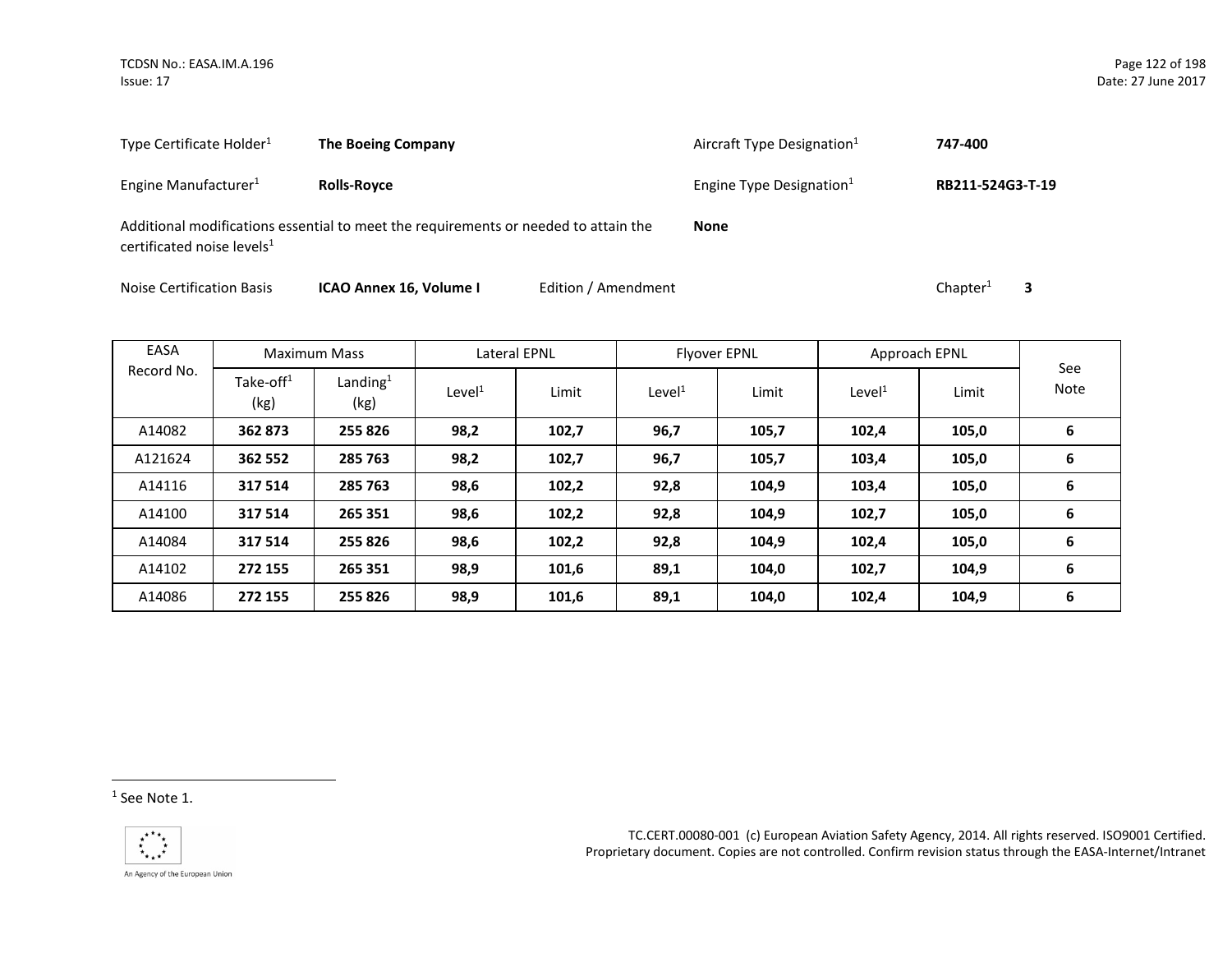TCDSN No.: EASA.IM.A.196 Page 123 of 198 Issue: 17 Date: 27 June 2017

| Type Certificate Holder <sup>1</sup>   | <b>The Boeing Company</b>                                                           | Aircraft Type Designation <sup>1</sup> | 747-400        |
|----------------------------------------|-------------------------------------------------------------------------------------|----------------------------------------|----------------|
| Engine Manufacturer <sup>1</sup>       | <b>Rolls-Royce</b>                                                                  | Engine Type Designation <sup>1</sup>   | RB211-524H2-19 |
| certificated noise levels <sup>1</sup> | Additional modifications essential to meet the requirements or needed to attain the | <b>None</b>                            |                |

Noise Certification Basis **ICAO Annex 16, Volume I Edition / Amendment** Chapter Chapter<sup>1</sup> 3

EASA Record No. Maximum Mass **Lateral EPNL** Flyover EPNL Approach EPNL See Note Take-off<sup>1</sup> (kg) Landing $1$  $(kg)$  Level<sup>1</sup> Limit Level<sup>1</sup> Limit Limit Level<sup>1</sup> Limit A4736 **396 893 285 763 98,8 103,0 98,0 106,0 103,4 105,0 -**A4735 **396 893 265 351 98,8 103,0 98,0 106,0 102,7 105,0 -**A4734 **396 893 255 826 98,8 103,0 98,0 106,0 102,4 105,0 -**A4731 **394 625 285 763 98,8 103,0 97,8 106,0 103,4 105,0 6**A4730 **394 625 265 351 98,8 103,0 97,8 106,0 102,7 105,0 6**A4729 **394 625 255 826 98,8 103,0 97,8 106,0 102,4 105,0 6**A4726 **385 553 285 763 98,8 102,9 97,2 106,0 103,4 105,0 6**A4725 **385 553 265 351 98,8 102,9 97,2 106,0 102,7 105,0 6**A4724 **385 553 255 826 98,8 102,9 97,2 106,0 102,4 105,0 6**A4721 **377 842 285 763 98,9 102,8 96,7 105,9 103,4 105,0 6**

page

 $\frac{1}{2}$  See Note 1.  $\frac{1}{2}$  /continued over

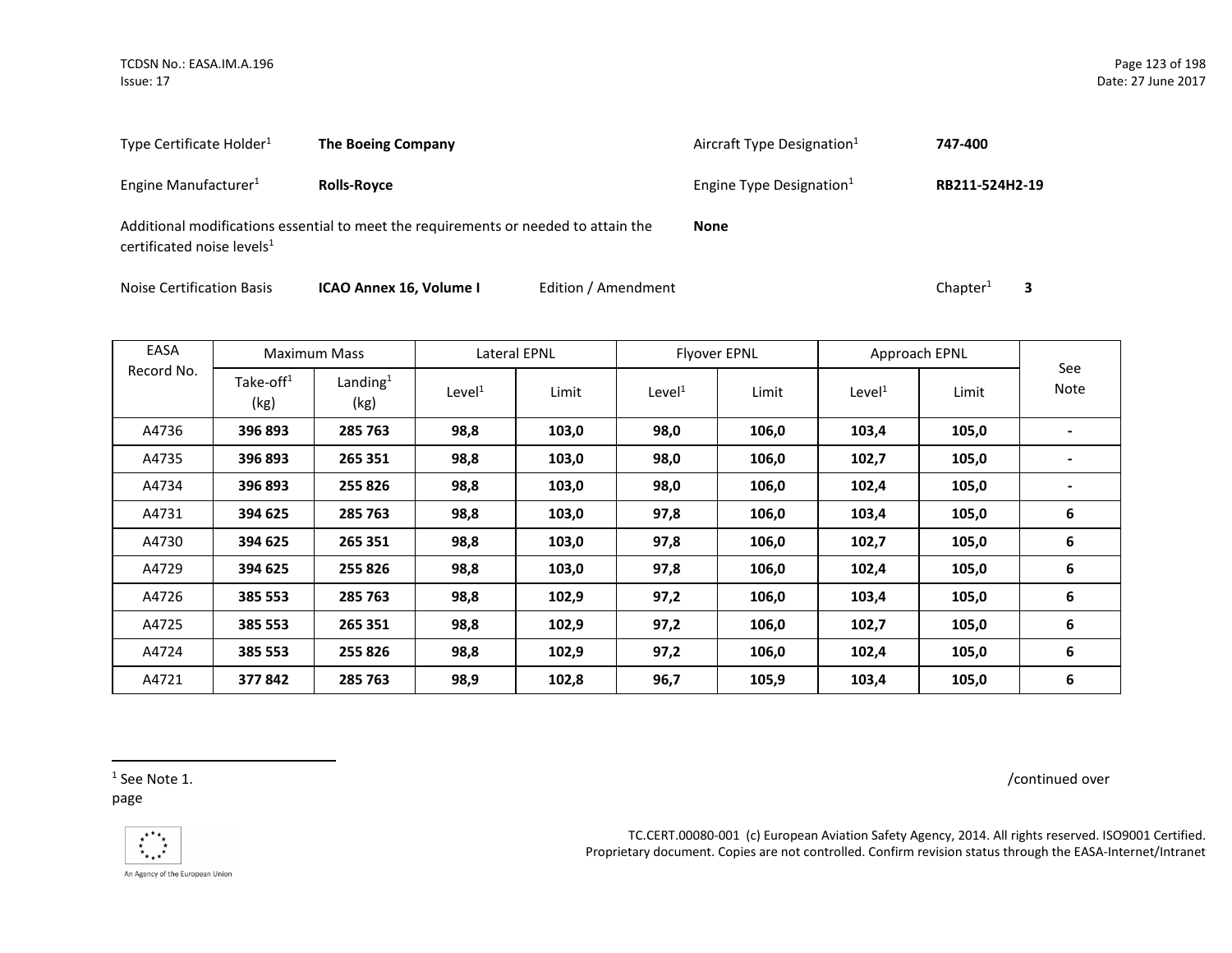TCDSN No.: EASA.IM.A.196 Page 124 of 198 Issue: 17 Date: 27 June 2017

| Type Certificate Holder <sup>1</sup>   | <b>The Boeing Company</b>                                                           | Aircraft Type Designation <sup>1</sup> | 747-400        |
|----------------------------------------|-------------------------------------------------------------------------------------|----------------------------------------|----------------|
| Engine Manufacturer <sup>1</sup>       | <b>Rolls-Royce</b>                                                                  | Engine Type Designation <sup>1</sup>   | RB211-524H2-19 |
| certificated noise levels <sup>1</sup> | Additional modifications essential to meet the requirements or needed to attain the | <b>None</b>                            |                |

Noise Certification Basis **ICAO Annex 16, Volume I Edition / Amendment** Chapter<sup>1</sup> **3** 

| EASA       | <b>Maximum Mass</b>           |                     | Lateral EPNL       |       | <b>Flyover EPNL</b> |       | Approach EPNL |       |             |
|------------|-------------------------------|---------------------|--------------------|-------|---------------------|-------|---------------|-------|-------------|
| Record No. | Take-off <sup>1</sup><br>(kg) | Landing $1$<br>(kg) | Level <sup>1</sup> | Limit | Level $1$           | Limit | Level $^1$    | Limit | See<br>Note |
| A4720      | 377842                        | 265 351             | 98,9               | 102,8 | 96,7                | 105,9 | 102,7         | 105,0 | 6           |
| A4719      | 377842                        | 255 826             | 98,9               | 102,8 | 96,7                | 105,9 | 102,4         | 105,0 | 6           |
| A4716      | 371945                        | 285 763             | 98,9               | 102,7 | 96,3                | 105,8 | 103,4         | 105,0 | 6           |
| A4715      | 371 945                       | 265 351             | 98,9               | 102,7 | 96,3                | 105,8 | 102,7         | 105,0 | 6           |
| A4714      | 371 945                       | 255 826             | 98,9               | 102,7 | 96,3                | 105,8 | 102,4         | 105,0 | 6           |
| A4711      | 362 873                       | 285 763             | 99,0               | 102,7 | 95,7                | 105,7 | 103,4         | 105,0 | 6           |
| A4710      | 362 873                       | 265 351             | 99,0               | 102,7 | 95,7                | 105,7 | 102,7         | 105,0 | 6           |
| A4709      | 362 873                       | 255 826             | 99,0               | 102,7 | 95,7                | 105,7 | 102,4         | 105,0 | 6           |
| A4708      | 317 514                       | 285 763             | 99,3               | 102,2 | 92,1                | 104,9 | 103,4         | 105,0 | 6           |
| A4707      | 317 514                       | 265 351             | 99,3               | 102,2 | 92,1                | 104,9 | 102,7         | 105,0 | 6           |

 $1$  See Note 1.  $/$ continued over

page

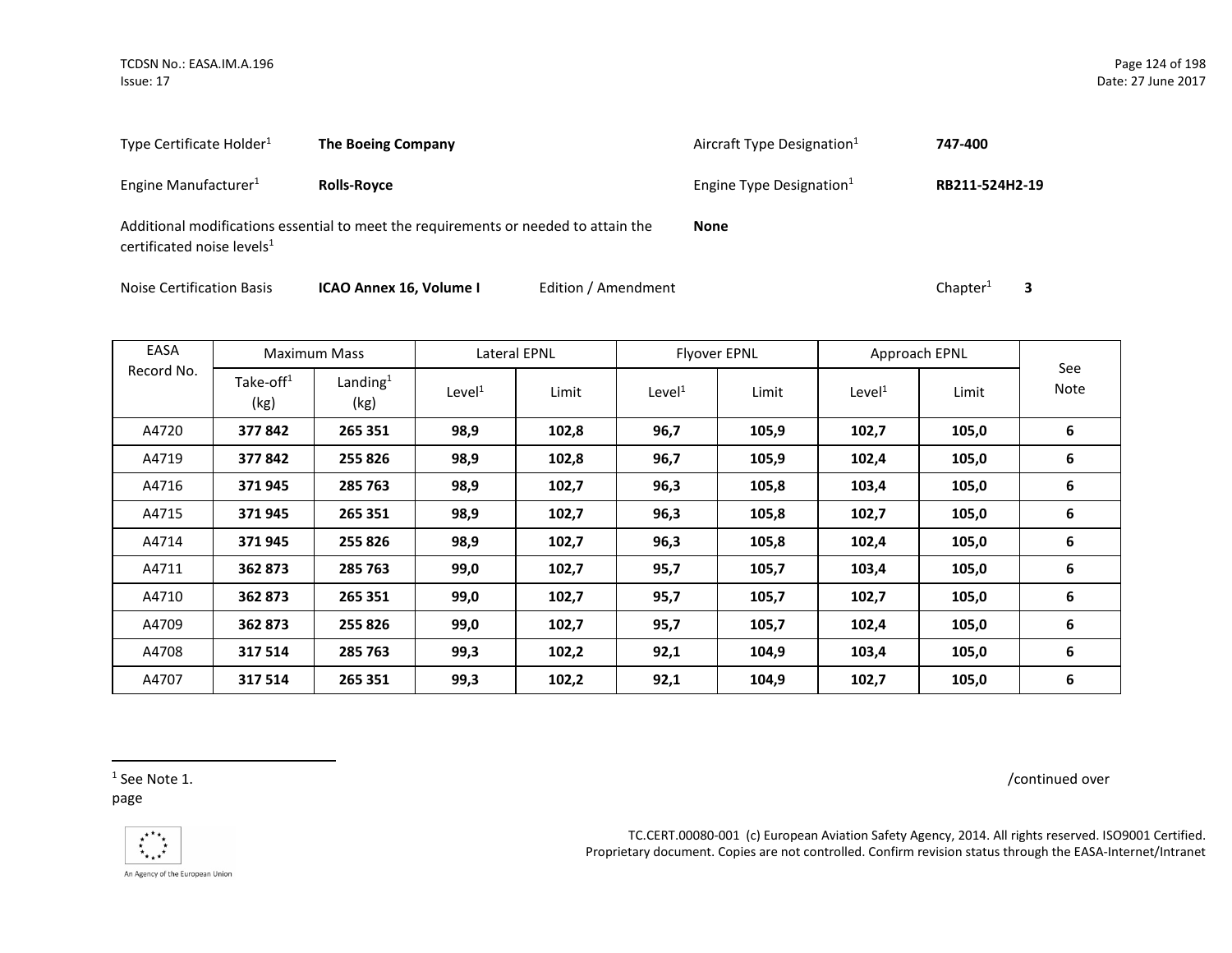TCDSN No.: EASA.IM.A.196 Page 125 of 198 Issue: 17 Date: 27 June 2017

| Type Certificate Holder <sup>1</sup>   | The Boeing Company                                                                  | Aircraft Type Designation <sup>1</sup> | 747-400        |
|----------------------------------------|-------------------------------------------------------------------------------------|----------------------------------------|----------------|
| Engine Manufacturer <sup>1</sup>       | <b>Rolls-Royce</b>                                                                  | Engine Type Designation <sup>1</sup>   | RB211-524H2-19 |
| certificated noise levels <sup>1</sup> | Additional modifications essential to meet the requirements or needed to attain the | <b>None</b>                            |                |

Noise Certification Basis **ICAO Annex 16, Volume I Edition / Amendment** Chapter<sup>1</sup> **3** 

| EASA       | <b>Maximum Mass</b>           |                              | Lateral EPNL |       | <b>Flyover EPNL</b> |       | Approach EPNL |       |                    |
|------------|-------------------------------|------------------------------|--------------|-------|---------------------|-------|---------------|-------|--------------------|
| Record No. | Take-off <sup>1</sup><br>(kg) | Landing <sup>1</sup><br>(kg) | Level $1$    | Limit | Level               | Limit | Level $^1$    | Limit | See<br><b>Note</b> |
| A4706      | 317 514                       | 255 826                      | 99,3         | 102,2 | 92,1                | 104,9 | 102,4         | 105,0 |                    |
| A4705      | 272 155                       | 265 351                      | 99,7         | 101,6 | 88,7                | 104,0 | 102,7         | 104,9 |                    |
| A4704      | 272 155                       | 255 826                      | 99,7         | 101,6 | 88,7                | 104,0 | 102,4         | 104,9 |                    |

 $1$  See Note 1.



TC.CERT.00080-001 (c) European Aviation Safety Agency, 2014. All rights reserved. ISO9001 Certified. Proprietary document. Copies are not controlled. Confirm revision status through the EASA-Internet/Intranet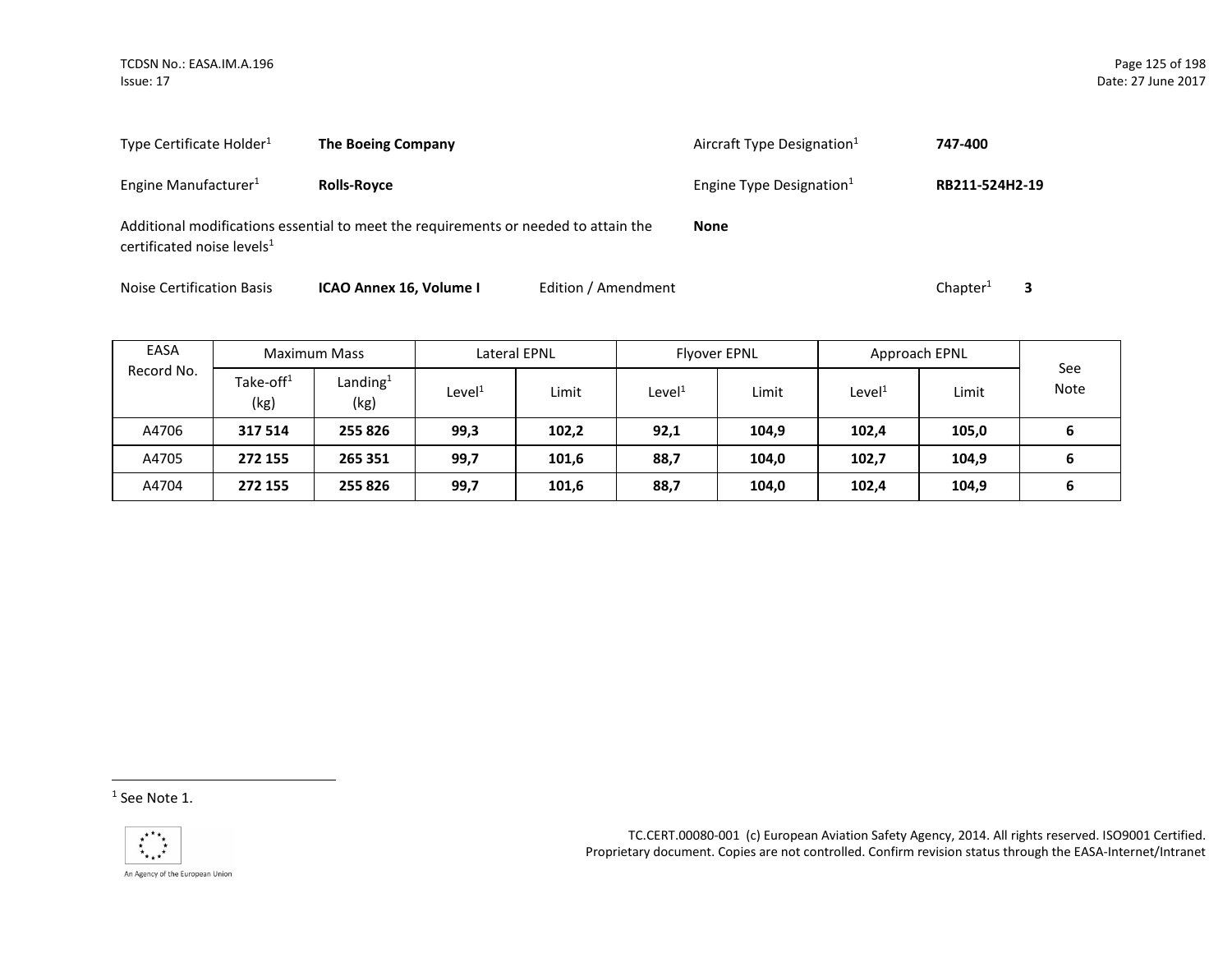TCDSN No.: EASA.IM.A.196 Page 126 of 198 Issue: 17 Date: 27 June 2017

| Type Certificate Holder <sup>1</sup>   | The Boeing Company                                                                  | Aircraft Type Designation $1$        | 747-400          |
|----------------------------------------|-------------------------------------------------------------------------------------|--------------------------------------|------------------|
| Engine Manufacturer <sup>1</sup>       | <b>Rolls-Royce</b>                                                                  | Engine Type Designation <sup>1</sup> | RB211-524H2-T-19 |
| certificated noise levels <sup>1</sup> | Additional modifications essential to meet the requirements or needed to attain the | <b>None</b>                          |                  |

Noise Certification Basis **ICAO Annex 16, Volume I Edition / Amendment** Chapter<sup>1</sup> **3** 

| EASA       | <b>Maximum Mass</b>  |                              | <b>Lateral EPNL</b> |       | <b>Flyover EPNL</b> |       | Approach EPNL      |       |             |
|------------|----------------------|------------------------------|---------------------|-------|---------------------|-------|--------------------|-------|-------------|
| Record No. | Take-off $1$<br>(kg) | Landing <sup>1</sup><br>(kg) | Level <sup>1</sup>  | Limit | Level <sup>1</sup>  | Limit | Level <sup>1</sup> | Limit | See<br>Note |
| A8244      | 396 893              | 285 763                      | 98,8                | 103,0 | 98,0                | 106,0 | 103,4              | 105,0 |             |
| A8245      | 396 893              | 265 351                      | 98,8                | 103,0 | 98,0                | 106,0 | 102,7              | 105,0 |             |
| A8246      | 396 893              | 255 826                      | 98,8                | 103,0 | 98,0                | 106,0 | 102,4              | 105,0 |             |
| A8252      | 394 625              | 285 763                      | 98,8                | 103,0 | 97,8                | 106,0 | 103,4              | 105,0 | 6           |
| A8254      | 394 625              | 265 351                      | 98,8                | 103,0 | 97,8                | 106,0 | 102,7              | 105,0 | 6           |
| A8256      | 394 625              | 255 826                      | 98,8                | 103,0 | 97,8                | 106,0 | 102,4              | 105,0 | 6           |
| A8262      | 385 553              | 285 763                      | 98,8                | 102,9 | 97,2                | 106,0 | 103,4              | 105,0 | 6           |
| A8264      | 385 553              | 265 351                      | 98,8                | 102,9 | 97,2                | 106,0 | 102,7              | 105,0 | 6           |
| A8266      | 385 553              | 255 826                      | 98,8                | 102,9 | 97,2                | 106,0 | 102,4              | 105,0 | 6           |
| A8272      | 377842               | 285 763                      | 98,9                | 102,8 | 96,7                | 105,9 | 103,4              | 105,0 | 6           |

 $1$  See Note 1.  $/$ continued over

page

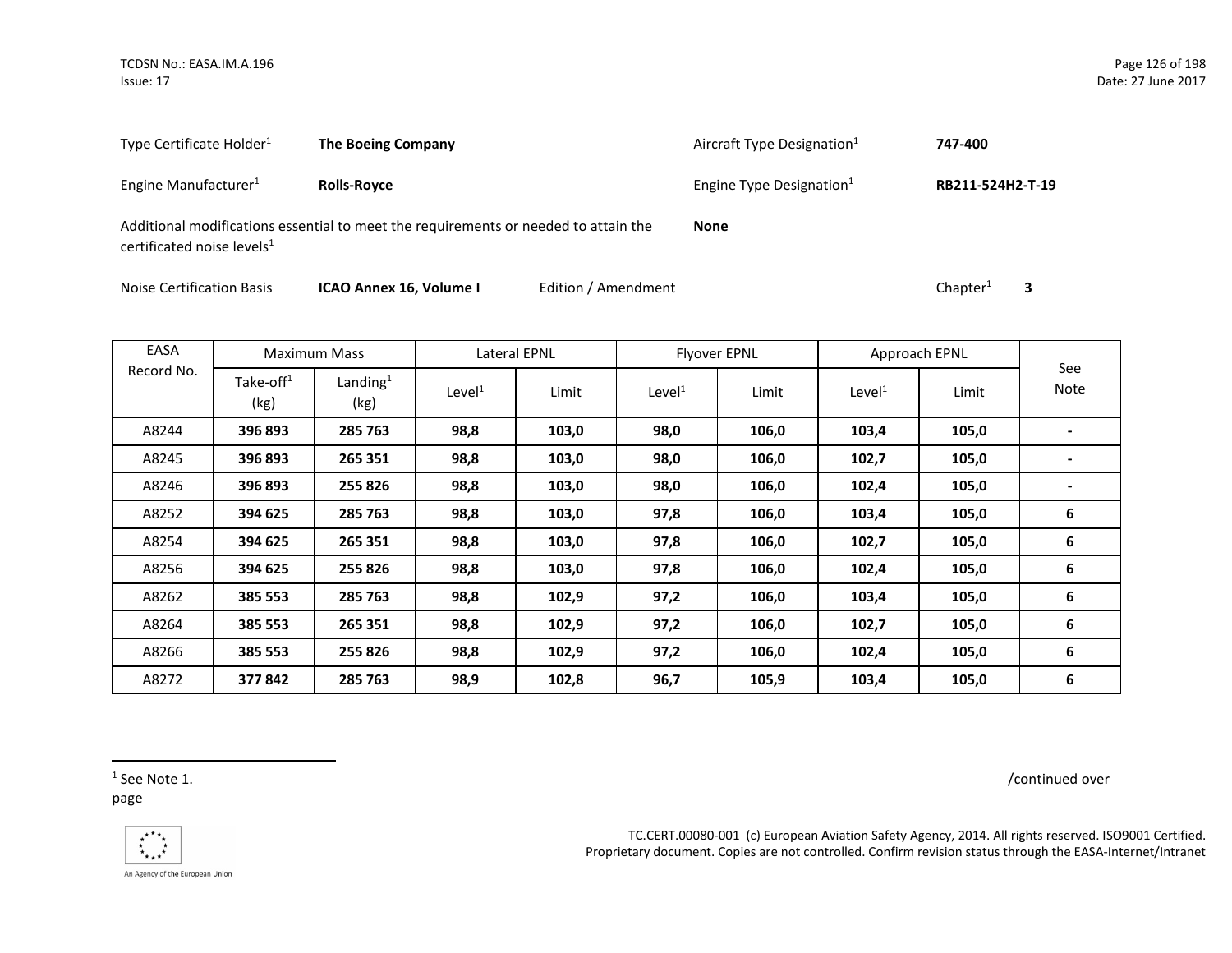TCDSN No.: EASA.IM.A.196 Page 127 of 198 Issue: 17 Date: 27 June 2017

| Type Certificate Holder <sup>1</sup>   | The Boeing Company                                                                  | Aircraft Type Designation <sup>1</sup> | 747-400          |
|----------------------------------------|-------------------------------------------------------------------------------------|----------------------------------------|------------------|
| Engine Manufacturer <sup>1</sup>       | <b>Rolls-Royce</b>                                                                  | Engine Type Designation <sup>1</sup>   | RB211-524H2-T-19 |
| certificated noise levels <sup>1</sup> | Additional modifications essential to meet the requirements or needed to attain the | <b>None</b>                            |                  |

Noise Certification Basis **ICAO Annex 16, Volume I Edition / Amendment** Chapter Chapter<sup>1</sup> 3

EASA Record No. Maximum Mass **Lateral EPNL** Flyover EPNL Approach EPNL See Note Take-off<sup>1</sup> (kg) Landing $1$  $(kg)$  Level<sup>1</sup> Limit Level<sup>1</sup> Limit Limit Level<sup>1</sup> Limit A8274 **377 842 265 351 98,9 102,8 96,7 105,9 102,7 105,0 6**A8276 **377 842 255 826 98,9 102,8 96,7 105,9 102,4 105,0 6**A8282 **371 945 285 763 98,9 102,7 96,3 105,8 103,4 105,0 6**A8284 **371 945 265 351 98,9 102,7 96,3 105,8 102,7 105,0 6**A8286 **371 945 255 826 98,9 102,7 96,3 105,8 102,4 105,0 6**A8292 **362 873 285 763 99,0 102,7 95,7 105,7 103,4 105,0 6**A8294 **362 873 265 351 99,0 102,7 95,7 105,7 102,7 105,0 6**A8296 **362 873 255 826 99,0 102,7 95,7 105,7 102,4 105,0 6**A8298 **317 514 285 763 99,3 102,2 92,1 104,9 103,4 105,0 6**A8300 **317 514 265 351 99,3 102,2 92,1 104,9 102,7 105,0 6**

page

 $\frac{1}{2}$  See Note 1.  $\frac{1}{2}$  /continued over

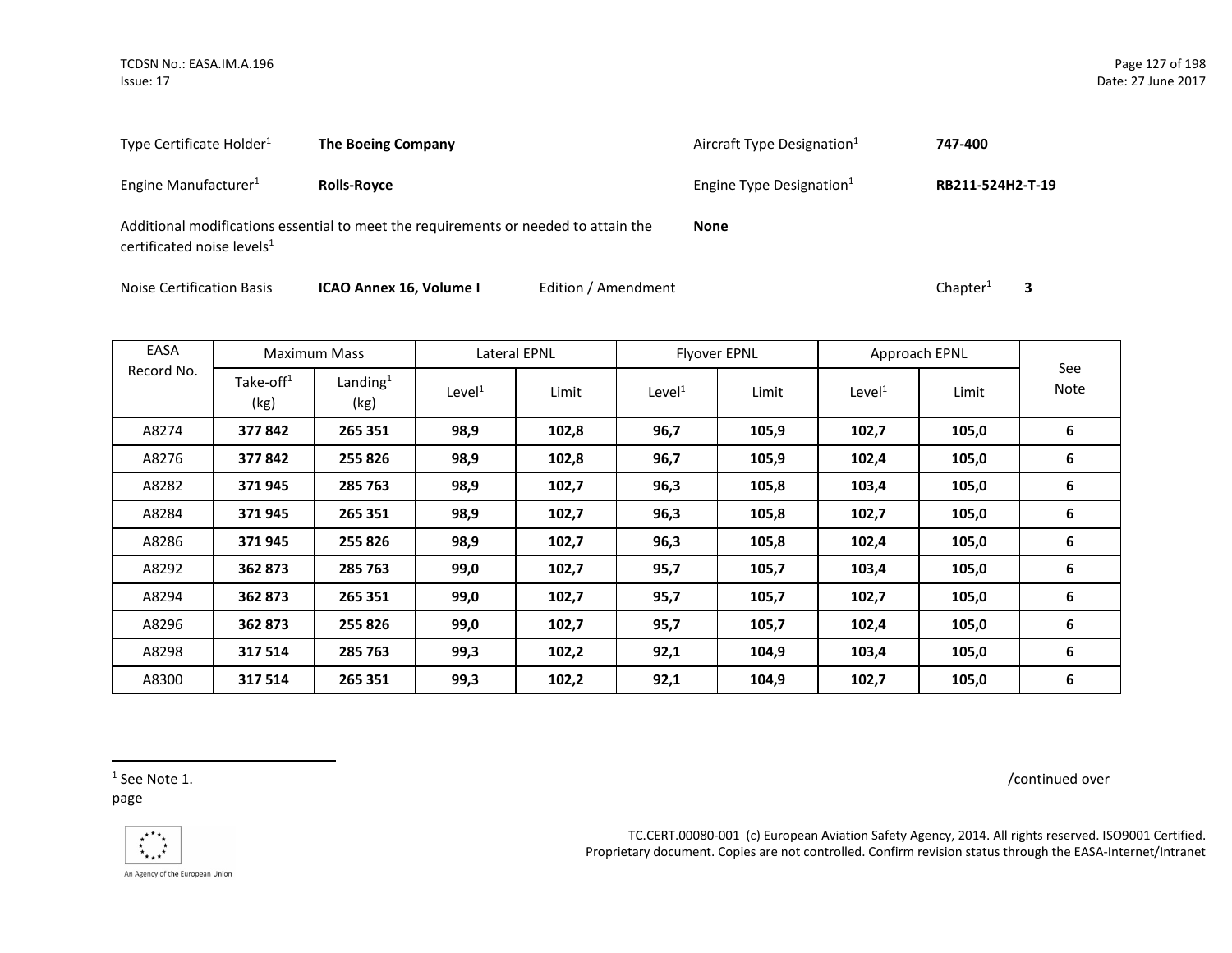TCDSN No.: EASA.IM.A.196 Page 128 of 198 Issue: 17 Date: 27 June 2017

| Type Certificate Holder <sup>1</sup>   | <b>The Boeing Company</b>                                                           | Aircraft Type Designation <sup>1</sup> | 747-400          |
|----------------------------------------|-------------------------------------------------------------------------------------|----------------------------------------|------------------|
| Engine Manufacturer <sup>1</sup>       | <b>Rolls-Royce</b>                                                                  | Engine Type Designation <sup>1</sup>   | RB211-524H2-T-19 |
| certificated noise levels <sup>1</sup> | Additional modifications essential to meet the requirements or needed to attain the | None                                   |                  |

Noise Certification Basis **ICAO Annex 16, Volume I Edition / Amendment** Chapter<sup>1</sup> **3** 

| EASA       | <b>Maximum Mass</b>           |                              | Lateral EPNL |       | <b>Flyover EPNL</b> |       | Approach EPNL |       |                    |
|------------|-------------------------------|------------------------------|--------------|-------|---------------------|-------|---------------|-------|--------------------|
| Record No. | Take-off <sup>1</sup><br>(kg) | Landing <sup>1</sup><br>(kg) | Level $^1$   | Limit | Level $1$           | Limit | Level $^1$    | Limit | See<br><b>Note</b> |
| A8302      | 317 514                       | 255 826                      | 99,3         | 102,2 | 92,1                | 104,9 | 102,4         | 105,0 |                    |
| A8304      | 272 155                       | 265 351                      | 99,7         | 101,6 | 88,7                | 104,0 | 102,7         | 104,9 |                    |
| A8306      | 272 155                       | 255 826                      | 99,7         | 101,6 | 88,7                | 104,0 | 102,4         | 104,9 |                    |

 $1$  See Note 1.



TC.CERT.00080-001 (c) European Aviation Safety Agency, 2014. All rights reserved. ISO9001 Certified. Proprietary document. Copies are not controlled. Confirm revision status through the EASA-Internet/Intranet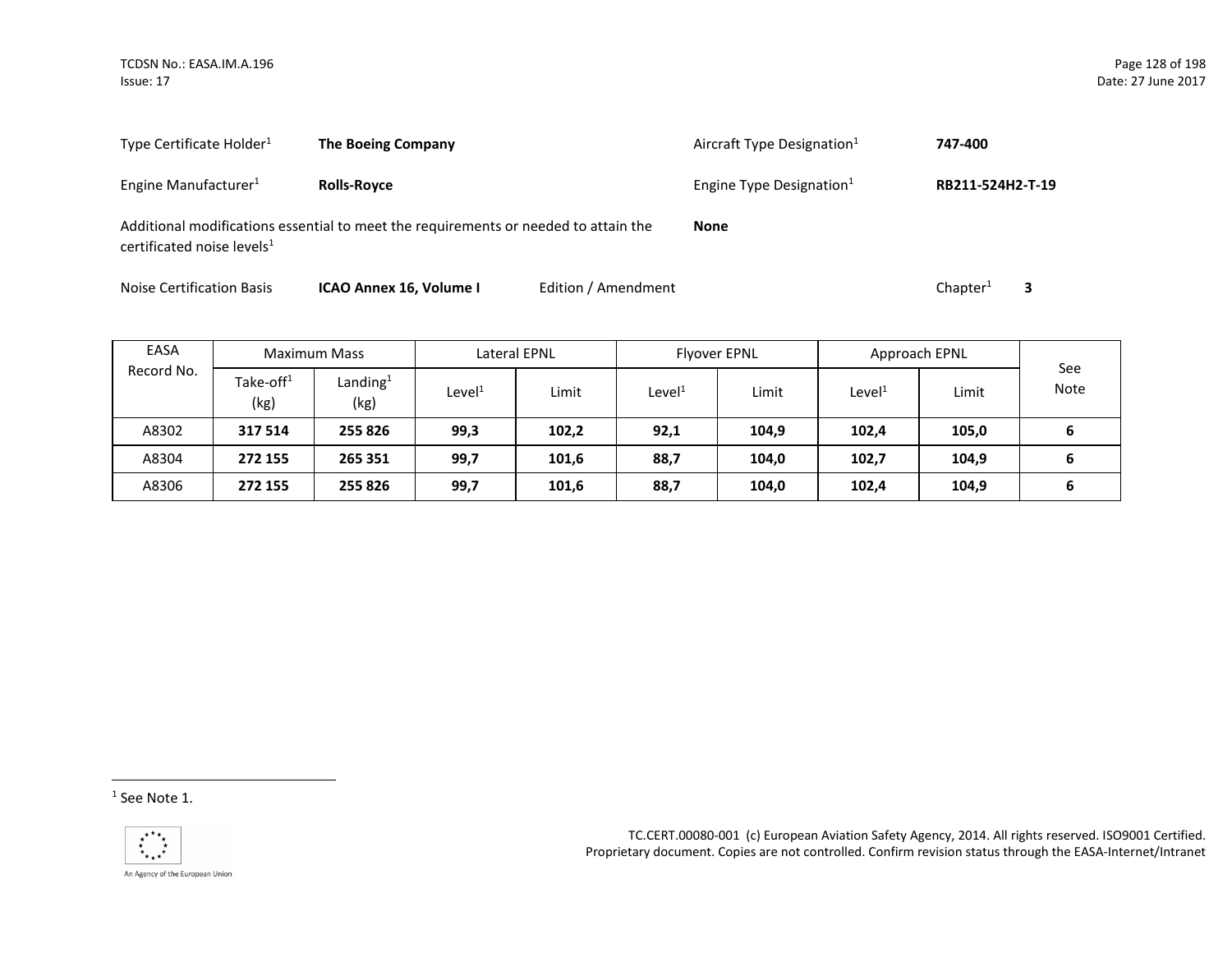TCDSN No.: EASA.IM.A.196 Page 129 of 198 Issue: 17 Date: 27 June 2017

| Type Certificate Holder <sup>1</sup>   | The Boeing Company                                                                  | Aircraft Type Designation <sup>1</sup> | 747-400BCF         |
|----------------------------------------|-------------------------------------------------------------------------------------|----------------------------------------|--------------------|
| Engine Manufacturer <sup>1</sup>       | <b>General Electric</b>                                                             | Engine Type Designation <sup>1</sup>   | <b>CF6-80C2B1F</b> |
| certificated noise levels <sup>1</sup> | Additional modifications essential to meet the requirements or needed to attain the | With N1 modifier                       |                    |

Noise Certification Basis **ICAO Annex 16, Volume I Edition / Amendment** Chapter<sup>1</sup> **3** 

| EASA       | <b>Maximum Mass</b>           |                     | <b>Lateral EPNL</b> |       | <b>Flyover EPNL</b> |       | Approach EPNL      |       |                    |
|------------|-------------------------------|---------------------|---------------------|-------|---------------------|-------|--------------------|-------|--------------------|
| Record No. | Take-off <sup>1</sup><br>(kg) | Landing $1$<br>(kg) | Level <sup>1</sup>  | Limit | Level <sup>1</sup>  | Limit | Level <sup>1</sup> | Limit | See<br><b>Note</b> |
| A14730     | 394 625                       | 295 742             | 97,9                | 103,0 | 99,7                | 106,0 | 103,8              | 105,0 |                    |
| A14731     | 394 625                       | 288 031             | 97,9                | 103,0 | 99,7                | 106,0 | 103,4              | 105,0 |                    |
| A14732     | 385 553                       | 295 742             | 98,0                | 102,9 | 99,0                | 106,0 | 103,8              | 105,0 |                    |
| A14733     | 385 553                       | 288 031             | 98,0                | 102,9 | 99,0                | 106,0 | 103,4              | 105,0 |                    |
| A14734     | 377842                        | 295 742             | 98,0                | 102,8 | 98,4                | 105,9 | 103,8              | 105,0 |                    |
| A14735     | 377842                        | 288 031             | 98,0                | 102,8 | 98,4                | 105,9 | 103,4              | 105,0 |                    |

 $1$  See Note 1.



TC.CERT.00080-001 (c) European Aviation Safety Agency, 2014. All rights reserved. ISO9001 Certified. Proprietary document. Copies are not controlled. Confirm revision status through the EASA-Internet/Intranet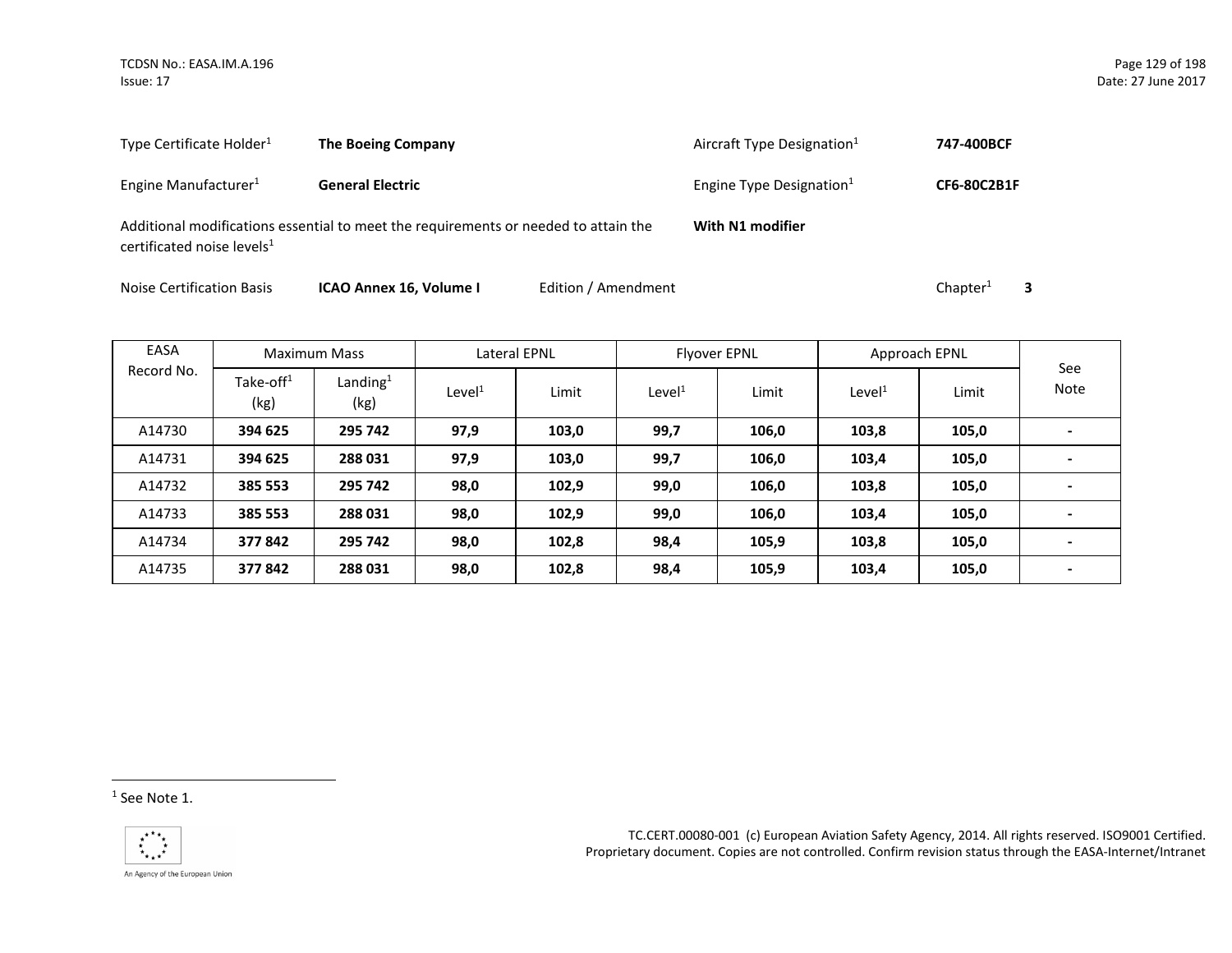TCDSN No.: EASA.IM.A.196 Page 130 of 198 Issue: 17 Date: 27 June 2017

| Type Certificate Holder <sup>1</sup>   | The Boeing Company                                                                  | Aircraft Type Designation <sup>1</sup> | 747-400BCF         |
|----------------------------------------|-------------------------------------------------------------------------------------|----------------------------------------|--------------------|
| Engine Manufacturer <sup>1</sup>       | <b>General Electric</b>                                                             | Engine Type Designation <sup>1</sup>   | <b>CF6-80C2B1F</b> |
| certificated noise levels <sup>1</sup> | Additional modifications essential to meet the requirements or needed to attain the | <b>Without N1 modifier</b>             |                    |

Noise Certification Basis **ICAO Annex 16, Volume I Edition / Amendment** Chapter Chapter<sup>1</sup> 3

EASA Record No. Maximum Mass  $Lateral EPNL$  Flyover EPNL Approach EPNL See Note Take-off<sup>1</sup> (kg) Landing<sup>1</sup>  $(kg)$  Level<sup>1</sup> Limit Level<sup>1</sup> Limit Limit Level<sup>1</sup> Limit A14738 **394 625 295 742 98,3 103,0 99,7 106,0 103,8 105,0 -**A14739 **394 625 288 031 98,3 103,0 99,7 106,0 103,4 105,0 -**A14740 **385 553 295 742 98,3 102,9 99,0 106,0 103,8 105,0 -**A14741 **385 553 288 031 98,3 102,9 99,0 106,0 103,4 105,0 -**A14742 **377 842 295 742 98,3 102,8 98,3 105,9 103,8 105,0 -**A14743 **377 842 288 031 98,3 102,8 98,3 105,9 103,4 105,0 -**A14744 **376 481 295 742 98,3 102,8 98,2 105,9 103,8 105,0 -**A14745 **376 481 288 031 98,3 102,8 98,2 105,9 103,4 105,0 -**

<sup>1</sup> See Note 1.



TC.CERT.00080-001 (c) European Aviation Safety Agency, 2014. All rights reserved. ISO9001 Certified. Proprietary document. Copies are not controlled. Confirm revision status through the EASA-Internet/Intranet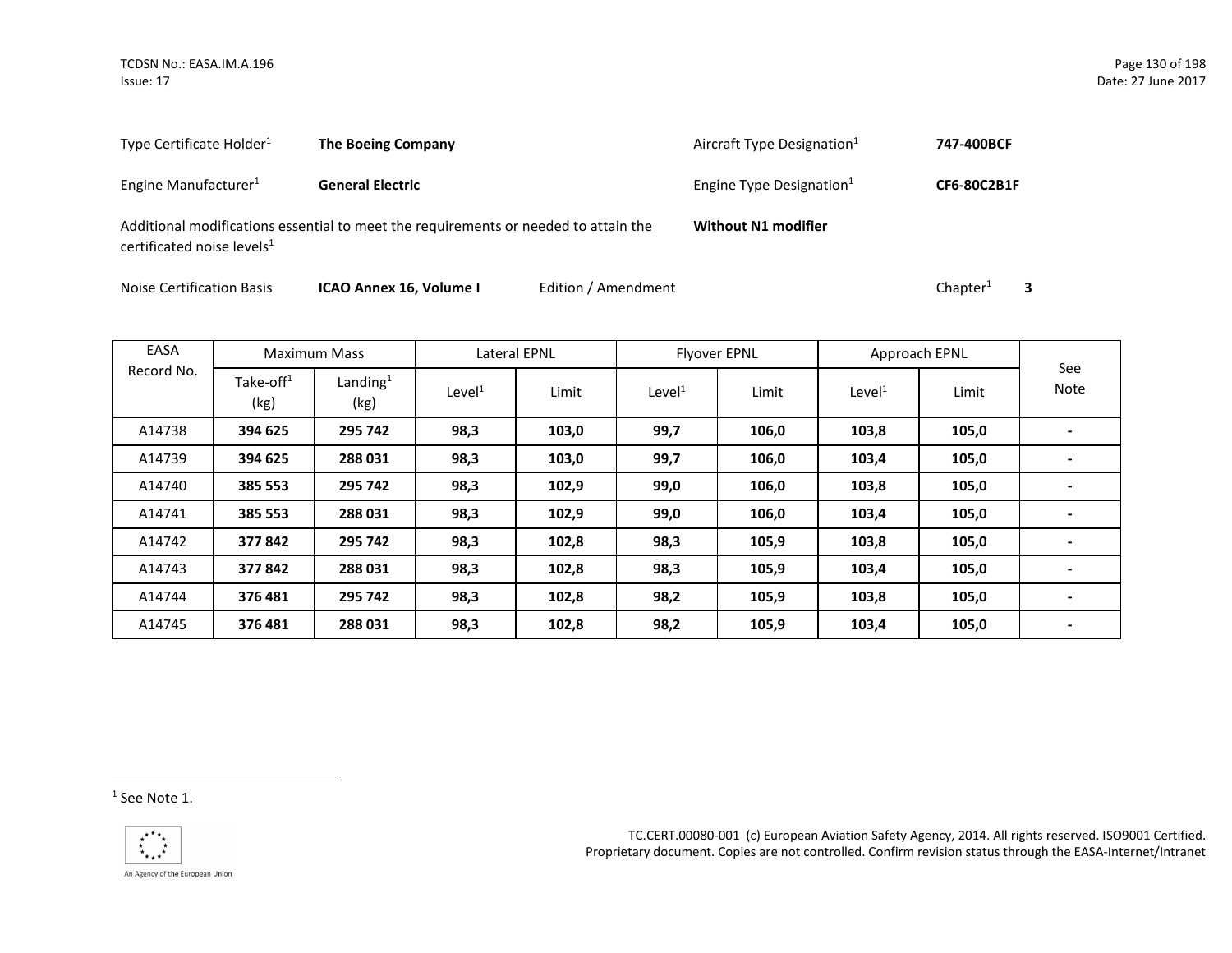TCDSN No.: EASA.IM.A.196 Page 131 of 198 Issue: 17 Date: 27 June 2017

| Type Certificate Holder <sup>1</sup>   | <b>The Boeing Company</b>                                                           | Aircraft Type Designation <sup>1</sup> | 747-400BCF         |
|----------------------------------------|-------------------------------------------------------------------------------------|----------------------------------------|--------------------|
| Engine Manufacturer <sup>1</sup>       | <b>General Electric</b>                                                             | Engine Type Designation <sup>1</sup>   | <b>CF6-80C2B5F</b> |
| certificated noise levels <sup>1</sup> | Additional modifications essential to meet the requirements or needed to attain the | With N1 modifier                       |                    |

Noise Certification Basis **ICAO Annex 16, Volume I Edition / Amendment** Chapter<sup>1</sup> **3** 

| EASA       | <b>Maximum Mass</b>           |                              | Lateral EPNL |       | <b>Flyover EPNL</b> |       | Approach EPNL      |       |                    |
|------------|-------------------------------|------------------------------|--------------|-------|---------------------|-------|--------------------|-------|--------------------|
| Record No. | Take-off <sup>1</sup><br>(kg) | Landing <sup>1</sup><br>(kg) | Level $1$    | Limit | Level <sup>1</sup>  | Limit | Level <sup>1</sup> | Limit | See<br><b>Note</b> |
| A14717     | 394 625                       | 295 742                      | 100,2        | 103,0 | 96,4                | 106,0 | 103,8              | 105,0 |                    |
| A14718     | 385 553                       | 295 742                      | 100,3        | 102,9 | 95,7                | 106,0 | 103,8              | 105,0 |                    |
| A14722     | 377842                        | 295 742                      | 100,3        | 102,8 | 95,1                | 105,9 | 103,8              | 105,0 |                    |
| A14726     | 376 481                       | 295 742                      | 100,3        | 102,8 | 95,0                | 105,9 | 103,8              | 105,0 |                    |

 $1$  See Note 1.



TC.CERT.00080-001 (c) European Aviation Safety Agency, 2014. All rights reserved. ISO9001 Certified. Proprietary document. Copies are not controlled. Confirm revision status through the EASA-Internet/Intranet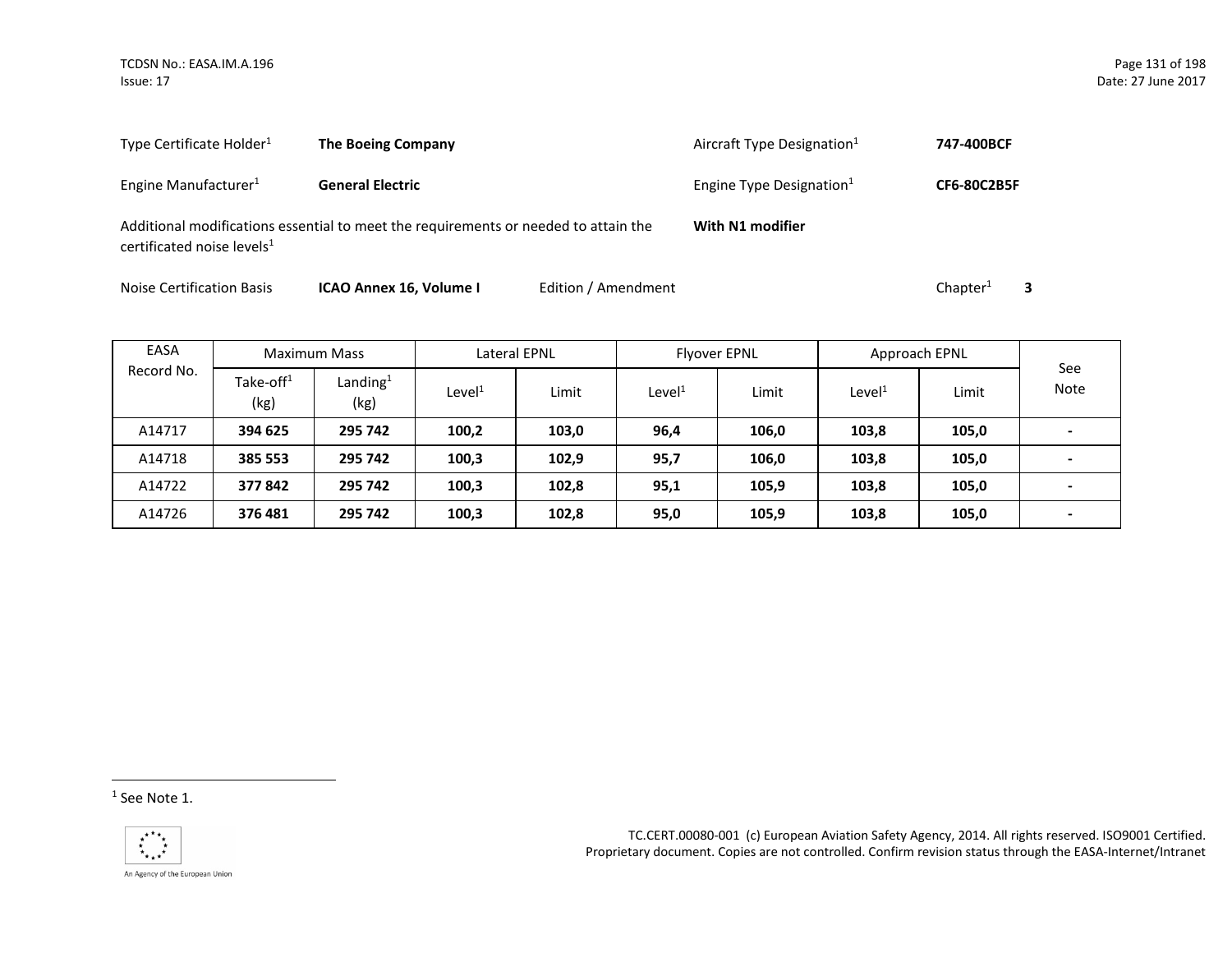TCDSN No.: EASA.IM.A.196 Page 132 of 198 Issue: 17 Date: 27 June 2017

| Type Certificate Holder <sup>1</sup>   | The Boeing Company                                                                  | Aircraft Type Designation <sup>1</sup> | 747-400BCF    |
|----------------------------------------|-------------------------------------------------------------------------------------|----------------------------------------|---------------|
| Engine Manufacturer <sup>1</sup>       | <b>Pratt &amp; Whitney</b>                                                          | Engine Type Designation <sup>1</sup>   | <b>PW4056</b> |
| certificated noise levels <sup>1</sup> | Additional modifications essential to meet the requirements or needed to attain the | <b>FB2T</b> fan blades                 |               |

Noise Certification Basis **ICAO Annex 16, Volume I Edition / Amendment** Chapter Chapter<sup>1</sup> 3

EASA Record No. Maximum Mass **Lateral EPNL** Flyover EPNL Approach EPNL See Note Take-off<sup>1</sup> (kg) Landing<sup>1</sup>  $(kg)$  Level<sup>1</sup> Limit Level<sup>1</sup> Limit Limit Level<sup>1</sup> Limit A14894 **394 625 295 742 99,7 103,0 101,5 106,0 104,7 105,0 -** A14895 **394 625 288 031 99,7 103,0 101,5 106,0 104,4 105,0 -** A14898 **385 553 295 742 99,7 102,9 100,9 106,0 104,7 105,0 -** A14899 **385 553 288 031 99,7 102,9 100,9 106,0 104,4 105,0 -** A14902 **377 842 295 742 99,8 102,8 100,1 105,9 104,7 105,0 -** A14903 **377 842 288 031 99,8 102,8 100,1 105,9 104,4 105,0 -** A14906 **371 945 295 742 99,8 102,7 99,5 105,8 104,7 105,0 -**A14907 | **371 945 | 288 031 | 99,8 | 102,7 | 99,5 | 105,8 | 104,4 | 105,0 | -**A14909 **362 873 295 742 99,9 102,7 98,6 105,7 104,7 105,0 -**A14910 **362 873 288 031 99,9 102,7 98,6 105,7 104,4 105,0 -**

 $1$  See Note 1.

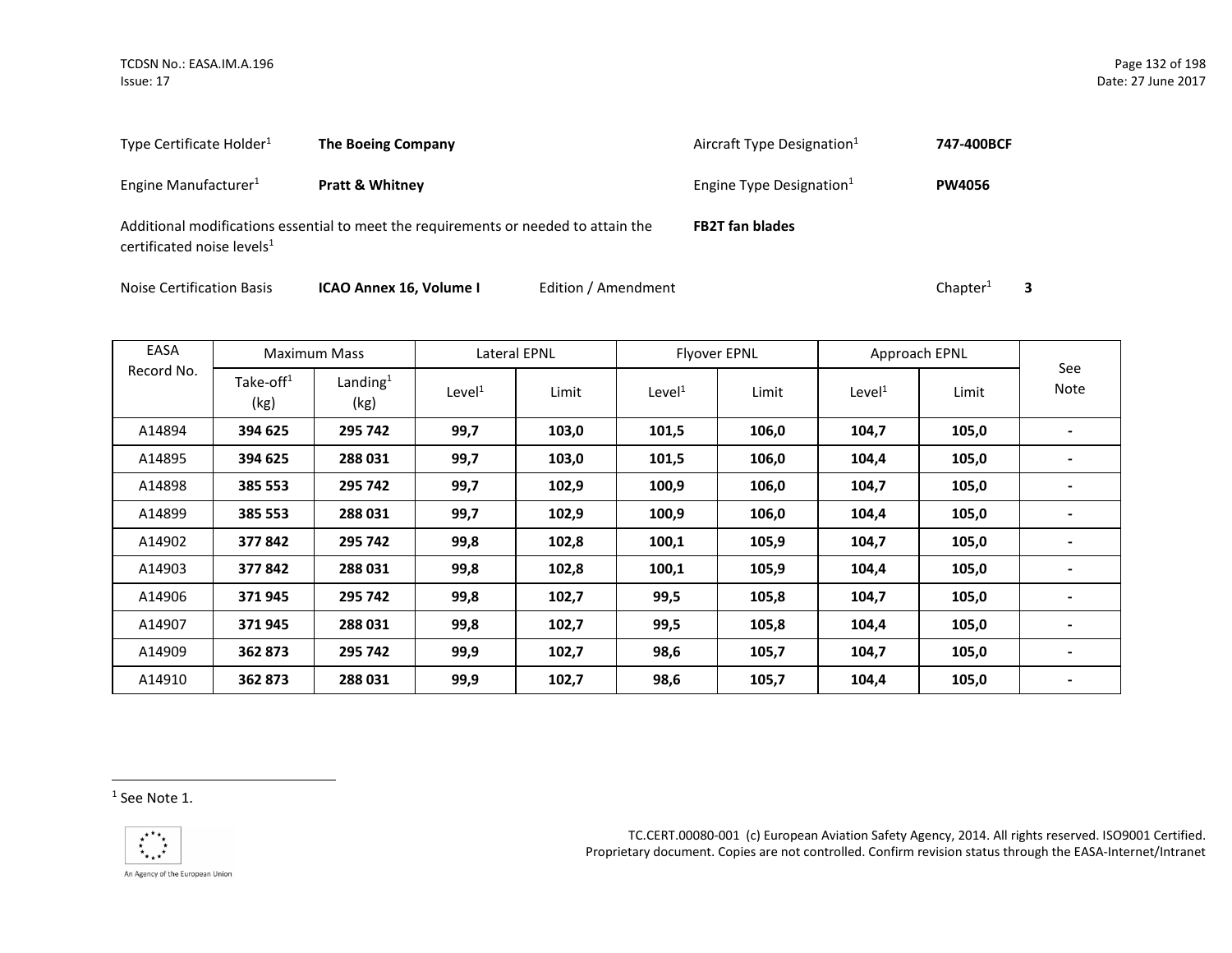| Type Certificate Holder <sup>1</sup>                                                                                          | The Boeing Company         | Aircraft Type Designation <sup>1</sup>                                 | 747-400BCF                                                              |
|-------------------------------------------------------------------------------------------------------------------------------|----------------------------|------------------------------------------------------------------------|-------------------------------------------------------------------------|
| Engine Manufacturer <sup>1</sup>                                                                                              | <b>Pratt &amp; Whitney</b> | Engine Type Designation <sup>1</sup>                                   | <b>PW4056</b>                                                           |
| Additional modifications essential to meet the requirements or needed to attain the<br>certificated noise levels <sup>1</sup> |                            | Optimised fan exit guide vanes, Circumferential groove rub strip (CG)) | SB PW4ENG72-132, SB PW4ENG72-262 (Package B / Phase I (FB2B fan blades, |

| EASA       | <b>Maximum Mass</b>   |                     | Lateral EPNL       |       | <b>Flyover EPNL</b> |       | Approach EPNL      |       |                          |
|------------|-----------------------|---------------------|--------------------|-------|---------------------|-------|--------------------|-------|--------------------------|
| Record No. | Take-off $^1$<br>(kg) | Landing $1$<br>(kg) | Level <sup>1</sup> | Limit | Level <sup>1</sup>  | Limit | Level <sup>1</sup> | Limit | See<br>Note              |
| A14919     | 394 625               | 295 742             | 98,5               | 103,0 | 99,1                | 106,0 | 103,4              | 105,0 | ۰                        |
| A14920     | 394 625               | 288 031             | 98,5               | 103,0 | 99,1                | 106,0 | 103,1              | 105,0 | ۰                        |
| A14923     | 385 553               | 295 742             | 98,5               | 102,9 | 98,2                | 106,0 | 103,4              | 105,0 | $\blacksquare$           |
| A14924     | 385 553               | 288 031             | 98,5               | 102,9 | 98,2                | 106,0 | 103,1              | 105,0 |                          |
| A14931     | 377842                | 295 742             | 98,6               | 102,8 | 97,4                | 105,9 | 103,4              | 105,0 |                          |
| A14932     | 377842                | 288 031             | 98,6               | 102,8 | 97,4                | 105,9 | 103,1              | 105,0 |                          |
| A14935     | 371945                | 295 742             | 98,6               | 102,7 | 96,8                | 105,8 | 103,4              | 105,0 | -                        |
| A14936     | 371945                | 288 031             | 98,6               | 102,7 | 96,8                | 105,8 | 103,1              | 105,0 | $\overline{\phantom{a}}$ |
| A14938     | 362 873               | 295 742             | 98,7               | 102,7 | 95,9                | 105,7 | 103,4              | 105,0 | $\overline{\phantom{a}}$ |
| A14939     | 362 873               | 288 031             | 98,7               | 102,7 | 95,9                | 105,7 | 103,1              | 105,0 | ۰                        |

Noise Certification Basis **ICAO Annex 16, Volume I** Edition / Amendment **Edition 3 / Amendment 7** Chapter<sup>1</sup> **<sup>3</sup>**

 $1$  See Note 1.



TC.CERT.00080-001 (c) European Aviation Safety Agency, 2014. All rights reserved. ISO9001 Certified. Proprietary document. Copies are not controlled. Confirm revision status through the EASA-Internet/Intranet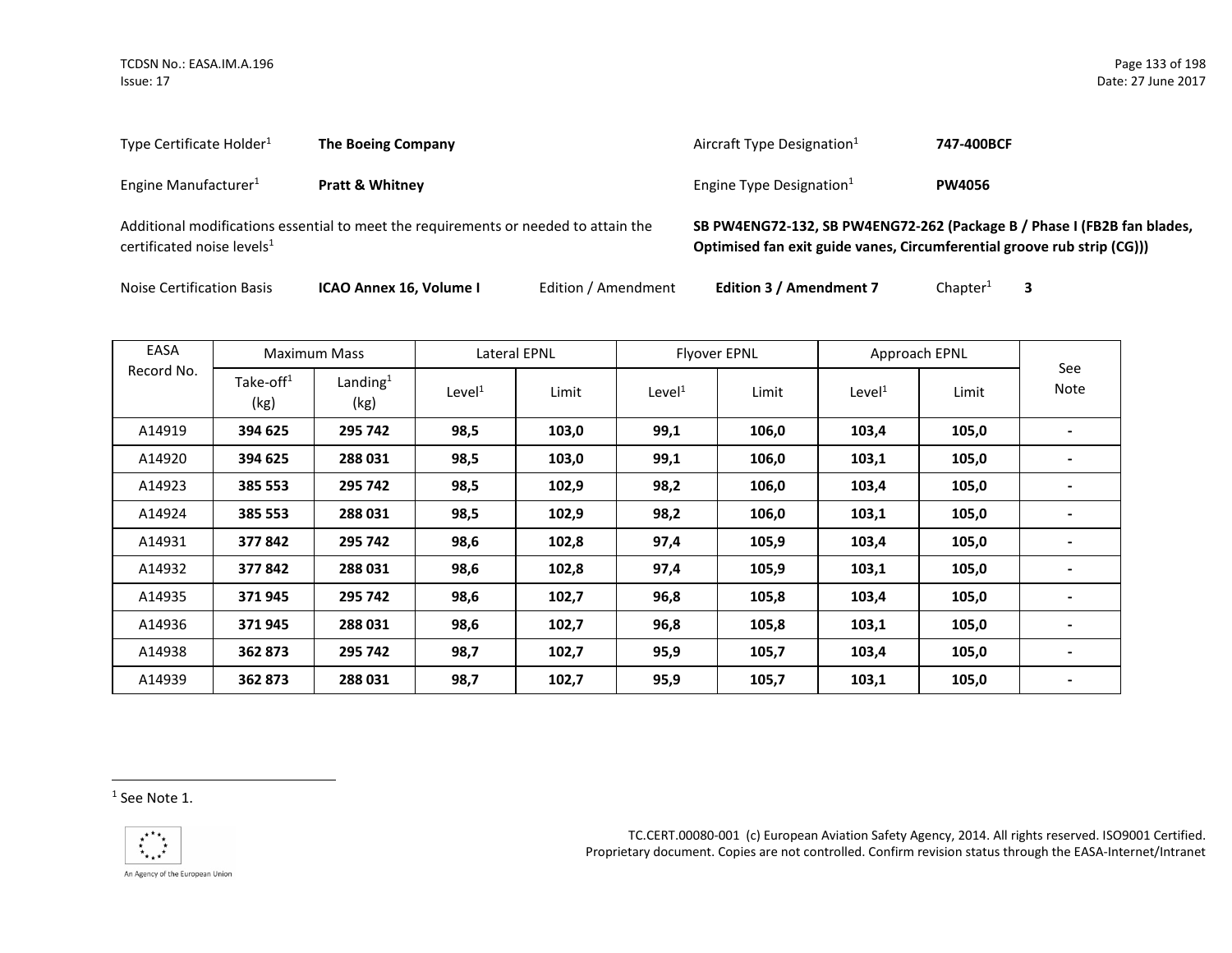| Type Certificate Holder <sup>1</sup>                                                                                          | The Boeing Company         | Aircraft Type Designation <sup>1</sup>                                                                                               | 747-400BCF |  |
|-------------------------------------------------------------------------------------------------------------------------------|----------------------------|--------------------------------------------------------------------------------------------------------------------------------------|------------|--|
| Engine Manufacturer <sup>1</sup>                                                                                              | <b>Pratt &amp; Whitney</b> | Engine Type Designation <sup>1</sup>                                                                                                 | PW4056-3   |  |
| Additional modifications essential to meet the requirements or needed to attain the<br>certificated noise levels <sup>1</sup> |                            | SB PW4ENG72-262 (Phase III (FB2C fan blades, Optimised fan exit guide vanes,<br>Interrupted circumferential groove rub strip (ICG))) |            |  |

EASA Record No. Maximum Mass **Lateral EPNL** Flyover EPNL Approach EPNL See Note Take-off<sup>1</sup> (kg) Landing $1$  $(kg)$  Level<sup>1</sup> Limit Level<sup>1</sup> Limit Limit Level<sup>1</sup> Limit A14964 **394 625 295 742 98,5 103,0 98,4 106,0 103,0 105,0 -**A14965 **394 625 288 031 98,5 103,0 98,4 106,0 102,8 105,0 -**A14966 **385 553 295 742 98,5 102,9 97,6 106,0 103,0 105,0 -**A14967 **385 553 288 031 98,5 102,9 97,6 106,0 102,8 105,0 -**A14968 **377 842 295 742 98,5 102,8 96,8 105,9 103,0 105,0 -**A14969 **377 842 288 031 98,5 102,8 96,8 105,9 102,8 105,0 -**A14970 **371 945 295 742 98,6 102,7 96,2 105,8 103,0 105,0 -**A14971 **371 945 288 031 98,6 102,7 96,2 105,8 102,8 105,0 -**A14972 **362 873 295 742 98,6 102,7 95,2 105,7 103,0 105,0 -**A14973 **362 873 288 031 98,6 102,7 95,2 105,7 102,8 105,0 -**

Noise Certification Basis **ICAO Annex 16, Volume I** Edition / Amendment **Edition 3 / Amendment 7** Chapter<sup>1</sup> **<sup>3</sup>**

 $1$  See Note 1.

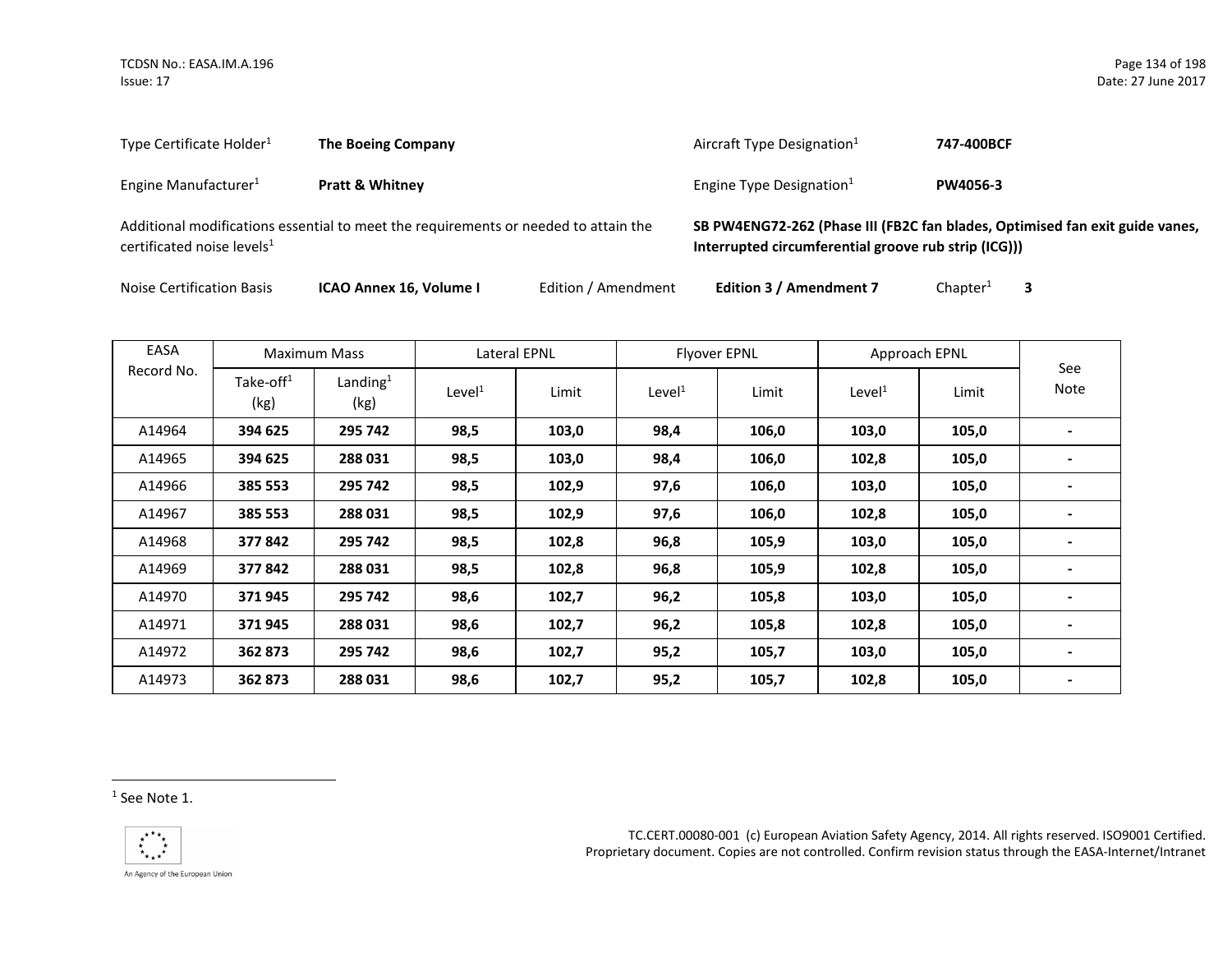| Type Certificate Holder <sup>1</sup>                                                                                          | The Boeing Company         |                                                                                                                                                                                     | Aircraft Type Designation <sup>1</sup> | 747-400BCF           |  |
|-------------------------------------------------------------------------------------------------------------------------------|----------------------------|-------------------------------------------------------------------------------------------------------------------------------------------------------------------------------------|----------------------------------------|----------------------|--|
| Engine Manufacturer <sup>1</sup>                                                                                              | <b>Pratt &amp; Whitney</b> |                                                                                                                                                                                     | Engine Type Designation $1$            | PW4056-3             |  |
| Additional modifications essential to meet the requirements or needed to attain the<br>certificated noise levels <sup>1</sup> |                            | SB PW4ENG72-262, PRR 80451-105 (Phase III (FB2C fan blades, Optimised fan<br>exit guide vanes, Interrupted circumferential groove rub strip (ICG), Noise<br>reduction inlet (NRI))) |                                        |                      |  |
| Noise Certification Basis                                                                                                     | ICAO Annex 16, Volume I    | Edition / Amendment                                                                                                                                                                 | Edition 3 / Amendment 7                | Chapter <sup>1</sup> |  |

| EASA       | <b>Maximum Mass</b>   |                     | <b>Lateral EPNL</b> |       | <b>Flyover EPNL</b> |       | Approach EPNL      |       |             |
|------------|-----------------------|---------------------|---------------------|-------|---------------------|-------|--------------------|-------|-------------|
| Record No. | Take-off $^1$<br>(kg) | Landing $1$<br>(kg) | Level <sup>1</sup>  | Limit | Level <sup>1</sup>  | Limit | Level <sup>1</sup> | Limit | See<br>Note |
| A14974     | 394 625               | 295 742             | 98,2                | 103,0 | 97,2                | 106,0 | 102,1              | 105,0 |             |
| A14975     | 394 625               | 288 031             | 98,2                | 103,0 | 97,2                | 106,0 | 101,9              | 105,0 |             |
| A14976     | 385 553               | 295 742             | 98,2                | 102,9 | 96,5                | 106,0 | 102,1              | 105,0 |             |
| A14977     | 385 553               | 288 031             | 98,2                | 102,9 | 96,5                | 106,0 | 101,9              | 105,0 |             |
| A14978     | 377842                | 295 742             | 98,3                | 102,8 | 95,7                | 105,9 | 102,1              | 105,0 |             |
| A14979     | 377842                | 288 031             | 98,3                | 102,8 | 95,7                | 105,9 | 101,9              | 105,0 |             |
| A14980     | 371945                | 295 742             | 98,3                | 102,7 | 95,2                | 105,8 | 102,1              | 105,0 |             |
| A14981     | 371945                | 288 031             | 98,3                | 102,7 | 95,2                | 105,8 | 101,9              | 105,0 |             |
| A14982     | 362 873               | 295 742             | 98,3                | 102,7 | 94,3                | 105,7 | 102,1              | 105,0 |             |
| A14983     | 362 873               | 288 031             | 98,3                | 102,7 | 94,3                | 105,7 | 101,9              | 105,0 |             |

<sup>1</sup> See Note 1.



TC.CERT.00080-001 (c) European Aviation Safety Agency, 2014. All rights reserved. ISO9001 Certified. Proprietary document. Copies are not controlled. Confirm revision status through the EASA-Internet/Intranet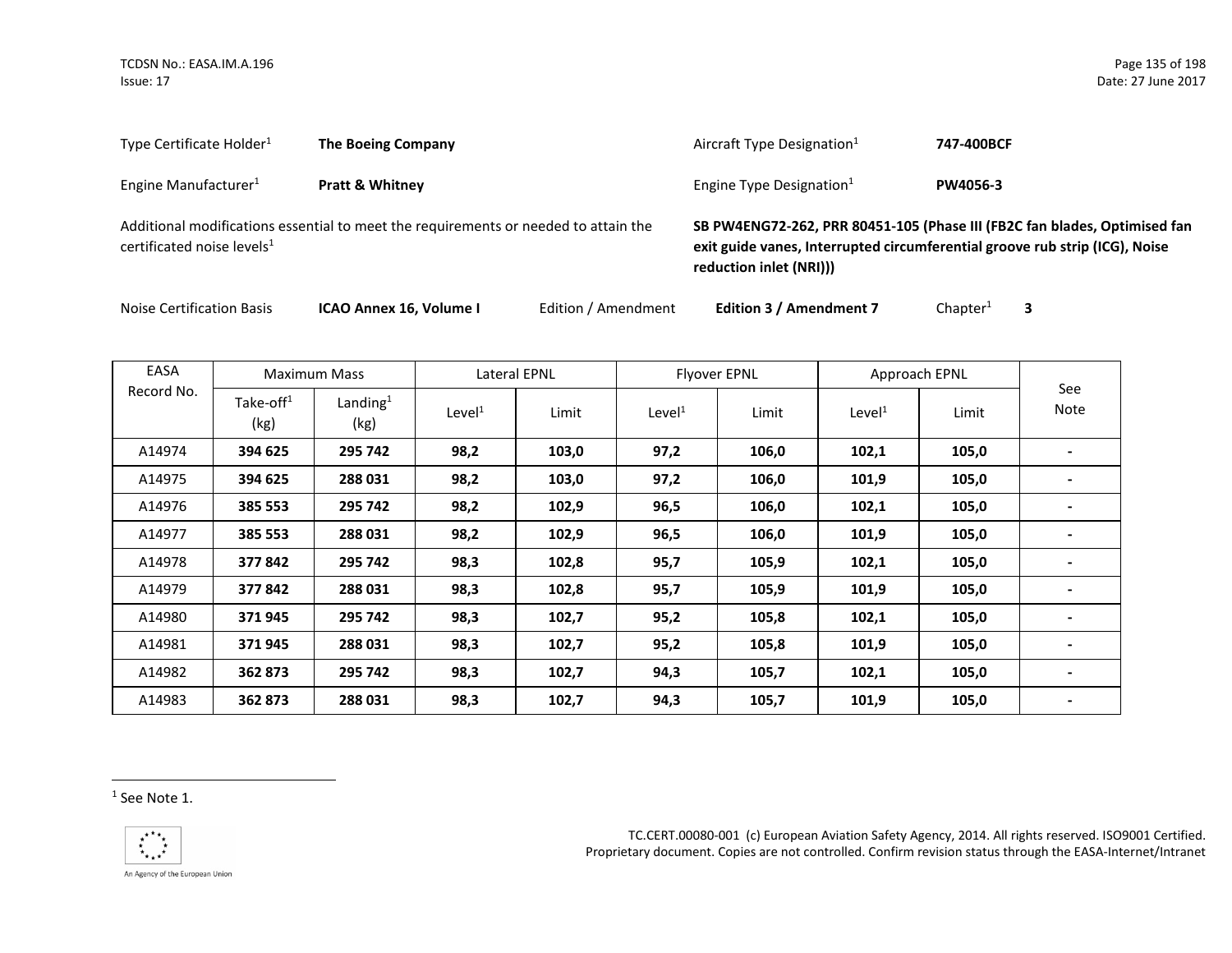| Additional modifications essential to meet the requirements or needed to attain the<br>certificated noise levels <sup>1</sup> |                            | SB PW4ENG72-132, SB PW4ENG72-262 (Phase III (FB2B fan blades, Optimised<br>fan exit guide vanes, Interrupted circumferential groove rub strip (ICG))) |                  |  |
|-------------------------------------------------------------------------------------------------------------------------------|----------------------------|-------------------------------------------------------------------------------------------------------------------------------------------------------|------------------|--|
| Engine Manufacturer <sup>1</sup>                                                                                              | <b>Pratt &amp; Whitney</b> | Engine Type Designation <sup>1</sup>                                                                                                                  | <b>PW4056-3B</b> |  |
| Type Certificate Holder <sup>1</sup>                                                                                          | The Boeing Company         | Aircraft Type Designation <sup>1</sup>                                                                                                                | 747-400BCF       |  |

Noise Certification Basis **ICAO Annex 16, Volume I** Edition / Amendment **Edition 3 / Amendment 7** Chapter<sup>1</sup> **<sup>3</sup>**

| EASA<br><b>Maximum Mass</b> |                               |                     | Lateral EPNL       |       | <b>Flyover EPNL</b> |       | Approach EPNL      |       |                    |
|-----------------------------|-------------------------------|---------------------|--------------------|-------|---------------------|-------|--------------------|-------|--------------------|
| Record No.                  | Take-off <sup>1</sup><br>(kg) | Landing $1$<br>(kg) | Level <sup>1</sup> | Limit | Level <sup>1</sup>  | Limit | Level <sup>1</sup> | Limit | See<br><b>Note</b> |
| A14947                      | 394 625                       | 295 742             | 98,6               | 103,0 | 99,5                | 106,0 | 103,6              | 105,0 |                    |
| A14948                      | 394 625                       | 288 031             | 98,6               | 103,0 | 99,5                | 106,0 | 103,3              | 105,0 |                    |
| A14951                      | 385 553                       | 295 742             | 98,6               | 102,9 | 98,6                | 106,0 | 103,6              | 105,0 |                    |
| A14952                      | 385 553                       | 288 031             | 98,6               | 102,9 | 98,6                | 106,0 | 103,3              | 105,0 |                    |
| A14954                      | 377842                        | 295 742             | 98,7               | 102,8 | 97,8                | 105,9 | 103,6              | 105,0 |                    |
| A14955                      | 377842                        | 288 031             | 98,7               | 102,8 | 97,8                | 105,9 | 103,3              | 105,0 |                    |
| A14956                      | 371945                        | 295 742             | 98,7               | 102,7 | 97,2                | 105,8 | 103,6              | 105,0 |                    |
| A14957                      | 371945                        | 288 031             | 98,7               | 102,7 | 97,2                | 105,8 | 103,3              | 105,0 |                    |
| A14958                      | 362 873                       | 295 742             | 98,8               | 102,7 | 96,3                | 105,7 | 103,6              | 105,0 |                    |
| A14959                      | 362 873                       | 288 031             | 98,8               | 102,7 | 96,3                | 105,7 | 103,3              | 105,0 |                    |

 $1$  See Note 1.



TC.CERT.00080-001 (c) European Aviation Safety Agency, 2014. All rights reserved. ISO9001 Certified. Proprietary document. Copies are not controlled. Confirm revision status through the EASA-Internet/Intranet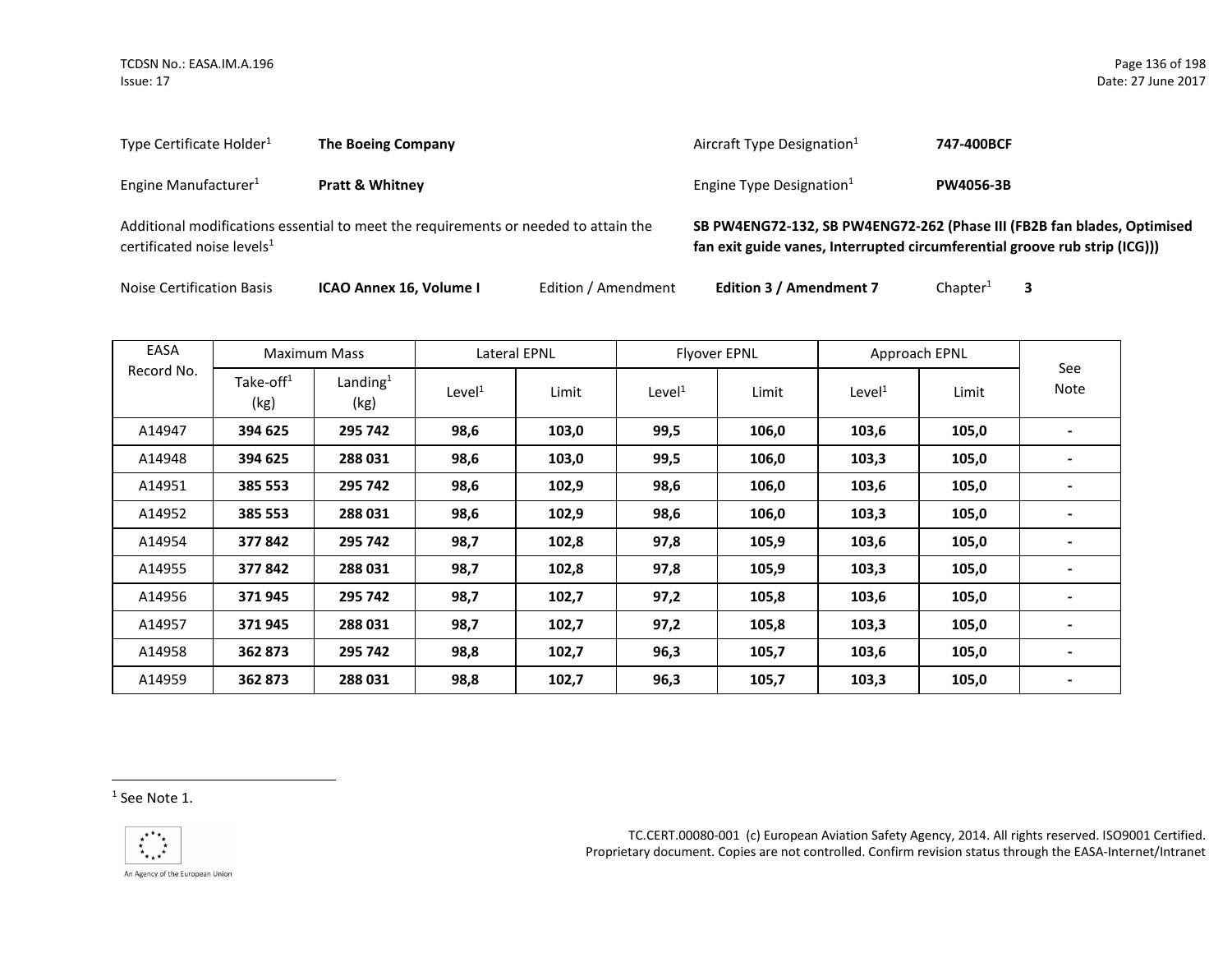TCDSN No.: EASA.IM.A.196 Page 137 of 198 Issue: 17 Date: 27 June 2017

| Type Certificate Holder <sup>1</sup>   | The Boeing Company                                                                  | Aircraft Type Designation <sup>1</sup> | 747-400BCF     |
|----------------------------------------|-------------------------------------------------------------------------------------|----------------------------------------|----------------|
| Engine Manufacturer <sup>1</sup>       | <b>Rolls-Royce</b>                                                                  | Engine Type Designation <sup>1</sup>   | RB211-524G2-19 |
| certificated noise levels <sup>1</sup> | Additional modifications essential to meet the requirements or needed to attain the | <b>None</b>                            |                |

Noise Certification Basis **ICAO Annex 16, Volume I Edition / Amendment** Chapter Chapter<sup>1</sup> 3

EASA Record No. Maximum Mass **Lateral EPNL** Flyover EPNL Approach EPNL See Note Take-off<sup>1</sup> (kg) Landing<sup>1</sup>  $(kg)$  Level<sup>1</sup> Limit Level<sup>1</sup> Limit Limit Level<sup>1</sup> Limit A14789 **394 625 295 742 98,1 103,0 99,0 106,0 103,8 105,0 -**A14790 **394 625 288 031 98,1 103,0 99,0 106,0 103,5 105,0 -**A14791 **385 553 295 742 98,1 102,9 98,3 106,0 103,8 105,0 -**A14792 **385 553 288 031 98,1 102,9 98,3 106,0 103,5 105,0 -**A14793 **377 842 295 742 98,1 102,8 97,8 105,9 103,8 105,0 -**A14794 **377 842 288 031 98,1 102,8 97,8 105,9 103,5 105,0 -**A14795 **371 945 295 742 98,2 102,7 97,4 105,8 103,8 105,0 -**A14796 **371 945 288 031 98,2 102,7 97,4 105,8 103,5 105,0 -**A14797 **362 873 295 742 98,2 102,7 96,7 105,7 103,8 105,0 -**A14798 **362 873 288 031 98,2 102,7 96,7 105,7 103,5 105,0 -**

 $1$  See Note 1.



TC.CERT.00080-001 (c) European Aviation Safety Agency, 2014. All rights reserved. ISO9001 Certified. Proprietary document. Copies are not controlled. Confirm revision status through the EASA-Internet/Intranet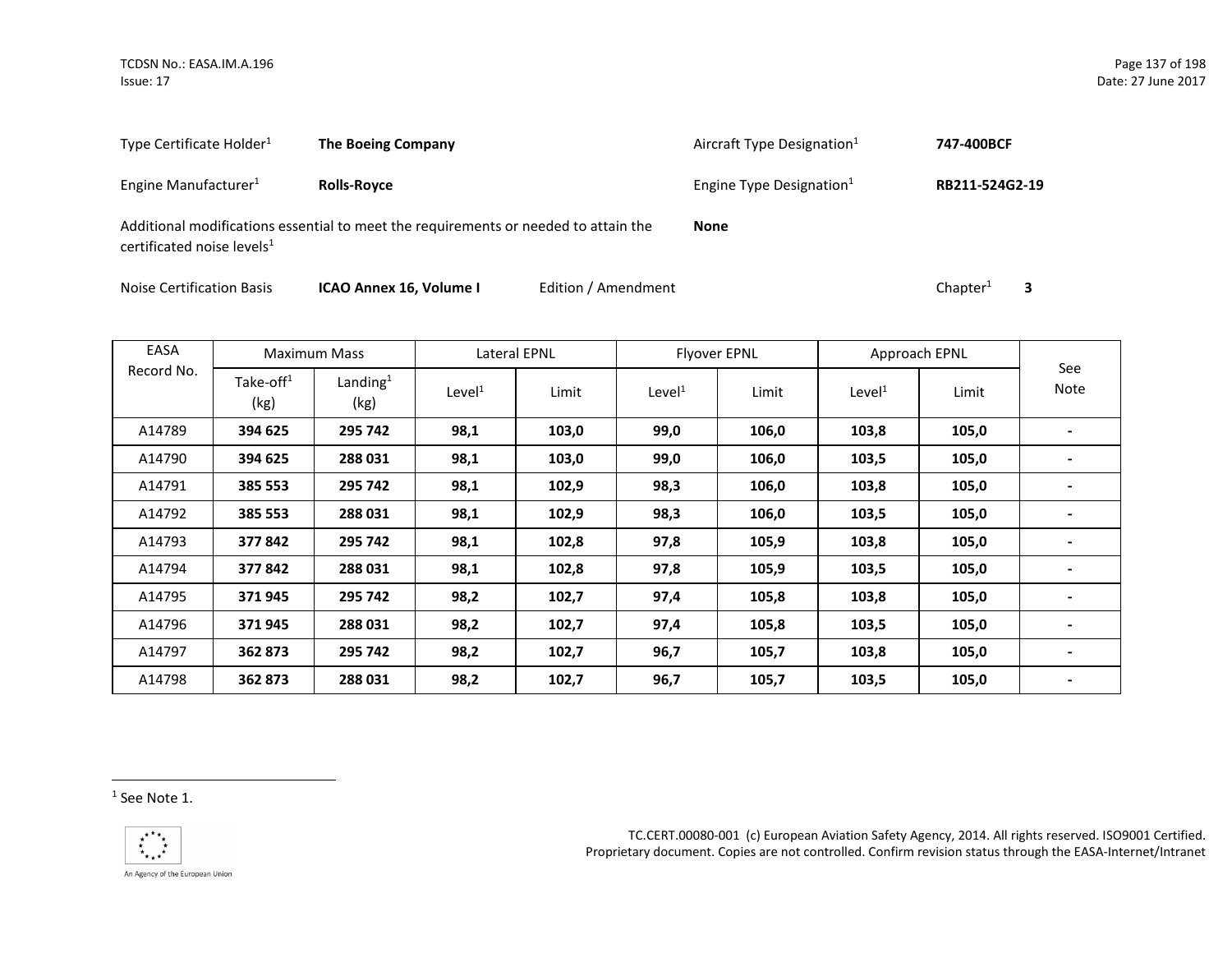TCDSN No.: EASA.IM.A.196 Page 138 of 198 Issue: 17 Date: 27 June 2017

| Type Certificate Holder <sup>1</sup>   | The Boeing Company                                                                  | Aircraft Type Designation <sup>1</sup> | 747-400BCF       |
|----------------------------------------|-------------------------------------------------------------------------------------|----------------------------------------|------------------|
| Engine Manufacturer <sup>1</sup>       | <b>Rolls-Royce</b>                                                                  | Engine Type Designation $1$            | RB211-524G2-T-19 |
| certificated noise levels <sup>1</sup> | Additional modifications essential to meet the requirements or needed to attain the | <b>None</b>                            |                  |

Noise Certification Basis **ICAO Annex 16, Volume I Edition / Amendment** Chapter Chapter<sup>1</sup> 3

EASA Record No. Maximum Mass **Lateral EPNL** Flyover EPNL Approach EPNL See Note Take-off<sup>1</sup> (kg) Landing<sup>1</sup>  $(kg)$  Level<sup>1</sup> Limit Level<sup>1</sup> Limit Limit Level<sup>1</sup> Limit A14799 **394 625 295 742 98,1 103,0 99,0 106,0 103,8 105,0 -**A14800 **394 625 288 031 98,1 103,0 99,0 106,0 103,5 105,0 -**A14801 **385 553 295 742 98,1 102,9 98,3 106,0 103,8 105,0 -**A14802 **385 553 288 031 98,1 102,9 98,3 106,0 103,5 105,0 -**A14803 **377 842 295 742 98,1 102,8 97,8 105,9 103,8 105,0 -**A14804 **377 842 288 031 98,1 102,8 97,8 105,9 103,5 105,0 -**A14805 **371 945 295 742 98,2 102,7 97,4 105,8 103,8 105,0 -**A14806 **371 945 288 031 98,2 102,7 97,4 105,8 103,5 105,0 -**A14807 **362 873 295 742 98,2 102,7 96,7 105,7 103,8 105,0 -**A14808 **362 873 288 031 98,2 102,7 96,7 105,7 103,5 105,0 -**

 $1$  See Note 1.



TC.CERT.00080-001 (c) European Aviation Safety Agency, 2014. All rights reserved. ISO9001 Certified. Proprietary document. Copies are not controlled. Confirm revision status through the EASA-Internet/Intranet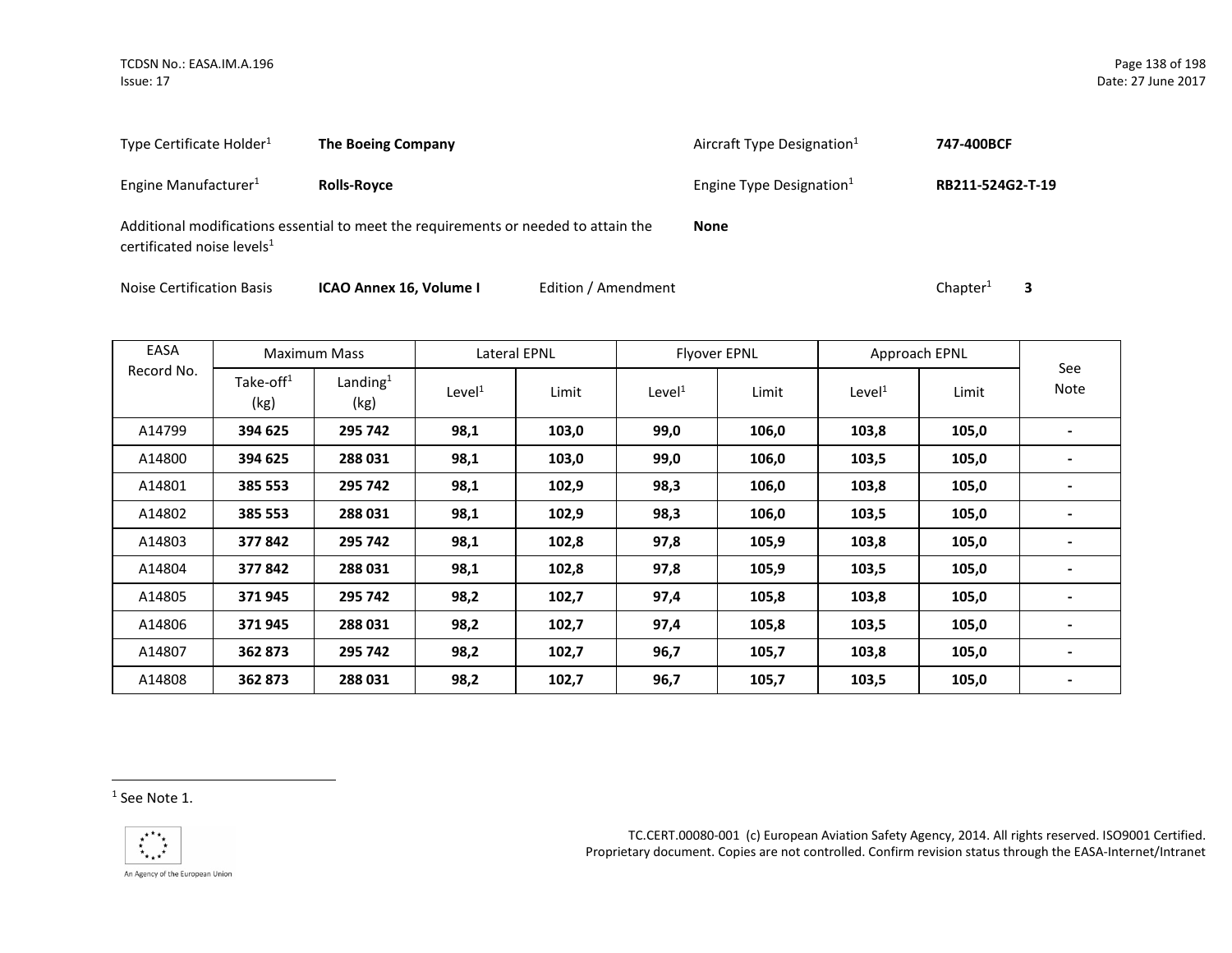TCDSN No.: EASA.IM.A.196 Page 139 of 198 Issue: 17 Date: 27 June 2017

| Type Certificate Holder <sup>1</sup>   | The Boeing Company                                                                  | Aircraft Type Designation <sup>1</sup> | 747-400BCF     |
|----------------------------------------|-------------------------------------------------------------------------------------|----------------------------------------|----------------|
| Engine Manufacturer <sup>1</sup>       | <b>Rolls-Royce</b>                                                                  | Engine Type Designation <sup>1</sup>   | RB211-524G3-19 |
| certificated noise levels <sup>1</sup> | Additional modifications essential to meet the requirements or needed to attain the | <b>None</b>                            |                |

Noise Certification Basis **ICAO Annex 16, Volume I Edition / Amendment** Chapter Chapter<sup>1</sup> **3** 

EASA Record No. Maximum Mass **Lateral EPNL** Flyover EPNL Approach EPNL See Note Take-off<sup>1</sup> (kg) Landing<sup>1</sup>  $(kg)$  Level<sup>1</sup> Limit Level<sup>1</sup> Limit Limit Level<sup>1</sup> Limit A14809 **394 625 295 742 98,1 103,0 99,0 106,0 103,8 105,0 -**A14810 **394 625 288 031 98,1 103,0 99,0 106,0 103,5 105,0 -**A14811 **385 553 295 742 98,1 102,9 98,3 106,0 103,8 105,0 -**A14812 **385 553 288 031 98,1 102,9 98,3 106,0 103,5 105,0 -**A14813 **377 842 295 742 98,1 102,8 97,8 105,9 103,8 105,0 -**A14814 **377 842 288 031 98,1 102,8 97,8 105,9 103,5 105,0 -**A14815 **371 945 295 742 98,2 102,7 97,4 105,8 103,8 105,0 -**A14816 **371 945 288 031 98,2 102,7 97,4 105,8 103,5 105,0 -**A14817 **362 873 295 742 98,2 102,7 96,7 105,7 103,8 105,0 -**A14818 **362 873 288 031 98,2 102,7 96,7 105,7 103,5 105,0 -**

 $1$  See Note 1.



TC.CERT.00080-001 (c) European Aviation Safety Agency, 2014. All rights reserved. ISO9001 Certified. Proprietary document. Copies are not controlled. Confirm revision status through the EASA-Internet/Intranet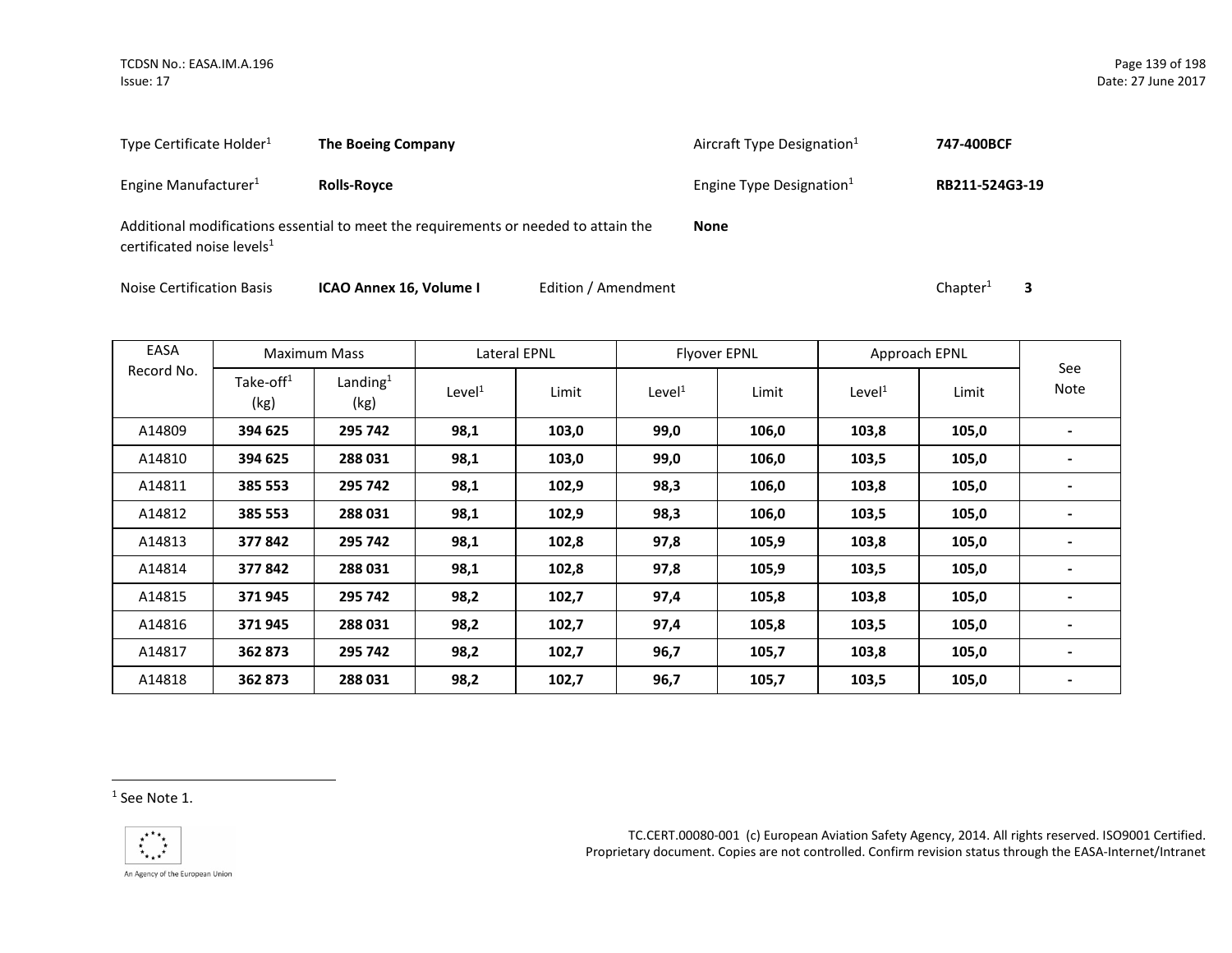TCDSN No.: EASA.IM.A.196 Page 140 of 198 Issue: 17 Date: 27 June 2017

| Type Certificate Holder <sup>1</sup>   | The Boeing Company                                                                  | Aircraft Type Designation <sup>1</sup> | 747-400BCF       |
|----------------------------------------|-------------------------------------------------------------------------------------|----------------------------------------|------------------|
| Engine Manufacturer <sup>1</sup>       | <b>Rolls-Royce</b>                                                                  | Engine Type Designation <sup>1</sup>   | RB211-524G3-T-19 |
| certificated noise levels <sup>1</sup> | Additional modifications essential to meet the requirements or needed to attain the | <b>None</b>                            |                  |

Noise Certification Basis **ICAO Annex 16, Volume I Edition / Amendment** Chapter Chapter<sup>1</sup> **3** 

EASA Record No. Maximum Mass **Lateral EPNL** Flyover EPNL Approach EPNL See Note Take-off<sup>1</sup> (kg) Landing<sup>1</sup>  $(kg)$  Level<sup>1</sup> Limit Level<sup>1</sup> Limit Limit Level<sup>1</sup> Limit A15033 **394 625 295 742 98,1 103,0 99,0 106,0 103,8 105,0 -**A15034 **394 625 288 031 98,1 103,0 99,0 106,0 103,5 105,0 -**A15035 **385 553 295 742 98,1 102,9 98,3 106,0 103,8 105,0 -**A15036 **385 553 288 031 98,1 102,9 98,3 106,0 103,5 105,0 -**A15037 **377 842 295 742 98,1 102,8 97,8 105,9 103,8 105,0 -**A15038 **377 842 288 031 98,1 102,8 97,8 105,9 103,5 105,0 -**A15039 **371 945 295 742 98,2 102,7 97,4 105,8 103,8 105,0 -**A15040 **371 945 288 031 98,2 102,7 97,4 105,8 103,5 105,0 -**A15041 **362 873 295 742 98,2 102,7 96,7 105,7 103,8 105,0 -**A15042 **362 873 288 031 98,2 102,7 96,7 105,7 103,5 105,0 -**

 $1$  See Note 1.



TC.CERT.00080-001 (c) European Aviation Safety Agency, 2014. All rights reserved. ISO9001 Certified. Proprietary document. Copies are not controlled. Confirm revision status through the EASA-Internet/Intranet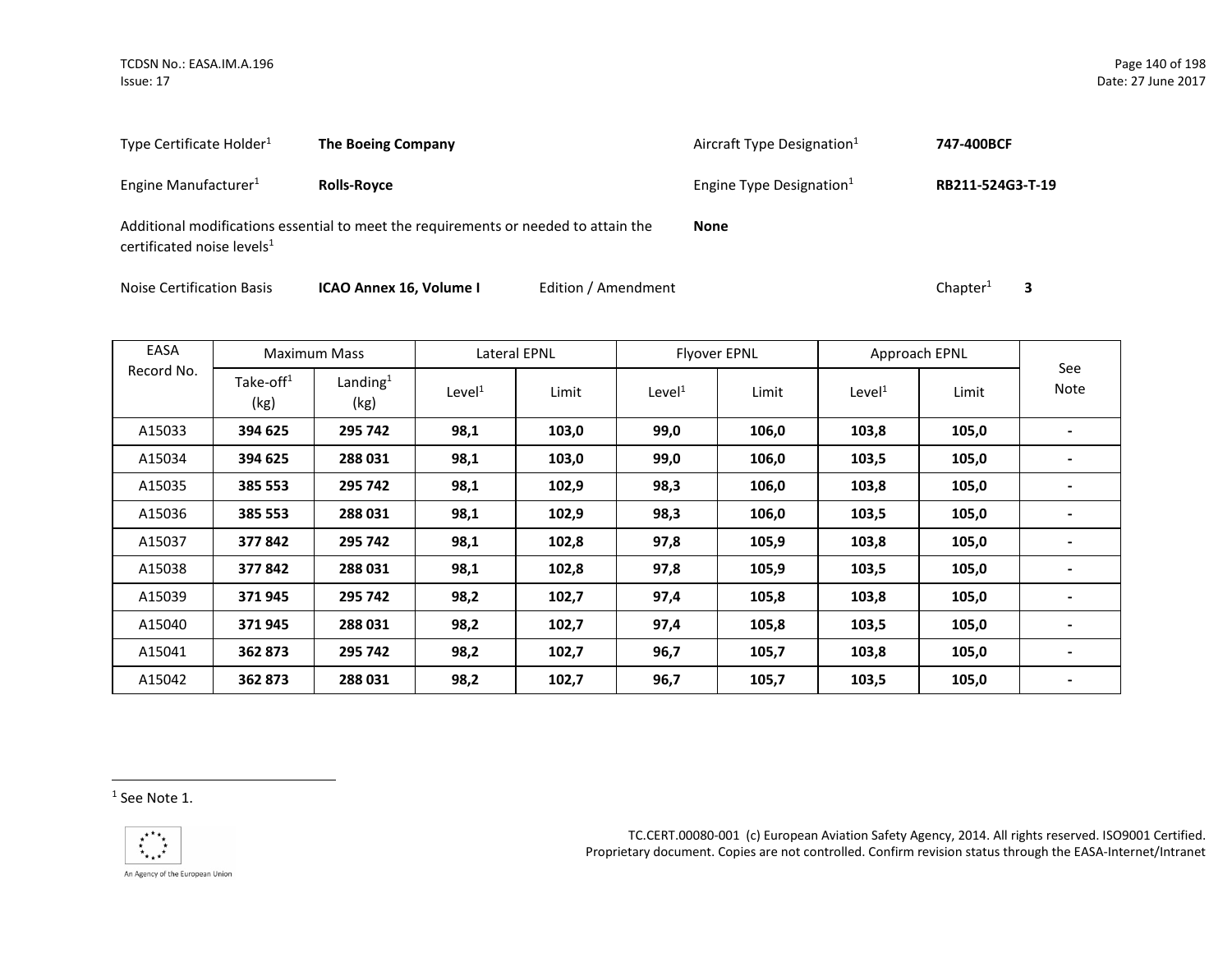TCDSN No.: EASA.IM.A.196 Page 141 of 198 Issue: 17 Date: 27 June 2017

| Type Certificate Holder <sup>1</sup>   | The Boeing Company                                                                  | Aircraft Type Designation <sup>1</sup> | 747-400BCF     |
|----------------------------------------|-------------------------------------------------------------------------------------|----------------------------------------|----------------|
| Engine Manufacturer <sup>1</sup>       | <b>Rolls-Royce</b>                                                                  | Engine Type Designation <sup>1</sup>   | RB211-524H2-19 |
| certificated noise levels <sup>1</sup> | Additional modifications essential to meet the requirements or needed to attain the | <b>None</b>                            |                |

Noise Certification Basis **ICAO Annex 16, Volume I Edition / Amendment** Chapter Chapter<sup>1</sup> **3** 

EASA Record No. Maximum Mass **Lateral EPNL** Flyover EPNL Approach EPNL See Note Take-off<sup>1</sup> (kg) Landing<sup>1</sup>  $(kg)$  Level<sup>1</sup> Limit Level<sup>1</sup> Limit Limit Level<sup>1</sup> Limit A14819 **394 625 295 742 98,8 103,0 97,8 106,0 103,8 105,0 -**A14820 **394 625 288 031 98,8 103,0 97,8 106,0 103,5 105,0 -**A14821 **385 553 295 742 98,8 102,9 97,2 106,0 103,8 105,0 -**A14822 **385 553 288 031 98,8 102,9 97,2 106,0 103,5 105,0 -**A14823 | **377 842** | **295 742** | 98,9 | 102,8 | 96,7 | 105,9 | 103,8 | 105,0 | -A14824 **377 842 288 031 98,9 102,8 96,7 105,9 103,5 105,0 -**A14825 **371 945 295 742 98,9 102,7 96,3 105,8 103,8 105,0 -**A14826 **371 945 288 031 98,9 102,7 96,3 105,8 103,5 105,0 -**A14827 **362 873 295 742 99,0 102,7 95,7 105,7 103,8 105,0 -**A14828 **362 873 288 031 99,0 102,7 95,7 105,7 103,5 105,0 -**

 $1$  See Note 1.



TC.CERT.00080-001 (c) European Aviation Safety Agency, 2014. All rights reserved. ISO9001 Certified. Proprietary document. Copies are not controlled. Confirm revision status through the EASA-Internet/Intranet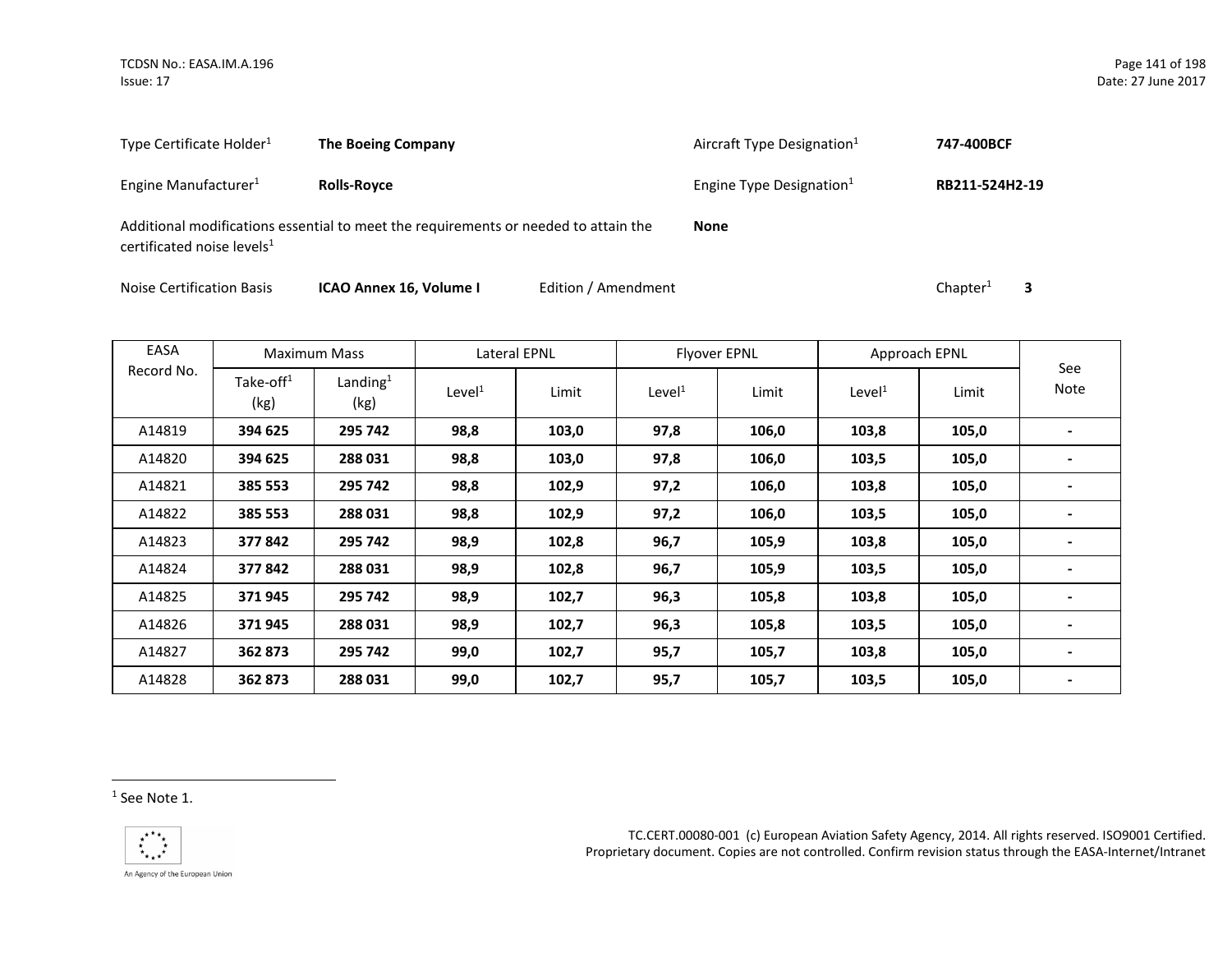TCDSN No.: EASA.IM.A.196 Page 142 of 198 Issue: 17 Date: 27 June 2017

| Type Certificate Holder <sup>1</sup>   | The Boeing Company                                                                  | Aircraft Type Designation <sup>1</sup> | 747-400BCF       |
|----------------------------------------|-------------------------------------------------------------------------------------|----------------------------------------|------------------|
| Engine Manufacturer <sup>1</sup>       | <b>Rolls-Royce</b>                                                                  | Engine Type Designation <sup>1</sup>   | RB211-524H2-T-19 |
| certificated noise levels <sup>1</sup> | Additional modifications essential to meet the requirements or needed to attain the | <b>None</b>                            |                  |

Noise Certification Basis **ICAO Annex 16, Volume I Edition / Amendment** Chapter Chapter<sup>1</sup> **3** 

EASA Record No. Maximum Mass **Lateral EPNL** Flyover EPNL Approach EPNL See Note Take-off<sup>1</sup> (kg) Landing<sup>1</sup>  $(kg)$  Level<sup>1</sup> Limit Level<sup>1</sup> Limit Limit Level<sup>1</sup> Limit A14829 **394 625 295 742 98,8 103,0 97,8 106,0 103,8 105,0 -**A14830 | **394 625 | 288 031 | 98,8 | 103,0 | 97,8 | 106,0 | 103,5 | 105,0 | -**A14831 **385 553 295 742 98,8 102,9 97,2 106,0 103,8 105,0 -**A14832 | **385 553 | 288 031 | 98,8 | 102,9 | 97,2 | 106,0 | 103,5 | 105,0 | -**A14833 | **377 842** | **295 742** | 98,9 | 102,8 | 96,7 | 105,9 | 103,8 | 105,0 | -A14834 | **377 842** | **288 031 | 98,9 | 102,8 | 96,7 | 105,9 | 103,5 | 105,0 | -**A14835 **371 945 295 742 98,9 102,7 96,3 105,8 103,8 105,0 -**A14836 **371 945 288 031 98,9 102,7 96,3 105,8 103,5 105,0 -**A14837 **362 873 295 742 99,0 102,7 95,7 105,7 103,8 105,0 -**A14838 **362 873 288 031 99,0 102,7 95,7 105,7 103,5 105,0 -**

 $1$  See Note 1.



TC.CERT.00080-001 (c) European Aviation Safety Agency, 2014. All rights reserved. ISO9001 Certified. Proprietary document. Copies are not controlled. Confirm revision status through the EASA-Internet/Intranet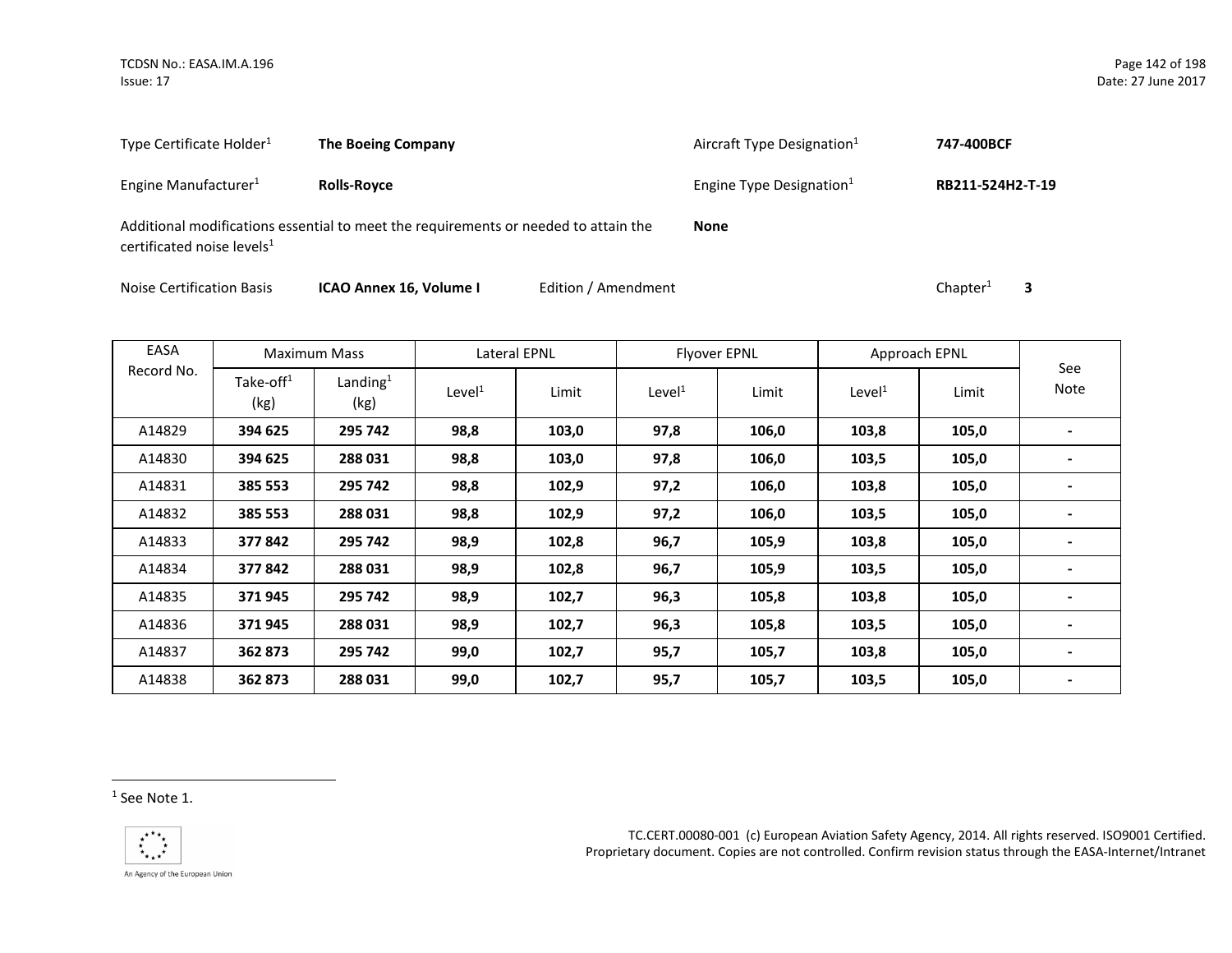TCDSN No.: EASA.IM.A.196 Page 143 of 198 Issue: 17 Date: 27 June 2017

| Type Certificate Holder <sup>1</sup>   | The Boeing Company                                                                  | Aircraft Type Designation <sup>1</sup> | 747-400F           |
|----------------------------------------|-------------------------------------------------------------------------------------|----------------------------------------|--------------------|
| Engine Manufacturer <sup>1</sup>       | <b>General Electric</b>                                                             | Engine Type Designation <sup>1</sup>   | <b>CF6-80C2B1F</b> |
| certificated noise levels <sup>1</sup> | Additional modifications essential to meet the requirements or needed to attain the | With N1 modifier                       |                    |

Noise Certification Basis **ICAO Annex 16, Volume I Edition / Amendment** Chapter Chapter<sup>1</sup> **3** 

EASA Record No. Maximum Mass **Lateral EPNL** Flyover EPNL Approach EPNL See Note Take-off<sup>1</sup> (kg) Landing $1$  $(kg)$  Level<sup>1</sup> Limit Level<sup>1</sup> Limit Limit Level<sup>1</sup> Limit A4498 **396 893 302 092 97,9 103,0 99,9 106,0 104,1 105,0 -**A4497 **396 893 295 742 97,9 103,0 99,9 106,0 103,8 105,0 -**A4496 **396 893 285 763 97,9 103,0 99,9 106,0 103,2 105,0 -**A14756 **395 532 302 092 97,9 103,0 99,8 106,0 104,1 105,0 -**A14757 **395 532 295 742 97,9 103,0 99,8 106,0 103,8 105,0 -**A14758 **395 532 285 763 97,9 103,0 99,8 106,0 103,2 105,0 -**A14759 **394 625 302 092 97,9 103,0 99,7 106,0 104,1 105,0 -**A4492 **394 625 295 742 97,9 103,0 99,7 106,0 103,8 105,0 -**A4491 **394 625 285 763 97,9 103,0 99,7 106,0 103,2 105,0 -**A14760 **385 553 302 092 97,9 102,9 99,0 106,0 104,1 105,0 -**

page

An Agency of the European Union

TC.CERT.00080-001 (c) European Aviation Safety Agency, 2014. All rights reserved. ISO9001 Certified. Proprietary document. Copies are not controlled. Confirm revision status through the EASA-Internet/Intranet

 $\frac{1}{2}$  See Note 1.  $\frac{1}{2}$  /continued over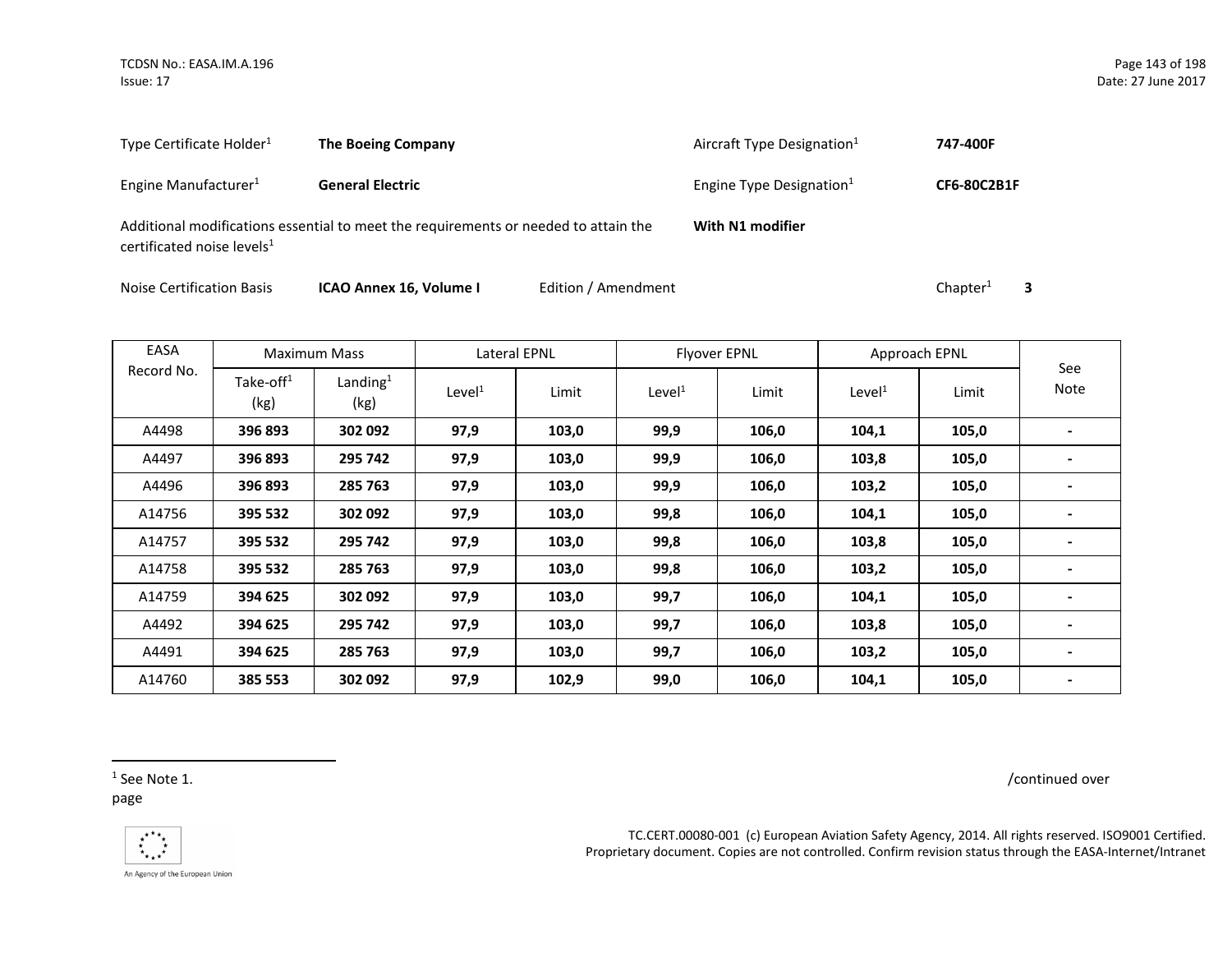TCDSN No.: EASA.IM.A.196 Page 144 of 198 Issue: 17 Date: 27 June 2017

| Type Certificate Holder <sup>1</sup>   | The Boeing Company                                                                  | Aircraft Type Designation <sup>1</sup> | 747-400F           |
|----------------------------------------|-------------------------------------------------------------------------------------|----------------------------------------|--------------------|
| Engine Manufacturer <sup>1</sup>       | <b>General Electric</b>                                                             | Engine Type Designation <sup>1</sup>   | <b>CF6-80C2B1F</b> |
| certificated noise levels <sup>1</sup> | Additional modifications essential to meet the requirements or needed to attain the | With N1 modifier                       |                    |

Noise Certification Basis **ICAO Annex 16, Volume I Edition / Amendment** Chapter<sup>1</sup> **3** 

| EASA<br>Record No. | Maximum Mass                  |                     | Lateral EPNL       |       | <b>Flyover EPNL</b> |       | Approach EPNL |       |                    |
|--------------------|-------------------------------|---------------------|--------------------|-------|---------------------|-------|---------------|-------|--------------------|
|                    | Take-off <sup>1</sup><br>(kg) | Landing $1$<br>(kg) | Level <sup>1</sup> | Limit | Level <sup>1</sup>  | Limit | Level $1$     | Limit | See<br><b>Note</b> |
| A4487              | 385 553                       | 295 742             | 97,9               | 102,9 | 99,0                | 106,0 | 103,8         | 105,0 |                    |
| A4486              | 385 553                       | 285 763             | 97,9               | 102,9 | 99,0                | 106,0 | 103,2         | 105,0 |                    |
| A14761             | 376 481                       | 302 092             | 98,0               | 102,8 | 98,2                | 105,9 | 104,1         | 105,0 |                    |
| A4477              | 376 481                       | 295 742             | 98,0               | 102,8 | 98,2                | 105,9 | 103,8         | 105,0 |                    |
| A4476              | 376 481                       | 285 763             | 98,0               | 102,8 | 98,2                | 105,9 | 103,2         | 105,0 |                    |

 $1$  See Note 1.



TC.CERT.00080-001 (c) European Aviation Safety Agency, 2014. All rights reserved. ISO9001 Certified. Proprietary document. Copies are not controlled. Confirm revision status through the EASA-Internet/Intranet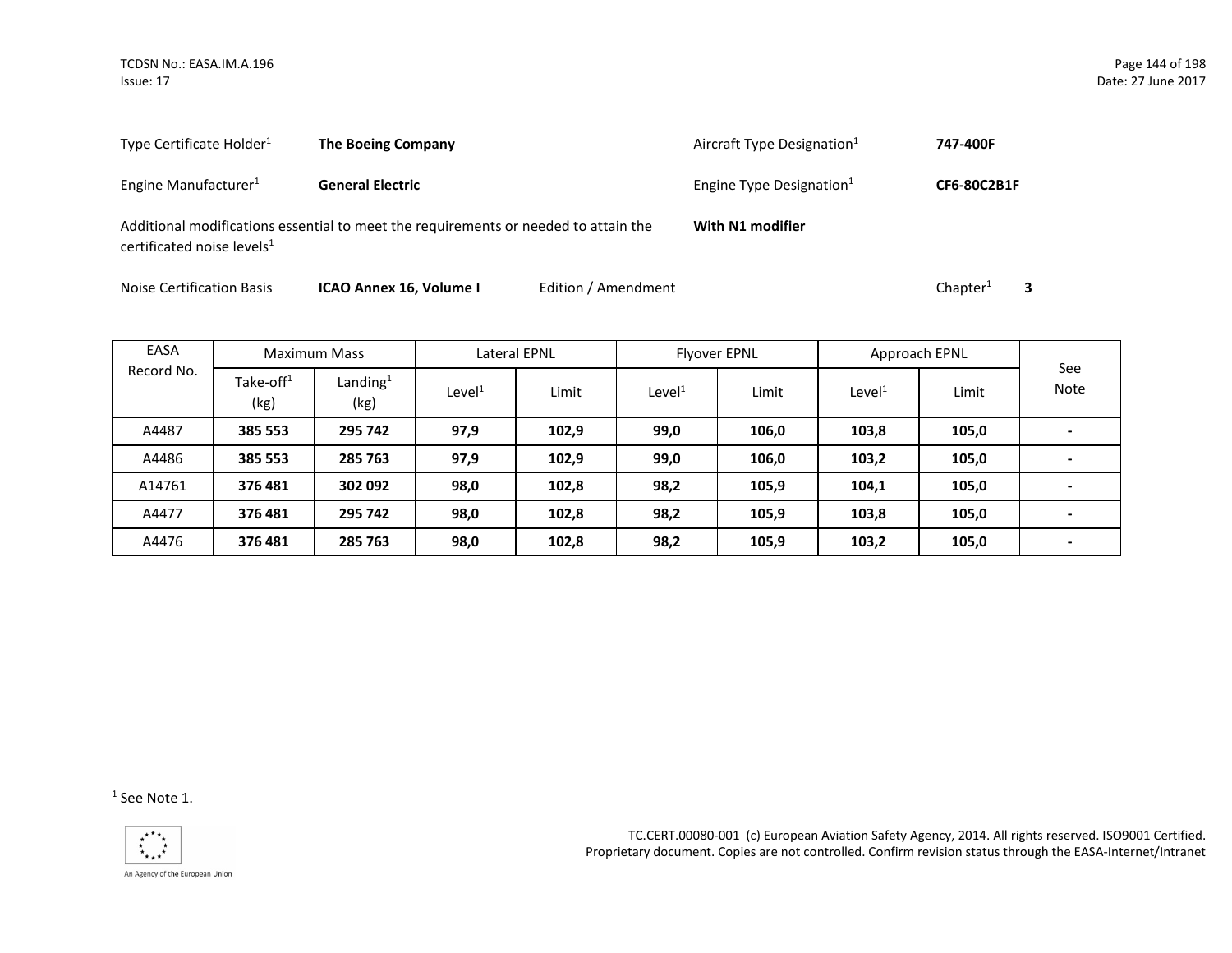TCDSN No.: EASA.IM.A.196 Page 145 of 198 Issue: 17 Date: 27 June 2017

| Type Certificate Holder <sup>1</sup>   | The Boeing Company                                                                  | Aircraft Type Designation <sup>1</sup> | 747-400F           |
|----------------------------------------|-------------------------------------------------------------------------------------|----------------------------------------|--------------------|
| Engine Manufacturer <sup>1</sup>       | <b>General Electric</b>                                                             | Engine Type Designation <sup>1</sup>   | <b>CF6-80C2B1F</b> |
| certificated noise levels <sup>1</sup> | Additional modifications essential to meet the requirements or needed to attain the | <b>Without N1 modifier</b>             |                    |

Noise Certification Basis **ICAO Annex 16, Volume I Edition / Amendment** Chapter Chapter<sup>1</sup> 3

EASA Record No. Maximum Mass **Lateral EPNL** Flyover EPNL Approach EPNL See Note Take-off<sup>1</sup> (kg) Landing $1$  $(kg)$  Level<sup>1</sup> Limit Level<sup>1</sup> Limit Limit Level<sup>1</sup> Limit A14749 **396 893 302 092 98,2 103,0 99,5 106,0 104,1 105,0 -**A4533 **396 893 295 742 98,2 103,0 99,5 106,0 103,8 105,0 -**A4532 **396 893 285 763 98,2 103,0 99,5 106,0 103,2 105,0 -**A14751 **395 532 302 092 98,2 103,0 99,4 106,0 104,1 105,0 -**A14752 **395 532 295 742 98,2 103,0 99,4 106,0 103,8 105,0 -**A14753 **395 532 285 763 98,2 103,0 99,4 106,0 103,2 105,0 -**A14750 **394 625 302 092 98,2 103,0 99,3 106,0 104,1 105,0 -**A4528 **394 625 295 742 98,2 103,0 99,3 106,0 103,8 105,0 -**A4527 **394 625 285 763 98,2 103,0 99,3 106,0 103,2 105,0 -**A14754 **385 553 302 092 98,3 102,9 98,6 106,0 104,1 105,0 -**

page

 $\frac{1}{2}$  See Note 1.  $\frac{1}{2}$  /continued over

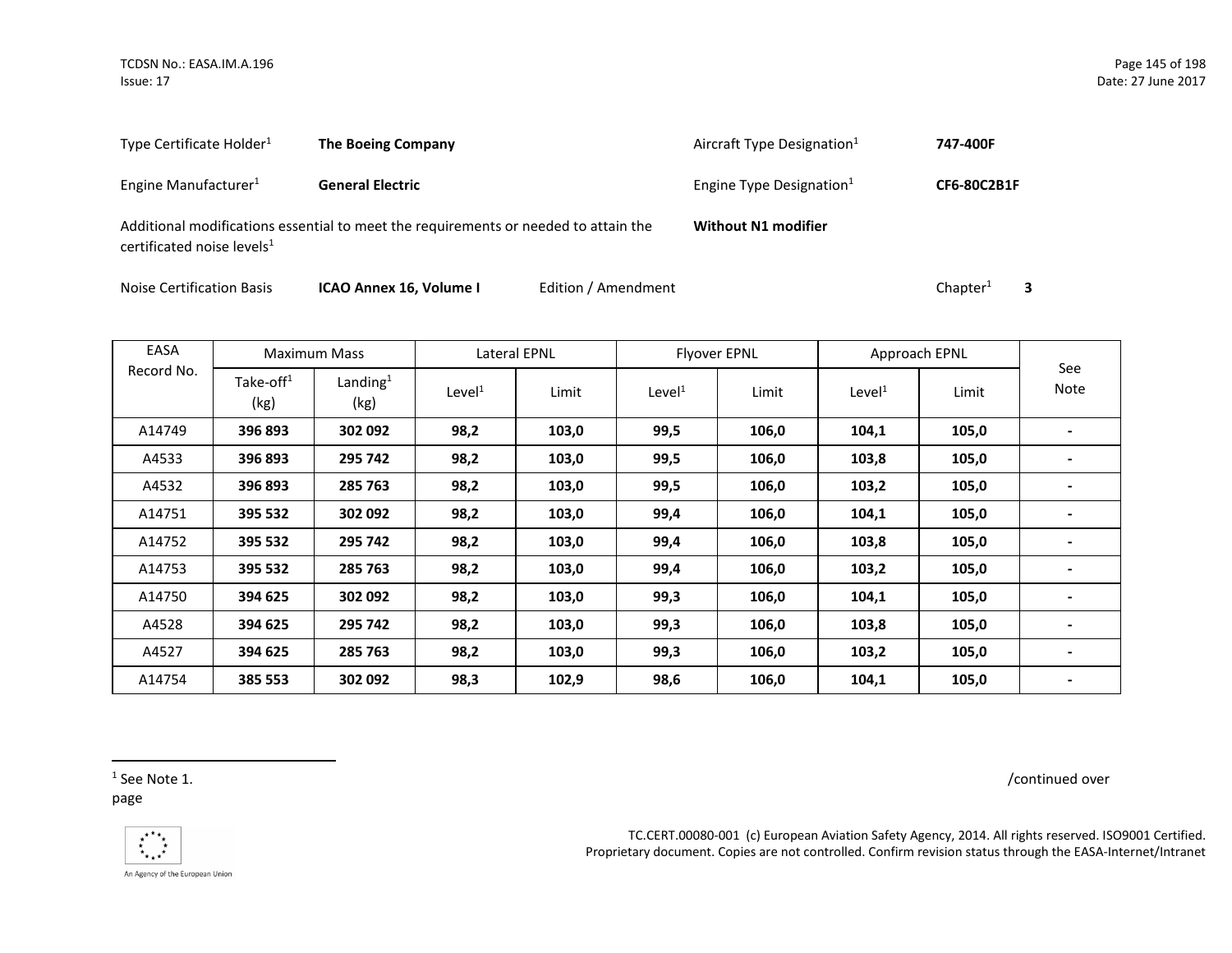TCDSN No.: EASA.IM.A.196 Page 146 of 198 Issue: 17 Date: 27 June 2017

| Type Certificate Holder <sup>1</sup>   | The Boeing Company                                                                  | Aircraft Type Designation <sup>1</sup> | 747-400F           |
|----------------------------------------|-------------------------------------------------------------------------------------|----------------------------------------|--------------------|
| Engine Manufacturer <sup>1</sup>       | <b>General Electric</b>                                                             | Engine Type Designation <sup>1</sup>   | <b>CF6-80C2B1F</b> |
| certificated noise levels <sup>1</sup> | Additional modifications essential to meet the requirements or needed to attain the | <b>Without N1 modifier</b>             |                    |

Noise Certification Basis **ICAO Annex 16, Volume I Edition / Amendment** Chapter<sup>1</sup> **3** 

| EASA<br>Record No. | <b>Maximum Mass</b>           |                     | Lateral EPNL       |       | <b>Flyover EPNL</b> |       | Approach EPNL |       |                    |
|--------------------|-------------------------------|---------------------|--------------------|-------|---------------------|-------|---------------|-------|--------------------|
|                    | Take-off <sup>1</sup><br>(kg) | Landing $1$<br>(kg) | Level <sup>1</sup> | Limit | Level <sup>1</sup>  | Limit | Level $1$     | Limit | See<br><b>Note</b> |
| A4523              | 385 553                       | 295 742             | 98,3               | 102,9 | 98,6                | 106,0 | 103,8         | 105,0 |                    |
| A4522              | 385 553                       | 285 763             | 98,3               | 102,9 | 98,6                | 106,0 | 103,2         | 105,0 |                    |
| A14755             | 376 481                       | 302 092             | 98,3               | 102,8 | 97,8                | 105,9 | 104,1         | 105,0 |                    |
| A4518              | 376 481                       | 295 742             | 98,3               | 102,8 | 97,8                | 105,9 | 103,8         | 105,0 |                    |
| A4517              | 376 481                       | 288 031             | 98,3               | 102,8 | 97,8                | 105,9 | 103,2         | 105,0 |                    |

 $1$  See Note 1.



TC.CERT.00080-001 (c) European Aviation Safety Agency, 2014. All rights reserved. ISO9001 Certified. Proprietary document. Copies are not controlled. Confirm revision status through the EASA-Internet/Intranet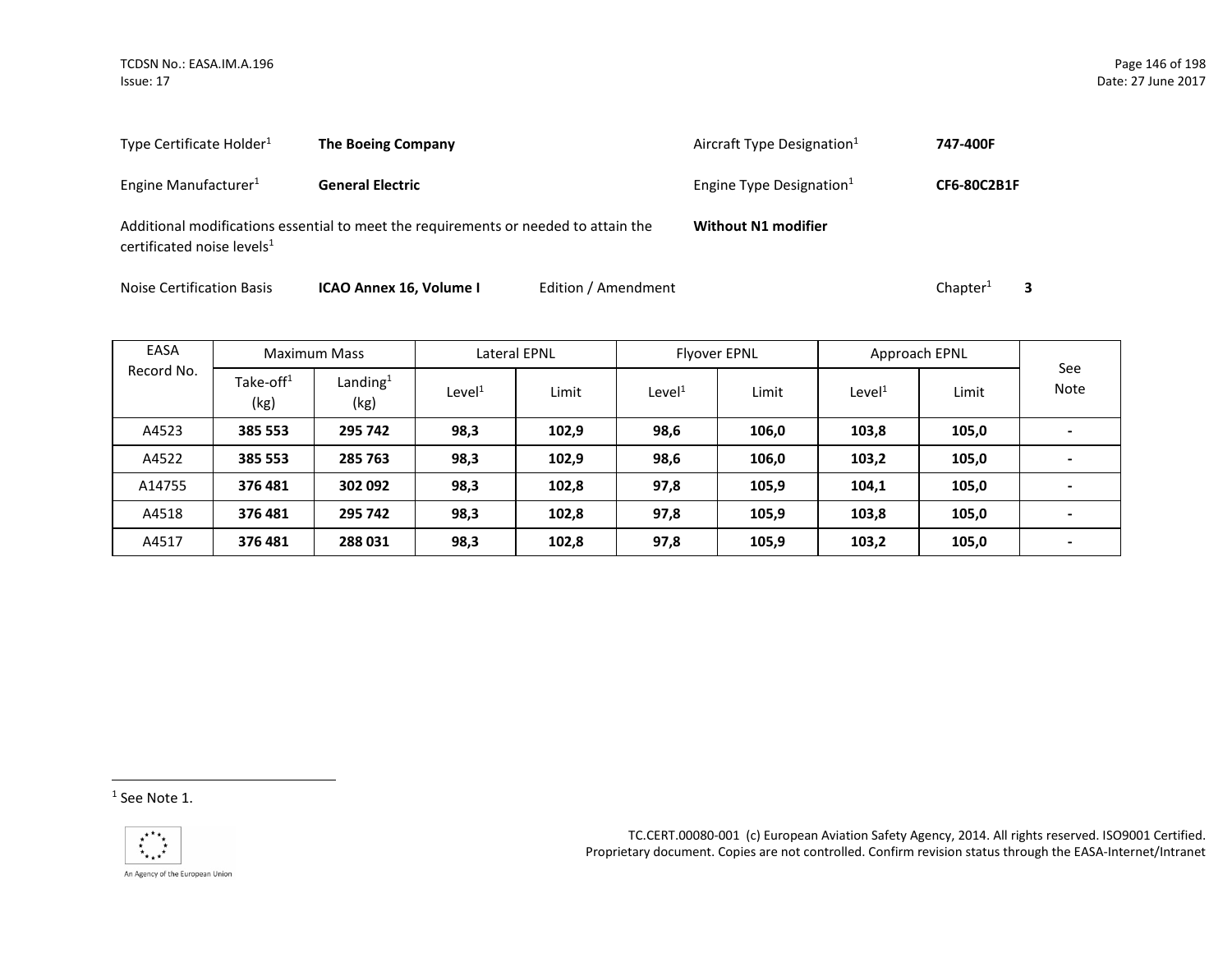TCDSN No.: EASA.IM.A.196 Page 147 of 198 Issue: 17 Date: 27 June 2017

| Type Certificate Holder <sup>1</sup>   | The Boeing Company                                                                  | Aircraft Type Designation <sup>1</sup> | 747-400F           |
|----------------------------------------|-------------------------------------------------------------------------------------|----------------------------------------|--------------------|
| Engine Manufacturer <sup>1</sup>       | <b>General Electric</b>                                                             | Engine Type Designation <sup>1</sup>   | <b>CF6-80C2B5F</b> |
| certificated noise levels <sup>1</sup> | Additional modifications essential to meet the requirements or needed to attain the | With N1 modifier                       |                    |

Noise Certification Basis **ICAO Annex 16, Volume I Edition / Amendment** Chapter Chapter<sup>1</sup> 3

EASA Record No. Maximum Mass **Lateral EPNL** Flyover EPNL Approach EPNL See Note Take-off<sup>1</sup> (kg) Landing $1$  $(kg)$  Level<sup>1</sup> Limit Level<sup>1</sup> Limit Limit Level<sup>1</sup> Limit A18158 **412 769 302 092 100,0 103,0 97,8 106,0 104,1 105,0 -** A14650 | **412 769 | 296 195 | 100,0 | 103,0 | 97,8 | 106,0 | 103,8 | 105,0 | -**A4562 | **396 893 | 302 092 | 100,2 | 103,0 | 96,6 | 106,0 | 104,1 | 105,0 | -**A14762 | **396 893 | 295 742 | 100,2 | 103,0 | 96,6 | 106,0 | 103,8 | 105,0 | -**A14787 | **396 893 | 285 763 | 100,2 | 103,0 | 96,6 | 106,0 | 103,3 | 105,0 | -**A14763 **396 893 274 423 100,2 103,0 96,6 106,0 102,7 105,0 -** A14764 | **396 893 | 265 351 | 100,2 | 103,0 | 96,6 | 106,0 | 102,2 | 105,0 | -**A14765 **396 893 260 362 100,2 103,0 96,6 106,0 102,0 105,0 -** A14766 **394 625 302 092 100,2 103,0 96,4 106,0 104,1 105,0 -** A4556 **394 625 295 742 100,2 103,0 96,4 106,0 103,8 105,0 -** 

page

 $\frac{1}{2}$  See Note 1.  $\frac{1}{2}$  /continued over

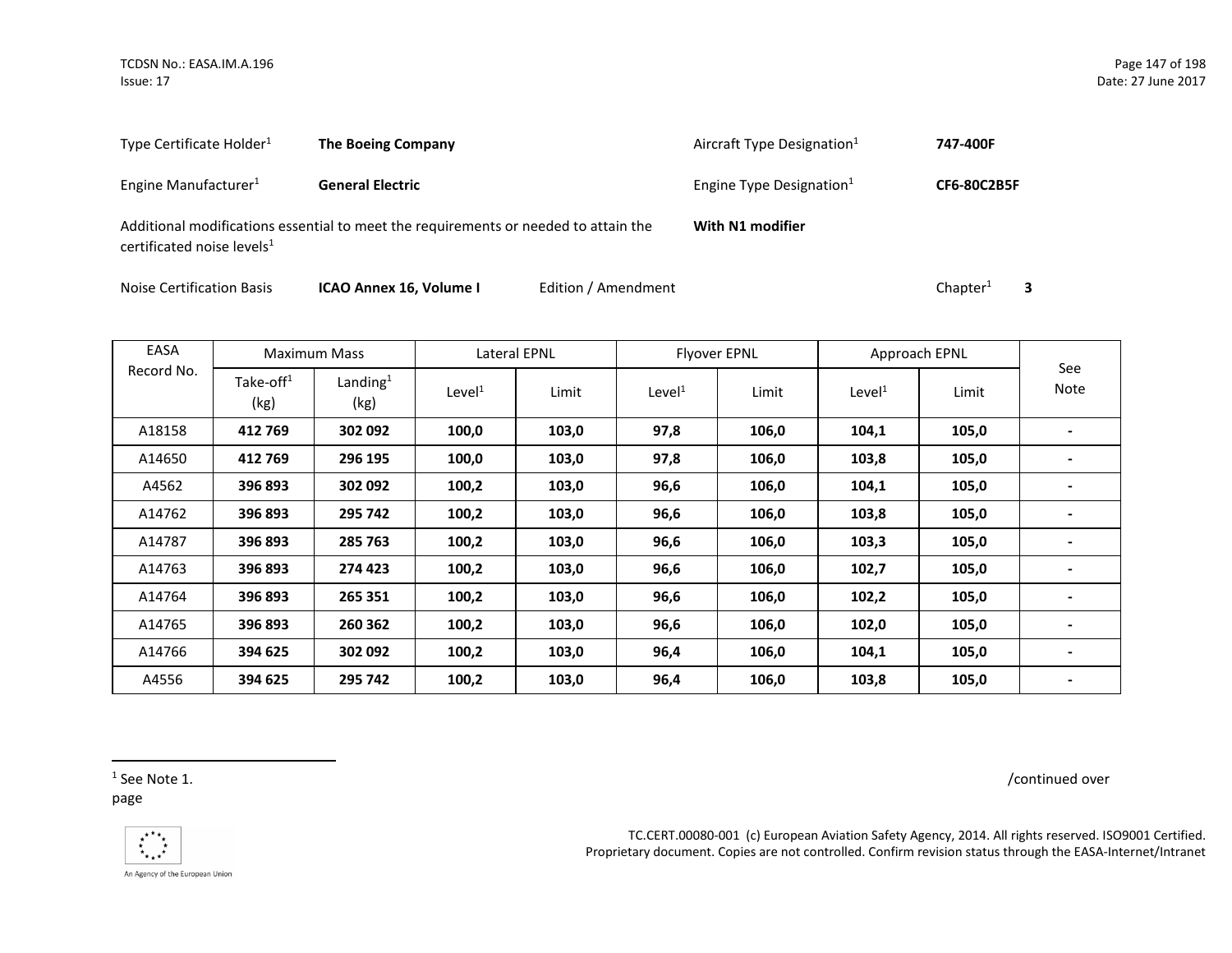TCDSN No.: EASA.IM.A.196 Page 148 of 198 Issue: 17 Date: 27 June 2017

| Type Certificate Holder <sup>1</sup>   | The Boeing Company                                                                  | Aircraft Type Designation <sup>1</sup> | 747-400F           |
|----------------------------------------|-------------------------------------------------------------------------------------|----------------------------------------|--------------------|
| Engine Manufacturer <sup>1</sup>       | <b>General Electric</b>                                                             | Engine Type Designation <sup>1</sup>   | <b>CF6-80C2B5F</b> |
| certificated noise levels <sup>1</sup> | Additional modifications essential to meet the requirements or needed to attain the | With N1 modifier                       |                    |

Noise Certification Basis **ICAO Annex 16, Volume I Edition / Amendment** Chapter<sup>1</sup> **3** 

| EASA       | <b>Maximum Mass</b>           |                     | Lateral EPNL       |       | <b>Flyover EPNL</b> |       | Approach EPNL      |       | See         |
|------------|-------------------------------|---------------------|--------------------|-------|---------------------|-------|--------------------|-------|-------------|
| Record No. | Take-off <sup>1</sup><br>(kg) | Landing $1$<br>(kg) | Level <sup>1</sup> | Limit | Level <sup>1</sup>  | Limit | Level <sup>1</sup> | Limit | <b>Note</b> |
| A14767     | 394 625                       | 285 763             | 100,2              | 103,0 | 96,4                | 106,0 | 103,3              | 105,0 |             |
| A14768     | 394 625                       | 274 423             | 100,2              | 103,0 | 96,4                | 106,0 | 102,7              | 105,0 |             |
| A14769     | 394 625                       | 265 351             | 100,2              | 103,0 | 96,4                | 106,0 | 102,2              | 105,0 |             |
| A14770     | 394 625                       | 260 362             | 100,2              | 103,0 | 96,4                | 106,0 | 102,0              | 105,0 |             |
| A14771     | 385 553                       | 302 092             | 100,3              | 102,9 | 95,7                | 106,0 | 104,1              | 105,0 |             |
| A14780     | 385 553                       | 295 742             | 100,3              | 102,9 | 95,7                | 106,0 | 103,8              | 105,0 |             |
| A14772     | 385 553                       | 285 763             | 100,3              | 102,9 | 95,7                | 106,0 | 103,3              | 105,0 |             |
| A14773     | 385 553                       | 274 423             | 100,3              | 102,9 | 95,7                | 106,0 | 102,7              | 105,0 |             |
| A14774     | 385 553                       | 265 351             | 100,3              | 102,9 | 95,7                | 106,0 | 102,2              | 105,0 |             |
| A14775     | 385 553                       | 260 362             | 100,3              | 102,9 | 95,7                | 106,0 | 102,0              | 105,0 |             |

## $1$  See Note 1.  $/$ continued over

page

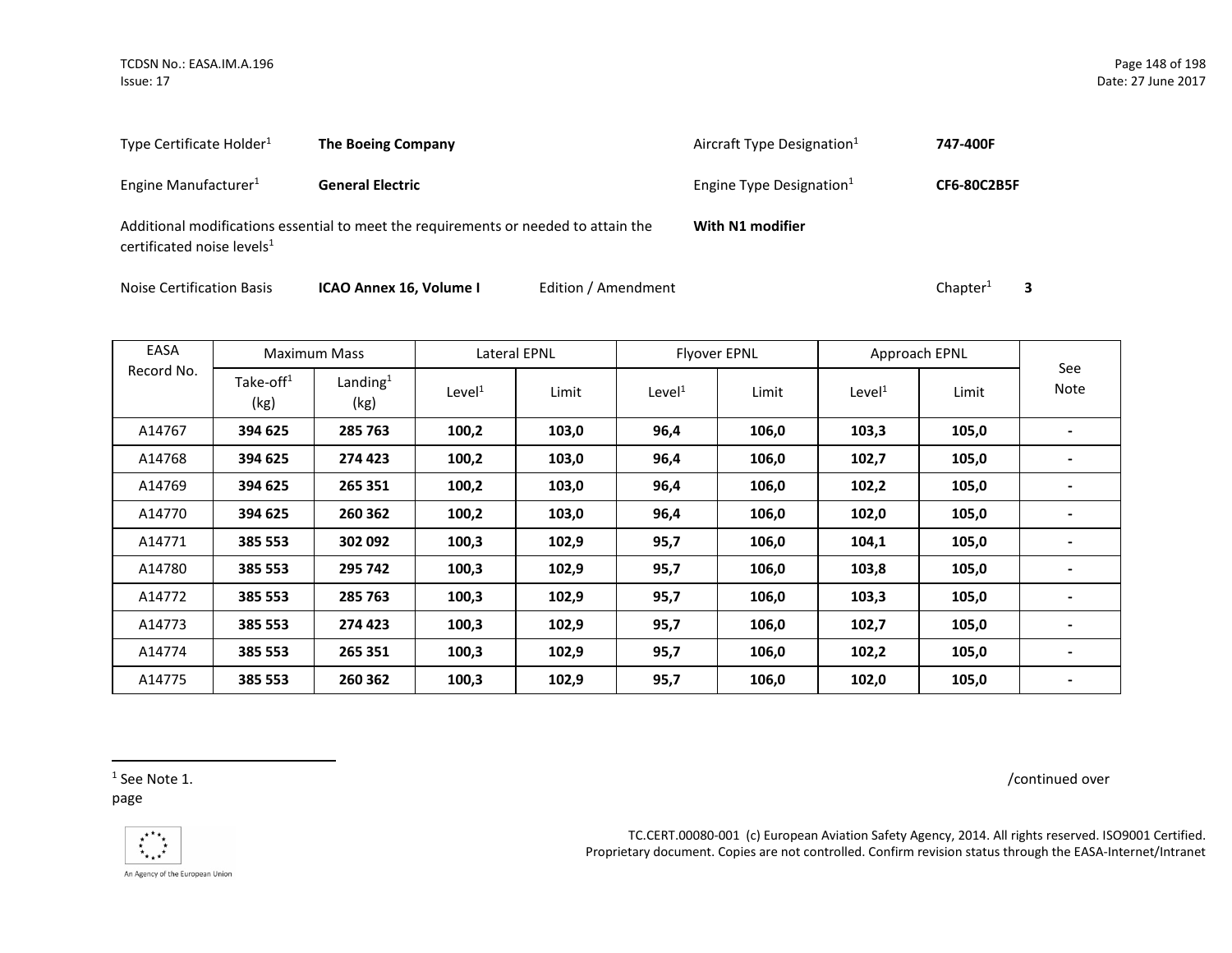TCDSN No.: EASA.IM.A.196 Page 149 of 198 Issue: 17 Date: 27 June 2017

| Type Certificate Holder <sup>1</sup>   | The Boeing Company                                                                  | Aircraft Type Designation <sup>1</sup> | 747-400F           |
|----------------------------------------|-------------------------------------------------------------------------------------|----------------------------------------|--------------------|
| Engine Manufacturer <sup>1</sup>       | <b>General Electric</b>                                                             | Engine Type Designation <sup>1</sup>   | <b>CF6-80C2B5F</b> |
| certificated noise levels <sup>1</sup> | Additional modifications essential to meet the requirements or needed to attain the | With N1 modifier                       |                    |

Noise Certification Basis **ICAO Annex 16, Volume I Edition / Amendment** Chapter Chapter<sup>1</sup> 3

EASA Record No. Maximum Mass **Lateral EPNL** Flyover EPNL Approach EPNL See Note Take-off<sup>1</sup> (kg) Landing $1$  $(kg)$  Level<sup>1</sup> Limit Level<sup>1</sup> Limit Limit Level<sup>1</sup> Limit A14788 **377 842 302 092 100,3 102,8 95,1 105,9 104,1 105,0 -** A4546 **377 842 295 742 100,3 102,8 95,1 105,9 103,8 105,0 -** A14776 | **377 842** | **285 763 | 100,3 | 102,8 | 95,1 | 105,9 | 103,3 | 105,0 | -**A14777 | **377 842 | 274 423 | 100,3 | 102,8 | 95,1 | 105,9 | 102,7 | 105,0 | -**A14778 **377 842 265 351 100,3 102,8 95,1 105,9 102,2 105,0 -** A14779 **377 842 260 362 100,3 102,8 95,1 105,9 102,0 105,0 -** A14786 **376 481 302 092 100,3 102,8 95,0 105,9 104,1 105,0 -** A14781 **376 481 295 742 100,3 102,8 95,0 105,9 103,8 105,0 -** A14782 **376 481 285 763 100,3 102,8 95,0 105,9 103,3 105,0 -** A14783 **376 481 274 423 100,3 102,8 95,0 105,9 102,7 105,0 -** 

page

 $\frac{1}{2}$  See Note 1.  $\frac{1}{2}$  /continued over

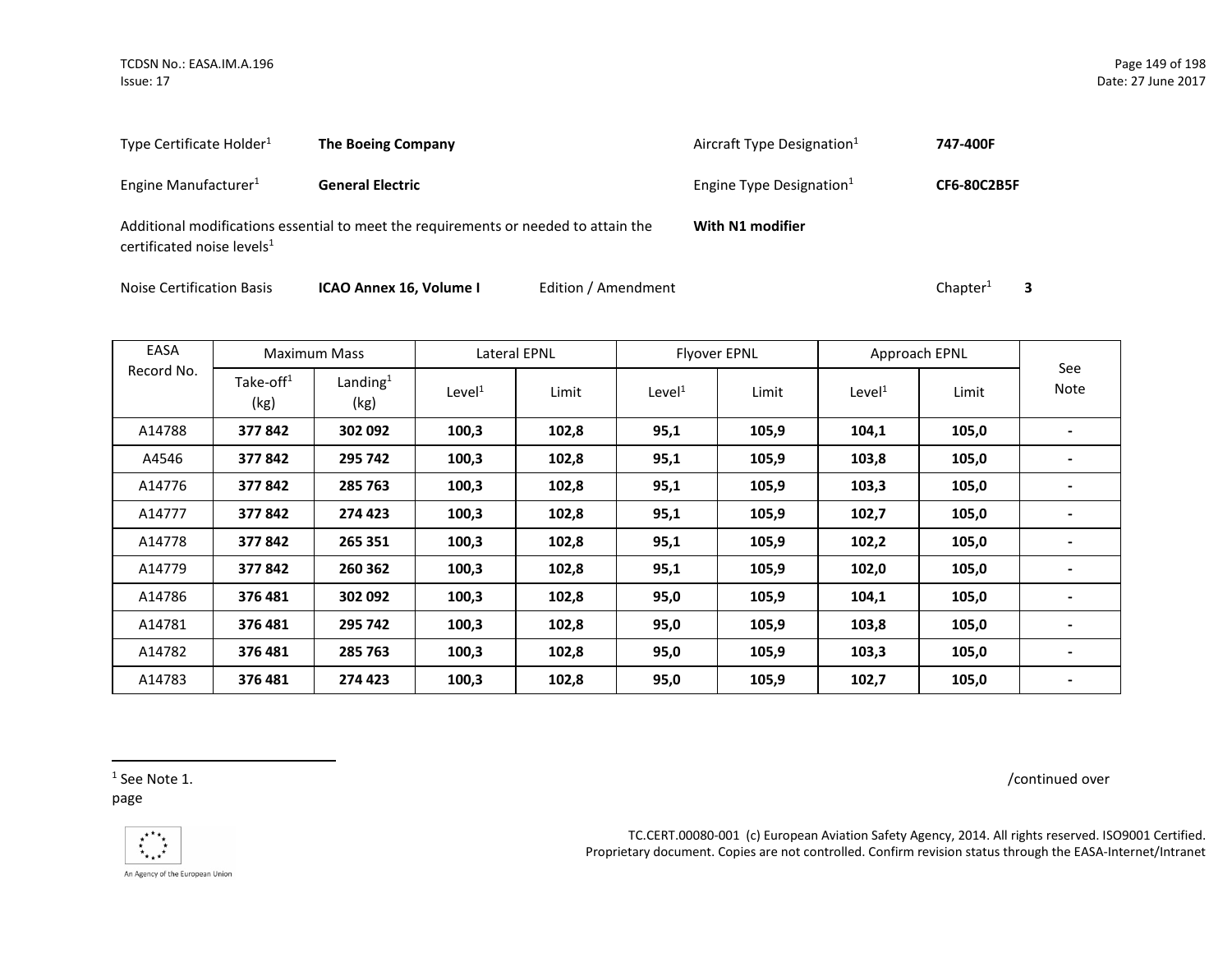TCDSN No.: EASA.IM.A.196 Page 150 of 198 Issue: 17 Date: 27 June 2017

| Type Certificate Holder <sup>1</sup>   | The Boeing Company                                                                  | Aircraft Type Designation <sup>1</sup> | 747-400F           |
|----------------------------------------|-------------------------------------------------------------------------------------|----------------------------------------|--------------------|
| Engine Manufacturer <sup>1</sup>       | <b>General Electric</b>                                                             | Engine Type Designation <sup>1</sup>   | <b>CF6-80C2B5F</b> |
| certificated noise levels <sup>1</sup> | Additional modifications essential to meet the requirements or needed to attain the | With N1 modifier                       |                    |

Noise Certification Basis **ICAO Annex 16, Volume I Edition / Amendment** Chapter<sup>1</sup> **3** 

| EASA       | <b>Maximum Mass</b>           |                              | Lateral EPNL       |       | <b>Flyover EPNL</b> |       | Approach EPNL      |       |                    |
|------------|-------------------------------|------------------------------|--------------------|-------|---------------------|-------|--------------------|-------|--------------------|
| Record No. | Take-off <sup>1</sup><br>(kg) | Landing <sup>1</sup><br>(kg) | Level <sup>1</sup> | Limit | Level $^1$          | Limit | Level <sup>1</sup> | Limit | See<br><b>Note</b> |
| A14784     | 376 481                       | 265 351                      | 100,3              | 102,8 | 95,0                | 105,9 | 102,2              | 105,0 |                    |
| A14785     | 376 481                       | 260 362                      | 100,3              | 102,8 | 95,0                | 105,9 | 102,0              | 105,0 |                    |

 $1$  See Note 1.

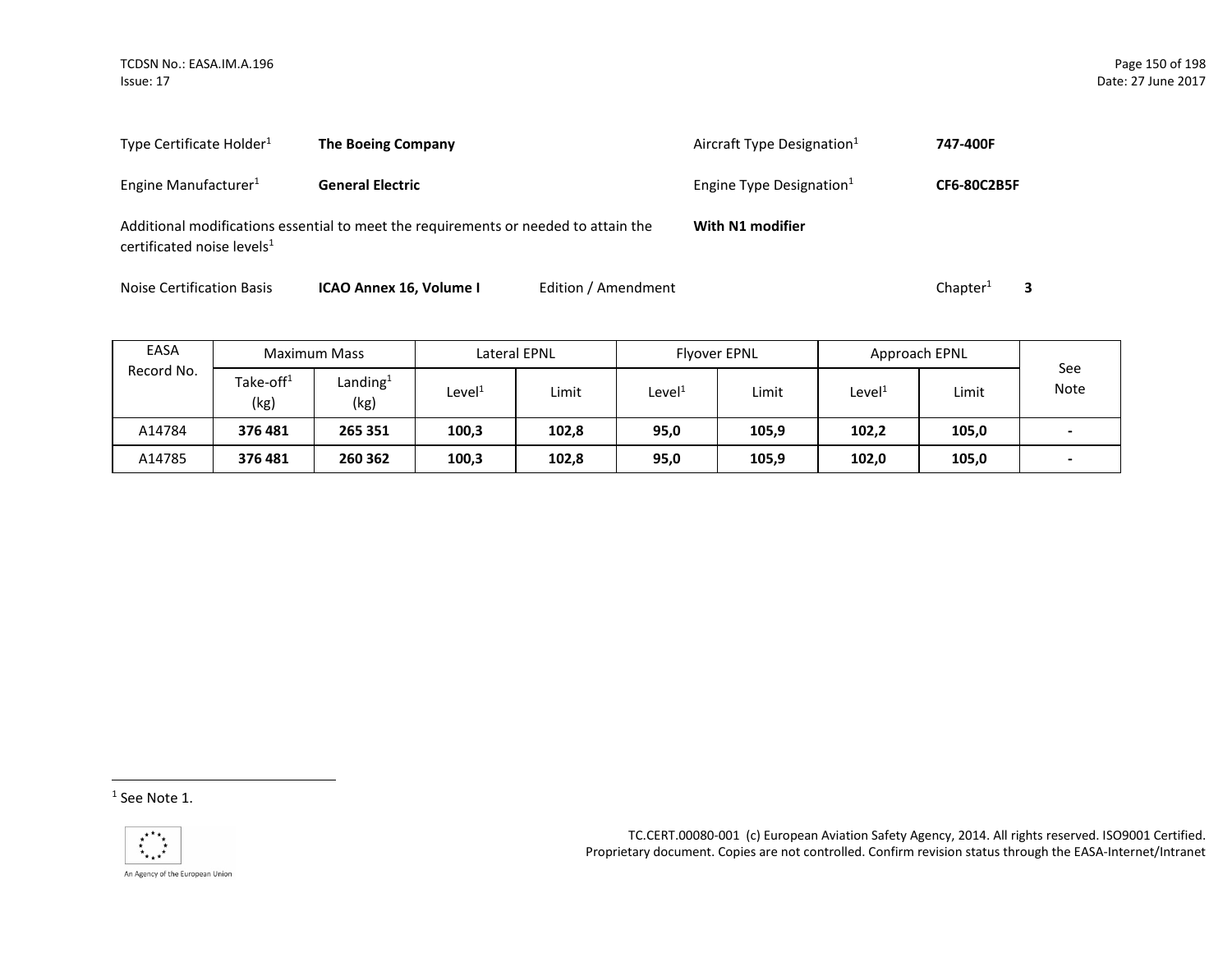| Type Certificate Holder <sup>1</sup>   | <b>The Boeing Company</b>                                                           | Aircraft Type Designation <sup>1</sup> | 747-400F      |
|----------------------------------------|-------------------------------------------------------------------------------------|----------------------------------------|---------------|
| Engine Manufacturer <sup>1</sup>       | <b>Pratt &amp; Whitney</b>                                                          | Engine Type Designation <sup>1</sup>   | <b>PW4056</b> |
| certificated noise levels <sup>1</sup> | Additional modifications essential to meet the requirements or needed to attain the | <b>FB2T</b> fan blades                 |               |

Noise Certification Basis **ICAO Annex 16, Volume I Edition / Amendment** Chapter Chapter<sup>1</sup> 3

EASA Record No. Maximum Mass  $Lateral EPNL$  Flyover EPNL Approach EPNL See Note Take-off<sup>1</sup> (kg) Landing $1$  $(kg)$  Level<sup>1</sup> Limit Level<sup>1</sup> Limit Limit Level<sup>1</sup> Limit A14984 **396 893 302 092 99,7 103,0 101,4 106,0 104,9 105,0 -** A14985 **396 893 295 742 99,7 103,0 101,4 106,0 104,7 105,0 -** A4601 **396 893 285 763 99,7 103,0 101,4 106,0 104,3 105,0 -** A14986 **395 532 302 092 99,7 103,0 101,3 106,0 104,9 105,0 -** A4597 **395 532 295 742 99,7 103,0 101,3 106,0 104,7 105,0 -** A14987 **395 532 285 763 99,7 103,0 101,3 106,0 104,3 105,0 -** A14988 **394 625 302 092 99,7 103,0 101,2 106,0 104,9 105,0 -** A14989 **394 625 295 742 99,7 103,0 101,2 106,0 104,7 105,0 -** A4591 **394 625 285 763 99,7 103,0 101,2 106,0 104,3 105,0 -** A14990 **385 553 302 092 99,7 102,9 100,4 106,0 104,9 105,0 -** 

 $\frac{1}{2}$  See Note 1.  $\frac{1}{2}$  /continued over

page

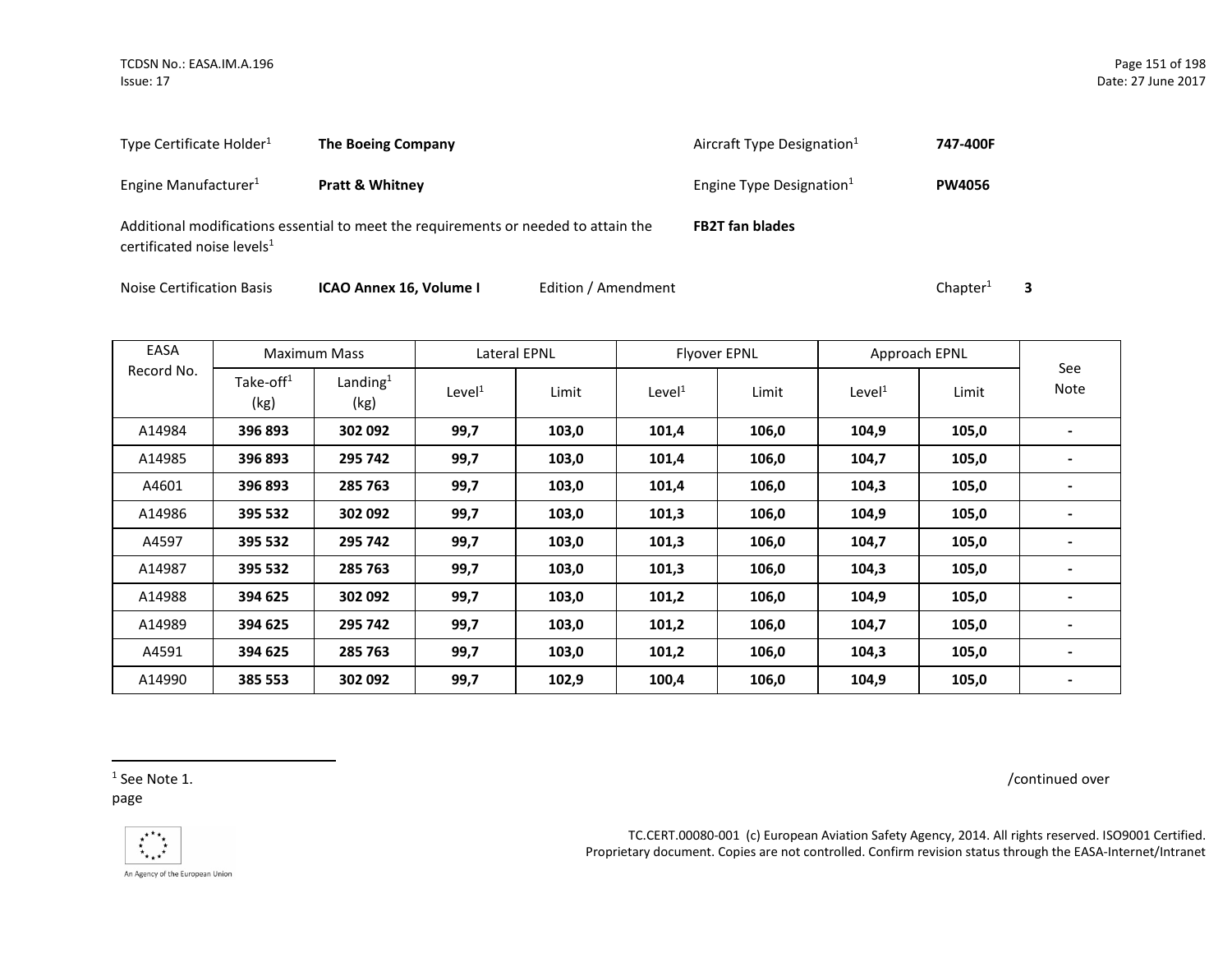TCDSN No.: EASA.IM.A.196 Page 152 of 198 Issue: 17 Date: 27 June 2017

| Type Certificate Holder <sup>1</sup>   | <b>The Boeing Company</b>                                                           | Aircraft Type Designation <sup>1</sup> | 747-400F      |
|----------------------------------------|-------------------------------------------------------------------------------------|----------------------------------------|---------------|
| Engine Manufacturer <sup>1</sup>       | <b>Pratt &amp; Whitney</b>                                                          | Engine Type Designation <sup>1</sup>   | <b>PW4056</b> |
| certificated noise levels <sup>1</sup> | Additional modifications essential to meet the requirements or needed to attain the | <b>FB2T</b> fan blades                 |               |

Noise Certification Basis **ICAO Annex 16, Volume I Edition / Amendment** Chapter<sup>1</sup> **3** 

| EASA<br>Record No. | Maximum Mass                  |                     | Lateral EPNL       |       | <b>Flyover EPNL</b> |       | Approach EPNL |       |                    |
|--------------------|-------------------------------|---------------------|--------------------|-------|---------------------|-------|---------------|-------|--------------------|
|                    | Take-off <sup>1</sup><br>(kg) | Landing $1$<br>(kg) | Level <sup>1</sup> | Limit | Level <sup>1</sup>  | Limit | Level $1$     | Limit | See<br><b>Note</b> |
| A4587              | 385 553                       | 295 742             | 99,7               | 102,9 | 100,4               | 106,0 | 104,7         | 105,0 |                    |
| A14991             | 385 553                       | 285 763             | 99,7               | 102,9 | 100,4               | 106,0 | 104,3         | 105,0 |                    |
| A14992             | 376 481                       | 302 092             | 99,8               | 102,8 | 99,5                | 105,9 | 104,9         | 105,0 |                    |
| A14993             | 376 481                       | 295 742             | 99,8               | 102,8 | 99,5                | 105,9 | 104,7         | 105,0 |                    |
| A14994             | 376 481                       | 285 763             | 99,8               | 102,8 | 99,5                | 105,9 | 104,3         | 105,0 |                    |

 $1$  See Note 1.



TC.CERT.00080-001 (c) European Aviation Safety Agency, 2014. All rights reserved. ISO9001 Certified. Proprietary document. Copies are not controlled. Confirm revision status through the EASA-Internet/Intranet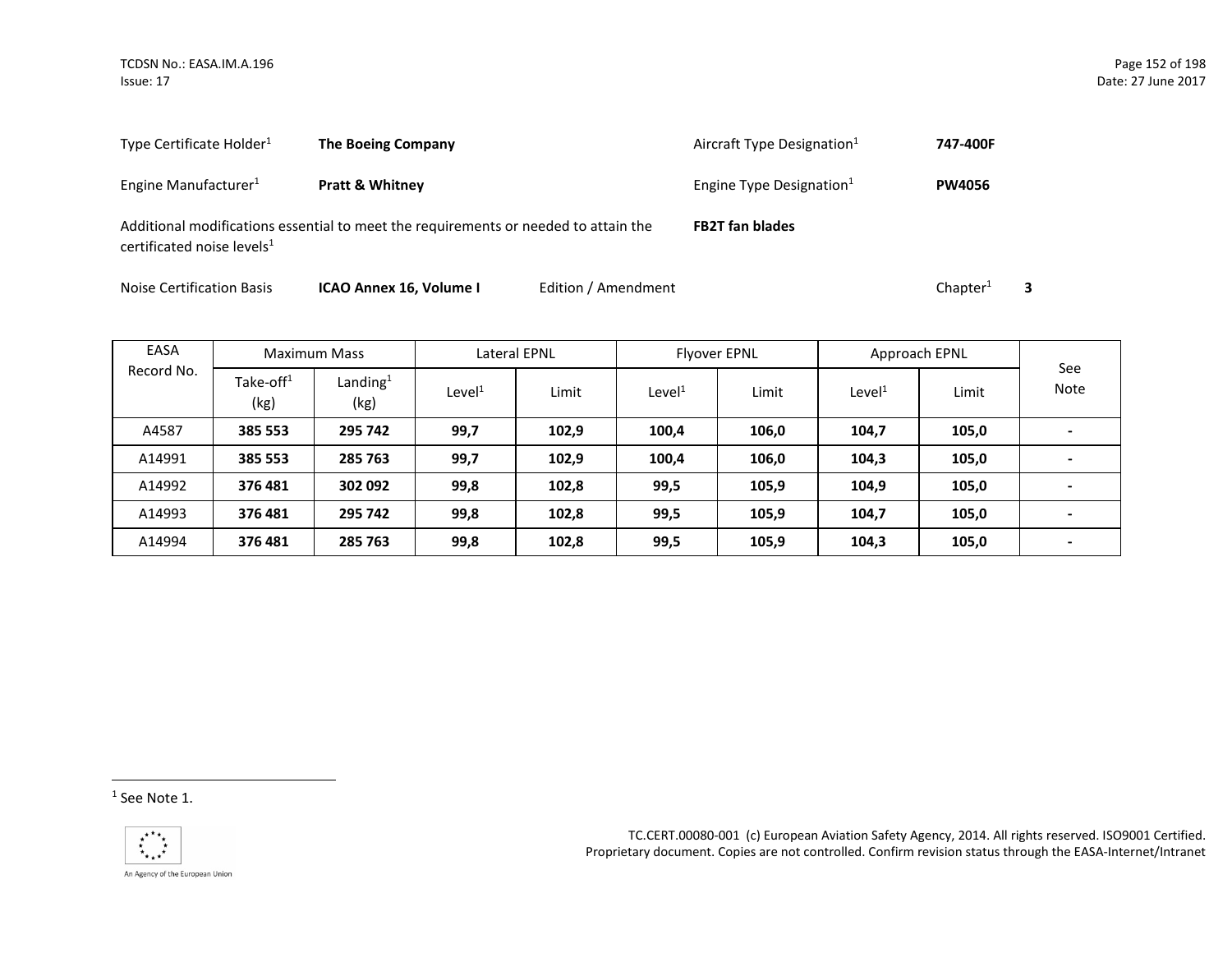| Type Certificate Holder <sup>1</sup>   | The Boeing Company                                                                  | Aircraft Type Designation <sup>1</sup>                                 | 747-400F                                                                |  |  |
|----------------------------------------|-------------------------------------------------------------------------------------|------------------------------------------------------------------------|-------------------------------------------------------------------------|--|--|
| Engine Manufacturer <sup>1</sup>       | <b>Pratt &amp; Whitney</b>                                                          | Engine Type Designation <sup>1</sup>                                   | <b>PW4056</b>                                                           |  |  |
| certificated noise levels <sup>1</sup> | Additional modifications essential to meet the requirements or needed to attain the | Optimised fan exit guide vanes, Circumferential groove rub strip (CG)) | SB PW4ENG72-132, SB PW4ENG72-262 (Package B / Phase I (FB2B fan blades, |  |  |

EASA Record No. Maximum Mass  $Lateral EPNL$  Flyover EPNL Approach EPNL See Note Take-off<sup>1</sup> (kg) Landing $1$  $(kg)$  Level<sup>1</sup> Limit Level<sup>1</sup> Limit Limit Level<sup>1</sup> Limit A14995 | **396 893 | 302 092 | 98,5 | 103,0 | 99,3 | 106,0 | 103,6 | 105,0 | -**A1461 **396 893 295 742 98,5 103,0 99,3 106,0 103,3 105,0 -**A1460 **396 893 285 763 98,5 103,0 99,3 106,0 103,0 105,0 -**A14996 **395 532 302 092 98,5 103,0 99,2 106,0 103,6 105,0 -**A1456 **395 532 295 742 98,5 103,0 99,2 106,0 103,3 105,0 -**A14997 **395 532 285 763 98,5 103,0 99,2 106,0 103,0 105,0 -**A14998 **394 625 302 092 98,5 103,0 99,1 106,0 103,6 105,0 -**A14999 **394 625 295 742 98,5 103,0 99,1 106,0 103,3 105,0 -**A1450 **394 625 285 763 98,5 103,0 99,1 106,0 103,0 105,0 -**A15000 **385 553 302 092 98,5 102,9 98,2 106,0 103,6 105,0 -**

Noise Certification Basis **ICAO Annex 16, Volume I** Edition / Amendment **Edition 3 / Amendment 7** Chapter<sup>1</sup> **<sup>3</sup>**

 $\frac{1}{2}$  See Note 1.  $\frac{1}{2}$  /continued over

page

An Agency of the European Union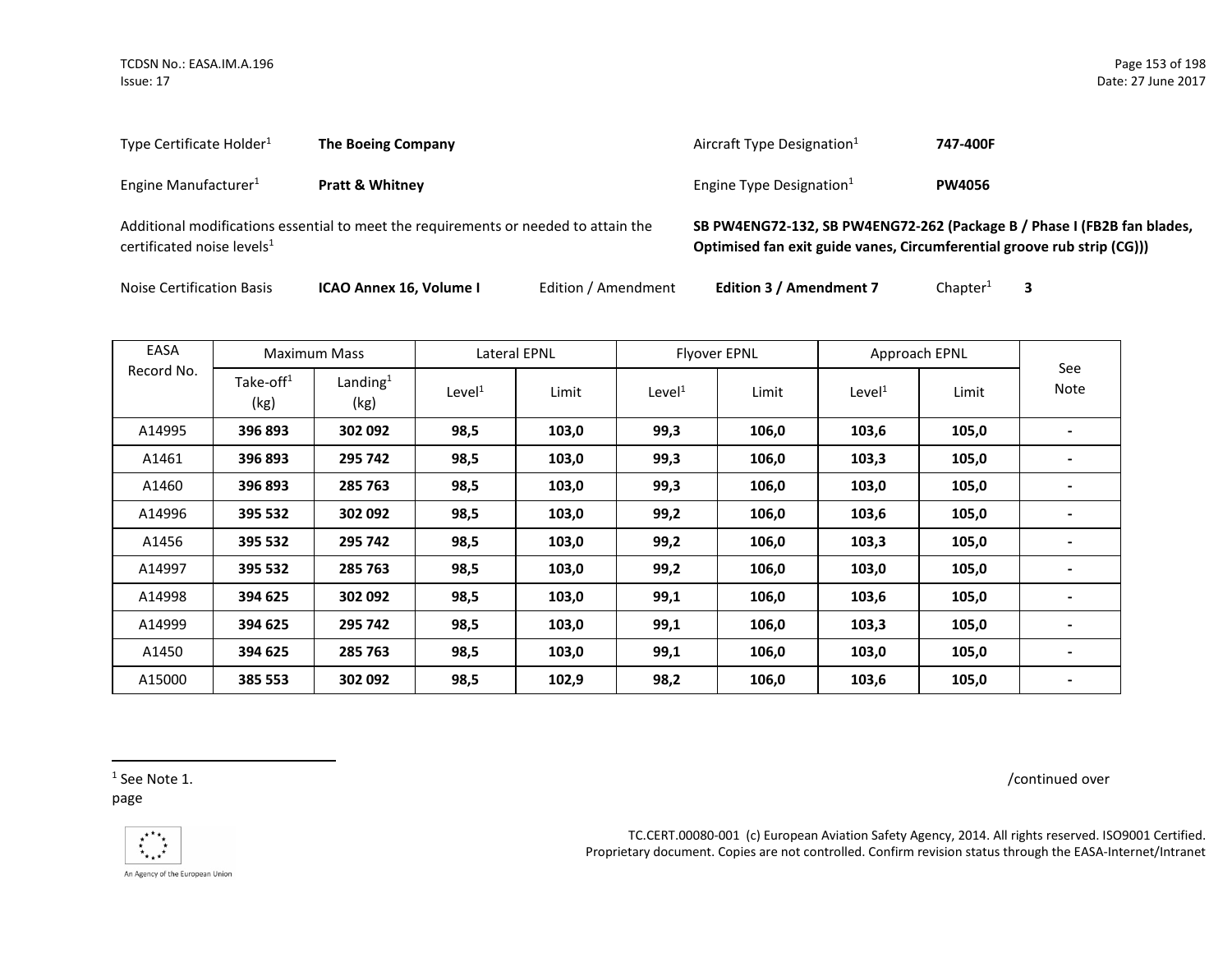TCDSN No.: EASA.IM.A.196 Page 154 of 198 Issue: 17 Date: 27 June 2017

| Type Certificate Holder <sup>1</sup>   | The Boeing Company                                                                  |                     | Aircraft Type Designation <sup>1</sup>                                                                                                            | 747-400F             |  |  |  |
|----------------------------------------|-------------------------------------------------------------------------------------|---------------------|---------------------------------------------------------------------------------------------------------------------------------------------------|----------------------|--|--|--|
| Engine Manufacturer <sup>1</sup>       | <b>Pratt &amp; Whitney</b>                                                          |                     | Engine Type Designation $1$                                                                                                                       | <b>PW4056</b>        |  |  |  |
| certificated noise levels <sup>1</sup> | Additional modifications essential to meet the requirements or needed to attain the |                     | SB PW4ENG72-132, SB PW4ENG72-262 (Package B / Phase I (FB2B fan blades,<br>Optimised fan exit guide vanes, Circumferential groove rub strip (CG)) |                      |  |  |  |
| Noise Certification Basis              | ICAO Annex 16, Volume I                                                             | Edition / Amendment | Edition 3 / Amendment 7                                                                                                                           | Chapter <sup>1</sup> |  |  |  |

| EASA       |                               | Maximum Mass        |                    | Lateral EPNL |                    | <b>Flyover EPNL</b> |                    | Approach EPNL |                    |
|------------|-------------------------------|---------------------|--------------------|--------------|--------------------|---------------------|--------------------|---------------|--------------------|
| Record No. | Take-off <sup>1</sup><br>(kg) | Landing $1$<br>(kg) | Level <sup>1</sup> | Limit        | Level <sup>1</sup> | Limit               | Level <sup>1</sup> | Limit         | See<br><b>Note</b> |
| A1446      | 385 553                       | 295 742             | 98,5               | 102,9        | 98,2               | 106,0               | 103,3              | 105,0         |                    |
| A15001     | 385 553                       | 285 763             | 98,5               | 102,9        | 98,2               | 106,0               | 103,0              | 105,0         |                    |
| A15002     | 376 481                       | 302 092             | 98,6               | 102,8        | 97,3               | 105,9               | 103,6              | 105,0         |                    |
| A15003     | 376 481                       | 295 742             | 98,6               | 102,8        | 97,3               | 105,9               | 103,3              | 105,0         |                    |
| A15004     | 376 481                       | 285 763             | 98,6               | 102,8        | 97,3               | 105,9               | 103,0              | 105,0         |                    |

 $1$  See Note 1.



TC.CERT.00080-001 (c) European Aviation Safety Agency, 2014. All rights reserved. ISO9001 Certified. Proprietary document. Copies are not controlled. Confirm revision status through the EASA-Internet/Intranet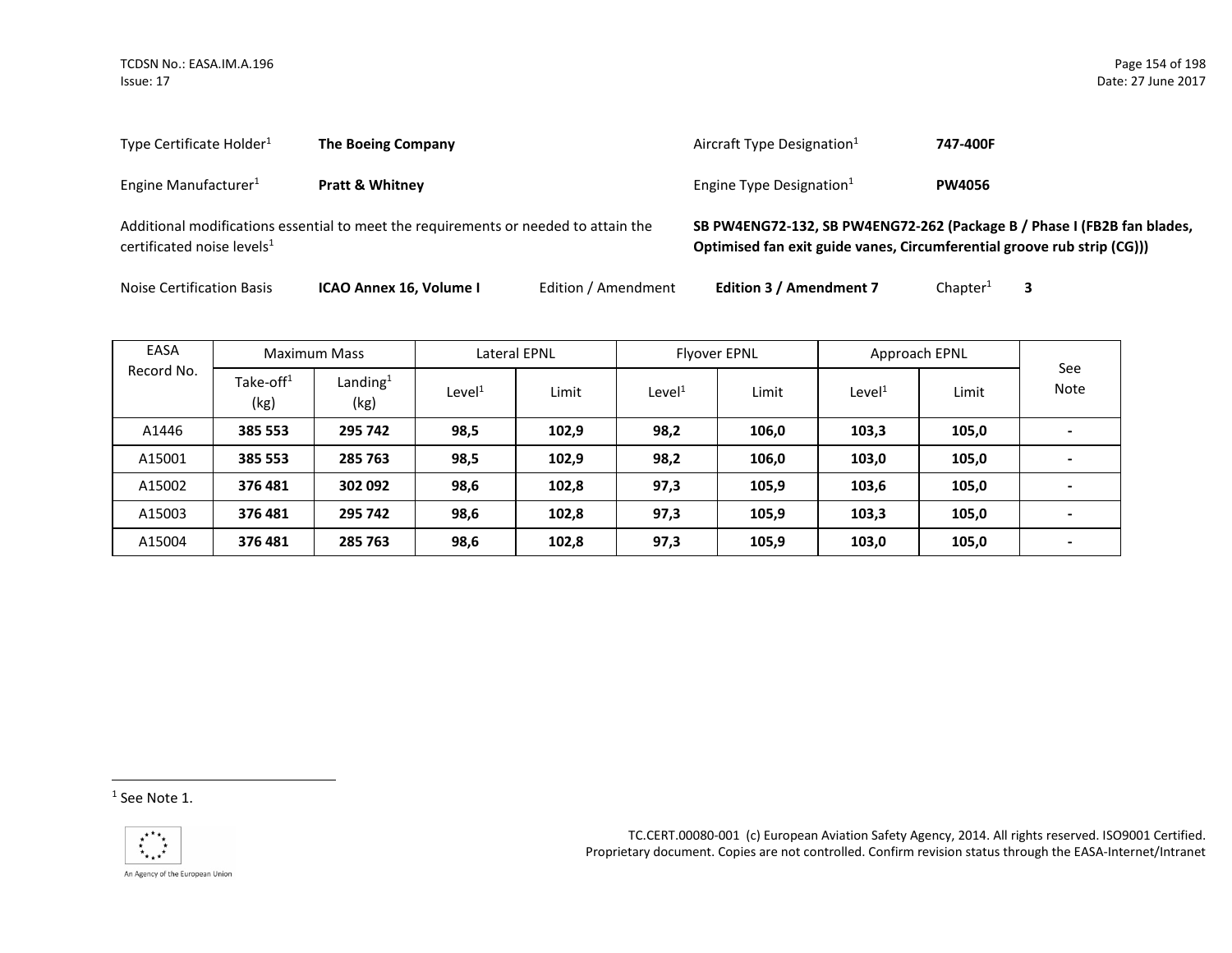| Type Certificate Holder <sup>1</sup>   | The Boeing Company                                                                  | Aircraft Type Designation <sup>1</sup>               | 747-400F                                                                     |  |
|----------------------------------------|-------------------------------------------------------------------------------------|------------------------------------------------------|------------------------------------------------------------------------------|--|
| Engine Manufacturer <sup>1</sup>       | <b>Pratt &amp; Whitney</b>                                                          | Engine Type Designation <sup>1</sup>                 | PW4056-3                                                                     |  |
| certificated noise levels <sup>1</sup> | Additional modifications essential to meet the requirements or needed to attain the | Interrupted circumferential groove rub strip (ICG))) | SB PW4ENG72-262 (Phase III (FB2C fan blades, Optimised fan exit guide vanes, |  |

EASA Record No. Maximum Mass  $Lateral EPNL$  Flyover EPNL Approach EPNL See Note Take-off<sup>1</sup> (kg) Landing $1$  $(kg)$  Level<sup>1</sup> Limit Level<sup>1</sup> Limit Limit Level<sup>1</sup> Limit A15016 **396 893 302 092 98,4 103,0 98,7 106,0 103,1 105,0 -**A14170 **396 893 295 742 98,4 103,0 98,7 106,0 103,0 105,0 -**A14171 **396 893 285 763 98,4 103,0 98,7 106,0 102,7 105,0 -**A15017 **395 532 302 092 98,4 103,0 98,6 106,0 103,1 105,0 -**A14172 **395 532 295 742 98,4 103,0 98,6 106,0 103,0 105,0 -**A14173 **395 532 285 763 98,4 103,0 98,6 106,0 102,7 105,0 -**A15018 **394 625 302 092 98,4 103,0 98,5 106,0 103,1 105,0 -**A14174 **394 625 295 742 98,4 103,0 98,5 106,0 103,0 105,0 -**A14175 **394 625 285 763 98,4 103,0 98,5 106,0 102,7 105,0 -**A15019 **385 553 302 092 98,5 102,9 97,6 106,0 103,1 105,0 -**

Noise Certification Basis **ICAO Annex 16, Volume I** Edition / Amendment **Edition 3 / Amendment 7** Chapter<sup>1</sup> **<sup>3</sup>**

 $\frac{1}{2}$  See Note 1.  $\frac{1}{2}$  /continued over

page

An Agency of the European Union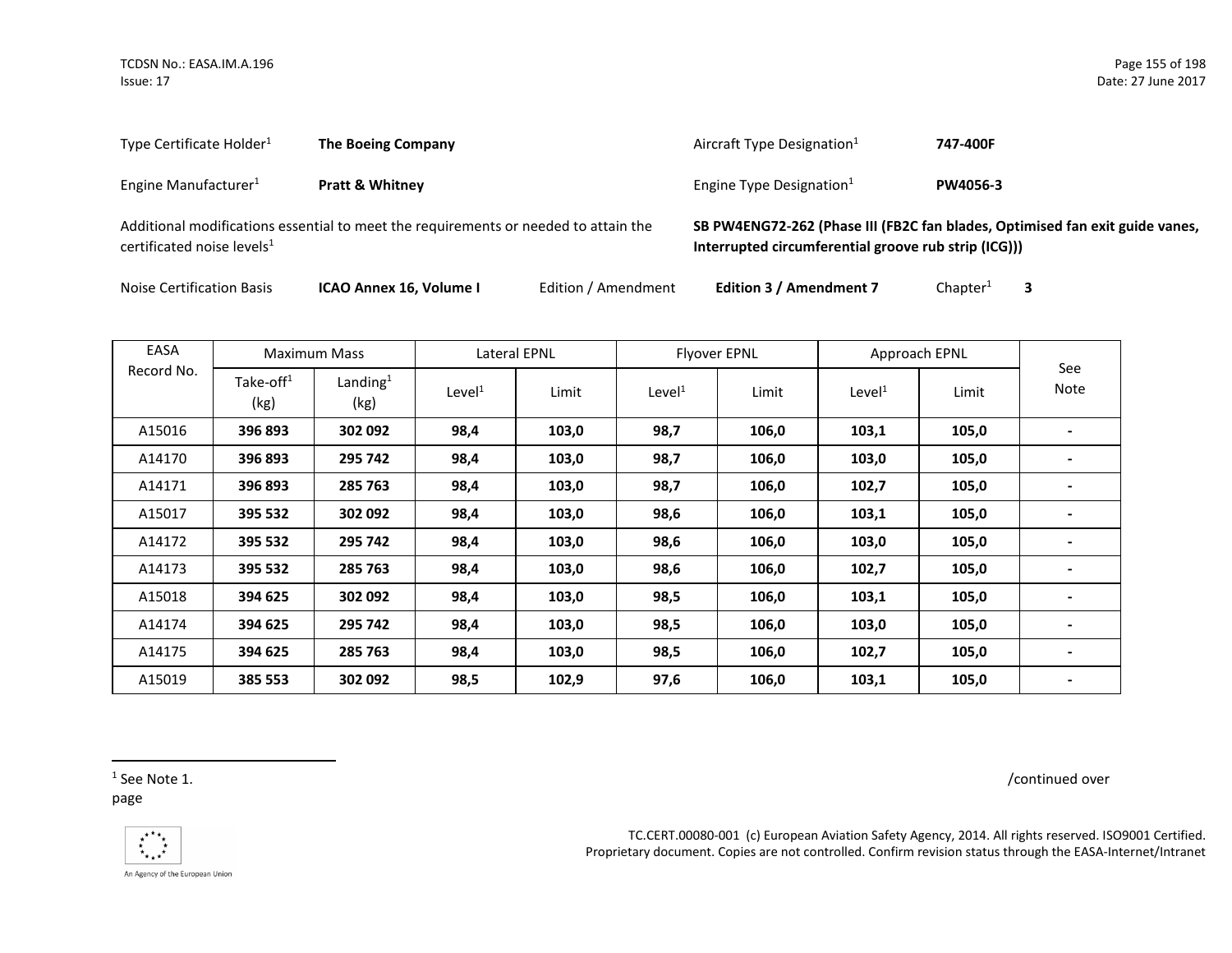TCDSN No.: EASA.IM.A.196 Page 156 of 198 Issue: 17 Date: 27 June 2017

| Type Certificate Holder <sup>1</sup>   | The Boeing Company                                                                  |                     | Aircraft Type Designation <sup>1</sup>                                                                                              | 747-400F    |  |  |
|----------------------------------------|-------------------------------------------------------------------------------------|---------------------|-------------------------------------------------------------------------------------------------------------------------------------|-------------|--|--|
| Engine Manufacturer <sup>1</sup>       | <b>Pratt &amp; Whitney</b>                                                          |                     | Engine Type Designation <sup>1</sup><br>PW4056-3                                                                                    |             |  |  |
| certificated noise levels <sup>1</sup> | Additional modifications essential to meet the requirements or needed to attain the |                     | SB PW4ENG72-262 (Phase III (FB2C fan blades, Optimised fan exit guide vanes,<br>Interrupted circumferential groove rub strip (ICG)) |             |  |  |
| Noise Certification Basis              | ICAO Annex 16, Volume I                                                             | Edition / Amendment | Edition 3 / Amendment 7                                                                                                             | Chapter $1$ |  |  |

| EASA       | <b>Maximum Mass</b>           |                     | Lateral EPNL       |       | <b>Flyover EPNL</b> |       | Approach EPNL      |       | See            |
|------------|-------------------------------|---------------------|--------------------|-------|---------------------|-------|--------------------|-------|----------------|
| Record No. | Take-off <sup>1</sup><br>(kg) | Landing $1$<br>(kg) | Level <sup>1</sup> | Limit | Level <sup>1</sup>  | Limit | Level <sup>1</sup> | Limit | <b>Note</b>    |
| A14176     | 385 553                       | 295 742             | 98,5               | 102,9 | 97,6                | 106,0 | 103,0              | 105,0 | $\blacksquare$ |
| A14177     | 385 553                       | 285 763             | 98,5               | 102,9 | 97,6                | 106,0 | 102,7              | 105,0 |                |
| A15020     | 376 481                       | 302 092             | 98,5               | 102,8 | 96,6                | 105,9 | 103,1              | 105,0 |                |
| A15021     | 376 481                       | 295 742             | 98,5               | 102,8 | 96,6                | 105,9 | 103,0              | 105,0 |                |
| A15022     | 376 481                       | 285 763             | 98,5               | 102,8 | 96,6                | 105,9 | 102,7              | 105,0 |                |

 $1$  See Note 1.



TC.CERT.00080-001 (c) European Aviation Safety Agency, 2014. All rights reserved. ISO9001 Certified. Proprietary document. Copies are not controlled. Confirm revision status through the EASA-Internet/Intranet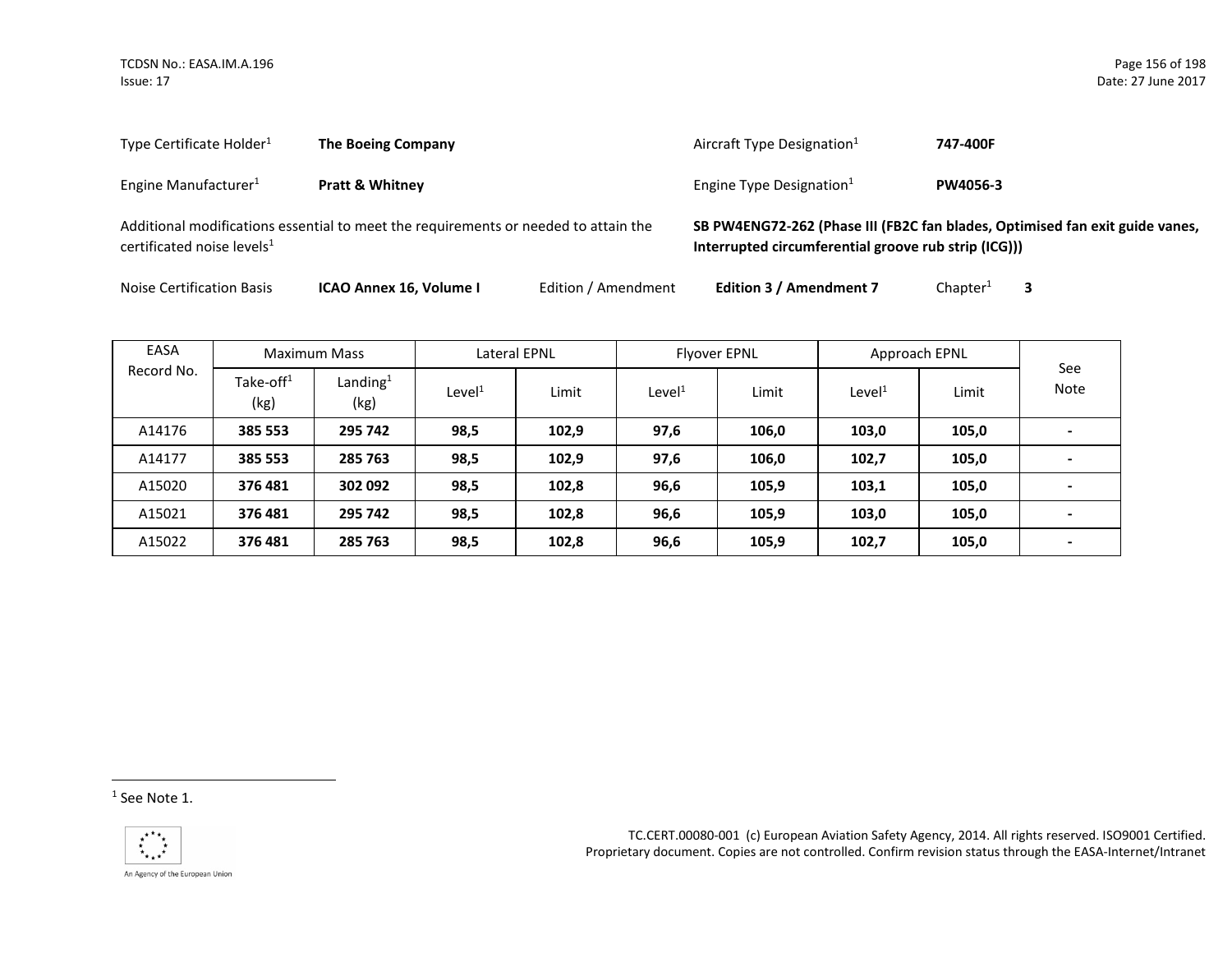| Type Certificate Holder <sup>1</sup>                                                                                          | The Boeing Company         |                     | Aircraft Type Designation <sup>1</sup>                                                                                                                                              | 747-400F             |  |  |  |
|-------------------------------------------------------------------------------------------------------------------------------|----------------------------|---------------------|-------------------------------------------------------------------------------------------------------------------------------------------------------------------------------------|----------------------|--|--|--|
| Engine Manufacturer <sup>1</sup>                                                                                              | <b>Pratt &amp; Whitney</b> |                     | Engine Type Designation $1$                                                                                                                                                         | PW4056-3             |  |  |  |
| Additional modifications essential to meet the requirements or needed to attain the<br>certificated noise levels <sup>1</sup> |                            |                     | SB PW4ENG72-262, PRR 80451-105 (Phase III (FB2C fan blades, Optimised fan<br>exit guide vanes, Interrupted circumferential groove rub strip (ICG), Noise<br>reduction inlet (NRI))) |                      |  |  |  |
| Noise Certification Basis                                                                                                     | ICAO Annex 16, Volume I    | Edition / Amendment | Edition 3 / Amendment 7                                                                                                                                                             | Chapter <sup>1</sup> |  |  |  |

| EASA       | <b>Maximum Mass</b>           |                     | Lateral EPNL       |       | <b>Flyover EPNL</b> |       | Approach EPNL |       |             |
|------------|-------------------------------|---------------------|--------------------|-------|---------------------|-------|---------------|-------|-------------|
| Record No. | Take-off <sup>1</sup><br>(kg) | Landing $1$<br>(kg) | Level <sup>1</sup> | Limit | Level <sup>1</sup>  | Limit | Level $1$     | Limit | See<br>Note |
| A15023     | 396 893                       | 302 092             | 98,1               | 103,0 | 97,5                | 106,0 | 102,3         | 105,0 |             |
| A14699     | 396 893                       | 295 742             | 98,1               | 103,0 | 97,5                | 106,0 | 102,1         | 105,0 |             |
| A14700     | 396 893                       | 285 763             | 98,1               | 103,0 | 97,5                | 106,0 | 101,8         | 105,0 |             |
| A15024     | 394 625                       | 302 092             | 98,1               | 103,0 | 97,3                | 106,0 | 102,3         | 105,0 |             |
| A14701     | 394 625                       | 295 742             | 98,1               | 103,0 | 97,3                | 106,0 | 102,1         | 105,0 |             |
| A14702     | 394 625                       | 285 763             | 98,1               | 103,0 | 97,3                | 106,0 | 101,8         | 105,0 |             |
| A15025     | 385 553                       | 302 092             | 98,2               | 102,9 | 96,4                | 106,0 | 102,3         | 105,0 |             |
| A14703     | 385 553                       | 295 742             | 98,2               | 102,9 | 96,4                | 106,0 | 102,1         | 105,0 |             |
| A14704     | 385 553                       | 285 763             | 98,2               | 102,9 | 96,4                | 106,0 | 101,8         | 105,0 |             |
| A120160    | 377842                        | 302 092             | 98,2               | 102,8 | 95,7                | 105,9 | 102,3         | 105,0 |             |

 $1$  See Note 1.  $/$ continued over

page

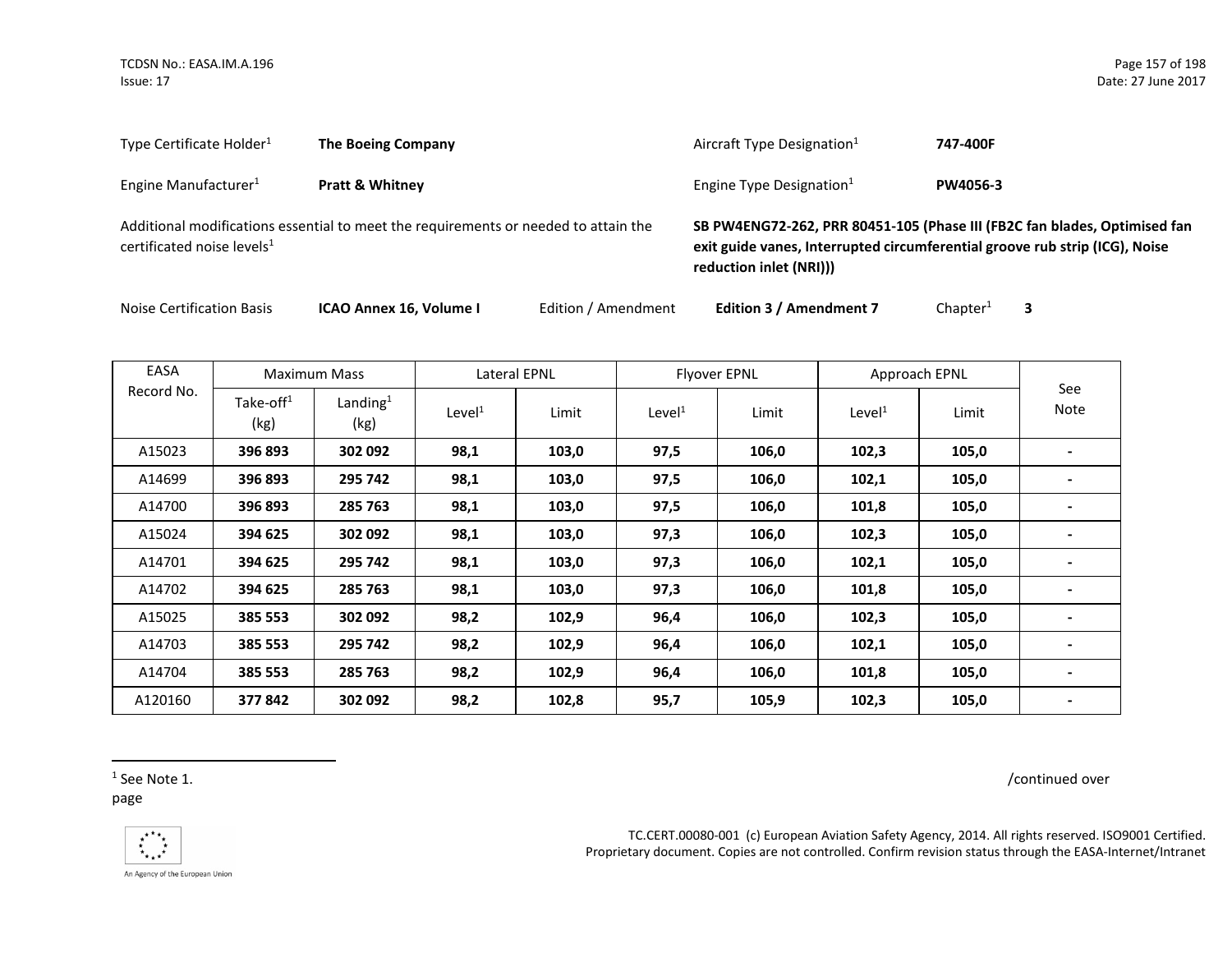| Type Certificate Holder <sup>1</sup>                                                                                          | The Boeing Company         |                     | Aircraft Type Designation <sup>1</sup>                                                                                                                                              | 747-400F             |  |  |  |
|-------------------------------------------------------------------------------------------------------------------------------|----------------------------|---------------------|-------------------------------------------------------------------------------------------------------------------------------------------------------------------------------------|----------------------|--|--|--|
| Engine Manufacturer <sup>1</sup>                                                                                              | <b>Pratt &amp; Whitney</b> |                     | Engine Type Designation $1$                                                                                                                                                         | PW4056-3             |  |  |  |
| Additional modifications essential to meet the requirements or needed to attain the<br>certificated noise levels <sup>1</sup> |                            |                     | SB PW4ENG72-262, PRR 80451-105 (Phase III (FB2C fan blades, Optimised fan<br>exit guide vanes, Interrupted circumferential groove rub strip (ICG), Noise<br>reduction inlet (NRI))) |                      |  |  |  |
| Noise Certification Basis                                                                                                     | ICAO Annex 16, Volume I    | Edition / Amendment | Edition 3 / Amendment 7                                                                                                                                                             | Chapter <sup>1</sup> |  |  |  |

| EASA       | <b>Maximum Mass</b>           |                     | Lateral EPNL       |       | <b>Flyover EPNL</b> |       | Approach EPNL |       | See  |
|------------|-------------------------------|---------------------|--------------------|-------|---------------------|-------|---------------|-------|------|
| Record No. | Take-off <sup>1</sup><br>(kg) | Landing $1$<br>(kg) | Level <sup>1</sup> | Limit | Level <sup>1</sup>  | Limit | Level $1$     | Limit | Note |
| A120161    | 377842                        | 295 742             | 98,2               | 102,8 | 95,7                | 105,9 | 102,1         | 105,0 |      |
| A120162    | 377842                        | 285 763             | 98,2               | 102,8 | 95,7                | 105,9 | 101,8         | 105,0 |      |
| A15026     | 376 481                       | 302 092             | 98,3               | 102,8 | 95,6                | 105,9 | 102,3         | 105,0 |      |
| A15027     | 376 481                       | 295 742             | 98,3               | 102,8 | 95,6                | 105,9 | 102,1         | 105,0 |      |
| A15028     | 376 481                       | 285 763             | 98,3               | 102,8 | 95,6                | 105,9 | 101,8         | 105,0 |      |
| A120163    | 371945                        | 302 092             | 98,3               | 102,7 | 95,2                | 105,8 | 102,3         | 105,0 |      |
| A120164    | 371945                        | 295 742             | 98,3               | 102,7 | 95,2                | 105,8 | 102,1         | 105,0 |      |
| A120165    | 371945                        | 285 763             | 98,3               | 102,7 | 95,2                | 105,8 | 101,8         | 105,0 |      |
| A120166    | 362 873                       | 302 092             | 98,3               | 102,7 | 94,3                | 105,7 | 102,3         | 105,0 |      |
| A120167    | 362 873                       | 295 742             | 98,3               | 102,7 | 94,3                | 105,7 | 102,1         | 105,0 |      |

 $1$  See Note 1.  $/$ continued over

page

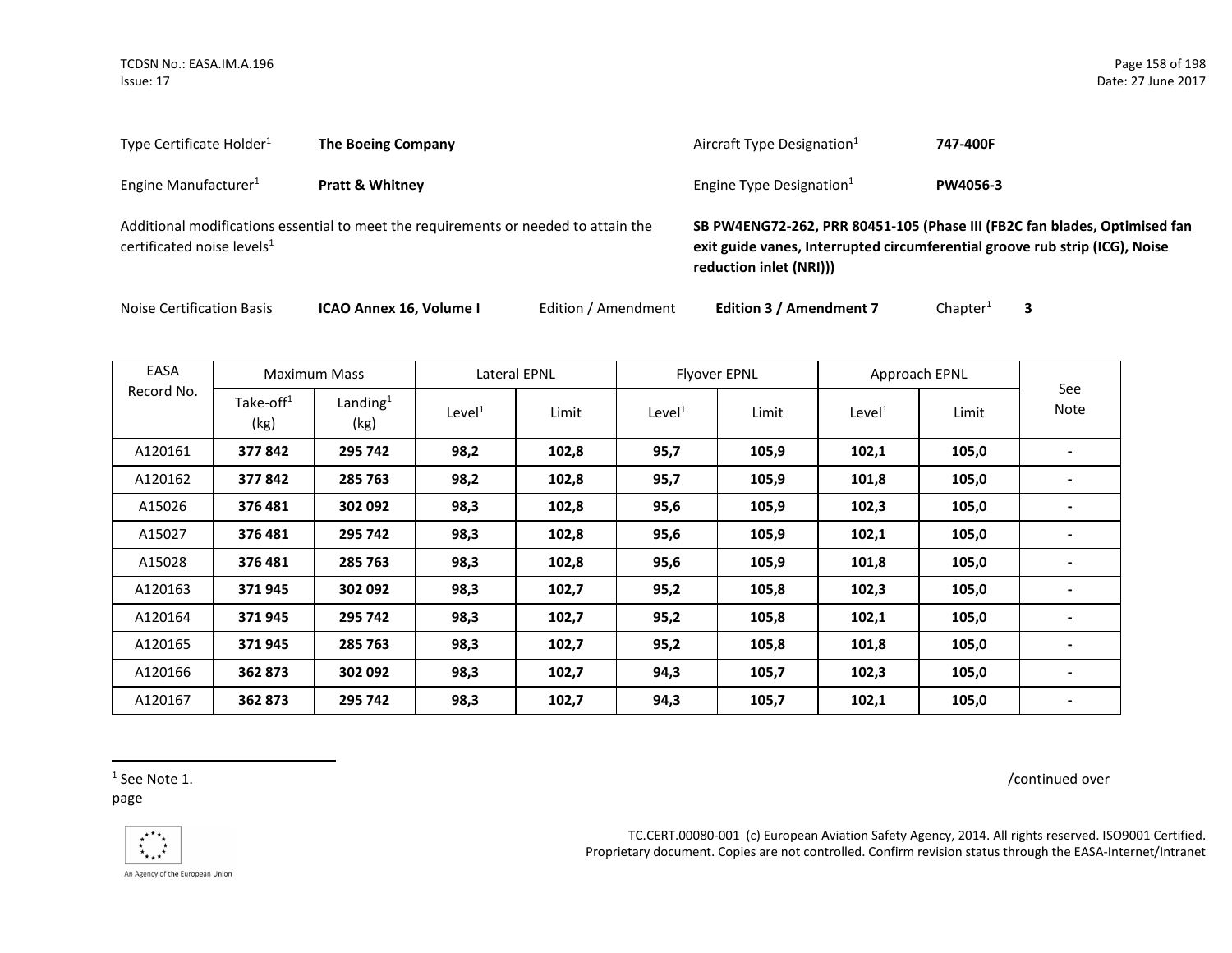| Type Certificate Holder <sup>1</sup>                                                                                          | The Boeing Company         |                     | Aircraft Type Designation <sup>1</sup>                                                                                                                                              | 747-400F             |  |  |  |
|-------------------------------------------------------------------------------------------------------------------------------|----------------------------|---------------------|-------------------------------------------------------------------------------------------------------------------------------------------------------------------------------------|----------------------|--|--|--|
| Engine Manufacturer <sup>1</sup>                                                                                              | <b>Pratt &amp; Whitney</b> |                     | Engine Type Designation $1$                                                                                                                                                         | PW4056-3             |  |  |  |
| Additional modifications essential to meet the requirements or needed to attain the<br>certificated noise levels <sup>1</sup> |                            |                     | SB PW4ENG72-262, PRR 80451-105 (Phase III (FB2C fan blades, Optimised fan<br>exit guide vanes, Interrupted circumferential groove rub strip (ICG), Noise<br>reduction inlet (NRI))) |                      |  |  |  |
| Noise Certification Basis                                                                                                     | ICAO Annex 16, Volume I    | Edition / Amendment | Edition 3 / Amendment 7                                                                                                                                                             | Chapter <sup>1</sup> |  |  |  |

| EASA<br><b>Maximum Mass</b> |                               |                     | <b>Lateral EPNL</b> |       | <b>Flyover EPNL</b> |       | Approach EPNL      |       | See         |
|-----------------------------|-------------------------------|---------------------|---------------------|-------|---------------------|-------|--------------------|-------|-------------|
| Record No.                  | Take-off <sup>1</sup><br>(kg) | Landing $1$<br>(kg) | Level <sup>1</sup>  | Limit | Level <sup>1</sup>  | Limit | Level <sup>1</sup> | Limit | <b>Note</b> |
| A120168                     | 362 873                       | 285 763             | 98,3                | 102,7 | 94,3                | 105,7 | 101,8              | 105,0 |             |
| A120169                     | 334 977                       | 302 092             | 98,5                | 102,4 | 91,9                | 105,2 | 102,3              | 105,0 |             |
| A120170                     | 334 977                       | 295 742             | 98,5                | 102,4 | 91,9                | 105,2 | 102,1              | 105,0 | -           |
| A120171                     | 334 977                       | 285 763             | 98,5                | 102,4 | 91,9                | 105,2 | 101,8              | 105,0 |             |
| A120172                     | 317 514                       | 302 092             | 98,7                | 102,2 | 90,3                | 104,9 | 102,3              | 105,0 |             |
| A120173                     | 317 514                       | 295 742             | 98,7                | 102,2 | 90,3                | 104,9 | 102,1              | 105,0 |             |
| A120174                     | 317 514                       | 285 763             | 98,7                | 102,2 | 90,3                | 104,9 | 101,8              | 105,0 |             |

<sup>1</sup> See Note 1.



TC.CERT.00080-001 (c) European Aviation Safety Agency, 2014. All rights reserved. ISO9001 Certified. Proprietary document. Copies are not controlled. Confirm revision status through the EASA-Internet/Intranet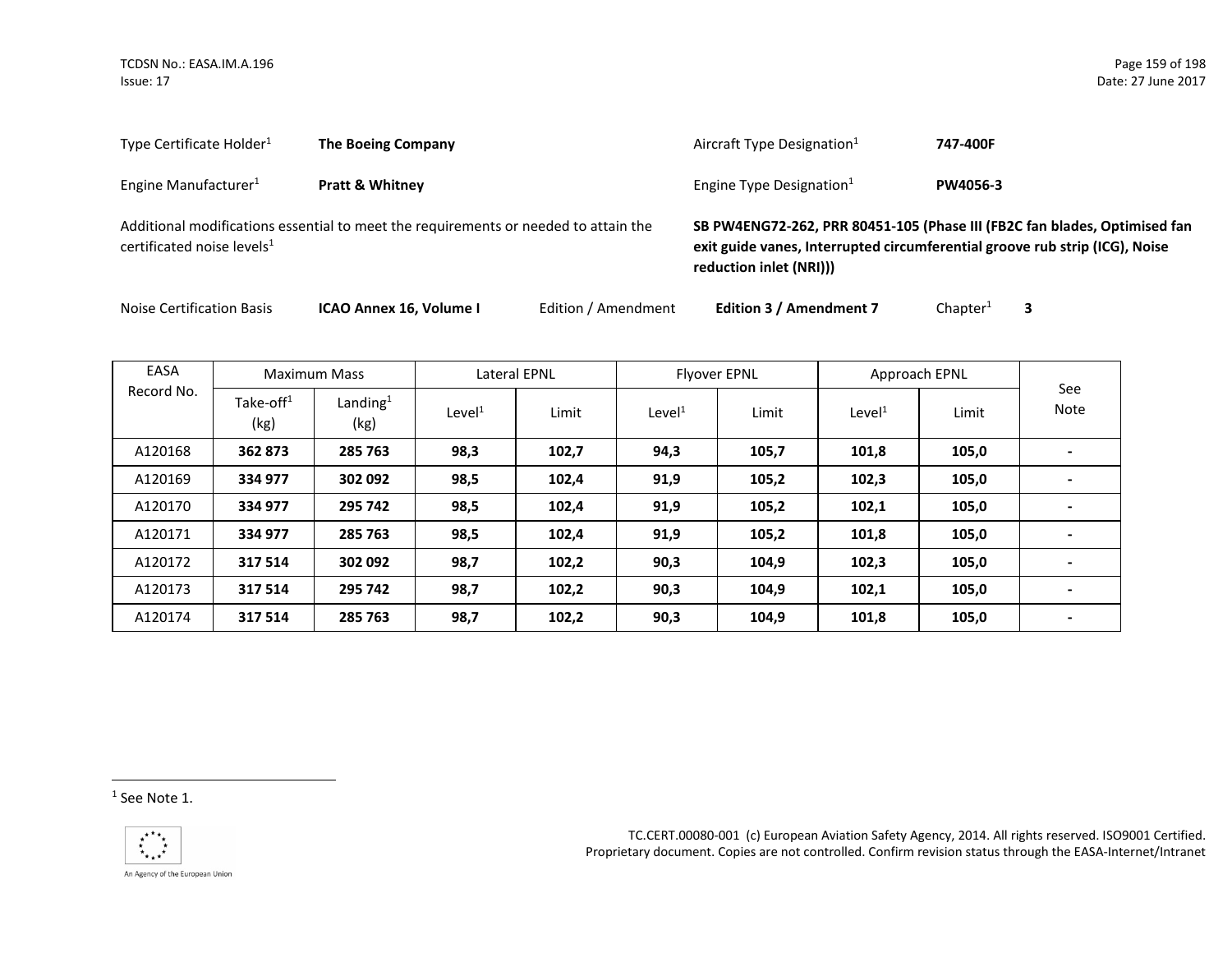| Type Certificate Holder <sup>1</sup>   | The Boeing Company                                                                  | Aircraft Type Designation <sup>1</sup>                                    | 747-400F                                                                |
|----------------------------------------|-------------------------------------------------------------------------------------|---------------------------------------------------------------------------|-------------------------------------------------------------------------|
| Engine Manufacturer <sup>1</sup>       | <b>Pratt &amp; Whitney</b>                                                          | Engine Type Designation <sup>1</sup>                                      | <b>PW4056-3B</b>                                                        |
| certificated noise levels <sup>1</sup> | Additional modifications essential to meet the requirements or needed to attain the | fan exit guide vanes, Interrupted circumferential groove rub strip (ICG)) | SB PW4ENG72-132, SB PW4ENG72-262 (Phase III (FB2B fan blades, Optimised |

EASA Record No. Maximum Mass  $Lateral EPNL$  Flyover EPNL Approach EPNL See Note Take-off<sup>1</sup> (kg) Landing $1$  $(kg)$  Level<sup>1</sup> Limit Level<sup>1</sup> Limit Limit Level<sup>1</sup> Limit A15005 | **396 893 | 302 092 | 98,6 | 103,0 | 99,7 | 106,0 | 103,8 | 105,0 | -**A15006 **396 893 295 742 98,6 103,0 99,7 106,0 103,5 105,0 -**A1420 **396 893 285 763 98,6 103,0 99,7 106,0 103,2 105,0 -**A15007 | **395 532 | 302 092 | 98,6 | 103,0 | 99,6 | 106,0 | 103,8 | 105,0 | -**A1416 **395 532 295 742 98,6 103,0 99,6 106,0 103,5 105,0 -**A15008 **395 532 285 763 98,6 103,0 99,6 106,0 103,2 105,0 -**A15009 | **394 625 | 302 092 | 98,6 | 103,0 | 99,5 | 106,0 | 103,8 | 105,0 | -**A15010 **394 625 295 742 98,6 103,0 99,5 106,0 103,5 105,0 -**A1410 **394 625 285 763 98,6 103,0 99,5 106,0 103,2 105,0 -**A15011 | **385 553 | 302 092 | 98,6 | 102,9 | 98,6 | 106,0 | 103,8 | 105,0 | -**

Noise Certification Basis **ICAO Annex 16, Volume I** Edition / Amendment **Edition 3 / Amendment 7** Chapter<sup>1</sup> **<sup>3</sup>**

 $\frac{1}{2}$  See Note 1.  $\frac{1}{2}$  /continued over

page

An Agency of the European Union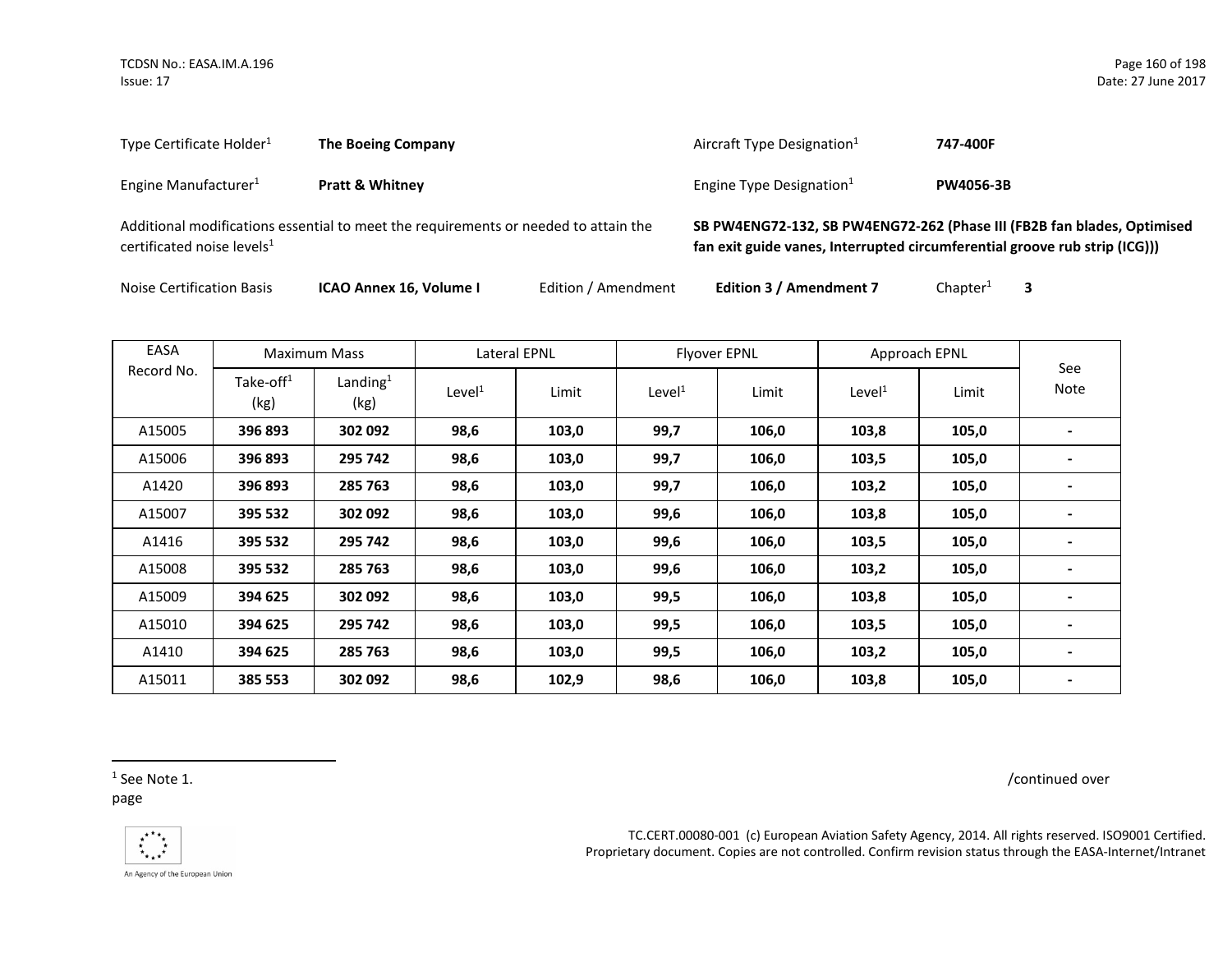TCDSN No.: EASA.IM.A.196 Page 161 of 198 Issue: 17 Date: 27 June 2017

| Type Certificate Holder <sup>1</sup>                                                                                          | The Boeing Company         | Aircraft Type Designation <sup>1</sup> | 747-400F                                                                                                                                              |
|-------------------------------------------------------------------------------------------------------------------------------|----------------------------|----------------------------------------|-------------------------------------------------------------------------------------------------------------------------------------------------------|
| Engine Manufacturer <sup>1</sup>                                                                                              | <b>Pratt &amp; Whitney</b> | Engine Type Designation <sup>1</sup>   | <b>PW4056-3B</b>                                                                                                                                      |
| Additional modifications essential to meet the requirements or needed to attain the<br>certificated noise levels <sup>1</sup> |                            |                                        | SB PW4ENG72-132, SB PW4ENG72-262 (Phase III (FB2B fan blades, Optimised<br>fan exit guide vanes, Interrupted circumferential groove rub strip (ICG))) |

EASA Record No. Maximum Mass  $\overline{L}$  Lateral EPNL Flyover EPNL Approach EPNL See Note Take-off<sup>1</sup> (kg) Landing<sup>1</sup>  $(kg)$  Level<sup>1</sup> Limit Level<sup>1</sup> Limit Limit Level<sup>1</sup> Limit A1406 **385 553 295 742 98,6 102,9 98,6 106,0 103,5 105,0 -**A15012 **385 553 285 763 98,6 102,9 98,6 106,0 103,2 105,0 -**A15013 **376 481 302 092 98,7 102,8 97,7 105,9 103,8 105,0 -**A15014 **376 481 295 742 98,7 102,8 97,7 105,9 103,5 105,0 -**A15015 **376 481 285 763 98,7 102,8 97,7 105,9 103,2 105,0 -**

Noise Certification Basis **ICAO Annex 16, Volume I** Edition / Amendment **Edition 3 / Amendment 7** Chapter<sup>1</sup> **<sup>3</sup>**

<sup>1</sup> See Note 1.



TC.CERT.00080-001 (c) European Aviation Safety Agency, 2014. All rights reserved. ISO9001 Certified. Proprietary document. Copies are not controlled. Confirm revision status through the EASA-Internet/Intranet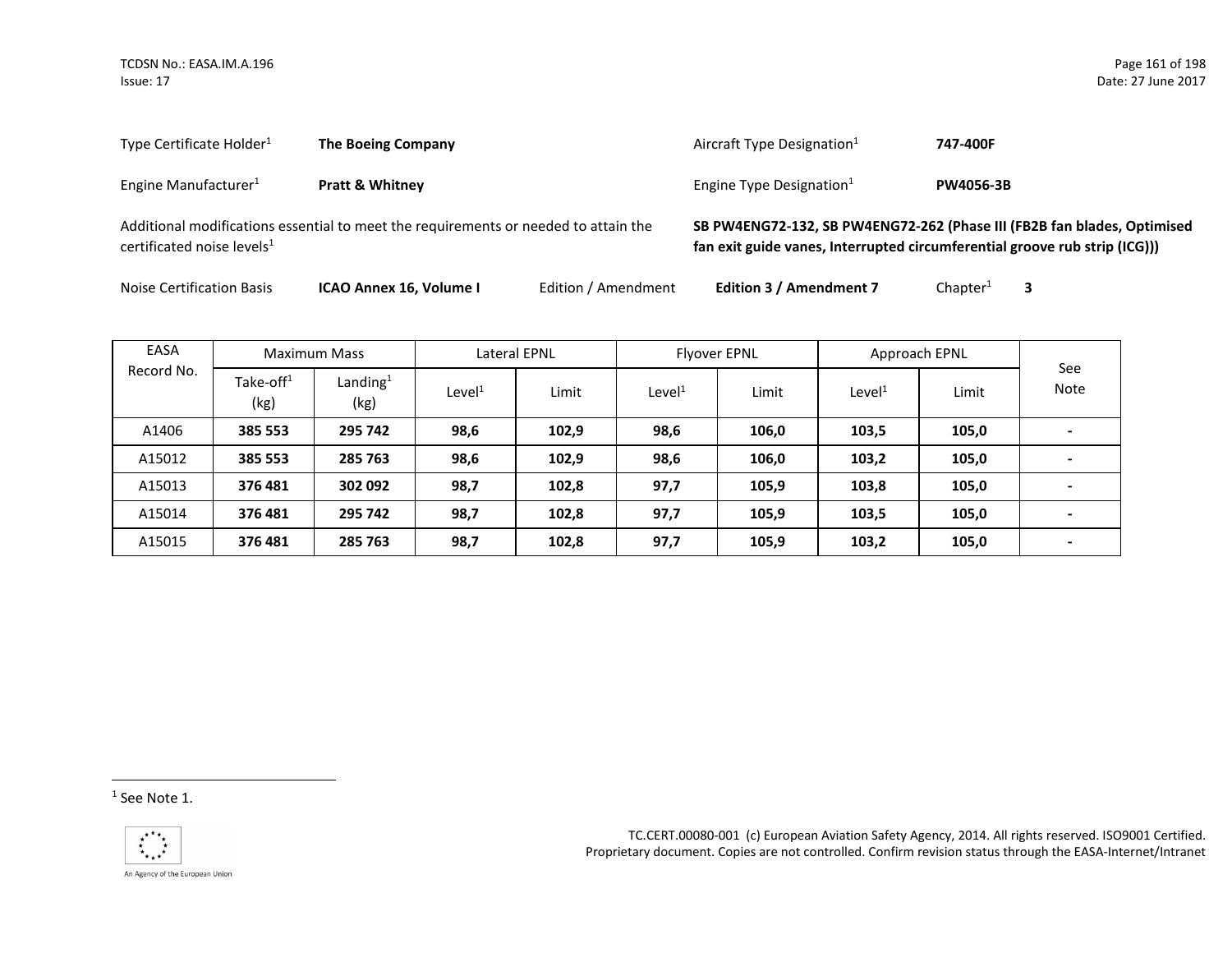| Type Certificate Holder <sup>1</sup>   | The Boeing Company                                                                  | Aircraft Type Designation <sup>1</sup>                   | 747-400F       |
|----------------------------------------|-------------------------------------------------------------------------------------|----------------------------------------------------------|----------------|
| Engine Manufacturer <sup>1</sup>       | <b>Pratt &amp; Whitney</b>                                                          | Engine Type Designation <sup>1</sup>                     | <b>PW4062A</b> |
| certificated noise levels <sup>1</sup> | Additional modifications essential to meet the requirements or needed to attain the | Phase III (FB2C fan blades), Noise reduction inlet (NRI) |                |

Noise Certification Basis **ICAO Annex 16, Volume I** Edition / Amendment **Edition 7 / Amendment -B** Chapter<sup>1</sup> **<sup>3</sup>**

| EASA       | <b>Maximum Mass</b>   |                     | Lateral EPNL       |       | <b>Flyover EPNL</b> |       | Approach EPNL      |       |                    |
|------------|-----------------------|---------------------|--------------------|-------|---------------------|-------|--------------------|-------|--------------------|
| Record No. | Take-off $^1$<br>(kg) | Landing $1$<br>(kg) | Level <sup>1</sup> | Limit | Level <sup>1</sup>  | Limit | Level <sup>1</sup> | Limit | See<br><b>Note</b> |
| A121338    | 412 769               | 302 092             | 100,6              | 103,0 | 96,6                | 106,0 | 102,3              | 105,0 |                    |
| A121378    | 412 769               | 296 195             | 100,6              | 103,0 | 96,6                | 106,0 | 102,1              | 105,0 |                    |
| A121339    | 412 769               | 295 742             | 100,6              | 103,0 | 96,6                | 106,0 | 102,1              | 105,0 |                    |
| A121340    | 412 769               | 285 763             | 100,6              | 103,0 | 96,6                | 106,0 | 101,8              | 105,0 |                    |
| A121341    | 396 893               | 302 092             | 100,7              | 103,0 | 95,2                | 106,0 | 102,3              | 105,0 |                    |
| A121342    | 396 893               | 295 742             | 100,7              | 103,0 | 95,2                | 106,0 | 102,1              | 105,0 |                    |
| A121343    | 396 893               | 285 763             | 100,7              | 103,0 | 95,2                | 106,0 | 101,8              | 105,0 |                    |
| A121344    | 394 625               | 302 092             | 100,8              | 103,0 | 95,0                | 106,0 | 102,3              | 105,0 |                    |
| A121345    | 394 625               | 295 742             | 100,8              | 103,0 | 95,0                | 106,0 | 102,1              | 105,0 |                    |
| A121346    | 394 625               | 285 763             | 100,8              | 103,0 | 95,0                | 106,0 | 101,8              | 105,0 |                    |

 $1$  See Note 1.  $/$ continued over

page

 $\stackrel{\star}{\tilde{K}}\stackrel{\star}{\tilde{K}}\stackrel{\star}{\tilde{K}}$ An Agency of the European Union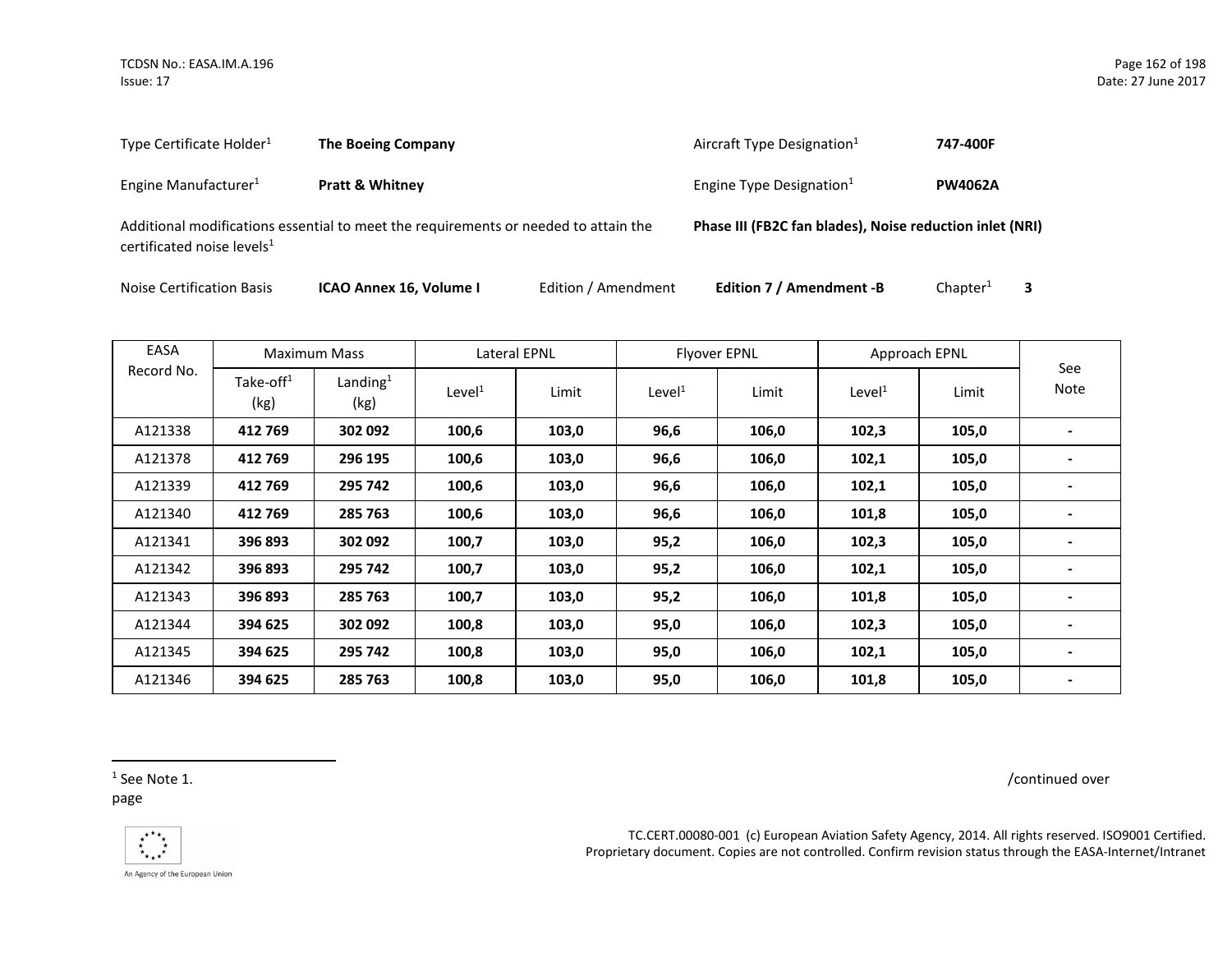| Type Certificate Holder <sup>1</sup>   | The Boeing Company                                                                  | Aircraft Type Designation <sup>1</sup>                   | 747-400F       |
|----------------------------------------|-------------------------------------------------------------------------------------|----------------------------------------------------------|----------------|
| Engine Manufacturer <sup>1</sup>       | <b>Pratt &amp; Whitney</b>                                                          | Engine Type Designation <sup>1</sup>                     | <b>PW4062A</b> |
| certificated noise levels <sup>1</sup> | Additional modifications essential to meet the requirements or needed to attain the | Phase III (FB2C fan blades), Noise reduction inlet (NRI) |                |

Noise Certification Basis **ICAO Annex 16, Volume I** Edition / Amendment **Edition 7 / Amendment -B** Chapter<sup>1</sup> **<sup>3</sup>**

| EASA<br><b>Maximum Mass</b> |                       |                     | Lateral EPNL       |       | <b>Flyover EPNL</b> |       | Approach EPNL      |       |                    |
|-----------------------------|-----------------------|---------------------|--------------------|-------|---------------------|-------|--------------------|-------|--------------------|
| Record No.                  | Take-off $^1$<br>(kg) | Landing $1$<br>(kg) | Level <sup>1</sup> | Limit | Level <sup>1</sup>  | Limit | Level <sup>1</sup> | Limit | See<br><b>Note</b> |
| A121347                     | 385 553               | 302 092             | 100,8              | 102,9 | 94,5                | 106,0 | 102,3              | 105,0 |                    |
| A121348                     | 385 553               | 295 742             | 100,8              | 102,9 | 94,5                | 106,0 | 102,1              | 105,0 |                    |
| A121349                     | 385 553               | 285 763             | 100,8              | 102,9 | 94,5                | 106,0 | 101,8              | 105,0 |                    |
| A121350                     | 377842                | 302 092             | 100,9              | 102,8 | 93,9                | 105,9 | 102,3              | 105,0 |                    |
| A121351                     | 377842                | 295 742             | 100,9              | 102,8 | 93,9                | 105,9 | 102,1              | 105,0 |                    |
| A121352                     | 377842                | 285 763             | 100,9              | 102,8 | 93,9                | 105,9 | 101,8              | 105,0 |                    |
| A121353                     | 371945                | 302 092             | 101,0              | 102,7 | 93,5                | 105,8 | 102,3              | 105,0 |                    |
| A121354                     | 371945                | 295 742             | 101,0              | 102,7 | 93,5                | 105,8 | 102,1              | 105,0 |                    |
| A121355                     | 371945                | 285 763             | 101,0              | 102,7 | 93,5                | 105,8 | 101,8              | 105,0 |                    |
| A121356                     | 362 873               | 302 092             | 101,0              | 102,7 | 92,7                | 105,7 | 102,3              | 105,0 |                    |

 $1$  See Note 1.  $/$ continued over

page

 $\stackrel{\star}{\tilde{K}}\stackrel{\star}{\tilde{K}}\stackrel{\star}{\tilde{K}}$ An Agency of the European Union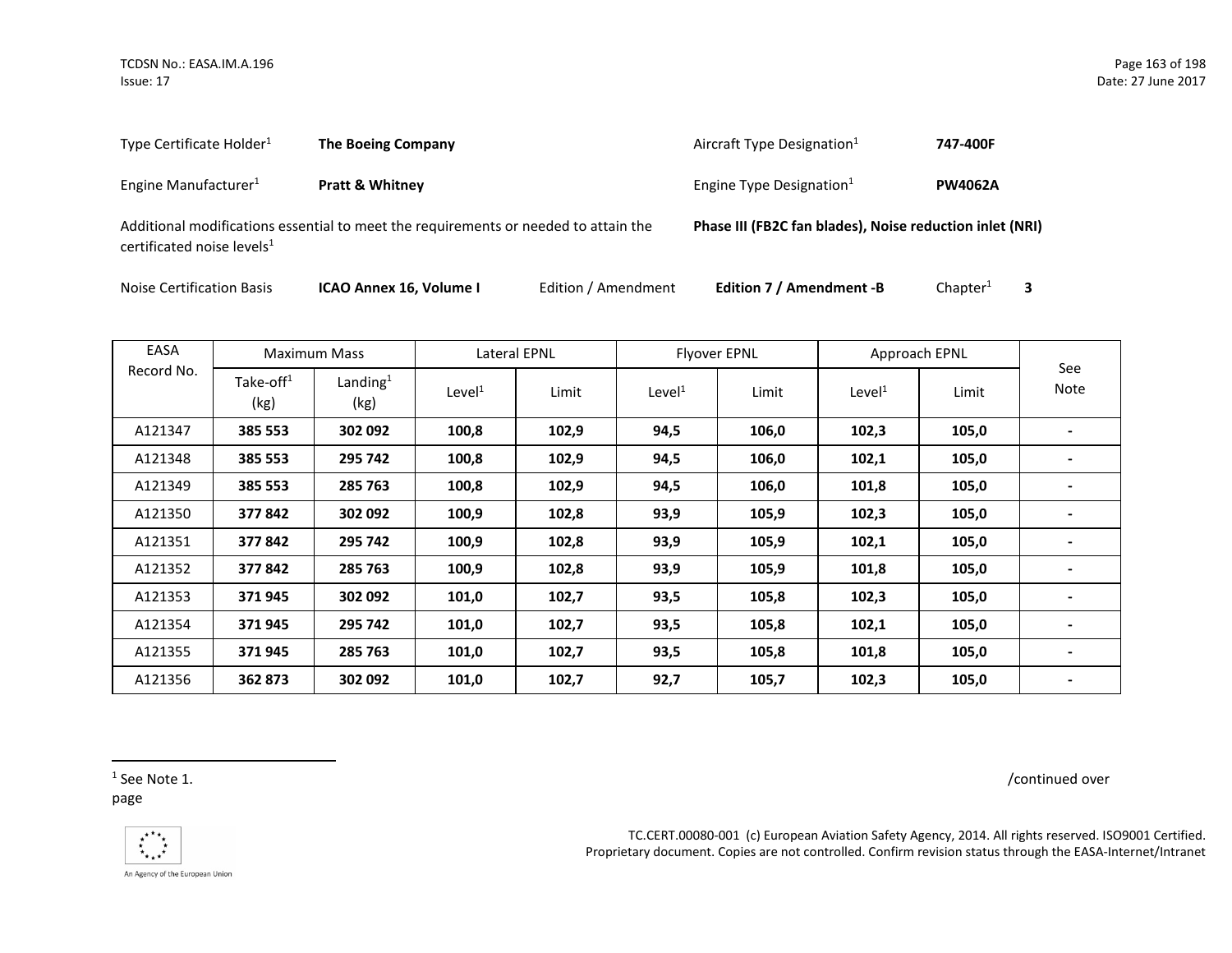TCDSN No.: EASA.IM.A.196 Page 164 of 198 Issue: 17 Date: 27 June 2017

| Type Certificate Holder <sup>1</sup>   | <b>The Boeing Company</b>                                                           |                                                          | Aircraft Type Designation $1$ | 747-400F             |
|----------------------------------------|-------------------------------------------------------------------------------------|----------------------------------------------------------|-------------------------------|----------------------|
| Engine Manufacturer <sup>1</sup>       | <b>Pratt &amp; Whitney</b>                                                          |                                                          | Engine Type Designation $1$   | <b>PW4062A</b>       |
| certificated noise levels <sup>1</sup> | Additional modifications essential to meet the requirements or needed to attain the | Phase III (FB2C fan blades), Noise reduction inlet (NRI) |                               |                      |
| Noise Certification Basis              | <b>ICAO Annex 16, Volume I</b>                                                      | Edition / Amendment                                      | Edition 7 / Amendment -B      | Chapter <sup>1</sup> |

| EASA       |                               | <b>Maximum Mass</b>  | Lateral EPNL |       | <b>Flyover EPNL</b> |       | Approach EPNL |       |                    |
|------------|-------------------------------|----------------------|--------------|-------|---------------------|-------|---------------|-------|--------------------|
| Record No. | Take-off <sup>1</sup><br>(kg) | Landing $^1$<br>(kg) | Level $^1$   | Limit | Level <sup>1</sup>  | Limit | Level $^1$    | Limit | See<br><b>Note</b> |
| A121357    | 362 873                       | 295 742              | 101,0        | 102,7 | 92,7                | 105,7 | 102,1         | 105,0 |                    |
| A121358    | 362 873                       | 285 763              | 101,0        | 102,7 | 92,7                | 105,7 | 101,8         | 105,0 |                    |

 $1$  See Note 1.



TC.CERT.00080-001 (c) European Aviation Safety Agency, 2014. All rights reserved. ISO9001 Certified. Proprietary document. Copies are not controlled. Confirm revision status through the EASA-Internet/Intranet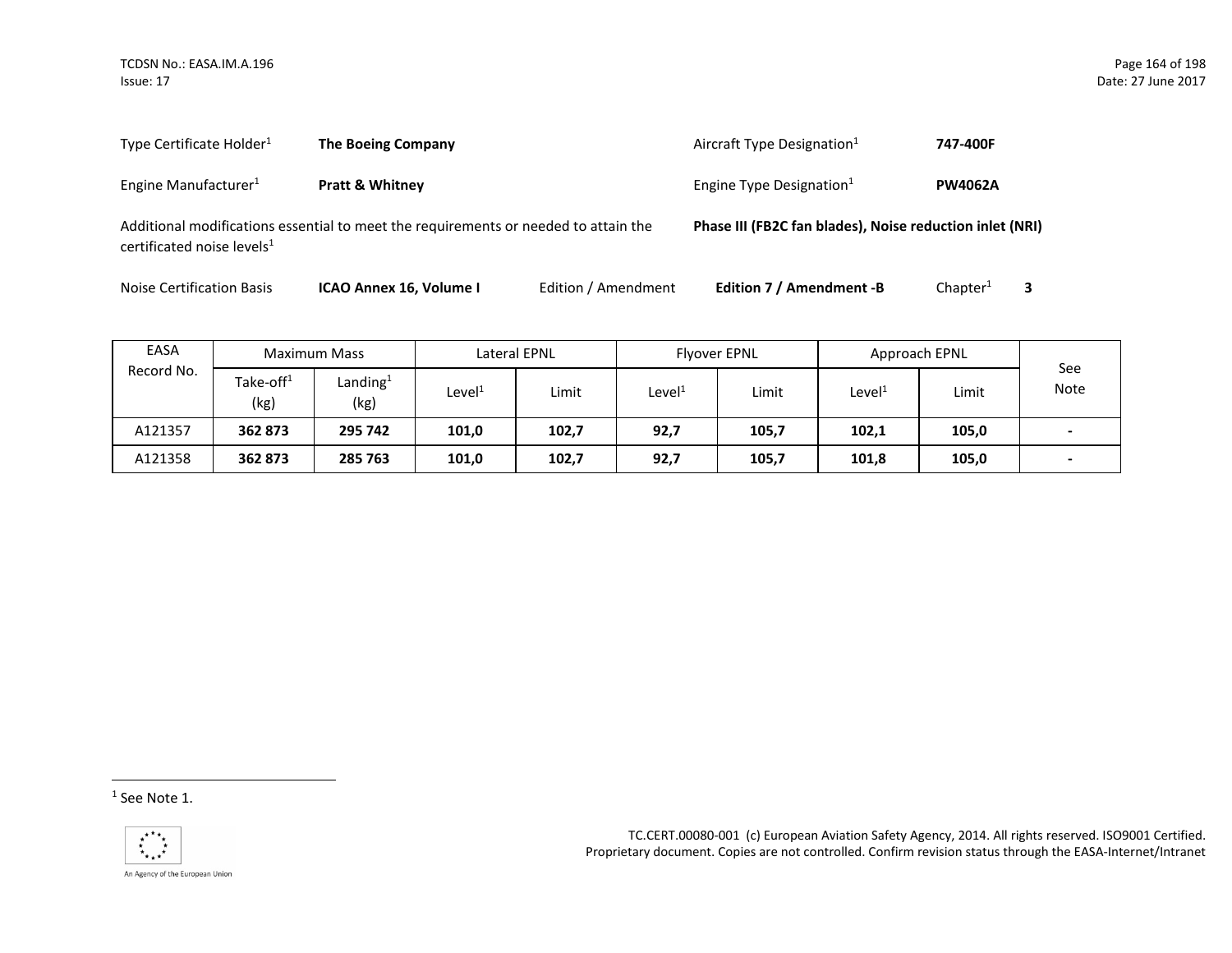TCDSN No.: EASA.IM.A.196 Page 165 of 198 Issue: 17 Date: 27 June 2017

| Type Certificate Holder <sup>1</sup>   | <b>The Boeing Company</b>                                                           | Aircraft Type Designation <sup>1</sup> | 747-400F       |
|----------------------------------------|-------------------------------------------------------------------------------------|----------------------------------------|----------------|
| Engine Manufacturer <sup>1</sup>       | <b>Rolls-Royce</b>                                                                  | Engine Type Designation <sup>1</sup>   | RB211-524G2-19 |
| certificated noise levels <sup>1</sup> | Additional modifications essential to meet the requirements or needed to attain the | <b>None</b>                            |                |

Noise Certification Basis **ICAO Annex 16, Volume I Edition / Amendment** Chapter Chapter<sup>1</sup> 3

EASA Record No. Maximum Mass **Lateral EPNL** Flyover EPNL Approach EPNL See Note Take-off<sup>1</sup> (kg) Landing $1$  $(kg)$  Level<sup>1</sup> Limit Level<sup>1</sup> Limit Limit Level<sup>1</sup> Limit A4673 **396 893 302 092 98,0 103,0 100,8 106,0 104,0 105,0 -** A4672 **396 893 295 742 98,0 103,0 100,8 106,0 103,8 105,0 -** A4671 **396 893 285 763 98,0 103,0 100,8 106,0 103,4 105,0 -** A14844 | **395 532 | 302 092 | 98,0 | 103,0 | 100,6 | 106,0 | 104,0 | 105,0 | -**A14845 **395 532 295 742 98,0 103,0 100,6 106,0 103,8 105,0 -** A14846 **395 532 285 763 98,0 103,0 100,6 106,0 103,4 105,0 -** A14839 | **394 625 | 302 092 | 98,1 | 103,0 | 100,6 | 106,0 | 104,0 | 105,0 | -**A4667 **394 625 295 742 98,1 103,0 100,6 106,0 103,8 105,0 -** A4666 **394 625 285 763 98,1 103,0 100,6 106,0 103,4 105,0 -** A14840 | **385 553 | 302 092 | 98,1 | 102,9 | 99,8 | 106,0 | 104,0 | 105,0 | -**

 $\frac{1}{2}$  See Note 1.  $\frac{1}{2}$  /continued over

page

An Agency of the European Union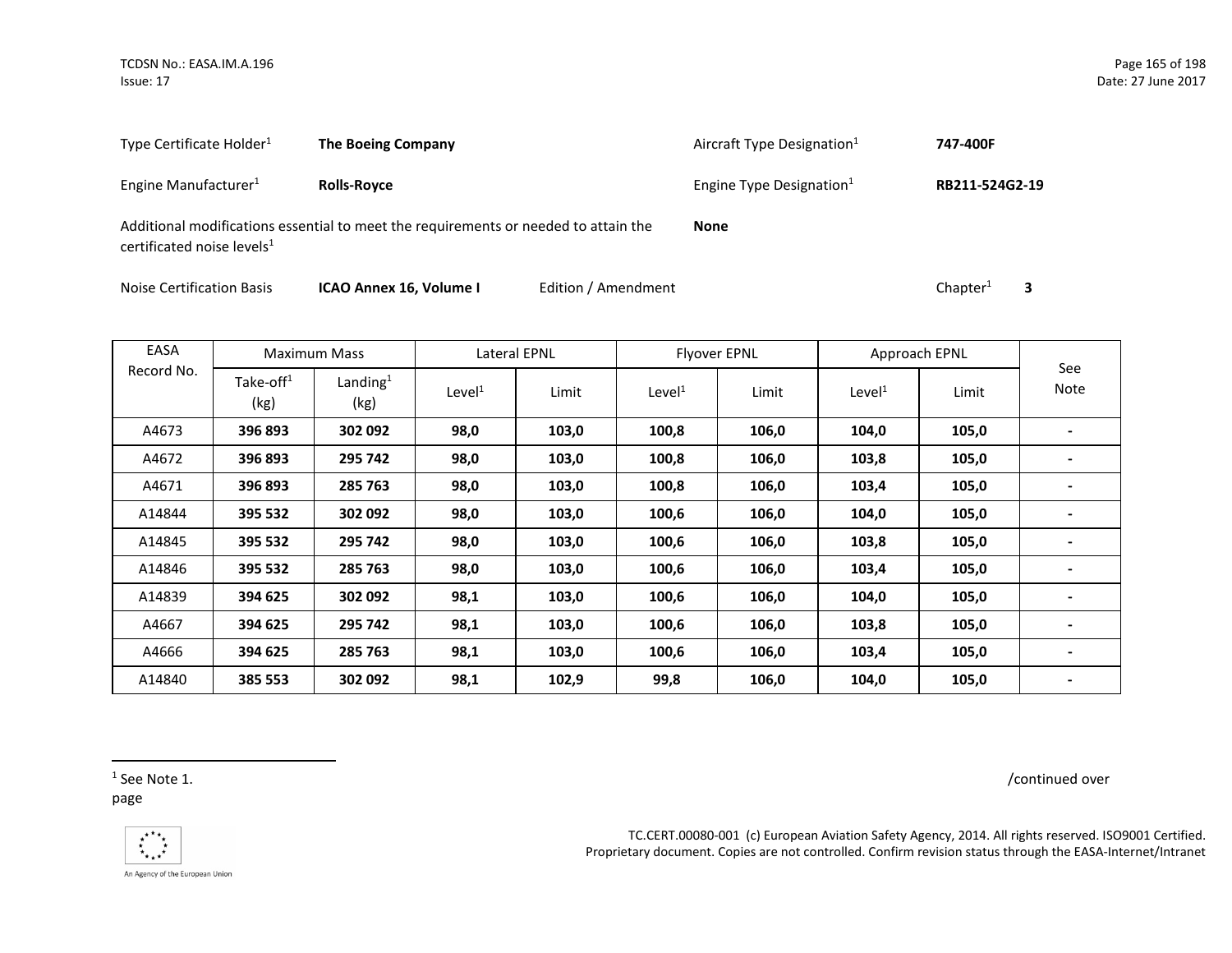TCDSN No.: EASA.IM.A.196 Page 166 of 198 Issue: 17 Date: 27 June 2017

| Type Certificate Holder <sup>1</sup>                                                                                          | The Boeing Company | Aircraft Type Designation <sup>1</sup> | 747-400F       |
|-------------------------------------------------------------------------------------------------------------------------------|--------------------|----------------------------------------|----------------|
| Engine Manufacturer <sup>1</sup>                                                                                              | <b>Rolls-Royce</b> | Engine Type Designation <sup>1</sup>   | RB211-524G2-19 |
| Additional modifications essential to meet the requirements or needed to attain the<br>certificated noise levels <sup>1</sup> |                    | <b>None</b>                            |                |

Noise Certification Basis **ICAO Annex 16, Volume I Edition / Amendment** Chapter **Chapter**<sup>1</sup> **3** 

EASA Record No. Maximum Mass  $\overline{L}$  Lateral EPNL Flyover EPNL Approach EPNL See Note Take-off<sup>1</sup> (kg) Landing<sup>1</sup>  $(kg)$  Level<sup>1</sup> Limit Level<sup>1</sup> Limit Limit Level<sup>1</sup> Limit A4662 **385 553 295 742 98,1 102,9 99,8 106,0 103,8 105,0 -**A4661 **385 553 285 763 98,1 102,9 99,8 106,0 103,4 105,0 -**A14841 **376 481 302 092 98,1 102,8 99,0 105,9 104,0 105,0 -**A14842 **376 481 295 742 98,1 102,8 99,0 105,9 103,8 105,0 -**A14843 **376 481 285 763 98,1 102,8 99,0 105,9 103,4 105,0 -**

<sup>1</sup> See Note 1.



TC.CERT.00080-001 (c) European Aviation Safety Agency, 2014. All rights reserved. ISO9001 Certified. Proprietary document. Copies are not controlled. Confirm revision status through the EASA-Internet/Intranet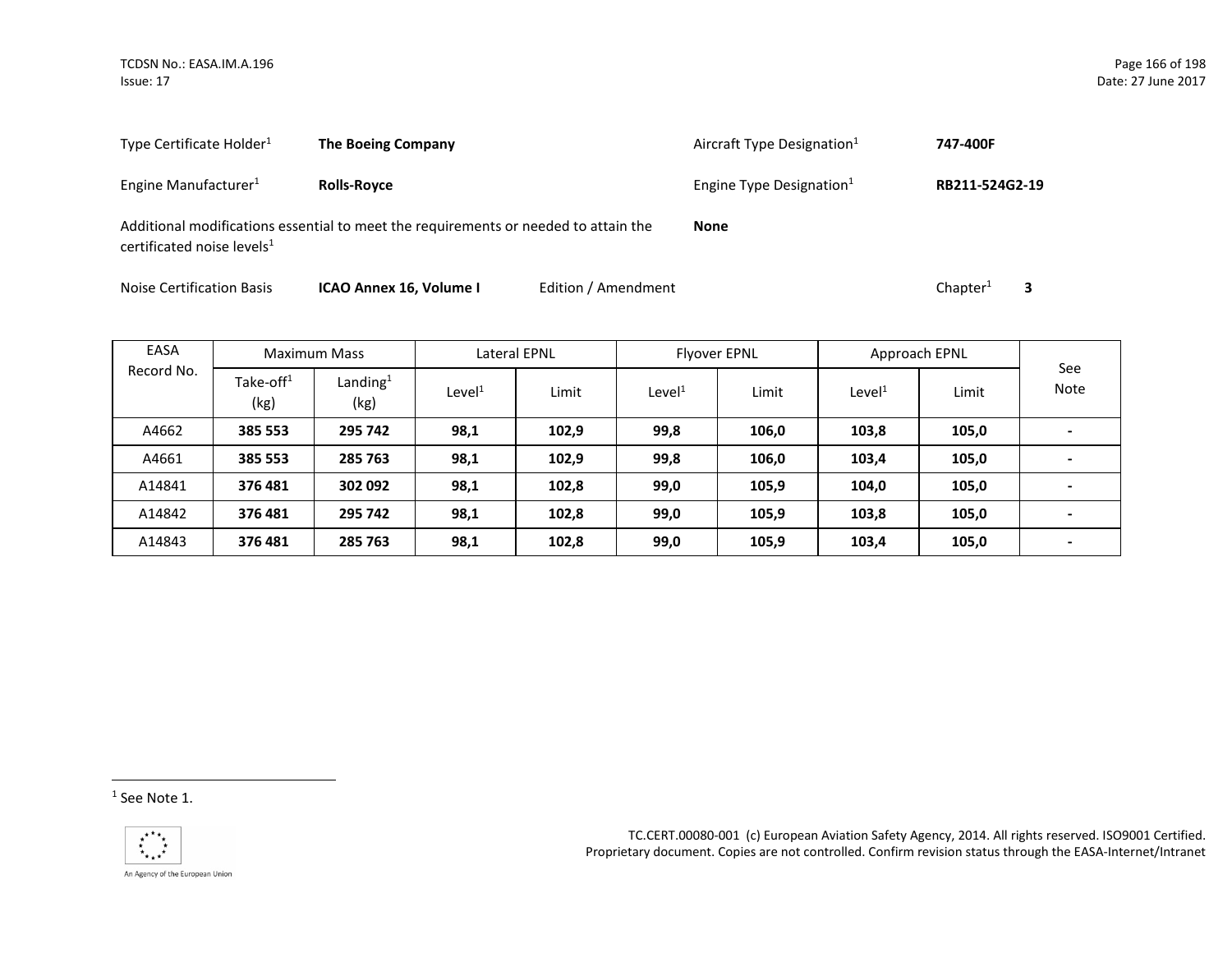TCDSN No.: EASA.IM.A.196 Page 167 of 198 Issue: 17 Date: 27 June 2017

| Type Certificate Holder <sup>1</sup>   | The Boeing Company                                                                  | Aircraft Type Designation $1$        | 747-400F         |
|----------------------------------------|-------------------------------------------------------------------------------------|--------------------------------------|------------------|
| Engine Manufacturer <sup>1</sup>       | <b>Rolls-Royce</b>                                                                  | Engine Type Designation <sup>1</sup> | RB211-524G2-T-19 |
| certificated noise levels <sup>1</sup> | Additional modifications essential to meet the requirements or needed to attain the | <b>None</b>                          |                  |

Noise Certification Basis **ICAO Annex 16, Volume I Edition / Amendment** Chapter Chapter<sup>1</sup> 3

EASA Record No. Maximum Mass **Lateral EPNL** Flyover EPNL Approach EPNL See Note Take-off<sup>1</sup> (kg) Landing $1$  $(kg)$  Level<sup>1</sup> Limit Level<sup>1</sup> Limit Limit Level<sup>1</sup> Limit A8170 **396 893 302 092 98,0 103,0 100,8 106,0 104,0 105,0 -** A8172 **396 893 295 742 98,0 103,0 100,8 106,0 103,8 105,0 -** A8174 **396 893 285 763 98,0 103,0 100,8 106,0 103,4 105,0 -** A14847 | **395 532 | 302 092 | 98,0 | 103,0 | 100,6 | 106,0 | 104,0 | 105,0 | -**A14848 **395 532 295 742 98,0 103,0 100,6 106,0 103,8 105,0 -** A14849 **395 532 285 763 98,0 103,0 100,6 106,0 103,4 105,0 -** A14850 | **394 625 | 302 092 | 98,1 | 103,0 | 100,6 | 106,0 | 104,0 | 105,0 | -**A8182 **394 625 295 742 98,1 103,0 100,6 106,0 103,8 105,0 -** A8184 **394 625 285 763 98,1 103,0 100,6 106,0 103,4 105,0 -** A14851 | **385 553 | 302 092 | 98,1 | 102,9 | 99,8 | 106,0 | 104,0 | 105,0 | -**

## $\frac{1}{2}$  See Note 1.  $\frac{1}{2}$  /continued over

page

An Agency of the European Union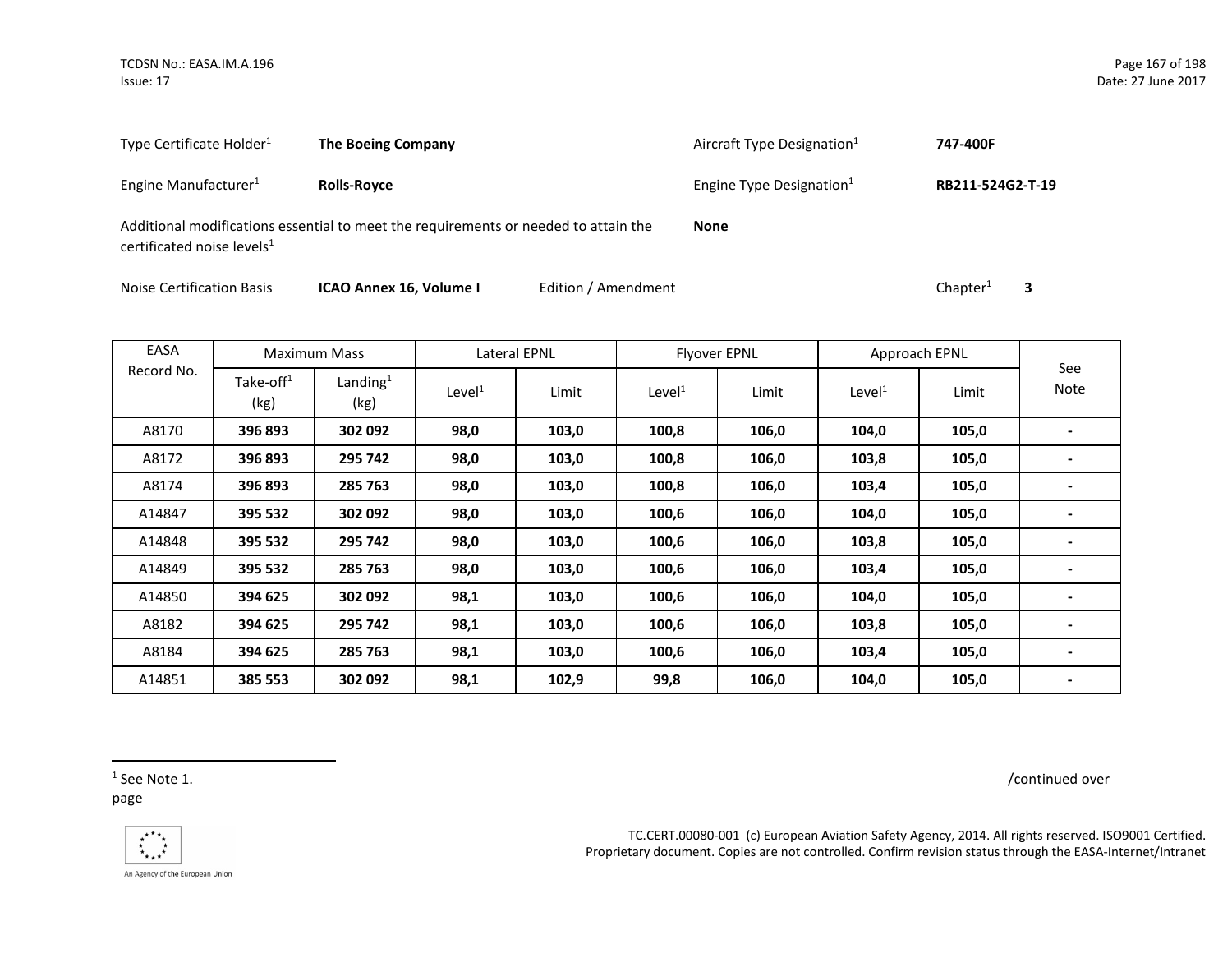TCDSN No.: EASA.IM.A.196 Page 168 of 198 Issue: 17 Date: 27 June 2017

| Type Certificate Holder <sup>1</sup>                                                                                          | The Boeing Company | Aircraft Type Designation <sup>1</sup> | 747-400F         |
|-------------------------------------------------------------------------------------------------------------------------------|--------------------|----------------------------------------|------------------|
| Engine Manufacturer <sup>1</sup>                                                                                              | <b>Rolls-Royce</b> | Engine Type Designation <sup>1</sup>   | RB211-524G2-T-19 |
| Additional modifications essential to meet the requirements or needed to attain the<br>certificated noise levels <sup>1</sup> |                    | <b>None</b>                            |                  |

Noise Certification Basis **ICAO Annex 16, Volume I Edition / Amendment** Chapter **Chapter**<sup>1</sup> **3** 

EASA Record No. Maximum Mass  $\overline{L}$  Lateral EPNL Flyover EPNL Approach EPNL See Note Take-off<sup>1</sup> (kg) Landing<sup>1</sup>  $(kg)$  Level<sup>1</sup> Limit Level<sup>1</sup> Limit Limit Level<sup>1</sup> Limit A8192 **385 553 295 742 98,1 102,9 99,8 106,0 103,8 105,0 -**A8194 **385 553 285 763 98,1 102,9 99,8 106,0 103,4 105,0 -**A14852 **376 481 302 092 98,1 102,8 99,0 105,9 104,0 105,0 -**A14853 **376 481 295 742 98,1 102,8 99,0 105,9 103,8 105,0 -**A14854 **376 481 285 763 98,1 102,8 99,0 105,9 103,4 105,0 -**

<sup>1</sup> See Note 1.



TC.CERT.00080-001 (c) European Aviation Safety Agency, 2014. All rights reserved. ISO9001 Certified. Proprietary document. Copies are not controlled. Confirm revision status through the EASA-Internet/Intranet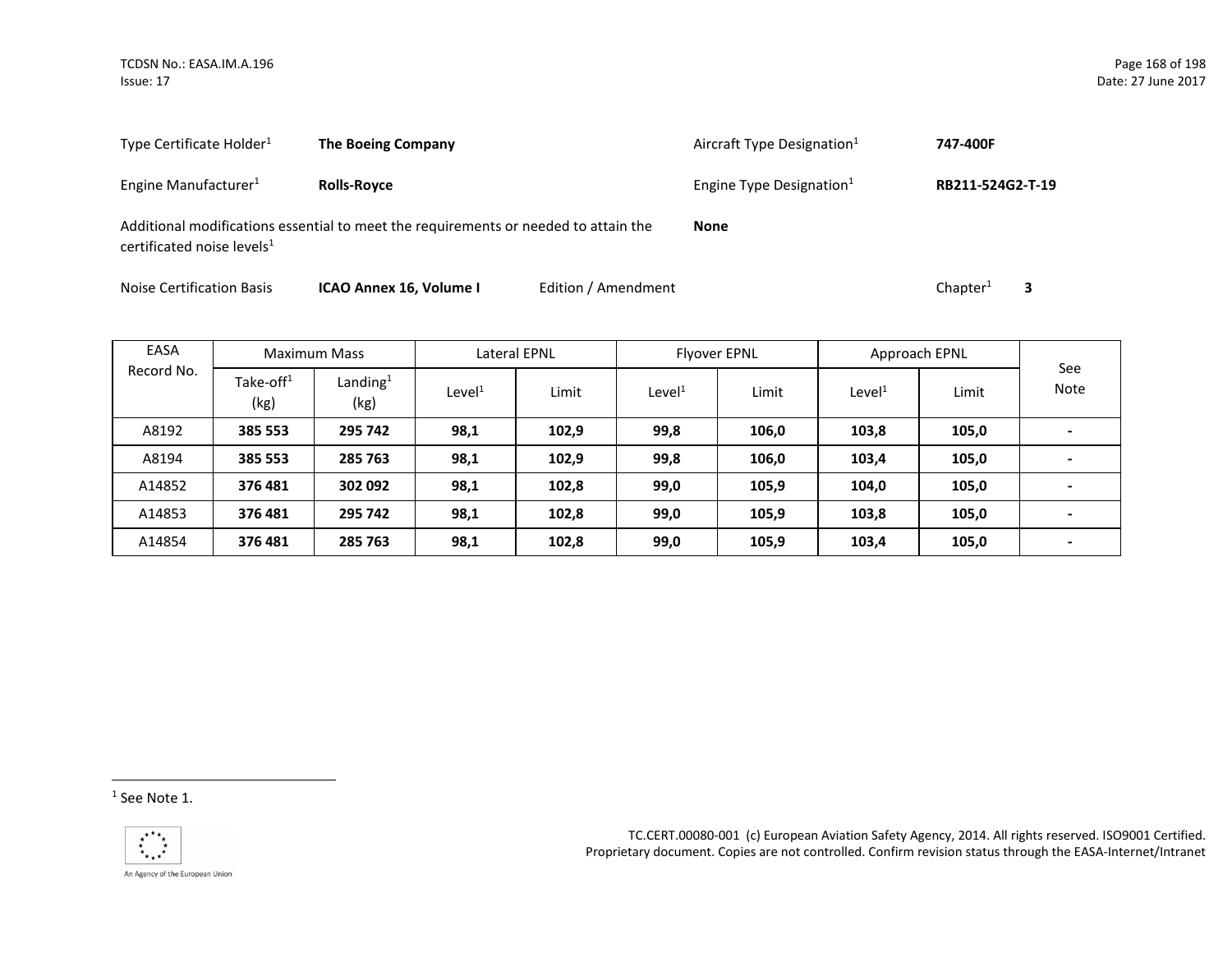TCDSN No.: EASA.IM.A.196 Page 169 of 198 Issue: 17 Date: 27 June 2017

| Type Certificate Holder <sup>1</sup><br><b>The Boeing Company</b>                                                             |                                                            | Aircraft Type Designation <sup>1</sup> | 747-400F       |
|-------------------------------------------------------------------------------------------------------------------------------|------------------------------------------------------------|----------------------------------------|----------------|
| Engine Manufacturer <sup>1</sup>                                                                                              | Engine Type Designation <sup>1</sup><br><b>Rolls-Royce</b> |                                        | RB211-524G3-19 |
| Additional modifications essential to meet the requirements or needed to attain the<br>certificated noise levels <sup>1</sup> |                                                            | <b>None</b>                            |                |

Noise Certification Basis **ICAO Annex 16, Volume I Edition / Amendment** Chapter Chapter<sup>1</sup> 3

EASA Record No. Maximum Mass **Lateral EPNL** Flyover EPNL Approach EPNL See Note Take-off<sup>1</sup> (kg) Landing $1$  $(kg)$  Level<sup>1</sup> Limit Level<sup>1</sup> Limit Limit Level<sup>1</sup> Limit A14142 **396 893 302 092 98,0 103,0 100,8 106,0 104,0 105,0 -** A14130 **396 893 295 742 98,0 103,0 100,8 106,0 103,8 105,0 -** A14118 **396 893 288 031 98,0 103,0 100,8 106,0 103,4 105,0 -** A14855 | **395 532** | **302 092** | 98,0 | 103,0 | 100,6 | 106,0 | 104,0 | 105,0 | -A14856 **395 532 295 742 98,0 103,0 100,6 106,0 103,8 105,0 -** A14857 **395 532 285 763 98,0 103,0 100,6 106,0 103,4 105,0 -** A14858 | **394 625 | 302 092 | 98,1 | 103,0 | 100,6 | 106,0 | 104,0 | 105,0 | -**A14132 | **394 625 | 295 742 | 98,1 | 103,0 | 100,6 | 106,0 | 103,8 | 105,0 | -**A14120 **394 625 288 031 98,1 103,0 100,6 106,0 103,4 105,0 -** A14859 | **385 553 | 302 092 | 98,1 | 102,9 | 99,8 | 106,0 | 104,0 | 105,0 | -**

 $\frac{1}{2}$  See Note 1.  $\frac{1}{2}$  /continued over

page

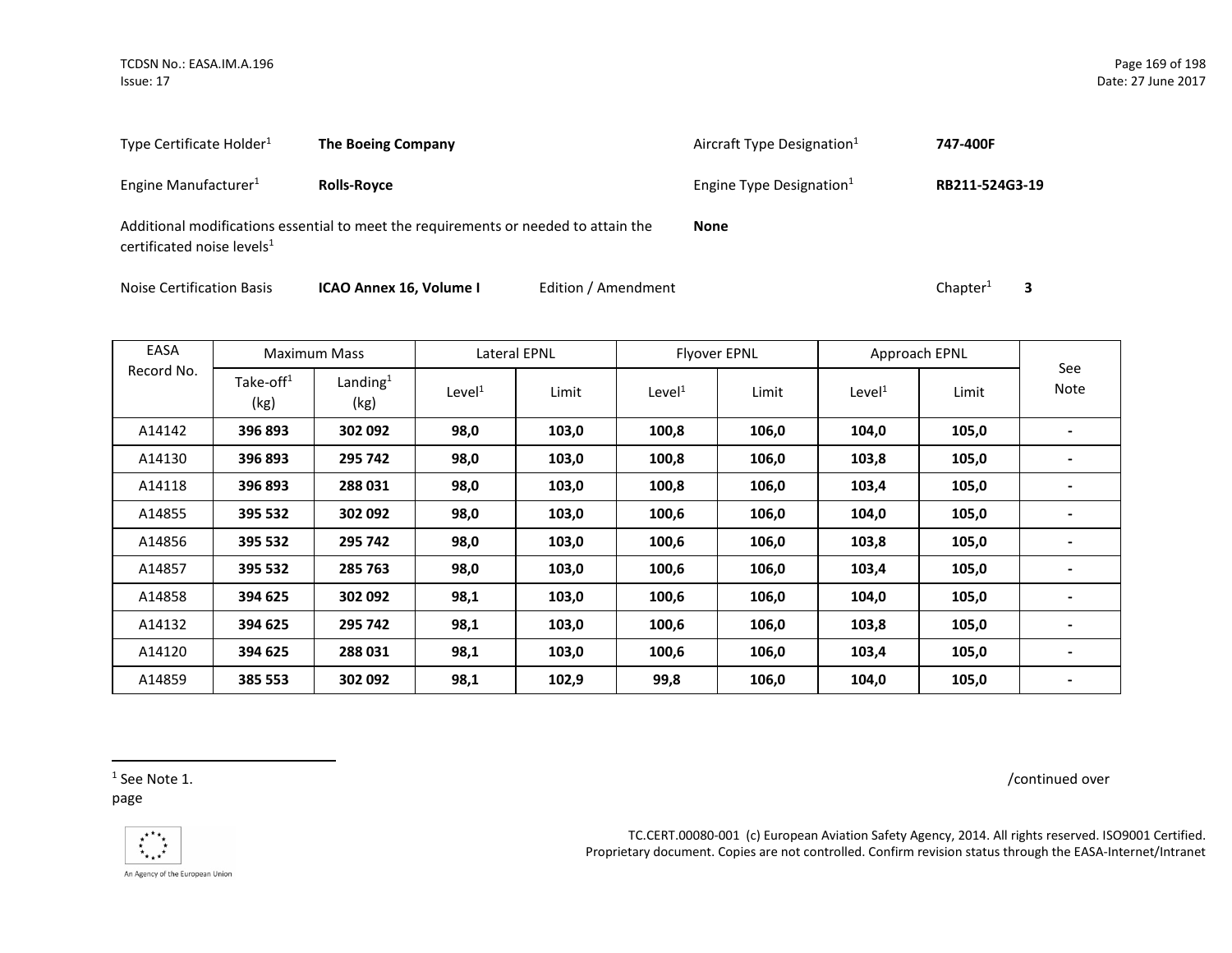TCDSN No.: EASA.IM.A.196 Page 170 of 198 Issue: 17 Date: 27 June 2017

| Type Certificate Holder <sup>1</sup><br>The Boeing Company                                                                    |                                                            | Aircraft Type Designation <sup>1</sup> | 747-400F       |
|-------------------------------------------------------------------------------------------------------------------------------|------------------------------------------------------------|----------------------------------------|----------------|
| Engine Manufacturer <sup>1</sup>                                                                                              | Engine Type Designation <sup>1</sup><br><b>Rolls-Royce</b> |                                        | RB211-524G3-19 |
| Additional modifications essential to meet the requirements or needed to attain the<br>certificated noise levels <sup>1</sup> |                                                            | <b>None</b>                            |                |

Noise Certification Basis **ICAO Annex 16, Volume I Edition / Amendment** Chapter **Chapter**<sup>1</sup> **3** 

EASA Record No. Maximum Mass  $\overline{L}$  Lateral EPNL Flyover EPNL Approach EPNL See Note Take-off<sup>1</sup> (kg) Landing<sup>1</sup>  $(kg)$  Level<sup>1</sup> Limit Level<sup>1</sup> Limit Limit Level<sup>1</sup> Limit A14134 | **385 553 | 295 742 | 98,1 | 102,9 | 99,8 | 106,0 | 103,8 | 105,0 | -**A14122 **385 553 288 031 98,1 102,9 99,8 106,0 103,4 105,0 -**A14860 **376 481 302 092 98,1 102,8 99,0 105,9 104,0 105,0 -**A14861 **376 481 295 742 98,1 102,8 99,0 105,9 103,8 105,0 -**A14862 **376 481 285 763 98,1 102,8 99,0 105,9 103,4 105,0 -**

<sup>1</sup> See Note 1.



TC.CERT.00080-001 (c) European Aviation Safety Agency, 2014. All rights reserved. ISO9001 Certified. Proprietary document. Copies are not controlled. Confirm revision status through the EASA-Internet/Intranet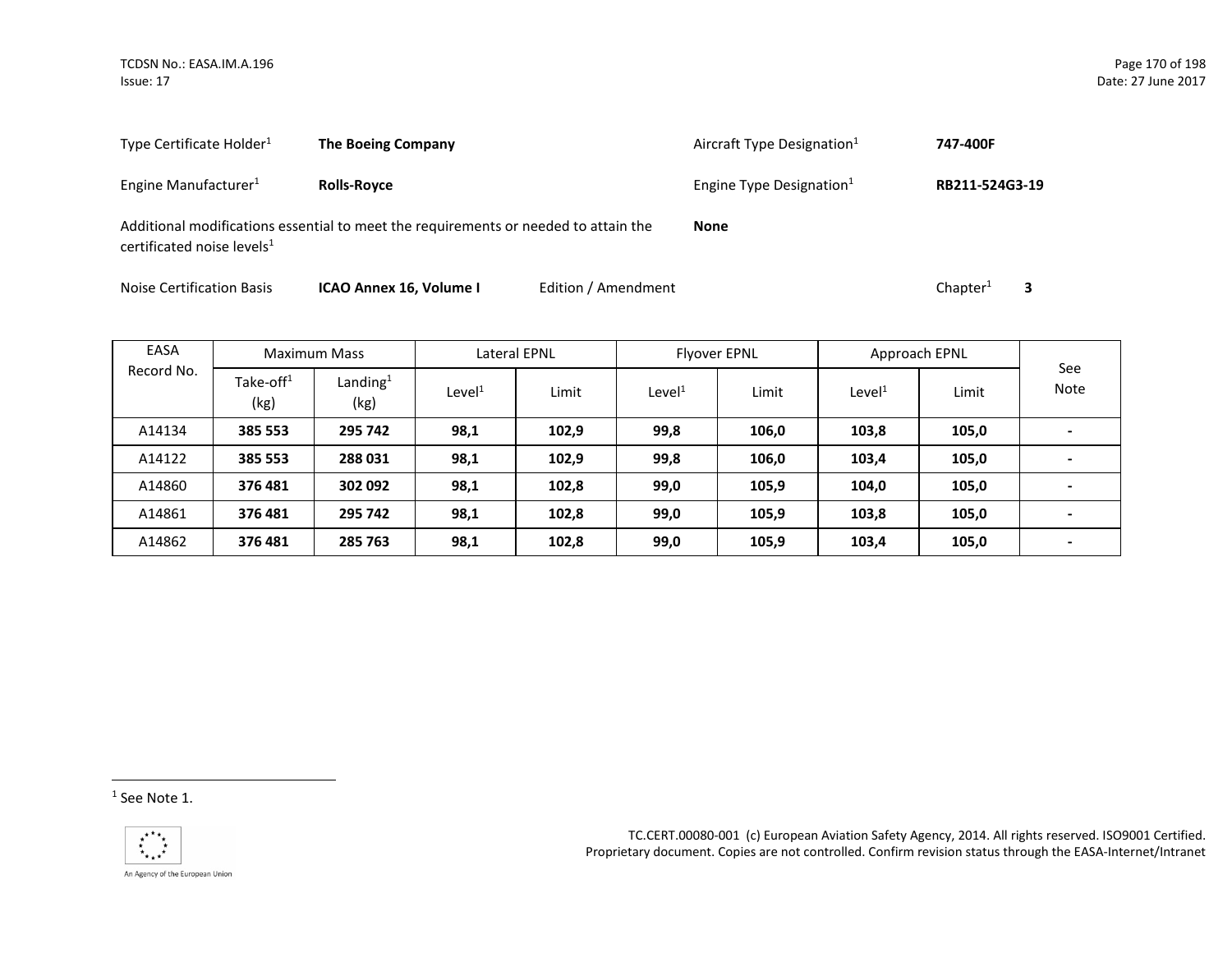TCDSN No.: EASA.IM.A.196 Page 171 of 198 Issue: 17 Date: 27 June 2017

| Type Certificate Holder <sup>1</sup><br>The Boeing Company                                                                    |                    | Aircraft Type Designation <sup>1</sup> | 747-400F         |
|-------------------------------------------------------------------------------------------------------------------------------|--------------------|----------------------------------------|------------------|
| Engine Manufacturer <sup>1</sup>                                                                                              | <b>Rolls-Royce</b> | Engine Type Designation <sup>1</sup>   | RB211-524G3-T-19 |
| Additional modifications essential to meet the requirements or needed to attain the<br>certificated noise levels <sup>1</sup> |                    | <b>None</b>                            |                  |

Noise Certification Basis **ICAO Annex 16, Volume I Edition / Amendment** Chapter Chapter<sup>1</sup> 3

EASA Record No. Maximum Mass **Lateral EPNL** Flyover EPNL Approach EPNL See Note Take-off<sup>1</sup> (kg) Landing $1$  $(kg)$  Level<sup>1</sup> Limit Level<sup>1</sup> Limit Limit Level<sup>1</sup> Limit A14143 **396 893 302 092 98,0 103,0 100,8 106,0 104,0 105,0 -** A14131 **396 893 295 742 98,0 103,0 100,8 106,0 103,8 105,0 -** A14119 **396 893 288 031 98,0 103,0 100,8 106,0 103,4 105,0 -** A14863 | **395 532 | 302 092 | 98,0 | 103,0 | 100,6 | 106,0 | 104,0 | 105,0 | -**A14864 | **395 532 | 295 742 | 98,0 | 103,0 | 100,6 | 106,0 | 103,8 | 105,0 | -**A14865 **395 532 285 763 98,0 103,0 100,6 106,0 103,4 105,0 -** A14866 | **394 625 | 302 092 | 98,1 | 103,0 | 100,6 | 106,0 | 104,0 | 105,0 | -**A14133 | **394 625 | 295 742 | 98,1 | 103,0 | 100,6 | 106,0 | 103,8 | 105,0 | -**A14121 **394 625 288 031 98,1 103,0 100,6 106,0 103,4 105,0 -** A14867 | **385 553 | 302 092 | 98,1 | 102,9 | 99,8 | 106,0 | 104,0 | 105,0 | -**

 $\frac{1}{2}$  See Note 1.  $\frac{1}{2}$  /continued over

page

An Agency of the European Union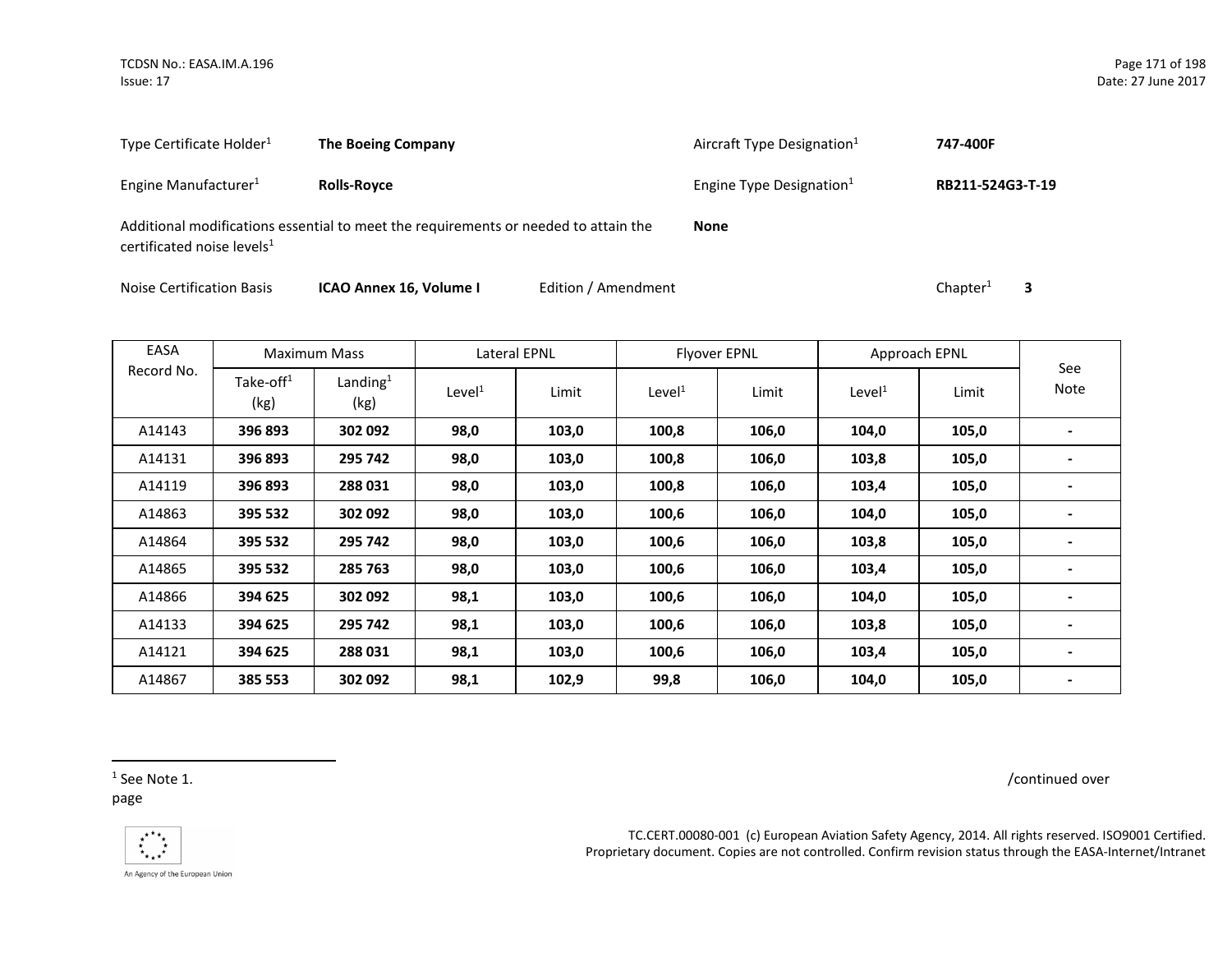TCDSN No.: EASA.IM.A.196 Page 172 of 198 Issue: 17 Date: 27 June 2017

| Type Certificate Holder <sup>1</sup><br>The Boeing Company                                                                    |                    | Aircraft Type Designation <sup>1</sup> | 747-400F         |
|-------------------------------------------------------------------------------------------------------------------------------|--------------------|----------------------------------------|------------------|
| Engine Manufacturer <sup>1</sup>                                                                                              | <b>Rolls-Royce</b> | Engine Type Designation <sup>1</sup>   | RB211-524G3-T-19 |
| Additional modifications essential to meet the requirements or needed to attain the<br>certificated noise levels <sup>1</sup> |                    | <b>None</b>                            |                  |

Noise Certification Basis **ICAO Annex 16, Volume I Edition / Amendment** Chapter **Chapter**<sup>1</sup> **3** 

EASA Record No. Maximum Mass  $\overline{L}$  Lateral EPNL Flyover EPNL Approach EPNL See Note Take-off<sup>1</sup> (kg) Landing<sup>1</sup>  $(kg)$  Level<sup>1</sup> Limit Level<sup>1</sup> Limit Limit Level<sup>1</sup> Limit A14135 | **385 553 | 295 742 | 98,1 | 102,9 | 99,8 | 106,0 | 103,8 | 105,0 | -**A14123 **385 553 288 031 98,1 102,9 99,8 106,0 103,4 105,0 -**A14868 **376 481 302 092 98,1 102,8 99,0 105,9 104,0 105,0 -**A14869 **376 481 295 742 98,1 102,8 99,0 105,9 103,8 105,0 -**A14870 **376 481 285 763 98,1 102,8 99,0 105,9 103,4 105,0 -**

<sup>1</sup> See Note 1.



TC.CERT.00080-001 (c) European Aviation Safety Agency, 2014. All rights reserved. ISO9001 Certified. Proprietary document. Copies are not controlled. Confirm revision status through the EASA-Internet/Intranet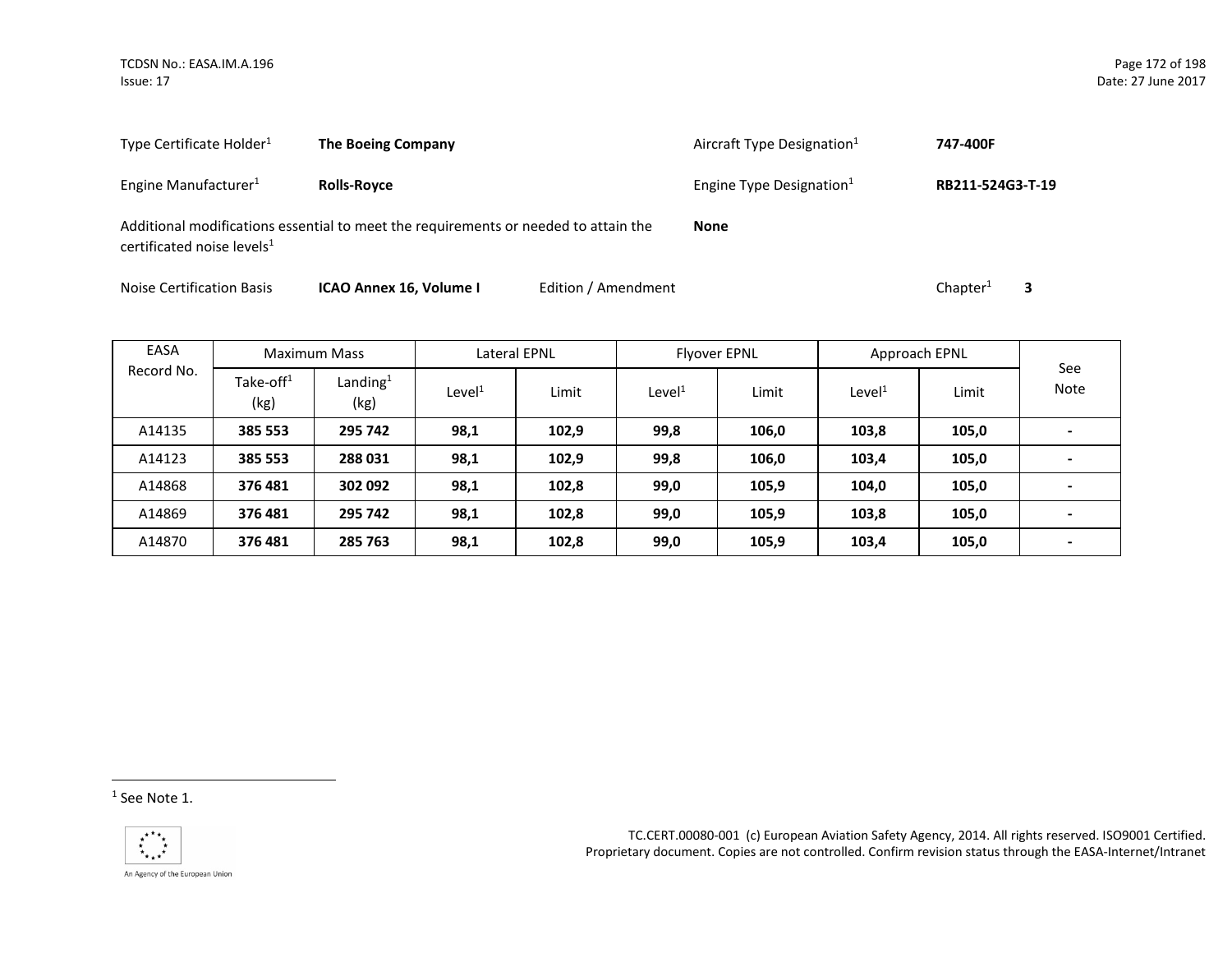TCDSN No.: EASA.IM.A.196 Page 173 of 198 Issue: 17 Date: 27 June 2017

| Type Certificate Holder <sup>1</sup><br>The Boeing Company                                                                    |                    | Aircraft Type Designation <sup>1</sup> | 747-400F       |
|-------------------------------------------------------------------------------------------------------------------------------|--------------------|----------------------------------------|----------------|
| Engine Manufacturer <sup>1</sup>                                                                                              | <b>Rolls-Royce</b> | Engine Type Designation <sup>1</sup>   | RB211-524H2-19 |
| Additional modifications essential to meet the requirements or needed to attain the<br>certificated noise levels <sup>1</sup> |                    | <b>None</b>                            |                |

Noise Certification Basis **ICAO Annex 16, Volume I Edition / Amendment** Chapter Chapter<sup>1</sup> 3

EASA Record No. Maximum Mass **Lateral EPNL** Flyover EPNL Approach EPNL See Note Take-off<sup>1</sup> (kg) Landing $1$  $(kg)$  Level<sup>1</sup> Limit Level<sup>1</sup> Limit Limit Level<sup>1</sup> Limit A4739 **396 893 302 092 98,8 103,0 99,7 106,0 104,0 105,0 -**A4738 **396 893 295 742 98,8 103,0 99,7 106,0 103,8 105,0 -**A4737 **396 893 288 031 98,8 103,0 99,7 106,0 103,4 105,0 -**A14871 **395 532 302 092 98,8 103,0 99,6 106,0 104,0 105,0 -**A14872 **395 532 295 742 98,8 103,0 99,6 106,0 103,8 105,0 -**A14873 **395 532 285 763 98,8 103,0 99,6 106,0 103,4 105,0 -**A14874 **394 625 302 092 98,8 103,0 99,5 106,0 104,0 105,0 -**A4733 **394 625 295 742 98,8 103,0 99,5 106,0 103,8 105,0 -**A4732 **394 625 288 031 98,8 103,0 99,5 106,0 103,4 105,0 -**A14875 | **385 553 | 302 092 | 98,8 | 102,9 | 98,8 | 106,0 | 104,0 | 105,0 | -**

## $\frac{1}{2}$  See Note 1.  $\frac{1}{2}$  /continued over

page

An Agency of the European Union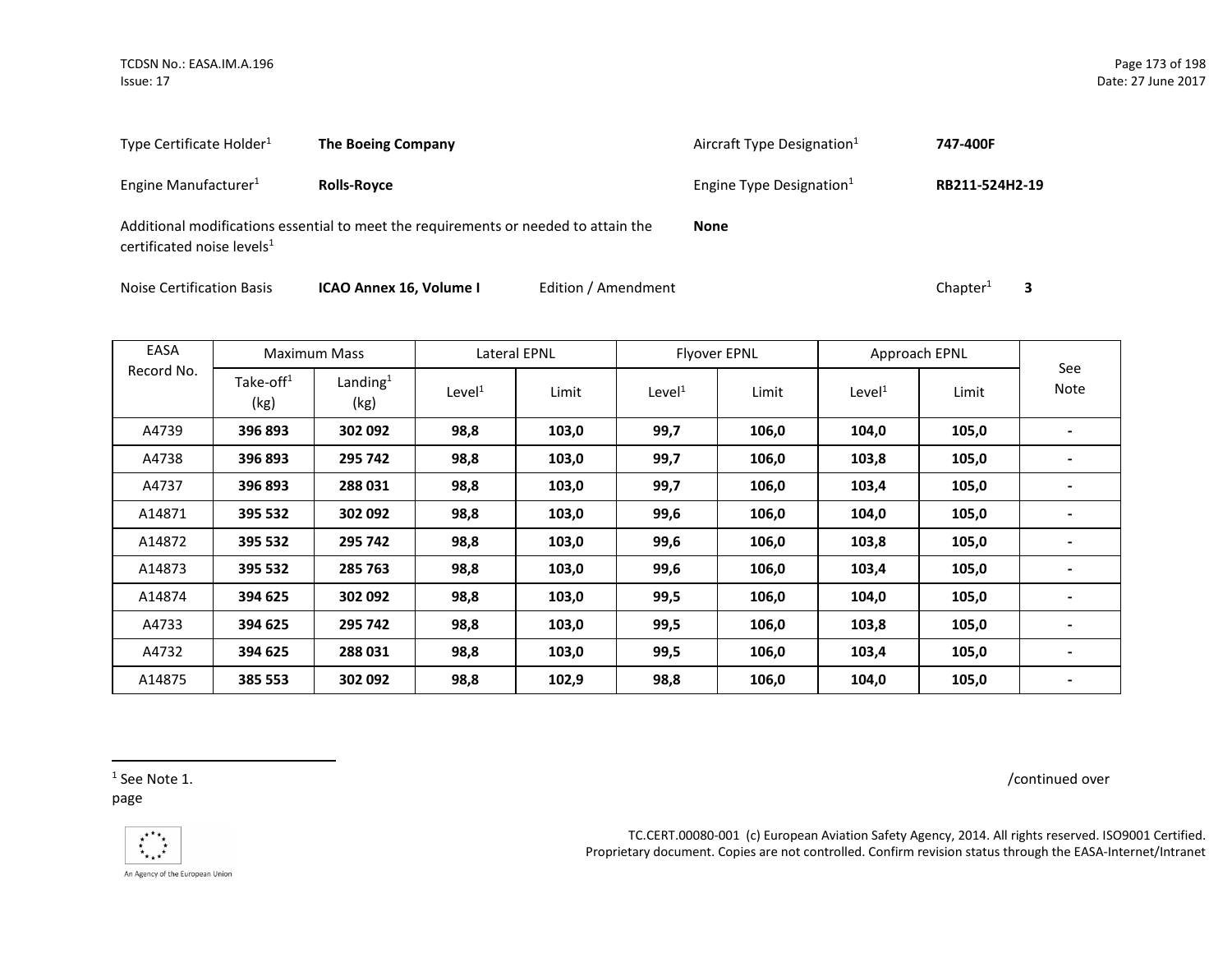TCDSN No.: EASA.IM.A.196 Page 174 of 198 Issue: 17 Date: 27 June 2017

| Type Certificate Holder <sup>1</sup><br>The Boeing Company                                                                    |                    | Aircraft Type Designation $1$        | 747-400F |
|-------------------------------------------------------------------------------------------------------------------------------|--------------------|--------------------------------------|----------|
| Engine Manufacturer <sup>1</sup>                                                                                              | <b>Rolls-Royce</b> | Engine Type Designation <sup>1</sup> |          |
| Additional modifications essential to meet the requirements or needed to attain the<br>certificated noise levels <sup>1</sup> |                    | <b>None</b>                          |          |

Noise Certification Basis **ICAO Annex 16, Volume I Edition / Amendment** Chapter **Chapter**<sup>1</sup> **3** 

EASA Record No. Maximum Mass  $\overline{L}$  Lateral EPNL Flyover EPNL Approach EPNL See Note Take-off<sup>1</sup> (kg) Landing<sup>1</sup>  $(kg)$  Level<sup>1</sup> Limit Level<sup>1</sup> Limit Limit Level<sup>1</sup> Limit A4728 **385 553 295 742 98,8 102,9 98,8 106,0 103,8 105,0 -**A4727 **385 553 288 031 98,8 102,9 98,8 106,0 103,5 105,0 -**A14876 **376 481 302 092 98,9 102,8 98,0 105,9 104,0 105,0 -**A14877 **376 481 295 742 98,9 102,8 98,0 105,9 103,8 105,0 -**A14878 **376 481 285 763 98,9 102,8 98,0 105,9 103,4 105,0 -**

<sup>1</sup> See Note 1.



TC.CERT.00080-001 (c) European Aviation Safety Agency, 2014. All rights reserved. ISO9001 Certified. Proprietary document. Copies are not controlled. Confirm revision status through the EASA-Internet/Intranet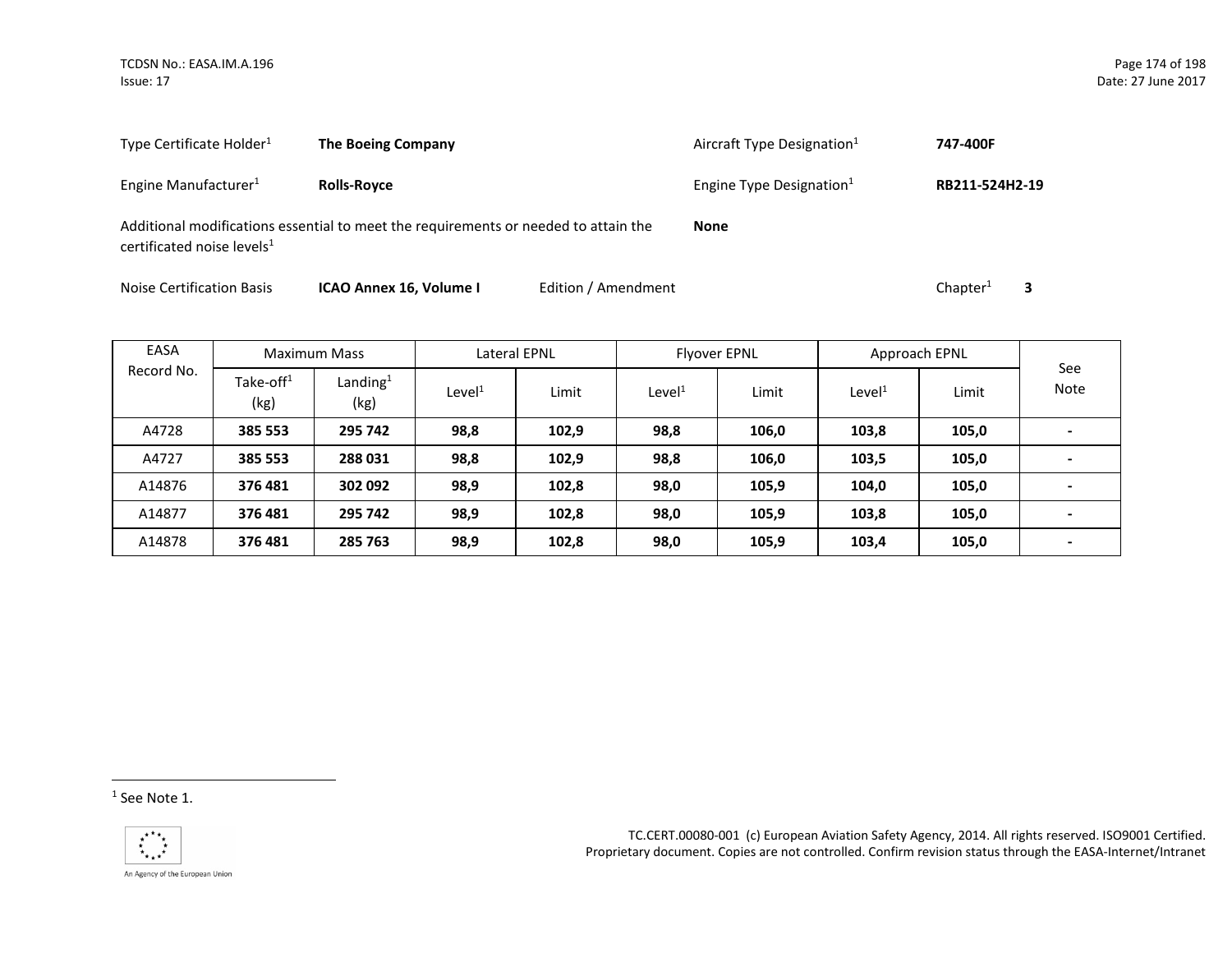TCDSN No.: EASA.IM.A.196 Page 175 of 198 Issue: 17 Date: 27 June 2017

| Type Certificate Holder <sup>1</sup><br>The Boeing Company                                                                    |                    | Aircraft Type Designation <sup>1</sup> | 747-400F         |
|-------------------------------------------------------------------------------------------------------------------------------|--------------------|----------------------------------------|------------------|
| Engine Manufacturer <sup>1</sup>                                                                                              | <b>Rolls-Royce</b> | Engine Type Designation <sup>1</sup>   | RB211-524H2-T-19 |
| Additional modifications essential to meet the requirements or needed to attain the<br>certificated noise levels <sup>1</sup> |                    | <b>None</b>                            |                  |

Noise Certification Basis **ICAO Annex 16, Volume I Edition / Amendment** Chapter<sup>1</sup> **3** 

| EASA       | <b>Maximum Mass</b>  |                              | Lateral EPNL       |       | <b>Flyover EPNL</b> |       | Approach EPNL      |       |                    |  |
|------------|----------------------|------------------------------|--------------------|-------|---------------------|-------|--------------------|-------|--------------------|--|
| Record No. | Take-off $1$<br>(kg) | Landing <sup>1</sup><br>(kg) | Level <sup>1</sup> | Limit | Level <sup>1</sup>  | Limit | Level <sup>1</sup> | Limit | See<br><b>Note</b> |  |
| A8241      | 396 893              | 302 092                      | 98,8               | 103,0 | 99,7                | 106,0 | 104,0              | 105,0 |                    |  |
| A8242      | 396 893              | 295 742                      | 98,8               | 103,0 | 99,7                | 106,0 | 103,8              | 105,0 |                    |  |
| A8243      | 396 893              | 288 031                      | 98,8               | 103,0 | 99,7                | 106,0 | 103,4              | 105,0 |                    |  |
| A14879     | 395 532              | 302 092                      | 98,8               | 103,0 | 99,6                | 106,0 | 104,0              | 105,0 |                    |  |
| A14880     | 395 532              | 295 742                      | 98,8               | 103,0 | 99,6                | 106,0 | 103,8              | 105,0 |                    |  |
| A14881     | 395 532              | 285 763                      | 98,8               | 103,0 | 99,6                | 106,0 | 103,4              | 105,0 |                    |  |
| A14882     | 394 625              | 302 092                      | 98,8               | 103,0 | 99,5                | 106,0 | 104,0              | 105,0 |                    |  |
| A8248      | 394 625              | 295 742                      | 98,8               | 103,0 | 99,5                | 106,0 | 103,8              | 105,0 |                    |  |
| A8250      | 394 625              | 288 031                      | 98,8               | 103,0 | 99,5                | 106,0 | 103,4              | 105,0 |                    |  |
| A14883     | 385 553              | 302 092                      | 98,8               | 102,9 | 98,8                | 106,0 | 104,0              | 105,0 |                    |  |

 $1$  See Note 1.  $/$ continued over

page

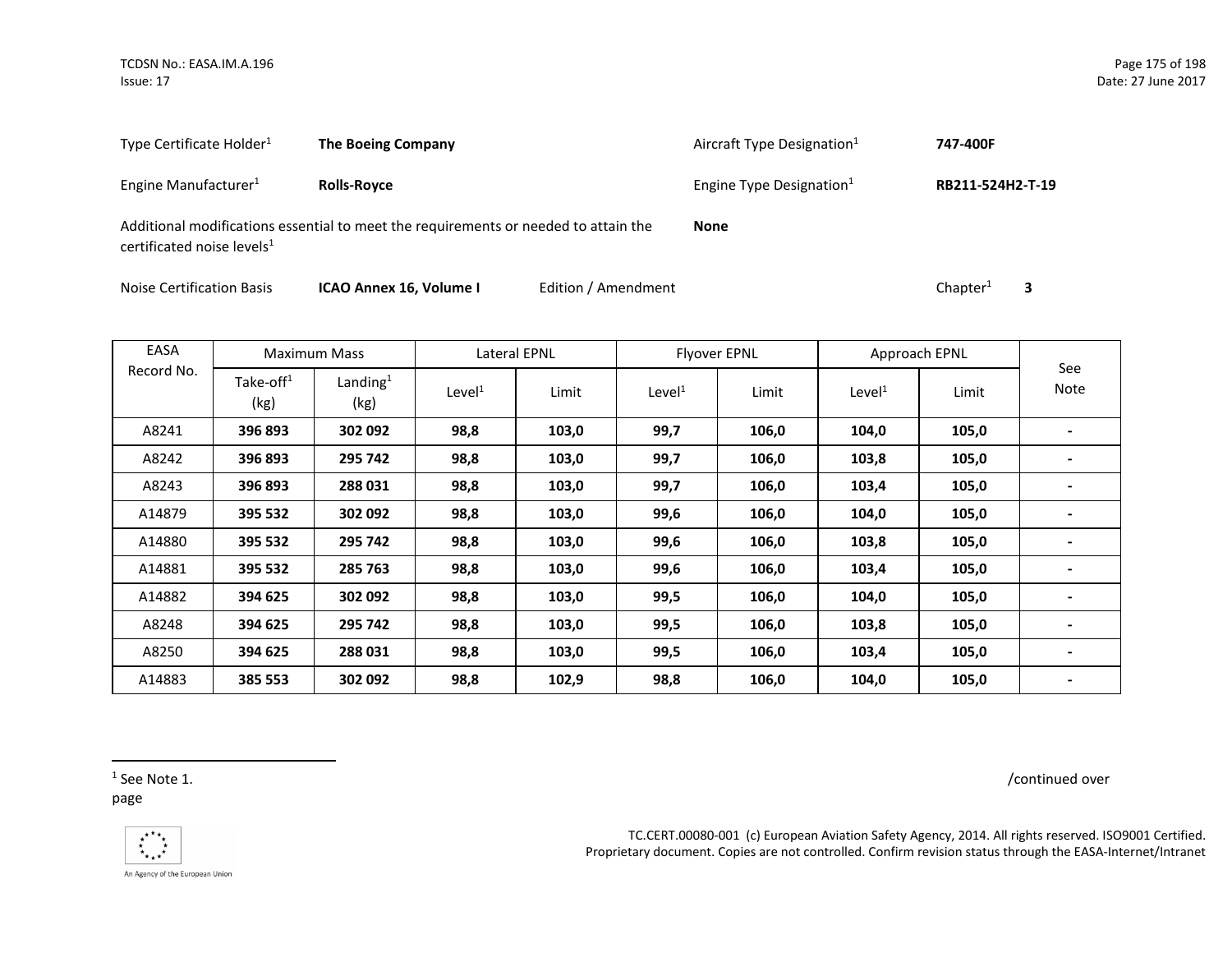TCDSN No.: EASA.IM.A.196 Page 176 of 198 Issue: 17 Date: 27 June 2017

| Type Certificate Holder <sup>1</sup><br>The Boeing Company                                                                    |                    | Aircraft Type Designation <sup>1</sup> | 747-400F         |
|-------------------------------------------------------------------------------------------------------------------------------|--------------------|----------------------------------------|------------------|
| Engine Manufacturer <sup>1</sup>                                                                                              | <b>Rolls-Royce</b> | Engine Type Designation <sup>1</sup>   | RB211-524H2-T-19 |
| Additional modifications essential to meet the requirements or needed to attain the<br>certificated noise levels <sup>1</sup> |                    | <b>None</b>                            |                  |

Noise Certification Basis **ICAO Annex 16, Volume I Edition / Amendment** Chapter **Chapter**<sup>1</sup> **3** 

EASA Record No. Maximum Mass  $\overline{L}$  Lateral EPNL Flyover EPNL Approach EPNL See Note Take-off<sup>1</sup> (kg) Landing<sup>1</sup>  $(kg)$  Level<sup>1</sup> Limit Level<sup>1</sup> Limit Limit Level<sup>1</sup> Limit A8258 **385 553 295 742 98,8 102,9 98,8 106,0 103,8 105,0 -**A8260 **385 553 288 031 98,8 102,9 98,8 106,0 103,5 105,0 -**A14884 **376 481 302 092 98,9 102,8 98,0 105,9 104,0 105,0 -**A14885 **376 481 295 742 98,9 102,8 98,0 105,9 103,8 105,0 -**A14886 **376 481 285 763 98,9 102,8 98,0 105,9 103,4 105,0 -**

<sup>1</sup> See Note 1.



TC.CERT.00080-001 (c) European Aviation Safety Agency, 2014. All rights reserved. ISO9001 Certified. Proprietary document. Copies are not controlled. Confirm revision status through the EASA-Internet/Intranet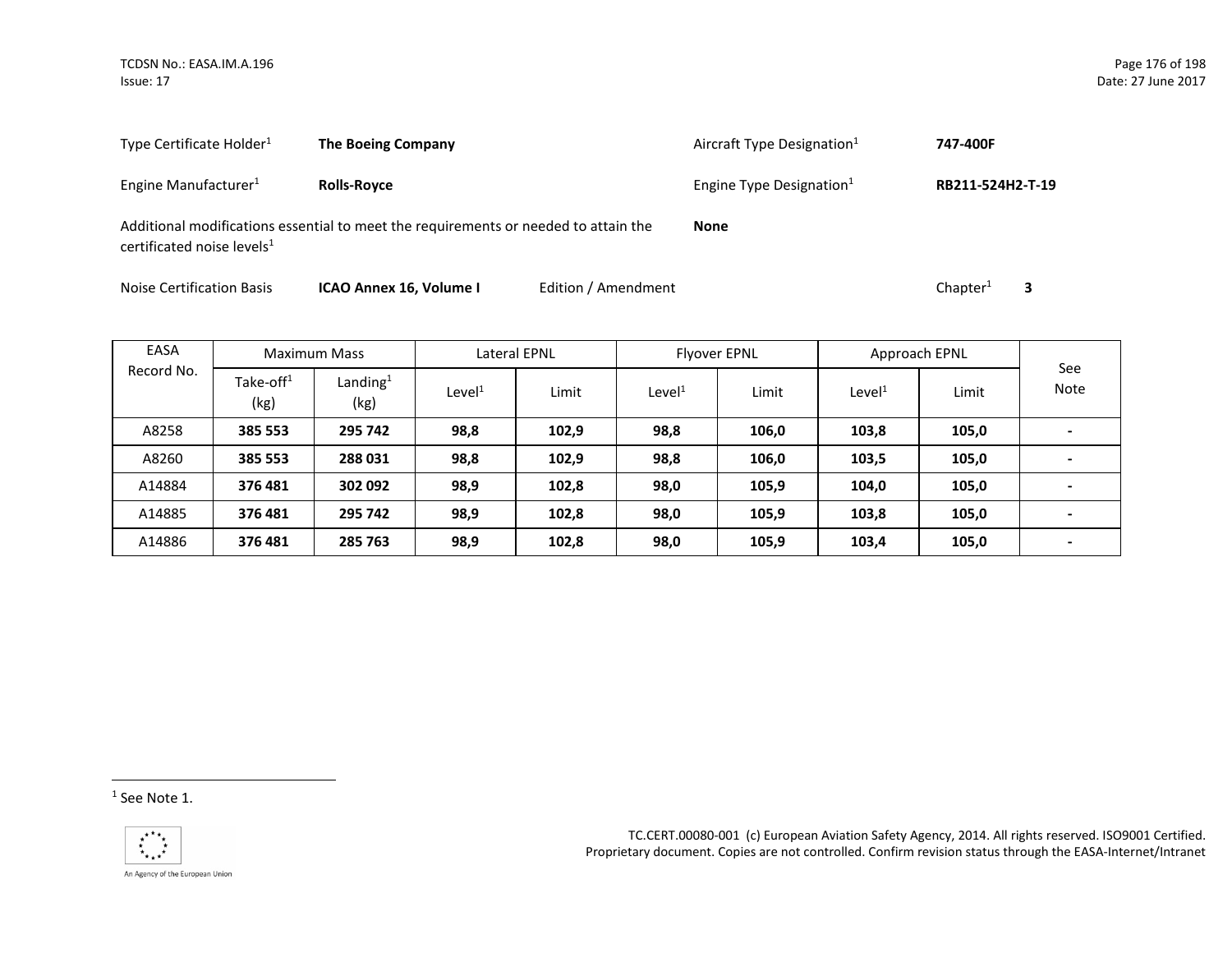| Type Certificate Holder <sup>1</sup><br>The Boeing Company                                                                    |  | Aircraft Type Designation <sup>1</sup>                   | 747-8 |
|-------------------------------------------------------------------------------------------------------------------------------|--|----------------------------------------------------------|-------|
| Engine Manufacturer <sup>1</sup><br><b>General Electric</b>                                                                   |  | Engine Type Designation <sup>1</sup><br><b>GEnx-2B67</b> |       |
| Additional modifications essential to meet the requirements or needed to attain the<br>certificated noise levels <sup>1</sup> |  | <b>None</b>                                              |       |

Noise Certification Basis **ICAO Annex 16, Volume I Edition / Amendment Edition 5 / Amendment 9 Chapter<sup>1</sup> 4** 

| EASA       |                               | <b>Maximum Mass</b> |                    | Lateral EPNL |                    | <b>Flyover EPNL</b> |                    | Approach EPNL |             |
|------------|-------------------------------|---------------------|--------------------|--------------|--------------------|---------------------|--------------------|---------------|-------------|
| Record No. | Take-off <sup>1</sup><br>(kg) | Landing $1$<br>(kg) | Level <sup>1</sup> | Limit        | Level <sup>1</sup> | Limit               | Level <sup>1</sup> | Limit         | See<br>Note |
| A16761     | 447 695                       | 312 071             | 94,0               | 103,0        | 94,5               | 106,0               | 100,4              | 105,0         | 7           |
| A118970    | 442 252                       | 312 071             | 94,0               | 103,0        | 94,0               | 106,0               | 100,4              | 105,0         | 7           |
| A16762     | 442 252                       | 309 350             | 94,0               | 103,0        | 94,0               | 106,0               | 100,4              | 105,0         | 7           |
| A16763     | 439 984                       | 306 174             | 94,0               | 103,0        | 93,8               | 106,0               | 100,3              | 105,0         | 7           |
| A16764     | 430 912                       | 306 174             | 94,0               | 103,0        | 93,1               | 106,0               | 100,3              | 105,0         | 7           |
| A16765     | 412 769                       | 295 288             | 94,1               | 103,0        | 91,7               | 106,0               | 100,1              | 105,0         | 7           |
| A16766     | 396 893                       | 295 288             | 94,2               | 103,0        | 90,5               | 106,0               | 100,1              | 105,0         | 7           |
| A16767     | 385 553                       | 285 763             | 94,3               | 102,9        | 89,8               | 106,0               | 99,9               | 105,0         | 7           |
| A16768     | 362 873                       | 285 763             | 94,4               | 102,7        | 88,2               | 105,7               | 99,9               | 105,0         | 7           |
| A16769     | 340 194                       | 272 155             | 94,6               | 102,4        | 86,7               | 105,3               | 99,6               | 105,0         | 7           |

 $1$  See Note 1.  $/$ continued over

page

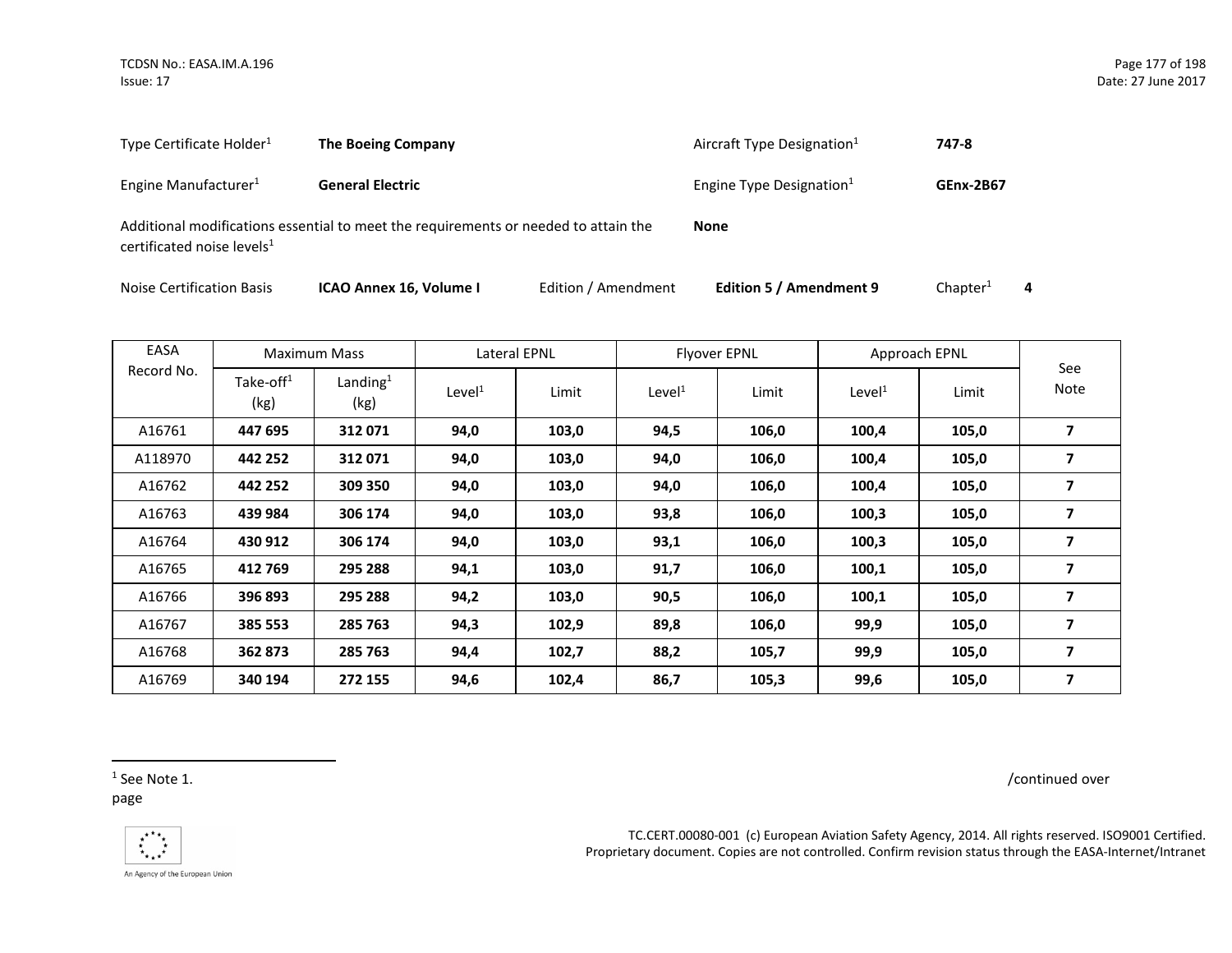TCDSN No.: EASA.IM.A.196 Page 178 of 198 Issue: 17 Date: 27 June 2017

| Type Certificate Holder <sup>1</sup><br><b>The Boeing Company</b> |                                                                                     |                     | Aircraft Type Designation <sup>1</sup> | 747-8                |  |
|-------------------------------------------------------------------|-------------------------------------------------------------------------------------|---------------------|----------------------------------------|----------------------|--|
| Engine Manufacturer <sup>1</sup>                                  | <b>General Electric</b>                                                             |                     | Engine Type Designation <sup>1</sup>   | <b>GEnx-2B67</b>     |  |
| certificated noise levels <sup>1</sup>                            | Additional modifications essential to meet the requirements or needed to attain the | <b>None</b>         |                                        |                      |  |
| Noise Certification Basis                                         | ICAO Annex 16, Volume I                                                             | Edition / Amendment | Edition 5 / Amendment 9                | Chapter <sup>1</sup> |  |

| EASA<br>Record No. | <b>Maximum Mass</b>  |                     | Lateral EPNL     |       | Flyover EPNL |       | Approach EPNL |       |                    |
|--------------------|----------------------|---------------------|------------------|-------|--------------|-------|---------------|-------|--------------------|
|                    | Take-off $1$<br>(kg) | Landing $1$<br>(kg) | Level $^{\rm 1}$ | Limit | Level $^1$   | Limit | Level'        | Limit | See<br><b>Note</b> |
| A16770             | 317 514              | 272 155             | 94,8             | 102,2 | 85,3         | 104,9 | 99,6          | 105,0 |                    |

 $1$  See Note 1.

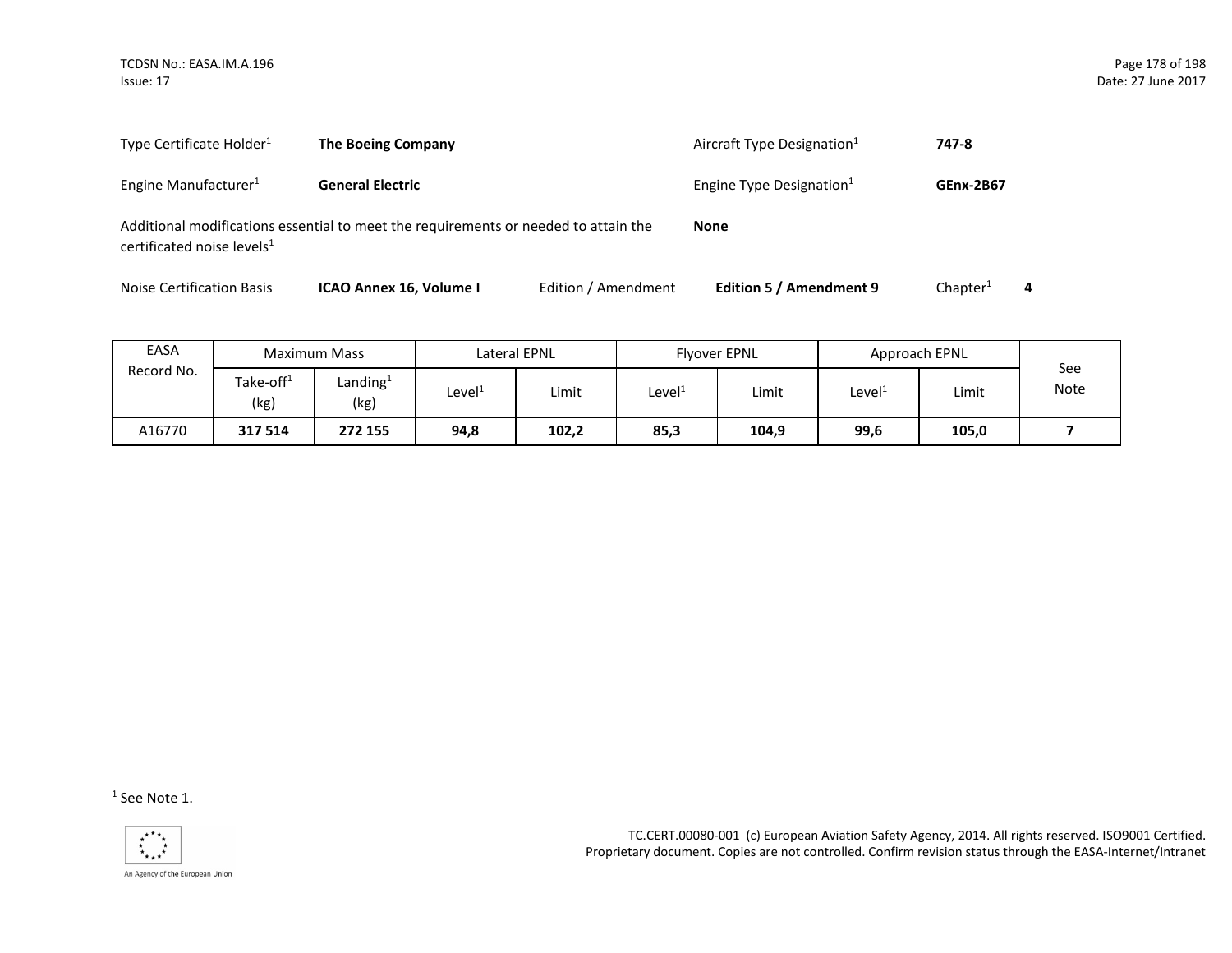| Type Certificate Holder <sup>1</sup>   | The Boeing Company                                                                  | Aircraft Type Designation <sup>1</sup> | 747-8              |
|----------------------------------------|-------------------------------------------------------------------------------------|----------------------------------------|--------------------|
| Engine Manufacturer <sup>1</sup>       | <b>General Electric</b>                                                             | Engine Type Designation $1$            | <b>GEnx-2B67/P</b> |
| certificated noise levels <sup>1</sup> | Additional modifications essential to meet the requirements or needed to attain the | <b>None</b>                            |                    |

Noise Certification Basis **ICAO Annex 16, Volume I** Edition / Amendment **Edition 6 / Amendment 10** Chapter<sup>1</sup> **<sup>4</sup>**

| EASA<br>Record No. | <b>Maximum Mass</b>           |                     | Lateral EPNL       |       | <b>Flyover EPNL</b> |       | Approach EPNL      |       |             |
|--------------------|-------------------------------|---------------------|--------------------|-------|---------------------|-------|--------------------|-------|-------------|
|                    | Take-off <sup>1</sup><br>(kg) | Landing $1$<br>(kg) | Level <sup>1</sup> | Limit | Level <sup>1</sup>  | Limit | Level <sup>1</sup> | Limit | See<br>Note |
| A119356            | 447 695                       | 312 071             | 93,9               | 103,0 | 94,4                | 106,0 | 100,3              | 105,0 |             |
| A120099            | 442 252                       | 312 071             | 93,9               | 103,0 | 93,9                | 106,0 | 100,3              | 105,0 |             |
| A119357            | 442 252                       | 309 350             | 93,9               | 103,0 | 93,9                | 106,0 | 100,2              | 105,0 |             |
| A119358            | 439 984                       | 306 174             | 94,0               | 103,0 | 93,7                | 106,0 | 100,2              | 105,0 |             |
| A119359            | 430 912                       | 306 174             | 94,0               | 103,0 | 93,0                | 106,0 | 100,2              | 105,0 |             |
| A119360            | 412 769                       | 295 288             | 94,1               | 103,0 | 91,7                | 106,0 | 99,9               | 105,0 |             |
| A119361            | 396 893                       | 295 288             | 94,2               | 103,0 | 90,5                | 106,0 | 99,9               | 105,0 |             |
| A119362            | 385 553                       | 285 763             | 94,2               | 102,9 | 89,8                | 106,0 | 99,7               | 105,0 |             |
| A119363            | 362 873                       | 285 763             | 94,4               | 102,7 | 88,3                | 105,7 | 99,7               | 105,0 |             |
| A119364            | 340 194                       | 272 155             | 94,6               | 102,4 | 86,8                | 105,3 | 99,4               | 105,0 |             |

 $1$  See Note 1.  $/$ continued over

page

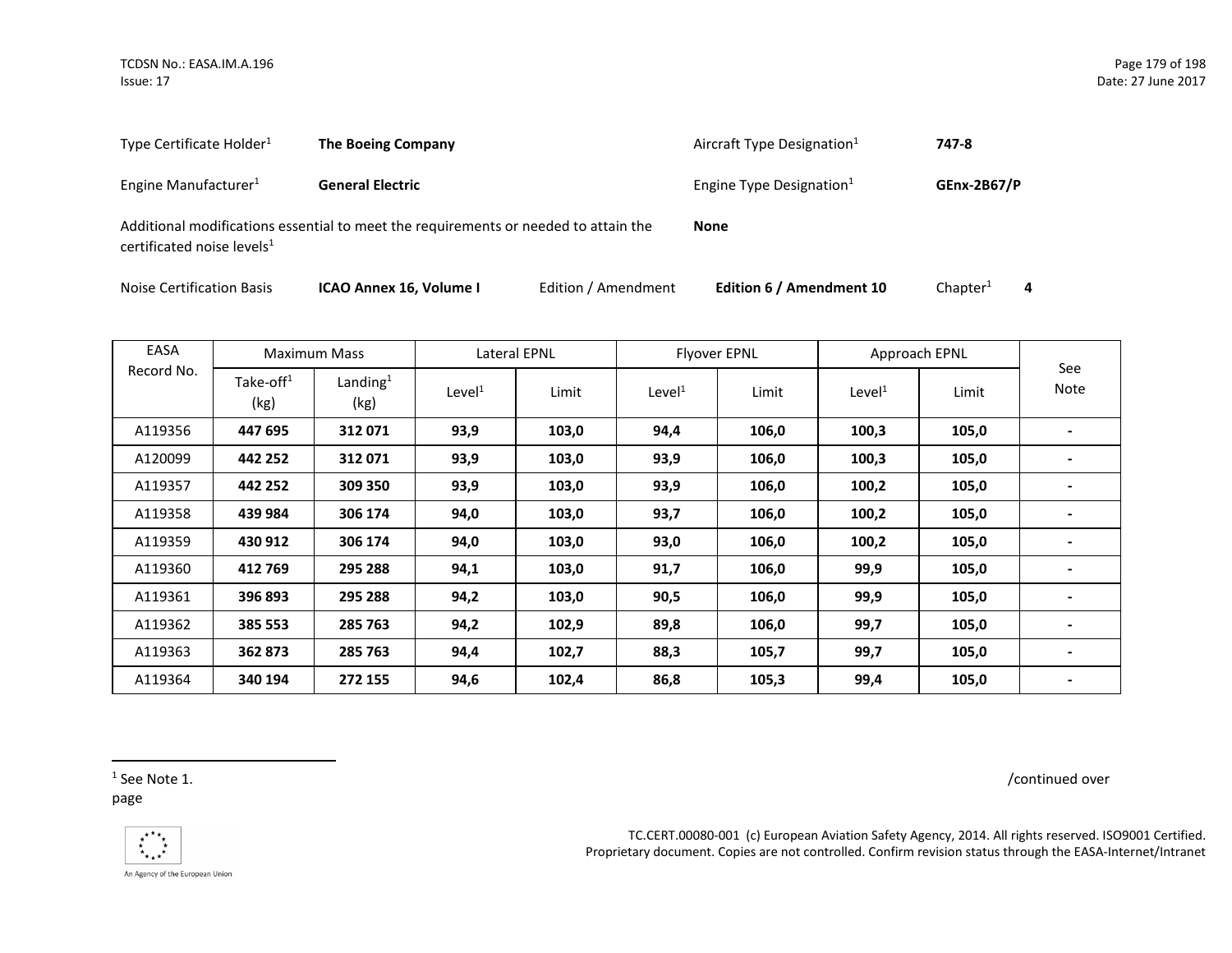TCDSN No.: EASA.IM.A.196 Page 180 of 198 Issue: 17 Date: 27 June 2017

| Type Certificate Holder <sup>1</sup>   | The Boeing Company                                                                  |                                      | Aircraft Type Designation <sup>1</sup> | 747-8                |                    |  |  |
|----------------------------------------|-------------------------------------------------------------------------------------|--------------------------------------|----------------------------------------|----------------------|--------------------|--|--|
| Engine Manufacturer <sup>1</sup>       | <b>General Electric</b>                                                             | Engine Type Designation <sup>1</sup> |                                        |                      | <b>GEnx-2B67/P</b> |  |  |
| certificated noise levels <sup>1</sup> | Additional modifications essential to meet the requirements or needed to attain the | <b>None</b>                          |                                        |                      |                    |  |  |
| Noise Certification Basis              | ICAO Annex 16, Volume I                                                             | Edition / Amendment                  | Edition 6 / Amendment 10               | Chapter <sup>1</sup> | 4                  |  |  |

| EASA<br>Record No. | <b>Maximum Mass</b>  |                              | Lateral EPNL |       | Flyover EPNL |       | Approach EPNL |       |                    |
|--------------------|----------------------|------------------------------|--------------|-------|--------------|-------|---------------|-------|--------------------|
|                    | Take-off $1$<br>(kg) | Landing <sup>1</sup><br>(kg) | Level'       | Limit | Level $^1$   | Limit | Level'        | Limit | See<br><b>Note</b> |
| A119365            | 317 514              | 272 155                      | 94,8         | 102,2 | 85,3         | 104,9 | 99,4          | 105,0 |                    |

 $1$  See Note 1.

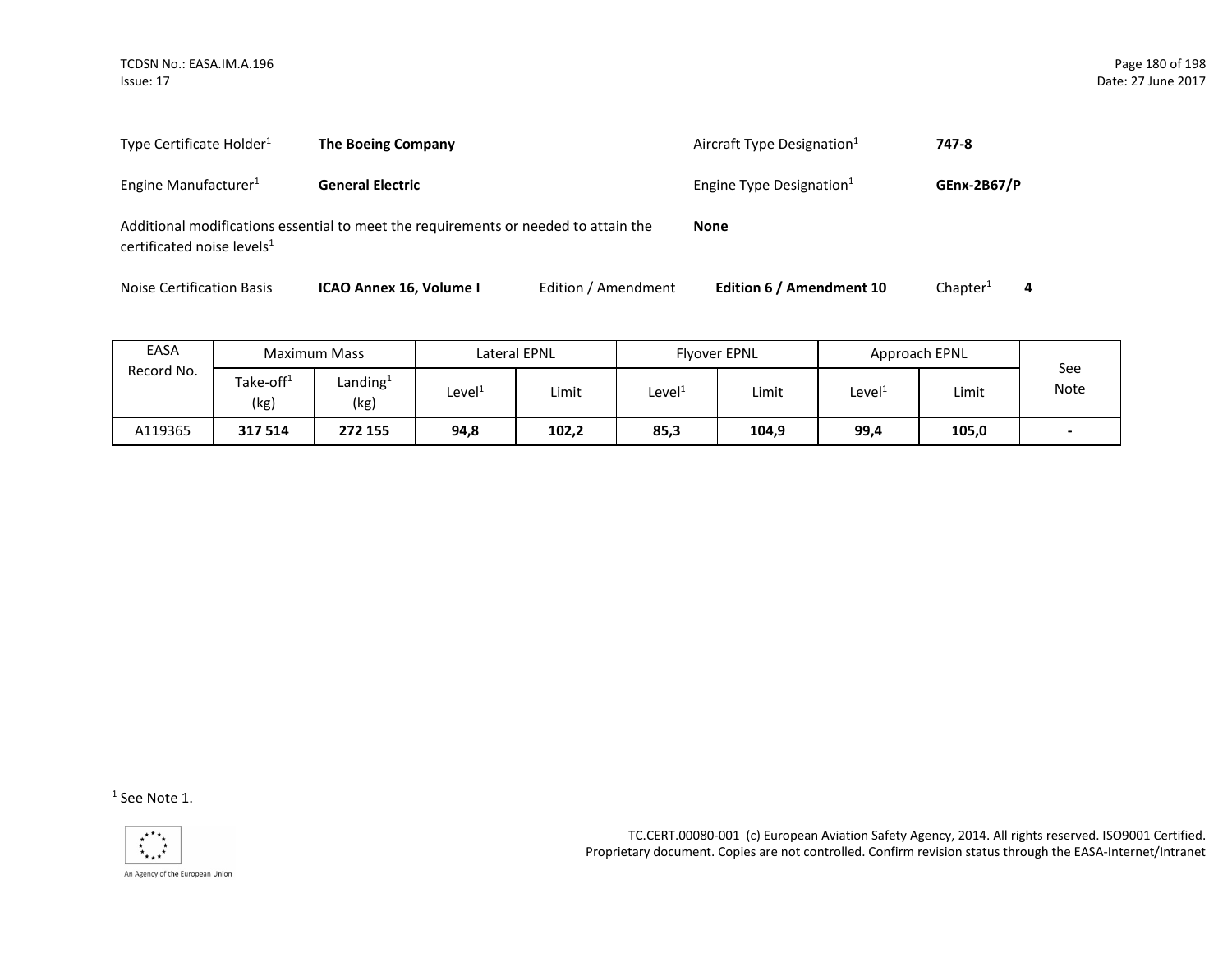| Type Certificate Holder <sup>1</sup>   | <b>The Boeing Company</b>                                                           | Aircraft Type Designation <sup>1</sup> | 747-8      |
|----------------------------------------|-------------------------------------------------------------------------------------|----------------------------------------|------------|
| Engine Manufacturer <sup>1</sup>       | <b>General Electric</b>                                                             | Engine Type Designation <sup>1</sup>   | GEnx-2B67B |
| certificated noise levels <sup>1</sup> | Additional modifications essential to meet the requirements or needed to attain the | <b>None</b>                            |            |

| EASA       | <b>Maximum Mass</b>           |                     | Lateral EPNL       |       | <b>Flyover EPNL</b> |       | Approach EPNL      |       |             |
|------------|-------------------------------|---------------------|--------------------|-------|---------------------|-------|--------------------|-------|-------------|
| Record No. | Take-off <sup>1</sup><br>(kg) | Landing $1$<br>(kg) | Level <sup>1</sup> | Limit | Level <sup>1</sup>  | Limit | Level <sup>1</sup> | Limit | See<br>Note |
| A16786     | 447 695                       | 312 071             | 94,0               | 103,0 | 94,5                | 106,0 | 100,4              | 105,0 | 7           |
| A118971    | 442 252                       | 312 071             | 94,0               | 103,0 | 94,0                | 106,0 | 100,4              | 105,0 | 7           |
| A16787     | 442 252                       | 309 350             | 94,0               | 103,0 | 94,0                | 106,0 | 100,4              | 105,0 | 7           |
| A16788     | 439 984                       | 306 174             | 94,0               | 103,0 | 93,8                | 106,0 | 100,3              | 105,0 | 7           |
| A16789     | 430 912                       | 306 174             | 94,0               | 103,0 | 93,1                | 106,0 | 100,3              | 105,0 | 7           |
| A16790     | 412 769                       | 295 288             | 94,1               | 103,0 | 91,7                | 106,0 | 100,1              | 105,0 | 7           |
| A16791     | 396 893                       | 295 288             | 94,2               | 103,0 | 90,5                | 106,0 | 100,1              | 105,0 | 7           |
| A16792     | 385 553                       | 285 763             | 94,3               | 102,9 | 89,8                | 106,0 | 99,9               | 105,0 | 7           |
| A16793     | 362 873                       | 285 763             | 94,4               | 102,7 | 88,2                | 105,7 | 99,9               | 105,0 | 7           |
| A16794     | 340 194                       | 272 155             | 94,6               | 102,4 | 86,7                | 105,3 | 99,6               | 105,0 | 7           |

 $1$  See Note 1.  $/$ continued over

page

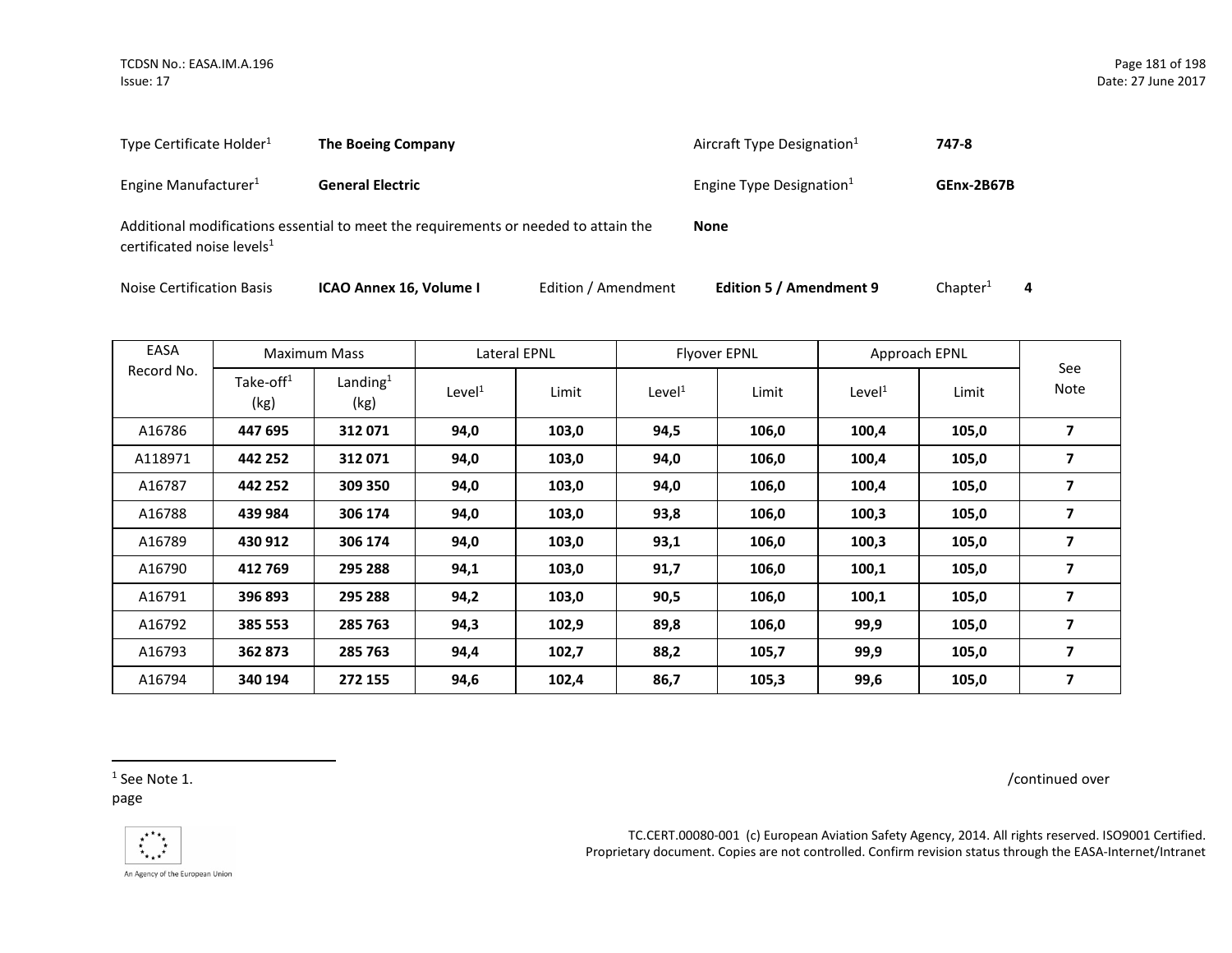TCDSN No.: EASA.IM.A.196 Page 182 of 198 Issue: 17 Date: 27 June 2017

| Type Certificate Holder <sup>1</sup>   | <b>The Boeing Company</b>                                                           |                             | Aircraft Type Designation <sup>1</sup> | 747-8                |            |  |
|----------------------------------------|-------------------------------------------------------------------------------------|-----------------------------|----------------------------------------|----------------------|------------|--|
| Engine Manufacturer <sup>1</sup>       | <b>General Electric</b>                                                             | Engine Type Designation $1$ |                                        |                      | GEnx-2B67B |  |
| certificated noise levels <sup>1</sup> | Additional modifications essential to meet the requirements or needed to attain the | None                        |                                        |                      |            |  |
| Noise Certification Basis              | <b>ICAO Annex 16, Volume I</b>                                                      | Edition / Amendment         | Edition 5 / Amendment 9                | Chapter <sup>1</sup> |            |  |

| EASA<br>Record No. | <b>Maximum Mass</b>  |                              | Lateral EPNL |       | Flyover EPNL |       | Approach EPNL |       |                    |
|--------------------|----------------------|------------------------------|--------------|-------|--------------|-------|---------------|-------|--------------------|
|                    | Take-off $1$<br>(kg) | Landing <sup>1</sup><br>(kg) | Level'       | Limit | Level $^1$   | Limit | Level'        | Limit | See<br><b>Note</b> |
| A16795             | 317 514              | 272 155                      | 94,8         | 102,2 | 85,3         | 104,9 | 99,6          | 105,0 |                    |

 $1$  See Note 1.

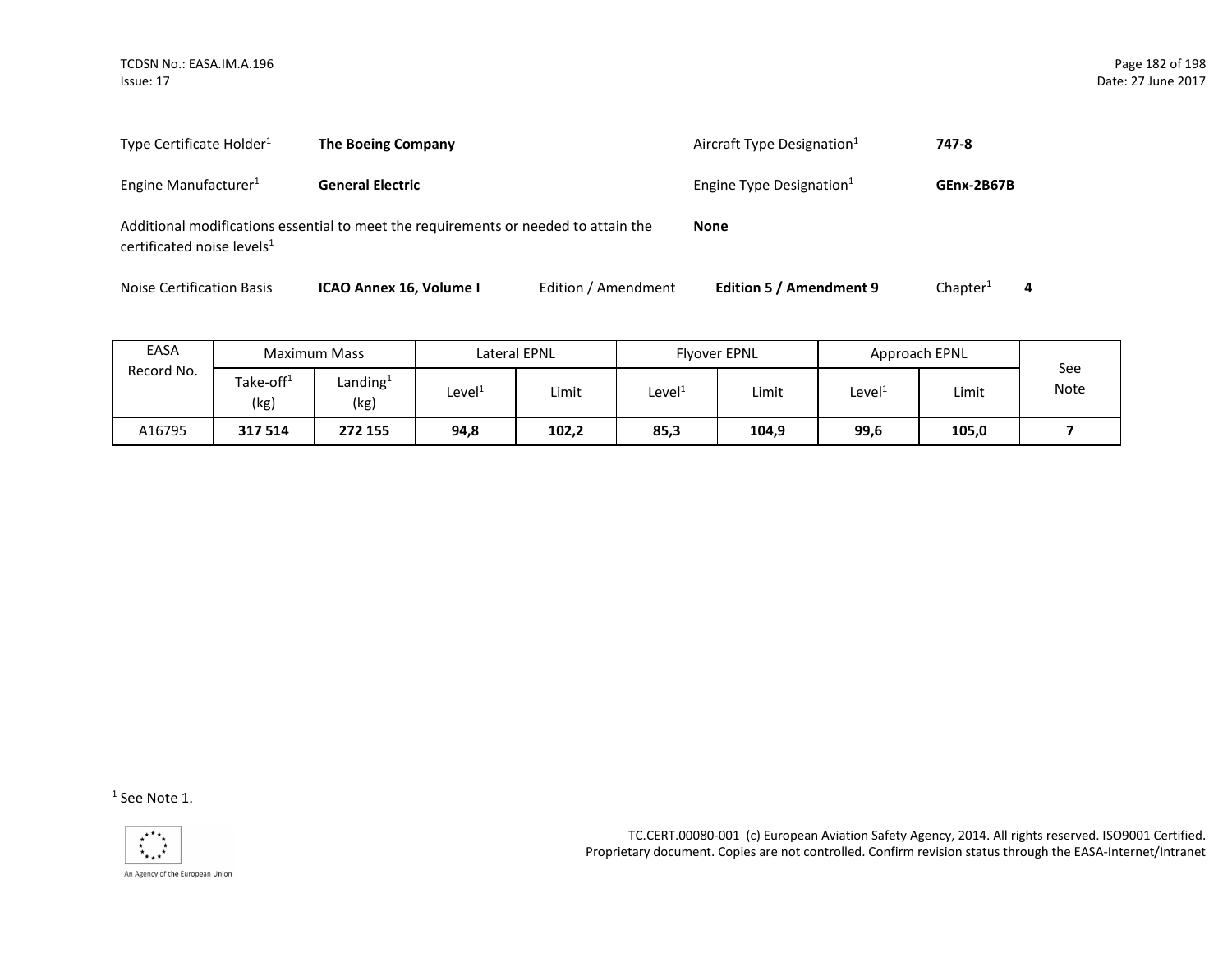| Type Certificate Holder <sup>1</sup>   | The Boeing Company                                                                  | Aircraft Type Designation <sup>1</sup> | 747-8                   |
|----------------------------------------|-------------------------------------------------------------------------------------|----------------------------------------|-------------------------|
| Engine Manufacturer <sup>1</sup>       | <b>General Electric</b>                                                             | Engine Type Designation $1$            | GEnx-2B67B, GEnx-2B67/P |
| certificated noise levels <sup>1</sup> | Additional modifications essential to meet the requirements or needed to attain the | <b>Engine intermix</b>                 |                         |

| EASA       | <b>Maximum Mass</b>           |                     | Lateral EPNL       |       | <b>Flyover EPNL</b> |       | Approach EPNL      |       |                    |
|------------|-------------------------------|---------------------|--------------------|-------|---------------------|-------|--------------------|-------|--------------------|
| Record No. | Take-off <sup>1</sup><br>(kg) | Landing $1$<br>(kg) | Level <sup>1</sup> | Limit | Level <sup>1</sup>  | Limit | Level <sup>1</sup> | Limit | See<br><b>Note</b> |
| A119366    | 447 695                       | 312 071             | 94,0               | 103,0 | 94,5                | 106,0 | 100,4              | 105,0 |                    |
| A120179    | 442 252                       | 312 071             | 94,0               | 103,0 | 94,0                | 106,0 | 100,4              | 105,0 |                    |
| A119367    | 442 252                       | 309 350             | 94,0               | 103,0 | 94,0                | 106,0 | 100,4              | 105,0 |                    |
| A119368    | 439 984                       | 306 174             | 94,0               | 103,0 | 93,8                | 106,0 | 100,3              | 105,0 |                    |
| A119369    | 430 912                       | 306 174             | 94,0               | 103,0 | 93,1                | 106,0 | 100,3              | 105,0 |                    |
| A119370    | 412 769                       | 295 288             | 94,1               | 103,0 | 91,7                | 106,0 | 100,1              | 105,0 |                    |
| A119371    | 396 893                       | 295 288             | 94,2               | 103,0 | 90,5                | 106,0 | 100,1              | 105,0 |                    |
| A119372    | 385 553                       | 285 763             | 94,3               | 102,9 | 89,8                | 106,0 | 99,9               | 105,0 |                    |
| A119373    | 362 873                       | 285 763             | 94,4               | 102,7 | 88,3                | 105,7 | 99,9               | 105,0 |                    |
| A119374    | 340 194                       | 272 155             | 94,6               | 102,4 | 86,8                | 105,3 | 99,6               | 105,0 |                    |

page

 $1$  See Note 1.  $/$ continued over

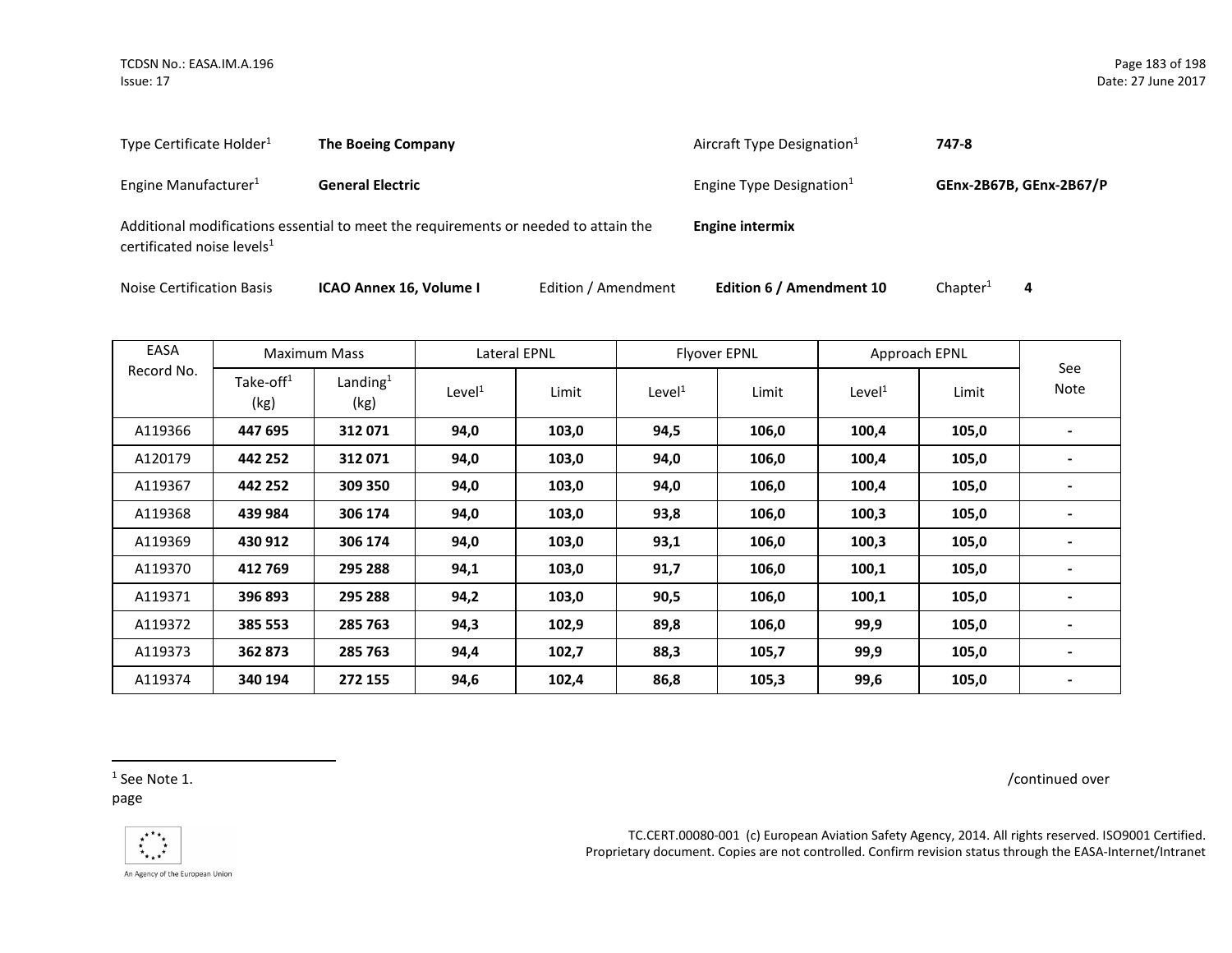TCDSN No.: EASA.IM.A.196 Page 184 of 198 Issue: 17 Date: 27 June 2017

| Type Certificate Holder <sup>1</sup>   | <b>The Boeing Company</b>                                                           |                                      | Aircraft Type Designation <sup>1</sup> | 747-8                     |  |
|----------------------------------------|-------------------------------------------------------------------------------------|--------------------------------------|----------------------------------------|---------------------------|--|
| Engine Manufacturer <sup>1</sup>       | <b>General Electric</b>                                                             | Engine Type Designation <sup>1</sup> | GEnx-2B67B, GEnx-2B67/P                |                           |  |
| certificated noise levels <sup>1</sup> | Additional modifications essential to meet the requirements or needed to attain the |                                      | <b>Engine intermix</b>                 |                           |  |
| Noise Certification Basis              | <b>ICAO Annex 16, Volume I</b>                                                      | Edition / Amendment                  | Edition 6 / Amendment 10               | Chapter <sup>1</sup><br>4 |  |

| EASA       | <b>Maximum Mass</b>           |                              | Lateral EPNL |       | Flyover EPNL |       | Approach EPNL    |       | See         |
|------------|-------------------------------|------------------------------|--------------|-------|--------------|-------|------------------|-------|-------------|
| Record No. | Take-off <sup>1</sup><br>(kg) | Landing <sup>1</sup><br>(kg) | Level $^1$   | Limit | Level $^1$   | Limit | Level $^{\rm 1}$ | Limit | <b>Note</b> |
| A119375    | 317 514                       | 272 155                      | 94,8         | 102,2 | 85,3         | 104,9 | 99,6             | 105,0 |             |

 $1$  See Note 1.



TC.CERT.00080-001 (c) European Aviation Safety Agency, 2014. All rights reserved. ISO9001 Certified. Proprietary document. Copies are not controlled. Confirm revision status through the EASA-Internet/Intranet

An Agency of the European Union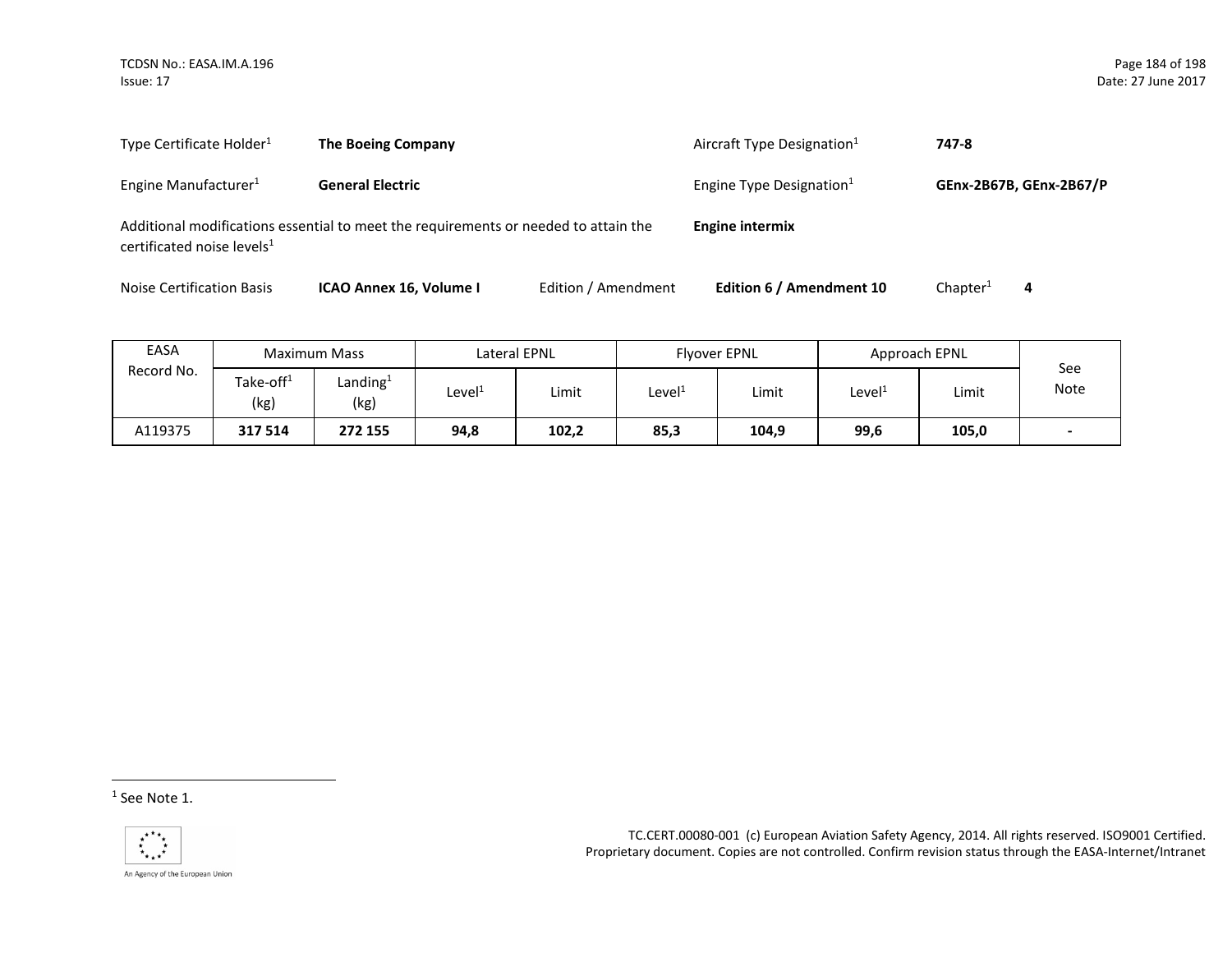| Type Certificate Holder <sup>1</sup>   | <b>The Boeing Company</b>                                                           | Aircraft Type Designation <sup>1</sup> | 747-8F           |
|----------------------------------------|-------------------------------------------------------------------------------------|----------------------------------------|------------------|
| Engine Manufacturer <sup>1</sup>       | <b>General Electric</b>                                                             | Engine Type Designation <sup>1</sup>   | <b>GEnx-2B67</b> |
| certificated noise levels <sup>1</sup> | Additional modifications essential to meet the requirements or needed to attain the | <b>None</b>                            |                  |

| EASA       | <b>Maximum Mass</b>           |                     |                    | Lateral EPNL |           | <b>Flyover EPNL</b> |                    | Approach EPNL |                         |
|------------|-------------------------------|---------------------|--------------------|--------------|-----------|---------------------|--------------------|---------------|-------------------------|
| Record No. | Take-off <sup>1</sup><br>(kg) | Landing $1$<br>(kg) | Level <sup>1</sup> | Limit        | Level $1$ | Limit               | Level <sup>1</sup> | Limit         | See<br><b>Note</b>      |
| A17625     | 447 695                       | 346 091             | 94,0               | 103,0        | 94,5      | 106,0               | 100,9              | 105,0         | $\overline{\mathbf{z}}$ |
| A17906     | 447 695                       | 345 183             | 94,0               | 103,0        | 94,5      | 106,0               | 100,9              | 105,0         | 7                       |
| A16598     | 442 252                       | 345 183             | 94,0               | 103,0        | 94,0      | 106,0               | 100,9              | 105,0         | 7                       |
| A17626     | 439 984                       | 344 276             | 94,0               | 103,0        | 93,8      | 106,0               | 100,9              | 105,0         | 7                       |
| A16597     | 430 912                       | 339 740             | 94,0               | 103,0        | 93,1      | 106,0               | 100,9              | 105,0         | 7                       |
| A16596     | 412 769                       | 317 514             | 94,1               | 103,0        | 91,7      | 106,0               | 100,5              | 105,0         | 7                       |
| A16595     | 396 893                       | 312071              | 94,2               | 103,0        | 90,5      | 106,0               | 100,4              | 105,0         | 7                       |
| A16594     | 385 553                       | 309 350             | 94,3               | 102,9        | 89,8      | 106,0               | 100,4              | 105,0         | 7                       |
| A16593     | 362 873                       | 295 288             | 94,4               | 102,7        | 88,2      | 105,7               | 100,1              | 105,0         | 7                       |
| A16592     | 340 194                       | 285 763             | 94,6               | 102,4        | 86,7      | 105,3               | 99,9               | 105,0         | 7                       |

 $1$  See Note 1.  $/$ continued over

page

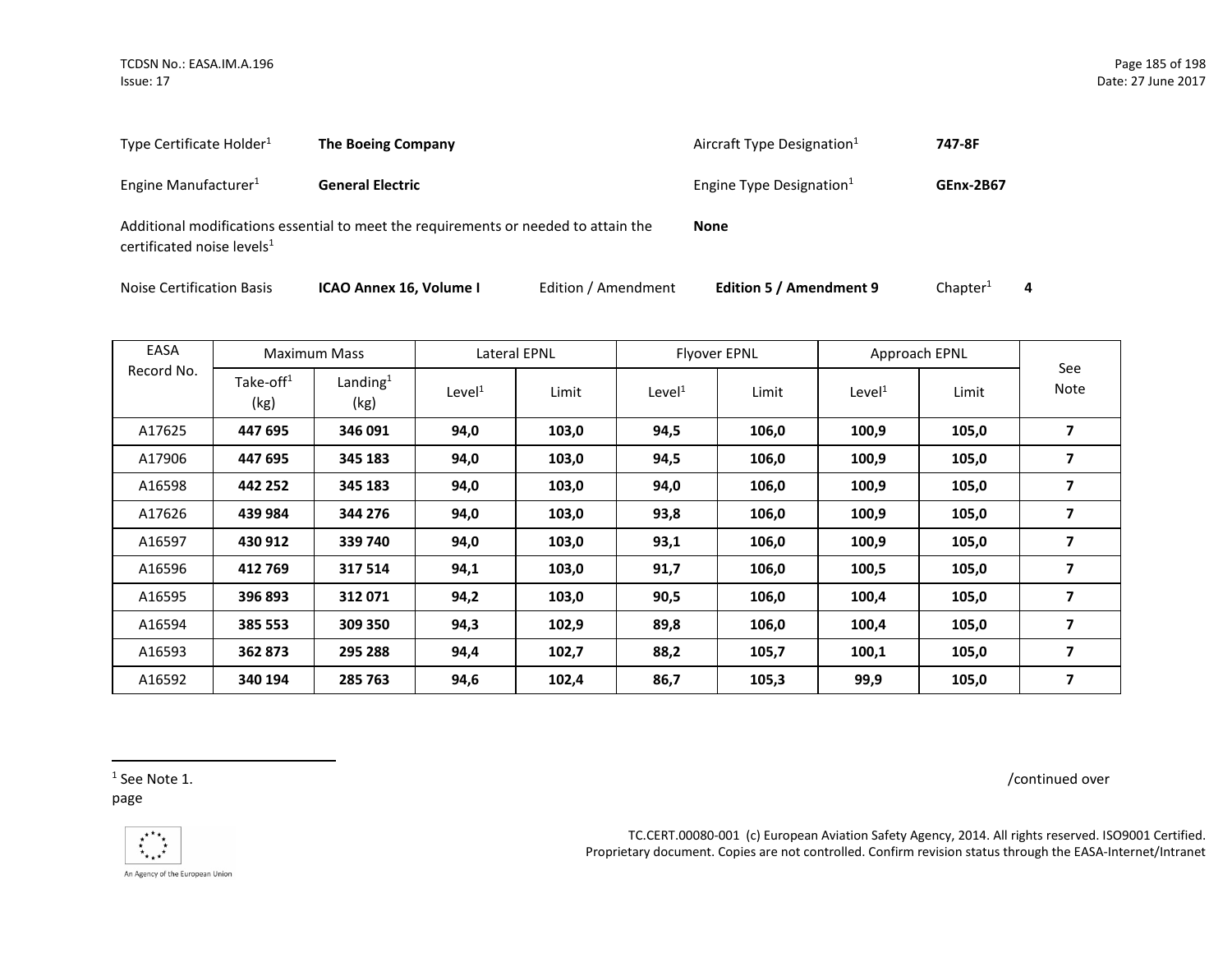TCDSN No.: EASA.IM.A.196 Page 186 of 198 Issue: 17 Date: 27 June 2017

| Type Certificate Holder <sup>1</sup>   | <b>The Boeing Company</b>                                                           |                     | Aircraft Type Designation <sup>1</sup> | 747-8F               |
|----------------------------------------|-------------------------------------------------------------------------------------|---------------------|----------------------------------------|----------------------|
| Engine Manufacturer <sup>1</sup>       | Engine Type Designation <sup>1</sup>                                                | <b>GEnx-2B67</b>    |                                        |                      |
| certificated noise levels <sup>1</sup> | Additional modifications essential to meet the requirements or needed to attain the | None                |                                        |                      |
| Noise Certification Basis              | <b>ICAO Annex 16, Volume I</b>                                                      | Edition / Amendment | Edition 5 / Amendment 9                | Chapter <sup>1</sup> |

| EASA<br>Record No. | <b>Maximum Mass</b>  |                     | Lateral EPNL     |       | Flyover EPNL |       | Approach EPNL |       |                    |
|--------------------|----------------------|---------------------|------------------|-------|--------------|-------|---------------|-------|--------------------|
|                    | Take-off $1$<br>(kg) | Landing $1$<br>(kg) | Level $^{\rm 1}$ | Limit | Level $^1$   | Limit | Level'        | Limit | See<br><b>Note</b> |
| A16591             | 317 514              | 272 155             | 94,8             | 102,2 | 85,3         | 104,9 | 99,6          | 105,0 |                    |

 $1$  See Note 1.

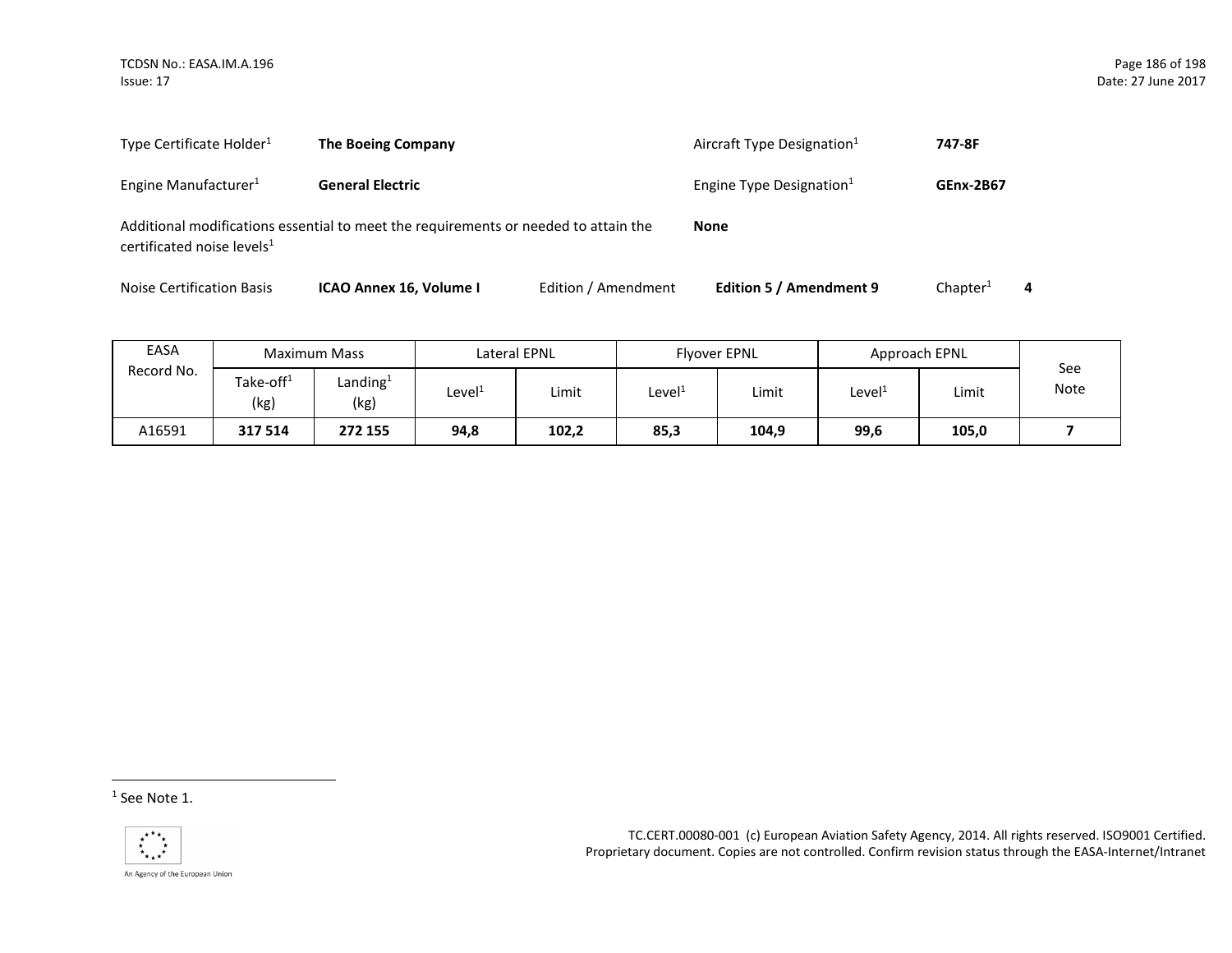| Type Certificate Holder <sup>1</sup>   | The Boeing Company                                                                  | Aircraft Type Designation <sup>1</sup> | 747-8F                 |
|----------------------------------------|-------------------------------------------------------------------------------------|----------------------------------------|------------------------|
| Engine Manufacturer <sup>1</sup>       | <b>General Electric</b>                                                             | Engine Type Designation <sup>1</sup>   | GEnx-2B67, GEnx-2B67/P |
| certificated noise levels <sup>1</sup> | Additional modifications essential to meet the requirements or needed to attain the | <b>Engine intermix</b>                 |                        |

| EASA       | <b>Maximum Mass</b>           |                              | <b>Lateral EPNL</b> |       | <b>Flyover EPNL</b> |       | Approach EPNL      |       |                    |
|------------|-------------------------------|------------------------------|---------------------|-------|---------------------|-------|--------------------|-------|--------------------|
| Record No. | Take-off <sup>1</sup><br>(kg) | Landing <sup>1</sup><br>(kg) | Level <sup>1</sup>  | Limit | Level <sup>1</sup>  | Limit | Level <sup>1</sup> | Limit | See<br><b>Note</b> |
| A120388    | 447 695                       | 350 626                      | 94,0                | 103,0 | 94,5                | 106,0 | 101,0              | 105,0 |                    |
| A120389    | 447 695                       | 346 091                      | 94,0                | 103,0 | 94,5                | 106,0 | 101,0              | 105,0 |                    |
| A120390    | 442 252                       | 345 183                      | 94,0                | 103,0 | 94,0                | 106,0 | 101,0              | 105,0 |                    |
| A120391    | 439 984                       | 344 276                      | 94,0                | 103,0 | 93,8                | 106,0 | 101,0              | 105,0 |                    |
| A120392    | 430 912                       | 339 740                      | 94,0                | 103,0 | 93,1                | 106,0 | 100,9              | 105,0 |                    |
| A120393    | 412 769                       | 317 514                      | 94,1                | 103,0 | 91,7                | 106,0 | 100,5              | 105,0 |                    |
| A120394    | 396 893                       | 312071                       | 94,2                | 103,0 | 90,5                | 106,0 | 100,4              | 105,0 |                    |
| A120395    | 385 553                       | 309 350                      | 94,3                | 102,9 | 89,8                | 106,0 | 100,4              | 105,0 |                    |
| A120396    | 362 873                       | 295 288                      | 94,4                | 102,7 | 88,3                | 105,7 | 100,1              | 105,0 |                    |
| A120397    | 340 194                       | 285 763                      | 94,6                | 102,4 | 86,8                | 105,3 | 99,9               | 105,0 |                    |

page

 $1$  See Note 1.  $/$ continued over

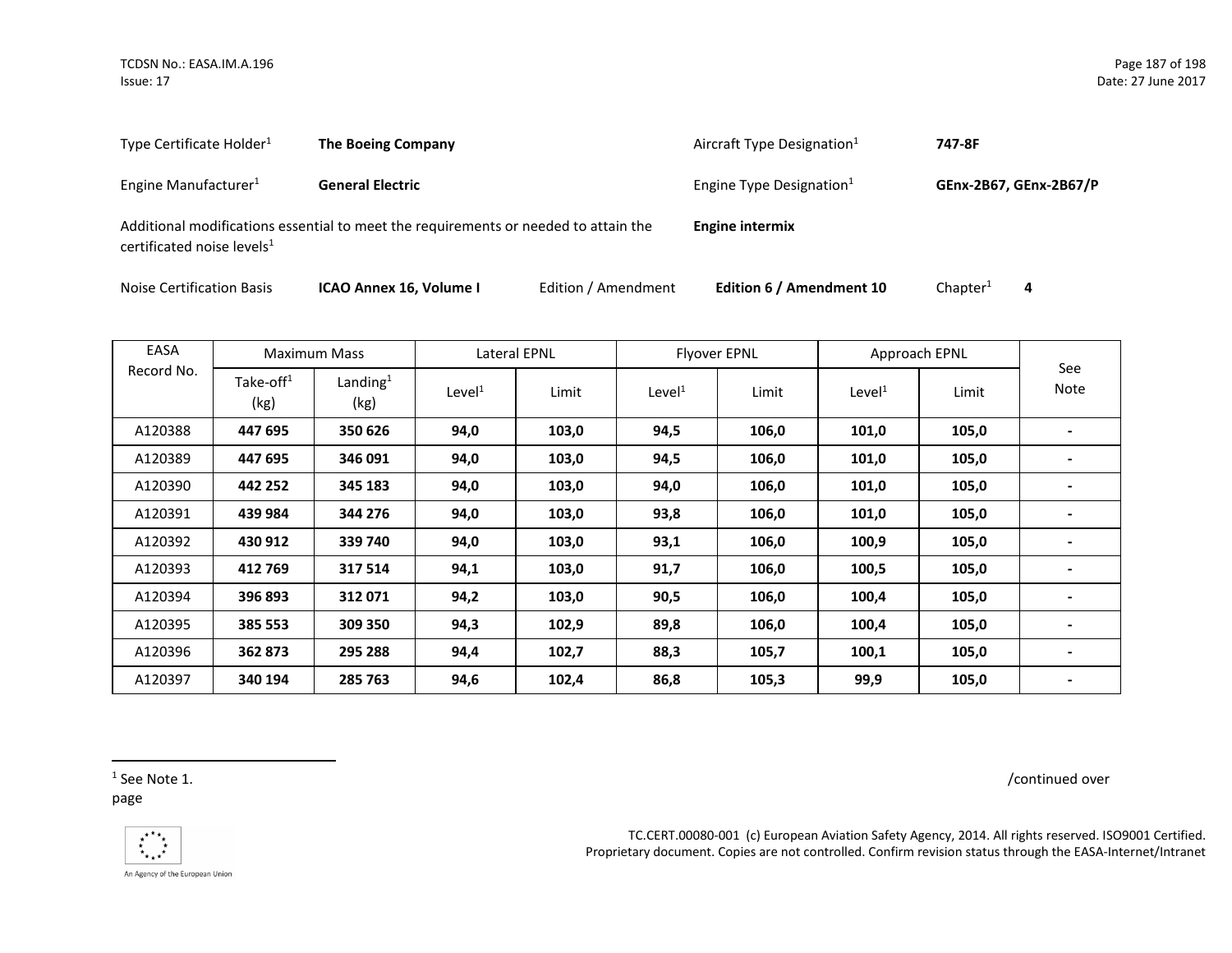TCDSN No.: EASA.IM.A.196 Page 188 of 198 Issue: 17 Date: 27 June 2017

| Type Certificate Holder <sup>1</sup>   | <b>The Boeing Company</b>                                                           |                     | Aircraft Type Designation <sup>1</sup> | 747-8F                 |   |  |
|----------------------------------------|-------------------------------------------------------------------------------------|---------------------|----------------------------------------|------------------------|---|--|
| Engine Manufacturer <sup>1</sup>       | <b>General Electric</b>                                                             |                     | Engine Type Designation <sup>1</sup>   | GEnx-2B67, GEnx-2B67/P |   |  |
| certificated noise levels <sup>1</sup> | Additional modifications essential to meet the requirements or needed to attain the |                     | <b>Engine intermix</b>                 |                        |   |  |
| Noise Certification Basis              | ICAO Annex 16, Volume I                                                             | Edition / Amendment | Edition 6 / Amendment 10               | $Chanter^{\perp}$      | 4 |  |

| EASA<br>Record No. | <b>Maximum Mass</b>           |                              | Lateral EPNL |       | Flyover EPNL |       | Approach EPNL    |       |                    |
|--------------------|-------------------------------|------------------------------|--------------|-------|--------------|-------|------------------|-------|--------------------|
|                    | Take-off <sup>1</sup><br>(kg) | Landing <sup>1</sup><br>(kg) | Level $^1$   | Limit | Level $^1$   | Limit | Level $^{\rm 1}$ | Limit | See<br><b>Note</b> |
| A120398            | 317 514                       | 272 155                      | 94,8         | 102,2 | 85,3         | 104,9 | 99,6             | 105,0 |                    |

 $1$  See Note 1.



Proprietary document. Copies are not controlled. Confirm revision status through the EASA-Internet/Intranet

TC.CERT.00080-001 (c) European Aviation Safety Agency, 2014. All rights reserved. ISO9001 Certified.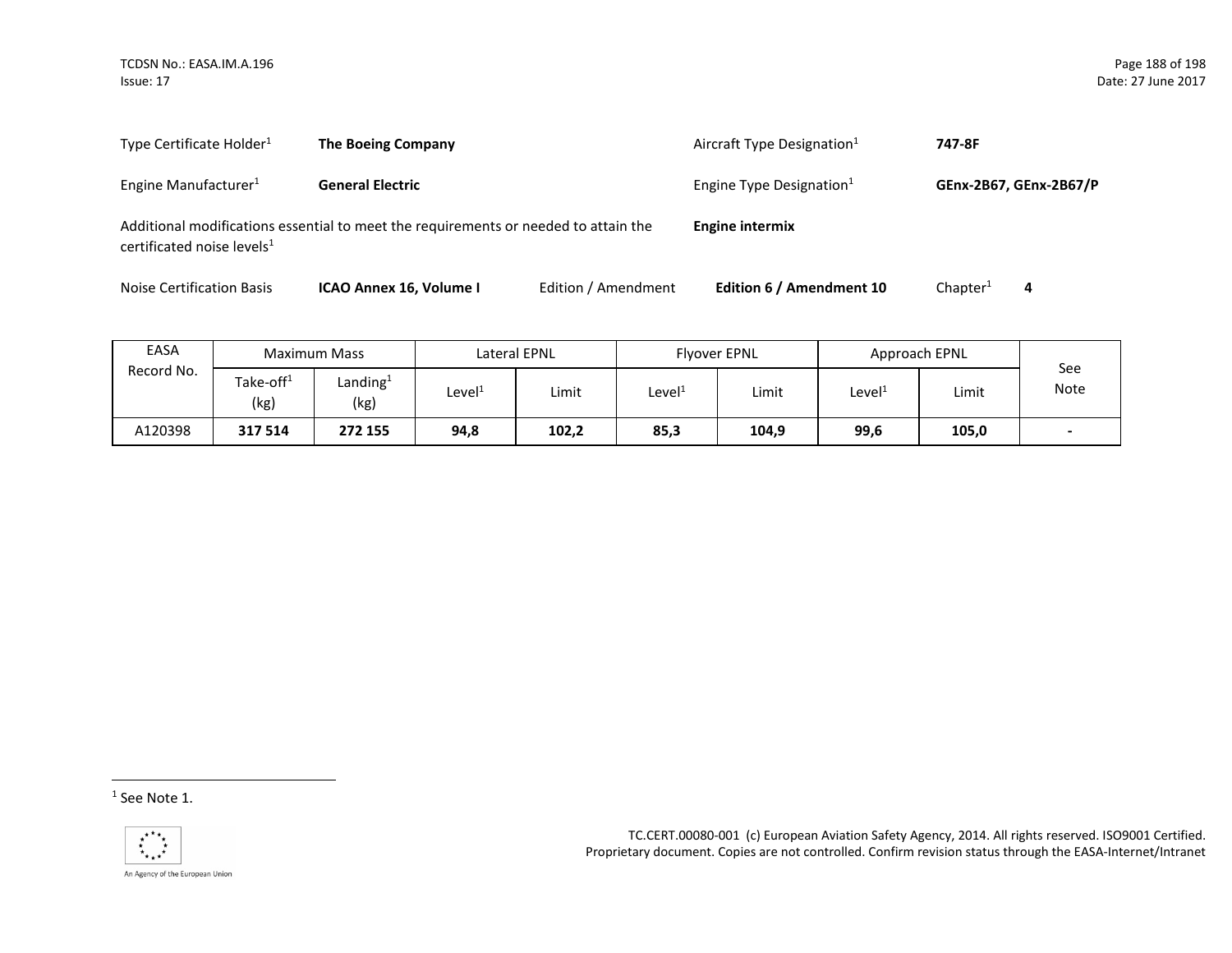| Type Certificate Holder <sup>1</sup>   | <b>The Boeing Company</b>                                                           | Aircraft Type Designation <sup>1</sup> | 747-8F             |
|----------------------------------------|-------------------------------------------------------------------------------------|----------------------------------------|--------------------|
| Engine Manufacturer <sup>1</sup>       | <b>General Electric</b>                                                             | Engine Type Designation <sup>1</sup>   | <b>GEnx-2B67/P</b> |
| certificated noise levels <sup>1</sup> | Additional modifications essential to meet the requirements or needed to attain the | <b>None</b>                            |                    |

| EASA       | <b>Maximum Mass</b>           |                     | Lateral EPNL       |       | <b>Flyover EPNL</b> |       | Approach EPNL      |       |                    |
|------------|-------------------------------|---------------------|--------------------|-------|---------------------|-------|--------------------|-------|--------------------|
| Record No. | Take-off <sup>1</sup><br>(kg) | Landing $1$<br>(kg) | Level <sup>1</sup> | Limit | Level <sup>1</sup>  | Limit | Level <sup>1</sup> | Limit | See<br><b>Note</b> |
| A120387    | 447 695                       | 350 626             | 93,9               | 103,0 | 94,4                | 106,0 | 101,0              | 105,0 |                    |
| A119376    | 447 695                       | 346 091             | 93,9               | 103,0 | 94,4                | 106,0 | 100,9              | 105,0 |                    |
| A119377    | 442 252                       | 345 183             | 93,9               | 103,0 | 93,9                | 106,0 | 100,9              | 105,0 |                    |
| A119378    | 439 984                       | 344 276             | 94,0               | 103,0 | 93,7                | 106,0 | 100,9              | 105,0 |                    |
| A119379    | 430 912                       | 339 740             | 94,0               | 103,0 | 93,0                | 106,0 | 100,8              | 105,0 |                    |
| A119380    | 412 769                       | 317 514             | 94,1               | 103,0 | 91,7                | 106,0 | 100,4              | 105,0 |                    |
| A119381    | 396 893                       | 312 071             | 94,2               | 103,0 | 90,5                | 106,0 | 100,3              | 105,0 |                    |
| A119382    | 385 553                       | 309 350             | 94,2               | 102,9 | 89,8                | 106,0 | 100,2              | 105,0 |                    |
| A119383    | 362 873                       | 295 288             | 94,4               | 102,7 | 88,3                | 105,7 | 99,9               | 105,0 |                    |
| A119384    | 340 194                       | 285 763             | 94,6               | 102,4 | 86,8                | 105,3 | 99,7               | 105,0 |                    |

 $1$  See Note 1.  $/$ continued over

page

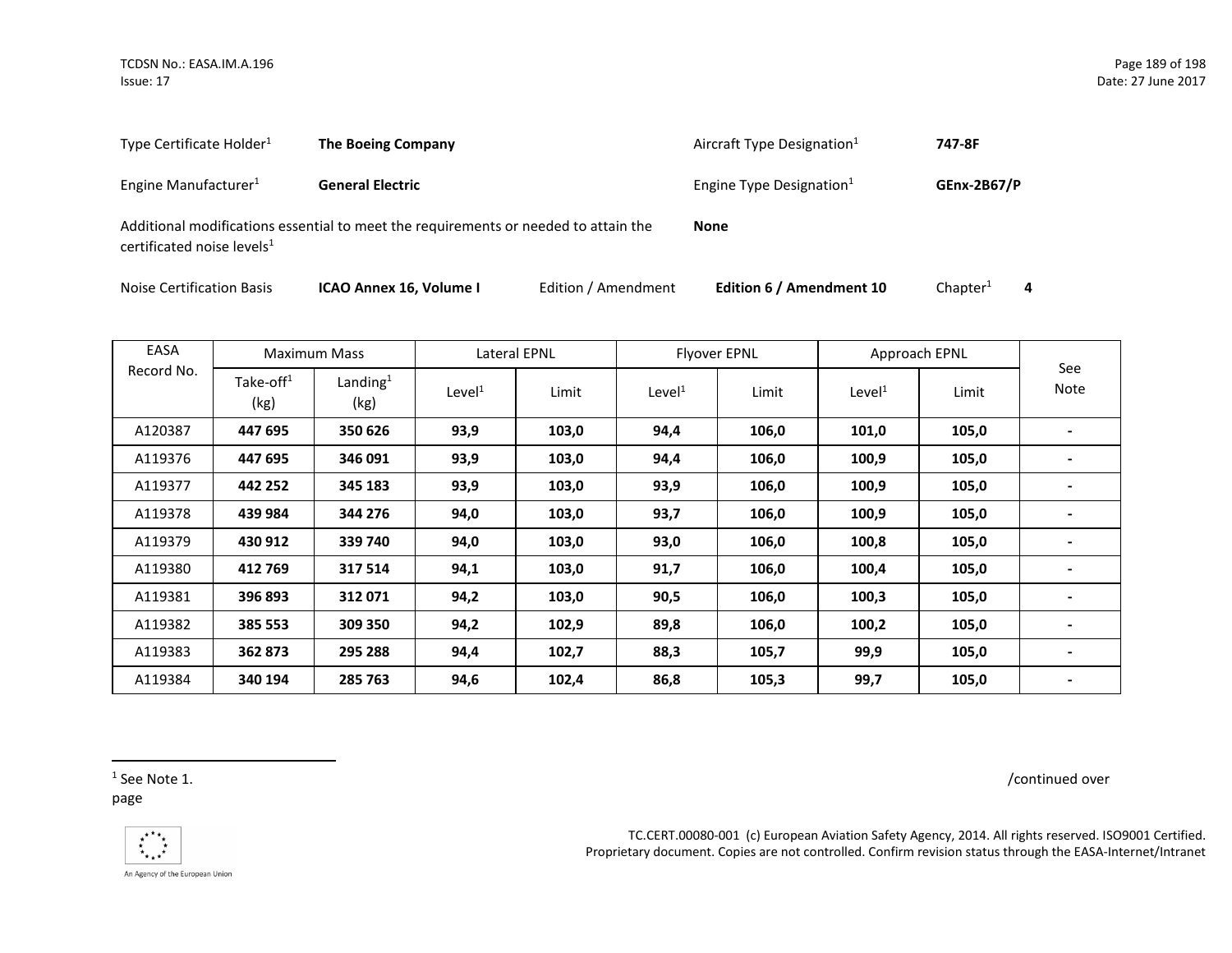TCDSN No.: EASA.IM.A.196 Page 190 of 198 Issue: 17 Date: 27 June 2017

| Type Certificate Holder <sup>1</sup>   | The Boeing Company                                                                  |                     | Aircraft Type Designation <sup>1</sup>            | 747-8F               |   |
|----------------------------------------|-------------------------------------------------------------------------------------|---------------------|---------------------------------------------------|----------------------|---|
| Engine Manufacturer <sup>1</sup>       | <b>General Electric</b>                                                             |                     | Engine Type Designation $1$<br><b>GEnx-2B67/P</b> |                      |   |
| certificated noise levels <sup>1</sup> | Additional modifications essential to meet the requirements or needed to attain the |                     | <b>None</b>                                       |                      |   |
| Noise Certification Basis              | <b>ICAO Annex 16, Volume I</b>                                                      | Edition / Amendment | Edition 6 / Amendment 10                          | Chapter <sup>1</sup> | 4 |

| EASA       | <b>Maximum Mass</b>   |                              | Lateral EPNL       |       | Flyover EPNL |       | Approach EPNL    |       |                    |
|------------|-----------------------|------------------------------|--------------------|-------|--------------|-------|------------------|-------|--------------------|
| Record No. | Take-off $^1$<br>(kg) | Landing <sup>1</sup><br>(kg) | Level <del>'</del> | Limit | Level $^1$   | Limit | Level $^{\rm 1}$ | Limit | See<br><b>Note</b> |
| A119385    | 317 514               | 272 155                      | 94,8               | 102,2 | 85,3         | 104,9 | 99,4             | 105,0 |                    |

 $1$  See Note 1.

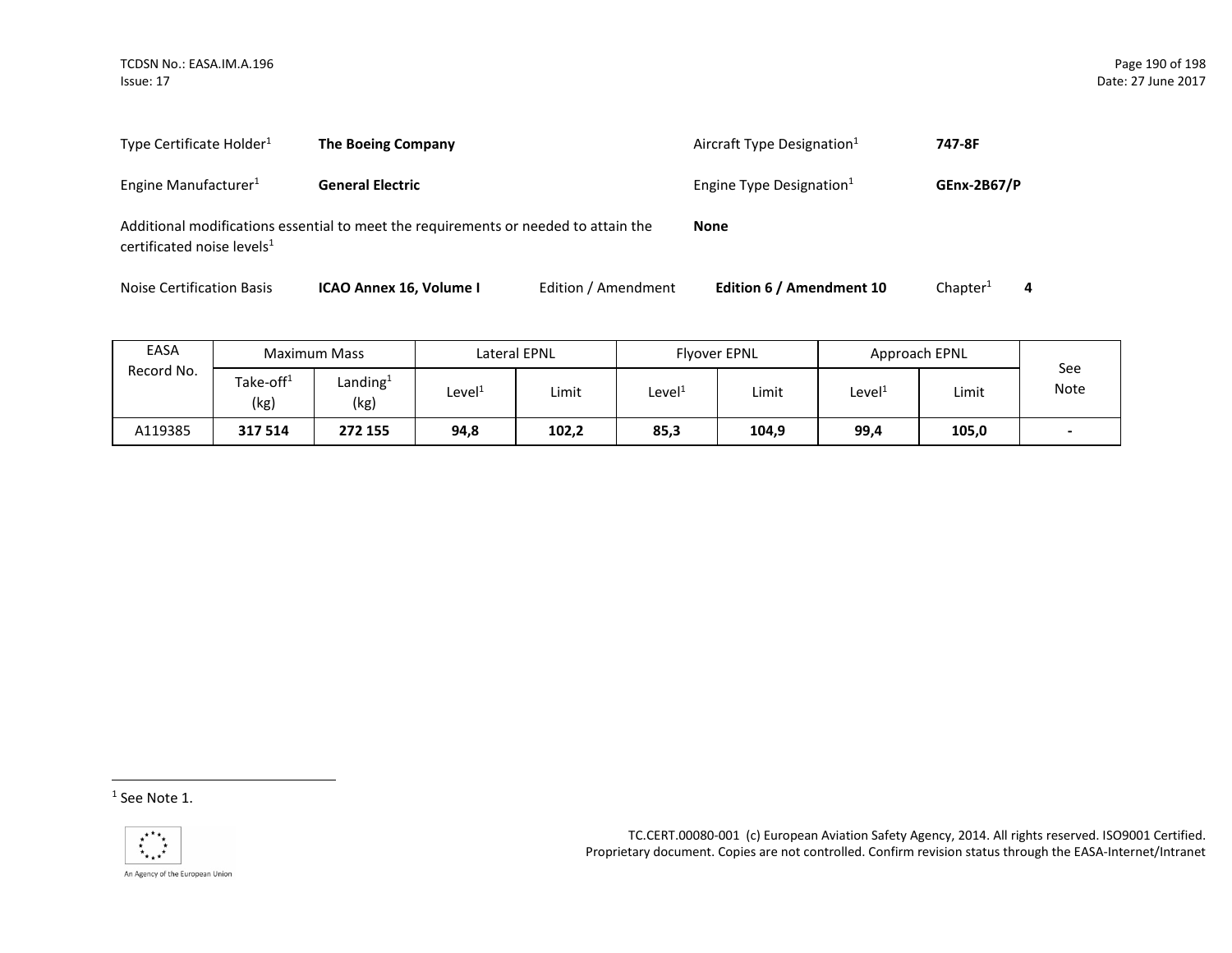| Type Certificate Holder <sup>1</sup>   | <b>The Boeing Company</b>                                                           | Aircraft Type Designation <sup>1</sup> | 747-8F     |
|----------------------------------------|-------------------------------------------------------------------------------------|----------------------------------------|------------|
| Engine Manufacturer <sup>1</sup>       | <b>General Electric</b>                                                             | Engine Type Designation <sup>1</sup>   | GEnx-2B67B |
| certificated noise levels <sup>1</sup> | Additional modifications essential to meet the requirements or needed to attain the | <b>None</b>                            |            |

| EASA       | <b>Maximum Mass</b>           |                     | Lateral EPNL       |       | <b>Flyover EPNL</b> |       | Approach EPNL      |       |             |
|------------|-------------------------------|---------------------|--------------------|-------|---------------------|-------|--------------------|-------|-------------|
| Record No. | Take-off <sup>1</sup><br>(kg) | Landing $1$<br>(kg) | Level <sup>1</sup> | Limit | Level <sup>1</sup>  | Limit | Level <sup>1</sup> | Limit | See<br>Note |
| A120671    | 447 695                       | 350 626             | 94,0               | 103,0 | 94,5                | 106,0 | 101,0              | 105,0 | 7           |
| A17627     | 447 695                       | 346 091             | 94,0               | 103,0 | 94,5                | 106,0 | 101,0              | 105,0 | 7           |
| A16760     | 442 252                       | 345 183             | 94,0               | 103,0 | 94,0                | 106,0 | 101,0              | 105,0 | 7           |
| A17628     | 442 252                       | 344 276             | 94,0               | 103,0 | 93,8                | 106,0 | 101,0              | 105,0 | 7           |
| A16779     | 430 912                       | 344 276             | 94,0               | 103,0 | 93,1                | 106,0 | 101,0              | 105,0 | 7           |
| A121219    | 430 912                       | 339 740             | 94,0               | 103,0 | 93,1                | 106,0 | 100,9              | 105,0 | 7           |
| A16780     | 412 769                       | 339 740             | 94,1               | 103,0 | 91,7                | 106,0 | 100,9              | 105,0 | 7           |
| A121220    | 412 769                       | 317 514             | 94,1               | 103,0 | 91,7                | 106,0 | 100,5              | 105,0 | 7           |
| A16781     | 396 893                       | 317 514             | 94,2               | 103,0 | 90,5                | 106,0 | 100,5              | 105,0 | 7           |
| A121221    | 396 893                       | 312071              | 94,2               | 103,0 | 90,5                | 106,0 | 100,4              | 105,0 | 7           |

 $1$  See Note 1.  $/$ continued over

page

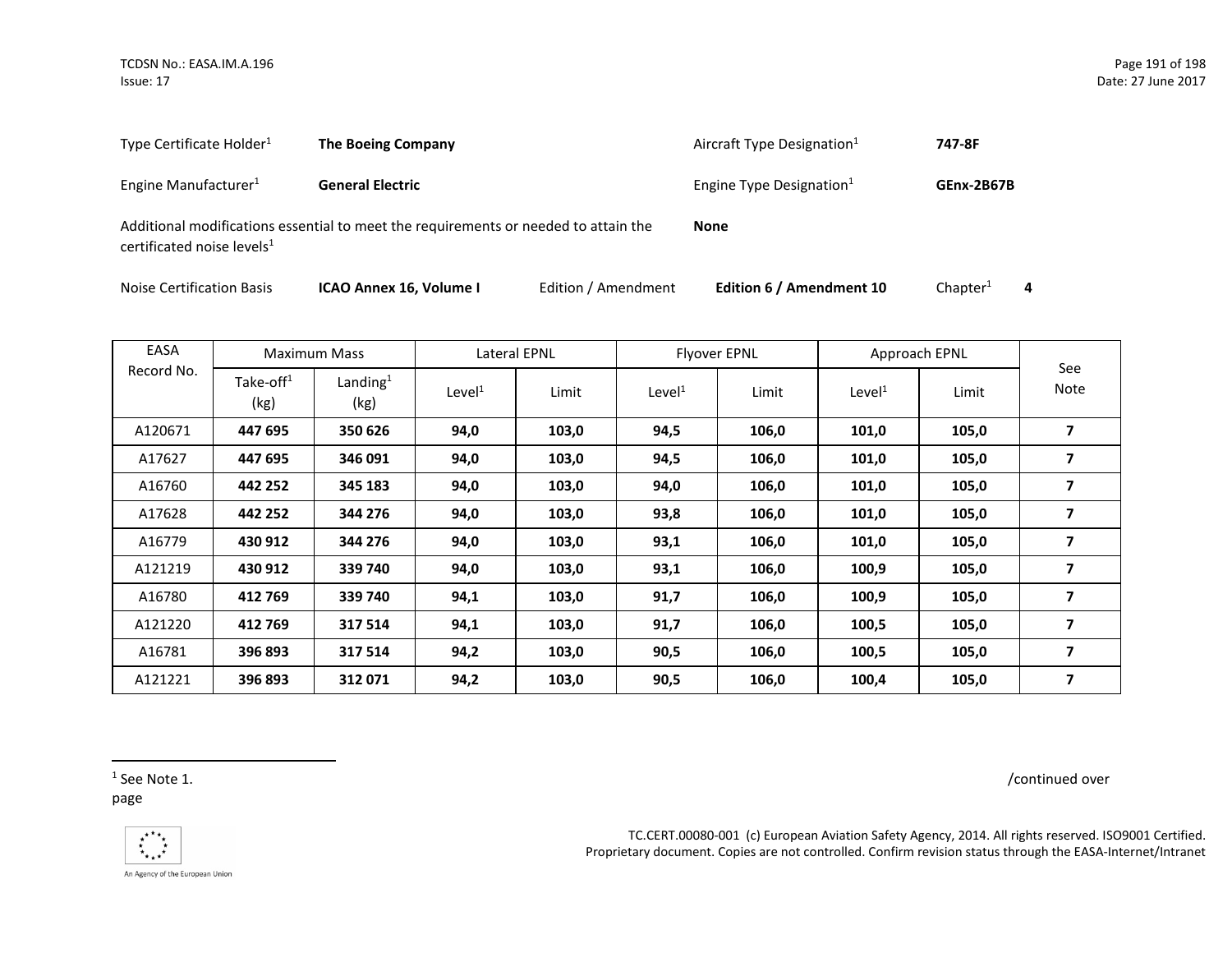TCDSN No.: EASA.IM.A.196 Page 192 of 198 Issue: 17 Date: 27 June 2017

| Type Certificate Holder <sup>1</sup>   | The Boeing Company                                                                  | Aircraft Type Designation <sup>1</sup> | 747-8F     |
|----------------------------------------|-------------------------------------------------------------------------------------|----------------------------------------|------------|
| Engine Manufacturer <sup>1</sup>       | <b>General Electric</b>                                                             | Engine Type Designation <sup>1</sup>   | GEnx-2B67B |
| certificated noise levels <sup>1</sup> | Additional modifications essential to meet the requirements or needed to attain the | <b>None</b>                            |            |

Noise Certification Basis **ICAO Annex 16, Volume I Edition / Amendment <b>Edition 6 / Amendment 10** Chapter<sup>1</sup> 4

| EASA       | Maximum Mass                  |                              | Lateral EPNL       |       | <b>Flyover EPNL</b> |       | Approach EPNL |       | See         |
|------------|-------------------------------|------------------------------|--------------------|-------|---------------------|-------|---------------|-------|-------------|
| Record No. | Take-off <sup>1</sup><br>(kg) | Landing <sup>1</sup><br>(kg) | Level <sup>1</sup> | Limit | Level <sup>1</sup>  | Limit | Level $^1$    | Limit | <b>Note</b> |
| A16782     | 385 553                       | 309 350                      | 94,3               | 102,9 | 89,8                | 106,0 | 100,4         | 105,0 |             |
| A16783     | 362 873                       | 295 288                      | 94,4               | 102,7 | 88,2                | 105,7 | 100,1         | 105,0 |             |
| A16784     | 340 194                       | 285 763                      | 94,6               | 102,4 | 86,7                | 105,3 | 99,9          | 105,0 |             |
| A16785     | 317 514                       | 272 155                      | 94,8               | 102,2 | 85,3                | 104,9 | 99,6          | 105,0 |             |

 $1$  See Note 1.



TC.CERT.00080-001 (c) European Aviation Safety Agency, 2014. All rights reserved. ISO9001 Certified. Proprietary document. Copies are not controlled. Confirm revision status through the EASA-Internet/Intranet

An Agency of the European Union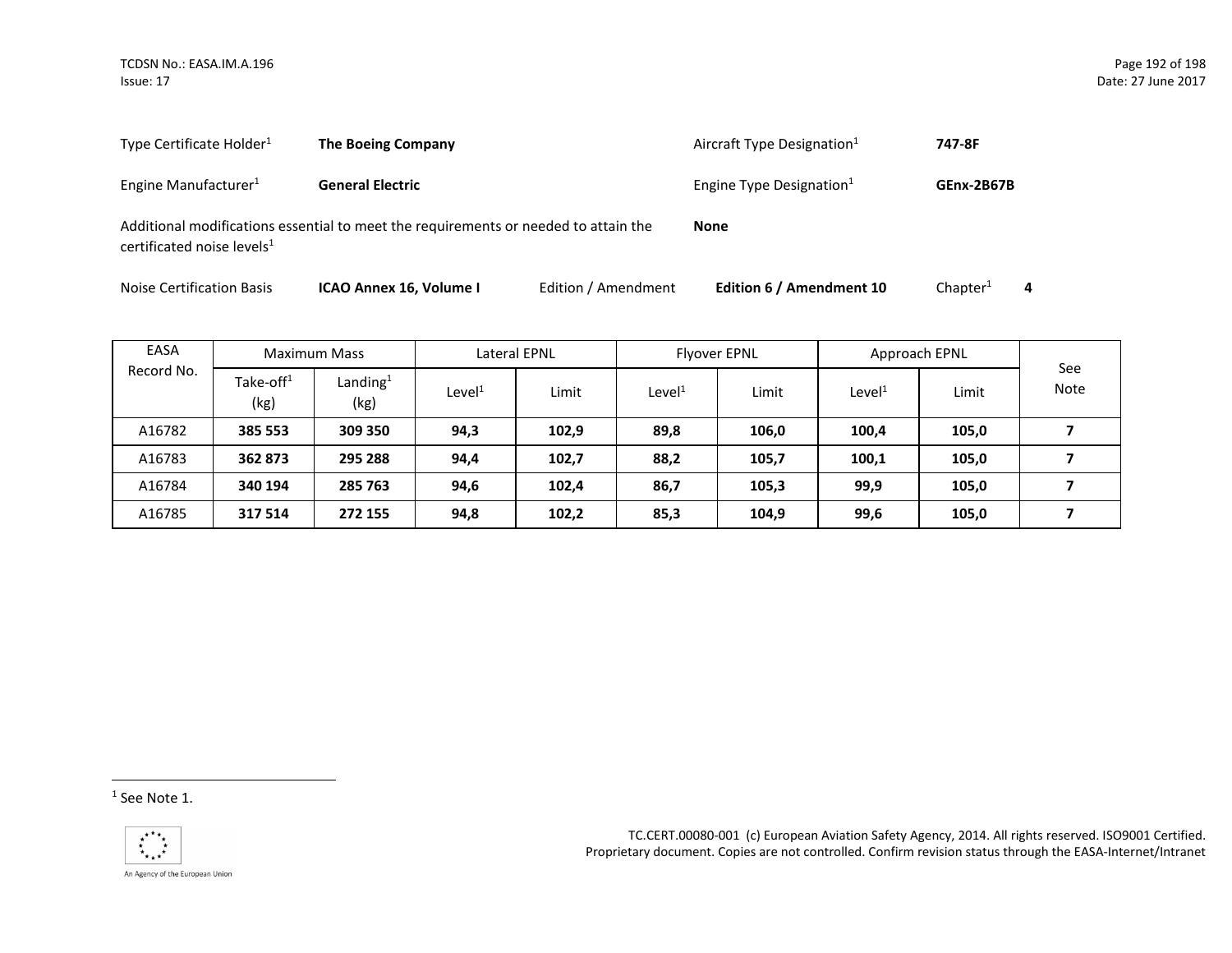| Type Certificate Holder <sup>1</sup>   | The Boeing Company                                                                  | Aircraft Type Designation <sup>1</sup> | 747-8F                  |
|----------------------------------------|-------------------------------------------------------------------------------------|----------------------------------------|-------------------------|
| Engine Manufacturer <sup>1</sup>       | <b>General Electric</b>                                                             | Engine Type Designation $1$            | GEnx-2B67B, GEnx-2B67/P |
| certificated noise levels <sup>1</sup> | Additional modifications essential to meet the requirements or needed to attain the | <b>Engine intermix</b>                 |                         |

| EASA       |                               | <b>Maximum Mass</b> | Lateral EPNL       |       | <b>Flyover EPNL</b> |       | Approach EPNL      |       |                    |
|------------|-------------------------------|---------------------|--------------------|-------|---------------------|-------|--------------------|-------|--------------------|
| Record No. | Take-off <sup>1</sup><br>(kg) | Landing $1$<br>(kg) | Level <sup>1</sup> | Limit | Level <sup>1</sup>  | Limit | Level <sup>1</sup> | Limit | See<br><b>Note</b> |
| A119386    | 447 695                       | 350 626             | 94,0               | 103,0 | 94,5                | 106,0 | 101,0              | 105,0 |                    |
| A121222    | 447 695                       | 346 091             | 94,0               | 103,0 | 94,5                | 106,0 | 101,0              | 105,0 |                    |
| A119387    | 442 252                       | 345 183             | 94,0               | 103,0 | 94,0                | 106,0 | 101,0              | 105,0 |                    |
| A119388    | 439 984                       | 344 276             | 94,0               | 103,0 | 93,8                | 106,0 | 101,0              | 105,0 |                    |
| A119389    | 430 912                       | 339 740             | 94,0               | 103,0 | 93,1                | 106,0 | 100,9              | 105,0 |                    |
| A119390    | 412 769                       | 317 514             | 94,1               | 103,0 | 91,7                | 106,0 | 100,5              | 105,0 |                    |
| A119391    | 396 893                       | 312 071             | 94,2               | 103,0 | 90,5                | 106,0 | 100,4              | 105,0 |                    |
| A119392    | 385 553                       | 309 350             | 94,3               | 102,9 | 89,8                | 106,0 | 100,4              | 105,0 |                    |
| A119393    | 362 873                       | 295 288             | 94,4               | 102,7 | 88,3                | 105,7 | 100,1              | 105,0 |                    |
| A119394    | 340 194                       | 285 763             | 94,6               | 102,4 | 86,8                | 105,3 | 99,9               | 105,0 |                    |

## $1$  See Note 1.  $/$ continued over

page

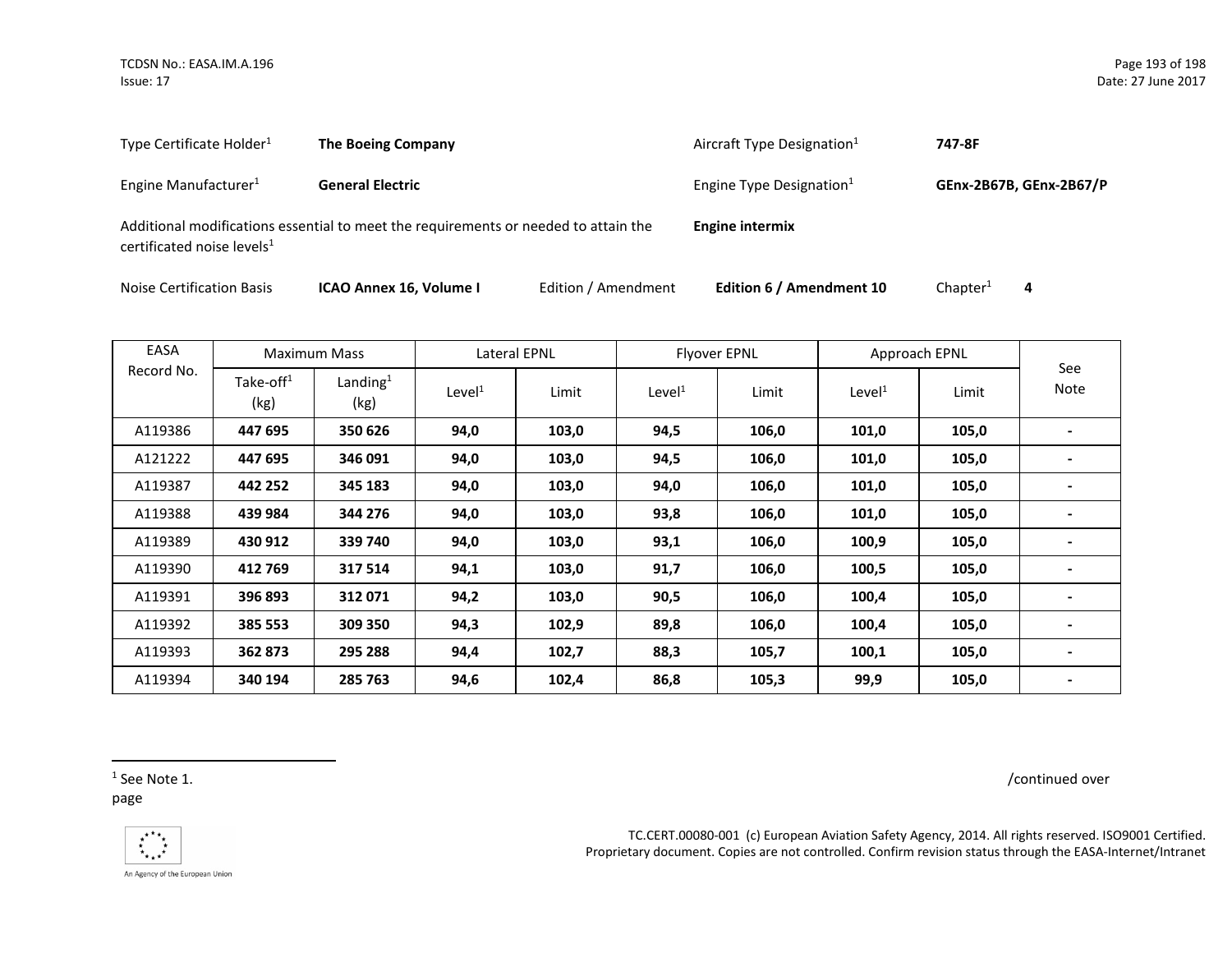TCDSN No.: EASA.IM.A.196 Page 194 of 198 Issue: 17 Date: 27 June 2017

| Type Certificate Holder <sup>1</sup>   | <b>The Boeing Company</b>                                                           |                     | Aircraft Type Designation <sup>1</sup> | 747-8F                    |  |
|----------------------------------------|-------------------------------------------------------------------------------------|---------------------|----------------------------------------|---------------------------|--|
| Engine Manufacturer <sup>1</sup>       | <b>General Electric</b>                                                             |                     | Engine Type Designation <sup>1</sup>   | GEnx-2B67B, GEnx-2B67/P   |  |
| certificated noise levels <sup>1</sup> | Additional modifications essential to meet the requirements or needed to attain the |                     | <b>Engine intermix</b>                 |                           |  |
| Noise Certification Basis              | <b>ICAO Annex 16, Volume I</b>                                                      | Edition / Amendment | Edition 6 / Amendment 10               | Chapter <sup>1</sup><br>4 |  |

| EASA       |                               | <b>Maximum Mass</b>          |            | Lateral EPNL | Flyover EPNL |       | Approach EPNL    |       |                    |
|------------|-------------------------------|------------------------------|------------|--------------|--------------|-------|------------------|-------|--------------------|
| Record No. | Take-off <sup>1</sup><br>(kg) | Landing <sup>1</sup><br>(kg) | Level $^1$ | Limit        | Level $^1$   | Limit | Level $^{\rm 1}$ | Limit | See<br><b>Note</b> |
| A119395    | 317 514                       | 272 155                      | 94,8       | 102,2        | 85,3         | 104,9 | 99,6             | 105,0 |                    |

 $1$  See Note 1.

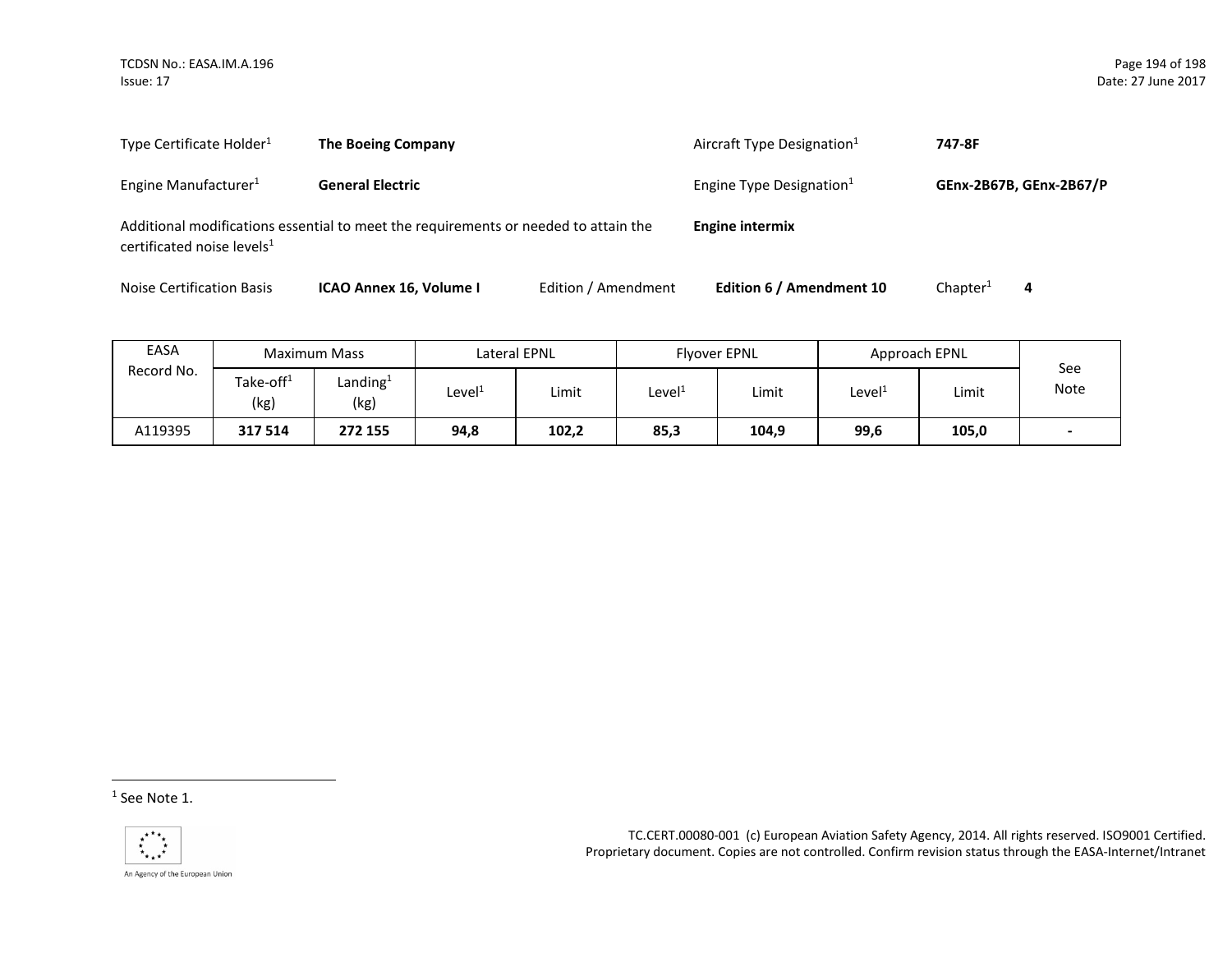TCDSN No.: EASA.IM.A.196 Page 195 of 198 Issue: 17 Date: 27 June 2017

| Type Certificate Holder <sup>1</sup>   | The Boeing Company                                                                  |                     | Aircraft Type Designation <sup>1</sup> | 747SP                |   |
|----------------------------------------|-------------------------------------------------------------------------------------|---------------------|----------------------------------------|----------------------|---|
| Engine Manufacturer <sup>1</sup>       | <b>Pratt &amp; Whitney</b>                                                          |                     | Engine Type Designation $1$            | <b>JT9D-7F</b>       |   |
| certificated noise levels <sup>1</sup> | Additional modifications essential to meet the requirements or needed to attain the |                     | -100 "CN" nacelle                      |                      |   |
| Noise Certification Basis              | <b>ICAO Annex 16, Volume I</b>                                                      | Edition / Amendment |                                        | Chapter <sup>1</sup> | 3 |

| EASA       |                      | <b>Maximum Mass</b> |                  | Lateral EPNL | <b>Flyover EPNL</b> |       | Approach EPNL |       |                    |
|------------|----------------------|---------------------|------------------|--------------|---------------------|-------|---------------|-------|--------------------|
| Record No. | Take-off $1$<br>(kg) | Landing $1$<br>(kg) | Level $^{\rm 1}$ | Limit        | Level $^1$          | Limit | Level'        | Limit | See<br><b>Note</b> |
| A121212    | 318 421              | 215 456             | 103,7            | 102,2        | 102,0               | 104,9 | 104,3         | 105,0 |                    |

 $1$  See Note 1.

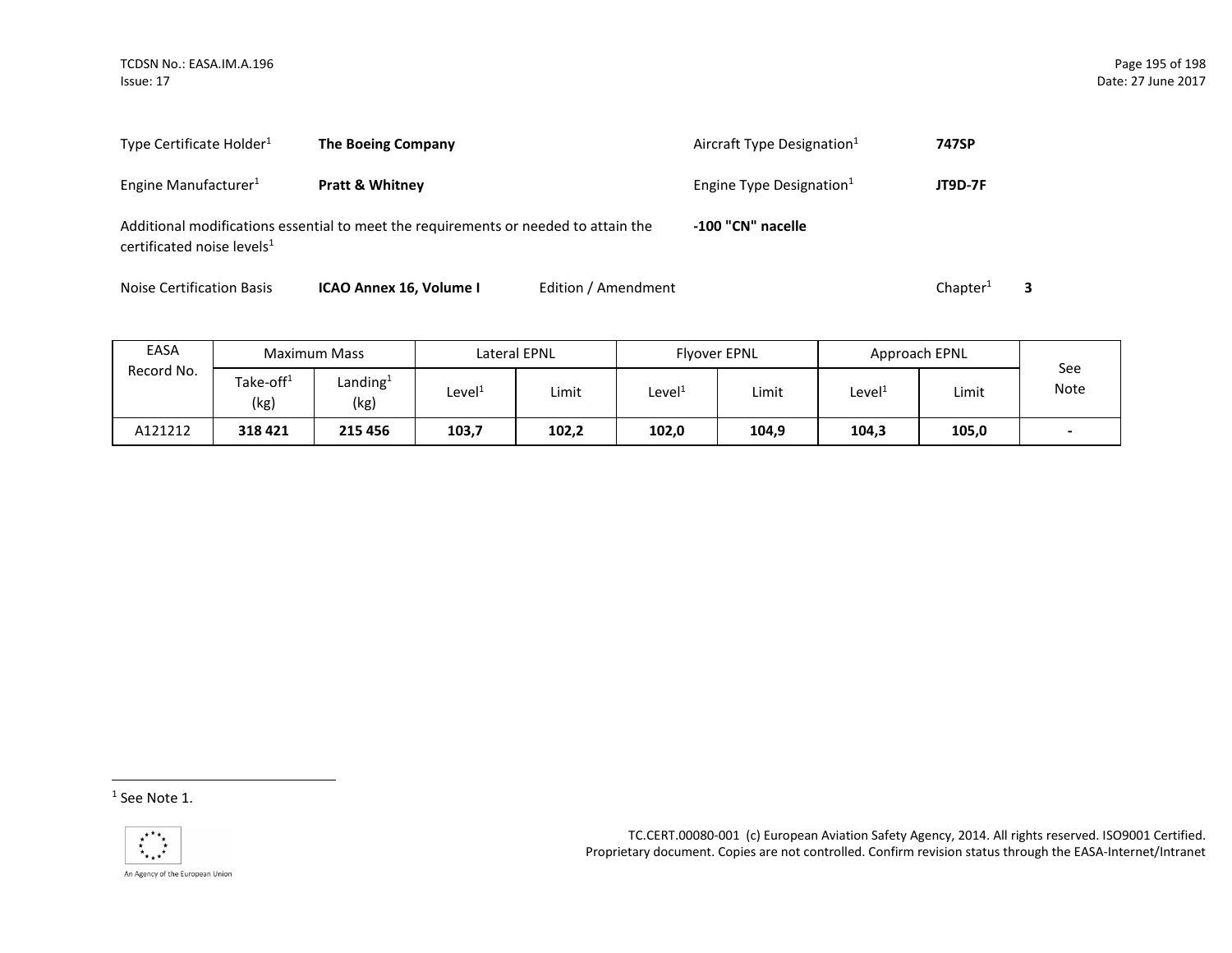TCDSN No.: EASA.IM.A.196 Page 196 of 198 Issue: 17 Date: 27 June 2017

| Type Certificate Holder <sup>1</sup>   | <b>The Boeing Company</b>                                                           |                     | Aircraft Type Designation <sup>1</sup> | 747SP                |   |
|----------------------------------------|-------------------------------------------------------------------------------------|---------------------|----------------------------------------|----------------------|---|
| Engine Manufacturer <sup>1</sup>       | <b>Pratt &amp; Whitney</b>                                                          |                     | Engine Type Designation $1$            | <b>JT9D-7F</b>       |   |
| certificated noise levels <sup>1</sup> | Additional modifications essential to meet the requirements or needed to attain the |                     | -200 "CN" nacelle                      |                      |   |
| Noise Certification Basis              | <b>ICAO Annex 16, Volume I</b>                                                      | Edition / Amendment |                                        | Chapter <sup>1</sup> | 3 |

| EASA       |                      | <b>Maximum Mass</b>          |        | Lateral EPNL | Flyover EPNL |       | Approach EPNL |       |                    |
|------------|----------------------|------------------------------|--------|--------------|--------------|-------|---------------|-------|--------------------|
| Record No. | Take-off $1$<br>(kg) | Landing <sup>1</sup><br>(kg) | Level' | Limit        | Level $^1$   | Limit | Level'        | Limit | See<br><b>Note</b> |
| A121211    | 318 421              | 215 456                      | 102,2  | 102,2        | 101,1        | 104,9 | 103,8         | 105,0 |                    |

 $1$  See Note 1.

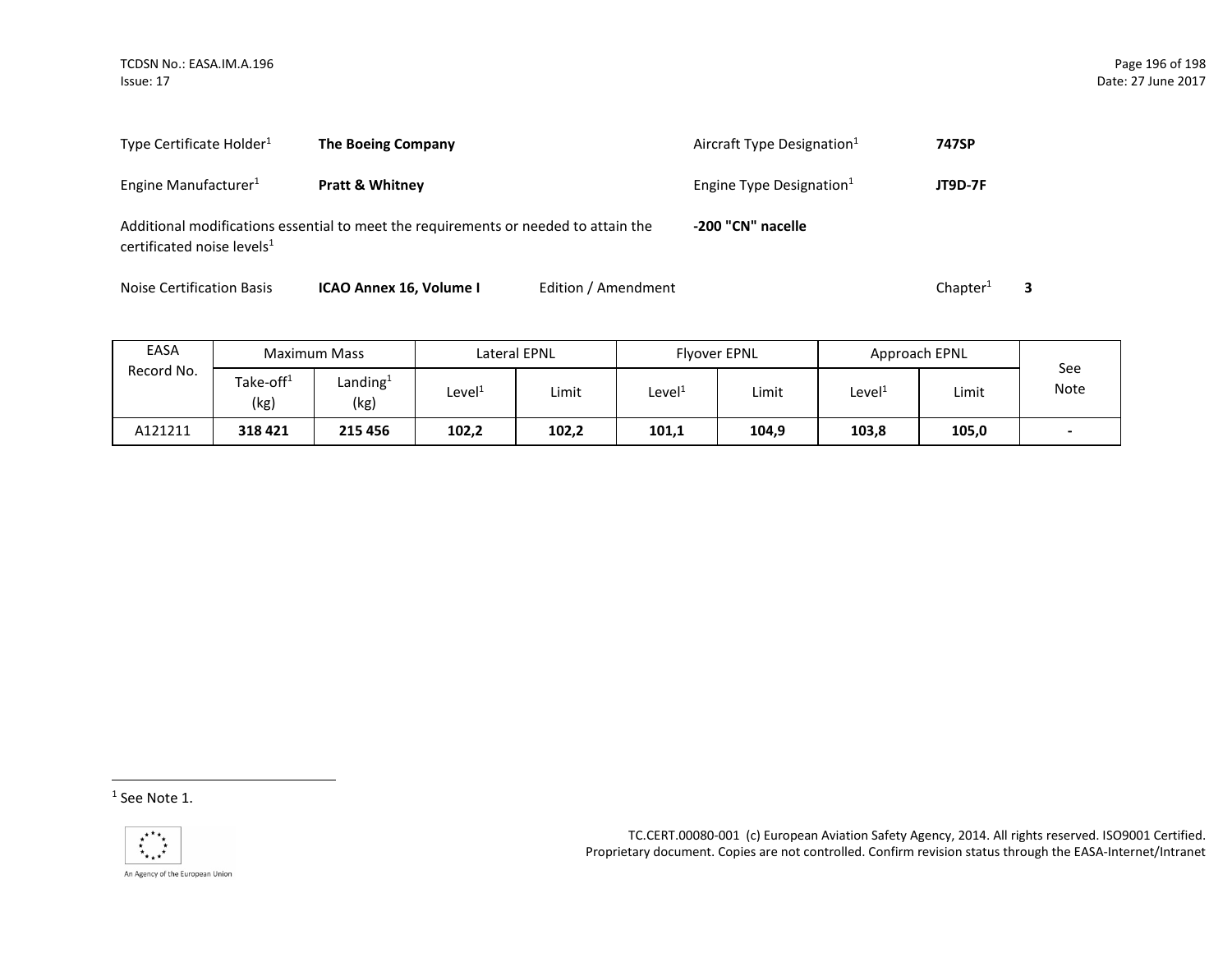## **TCDSN EASA.IM.A.196 Notes**

- 1. In cases where it is appropriate to issue a noise certificate, items so marked shall be included on EASA Form 45.
- 2. This variant does not comply with the standards of ICAO Annex 16, Volume I, Chapter 3. Examples of this variant may not be registered and operated within the EU. Noise levels for this variant are not established.
- 3. This variant is considered to comply only with the standards of ICAO Annex 16, Volume I, Chapter 2. Examples of this variant may not be registered and operated within the EU.
- 4. This variant is considered to comply only with the standards of ICAO Annex 16, Volume I, Chapter 2. Examples of this variant may not be registered and operated within the EU. Noise levels for this variant are not established.
- 5. Noise levels for this variant are not established. Please contact noise@easa.europa.eu if you wish to register this variant.
- 6. Valid also for 747-400 BCF (Boeing Converted Freighter).
- 7. With or without thrust reverser non-acoustic titanium heat shield